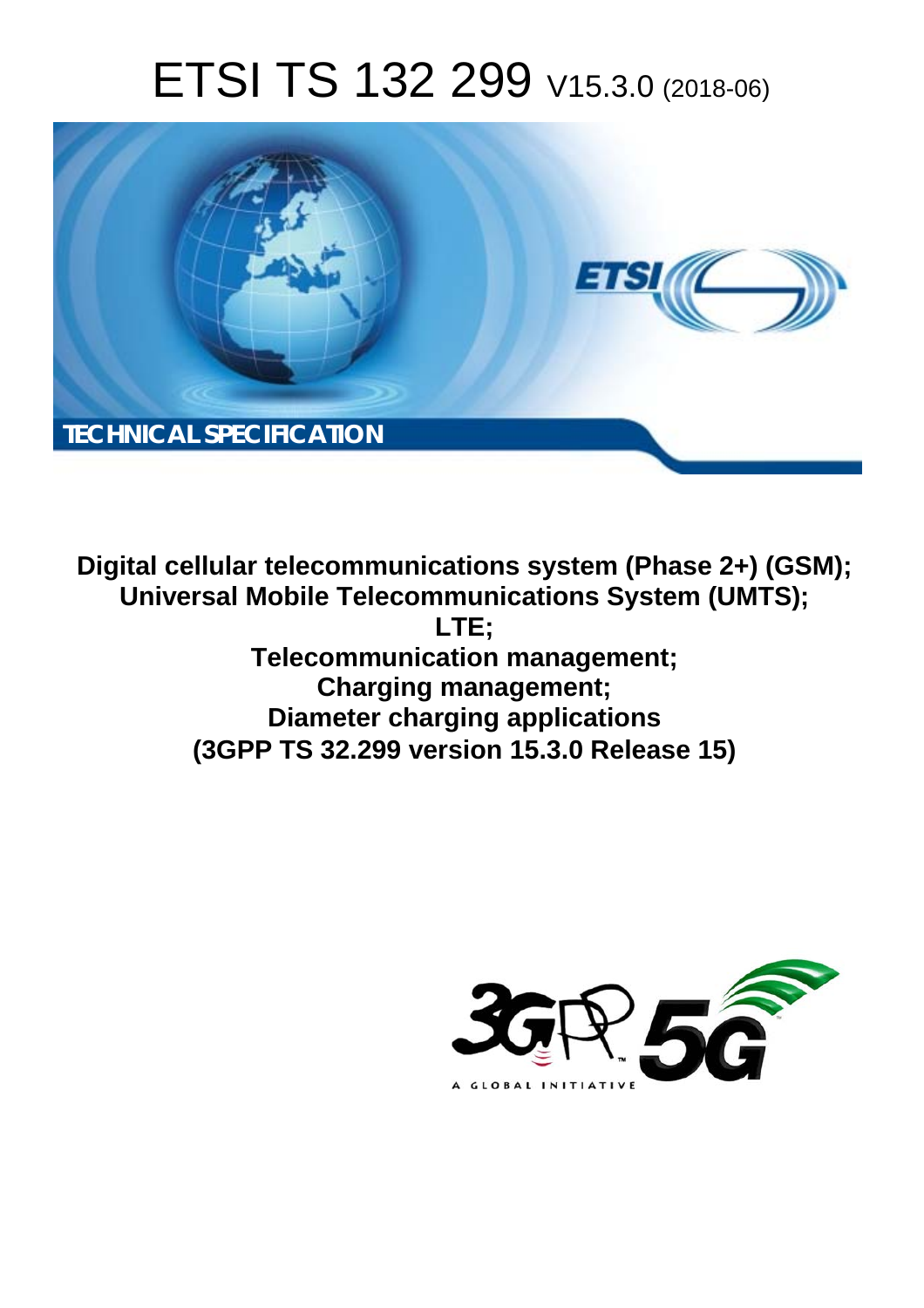Reference RTS/TSGS-0532299vf30

> Keywords GSM,LTE,UMTS

#### *ETSI*

#### 650 Route des Lucioles F-06921 Sophia Antipolis Cedex - FRANCE

Tel.: +33 4 92 94 42 00 Fax: +33 4 93 65 47 16

Siret N° 348 623 562 00017 - NAF 742 C Association à but non lucratif enregistrée à la Sous-Préfecture de Grasse (06) N° 7803/88

#### *Important notice*

The present document can be downloaded from: <http://www.etsi.org/standards-search>

The present document may be made available in electronic versions and/or in print. The content of any electronic and/or print versions of the present document shall not be modified without the prior written authorization of ETSI. In case of any existing or perceived difference in contents between such versions and/or in print, the only prevailing document is the print of the Portable Document Format (PDF) version kept on a specific network drive within ETSI Secretariat.

Users of the present document should be aware that the document may be subject to revision or change of status. Information on the current status of this and other ETSI documents is available at <https://portal.etsi.org/TB/ETSIDeliverableStatus.aspx>

If you find errors in the present document, please send your comment to one of the following services: <https://portal.etsi.org/People/CommiteeSupportStaff.aspx>

#### *Copyright Notification*

No part may be reproduced or utilized in any form or by any means, electronic or mechanical, including photocopying and microfilm except as authorized by written permission of ETSI. The content of the PDF version shall not be modified without the written authorization of ETSI. The copyright and the foregoing restriction extend to reproduction in all media.

> © ETSI 2018. All rights reserved.

**DECT**TM, **PLUGTESTS**TM, **UMTS**TM and the ETSI logo are trademarks of ETSI registered for the benefit of its Members. **3GPP**TM and **LTE**TM are trademarks of ETSI registered for the benefit of its Members and of the 3GPP Organizational Partners. **oneM2M** logo is protected for the benefit of its Members.

**GSM**® and the GSM logo are trademarks registered and owned by the GSM Association.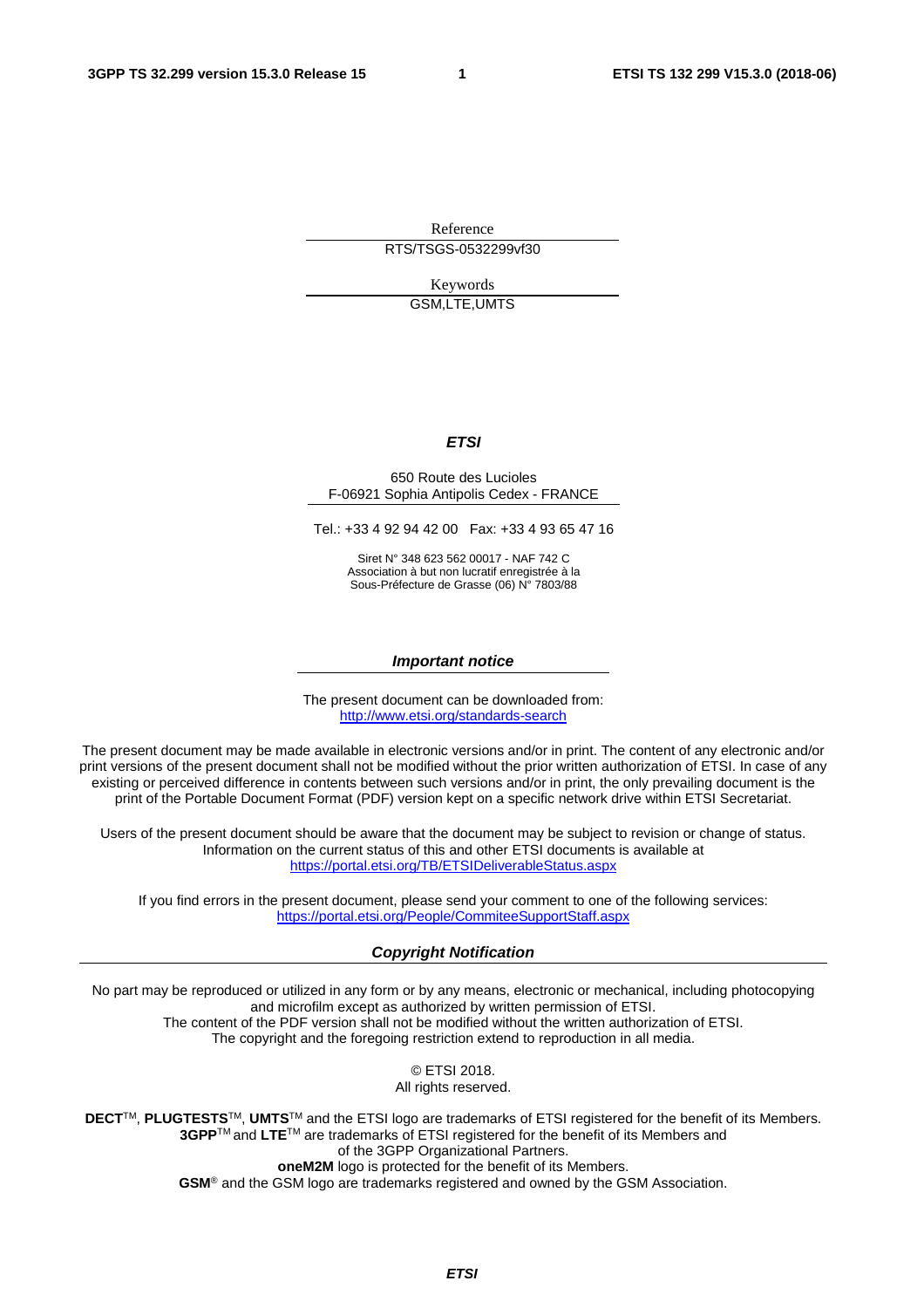# Intellectual Property Rights

#### Essential patents

IPRs essential or potentially essential to normative deliverables may have been declared to ETSI. The information pertaining to these essential IPRs, if any, is publicly available for **ETSI members and non-members**, and can be found in ETSI SR 000 314: *"Intellectual Property Rights (IPRs); Essential, or potentially Essential, IPRs notified to ETSI in respect of ETSI standards"*, which is available from the ETSI Secretariat. Latest updates are available on the ETSI Web server ([https://ipr.etsi.org/\)](https://ipr.etsi.org/).

Pursuant to the ETSI IPR Policy, no investigation, including IPR searches, has been carried out by ETSI. No guarantee can be given as to the existence of other IPRs not referenced in ETSI SR 000 314 (or the updates on the ETSI Web server) which are, or may be, or may become, essential to the present document.

#### **Trademarks**

The present document may include trademarks and/or tradenames which are asserted and/or registered by their owners. ETSI claims no ownership of these except for any which are indicated as being the property of ETSI, and conveys no right to use or reproduce any trademark and/or tradename. Mention of those trademarks in the present document does not constitute an endorsement by ETSI of products, services or organizations associated with those trademarks.

# Foreword

This Technical Specification (TS) has been produced by ETSI 3rd Generation Partnership Project (3GPP).

The present document may refer to technical specifications or reports using their 3GPP identities, UMTS identities or GSM identities. These should be interpreted as being references to the corresponding ETSI deliverables.

The cross reference between GSM, UMTS, 3GPP and ETSI identities can be found under [http://webapp.etsi.org/key/queryform.asp.](http://webapp.etsi.org/key/queryform.asp)

# Modal verbs terminology

In the present document "**shall**", "**shall not**", "**should**", "**should not**", "**may**", "**need not**", "**will**", "**will not**", "**can**" and "**cannot**" are to be interpreted as described in clause 3.2 of the [ETSI Drafting Rules](https://portal.etsi.org/Services/editHelp!/Howtostart/ETSIDraftingRules.aspx) (Verbal forms for the expression of provisions).

"**must**" and "**must not**" are **NOT** allowed in ETSI deliverables except when used in direct citation.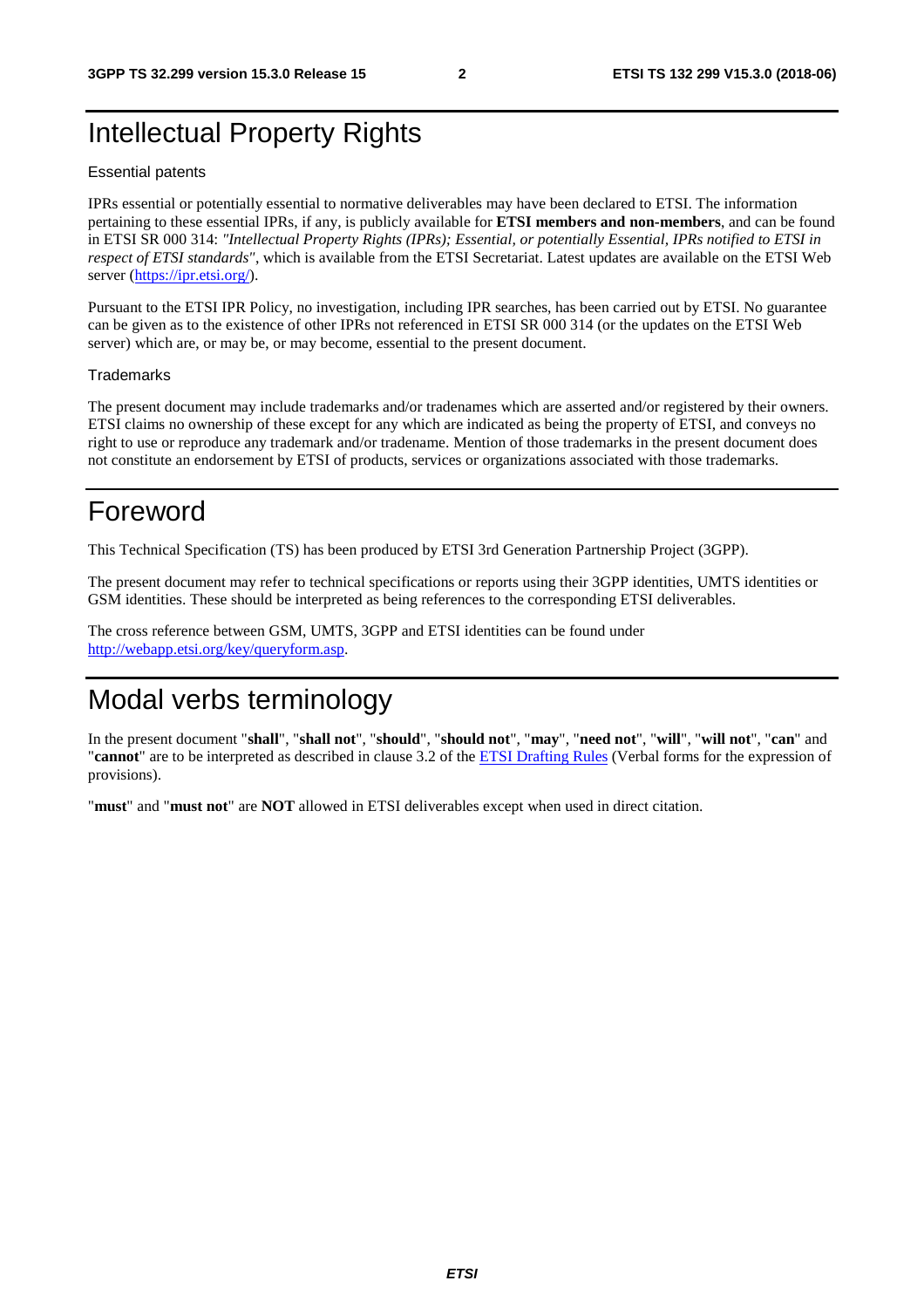$\mathbf{3}$ 

# Contents

| 1         |  |  |  |
|-----------|--|--|--|
| 2         |  |  |  |
| 3         |  |  |  |
| 3.1       |  |  |  |
| 3.2       |  |  |  |
| 3.3       |  |  |  |
| 4         |  |  |  |
| 4.1       |  |  |  |
| 4.1.0     |  |  |  |
| 4.1.1     |  |  |  |
| 5         |  |  |  |
| 5.1       |  |  |  |
| 5.1.1     |  |  |  |
| 5.1.1.0   |  |  |  |
| 5.1.1.1   |  |  |  |
| 5.1.1.2   |  |  |  |
| 5.1.2     |  |  |  |
| 5.2       |  |  |  |
| 5.2.0     |  |  |  |
| 5.2.1     |  |  |  |
| 5.2.2     |  |  |  |
| 5.2.2.0   |  |  |  |
| 5.2.2.1   |  |  |  |
| 5.2.2.1.1 |  |  |  |
|           |  |  |  |
| 5.2.2.1.2 |  |  |  |
| 5.2.2.1.3 |  |  |  |
| 5.2.2.1.4 |  |  |  |
| 5.2.2.2   |  |  |  |
| 5.2.2.2.1 |  |  |  |
| 5.2.2.2.2 |  |  |  |
| 5.2.2.2.3 |  |  |  |
| 5.2.2.3   |  |  |  |
| 5.2.2.3.1 |  |  |  |
| 5.2.2.3.2 |  |  |  |
| 5.2.2.3.3 |  |  |  |
| 5.2.3     |  |  |  |
| 5.3       |  |  |  |
| 5.3.1     |  |  |  |
| 5.3.2     |  |  |  |
| 5.3.3     |  |  |  |
| 5.3.4     |  |  |  |
| 6         |  |  |  |
| 6.1       |  |  |  |
| 6.1.0     |  |  |  |
| 6.1.1     |  |  |  |
| 6.1.2     |  |  |  |
| 6.1.3     |  |  |  |
| 6.1.3.1   |  |  |  |
| 6.1.3.2   |  |  |  |
|           |  |  |  |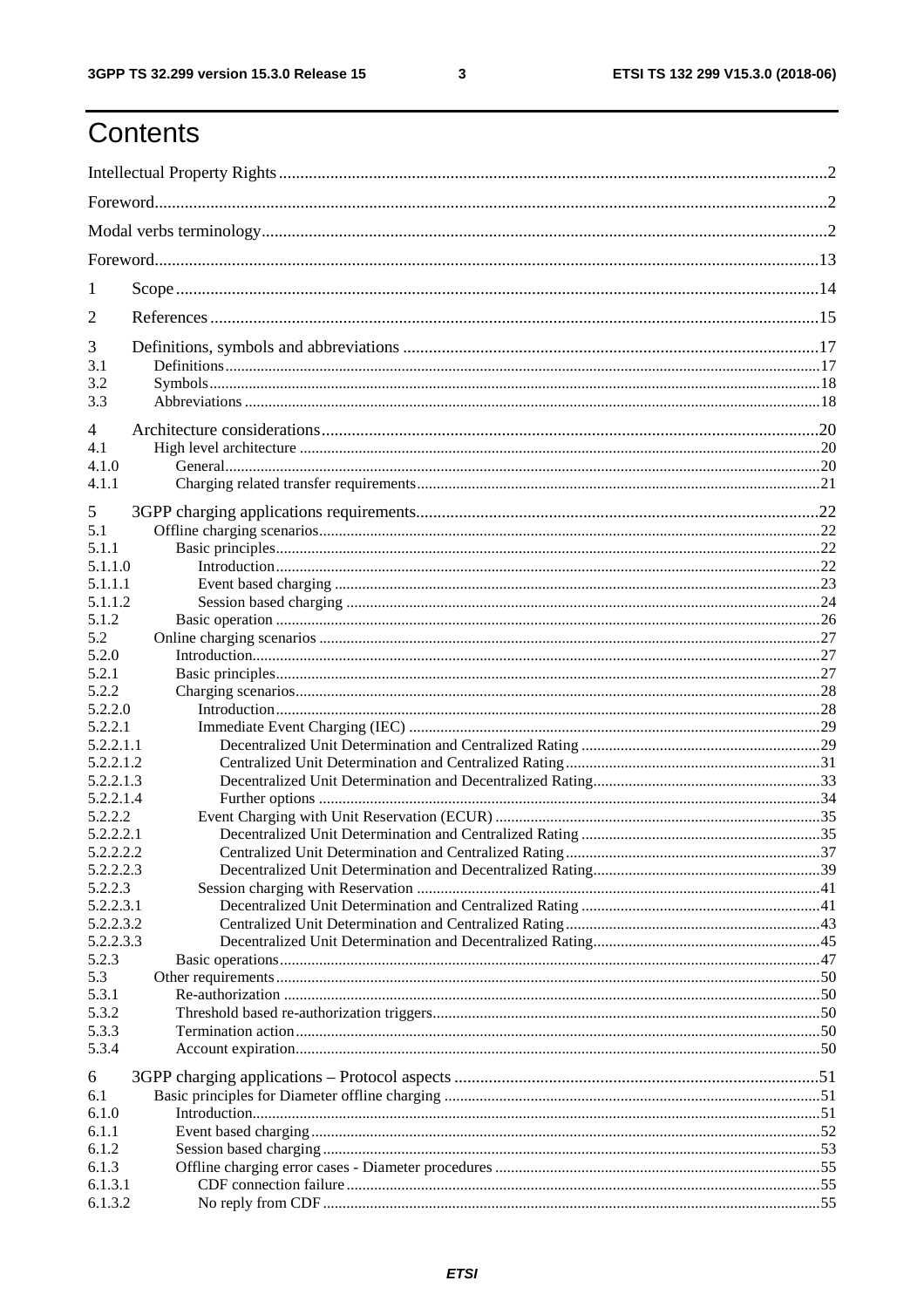| 6.1.3.3  |  |
|----------|--|
| 6.1.3.4  |  |
| 6.2      |  |
| 6.2.1    |  |
| 6.2.1.1  |  |
| 6.2.1.2  |  |
| 6.2.2    |  |
| 6.2.3    |  |
| 6.3      |  |
| 6.3.1    |  |
| 6.3.2    |  |
| 6.3.2.1  |  |
| 6.3.3    |  |
| 6.3.4    |  |
| 6.3.5    |  |
| 6.3.6    |  |
| 6.3.6.0  |  |
| 6.3.6.1  |  |
|          |  |
| 6.3.6.2  |  |
| 6.3.7    |  |
| 6.3.7.1  |  |
| 6.3.7.2  |  |
| 6.3.8    |  |
| 6.3.9    |  |
| 6.3.10   |  |
| 6.3.11   |  |
| 6.4      |  |
| 6.4.1    |  |
| 6.4.1.1  |  |
| 6.4.1.2  |  |
| 6.4.2    |  |
| 6.4.3    |  |
| 6.4.4    |  |
| 6.4.5    |  |
| 6.4.6    |  |
| 6.4.7    |  |
| 6.4.8    |  |
| 6.4.9    |  |
| 6.4.10   |  |
| 6.4.11   |  |
| 6.4.12   |  |
| 6.4.13   |  |
| 6.5      |  |
| 6.5.1    |  |
| 6.5.1.1  |  |
| 6.5.1.2  |  |
| 6.5.1.3  |  |
| 6.5.1.4  |  |
| 6.5.2    |  |
| 6.5.3    |  |
| 6.5.4    |  |
| 6.5.5    |  |
| 6.5.6    |  |
| 6.5.6.1  |  |
| 6.5.6.2  |  |
| 6.5.6.3  |  |
| 6.5.6.4  |  |
| 6.5.7    |  |
| 6.5.8    |  |
| 6.5.9    |  |
|          |  |
| 6.5.10   |  |
| 6.5.10.1 |  |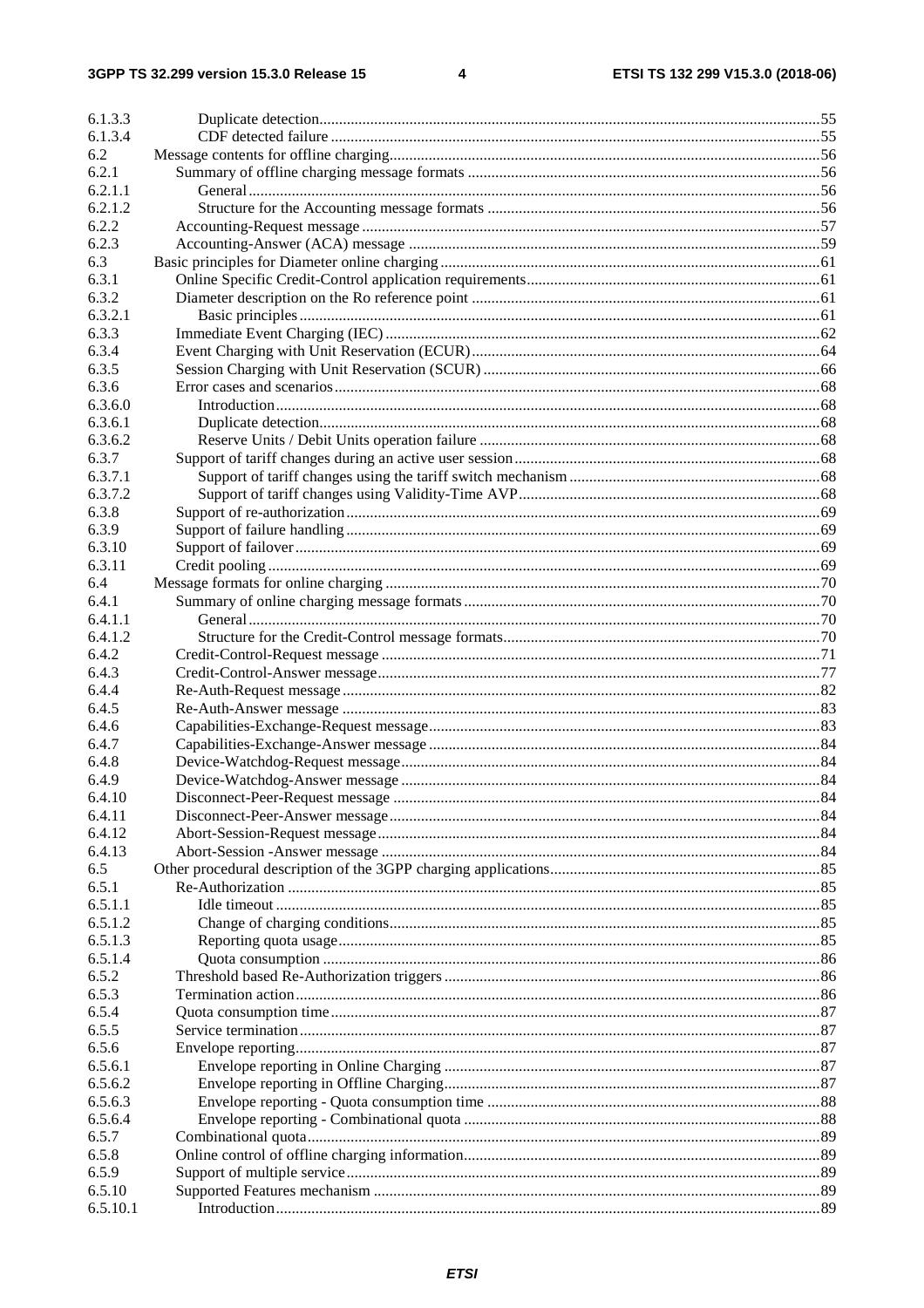#### $5\phantom{a}$

| 6.5.10.2         |  |
|------------------|--|
| 6.5.10.3         |  |
| 6.6              |  |
| 6.6.0            |  |
| 6.6.1            |  |
| 6.6.2            |  |
| 6.7              |  |
| 7                |  |
| 7.1              |  |
| 7.1.0            |  |
| 7.1.1            |  |
| 7.1.2            |  |
| 7.1.3            |  |
| 7.1.4            |  |
| 7.1.5            |  |
| 7.1.6            |  |
| 7.1.7            |  |
| 7.1.8            |  |
| 7.1.8A           |  |
| 7.1.9            |  |
| 7.1.10           |  |
| 7.1.11           |  |
| 7.1.12           |  |
| 7.1.13<br>7.1.14 |  |
| 7.1.15           |  |
| 7.1.16           |  |
| 7.1.17           |  |
| 7.2              |  |
| 7.2.0            |  |
| 7.2.0A           |  |
| 7.2.0aA          |  |
| 7.2.1            |  |
| 7.2.1A           |  |
| 7.2.1B           |  |
| 7.2.2            |  |
| 7.2.3            |  |
| 7.2.4            |  |
| 7.2.5            |  |
| 7.2.5A           |  |
| 7.2.6<br>7.2.7   |  |
| 7.2.8            |  |
| 7.2.9            |  |
| 7.2.10           |  |
| 7.2.11           |  |
| 7.2.12           |  |
| 7.2.12aA         |  |
| 7.2.12aB         |  |
| 7.2.12aC         |  |
| 7.2.12aD         |  |
| 7.2.12A          |  |
| 7.2.12B          |  |
| 7.2.13           |  |
| 7.2.14           |  |
| 7.2.15           |  |
| 7.2.16           |  |
| 7.2.17           |  |
| 7.2.18<br>7.2.19 |  |
| 7.2.20           |  |
|                  |  |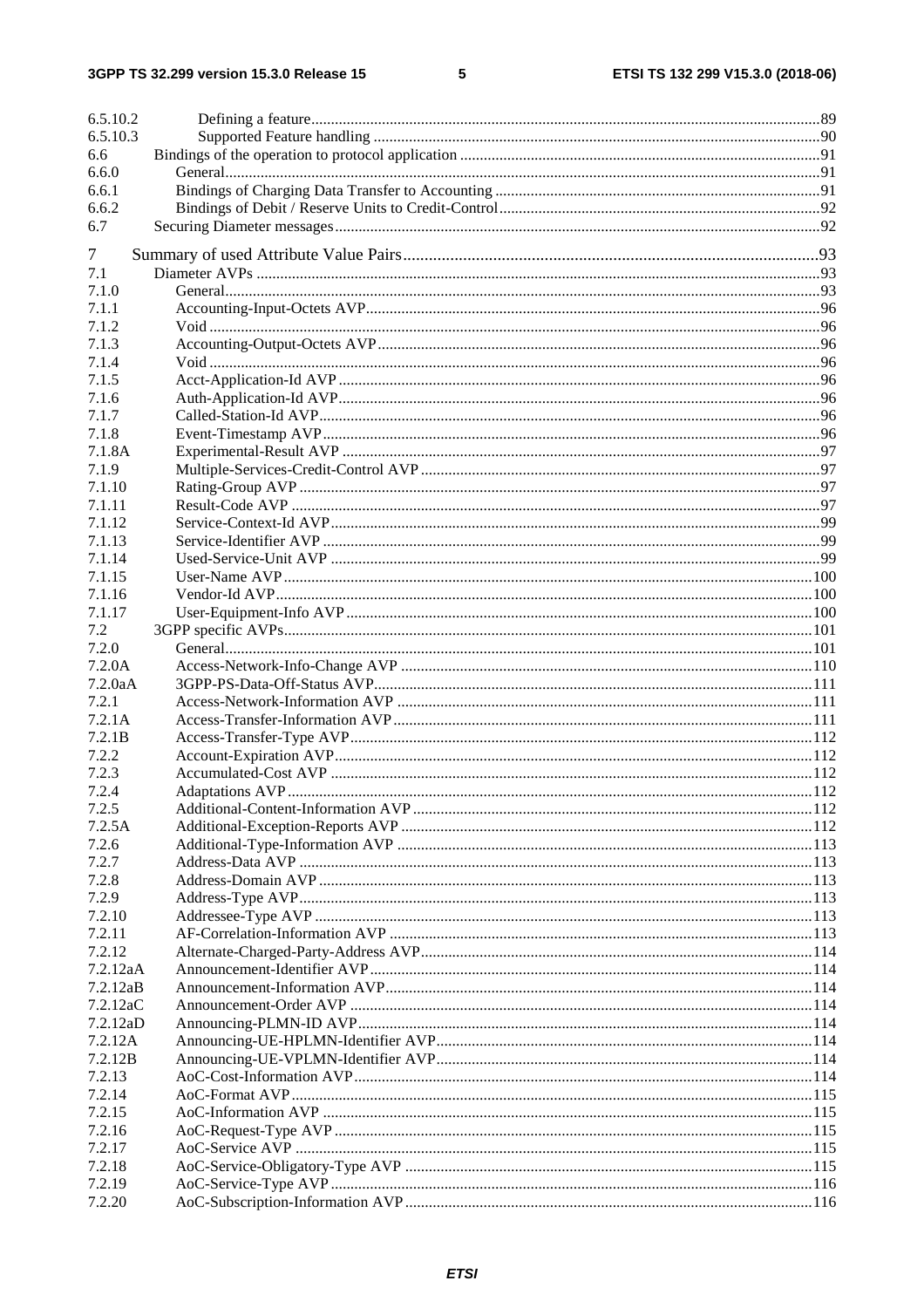$\bf 6$ 

| 7.2.20aA              |  |
|-----------------------|--|
| 7.2.20 <sub>b</sub> A |  |
| 7.2.20cA              |  |
| 7.2.20dA              |  |
| 7.2.20eA              |  |
| 7.2.20fA              |  |
| 7.2.20gA              |  |
| 7.2.20A               |  |
| 7.2.20B               |  |
| 7.2.20C               |  |
| 7.2.21                |  |
|                       |  |
| 7.2.22                |  |
| 7.2.23                |  |
| 7.2.24                |  |
| 7.2.24A               |  |
| 7.2.25                |  |
| 7.2.26                |  |
| 7.2.27                |  |
| 7.2.28                |  |
| 7.2.29                |  |
| 7.2.29A               |  |
| 7.2.29B               |  |
| 7.2.30                |  |
| 7.2.30A               |  |
| 7.2.31                |  |
| 7.2.31A               |  |
| 7.2.31B               |  |
| 7.2.32                |  |
| 7.2.33                |  |
| 7.2.34                |  |
| 7.2.35                |  |
| 7.2.35A               |  |
| 7.2.35B               |  |
| 7.2.36                |  |
| 7.2.37                |  |
| 7.2.38                |  |
| 7.2.38A               |  |
| 7.2.39                |  |
| 7.2.39A               |  |
| 7.2.39B               |  |
| 7.2.40                |  |
| 7.2.41                |  |
| 7.2.41A               |  |
| 7.2.42                |  |
| 7.2.43                |  |
| 7.2.44                |  |
|                       |  |
| 7.2.45                |  |
| 7.2.46                |  |
| 7.2.46aA              |  |
| $7.2.46$ aaA          |  |
| 7.2.46abA             |  |
| 7.2.46acA             |  |
| 7.2.46A               |  |
| 7.2.46B               |  |
| 7.2.47                |  |
| 7.2.48                |  |
| 7.2.49                |  |
| 7.2.50                |  |
| 7.2.51                |  |
| 7.2.52                |  |
| 7.2.53                |  |
| 7.2.54                |  |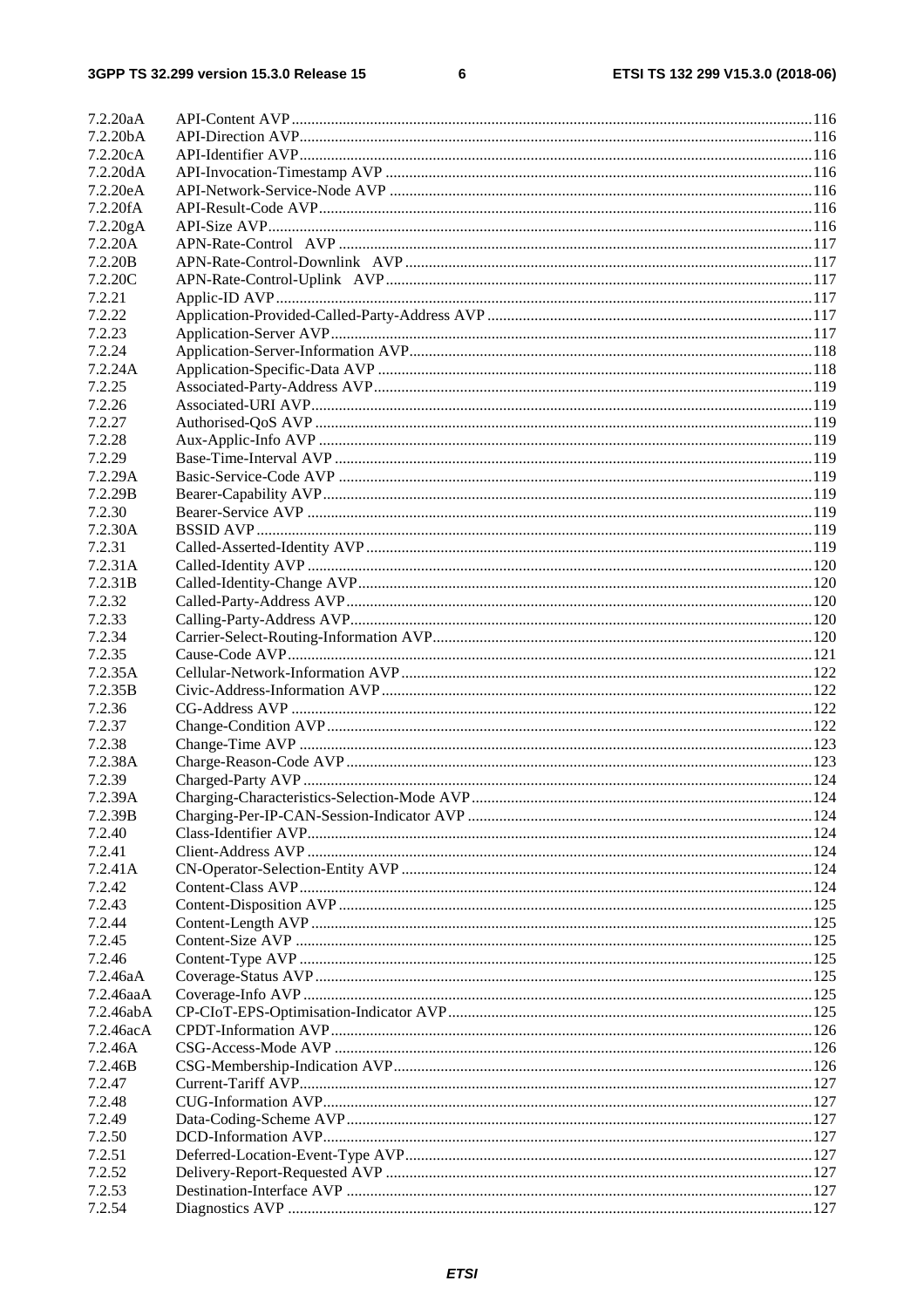$\overline{7}$ 

| 7.2.54A            |  |
|--------------------|--|
| 7.2.54B            |  |
| 7.2.54C            |  |
| 7.2.54D            |  |
| 7.2.55             |  |
| 7.2.56             |  |
| 7.2.57             |  |
| 7.2.57A            |  |
| 7.2.58             |  |
| 7.2.58A            |  |
| 7.2.59             |  |
| 7.2.60             |  |
| 7.2.61             |  |
| 7.2.62             |  |
| 7.2.62A            |  |
| 7.2.63             |  |
| 7.2.64             |  |
| 7.2.65             |  |
| 7.2.66             |  |
| 7.2.66A            |  |
| 7.2.66aA           |  |
| 7.2.67             |  |
| 7.2.67aA           |  |
| 7.2.67A            |  |
| 7.2.68             |  |
| 7.2.69             |  |
| 7.2.70             |  |
| 7.2.70A            |  |
| 7.2.71             |  |
| 7.2.72             |  |
| 7.2.73             |  |
|                    |  |
| 7.2.74<br>7.2.74aA |  |
| 7.2.74A            |  |
|                    |  |
| 7.2.75             |  |
| 7.2.76             |  |
| 7.2.76A            |  |
| 7.2.77             |  |
| 7.2.77A            |  |
| 7.2.78             |  |
| 7.2.79             |  |
| 7.2.79A            |  |
| 7.2.80             |  |
| 7.2.80A            |  |
| 7.2.80B            |  |
| 7.2.80C            |  |
| 7.2.80D            |  |
| 7.2.80E            |  |
| 7.2.80F            |  |
| 7.2.80Fa           |  |
| 7.2.80G            |  |
| 7.2.81             |  |
| 7.2.82             |  |
| 7.2.83             |  |
| 7.2.84             |  |
| 7.2.85             |  |
| 7.2.86             |  |
| 7.2.87             |  |
| 7.2.88             |  |
| 7.2.89             |  |
| 7.2.90             |  |
| 7.2.91             |  |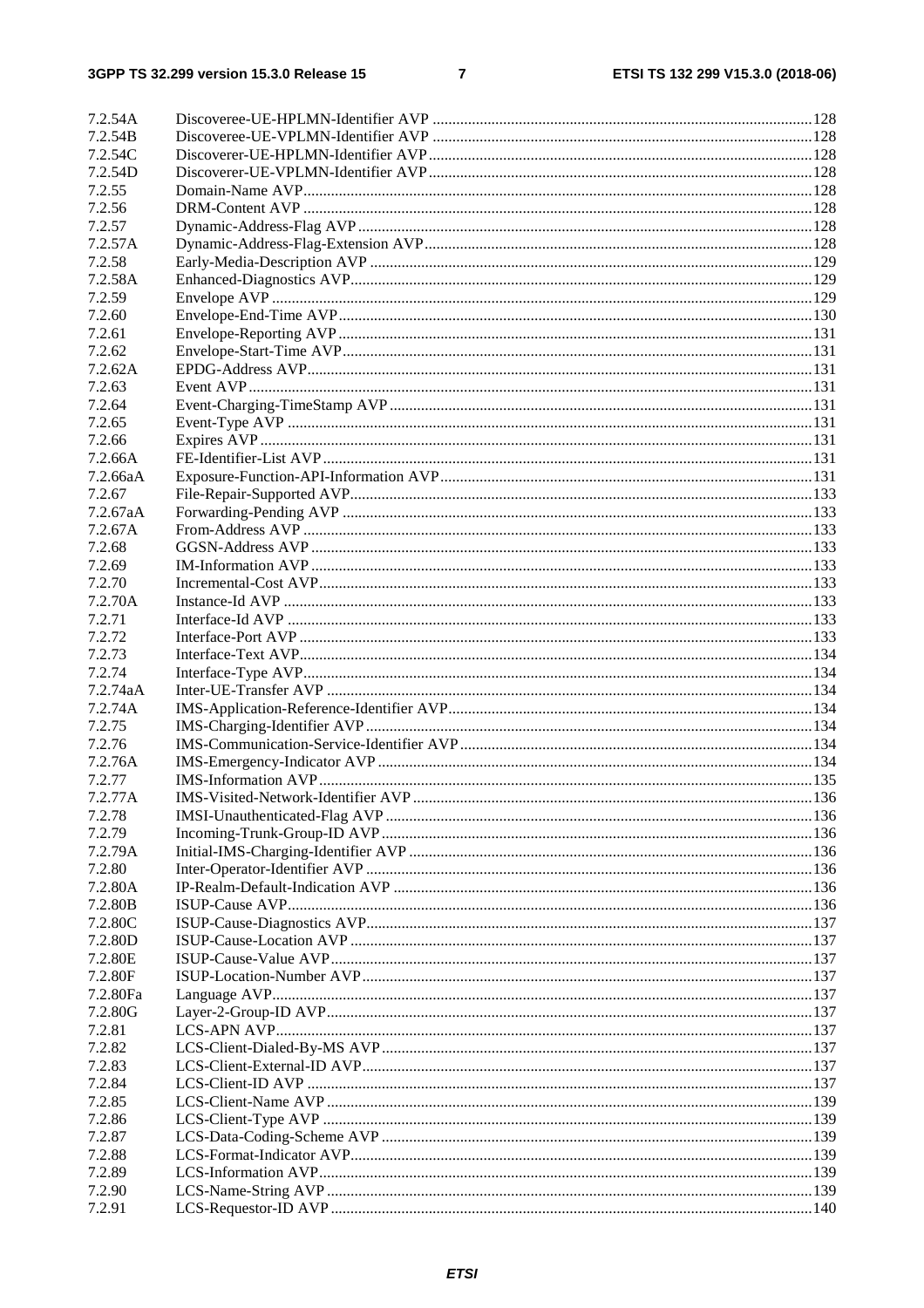$\bf8$ 

| 7.2.92     |  |
|------------|--|
| 7.2.92A    |  |
| 7.2.93     |  |
| 7.2.94     |  |
| 7.2.95     |  |
| 7.2.95A    |  |
| 7.2.96     |  |
| 7.2.97     |  |
| 7.2.97A    |  |
| 7.2.97B    |  |
| 7.2.98     |  |
| 7.2.99     |  |
| 7.2.100    |  |
| 7.2.101    |  |
|            |  |
| 7.2.102    |  |
| 7.2.103    |  |
| 7.2.104    |  |
| 7.2.105    |  |
| 7.2.106    |  |
| 7.2.107    |  |
| 7.2.108    |  |
| 7.2.109    |  |
| 7.2.110    |  |
| 7.2.111    |  |
| 7.2.111A   |  |
| 7.2.111Aa  |  |
| 7.2.111AaA |  |
| 7.2.111AaB |  |
| 7.2.111AaC |  |
| 7.2.111AaD |  |
| 7.2.111AaE |  |
| 7.2.111Ab  |  |
| 7.2.111Ac  |  |
| 7.2.111Ad  |  |
| 7.2.111B   |  |
| 7.2.111C   |  |
| 7.2.111D   |  |
| 7.2.111E   |  |
| 7.2.112    |  |
| 7.2.112aA  |  |
| 7.2.112A   |  |
| 7.2.112B   |  |
| 7.2.113    |  |
| 7.2.114    |  |
| 7.2.115    |  |
| 7.2.116    |  |
| 7.2.117    |  |
| 7.2.118    |  |
| 7.2.119    |  |
| 7.2.120    |  |
| 7.2.121    |  |
| 7.2.122    |  |
| 7.2.123    |  |
| 7.2.124    |  |
| 7.2.125    |  |
| 7.2.126    |  |
| 7.2.127    |  |
| 7.2.128    |  |
| 7.2.128A   |  |
| 7.2.129    |  |
| 7.2.130    |  |
| 7.2.131    |  |
|            |  |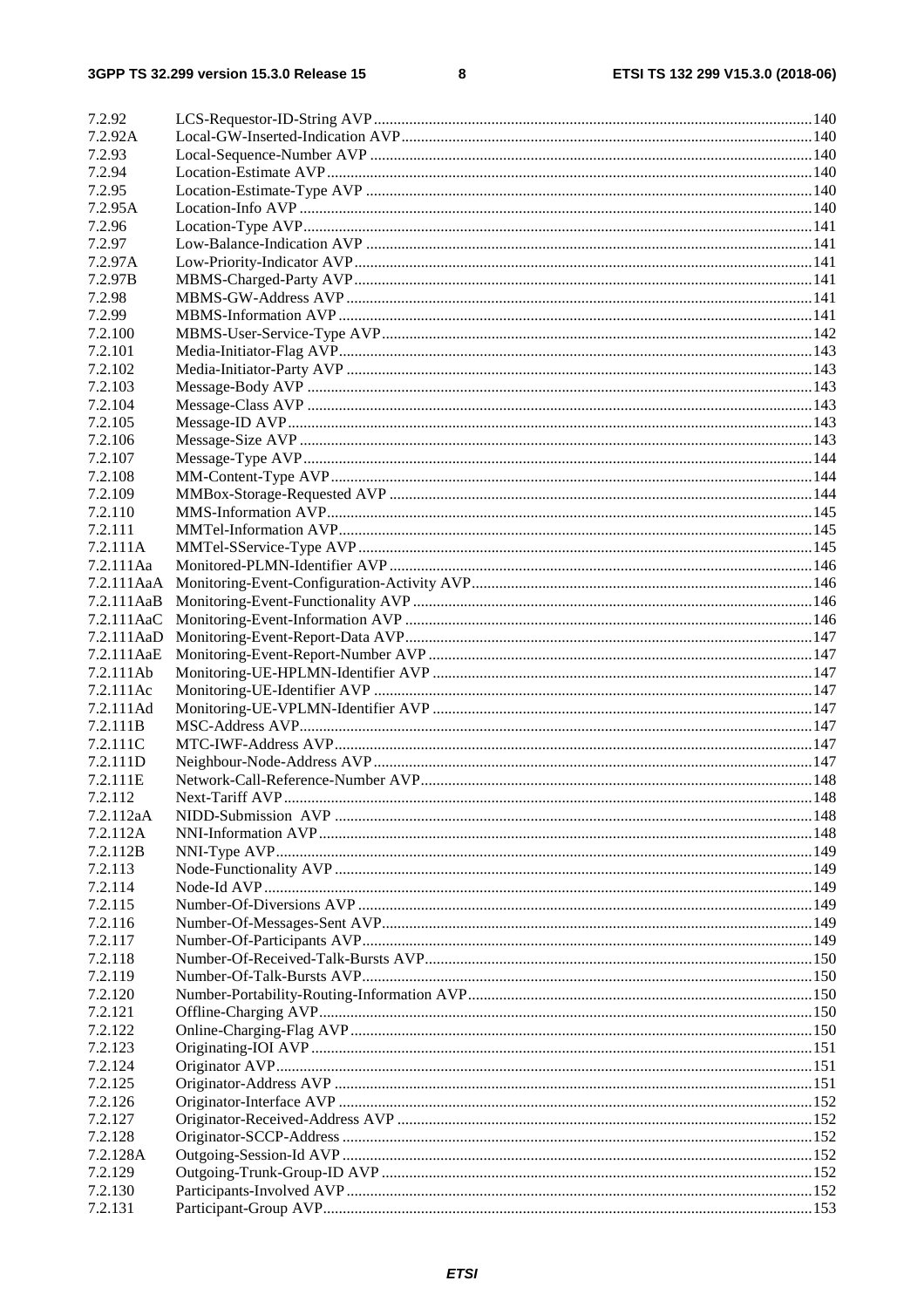#### $\boldsymbol{9}$

| 7.2.132   |  |
|-----------|--|
| 7.2.133   |  |
| 7.2.134   |  |
| 7.2.135   |  |
| 7.2.135A  |  |
| 7.2.135B  |  |
| 7.2.136   |  |
| 7.2.137   |  |
| 7.2.137A  |  |
| 7.2.138   |  |
| 7.2.138A  |  |
| 7.2.139   |  |
| 7.2.140   |  |
| 7.2.141   |  |
| 7.2.142   |  |
| 7.2.143   |  |
| 7.2.144   |  |
| 7.2.145   |  |
| 7.2.146   |  |
| 7.2.147   |  |
| 7.2.148   |  |
| 7.2.149   |  |
| 7.2.150   |  |
| 7.2.151   |  |
| 7.2.152   |  |
| 7.2.153   |  |
| 7.2.154   |  |
| 7.2.154aA |  |
| 7.2.154A  |  |
| 7.2.154Aa |  |
| 7.2.154B  |  |
| 7.2.154C  |  |
| 7.2.154D  |  |
| 7.2.154E  |  |
| 7.2.154F  |  |
| 7.2.154G  |  |
| 7.2.154H  |  |
| 7.2.154I  |  |
| 7.2.154J  |  |
| 7.2.154K  |  |
| 7.2.154L  |  |
| 7.2.154M  |  |
| 7.2.154N  |  |
| 7.2.154O  |  |
| 7.2.154Oa |  |
| 7.2.1540b |  |
| 7.2.154P  |  |
| 7.2.154Q  |  |
| 7.2.154R  |  |
| 7.2.155   |  |
| 7.2.156   |  |
| 7.2.157   |  |
| 7.2.158   |  |
| 7.2.159   |  |
| 7.2.160   |  |
| 7.2.160aA |  |
| 7.2.160A  |  |
| 7.2.160B  |  |
| 7.2.160C  |  |
| 7.2.160D  |  |
| 7.2.160Da |  |
| 7.2.160Db |  |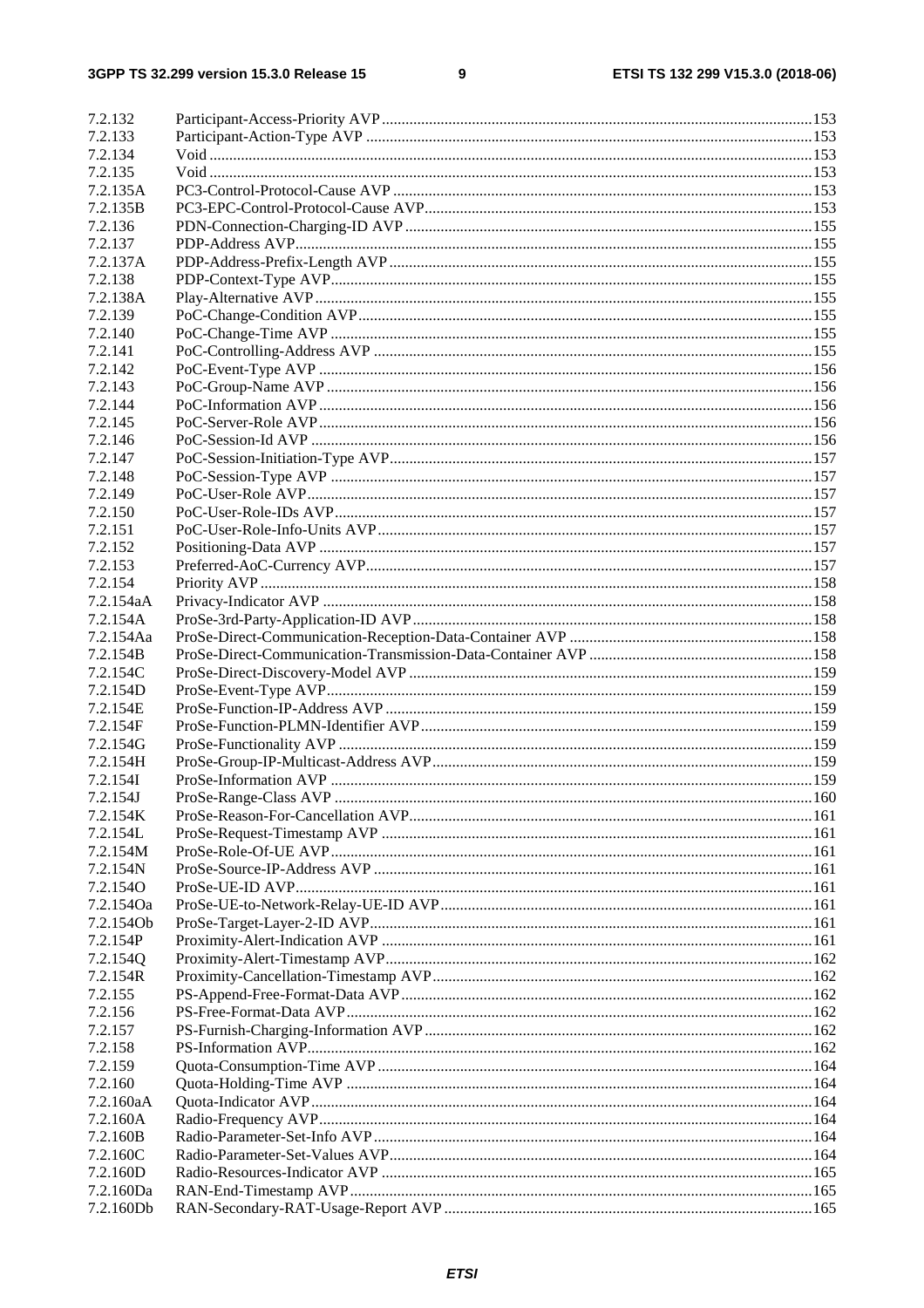| 7.2.160Dc |  |
|-----------|--|
| 7.2.160E  |  |
| 7.2.160F  |  |
| 7.2.160G  |  |
| 7.2.161   |  |
| 7.2.162   |  |
| 7.2.163   |  |
| 7.2.164   |  |
| 7.2.164A  |  |
| 7.2.165   |  |
| 7.2.166   |  |
| 7.2.167   |  |
| 7.2.168   |  |
| 7.2.169   |  |
| 7.2.170   |  |
| 7.2.171   |  |
| 7.2.171A  |  |
| 7.2.171Aa |  |
| 7.2.171Ab |  |
| 7.2.171B  |  |
| 7.2.171C  |  |
| 7.2.171D  |  |
| 7.2.172   |  |
| 7.2.173   |  |
| 7.2.174   |  |
| 7.2.175   |  |
| 7.2.176   |  |
| 7.2.176A  |  |
| 7.2.176B  |  |
| 7.2.177   |  |
| 7.2.177aA |  |
| 7.2.177A  |  |
| 7.2.177B  |  |
| 7.2.178   |  |
| 7.2.178aA |  |
| 7.2.178A  |  |
| 7.2.178B  |  |
| 7.2.178C  |  |
| 7.2.179   |  |
| 7.2.180   |  |
| 7.2.181   |  |
| 7.2.182   |  |
| 7.2.183   |  |
| 7.2.184   |  |
| 7.2.185   |  |
| 7.2.186   |  |
| 7.2.186A  |  |
| 7.2.187   |  |
| 7.2.188   |  |
| 7.2.188A  |  |
| 7.2.189   |  |
| 7.2.190   |  |
| 7.2.191   |  |
| 7.2.192   |  |
| 7.2.193   |  |
| 7.2.194   |  |
| 7.2.195   |  |
| 7.2.196   |  |
| 7.2.197   |  |
| 7.2.197a  |  |
| 7.2.198   |  |
| 7.2.198A  |  |
|           |  |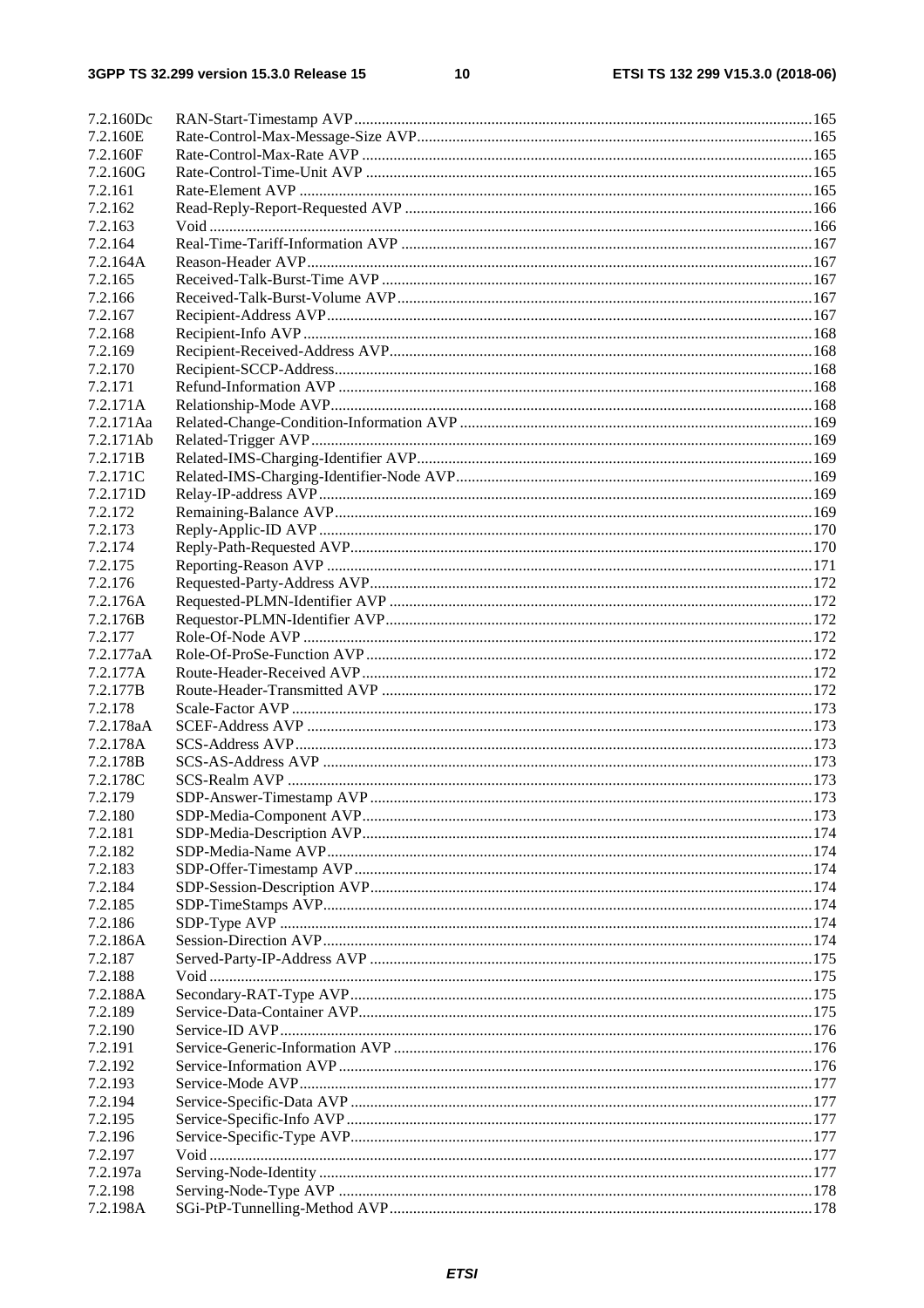#### $11$

| 7.2.199             |  |
|---------------------|--|
| 7.2.199A            |  |
| 7.2.200             |  |
| 7.2.201             |  |
| 7.2.202             |  |
| 7.2.203             |  |
| 7.2.204             |  |
| 7.2.205             |  |
| 7.2.205A            |  |
| 7.2.205B            |  |
| 7.2.206             |  |
| 7.2.207             |  |
| 7.2.208             |  |
| 7.2.208A            |  |
| 7.2.209             |  |
| 7.2.210             |  |
| 7.2.211             |  |
| 7.2.212             |  |
| 7.2.212A            |  |
| 7.2.213             |  |
| 7.2.214             |  |
| 7.2.214A            |  |
| 7.2.215<br>7.2.215A |  |
| 7.2.216             |  |
| 7.2.217             |  |
| 7.2.218             |  |
| 7.2.219             |  |
| 7.2.219A            |  |
| 7.2.220             |  |
| 7.2.221             |  |
| 7.2.222             |  |
| 7.2.222A            |  |
| 7.2.223             |  |
| 7.2.224             |  |
| 7.2.224A            |  |
| 7.2.225             |  |
| 7.2.225A            |  |
| 7.2.225B            |  |
| 7.2.226             |  |
| 7.2.226A            |  |
| 7.2.227             |  |
| 7.2.228             |  |
| 7.2.229             |  |
| 7.2.230             |  |
| 7.2.231             |  |
| 7.2.232             |  |
| 7.2.232A            |  |
| 7.2.233             |  |
| 7.2.233A            |  |
| 7.2.233B            |  |
| 7.2.233C            |  |
| 7.2.234             |  |
| 7.2.235             |  |
| 7.2.236             |  |
| 7.2.237             |  |
| 7.2.237aA           |  |
| 7.2.237A            |  |
| 7.2.237B            |  |
| 7.2.237Ba           |  |
| 7.2.237C            |  |
| 7.2.238             |  |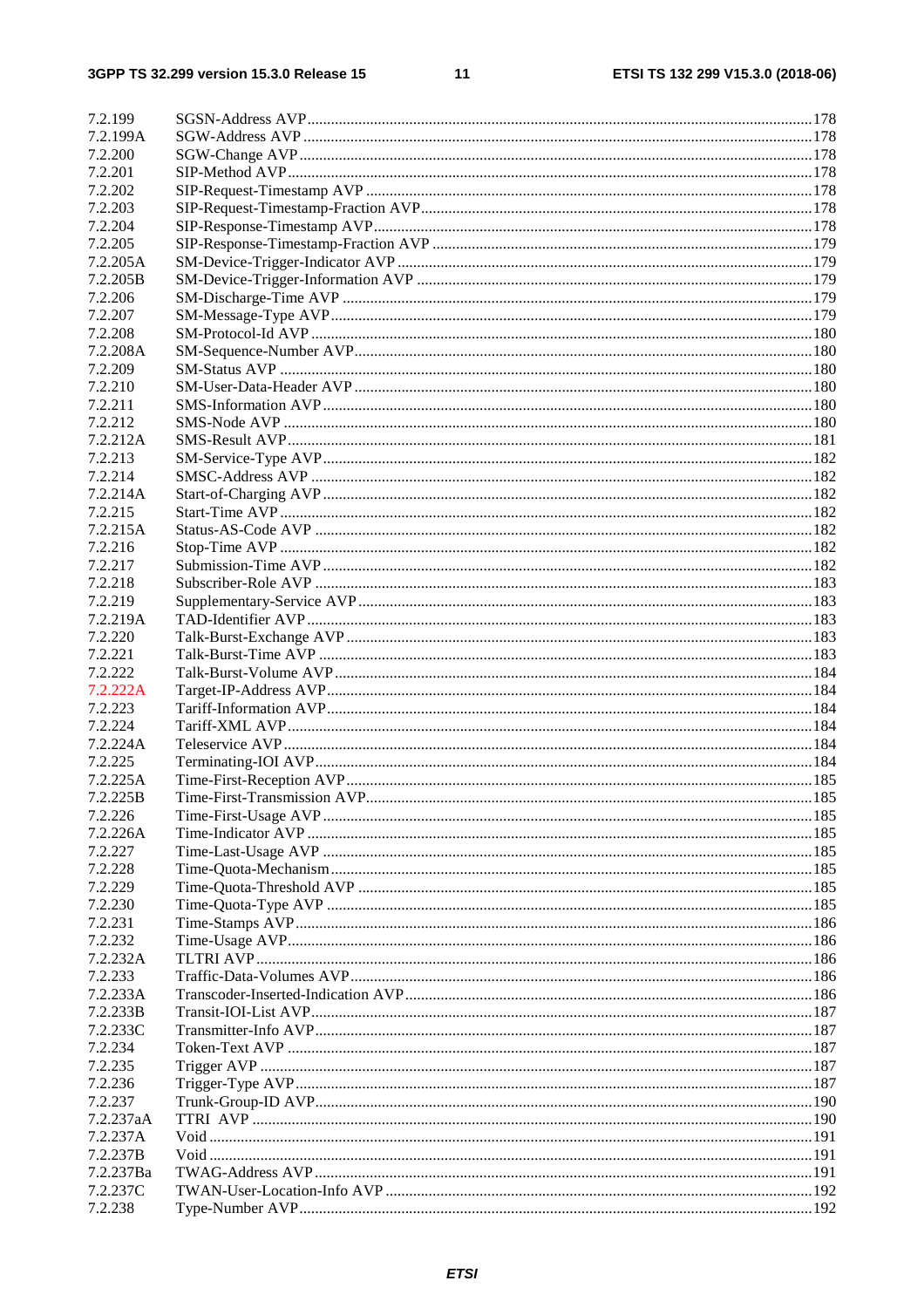#### $12$

| 7.2.238A                    |                               |  |  |
|-----------------------------|-------------------------------|--|--|
| 7.2.239                     |                               |  |  |
| 7.2.240                     |                               |  |  |
| 7.2.240a                    |                               |  |  |
| 7.2.240A                    |                               |  |  |
| 7.2.240B                    |                               |  |  |
| 7.2.241                     |                               |  |  |
| 7.2.242                     |                               |  |  |
| 7.2.242aaA                  |                               |  |  |
| 7.2.242aA                   |                               |  |  |
| 7.2.242aB                   |                               |  |  |
| 7.2.242aC                   |                               |  |  |
| 7.2.242aD                   |                               |  |  |
| 7.2.242A                    |                               |  |  |
| 7.2.242B                    |                               |  |  |
| 7.2.243                     |                               |  |  |
| 7.2.244                     |                               |  |  |
| 7.2.245                     |                               |  |  |
| 7.2.246                     |                               |  |  |
| 7.2.247                     |                               |  |  |
| 7.2.248                     |                               |  |  |
| 7.2.249                     |                               |  |  |
| 7.2.250                     |                               |  |  |
| 7.2.251                     |                               |  |  |
| 7.2.252                     |                               |  |  |
| 7.2.253                     |                               |  |  |
| 7.3                         |                               |  |  |
| 7.4                         |                               |  |  |
| 7.5                         |                               |  |  |
|                             | <b>Annex A (informative):</b> |  |  |
| <b>Annex B</b> (normative): |                               |  |  |
| B.1                         |                               |  |  |
|                             | <b>Annex C</b> (informative): |  |  |
|                             |                               |  |  |
|                             |                               |  |  |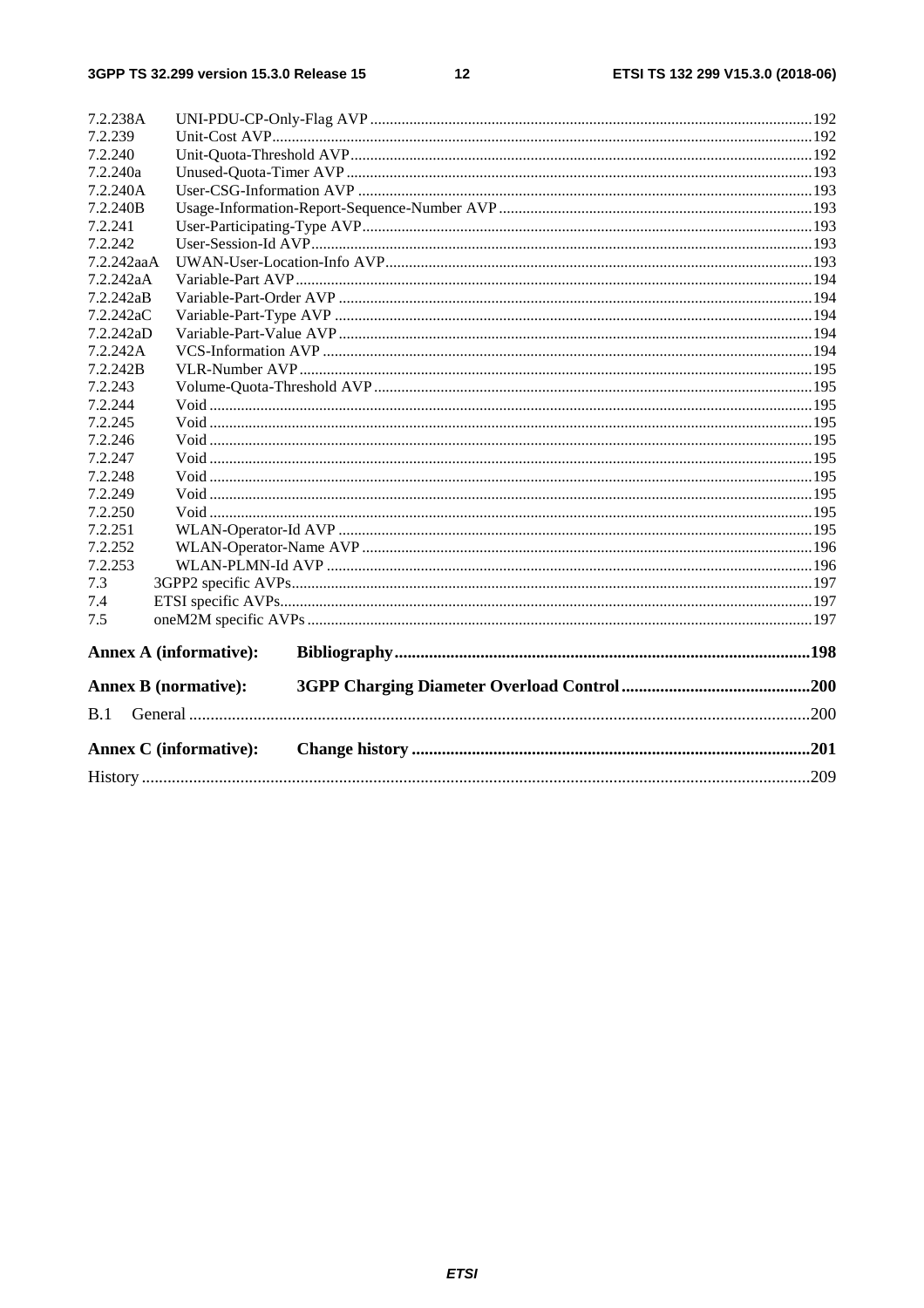# Foreword

This Technical Specification has been produced by the 3rd Generation Partnership Project (3GPP).

The contents of the present document are subject to continuing work within the TSG and may change following formal TSG approval. Should the TSG modify the contents of the present document, it will be re-released by the TSG with an identifying change of release date and an increase in version number as follows:

Version x.y.z

where:

- x the first digit:
	- 1 presented to TSG for information;
	- 2 presented to TSG for approval;
	- 3 or greater indicates TSG approved document under change control.
- y the second digit is incremented for all changes of substance, i.e. technical enhancements, corrections, updates, etc.
- z the third digit is incremented when editorial only changes have been incorporated in the document.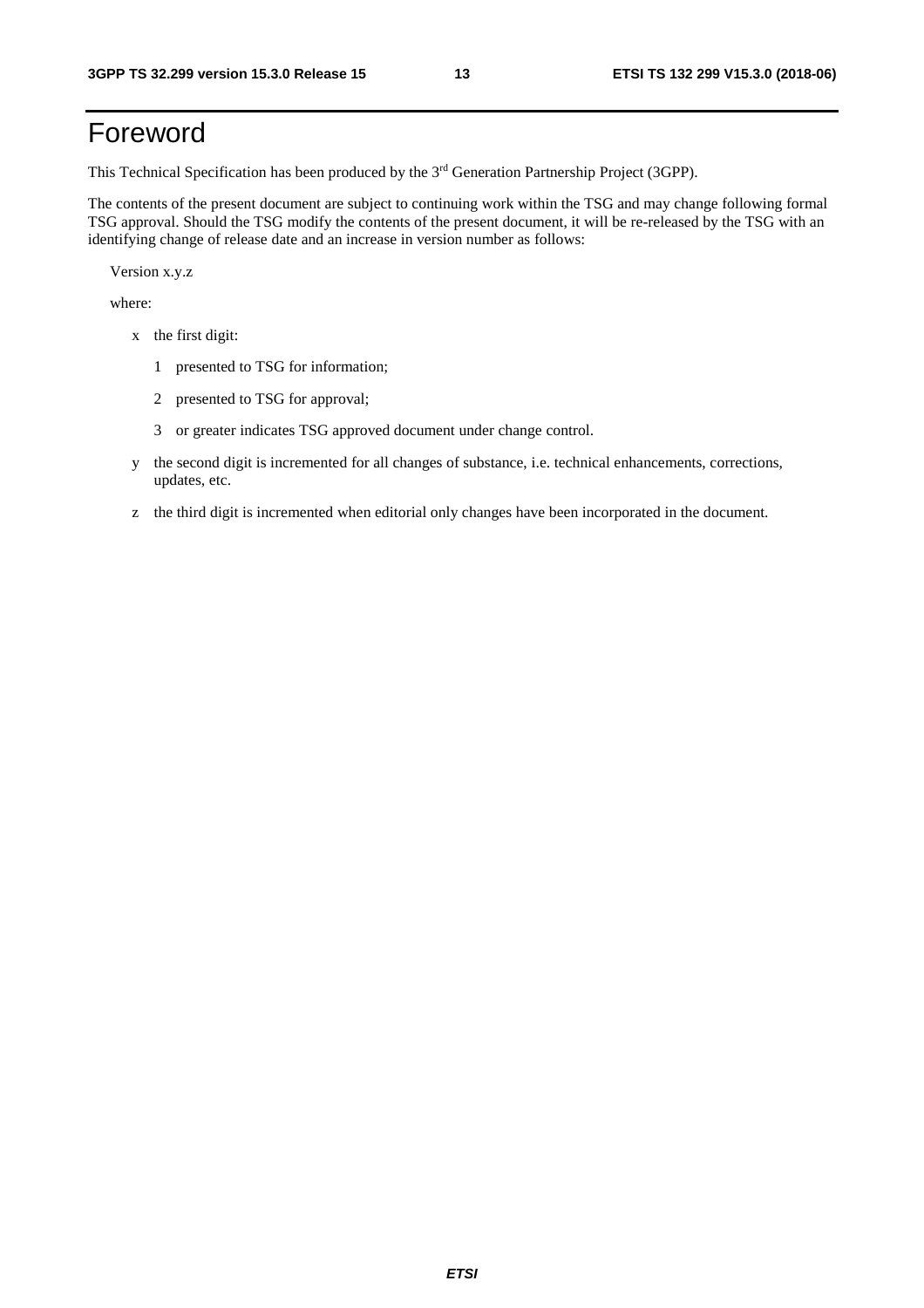# 1 Scope

The present document is part of a series of Technical Specifications (TSs) that specify charging functionality and charging management in GSM/UMTS networks. The GSM/UMTS core network-charging architecture and principles are specified in TS 32.240 [1], which provides an umbrella for other charging management documents that specify.

- The content of the CDRs' per domain and subsystem (offline charging);
- The content of real-time charging messages per domain / subsystem (online charging);
- The functionality of online and offline charging for those domains and subsystems;
- The interfaces that are used in the charging framework to transfer the charging information (i.e. CDRs or charging events).

The complete document structure for these TSs is defined in TS 32.240 [1].

The present document specifies in detail the Diameter based offline and online charging applications for 3GPP networks. It includes all charging parameters, scenarios and message flows..

All terms, definitions and, abbreviations used in the present document, that are common across 3GPP TSs, are defined in TR 21.905 [100]. Those that are common across charging management in GSM/UMTS domains, services or subsystems are provided in the umbrella document TS 32.240 [1] and are copied into clause 3 of the present document for ease of reading. Finally, those items that are specific to the present document are defined exclusively in the present document.

Furthermore, requirements that govern the charging work are specified in TS 22.115 [101].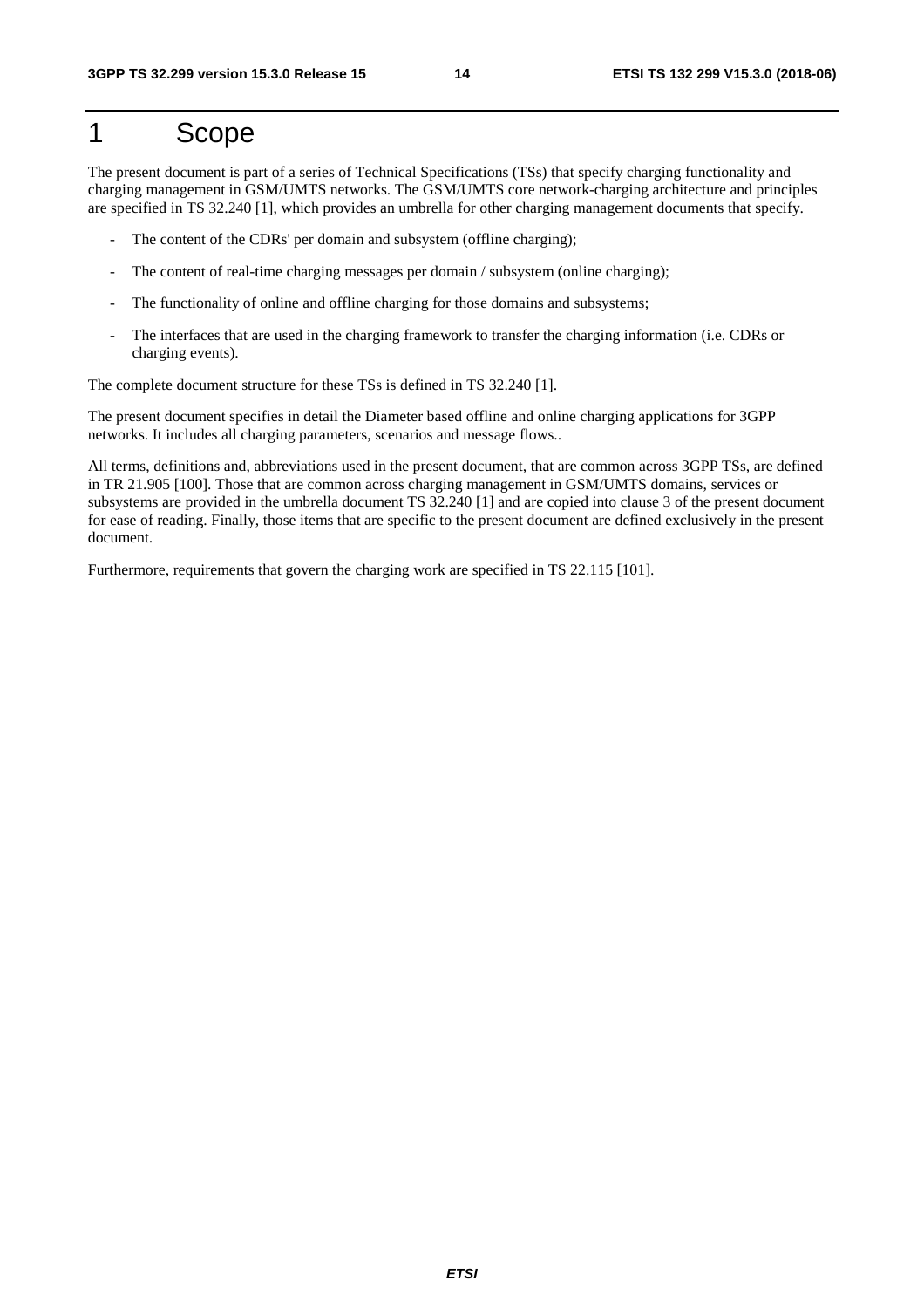# 2 References

The following documents contain provisions which, through reference in this text, constitute provisions of the present document.

- References are either specific (identified by date of publication, edition number, version number, etc.) or non-specific.
- For a specific reference, subsequent revisions do not apply.
- For a non-specific reference, the latest version applies. In the case of a reference to a 3GPP document (including a GSM document), a non-specific reference implicitly refers to the latest version of that document *in the same Release as the present document*.
- [1] 3GPP TS 32.240: "Telecommunication management; Charging management; Charging architecture and principles ".
- [2] [10] Void.
- [11] 3GPP TS 32.251: "Telecommunication management; Charging management; Packet Switched (PS) domain charging".
- [12] **Void.**
- [13] 3GPP TS 32.253: "Telecommunication management; Charging management; Control Plane (CP) data transfer domain charging".
- [14] [99] Void.
- [100] 3GPP TR 21.905: "Vocabulary for 3GPP Specifications".
- [101] 3GPP TS 22.115: "Service aspects; Charging and billing".
- [102] [199] Void.
- [200] 3GPP TS 23.207: "End to end quality of service concept and architecture".
- [201] 3GPP TS 23.228: "IP Multimedia Subsystem (IMS); Stage 2".
- [202] 3GPP TS 24.229: "IP Multimedia Call Control Protocol based on SIP and SDP; Stage 3".
- [203] 3GPP TS 29.207: "Policy control over Go interface".
- [204] 3GPP TS 29.229: "Cx and Dx Interfaces based on the Diameter protocol; Protocol Details".
- [205] Void.
- [206] 3GPP TS 29.230: "3GPP specific codes and identifiers".
- [207] 3GPP TS 29.061: "Interworking between the Public Land Mobile Network (PLMN) supporting packet based services and Packet Data Networks (PDN)".
- [208] 3GPP TS 23.140: " Multimedia Messaging Service (MMS); Functional description; Stage 2".
- [209] OMA "Multimedia Messaging Service; Encapsulation Protocol".
- [210] OMNA WSP Content Type Numbers http://www.openmobilealliance.org/tech/omna/omna-wsp-content-type.aspx
- [211] OMA-CP-POC: "OMA PoC Control Plane".
- [212] **Void.**
- [213] 3GPP TS 29.140: "MM10 interface based on Diameter protocol; Stage 3".
- [214] 3GPP TS 29.214: "Policy and Charging Control over Rx reference point; Stage 3".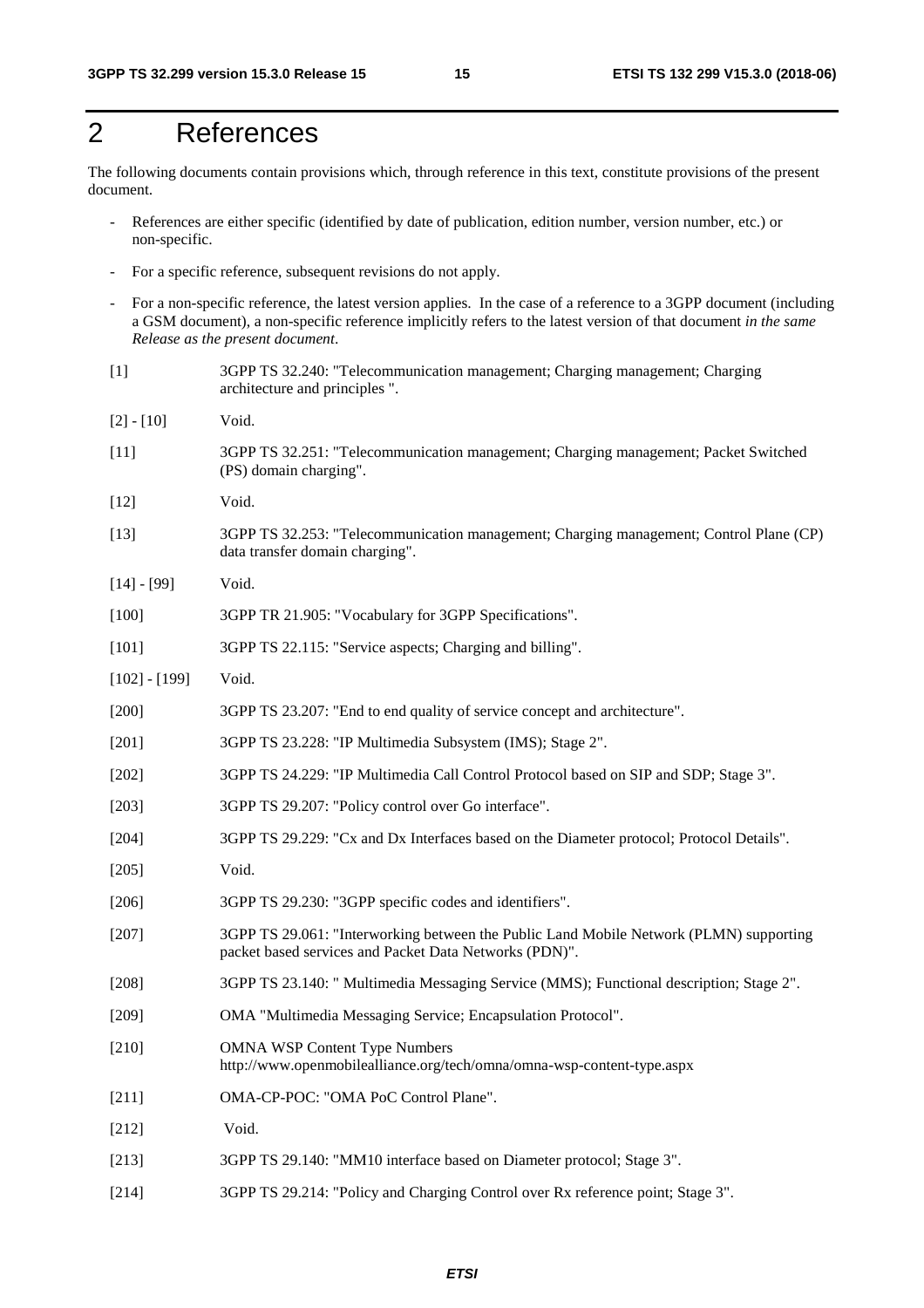[215] 3GPP TS 29.212: "Policy and Charging Control (PCC); Reference points". [216] 3GPP TS 23.040: "Technical realization of Short Message Service (SMS)". [217] 3GPP TS 22.142: "Value Added Services (VAS) for Short Message Service (SMS) requirements". [218] 3GPP TS 23.203: "Policy and Charging control architecture". [219] 3GPP TS 29.272: " Mobility Management Entity (MME) and Serving GPRS Support Node (SGSN) related interfaces based on Diameter protocol". [220] 3GPP TS 24.605: "Conference (CONF) using IP Multimedia (IM) Core Network (CN) subsystem; Protocol specification". [221] 3GPP TS 29.329: "Sh Interface based on the Diameter protocol;Protocol details". [222] 3GPP TS 29.658: "SIP Transfer of IP Multimedia Service Tariff Information". [223] OMA-DDS-Charging\_Data: "Charging Data". [224] 3GPP TS 23.003: "Numbering, Addressing and Identification". [225] 3GPP TS 29.060: "General Packet Radio Service (GPRS); GPRS Tunnelling Protocol (GTP) across the Gn and Gp interface". [226] 3GPP TS 29.274: "Evolved GPRS Tunnelling Protocol for Control Plane (GTPv2-C); Stage 3". [227] 3GPP TS 23.032: "Universal Geographical Area Description (GAD)". [228] 3GPP TS 23.167: "IP Multimedia Subsystem (IMS) emergency sessions". [229] 3GPP TS 29.173: "Location Services (LCS);Diameter-based SLh interface for Control Plane LCS". [230] 3GPP TS 29.272: "Evolved Packet System (EPS);Mobility Management Entity (MME) and Serving GPRS Support Node (SGSN) related interfaces based on Diameter protocol". [231] 3GPP TS 29.337: "Diameter-based T4 interface for communications with packet data networks and applications ". [232] 3GPP TS 29.002: "Mobile Application Part (MAP) specification". [233] 3GPP TS 29.078: "Customised Applications for Mobile network Enhanced Logic (CAMEL); CAMEL Application Part (CAP) specification". [234] 3GPP TS 29.163: "Interworking between the IP Multimedia (IM) Core Network (CN) subsystem and Circuit Switched (CS) networks". [235] 3GPP TS 23.303: "Proximity-based services (ProSe)". [236] 3GPP TS 24.334: "Proximity-services (ProSe) User Equipment (UE) to ProSe function protocol aspects". [237] 3GPP TS 29.273: "Evolved Packet System (EPS); 3GPP EPS AAA Interfaces". [238] 3GPP TS 29.343: "Proximity-services (ProSe) function to ProSe application server aspects (PC2)". [239] 3GPP TS 29.345: "Inter-Proximity-services (ProSe) Function signalling aspects". [240] Void. [241] 3GPP TS 36.331: "Evolved Universal Terrestrial Radio Access (E-UTRA); Radio Resource Control (RRC); Protocol specification". [242] Void. [243] 3GPP TS 23.682: "Architecture enhancements to facilitate communications with packet data

networks and applications".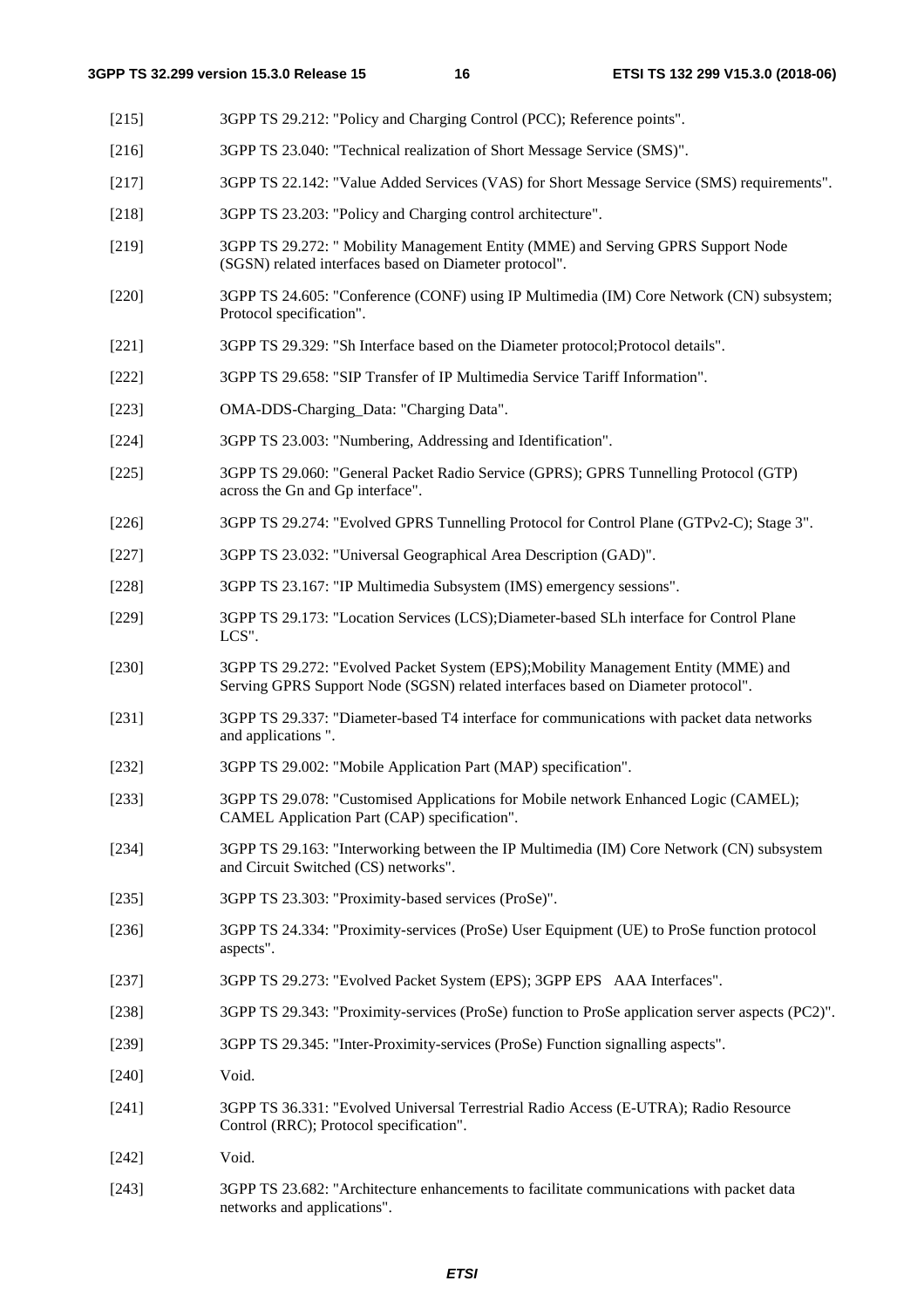|                 | 3GPP TS 32.299 version 15.3.0 Release 15                                        | 17 | ETSI TS 132 299 V15.3.0 (2018-06)                                                                                                                                                                                                                                           |
|-----------------|---------------------------------------------------------------------------------|----|-----------------------------------------------------------------------------------------------------------------------------------------------------------------------------------------------------------------------------------------------------------------------------|
| $[244]$         | (SGSN) interfaces for interworking with packet data networks and applications". |    | 3GPP TS 29.128: "Mobility Management Entity (MME) and Serving GPRS Support Node                                                                                                                                                                                             |
| $[245]$         | packet data networks and applications".                                         |    | 3GPP TS 29.336: "Home Subscriber Server (HSS) diameter interfaces for interworking with                                                                                                                                                                                     |
| $[246]$         |                                                                                 |    | 3GPP TS 33.210: "3G security; Network Domain Security (NDS); IP network layer security ".                                                                                                                                                                                   |
| $[247] - [299]$ | Void.                                                                           |    |                                                                                                                                                                                                                                                                             |
| $[300]$         | on the DIAMETER protocol".                                                      |    | ETSI TS 283 034 v2.2.0: "Telecommunications and Internet converged Services and Protocols for<br>Advanced Networking (TISPAN); Network Attachment Sub-System (NASS); e4 interface based                                                                                     |
| $[301]$         | oneM2M TS-0004: "Service Layer Core Protocol Specification".                    |    |                                                                                                                                                                                                                                                                             |
| $[302] - [400]$ | Void.                                                                           |    |                                                                                                                                                                                                                                                                             |
| [401]           | IETF RFC 6733 (2012): "Diameter Base Protocol".                                 |    |                                                                                                                                                                                                                                                                             |
| [402]           | IETF RFC 4006 (2005): "Diameter Credit-Control Application".                    |    |                                                                                                                                                                                                                                                                             |
| [403]           | Void.                                                                           |    |                                                                                                                                                                                                                                                                             |
| [404]           | Generation Partnership Projects (3GPP)".                                        |    | IETF RFC 7315 (2014): "Private Extensions to the Session Initiation Protocol (SIP) for the $3rd$                                                                                                                                                                            |
| [405]           | IETF RFC 3261 (2002): "SIP: Session Initiation Protocol".                       |    |                                                                                                                                                                                                                                                                             |
| [406]           | IETF RFC 4566 (2006): "SDP: Session Description Protocol".                      |    |                                                                                                                                                                                                                                                                             |
| [407]           | IETF RFC 4005 (2005): "Diameter Network Access Server Application".             |    |                                                                                                                                                                                                                                                                             |
| [408]           |                                                                                 |    | IETF RFC 3264 (2002): "An Offer/Answer Model with the Session Description Protocol (SDP)".                                                                                                                                                                                  |
| [409]           | Specifications".                                                                |    | IEEE 802.11-2012: "IEEE Standard for Information technology - Telecommunications and<br>information exchange between systems - Local and metropolitan area networks - Specific<br>requirements - Part 11: Wireless LAN Medium Access Control (MAC) and Physical Layer (PHY) |
| [410]           | IETF RFC 3066 (2001): "Tags for the Identification of Languages".               |    |                                                                                                                                                                                                                                                                             |

# 3 Definitions, symbols and abbreviations

# 3.1 Definitions

For the purposes of the present document, the terms and definitions given in TR 21.905 [100] and the following apply. A term defined in the present document takes precedence over the definition of the same term, if any, in TR 21.905 [100].

**middle tier TS:** term used for the 3GPP charging TSs that specify the domain / subsystem / service specific, online and offline, charging functionality. These are all the TSs in the numbering range from TS 32.250 to TS 32.27x, e.g. TS 32.250 [10] for the CS domain, or TS 32.270 [30] for the MMS service. Currently, there is only one "tier 1" TS in 3GPP, which is the TS 32.240 that specifies the charging architecture and principles. Finally, there are a number of top tier TSs in the 32.29x numbering range ([50] ff) that specify common charging aspects such as parameter definitions, encoding rules, the common billing domain interface or common charging applications.

**offline charging:** charging mechanism where charging information **does not** affect, in real-time, the service rendered

**online charging:** charging mechanism where charging information can affect, in real-time, the service rendered and therefore a direct interaction of the charging mechanism with session/service control is required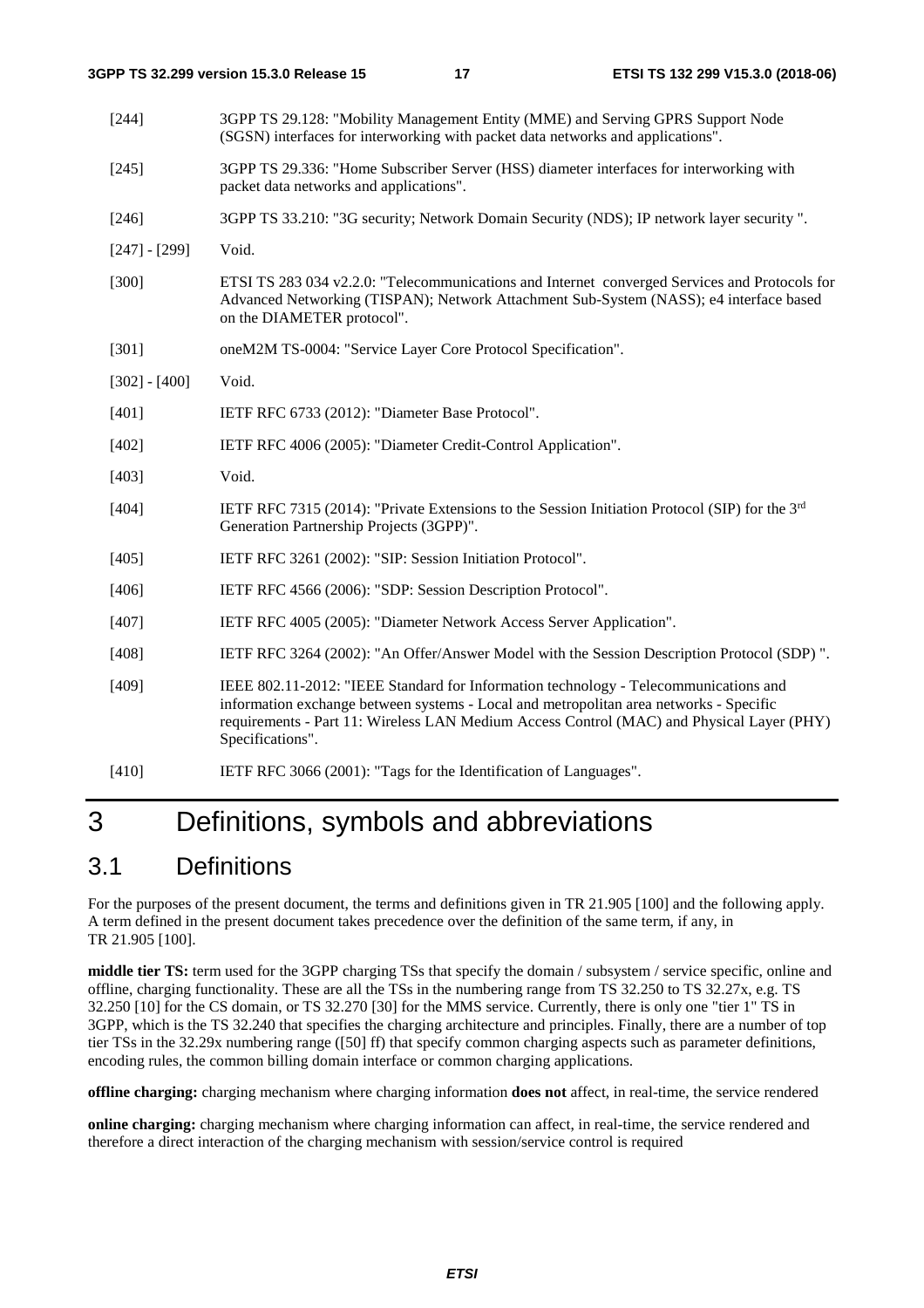# 3.2 Symbols

For the purposes of the present document, the following symbols apply:

Rf Offline Charging Reference Point between a 3G network element and the CDF.<br>
Ro Online Charging Reference Point between a 3G network element and the OCS. Online Charging Reference Point between a 3G network element and the OCS.

## 3.3 Abbreviations

For the purposes of the present document, the following abbreviations apply:

| 5GS              | 5G System                             |
|------------------|---------------------------------------|
| 5GC              | 5G Core                               |
| <b>ACA</b>       | <b>ACcounting-Answer</b>              |
| <b>ACR</b>       | <b>ACcounting-Request</b>             |
| <b>ADC</b>       | Application Detection and Control     |
| A <sub>0</sub> C | Advice of Charge                      |
| AS               | <b>Application Server</b>             |
| ASA              | <b>Abort-Session-Answer</b>           |
| ASR              | <b>Abort-Session-Request</b>          |
| <b>AVP</b>       | <b>Attribute Value Pair</b>           |
| <b>CCA</b>       | Credit-Control-Answer                 |
| <b>CCR</b>       | Credit-Control-Request                |
| CDF              | <b>Charging Data Function</b>         |
| <b>CDR</b>       | Charging Data Record                  |
| <b>CEA</b>       | Capabilities-Exchange-Answer          |
| <b>CER</b>       | Capabilities-Exchange-Request         |
| CGI              | Cell Global Identification            |
| CI               | Cost-Information                      |
| <b>CIoT</b>      |                                       |
|                  | Cellular Internet of Things           |
| CP               | Control Plane                         |
| <b>CSG</b>       | Closed Subscriber Group               |
| CSG ID           | Closed Subscriber Group Identity      |
| <b>DBPA</b>      | Diameter Base Protocol Accounting     |
| <b>DCD</b>       | <b>Dynamic Content Delivery</b>       |
| <b>DPA</b>       | Disconnect-Peer-Answer                |
| DPR              | Disconnect-Peer-Request               |
| DRM              | Digital Rights Management             |
| <b>DWA</b>       | Device-Watchdog-Answer                |
| DWR              | Device-Watchdog-Request               |
| <b>ECGI</b>      | E-UTRAN Cell Global Identifier        |
| <b>ECUR</b>      | Event Charging with Unit Reservation  |
| <b>FQDN</b>      | Fully Qualified Domain Name           |
| <b>FUI</b>       | Final-Unit-Indication                 |
| <b>HSGW</b>      | <b>HRPD Serving GateWay</b>           |
| GSU              | Granted-Service-Unit                  |
| <b>IEC</b>       | <b>Immediate Event Charging</b>       |
| IM               | <b>Instant Messaging</b>              |
| IMS              | IP Multimedia Subsystem               |
| <b>IMS-AGW</b>   | <b>IMS Access Media Gateway</b>       |
| <b>IWK-SCEF</b>  | <b>Interworking SCEF</b>              |
| <b>MSCC</b>      | Multiple Services Credit-Control      |
| NetLoc           | Network provided Location information |
| <b>NIDD</b>      | Non-IP Data Delivery                  |
| <b>NNI</b>       | Network to Network Interface          |
| <b>NR</b>        | New Radio                             |
| <b>OCS</b>       | <b>Online Charging System</b>         |
| <b>PFDF</b>      | Packet Flow Description Function      |
| ProSe            | Proximity-based Services              |
| <b>RAA</b>       | Re-Auth-Answer                        |
| RAI              | Routeing Area Identity                |
|                  |                                       |
| <b>RAR</b>       | Re-Auth-Request                       |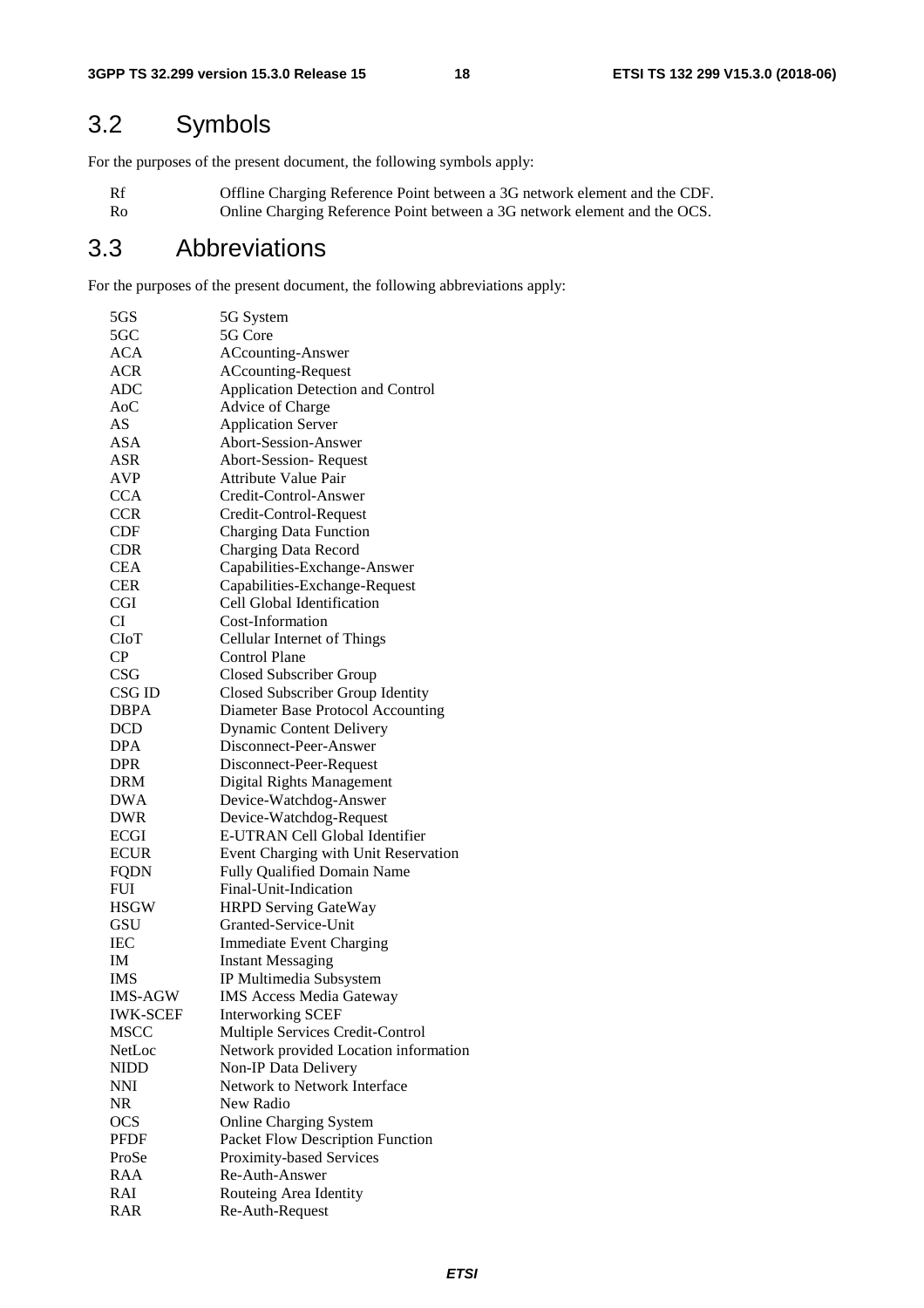| <b>RAVEL</b> | Roaming Architecture for VoicE over IMS with Local breakout |
|--------------|-------------------------------------------------------------|
| SAI          | Service Area Identifier                                     |
| <b>SCCP</b>  | <b>Signalling Connection Control Part</b>                   |
| <b>SCEF</b>  | Service Capability Exposure Function                        |
| <b>SCS</b>   | Services Capability Server                                  |
| <b>SDP</b>   | <b>Session Description Protocol</b>                         |
| <b>RCAF</b>  | <b>RAN Congestion Awareness Function</b>                    |
| <b>TAI</b>   | <b>Tracking Area Identity</b>                               |
| <b>TDF</b>   | <b>Traffic Detection Function</b>                           |
| <b>TLTRI</b> | T8 Long Term Transaction Reference ID                       |
| <b>TrGW</b>  | <b>Transition GateWay</b>                                   |
| <b>TTRI</b>  | T8 Transaction Reference ID                                 |
| <b>TWAG</b>  | <b>Trusted WLAN Access Gateway</b>                          |
| <b>TWAN</b>  | <b>Trusted WLAN Access Network</b>                          |
| <b>UWAN</b>  | Untrusted Wireless Access Network                           |
| <b>VCS</b>   | Voice Call Service                                          |
|              |                                                             |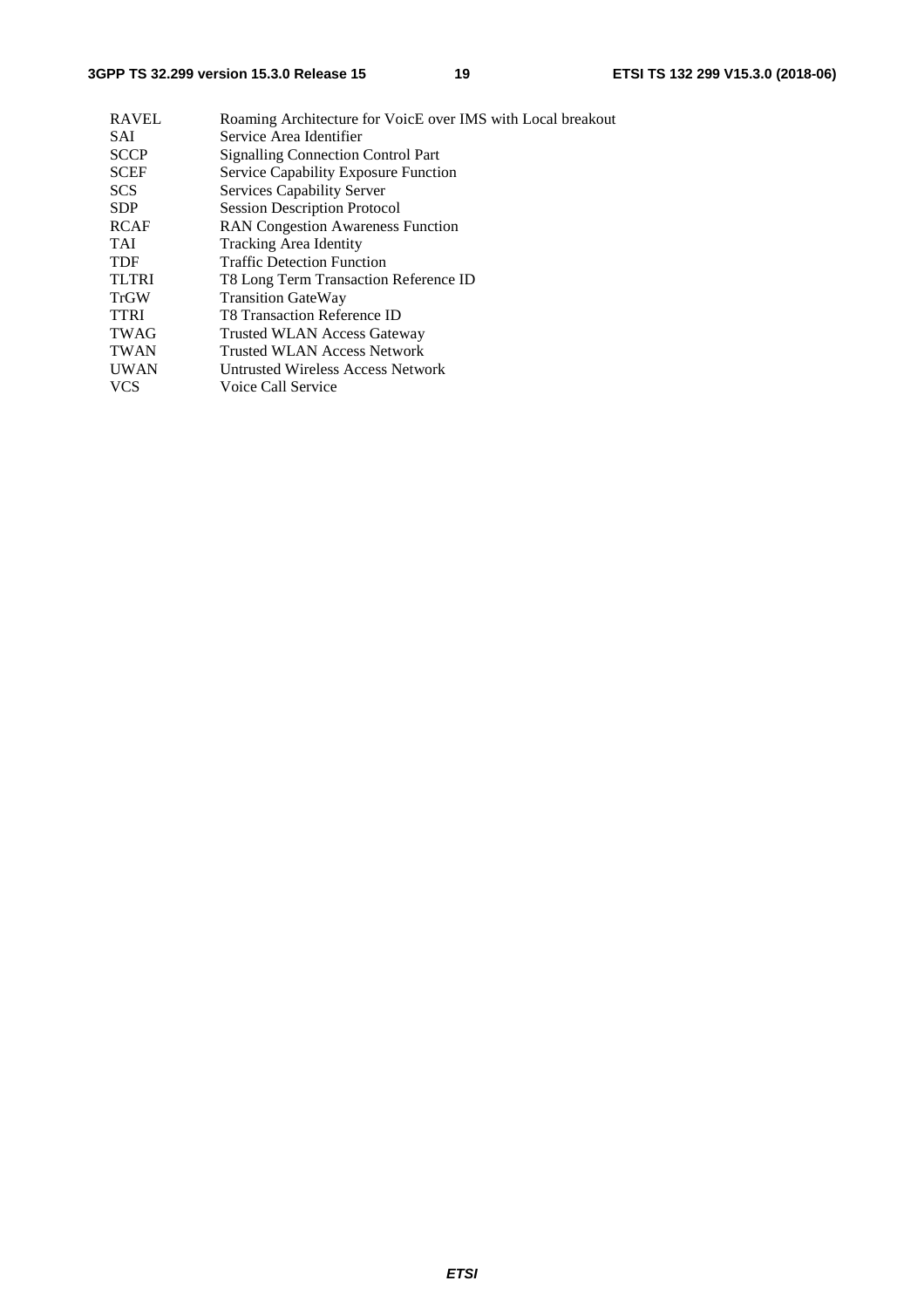# 4 Architecture considerations

### 4.1 High level architecture

### 4.1.0 General

The Rf and the Ro are reference points from the Charging Trigger Function (CTF) to the Charging Data Function (CDF) and the Online Charging Function (OCF) respectively, and are intended for the transport of charging events. Rf is used for offline charging whereas Ro is used for online charging.

Figure 4.1.0.1 and figure 4.1.0.2 depict the position of the Rf and Ro reference points within the overall 3GPP online and offline charging architecture.



- **CTF: C**harging **T**rigger **F**unction
- 
- **CDF: Charging Data Function**<br>**CGF: Charging Gateway Function CGF: Charging Gateway Function**<br>**BD: Billing Domain**, This may als
- **Billing Domain. This may also be a billing mediation device / post-processing system.**

#### **Figure 4.1.0.1: Logical ubiquitous offline charging architecture**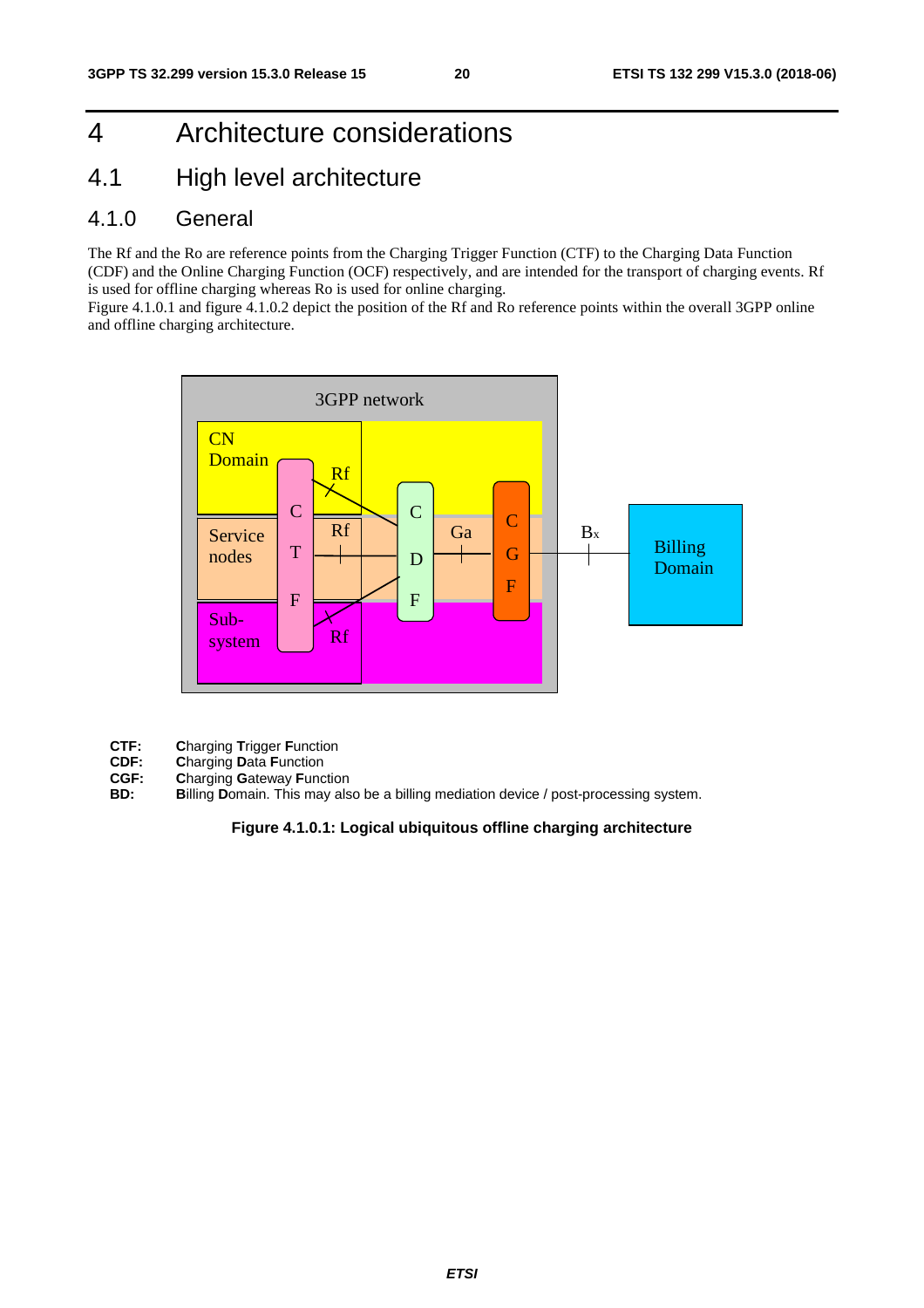

- **CTF: C**harging **T**rigger **F**unction
- **OCF: O**nline **C**harging **F**unction
- **CGF: Charging Gateway Function**<br>**BD: Billing Domain** This may als
- **Billing Domain. This may also be a billing mediation device / post-processing system.**

#### **Figure 4.1.0.2: Logical ubiquitous online charging architecture**

Different mappings of the ubiquitous offline charging functions, CTF, CDF and CGF, onto physical implementations are possible. Further details of the configuration refer toTS 32.240 [1]. Details of the implementation options per domain / subsystem / service (usually a subset of the overall possible variants described above) are specified in the respective middle tier TSs.

### 4.1.1 Charging related transfer requirements

Each CTF would have CDF and OCF address list to which it can send its charging events and/or charging requests. The list is organized in address priority order. If the primary charging function is not available (e.g. out of service) then the CTF shall send the charging information to the secondary charging function and so on.

Within the scope of this release, each Network Element that generates charging information sends the information only to the charging entities of the same PLMN, and not to charging entities in other PLMNs.

To implement roaming unbundling for EU roaming regulation III, an architectural solution known as the Single IMSI architecture has been defined. In this architecture a specific Service-NE (known as a Proxy Function) uses the Ro reference point for sending charging information to an OCF in another network. The details of this architecture are defined in Annex B of TS 32.240 [1].

To implement PS domain online charging for roaming context, PCEF in the VPLMN uses the Gy reference point, and TDF in the VPLMN uses the Gyn reference point, both based on Ro interface and specified in TS 32.251[11], for sending charging information to an OCS in the HPLMN. A simplified profile is provided in Annex E of TS 32.251[11] for deployment purposes.

Each CDF in the PLMN may know of other CDFs' network addresses (e.g., for redundancy reasons, to be able to recommend another CDF address with the Redirection Request message). This is achieved by OAM&P configuration facilities that enables each CDF to have a configurable list of peer CDF addresses.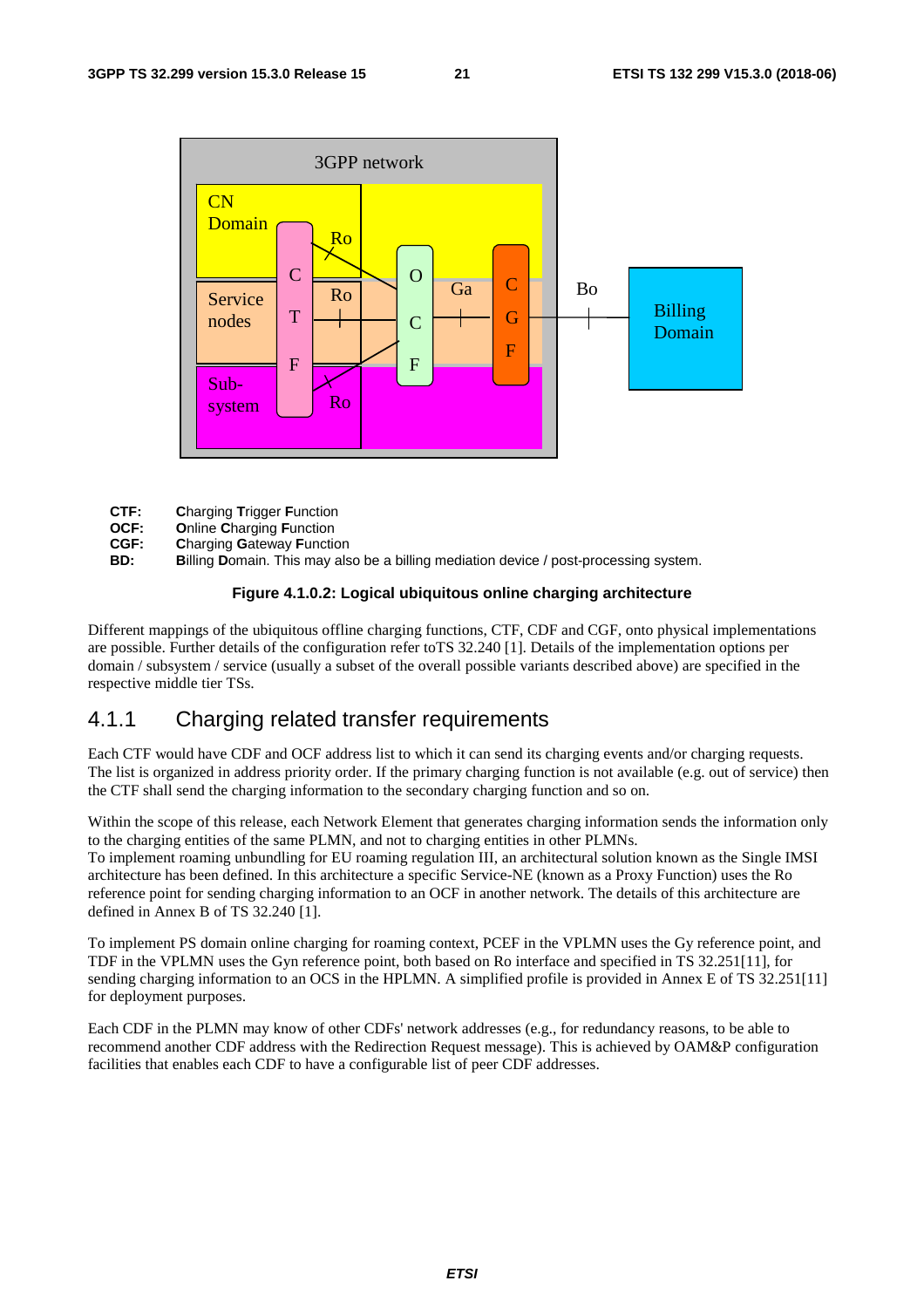# 5 3GPP charging applications requirements

- 5.1 Offline charging scenarios
- 5.1.1 Basic principles
- 5.1.1.0 Introduction

Offline charging for both events and sessions between CTF and the CDF is performed using the Rf reference point as defined in TS 32.240 [1].

Two basic scenarios are used:

- Event based charging;
- Session based charging.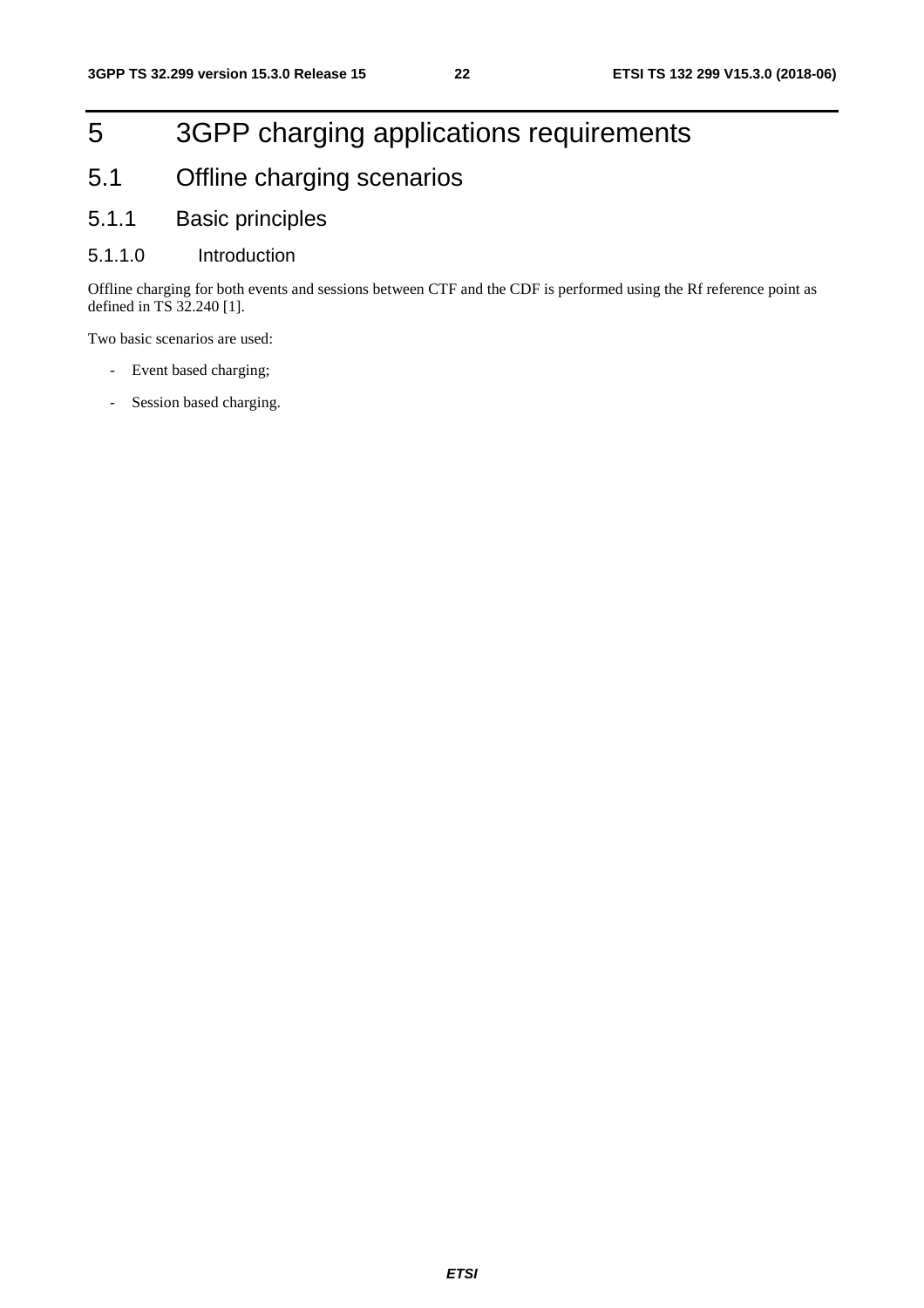### 5.1.1.1 Event based charging

In scenario figure 5.1.1.1.1, CTF asks the CDF to store event related charging data.



**Figure 5.1.1.1.1: Event based charging** 

- **1) Request for resource usage:** UE-A requests the desired resource from the Network Element.
- **2) Content/Service Delivery:** the Network Element delivers the content/service.
- **3) Charging Data Generation:** the CTF generates charging data related to service delivery.
- **4) Record Charging Data Request:** the CTF requests the CDF to store event related charging data for CDR generation purposes.
- **5) Process Request:** CDF stores received information. Whether the CDR is generated or not depends on CDR generation configuration.
- **6) Record Charging Data Response:** the CDF informs the CTF that charging data was stored.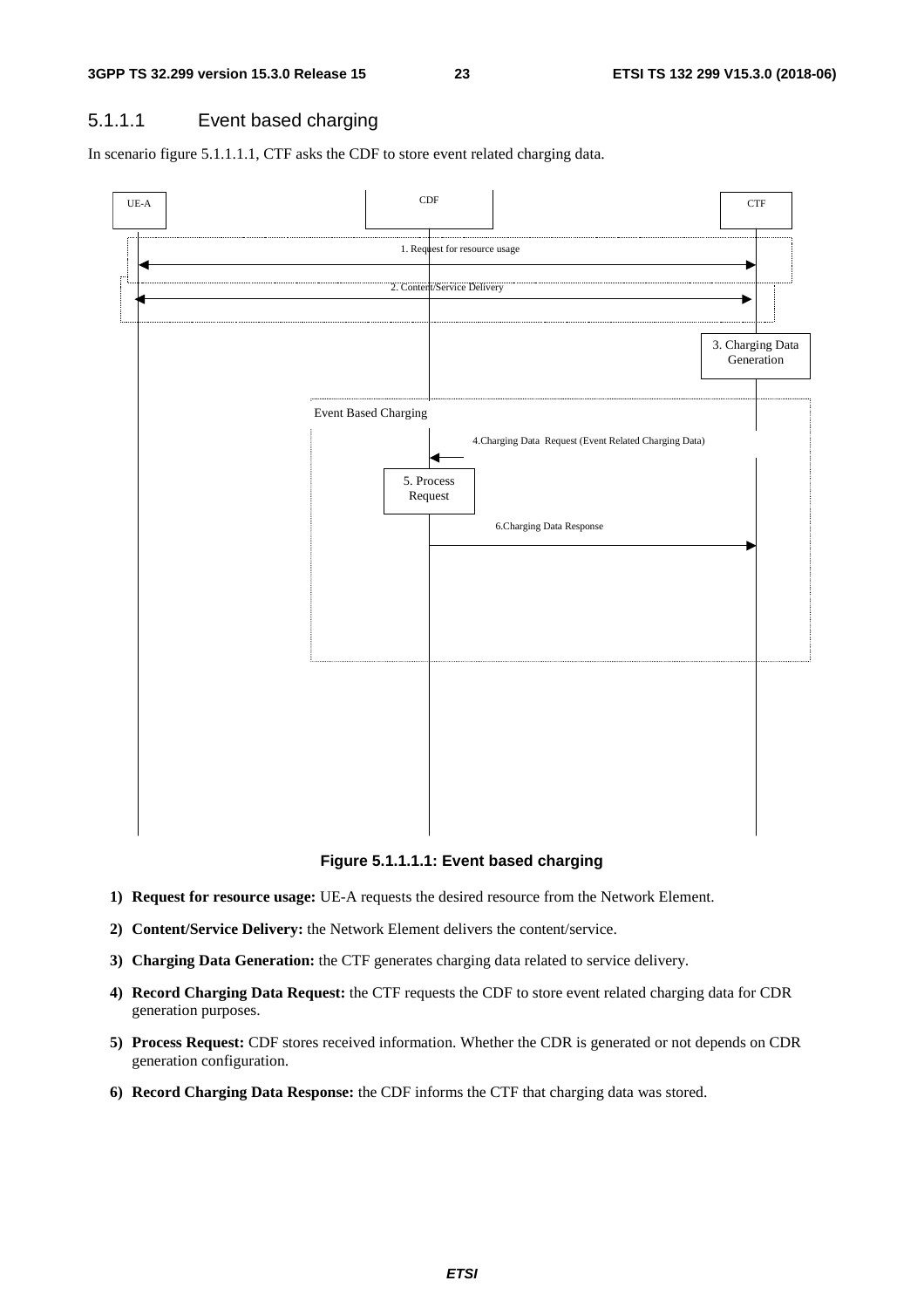#### 5.1.1.2 Session based charging

In scenario figure 5.1.1.2.1, CTF asks the CDF to store session related charging data.



**Figure 5.1.1.2.1: Session based charging** 

- **1) Request for resource usage:** UE-A requests the desired session from the Network Element.
- **2) Session ongoing:** the Network Element establish the session.
- **3) Charging Data Generation:** the CTF generates charging data related to session.
- **4) Record Charging Data Request:** the CTF requests the CDF to store session related charging data for CDR generation purposes.
- **5) Process Request:** CDF stores received information. Whether the CDR is generated or not depends on CDR generation configuration.
- **6) Record Charging Data Response:** the CDF informs the CTF that charging data was stored.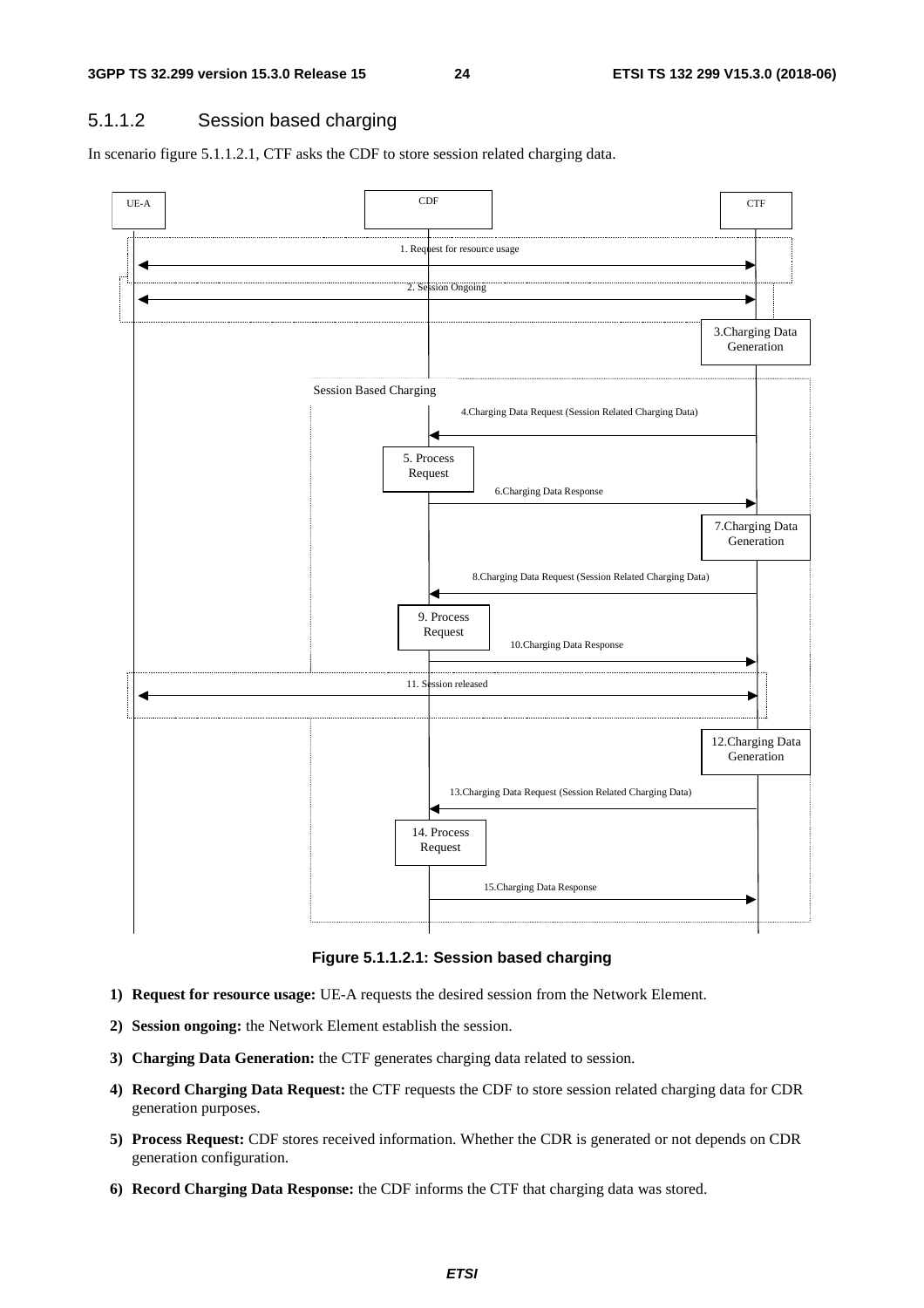- **7) Charging Data Generation:** the CTF generates charging data related to session due of e.g. intermediate timer expiry.
- **8) Record Charging Data Request:** the CTF requests the CDF to store session related charging data for CDR generation purposes.
- **9) Process Request:** CDF stores received information. Whether the CDR is generated or not depends on CDR generation configuration.
- **10) Record Charging Data Response:** the CDF informs the CTF that charging data was stored.
- **11) Session release:** the session is released.
- **12) Charging Data Generation:** the CTF generates charging data related to session due of session termination.
- **13) Record Charging Data Request:** the CTF requests the CDF to store session related charging data for CDR generation purposes.
- **14) Process Request:** CDF stores received information. Whether the CDR is generated or not depends on CDR generation configuration.
- **15) Record Charging Data Response:** the CDF informs the CTF that charging data was stored.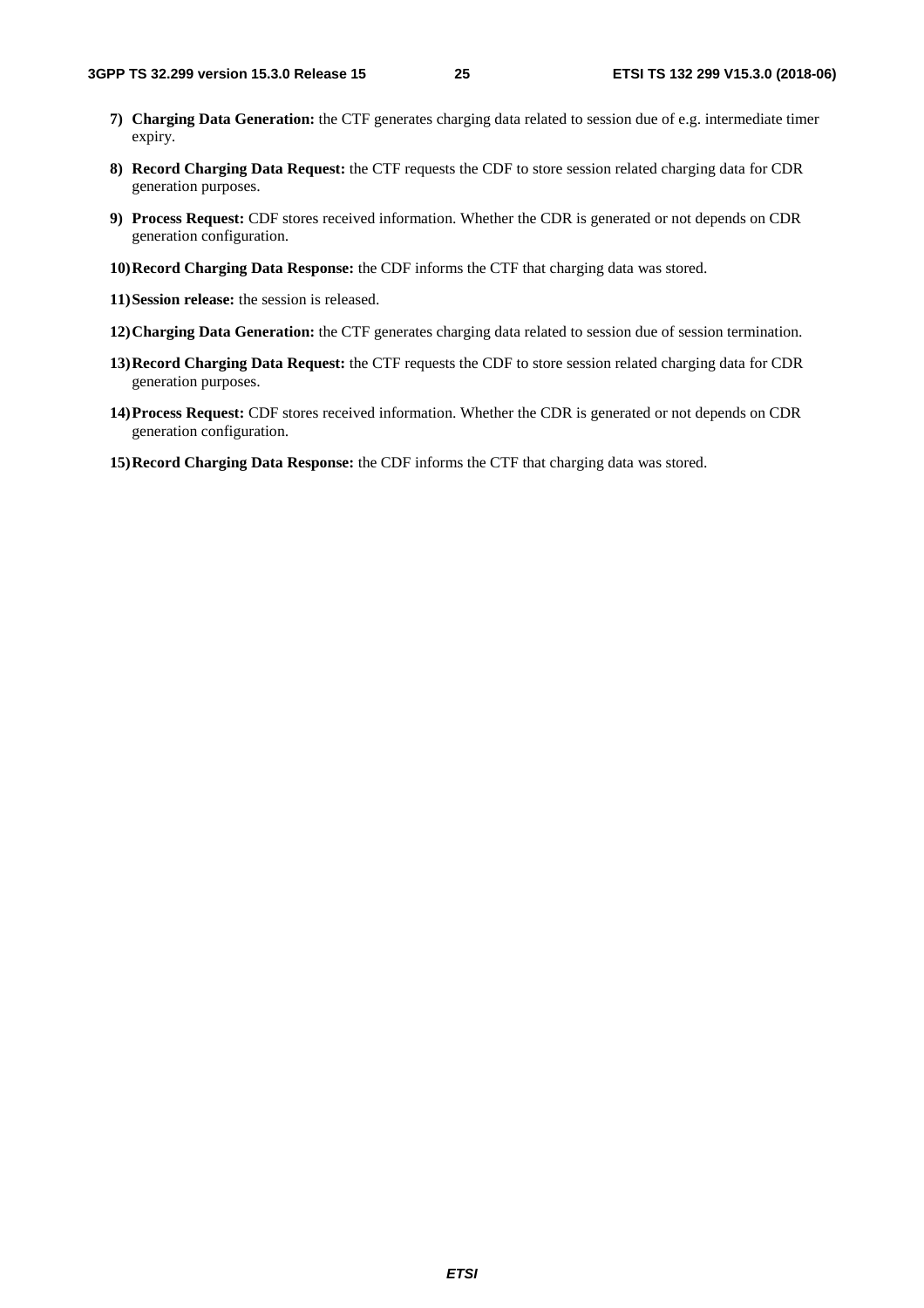### 5.1.2 Basic operation

Event and session based Charging are performed by the use of the "*Charging Data Transfer*" operation:

- "Charging Data Request"; sent from  $CTF \rightarrow CDF$ After detecting a chargeable event, the CTF sends a Charging Data Request to the CDF.
- "*Charging Data Response*"; sent from  $CDF \rightarrow CTF$ The CDF replies with a Charging Data Response, which informs the CTF that charging data was received.

Table 5.1.2.1 and table 5.1.2.2 describe the content of these operations.

| <b>Information Element</b>   | <b>Category</b> | <b>Description</b>                                                     |
|------------------------------|-----------------|------------------------------------------------------------------------|
| Session Identifier           | м               | This field identifies the operation session.                           |
| <b>Originator Host</b>       | M               | This field contains the identification of the source point of the      |
|                              |                 | operation and the realm of the operation originator.                   |
| Originator Domain            | м               | This field contains the realm of the operation originator.             |
| <b>Destination Domain</b>    | M               | This field contains the realm of the operation destination.            |
| <b>Operation Type</b>        | M               | This field defines the transfer type: event for event based charging   |
|                              |                 | and start, interim, stop for session based charging.                   |
| <b>Operation Number</b>      | M               | This field contains the sequence number of the transferred             |
|                              |                 | messages.                                                              |
| Operation Identifier         | Oм              | The field corresponds to the unique operation identification.          |
| User Name                    | O <sub>C</sub>  | The field contains the identification of the service user.             |
| <b>Destination Host</b>      | O <sub>C</sub>  | This field contains the identification of the destination point of the |
|                              |                 | operation.                                                             |
| Operation Interval           | O <sub>C</sub>  | This field contains the proposal for instructions to produce records   |
|                              |                 | continuously during a session.                                         |
| <b>Origination State</b>     | O <sub>C</sub>  | This field contains the state associated to the source point of the    |
|                              |                 | operation.                                                             |
| <b>Origination Timestamp</b> | O <sub>C</sub>  | This field contains the time when the operation is requested.          |
| <b>Proxy Information</b>     | O <sub>C</sub>  | This field contains the parameter of the proxy.                        |
| Route Information            | O <sub>C</sub>  | This field contains the parameter of the route.                        |
| <b>Operation Token</b>       | O <sub>M</sub>  | This field identifies the domain, subsystem or service and release.    |
| Service information          | $O_M$           | This parameter holds the individual service specific parameters as     |
|                              |                 | defined in the corresponding 'middle tier' TS.                         |

#### **Table 5.1.2.1: Charging Data Request content**

#### **Table 5.1.2.2: Charging Data Response content**

| <b>Information Element</b>   | Category | <b>Description</b>                                                   |
|------------------------------|----------|----------------------------------------------------------------------|
| Session Identifier           | м        | This field identifies the operation session.                         |
| <b>Operation Result</b>      | м        | This field identifies the result of the operation.                   |
| <b>Originator Host</b>       | м        | This field contains the identification of the source point of the    |
|                              |          | operation and the realm of the operation originator.                 |
| Originator Domain            | м        | This field contains the realm of the operation originator.           |
| <b>Operation Type</b>        | м        | This field defines the transfer type: event for event based charging |
|                              |          | and start, interim, stop for session based charging.                 |
| <b>Operation Number</b>      | M        | This field contains the sequence number of the transferred           |
|                              |          | messages.                                                            |
| <b>Operation Identifier</b>  | Oм       | The field corresponds to the unique operation identification.        |
| Operation Interval           | Oc.      | This field contains the instructions to produce records continuously |
|                              |          | during a session.                                                    |
| <b>Error Reporting Host</b>  | Oc.      | If proxies exist between the accounting client and the accounting    |
|                              |          | server this field contains the identity of the proxy that sent a     |
|                              |          | response other than 2001 (Success).                                  |
| <b>Origination State</b>     | Oc.      | This field contains the state associated to the source point of the  |
|                              |          | service.                                                             |
| <b>Origination Timestamp</b> | Oc.      | This field contains the time when the operation is requested.        |
| <b>Proxy Information</b>     | Oc.      | This field contains the parameter of the proxy.                      |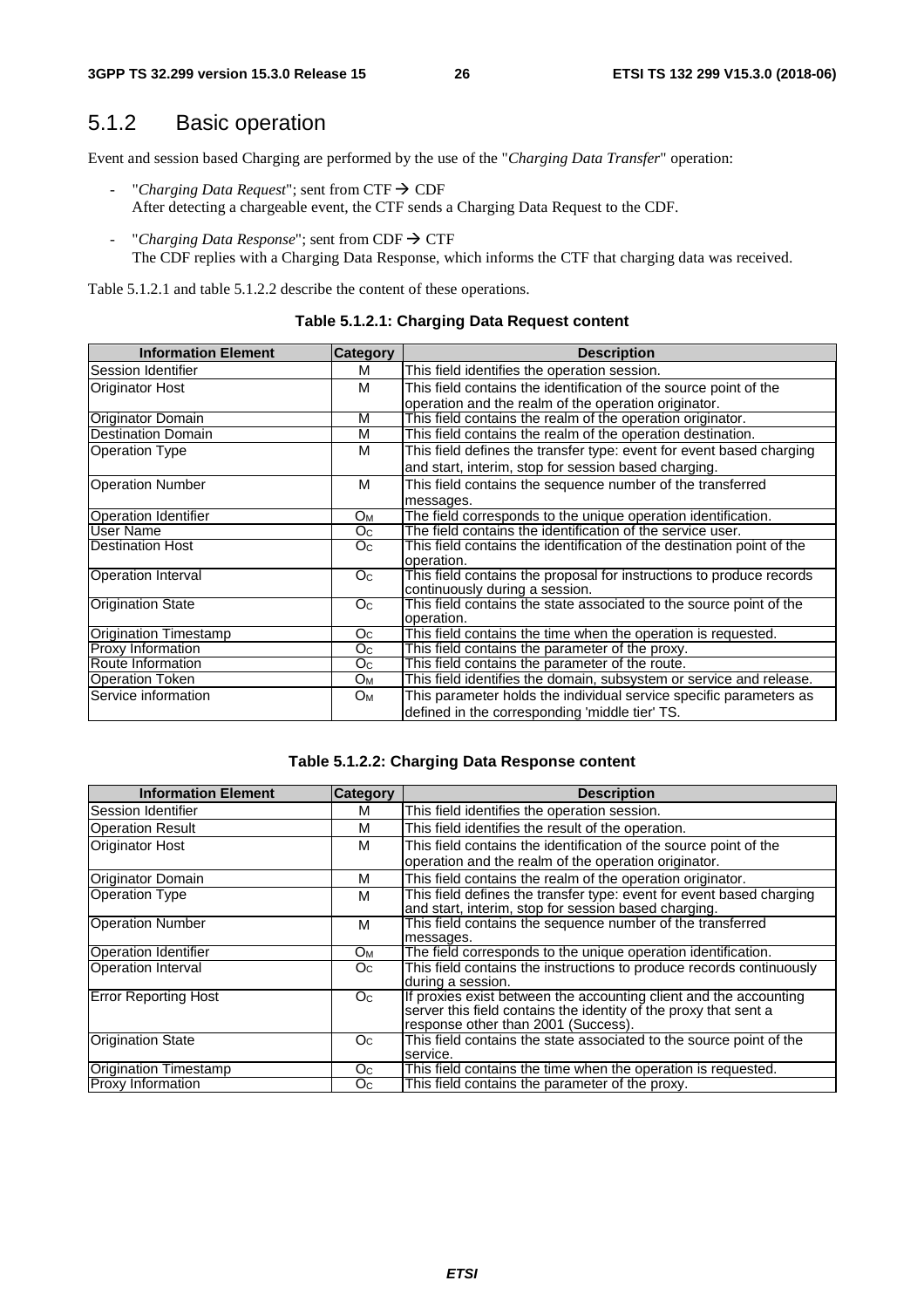### 5.2 Online charging scenarios

### 5.2.0 Introduction

Online charging for both events and sessions between CTF and the OCF is performed using the Ro reference point. The Ro reference point supports integrity protection and authentication for the case that the CTF is outside the operator domain.

### 5.2.1 Basic principles

There are two sub-functions for online charging that affect online charging principles and require a more detailed description: rating and unit determination. Both rating and unit determination can be implemented centralized, i.e. on the OCF, or decentralized, that is, on the CTF.

Unit determination refers to the calculation of the number of non-monetary units (service units, data volume, time and events) that shall be assigned prior to starting service delivery.

- With Centralized Unit Determination, the OCF determines the number of non-monetary units that a certain service user can consume based on a service key received from the CTF.
- With the Decentralized Unit Determination approach, the CTF determines itself how many units are required to start service delivery, and requests these units from the OCF.

After checking the service user's account balance, the OCF returns the number of granted units to the CTF. The CTF is then responsible for the supervision of service delivery. Particularly, the CTF shall limit service delivery to the corresponding number of granted units.

Rating refers to the calculation of a price out of the non-monetary units calculated by the unit determination function.

- With the Centralized Rating approach, the CTF and the OCF exchange information about non-monetary units. The OCF translates these units into monetary units.
- With the Decentralized Rating approach, the corresponding rating control is performed within the CTF. Consequently, CTF and OCF exchange information about monetary units.

Three cases for online charging can be distinguished: Immediate Event Charging (IEC), Event Charging with Unit Reservation (ECUR) and Session Charging with Unit Reservation (SCUR). These cases are further described in TS 32.240 [1].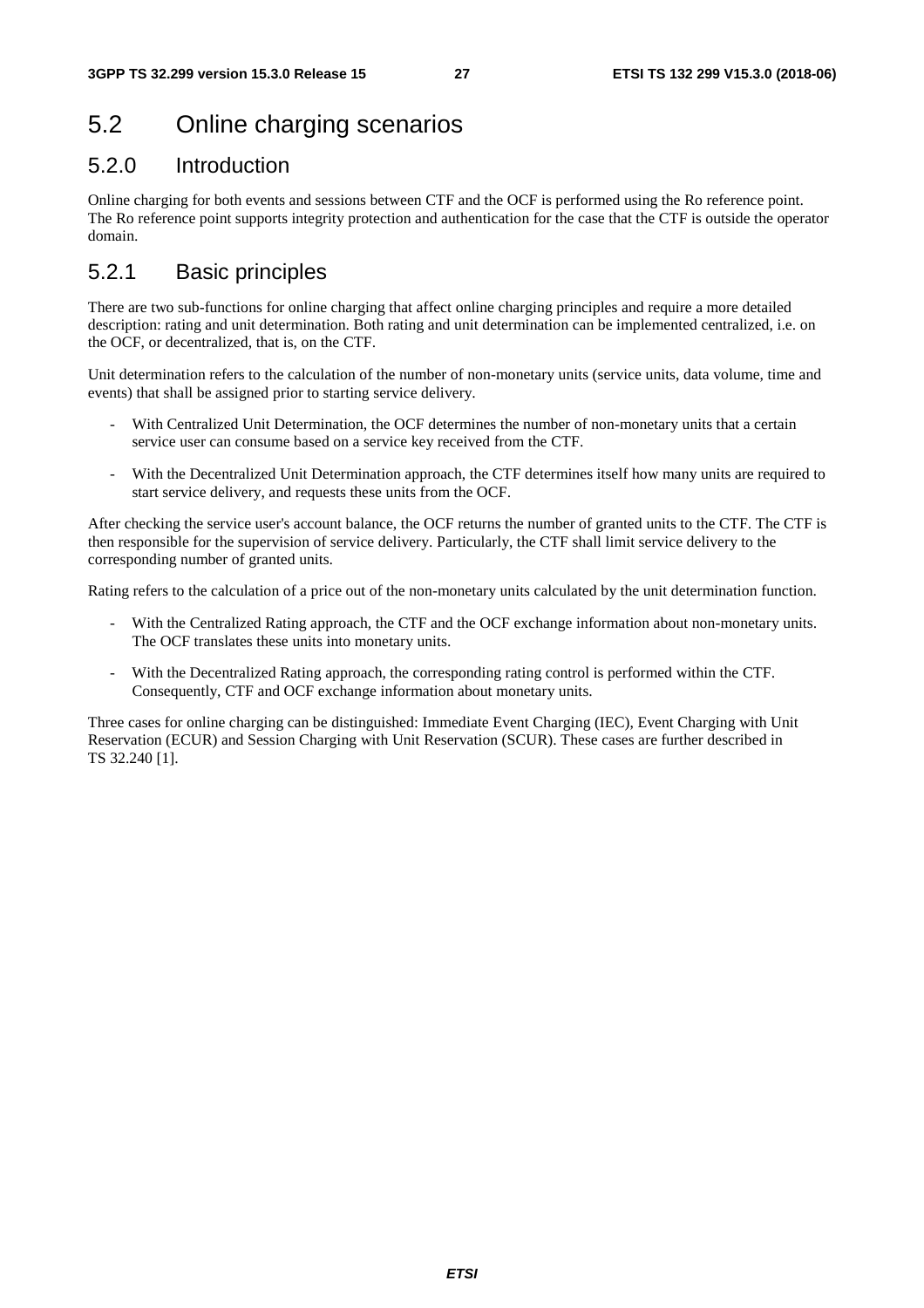### 5.2.2 Charging scenarios

### 5.2.2.0 Introduction

In order to perform event charging via Ro, the scenarios between the involved entities UE-A, OCF and CTF need to be defined. The charging flows shown in this subclause include scenarios with immediate event charging and event charging with reservation. In particular, the following cases are shown:

- 1 Immediate Event Charging
	- a) Decentralized Unit Determination and Centralized Rating
	- b) Centralized Unit Determination and Centralized Rating
	- c) Decentralized Unit Determination and Decentralized Rating
- 2 Event charging with Unit Reservation
	- a) Decentralized Unit Determination and Centralized Rating
	- b) Centralized Unit Determination and Centralized Rating
	- c) Decentralized Unit Determination and Decentralized Rating
- 3 Session charging with Unit Reservation
	- a) Decentralized Unit Determination and Centralized Rating
	- b) Centralized Unit Determination and Centralized Rating
	- c) Decentralized Unit Determination and Decentralized Rating

The combination of Centralized Unit Determination with Decentralized Rating is not possible.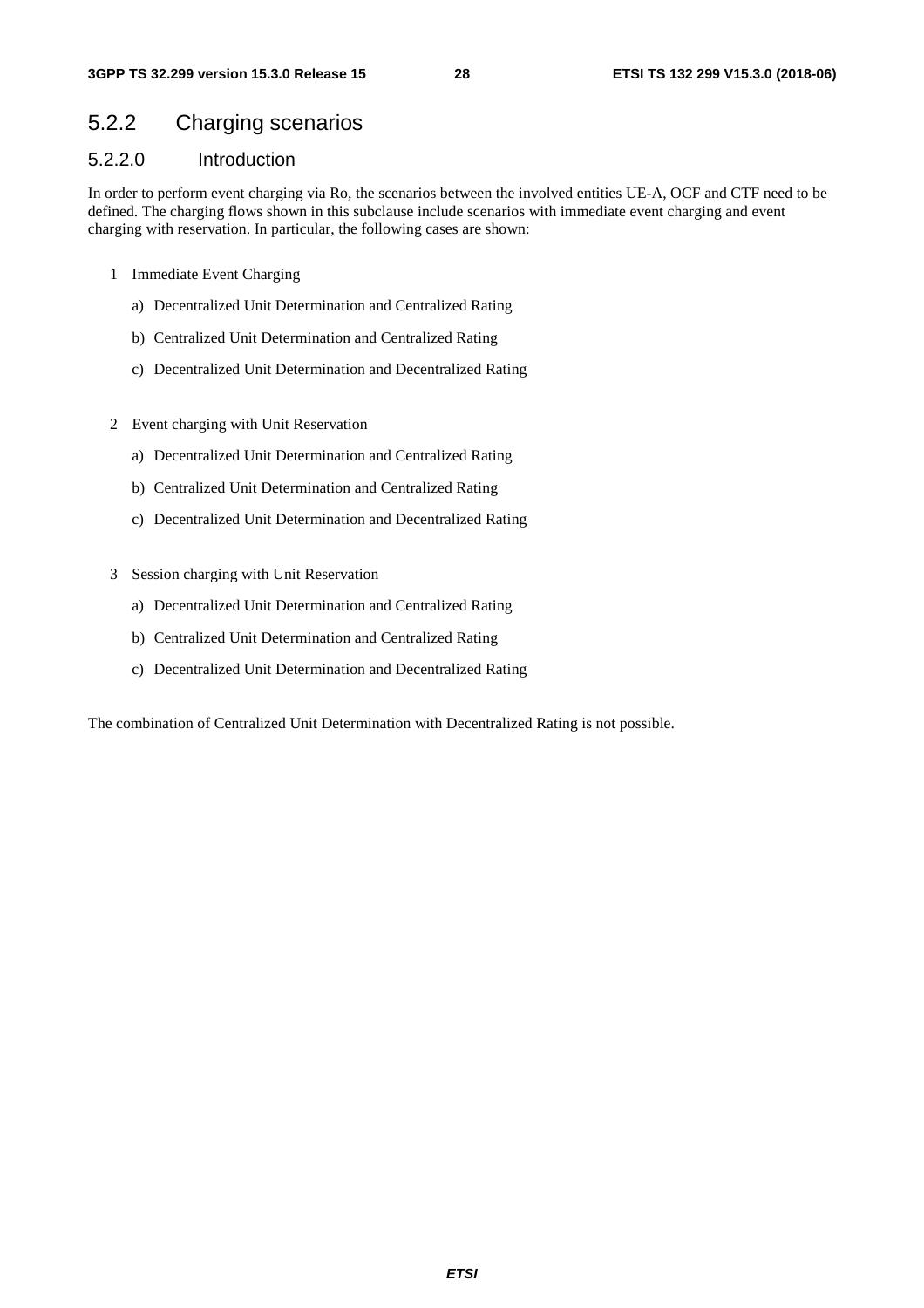### 5.2.2.1 Immediate Event Charging (IEC)

### 5.2.2.1.1 Decentralized Unit Determination and Centralized Rating

In scenario figure 5.2.2.1.1.1, CTF asks the OCF to assign a defined number of units.



#### **Figure 5.2.2.1.1.1: IEC - Centralized Rating and Decentralized Unit Determination**

- **1) Request for resource usage:** UE-A requests the desired resource from the Network Element.
- **2) Units Determination:** depending on the requested service the CTF determines the number of units accordingly.
- **3) Debit Units Request:** the CTF requests the OCF to assign the defined number of units.
- **4) Rating Control:** assisted by the rating entity the OCF calculates the number of monetary units that represents the price for the number of units determined in item 2.
- **5) Account Control:** provided that the user's credit balance is sufficient, the OCF triggers the deduction of the calculated amount from the subscriber's account.
- **6) Debit Units Response:** the OCF informs the CTF of the number of granted units.
- **7) Content/Service Delivery:** the CTF delivers the content/service at once, in fractions or in individually chargeable items, corresponding to the number of granted units.
- **8) Credit Unit Control (cont.):** this function block is optional and a replication of items 2 to 6.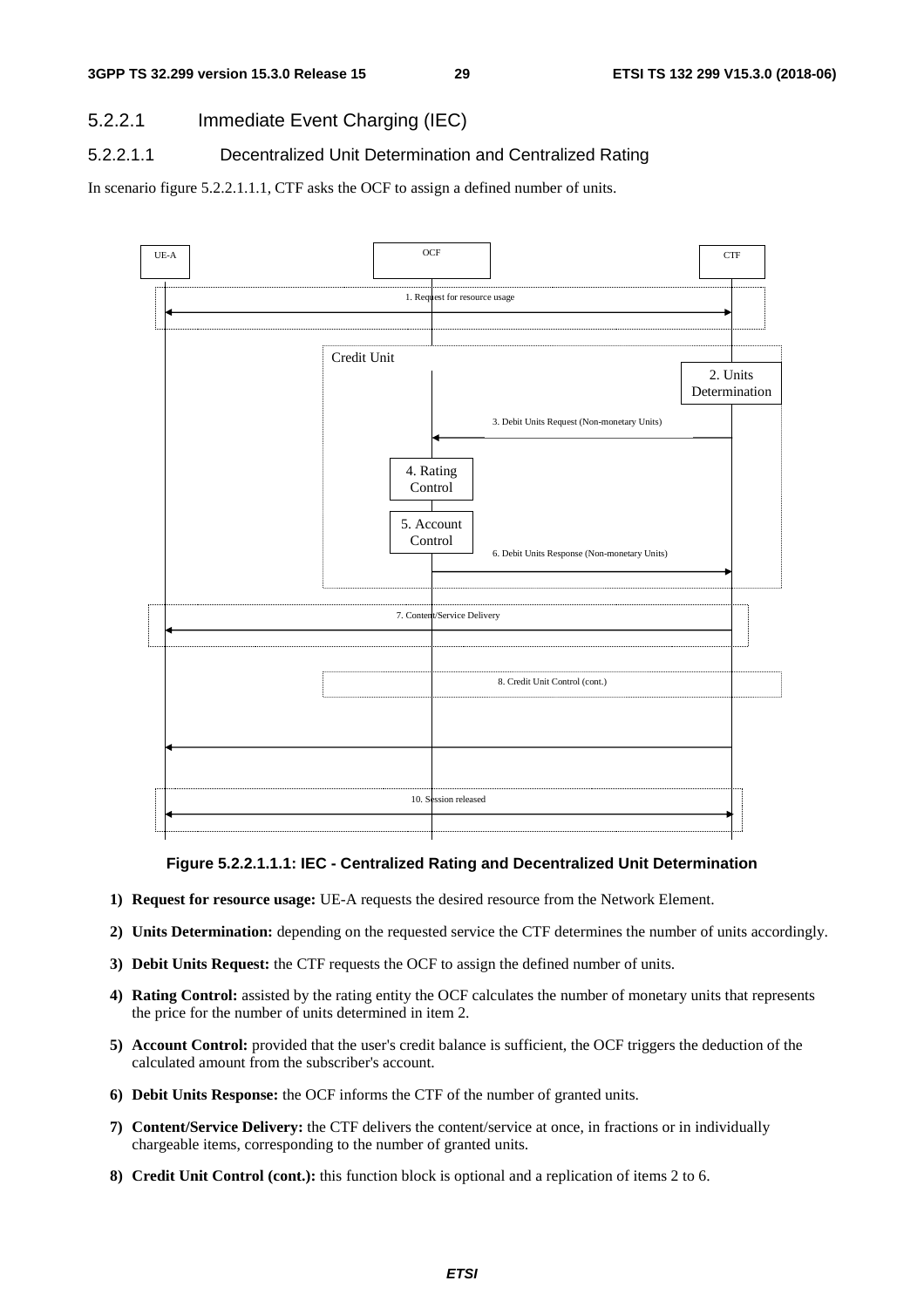**9) Content/Service Delivery (cont.):** the continuation of content delivery occurs in correspondence with the occurrence of item 8.

**10) Session released:** Session is released.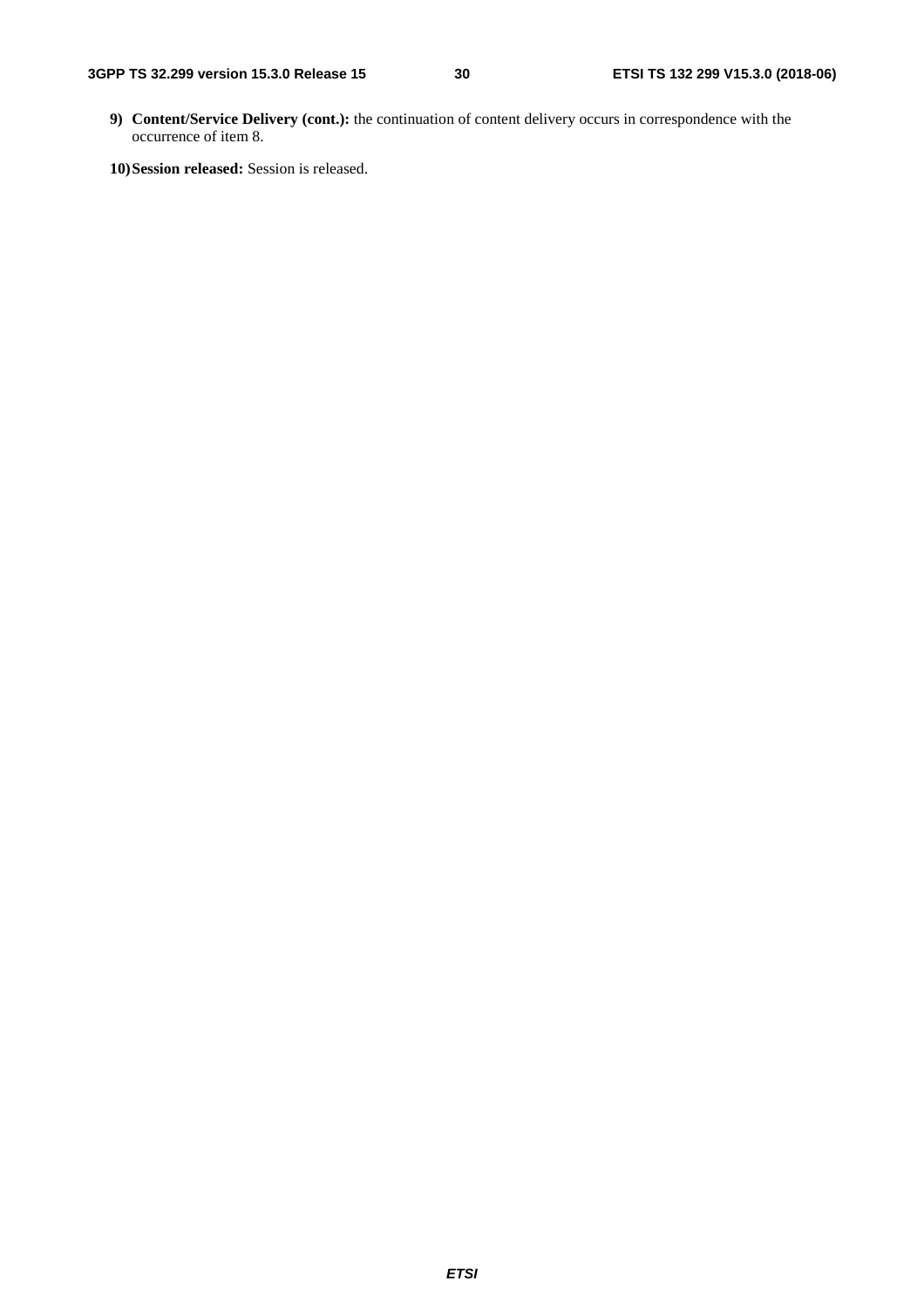#### 5.2.2.1.2 Centralized Unit Determination and Centralized Rating

In scenario figure 5.2.2.1.2.1, CTF asks the OCF to assign units based on the service key specified by the CTF.



#### **Figure 5.2.2.1.2.1: IEC - Centralized Rating and Centralized Unit Determination**

- **1) Request for resource usage:** The UE-A requests the desired resource or content from the Network Element.
- **2) Debit Units Request:** depending on the service requested by the UE-A, the CTF determines the service key and forwards the Debit Units Request with service key to the OCF.
- **3) Units Determination:** the OCF determines the number of non-monetary units needed for the content/service delivery, based on the received service key.
- **4) Rating Control:** assisted by the rating entity the OCF calculates the number of monetary units that represent the price for the number of units determined in item 3.
- **5) Account Control:** provided that the user's credit balance is sufficient, the OCF triggers the deduction of the calculated amount from the subscriber's account.
- **6) Debit Units Response:** the OCF informs the CTF of the number of granted units. This includes the case where the number of units granted indicates the permission to render the service that was identified by the received service key.
- **7) Content/Service Delivery:** the CTF delivers the content/service at once, in fractions or in individually chargeable items, corresponding to the number of granted units.
- **8) Credit Service Control (cont.):** this function block is optional and a replication of items 2 to 6.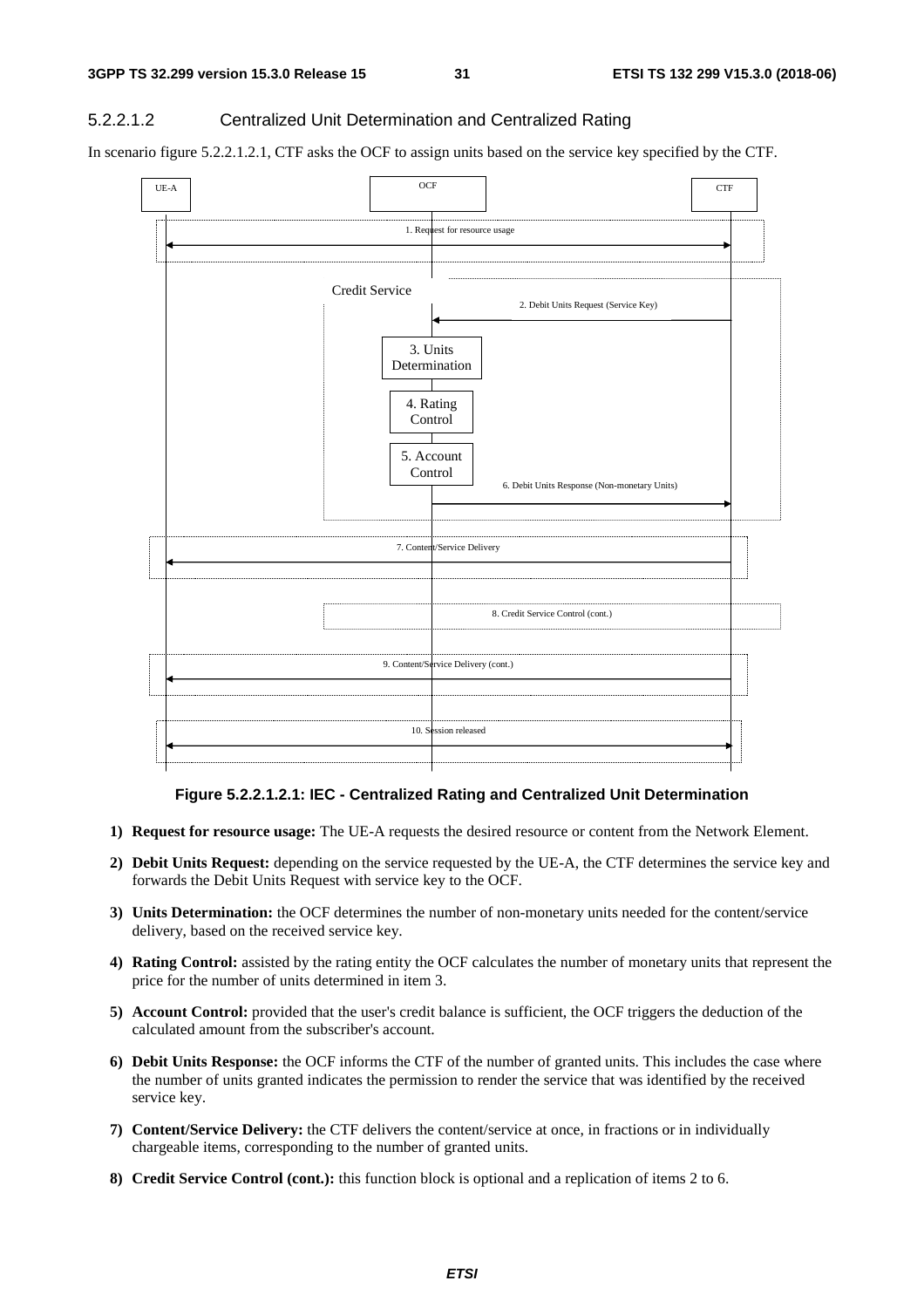**9) Content/Service Delivery (cont.):** the continuation of content delivery occurs in correspondence with the occurrence of item 8.

**10) Session released:** the session is released.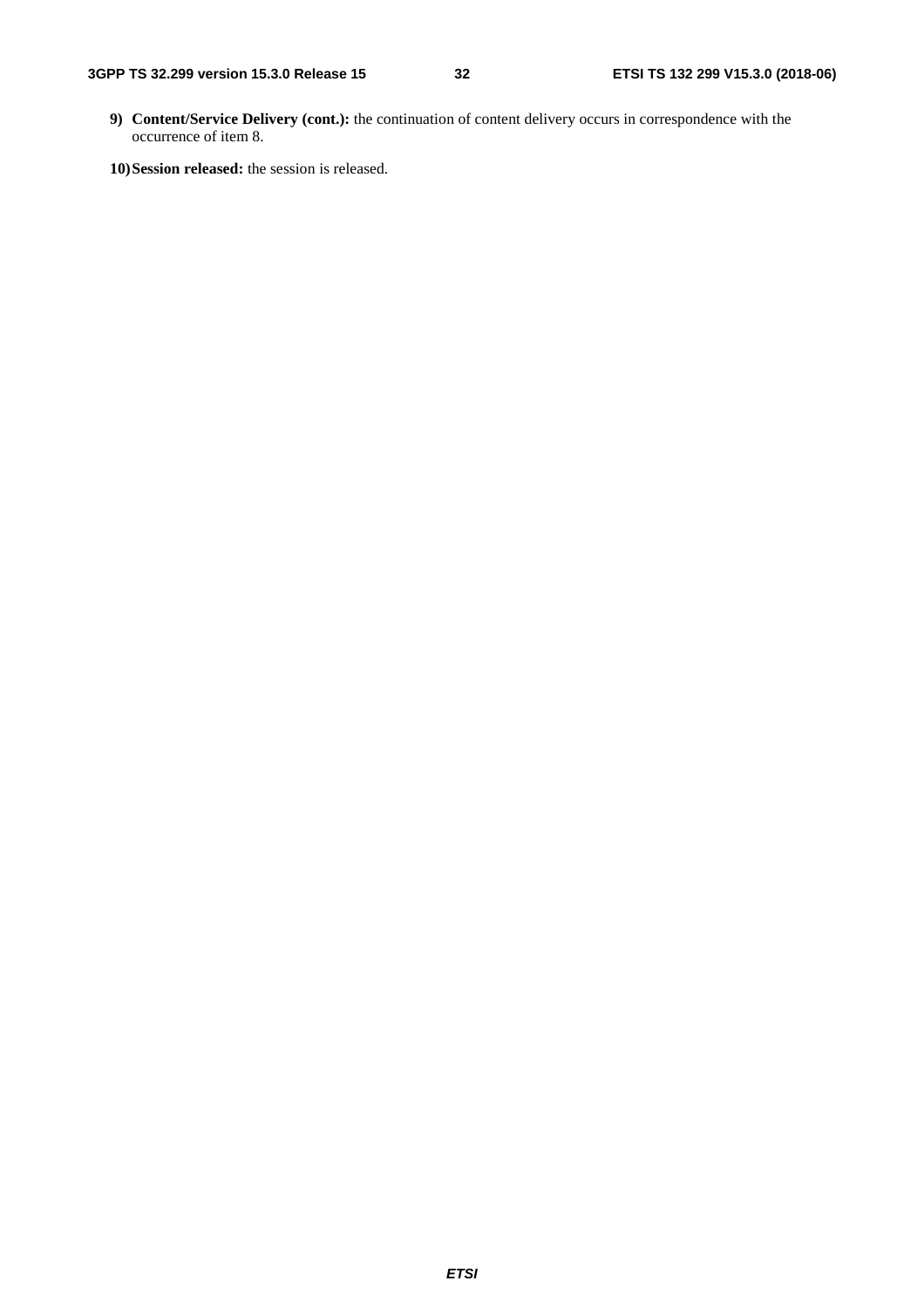#### 5.2.2.1.3 Decentralized Unit Determination and Decentralized Rating

In scenario figure 5.2.2.1.3.1, the CTF asks the OCF to assure the deduction of an amount of the specified number of monetary units from the subscriber's account.



**Figure 5.2.2.1.3.1: IEC - Decentralized Rating and Decentralized Unit Determination** 

- **1) Request for resource usage:** The UE-A requests the desired content from the Network Element.
- **2) Units Determination:** depending on the service requested by the UE-A, the CTF determines the number of units accordingly.
- **3) Rating Control:** the CTF calculates the number of monetary units that represent the price for the number of units determined in item 2.
- **4) Debit Units Request:** the CTF requests the OCF to assure the deduction of an amount corresponding to the calculated number of monetary units from the subscriber's account.
- **5) Account Control:** provided that the user's credit balance is sufficient, the OCF triggers the deduction of the calculated amount from the subscriber's account.
- **6) Debit Units Response:** the OCF indicates to the CTF the number of deducted monetary units.
- **7) Content/Service Delivery:** the CTF delivers the content/service at once, in fractions or in individually chargeable items, corresponding to the number of units as specified in items 2 and 3.
- **8) Credit Amount Control (cont.):** this function block is optional and a replication of items 2 to 6.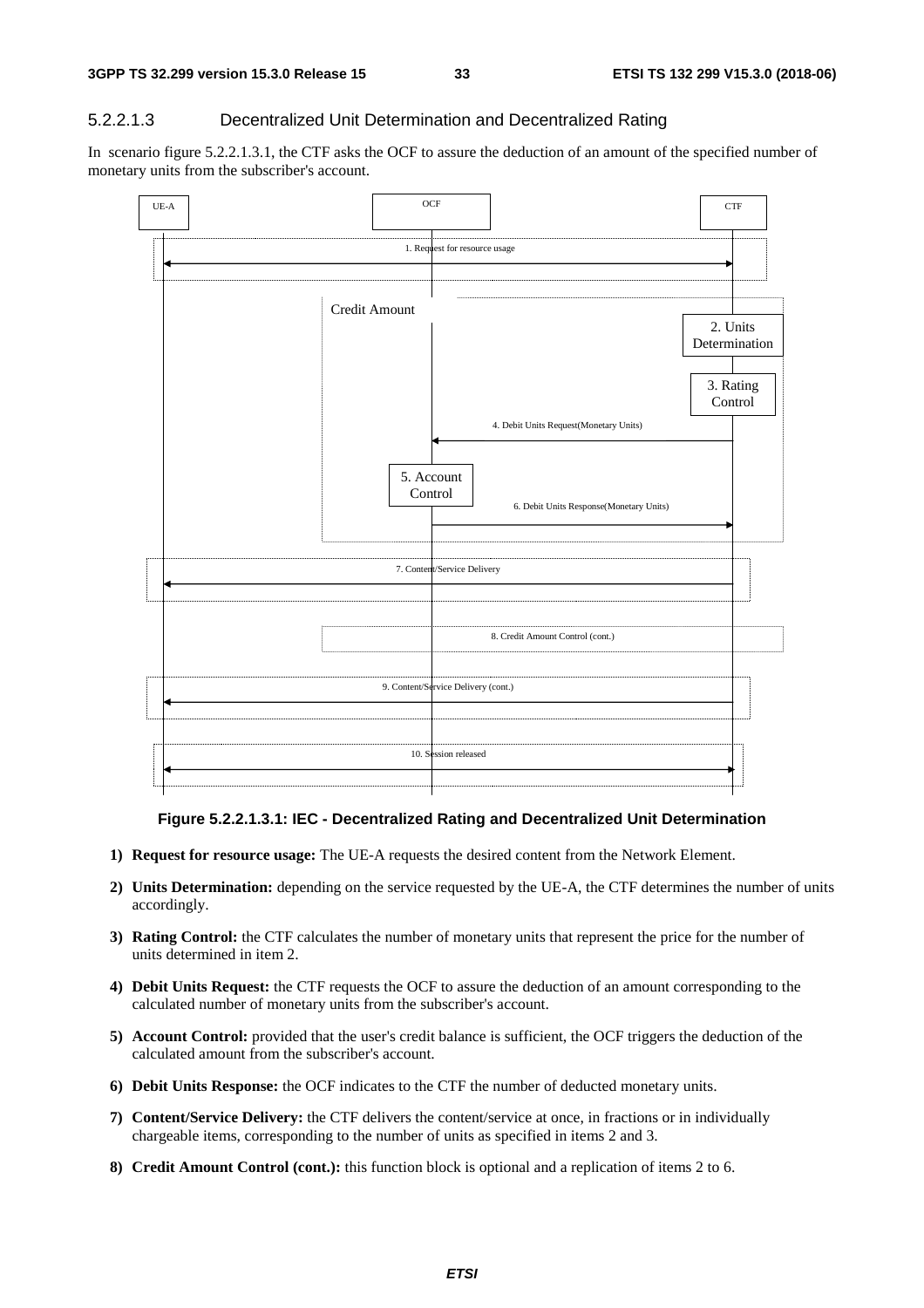**9) Content/Service Delivery (cont.):** the continuation of content delivery occurs in correspondence with the occurrence of item 8.

**10) Session released:** the session is released.

#### 5.2.2.1.4 Further options

In addition to the flows that are specified in the previous subclauses, the Debit Unit operation may alternatively be carried out concurrently with service delivery, or after completion of service delivery.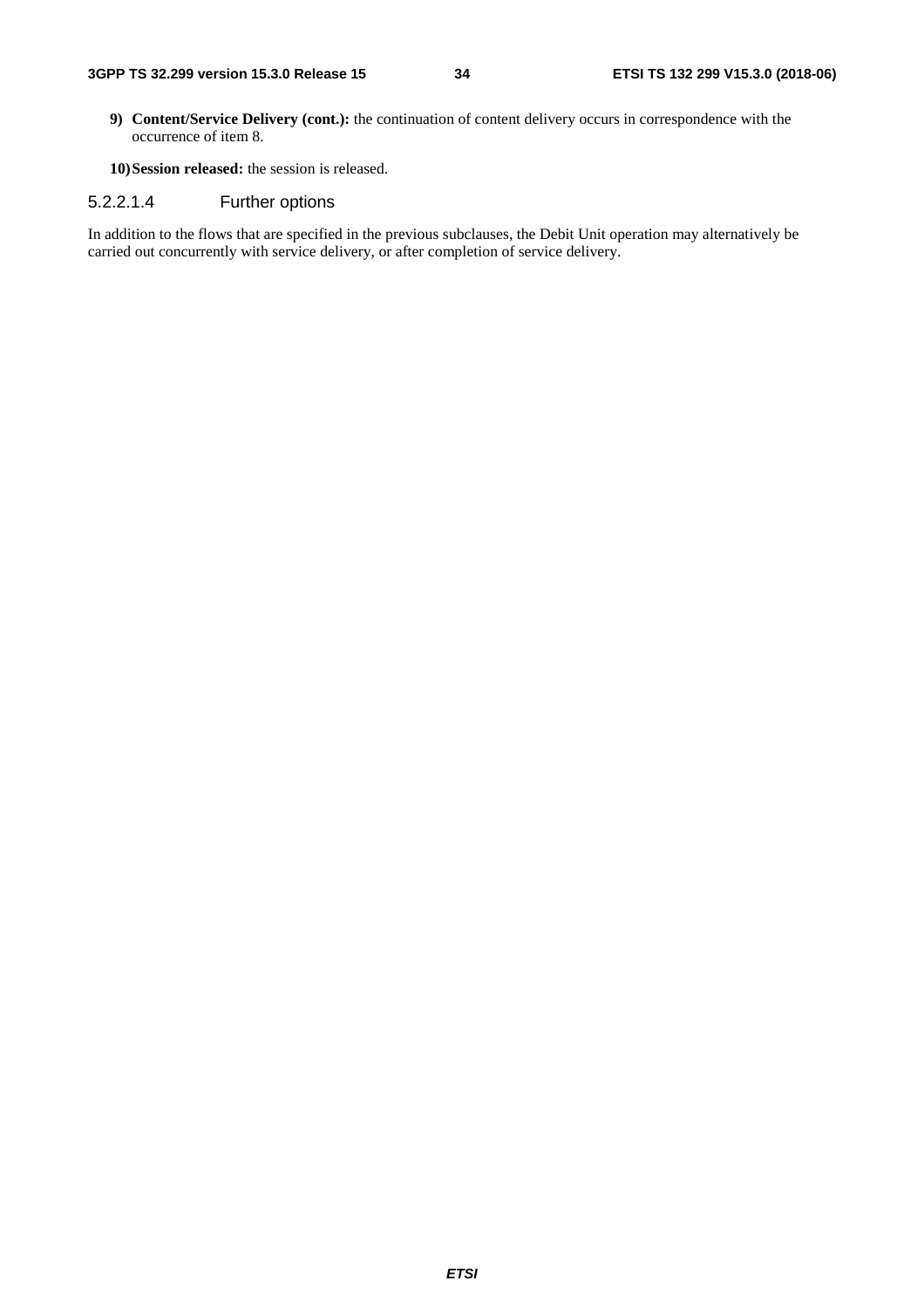### 5.2.2.2 Event Charging with Unit Reservation (ECUR)

### 5.2.2.2.1 Decentralized Unit Determination and Centralized Rating

In scenario figure 5.2.2.2.1.1, the CTF requests the reservation of units prior to service delivery. An account debit operation is carried out following the conclusion of service delivery.



#### **Figure 5.2.2.2.1.1: ECUR - Decentralized Unit Determination and Centralized Rating**

- **1) Request for resource usage:** The UE-A requests the desired content/service from the NE.
- **2) Units Determination:** depending on the requested service the CTF determines the number of units accordingly.
- **3) Reserve Units Request:** the CTF requests the OCF to reserve the number of units determined in item 2.
- **4) Rating Control:** assisted by the rating entity the OCF calculates the number of monetary units that represents the price for the number of units determined in item 2.
- **5) Account Control:** the OCF checks whether the user's account balance is sufficient for the requested reservation.
- **6) Reservation Control:** if the user's account balance is sufficient then the corresponding reservation is made.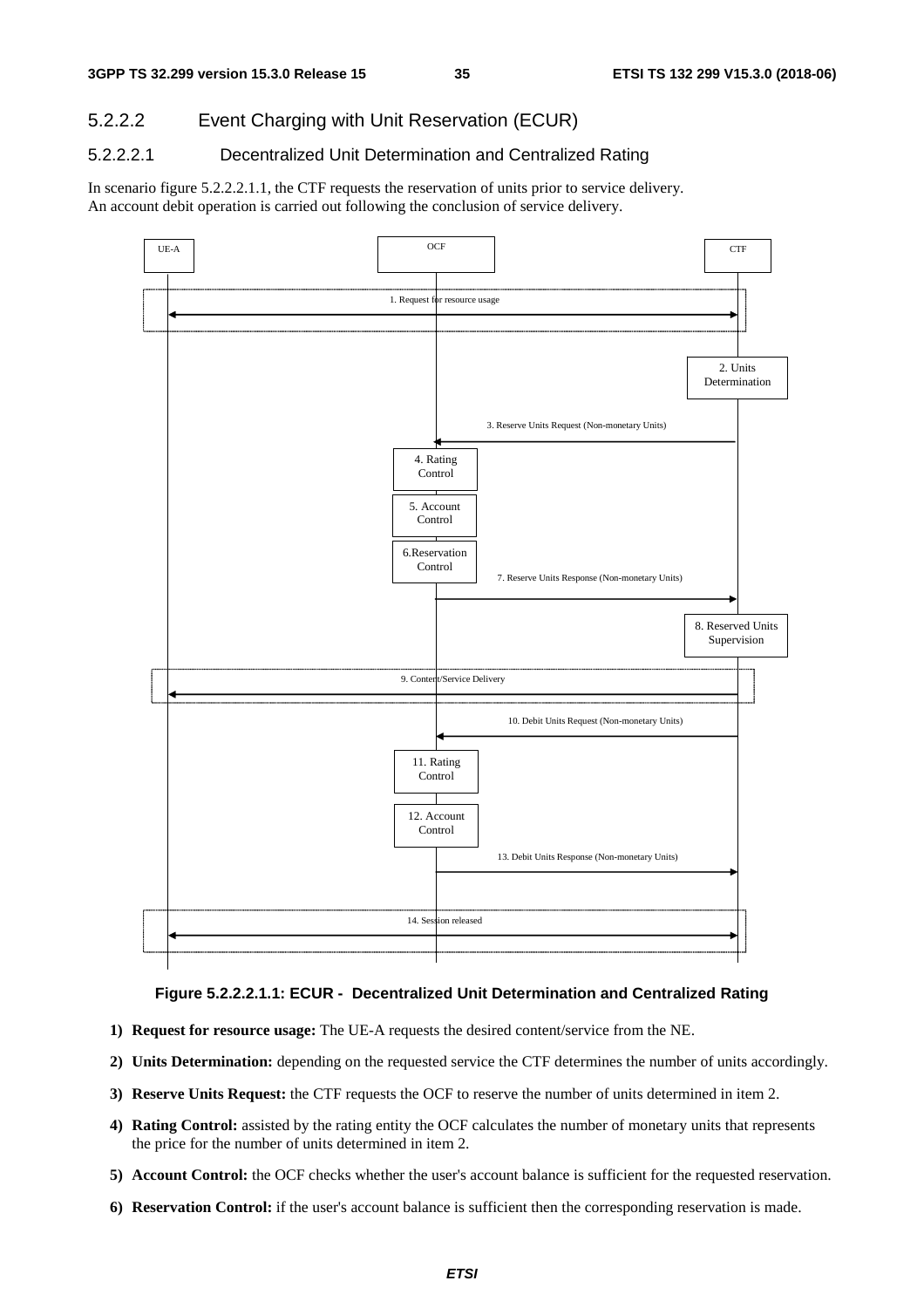- **7) Reserve Units Response:** the OCF informs the CTF of the reserved number of units.
- **8) Reserved Units Supervision:** simultaneously with the service delivery, the CTF monitors the consumption of the reserved units.
- **9) Content/Service Delivery:** the CTF delivers the content/service at once, in fractions or in individually chargeable items, corresponding to the reserved number of units.
- **10) Debit Units Request:** the CTF requests the OCF to assure the deduction of an amount corresponding to the consumed number of units from the subscriber's account. In the case that no further units are required for this service, an appropriate indication triggering the release of the remaining reservation is given.
- **11) Rating Control:** assisted by the rating entity the OCF calculates the number of monetary units to deduct from the subscriber's account.
- **12) Account Control:** the OCF triggers the deduction of the calculated amount from the subscriber's account.
- **13) Debit Units Response:** the OCF informs the CTF of the actually deducted units.
- **14) Session Release:** the session is released.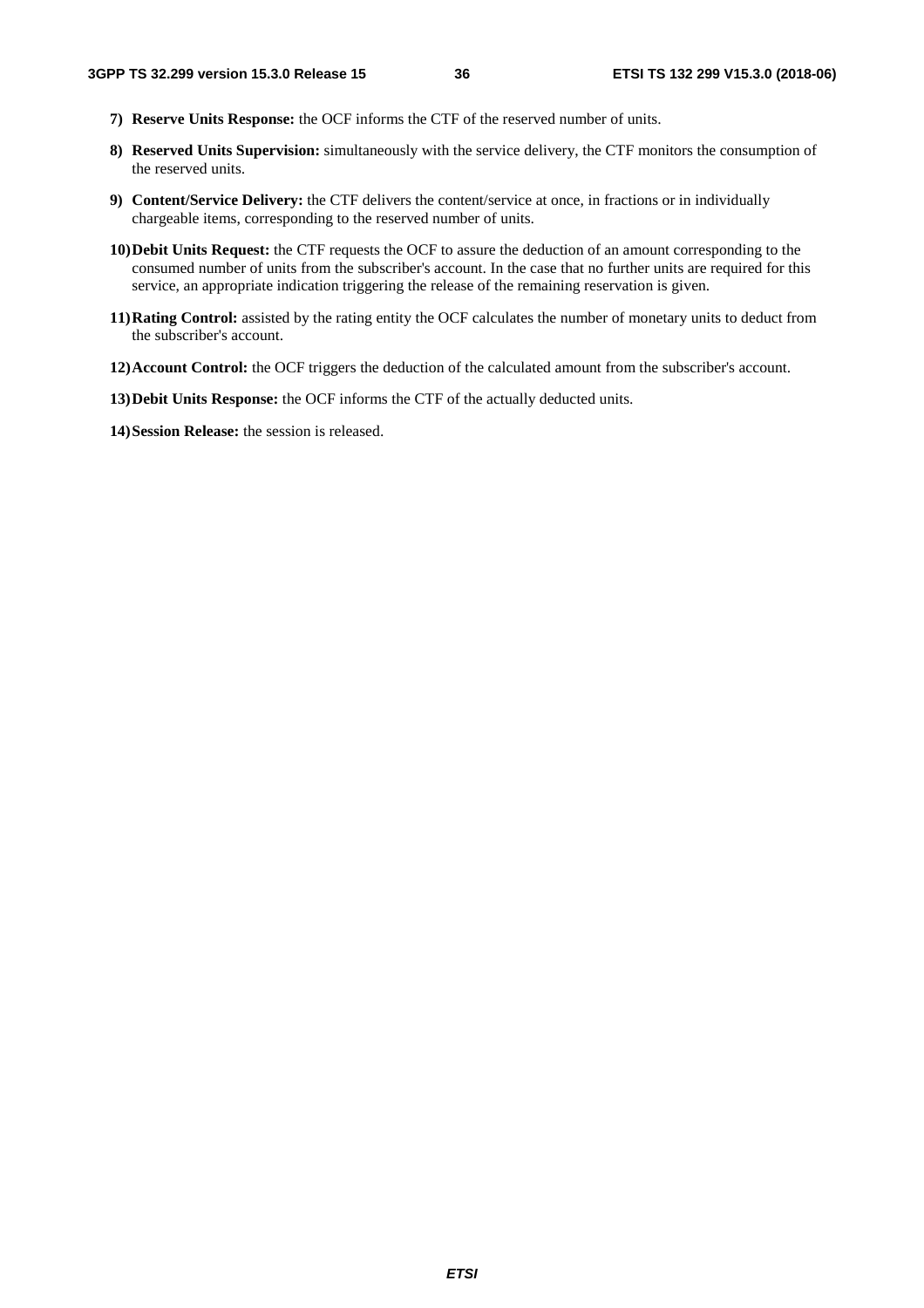#### 5.2.2.2.2 Centralized Unit Determination and Centralized Rating

In scenario figure 5.2.2.2.2.1, the CTF requests the OCF to reserve units based on the service key specified by the CTF. An account debit operation is carried out following the conclusion of service delivery.





- **1) Request for resource usage:** The UE-A requests the desired content from the CTF.
- **2) Reserve Units Request:** depending on the service requested by the UE-A, the CTF determines the service key and forwards the Reserve Units Request with service key to the OCF.
- **3) Units Determination:** the OCF determines the number of non-monetary units needed for the content/service delivery, based on the received service key.
- **4) Rating Control:** assisted by the rating entity the OCF calculates the number of monetary units that represent the price for the number of units determined in item 3.
- **5) Account Control:** the OCF checks whether the user's account balance is sufficient for the requested reservation.
- **6) Reservation Control:** if the user's account balance is sufficient, then the corresponding reservation is made.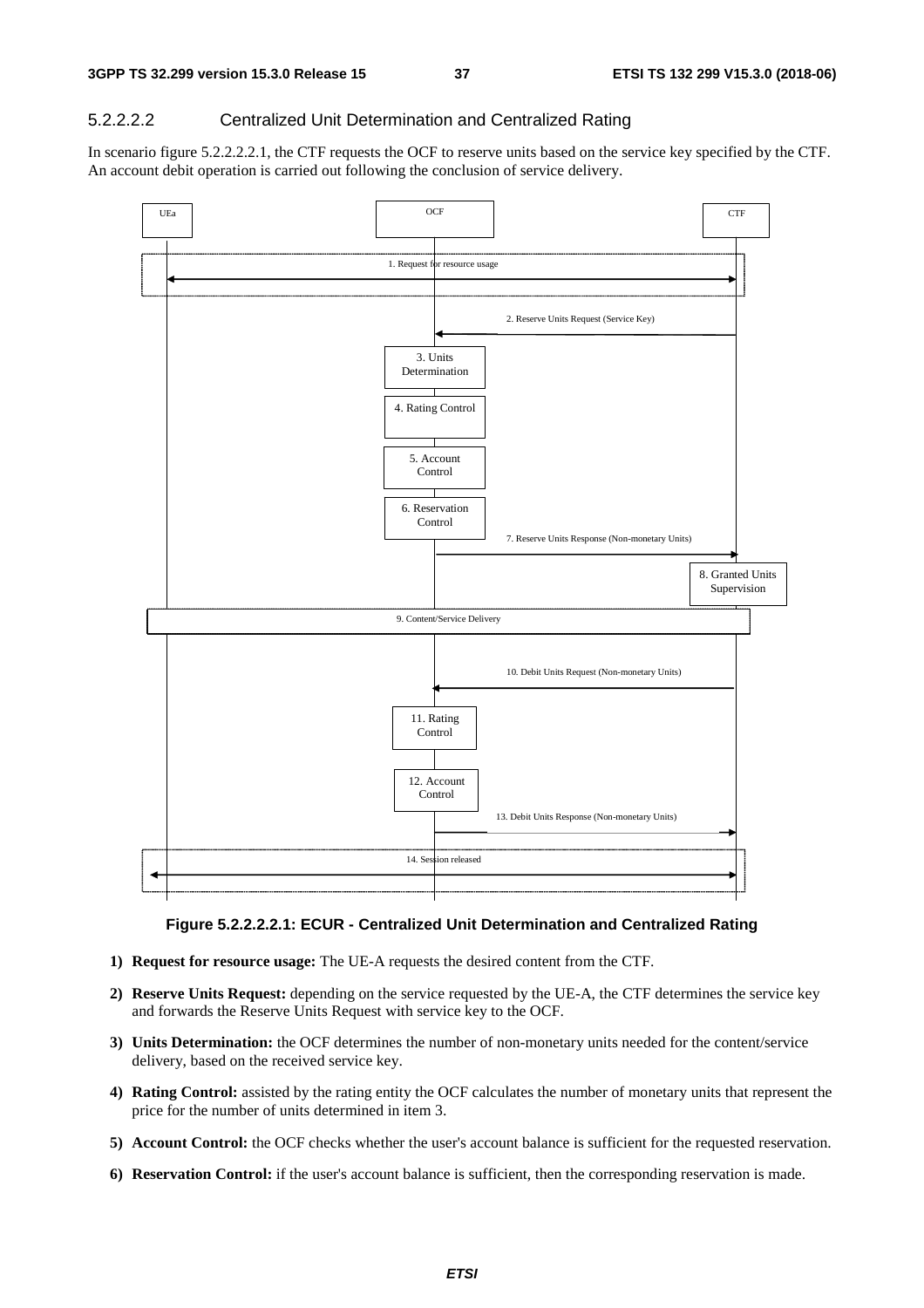- **7) Reserve Units Response:** the OCF informs the CTF of the reserved number of units. This includes the case where the number of units reserved indicates the permission to render the service that was identified by the received service key.
- **8) Granted Units** Supervision**:** simultaneously with the service delivery, the CTF monitors the consumption of the reserved units.
- **9) Content/Service Delivery:** the CTF delivers the content/service at once, in fractions or in individually chargeable items, corresponding to the reserved number of units.
- **10) Debit Units Request:** the CTF provides according to previous Reserve Units Response the request to deduct the amount of units corresponding to the consumed number of units.
- **11) Rating Control:** assisted by the rating entity the OCF calculates the number of monetary units to deduct from the subscriber's account.
- **12) Account Control:** the OCF triggers the deduction of the calculated amount from the subscriber's account.
- **13) Debit Units Response:** the OCF informs the CTF of the actually deducted units.

**14) Session Released:** the session is released.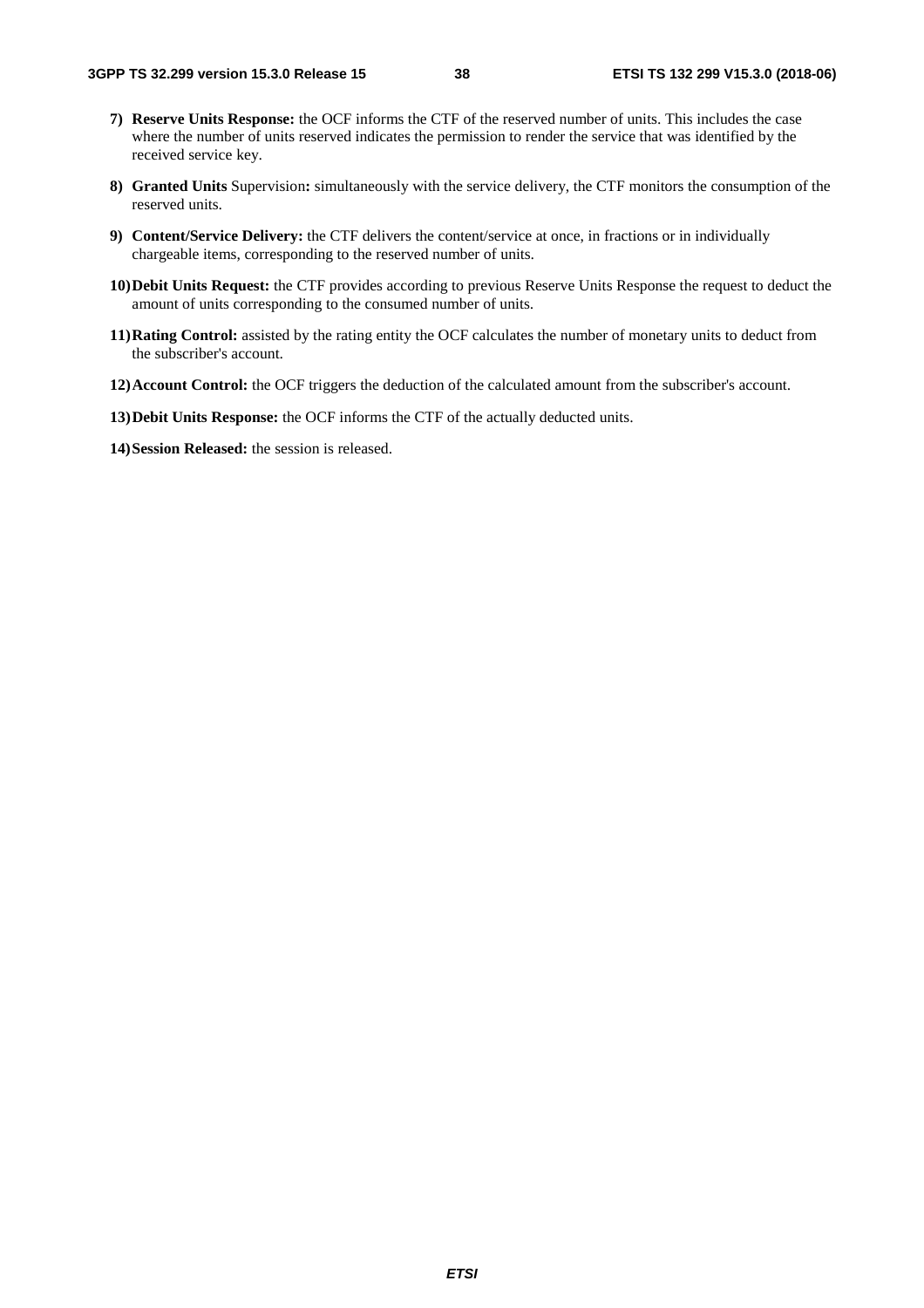#### 5.2.2.2.3 Decentralized Unit Determination and Decentralized Rating

In scenario figure 5.2.2.2.3.1, the CTF request the OCF to assure the reservation of an amount of the specified number of monetary units from the subscriber's account. An account debit operation that triggers the deduction the amount from the subscriber's account is carried out following the conclusion of service delivery.



#### **Figure 5.2.2.2.3.1: ECUR - Centralized Unit Determination and Centralized Rating**

- **1) Request for resource usage:** The UE-A requests the desired content from the CTF.
- **2) Units Determination:** depending on the service requested by the UE-A, the CTF determines the number of units accordingly.
- **3) Rating Control:** the CTF calculates the number of monetary units that represent the price for the number of units determined in item 2.
- **4) Reserve Units Request:** the CTF requests the OCF to assure the reservation of an amount corresponding to the calculated number of monetary units from the subscriber's account.
- **5) Account Control:** the OCF checks whether the user's account balance is sufficient for the requested reservation.
- **6) Reservation Control:** if the user's credit balance is sufficient, then the corresponding reservation is made.
- **7) Reserve Units Response:** the OCF informs the CTF of the reserved number of monetary units.
- **8) Budget Control:** simultaneously with the service delivery, the CTF monitors the consumption of the granted amount.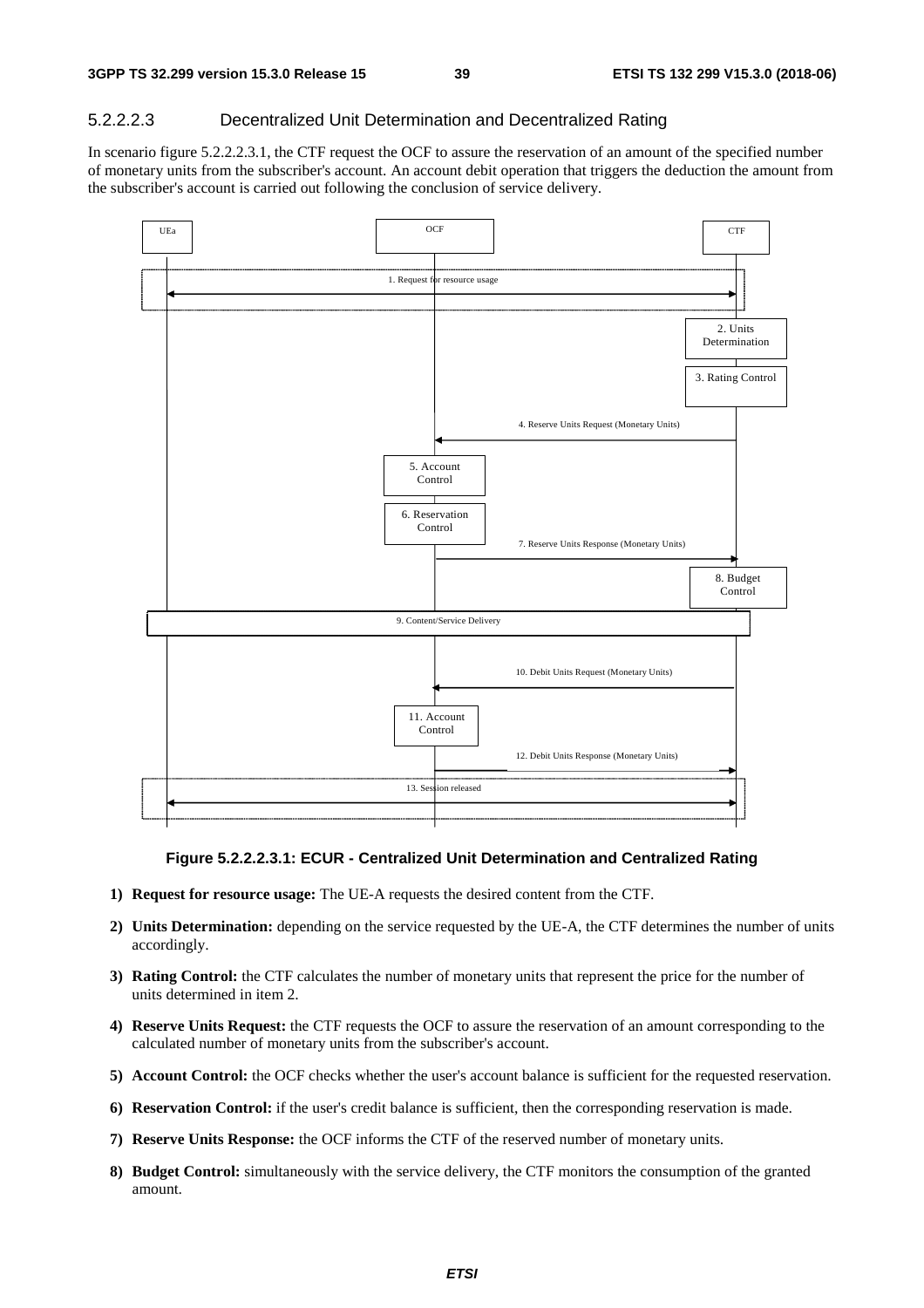- **9) Content/Service Delivery:** the CTF delivers the content/service at once, in fractions or in individually chargeable items, corresponding to the number of units.
- **10) Debit Units Request:** the CTF requests the OCF to assure the deduction of an amount corresponding to the consumed number of monetary units from the subscriber's account.
- **11) Account Control:** the OCF triggers the deduction of the consumed amount from the subscriber's account.
- **12) Debit Units Response:** the OCF indicates to the CTF the number of deducted monetary units.
- **13) Session Released:** the session is released.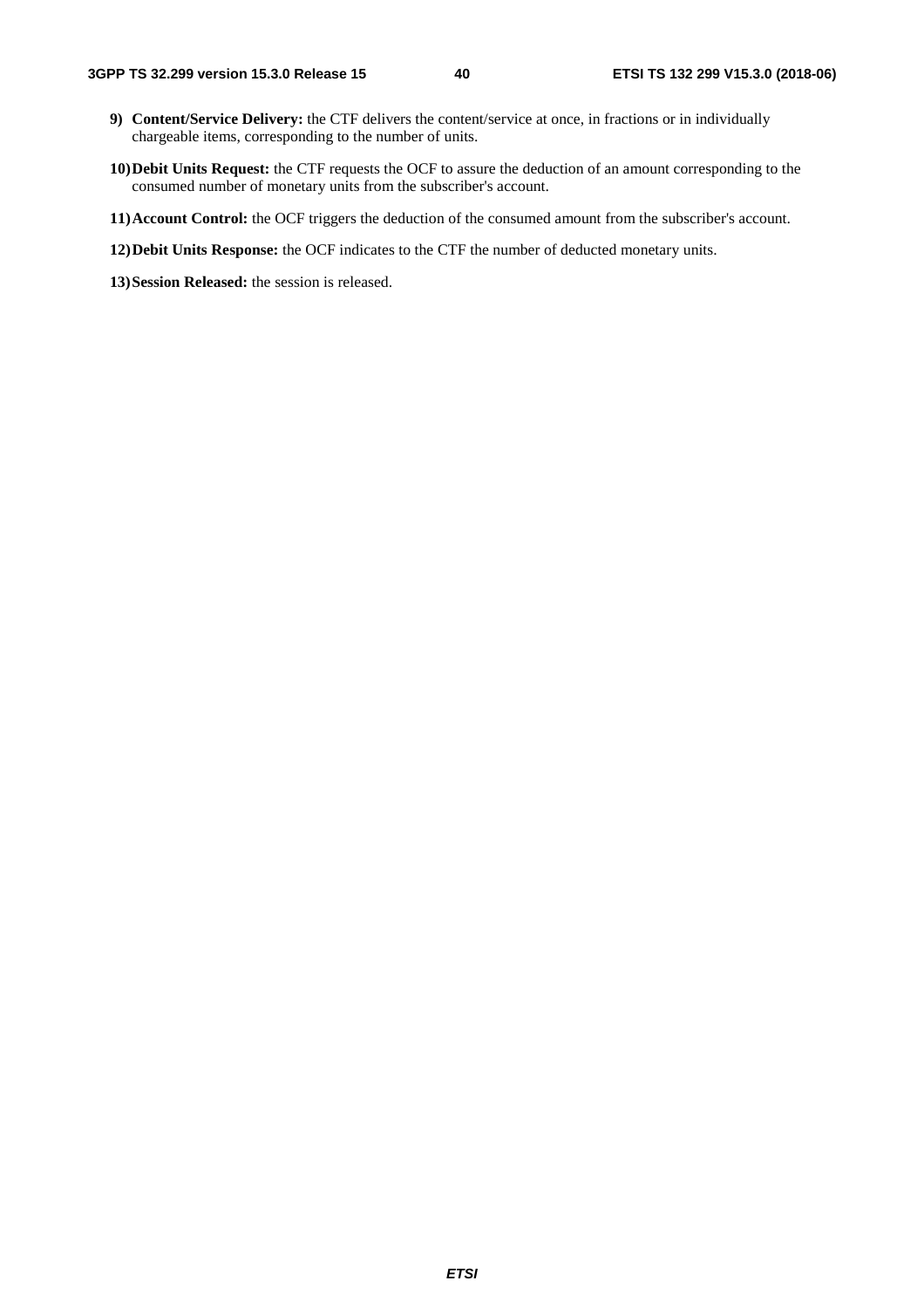#### 5.2.2.3 Session charging with Reservation

#### 5.2.2.3.1 Decentralized Unit Determination and Centralized Rating

In scenario figure 5.2.2.3.1.1, the CTF requests the reservation of units prior to session supervision. An account debit operation is carried out following the conclusion of session termination.





- **1) Request for resource usage:** The UE-A requests session establishment from the CTF.
- **2) Units Determination:** depending on the requested type of the session the CTF determines the number of units accordingly.
- **3) Reserve Units Request:** the CTF requests the OCF to reserve the number of units determined in item 2
- **4) Rating Control:** assisted by the rating entity the OCF calculates the number of monetary units that represents the price for the number of units determined in item 2.
- **5) Account Control:** the OCF checks whether the user's account balance is sufficient for the requested reservation.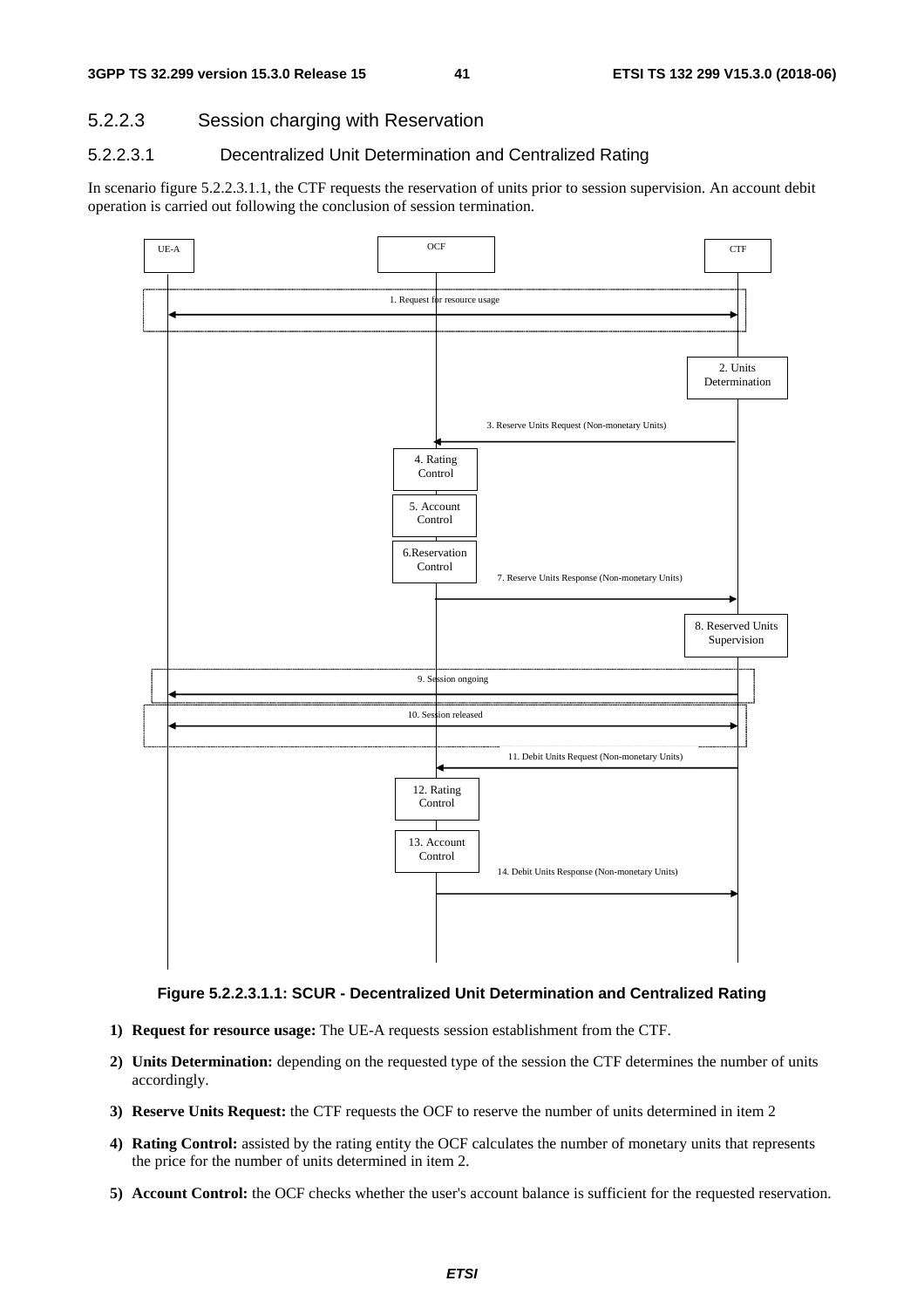- **6) Reservation Control:** if the user's account balance is sufficient then the corresponding reservation is made.
- **7) Reserve Units Response:** the OCF informs the CTF of the reserved number of units.
- **8) Reserved Units Supervision:** simultaneously with the ongoing session, the CTF monitors the consumption of the reserved units.
- **9) Session ongoing:** the CTF maintains the session. One or more debit and reserve operations may be performed when the session is ongoing.
- **10) Session Release:** the session is released
- **11) Debit Units Request:** the CTF requests the OCF to assure the deduction of an amount corresponding to the consumed number of units from the subscriber's account.
- **12) Rating Control:** assisted by the rating entity the OCF calculates the number of monetary units to deduct from the subscriber's account.
- **13) Account Control:** the OCF triggers the deduction of the calculated amount from the subscriber's account.
- **14) Debit Units Response:** the OCF informs the CTF of the actually deducted units.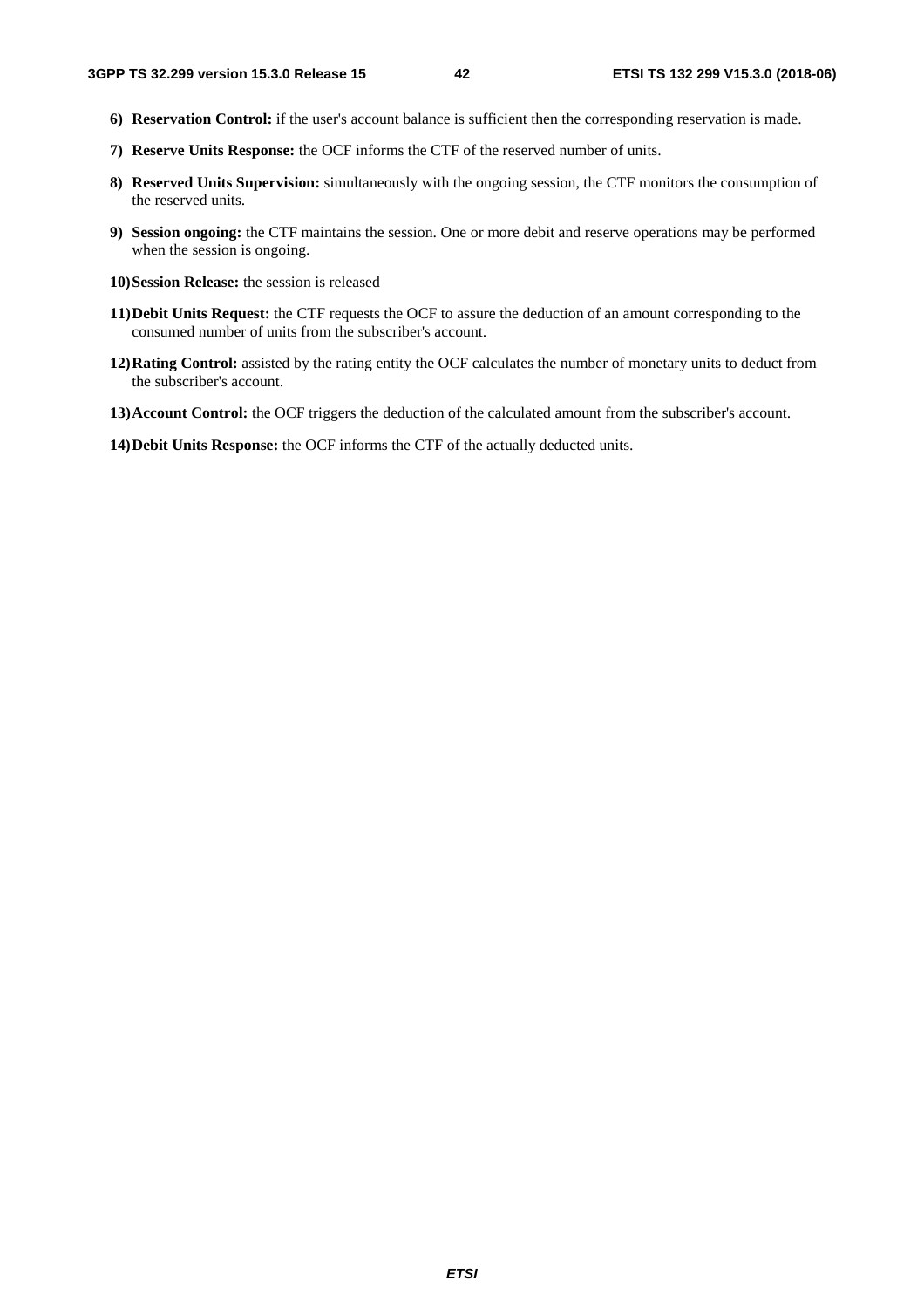#### 5.2.2.3.2 Centralized Unit Determination and Centralized Rating

In scenario figure 5.2.2.3.2.1, the CTF requests the OCF to reserve units based on the service key specified by the CTF. An account debit operation is carried out following the conclusion of session.



**Figure 5.2.2.3.2.1: SCUR - Centralized Unit Determination and Centralized Rating**

- **1) Request for resource usage:** The UE-A requests the session establishment from the CTF.
- **2) Reserve Units Request:** depending on the requested type of the session by the UE-A, the CTF determines the service key identifier and forwards the Reserve Un with service key its Request to the OCF.
- **3) Units Determination:** the OCF determines the number of non-monetary units needed for the content/service delivery, based on the received service key.
- **4) Rating Control:** assisted by the rating entity the OCF calculates the number of monetary units that represent the price for the number of units determined in item 3.
- **5) Account Control:** the OCF checks whether the user's account balance is sufficient for the requested reservation.
- **6) Reservation Control:** if the user's account balance is sufficient, then the corresponding reservation is made.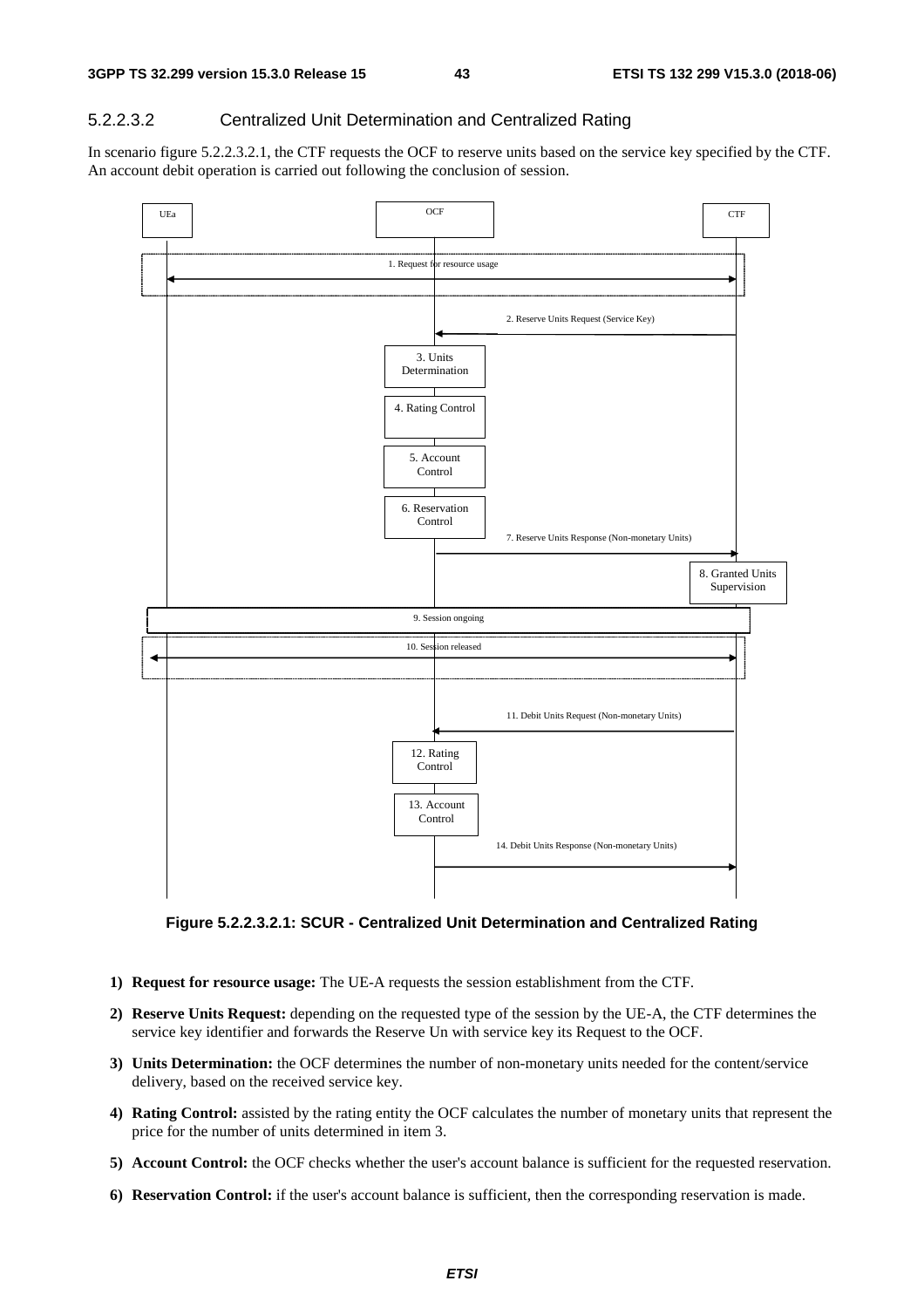- **7) Reserve Units Response:** the OCF informs the CTF of the reserved number of units. This includes the case where the number of units reserved indicates the permission to render the service that was identified by the received service key.
- **8) Granted Units** Supervision**:** simultaneously with the ongoing session, the CTF monitors the consumption of the reserved units.
- **9) Session ongoing:** the CTF maintains the session. One or more debit and reserve operations may be performed when the session is ongoing.
- **10) Session Released:** the session is released.
- **11) Debit Units Request:** the CTF requests the OCF to assure the deduction of an amount corresponding to the consumed number of units from the subscriber's account
- **12) Rating Control:** assisted by the rating entity the OCF calculates the number of monetary units to deduct from the subscriber's account.
- **13) Account Control:** the OCF triggers the deduction of the calculated amount from the subscriber's account.
- **14) Debit Units Response:** the OCF informs the CTF of the actually deducted units.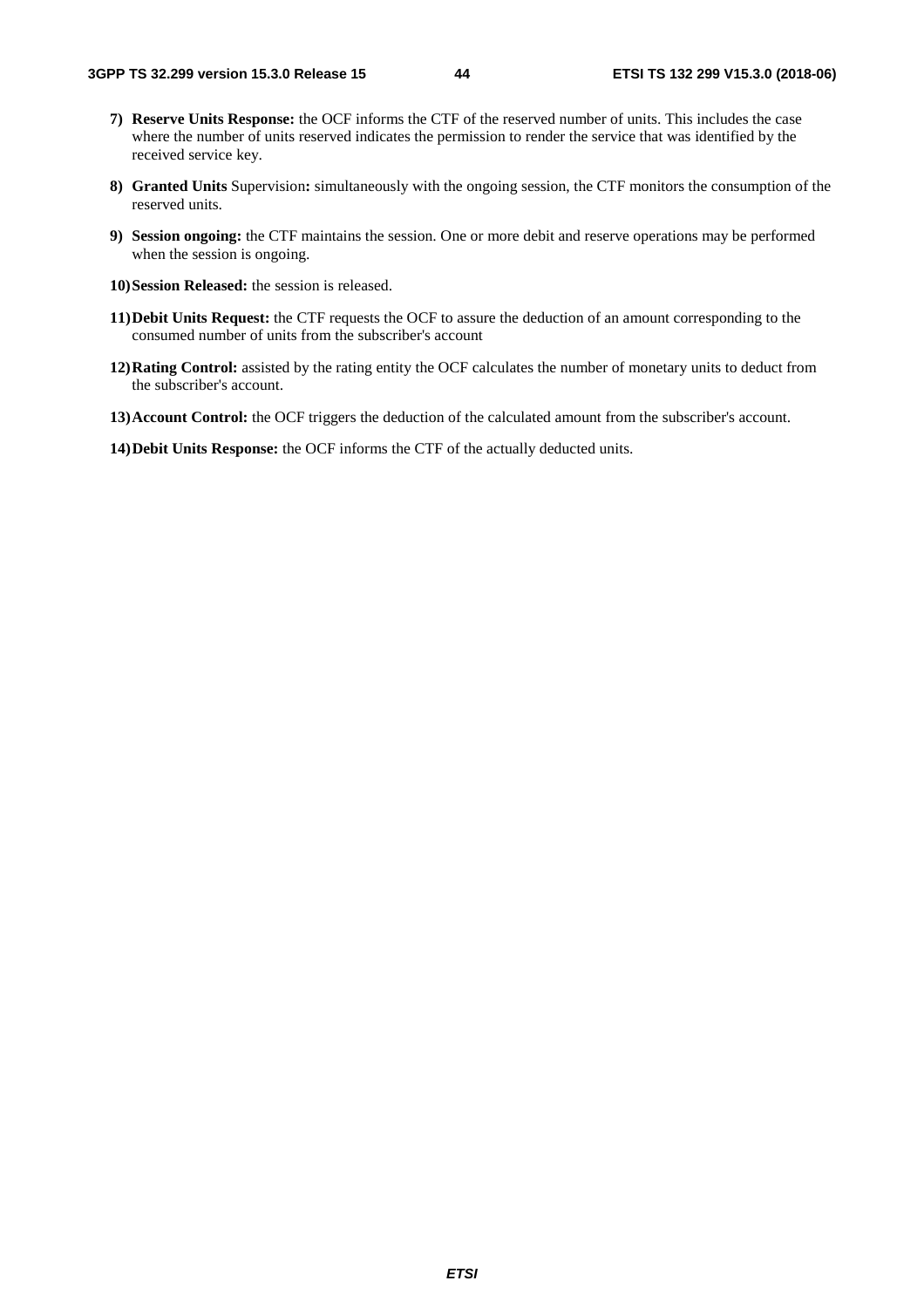#### 5.2.2.3.3 Decentralized Unit Determination and Decentralized Rating

In scenario figure 5.2.2.3.3.1, the CTF request the OCF to assure the reservation of an amount of the specified number of monetary units from the subscriber's account. An account debit operation that triggers the deduction the amount from the subscriber's account is carried out following the conclusion of session establishment.



#### **Figure 5.2.2.3.3.1: SCUR - Decentralized Unit Determination and Decentralized Rating**

- **1) Request for resource usage:** The UE-A requests the session establishment from the CTF.
- **2) Units Determination:** depending on the requested type of the session by the UE-A, the CTF determines the number of units accordingly.
- **3) Rating Control:** the CTF calculates the number of monetary units that represent the price for the number of units determined in item 2.
- **4) Reserve Units Request:** the CTF requests the OCF to assure the reservation of an amount corresponding to the calculated number of monetary units from the subscriber's account.
- **5) Account Control:** the OCF checks whether the user's account balance is sufficient for the requested reservation.
- **6) Reservation Control:** if the user's credit balance is sufficient, then the corresponding reservation is made.
- **7) Reserve Units Response:** the OCF informs the CTF of the reserved number of monetary units.
- **8) Budget Control:** simultaneously with the ongoing session, the CTF monitors the consumption of the granted amount.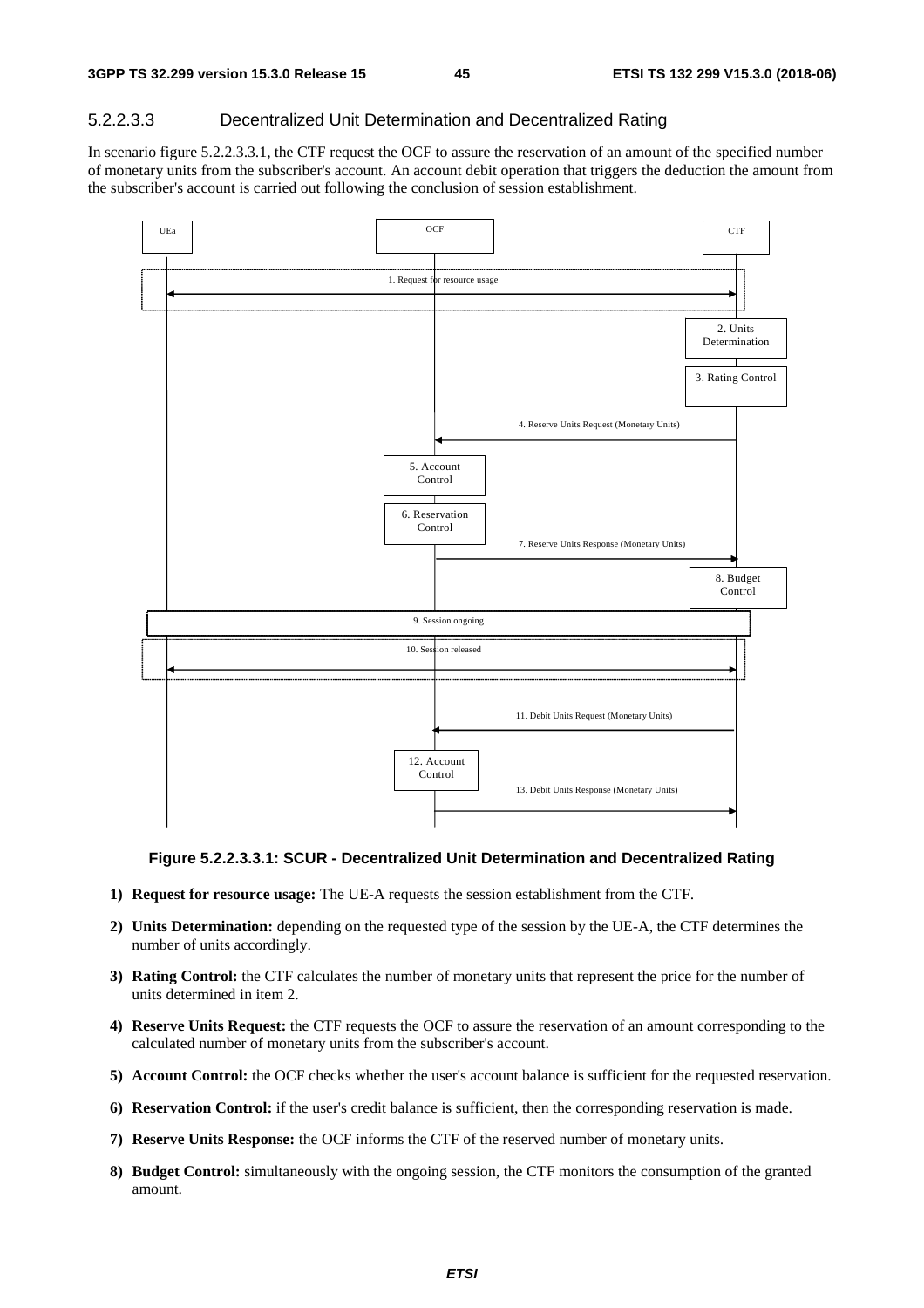- **9) Session ongoing:** the CTF maintains the session. One or more debit and reserve operations may be performed when the session is ongoing.
- **10) Session Released:** the session is released.
- **11) Debit Units Request:** the CTF requests the OCF to assure the deduction of an amount corresponding to the consumed number of monetary units from the subscriber's account.
- **12) Account Control:** the OCF triggers the deduction of the consumed amount from the subscriber's account.
- **13) Debit Units Response:** the OCF indicates to the CTF the number of deducted monetary units.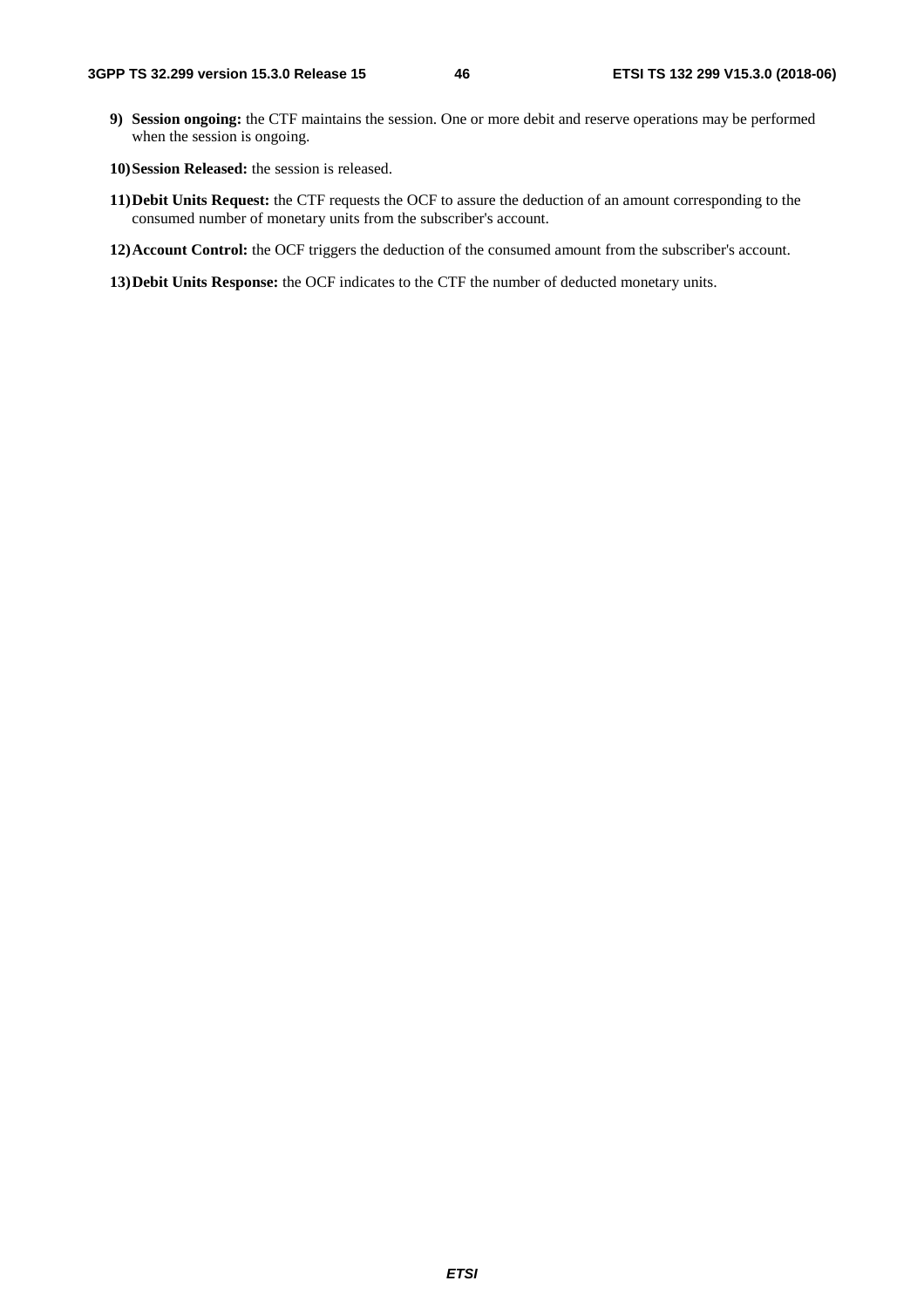### 5.2.3 Basic operations

Online Credit-Control uses two basic logical operations: Debit Units and Reserve Units.

- "*Debit Units Request*"; sent from CTF  $\rightarrow$  OCF After receiving a service request from the subscriber, the CTF sends a *Debit Units Request* to the OCF. The CTF may either specify a service key (centralised unit determination) or the number of units requested (decentralised unit determination). For refund purpose, the CTF sends a *Debit Units Request* to the OCF as well.
- "*Debit Units Response*"; sent from OCF  $\rightarrow$  CTF The OCF replies with a *Debit Units Response*, which informs the CTF of the number of units granted as a result of the *Debit Units Request*. This includes the case where the number of units granted indicates the permission to render the requested service. For refund purpose, the OCF replies with a *Debit Units Response*.
- "*Reserve Units Request*"; sent from CTF  $\rightarrow$  OCF Request to reserve a number of units for the service to be provided by an CTF. In case of centralized unit determination, the CTF specifies a service key in the *Reserve Unit Request*, and the OCF determines the number of units requested. In case of decentralised unit determination, the number of units requested is specified by the CTF.
- "*Reserve Units Response*"; sent from OCF  $\rightarrow$  CTF Response from the OCF which informs the CTF of the number of units that were reserved as a result of the "*Reserve Units Request*".

IEC uses the Direct Debiting One Time Event procedure specified in RFC 4006 [402] and therefore is performed by the use of the logical "Debit Units" operation, as specified in clause 6.3.3.

SCUR and ECUR use both the "Debit Units" and "Reserve Units" operations.

SCUR uses the Session Based Credit-Control procedure specified in RFC 4006 [402]. In session charging with unit reservation, when the "Debit Units" and "Reserve Units" operations are both needed, they shall be combined in one message, as specified in clause 6.3.5.

For SCUR and ECUR the consumed units are deducted from the subscriber's account after service delivery. Thus, the reserved and consumed units are not necessarily the same. Using this operation, it is also possible for the CTF to modify the current reservation, including the return of previously reserved units.

Table 5.2.3.1 and table 5.2.3.2 describe the content of these operations.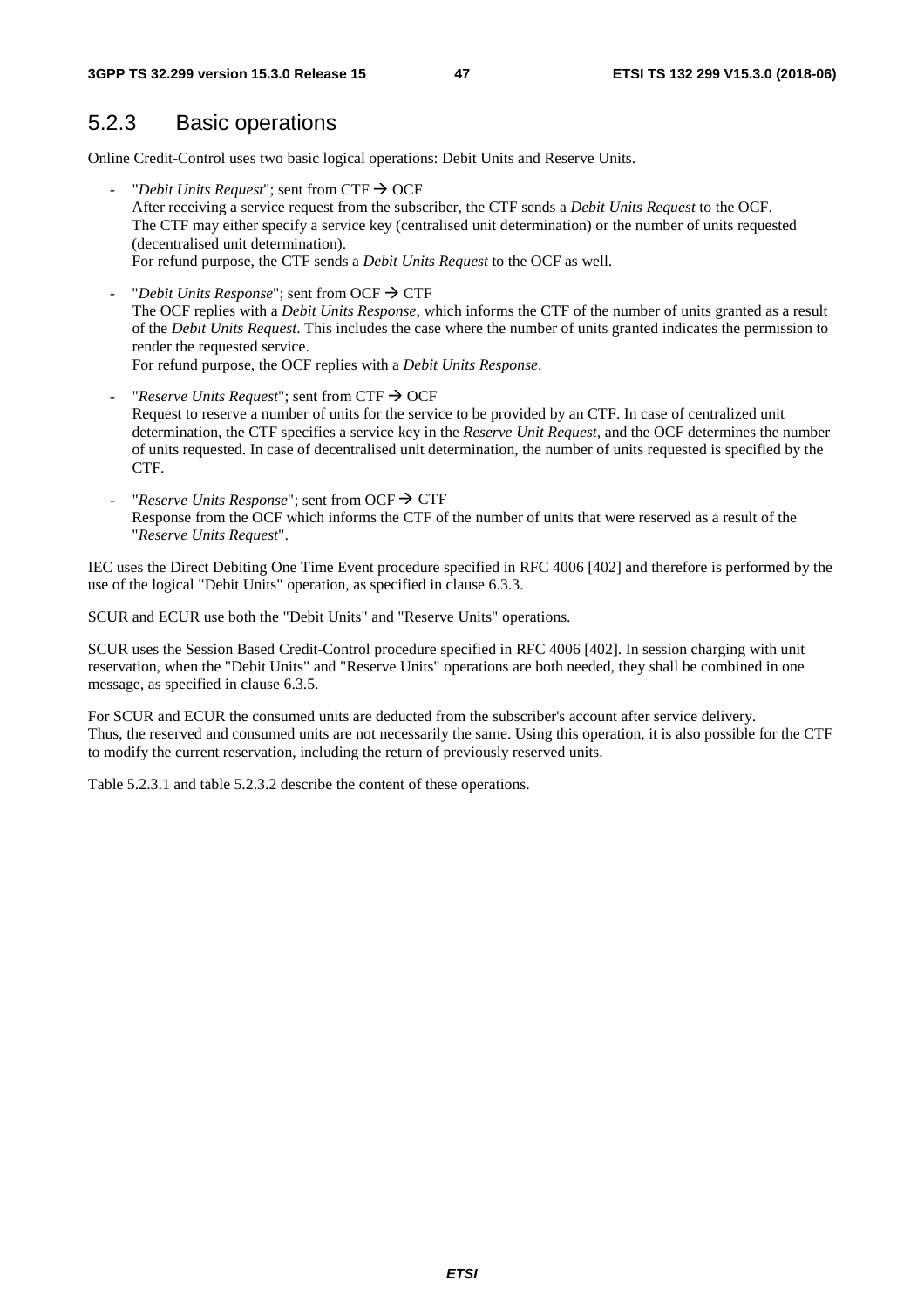| <b>Information</b><br><b>Element</b> | <b>Category</b> | <b>Description</b>                                                                                                   |  |  |  |
|--------------------------------------|-----------------|----------------------------------------------------------------------------------------------------------------------|--|--|--|
| Session Identifier                   | M               | This field identifies the operation session.                                                                         |  |  |  |
| <b>Originator Host</b>               | M               | This field contains the identification of the source point of the operation.                                         |  |  |  |
| Originator Domain                    | M               | This field contains the realm of the operation originator.                                                           |  |  |  |
| <b>Destination Domain</b>            | M               | This field contains the realm of the operation destination.                                                          |  |  |  |
| <b>Operation Identifier</b>          | M               | This field is a unique operation identifier.                                                                         |  |  |  |
| <b>Operation Token</b>               | M               | This field contains the service identifier.                                                                          |  |  |  |
| <b>Operation Type</b>                | M               | This field defines the transfer type: event for event based charging and start, interim,                             |  |  |  |
|                                      |                 | stop for session based charging.                                                                                     |  |  |  |
| <b>Operation Number</b>              | M               | This field contains the sequence number of the transferred messages.                                                 |  |  |  |
| <b>Destination Host</b>              | O <sub>C</sub>  | This field contains the identification of the destination point of the operation.                                    |  |  |  |
| <b>User Name</b>                     | O <sub>C</sub>  | This field contains the identification of the user.                                                                  |  |  |  |
| <b>Origination State</b>             | O <sub>C</sub>  | This field contains the state associated to the source point of the operation.                                       |  |  |  |
| Origination                          | O <sub>C</sub>  | This field contains the time when the operation is requested.                                                        |  |  |  |
| Timestamp                            |                 |                                                                                                                      |  |  |  |
| Subscriber Identifier                | $O_{M}$         | This field contains the identification of the mobile subscriber (i.e. MSISDN) or the                                 |  |  |  |
|                                      |                 | fixed user (i.e. fixed device or residential gateway) that uses the requested service.                               |  |  |  |
| <b>Termination Cause</b>             | O <sub>C</sub>  | This field contains the termination reason of the service.                                                           |  |  |  |
| <b>Requested Action</b>              | O <sub>C</sub>  | This field contains the requested action.                                                                            |  |  |  |
| AoC Type                             | O <sub>C</sub>  | This field denotes if AoC Information is requested and what type of information is<br>needed.                        |  |  |  |
| <b>Multiple Operation</b>            | O <sub>M</sub>  | This field indicate the occurrence of multiple operations.                                                           |  |  |  |
| <b>Multiple Unit</b><br>Operation    | O <sub>C</sub>  | This field contains the parameter for the quota management.                                                          |  |  |  |
| Operation<br>Correlation Identifier  | O <sub>c</sub>  | This field contains information to correlate messages generated for different                                        |  |  |  |
| Subscriber                           |                 | components of the service.                                                                                           |  |  |  |
| <b>Equipment Number</b>              | O <sub>c</sub>  | This field contains the identification of the mobile device (i.e. IMEI) that uses the<br>subscriber.                 |  |  |  |
| Proxy Information                    | O <sub>C</sub>  | This field contains the parameter of the proxy.                                                                      |  |  |  |
| Route Information                    | O <sub>C</sub>  | This field contains the parameter of the route.                                                                      |  |  |  |
| Service Information                  | O <sub>M</sub>  | This parameter holds the individual service specific parameters as defined in the<br>corresponding 'middle tier' TS. |  |  |  |

**Table 5.2.3.1: Debit / Reserve Units Request content**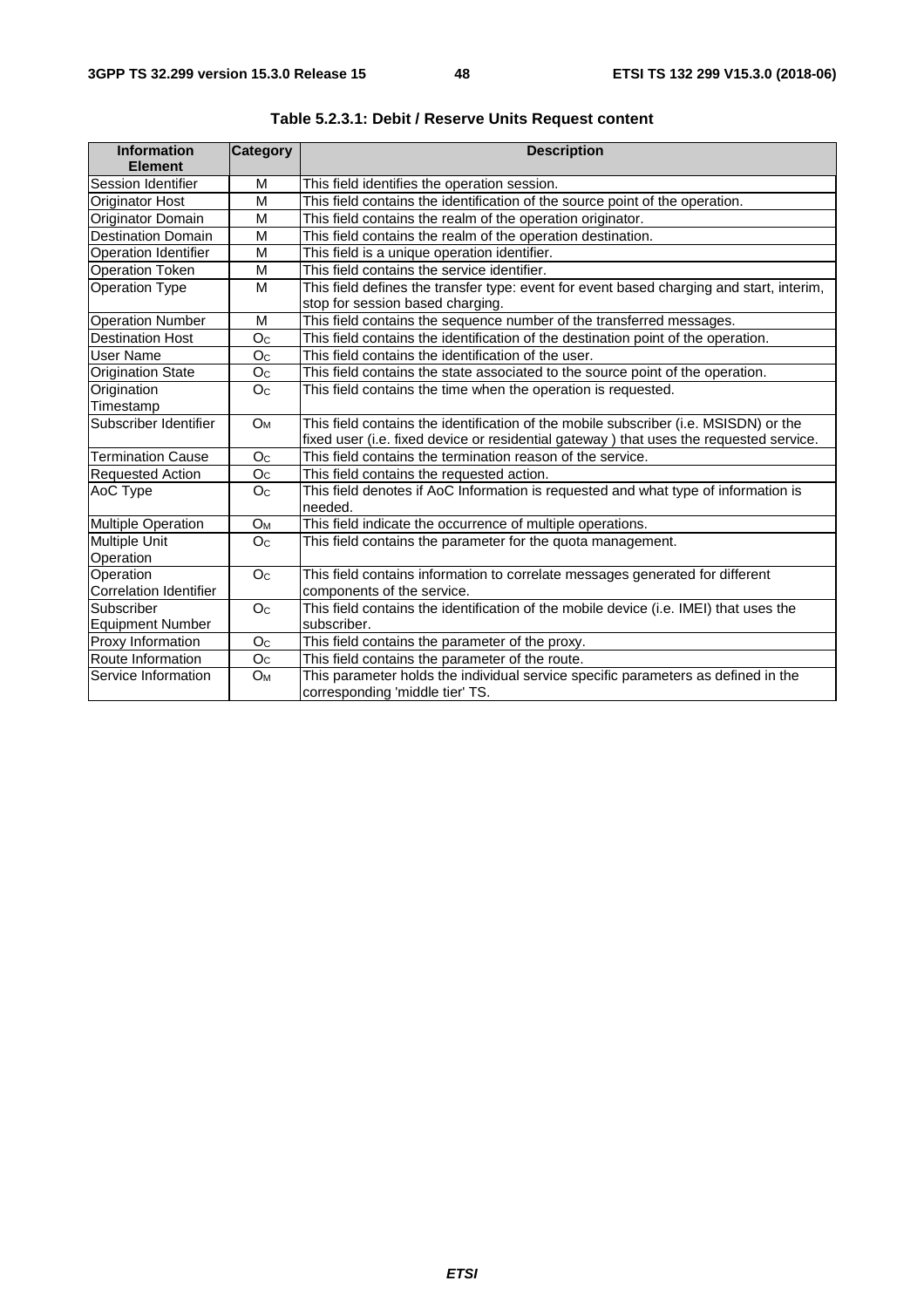| <b>Information Element</b>            | Category       | <b>Description</b>                                                                                                                               |  |  |
|---------------------------------------|----------------|--------------------------------------------------------------------------------------------------------------------------------------------------|--|--|
| Session Identifier                    | м              | This field identifies the operation session.                                                                                                     |  |  |
| <b>Operation Result</b>               | M              | This field identifies the result of the operation.                                                                                               |  |  |
| <b>Originator Host</b>                | M              | This field contains the identification of the source point of the                                                                                |  |  |
|                                       |                | operation.                                                                                                                                       |  |  |
| Originator Domain                     | M              | This field contains the realm of the operation originator.                                                                                       |  |  |
| Operation Identifier                  | M              | This field is a unique operation identifier.                                                                                                     |  |  |
| <b>Operation Type</b>                 | M              | This field defines the transfer type: event for event based charging                                                                             |  |  |
|                                       |                | and start, interim, stop for session based charging.                                                                                             |  |  |
| <b>Operation Number</b>               | M              | This field contains the sequence number of the transferred                                                                                       |  |  |
|                                       |                | messages.                                                                                                                                        |  |  |
| <b>Operation Failover</b>             | O <sub>C</sub> | This field contains an indication to the CTF whether or not a failover                                                                           |  |  |
|                                       |                | handling is to be used when necessary.                                                                                                           |  |  |
| Multiple Unit Operation               | O <sub>C</sub> | This field contains the parameter for the quota management.                                                                                      |  |  |
| Cost Information                      | O <sub>C</sub> | This field contains the cost information of the service.                                                                                         |  |  |
| Low Balance Indication                | O <sub>C</sub> | This field indicates whether the subscriber account balance went                                                                                 |  |  |
|                                       |                | below a designated threshold set by his account.                                                                                                 |  |  |
| <b>Remaining Balance</b>              | O <sub>c</sub> | This field contains the remaining balance of the subscriber.                                                                                     |  |  |
| <b>Operation Failure Action</b>       | O <sub>C</sub> | For Credit-Control sessions the content of this field enables the                                                                                |  |  |
|                                       |                | credit-control client to decide what to do if sending credit-control                                                                             |  |  |
|                                       |                | messages to the credit-control server has been temporarily                                                                                       |  |  |
|                                       |                | prevented.                                                                                                                                       |  |  |
| <b>Operation Event Failure Action</b> | O <sub>C</sub> | For one time event direct debiting the content of this field enables<br>the credit-control client to decide what to do if sending credit-control |  |  |
|                                       |                | messages to the credit-control server has been temporarily                                                                                       |  |  |
|                                       |                | prevented.                                                                                                                                       |  |  |
| <b>Redirection Host</b>               | O <sub>c</sub> | This field contains the host the request should be forwarded to.                                                                                 |  |  |
| <b>Redirection Host Usage</b>         | O <sub>C</sub> | This field identifies the routing entry resulting from the Redirect-Host                                                                         |  |  |
|                                       |                | is to be used.                                                                                                                                   |  |  |
| <b>Redirection Cache Time</b>         | O <sub>C</sub> | This field contains the maximum number of seconds the peer and                                                                                   |  |  |
|                                       |                | route table entries, created as a result of the Redirect-Host, will be                                                                           |  |  |
|                                       |                | cached.                                                                                                                                          |  |  |
| Proxy Information                     | O <sub>C</sub> | This field contains the parameter of the proxy.                                                                                                  |  |  |
| Route Information                     | O <sub>C</sub> | This field contains the parameter of the route.                                                                                                  |  |  |
| Failed parameter                      | O <sub>C</sub> | This field contains missing and/or unsupported parameter that                                                                                    |  |  |
|                                       |                | caused the failure.                                                                                                                              |  |  |
| Service Information                   | O <sub>C</sub> | This parameter holds the individual service specific parameters as                                                                               |  |  |
|                                       |                | defined in the corresponding 'middle tier' TS.                                                                                                   |  |  |

**Table 5.2.3.2: Debit / Reserve Units Response content**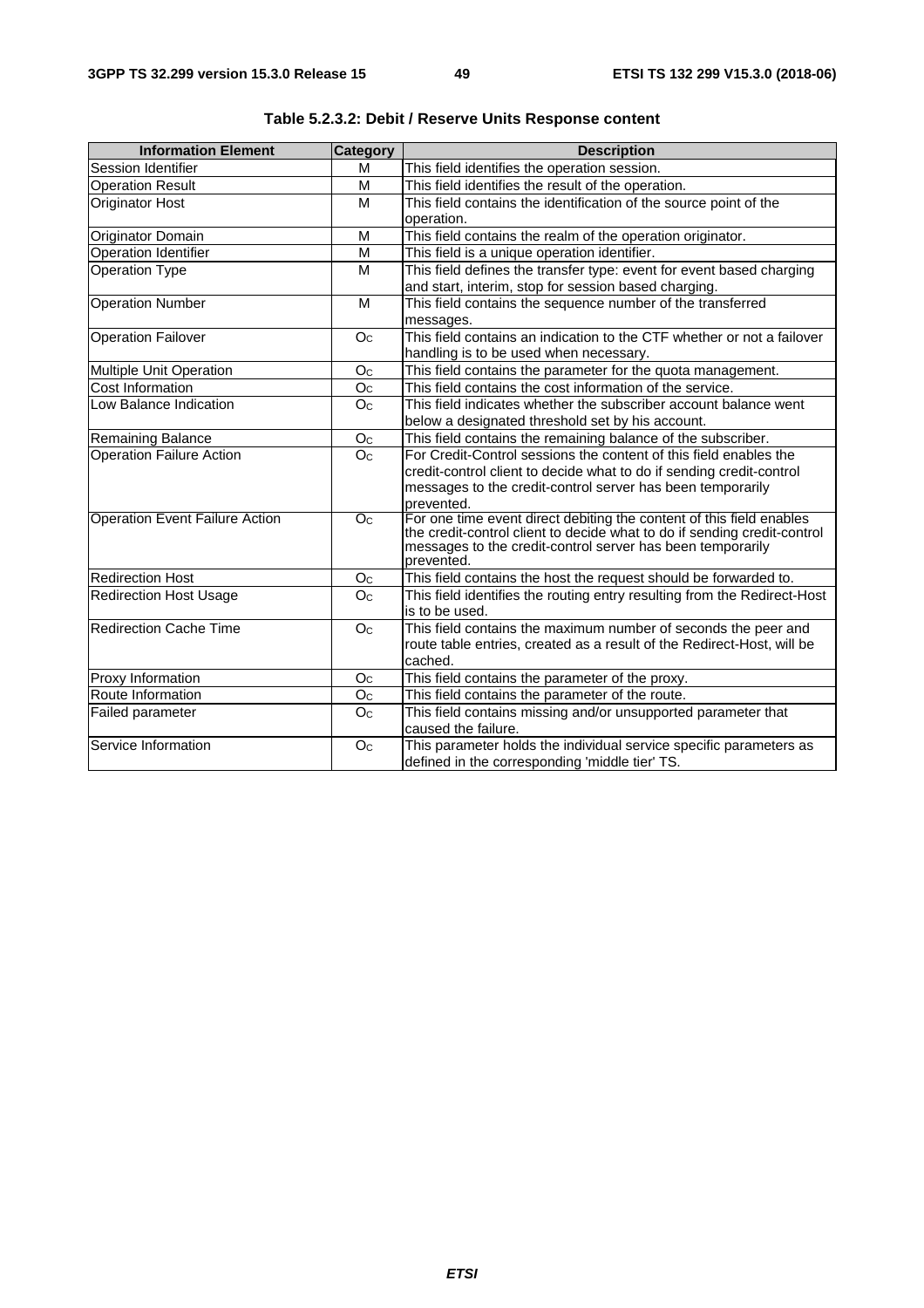# 5.3 Other requirements

### 5.3.1 Re-authorization

The server may specify an idle timeout associated with a granted quota. Alternatively, the client may have a configurable default value. The expiry of that timer shall trigger a re-authorization request.

Mid-session service events (re-authorization triggers) may affect the rating of the current service usage. The server may instruct the Credit-Control client to re-authorize the quota upon a number of different session related triggers that can affect the rating conditions.

When a re-authorization is trigger, the client shall reports quota usage. The reason for the quota being reported shall be notified to the server.

### 5.3.2 Threshold based re-authorization triggers

The server may optionally include an indication to the client of the remaining quota threshold that shall trigger a quota re-authorization.

### 5.3.3 Termination action

The server may specify to the client the behaviour on consumption of the final granted units, or zero units granted in the first place; this is known as termination action.

### 5.3.4 Account expiration

The server may provide to the client the date and time of account expiration, which the client may use depending on operator policy.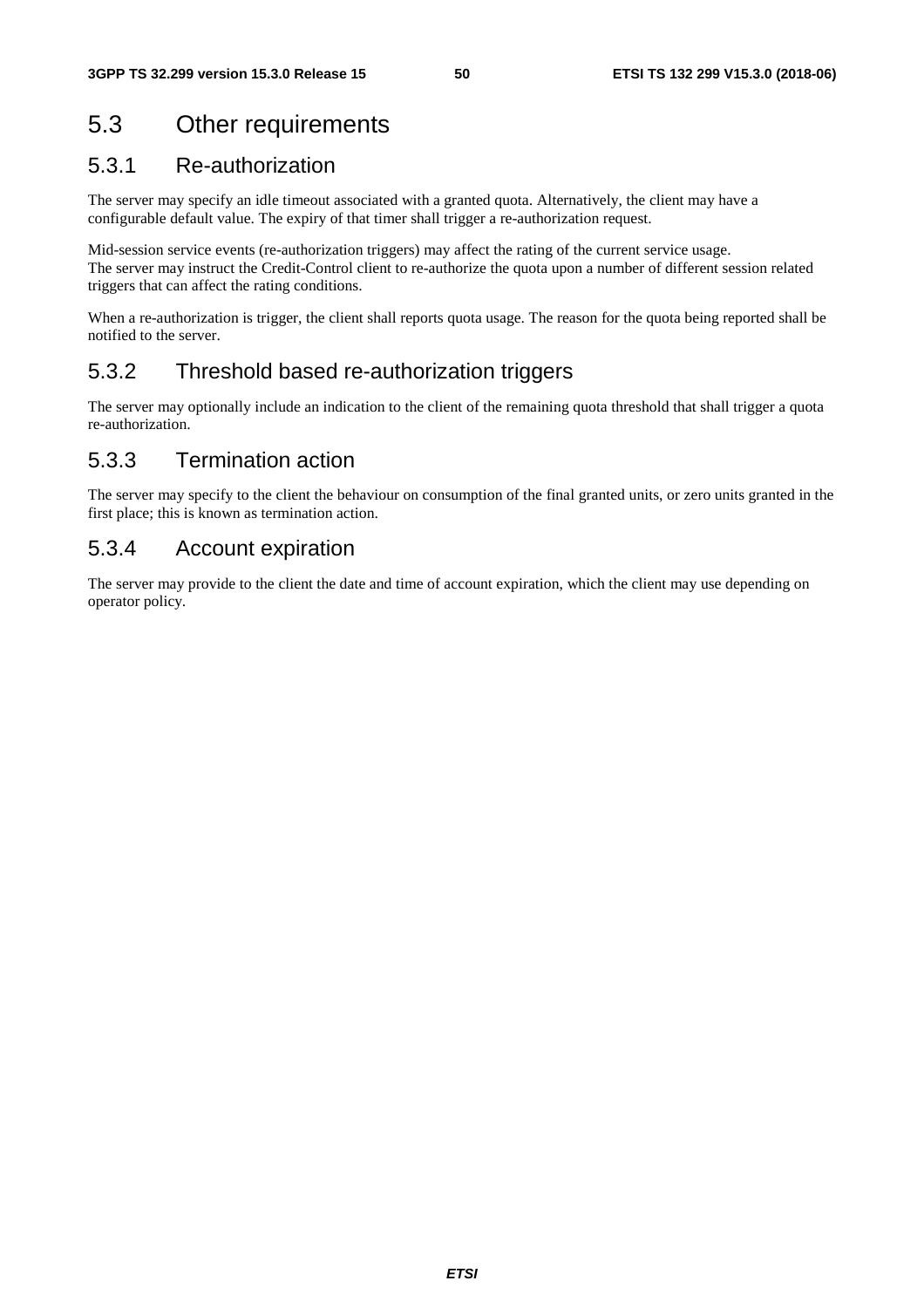# 6 3GPP charging applications – Protocol aspects

# 6.1 Basic principles for Diameter offline charging

### 6.1.0 Introduction

In order to support the offline charging principles described in the present document, the Diameter client and server shall implement at least the following Diameter options listed in RFC 6733 [401], i.e. the basic functionality of Diameter accounting, as defined by the Diameter Base Protocol (RFC 6733 [401]) is re-used.

The charging architecture implementing Diameter adheres to the structure where all communications for offline charging purposes between the CTF (Diameter client) and the CDF (Diameter server) are carried out on the Diameter Rf reference point, where the CTF reports charging information to the Charging Data Function (CDF). The CDF uses this information to construct and format CDRs. The above-mentioned reference points are defined in TS 32.240 [1].

A configurable timer is supported in the CDF to supervise the reception of the ACR[Interim] and/or ACR[Stop]. An instance of the "Timer" is started at the beginning of the accounting session, reset on the receipt of an ACR[Interim] and stopped at the reception of the ACR[Stop]. Upon expiration of the timer, the CDF stops the accounting session with the appropriate error indication.

For offline charging, the CTF implements the accounting state machine described in RFC 6733 [401]. The server (CDF) implements the accounting state machine "SERVER, STATELESS ACCOUNTING" as specified in RFC 6733 [401], i.e. there is no order in which the server expects to receive the accounting information.

The offline charging functionality is based on the Network Elements reporting accounting information upon reception of various messages which trigger charging generation, as most of the accounting relevant information is contained in these messages. This reporting is achieved by sending Diameter *Accounting Requests* (ACR) [Start, Interim, Stop and Event] from the Network Elements to the CDF.

Following the Diameter base protocol specification, the following "types" of accounting data may be sent with regard to offline charging:

- START session accounting data.
- INTERIM session accounting data.
- STOP session accounting data.
- EVENT accounting data.

Two cases are currently distinguished for offline charging purposes:

- Event based charging; and
- Session based charging.

ACR types START, INTERIM and STOP are used for accounting data related to successful sessions. In contrast, EVENT accounting data is unrelated to sessions, and is used e.g. for a simple registration or interrogation and successful service event triggered by a Network Element. In addition, EVENT accounting data is also used for unsuccessful session establishment attempts.

The flows and scenarios for the above two described cases are further detailed below.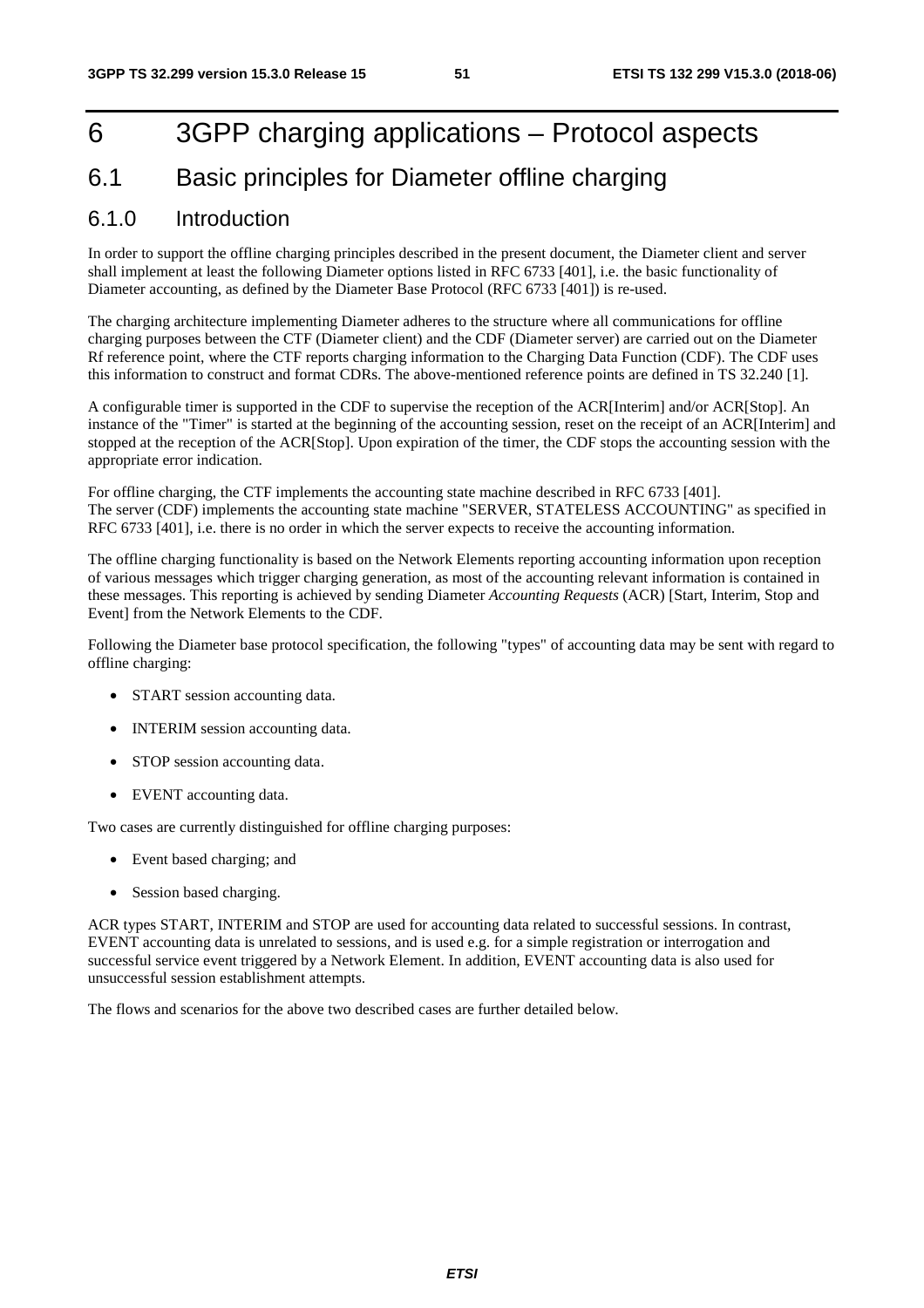### 6.1.1 Event based charging

In the case of event based charging, the network reports the usage or the service rendered where the service offering is rendered in a single operation. It is reported using the ACR[Event].

Figure 6.1.1.1 shows the transactions that are required on the Diameter offline interface in order to perform event based charging. The operation may alternatively be carried out prior to, concurrently with or after service/content delivery.



**Figure 6.1.1.1: Event based offline charging** 

- Step 1: The Network Element receives indication that service has been used/delivered.
- Step 2: The Network Element (acting as client) sends Accounting-Request (ACR) with Accounting-Record-Type AVP set to EVENT\_RECORD to indicate service specific information to the CDF (acting as server).

Step 3: The CDF receives the relevant service charging parameters and processes accounting request.

Step 4: The CDF returns Accounting-Answer message with Accounting-Record-Type AVP set to EVENT\_RECORD to the Network Element in order to inform that charging information was received.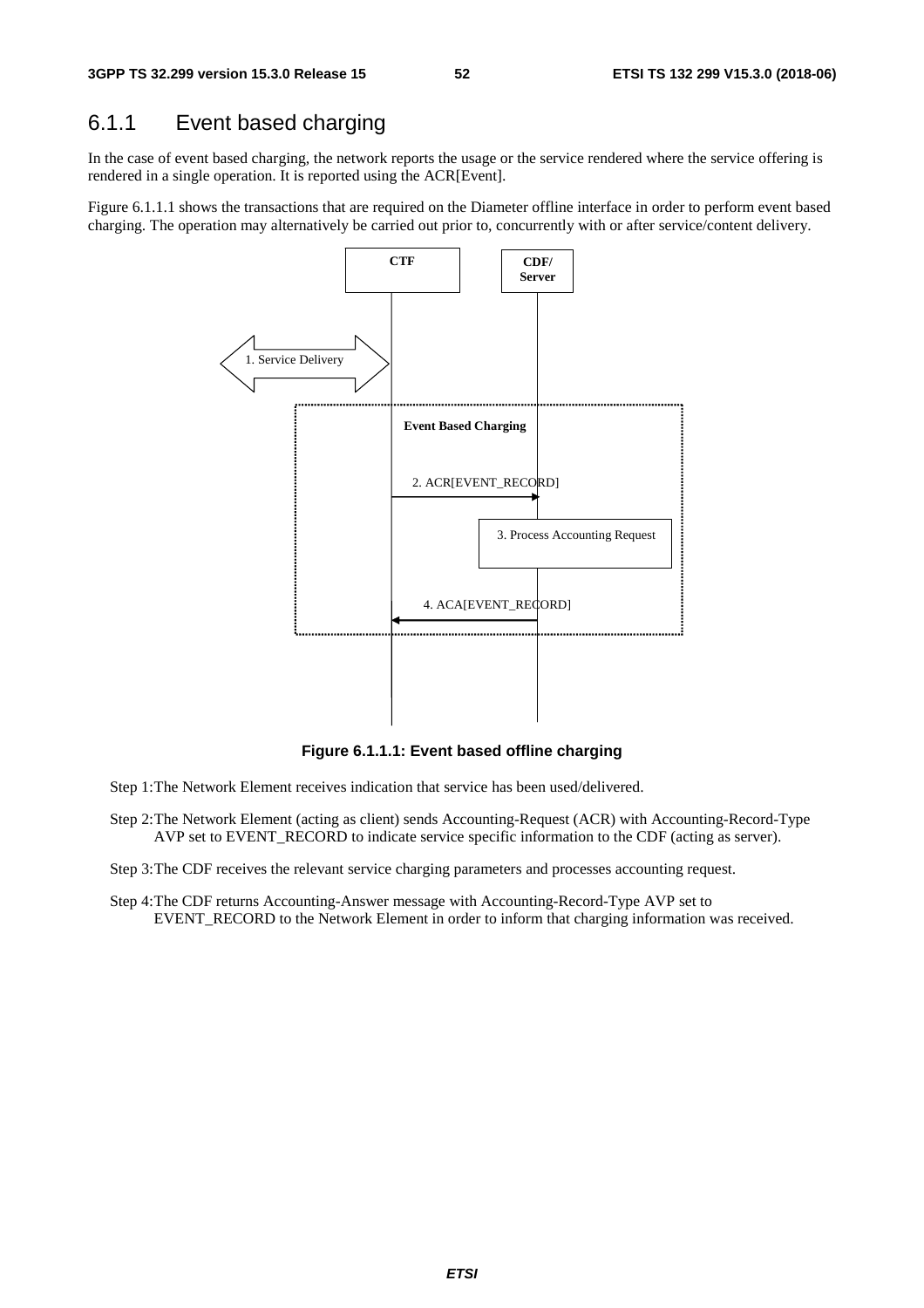### 6.1.2 Session based charging

Session based charging is the process of reporting usage reports for a session and uses the START, INTERIM and STOP accounting data. During a session, a Network Element may transmit multiple ACR Interims' depending on the proceeding of the session.

Figure 6.1.2.1 shows the transactions that are required on the Diameter offline interface in order to perform session based charging.



**Figure 6.1.2.1: Session based offline charging** 

- Step 1: The Network Element receives a service request. The service request may be initiated either by the user or the other Network Element.
- Step 2: In order to start accounting session, the Network Element sends a Accounting-Request (ACR) with Accounting-Record-Type AVP set to START\_RECORD to the CDF.
- Step 3: The CDF opens a CDR for current session.
- Step 4: The CDF returns Accounting-Answer (ACA) message with Accounting-Record-Type set to START\_RECORD to the Network Element and possibly Acct-Interim-Interval AVP (AII) set to non-zero value indicating the desired intermediate charging interval.
- Step 5: When either AII elapses or charging conditions changes are recognized at Network Element (NE), the NE sends an Accounting-Request (ACR) with Accounting-Record-Type AVP set to INTERIM\_RECORD to the CDF.
- Step 6: The CDF updates the CDR in question.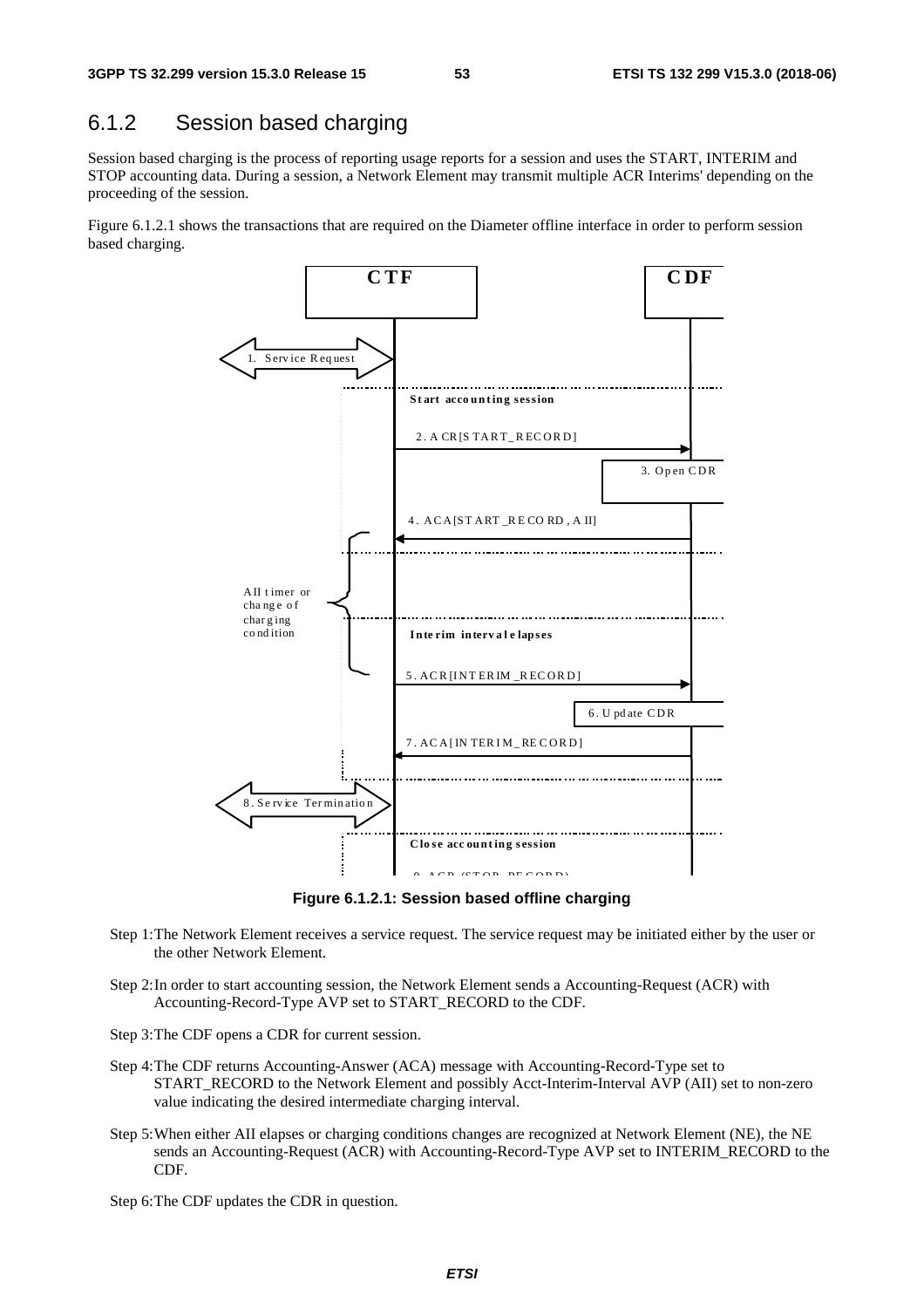Step 7: The CDF returns Accounting-Answer (ACA) message with Accounting-Record-Type set to INTERIM\_RECORD to the Network Element.

- Step 9: The Network Element sends a Accounting-Request (ACR) with Accounting-Record-Type AVP set to STOP\_RECORD to the CDF.
- Step 10: The CDF updates the CDR accordingly and closes the CDR.
- Step 11: The CDF returns Accounting-Answer (ACA) message with Accounting-Record-Type set to STOP\_RECORD to the Network Element.

Step 8: The service is terminated.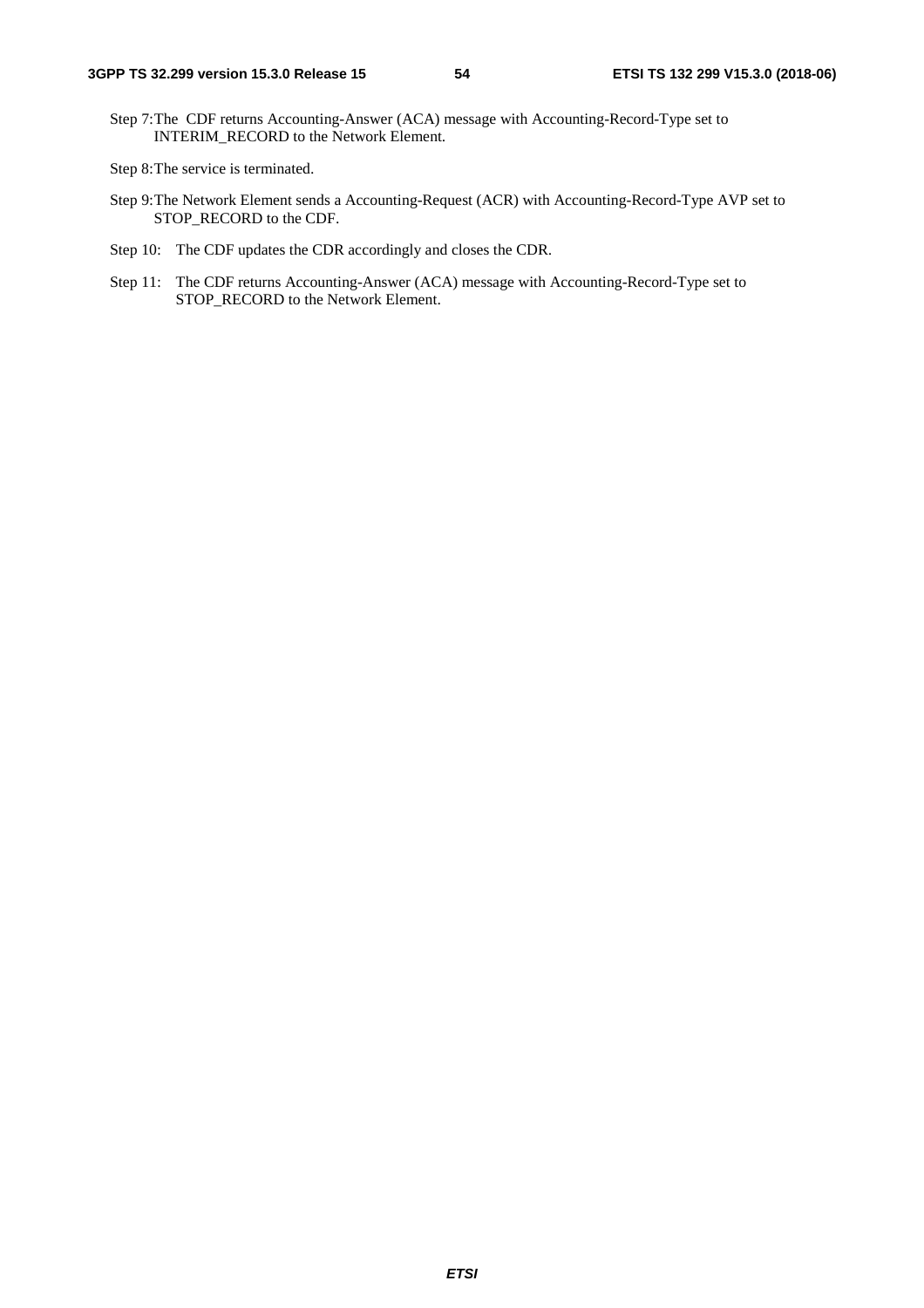# 6.1.3 Offline charging error cases - Diameter procedures

### 6.1.3.1 CDF connection failure

When the connection towards the primary CDF is broken, the process of sending accounting information should continue towards a secondary CDF (if such a CDF is configured). For further CDF connection failure functionality, see clause "*Transport Failure Detection*" in the RFC 6733 [401].

If no CDF is reachable the Network Element may buffer the generated accounting data in non-volatile memory. Once the CDF connection is working again, all accounting messages stored in the buffer is sent to the CDF, in the order they were stored in the buffer.

#### 6.1.3.2 No reply from CDF

In case a Network Element does not receive an ACA in response to an ACR, it may retransmit the ACR message. The waiting time until a retransmission is sent, and the maximum number of repetitions are both configurable by the operator. When the maximum number of retransmissions is reached and still no ACA reply has been received, the Network Element executes the CDF connection failure procedure as specified above.

If retransmitted ACRs' are sent, they are marked with the T-flag as described in RFC 6733 [401], in order to allow duplicate detection in the CDF, as specified in the next clause 6.1.3.3.

#### 6.1.3.3 Duplicate detection

A Diameter client marks possible duplicate request messages (e.g. retransmission due to the link fail over process) with the T-flag as described in RFC 6733 [401].

If the CDF receives a message that is marked as retransmitted and this message was already received, then it discards the duplicate message. However, if the original of the re-transmitted message was not yet received, it is the information in the marked message that is taken into account when generating the CDR. The CDRs are marked if information from duplicated message(s) is used.

#### 6.1.3.4 CDF detected failure

The CDF closes a CDR when it detects that expected Diameter ACRs for a particular session have not been received for a period of time. The exact behaviour of the CDF is operator configurable.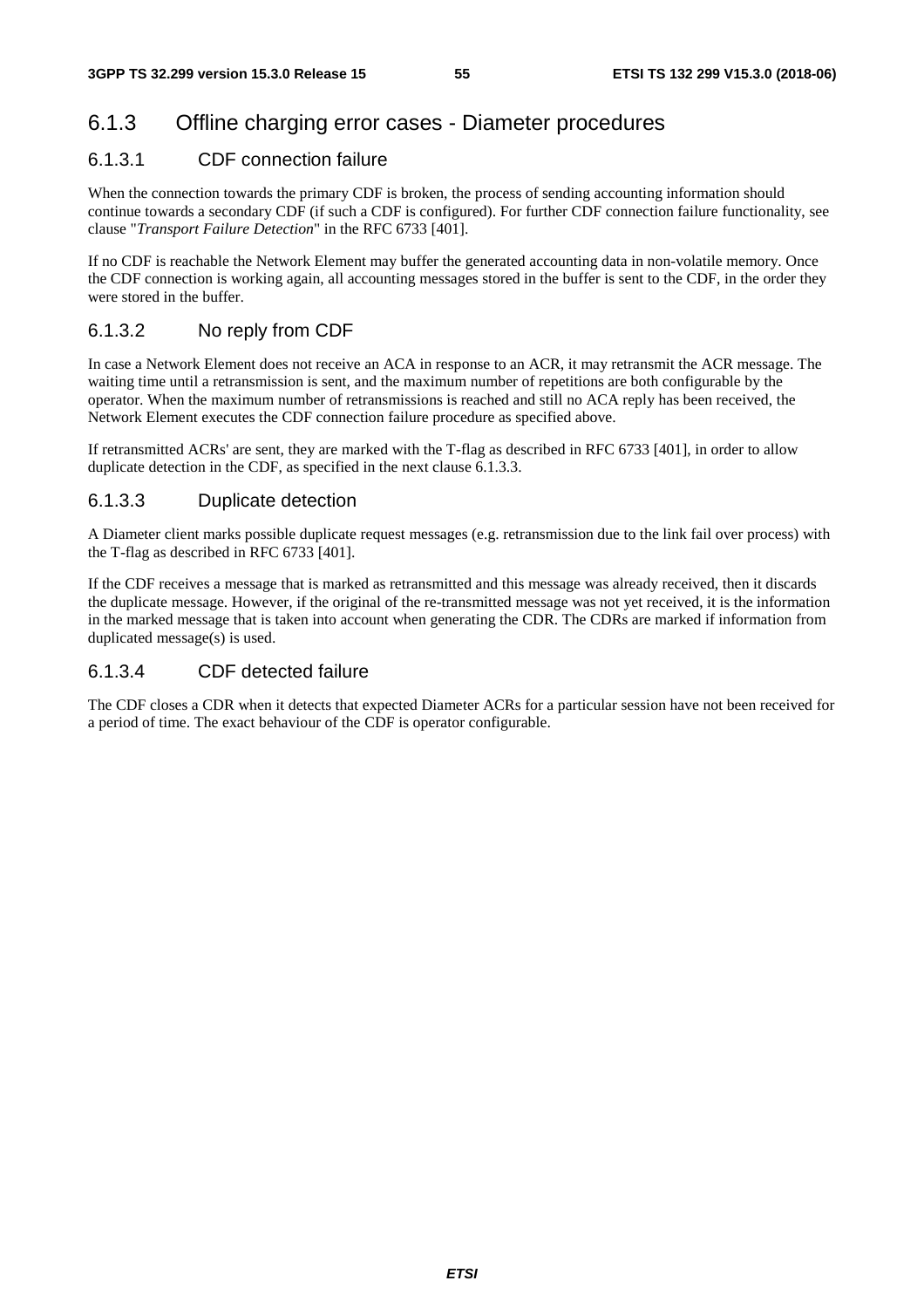# 6.2 Message contents for offline charging

### 6.2.1 Summary of offline charging message formats

#### 6.2.1.1 General

The corresponding Diameter accounting application messages for the Charging Data Transfer operation is Accounting-Request (ACR) and Accounting-Answer (ACA) as specified in the Diameter Base Protocol Accounting (DBPA) application in RFC 6733 [401].

Table 6.2.1.1.1 describes the use of these messages which are adapted for 3GPP offline charging.

| <b>Command-Name</b>           |            |            | Source Destination Abbreviation |
|-------------------------------|------------|------------|---------------------------------|
| Accounting-Request            | <b>CTF</b> | CDF        | ACR                             |
| Accounting-Answer             | CDF        | <b>CTF</b> | ACA                             |
| Capabilities-Exchange-Request | <b>CTF</b> | CDF        | <b>CFR</b>                      |
| Capabilities-Exchange-Answer  | CDE        | <b>CTF</b> | CEA                             |

**Table 6.2.1.1.1: Offline charging messages reference table** 

Additional Diameter messages (i.e. DPR/DPA, DWR/DWA)are used according to the Diameter Base Protocol Accounting (DBPA) specification in RFC 6733 [401].

#### 6.2.1.2 Structure for the Accounting message formats

The following is the basic structure shared by all offline charging messages. This is based directly on the format of the messages defined in the Diameter Base Protocol Application specification in RFC 6733 [401].

Those Diameter Accounting AVPs that are used for 3GPP offline charging are marked in table 6.2.2.1 and table 6.2.3.1 with a category as specified in TS 32.240 [1].

An AVP in grey strikethrough in the message format (in grey in the tables) is not used by 3GPP.

The following symbols are used in the message format definition:

- <AVP> indicates a mandatory AVP with a fixed position in the message.
- {AVP} indicates a mandatory AVP in the message.
- [AVP] indicates an optional AVP in the message.
- \*AVP indicates that multiple occurrences of an AVP is possible.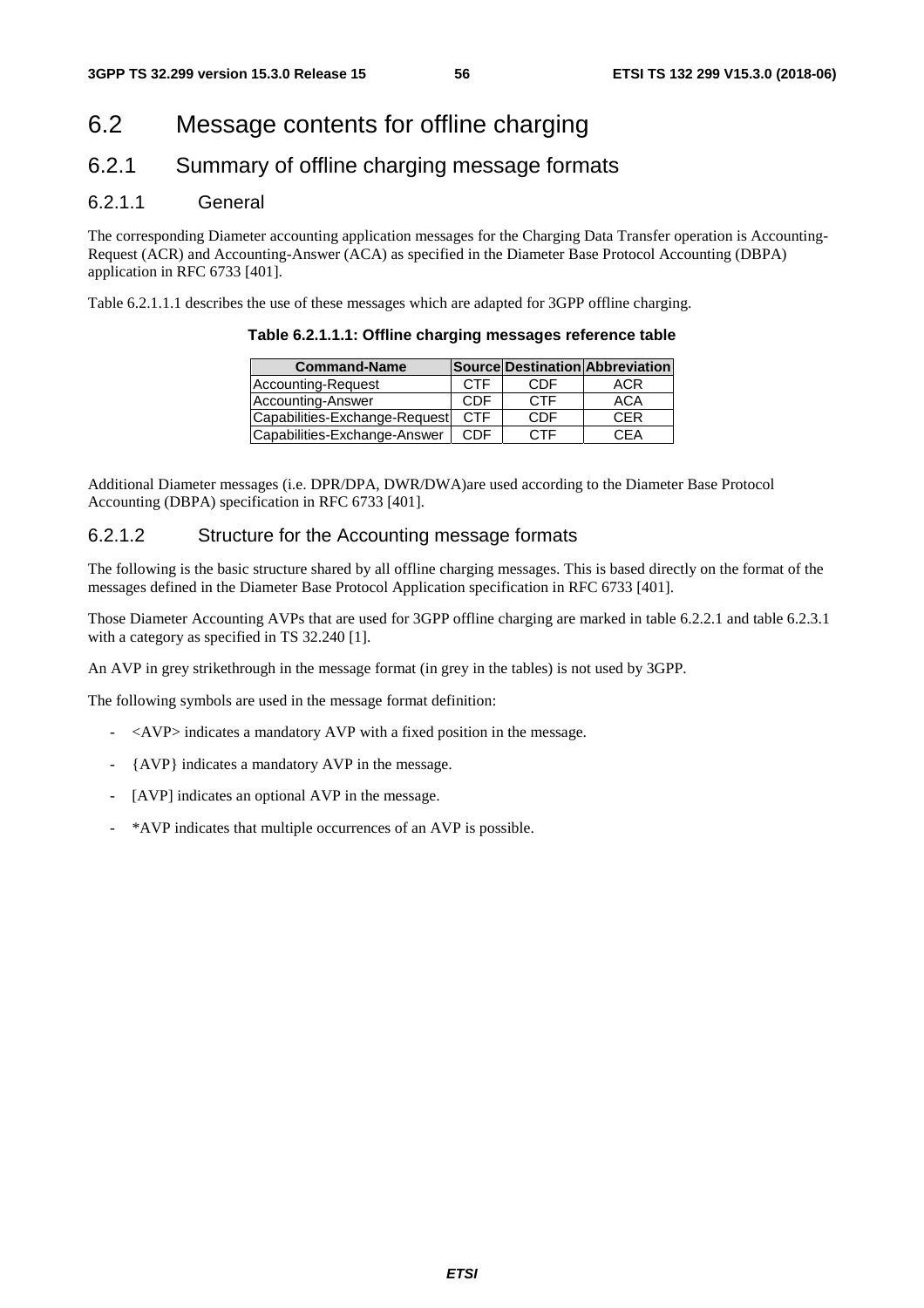### 6.2.2 Accounting-Request message

The ACR messages, indicated by the Command-Code field set to 271 is sent by the CTF to the CDF in order to send charging information for the requested bearer / subsystem /service.

The ACR message format is defined according to the Diameter Base Protocol in RFC 6733 [401] as follows:

```
 <ACR> ::= < Diameter Header: 271, REQ, PXY > 
           < Session-Id > 
            { Origin-Host } 
           { Origin-Realm } 
           { Destination-Realm } 
           { Accounting-Record-Type } 
           { Accounting-Record-Number } 
         [ Acct-Application-Id ]
            [ Vendor-Specific-Application-Id ]
          [ User-Name ] 
           [ Destination-Host ] 
           [ Accounting-Sub-Session-Id ] 
          .<br><del>[ Acct Session Id ]</del>
         [ Acct-Multi-Session-Id ]
          [ Acct-Interim-Interval ] 
             ccounting-Realtime-Required ]
          [ Origin-State-Id ] 
          [ Event-Timestamp ] 
        * [ Proxy-Info ] 
         * [ Route-Record ] 
          [ Service-Context-Id ] 
           [ Service-Information ] 
        * [ AVP ]
```
NOTE: Similar information as in subscription\_id should be added as 3GPP parameter, IMEI.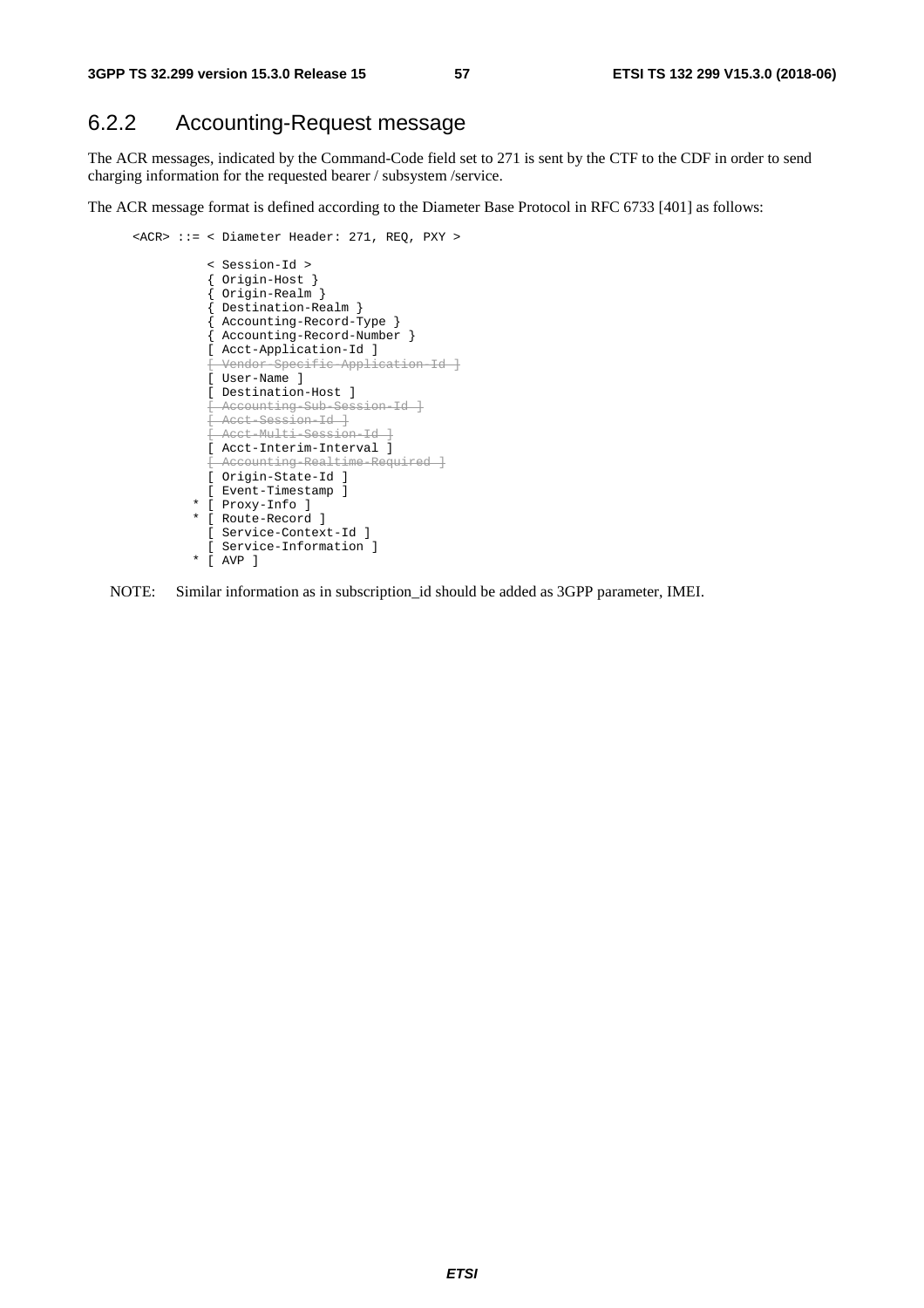Table 6.2.2.1 illustrates the basic structure of a 3GPP Diameter *Accounting-Request* message as used for 3GPP offline charging.

| <b>AVP</b>                     | <b>Category</b>          | <b>Description</b>                                                     |
|--------------------------------|--------------------------|------------------------------------------------------------------------|
| Session-Id                     | M                        | This field identifies the operation session.                           |
| Origin-Host                    | M                        | This field contains the identification of the source point of the      |
|                                |                          | operation and the realm of the operation originator.                   |
| Origin-Realm                   | M                        | This field contains the realm of the operation originator.             |
| Destination-Realm              | M                        | This field contains the realm of the operator domain. The realm will   |
|                                |                          | be addressed with the domain address of the corresponding public       |
|                                |                          | URI.                                                                   |
| Accounting-Record-Type         | M                        | This field defines the transfer type: event for event based charging   |
|                                |                          | and start, interim, stop for session based charging.                   |
| Accounting-Record-Number       | M                        | This field contains the sequence number of the transferred             |
|                                |                          | messages.                                                              |
| Acct-Application-Id            | O <sub>M</sub>           | The field corresponds to the application ID of the Diameter            |
|                                |                          | Accounting Application and is defined with the value 3.                |
| Vendor-Specific-Application-Id | $\bar{a}$                | Not used in 3GPP.                                                      |
| Vendor-Id                      | $\overline{a}$           | Not used in 3GPP.                                                      |
| Auth-Application-Id            | $\overline{\phantom{a}}$ | Not used in 3GPP.                                                      |
| Acct-Application-Id            | $\overline{\phantom{a}}$ | Not used in 3GPP.                                                      |
| User-Name                      | O <sub>c</sub>           | Contains the user name determined by the domain: bearer, sub-          |
|                                |                          | system or service as described in middle tier TS.                      |
| <b>Destination-Host</b>        | O <sub>c</sub>           | This field contains the destination address of the CDF.                |
| Accounting-Sub-Session-Id      |                          | Not used in 3GPP.                                                      |
| Accounting-Session-Id          |                          | Not used in 3GPP.                                                      |
| Acct-Multi-Session-Id          |                          | Not used in 3GPP.                                                      |
| Acct-Interim-Interval          | O <sub>C</sub>           | This field contains the proposal for instructions to produce records   |
|                                |                          | continuously during a session.                                         |
| Accounting-Realtime-Required   | $\sim$                   | Not used in 3GPP.                                                      |
| Origin-State-Id                | O <sub>C</sub>           | This field contains the state associated to the CTF.                   |
| Event-Timestamp                | O <sub>C</sub>           | This field corresponds to the exact time the accounting is requested.  |
| Proxy-Info                     | O <sub>C</sub>           | This field contains information of the host.                           |
| Proxy-Host                     | M                        | This field contains the identity of the host that added the Proxy-Info |
|                                |                          | field.                                                                 |
| Proxy-State                    | M                        | This field contains state local information.                           |
| Route-Record                   | Oc                       | This field contains an identifier inserted by a relaying or proxying   |
|                                |                          | node to identify the node it received the message from.                |
| Service-Context-Id             | <b>O</b> <sub>M</sub>    | This field indicates the service and the corresponding 'middle tier'   |
|                                |                          | TS.                                                                    |
| Service-Information            | O <sub>M</sub>           | This parameter holds the individual service specific parameters as     |
|                                |                          | defined in the corresponding 'middle tier' TS.                         |
| <b>AVP</b>                     | Oc                       | This field contains extended Information.                              |

**Table 6.2.2.1: 3GPP Accounting-Request message contents** 

NOTE: A detailed description of the AVPs is provided in clause 7.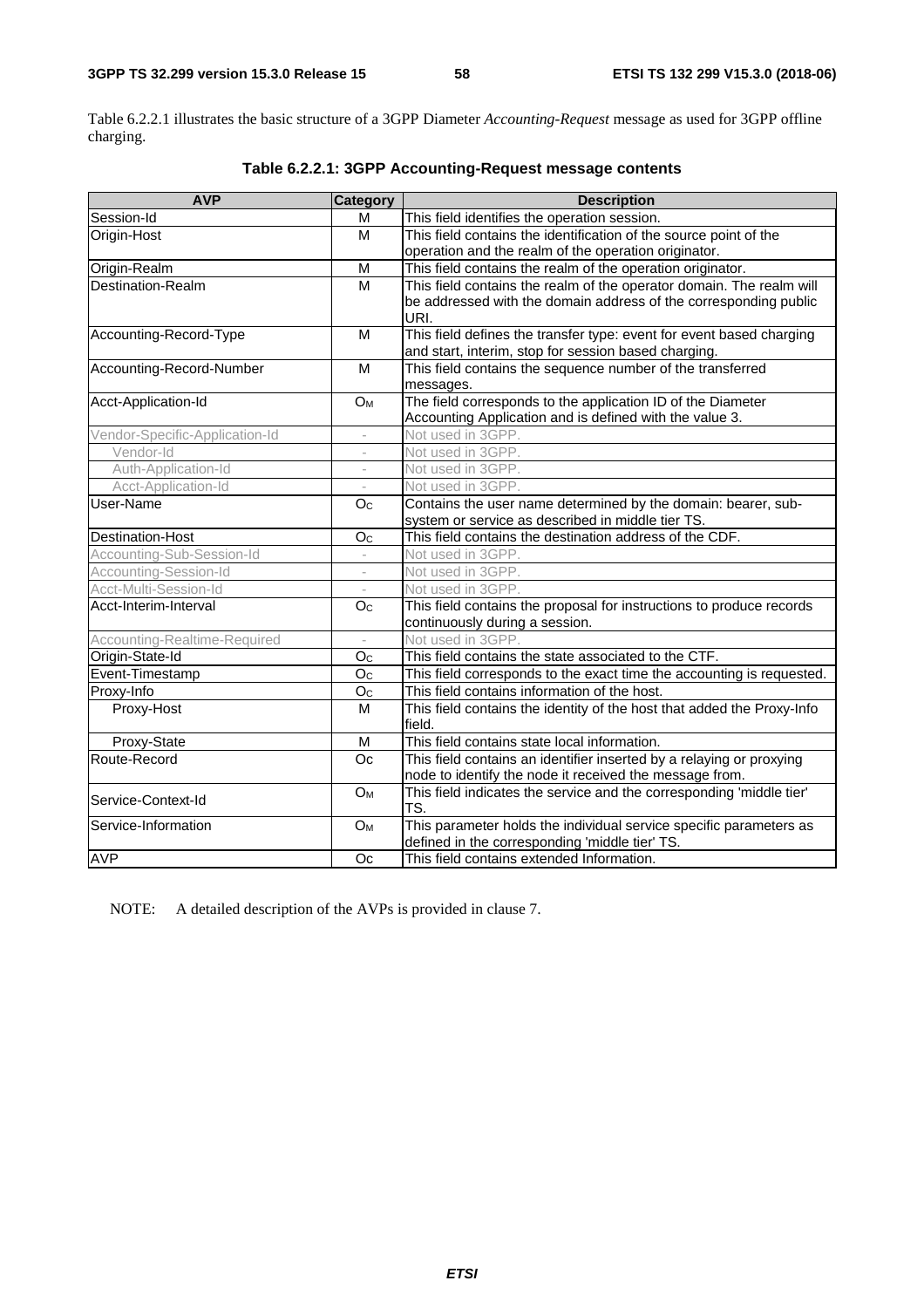### 6.2.3 Accounting-Answer (ACA) message

The ACA messages, indicated by the Command-Code field set to 271 is sent by the CDF to the CTF in order to reply to the ACR.

The ACA message format is defined according to the Diameter Base Protocol in RFC 6733 [401] as follows:

```
 <ACA> ::= < Diameter Header: 271, PXY > 
                < Session-Id > 
                { Result-Code } 
                [ Experimental-Result ] 
                { Origin-Host } 
                 { Origin-Realm } 
                { Accounting-Record-Type } 
{ Accounting-Record-Number } 
[ Acct-Application-Id ] 
                [ Vendor-Specific-Application-Id ]
                [ User-Name ] 
                [ Accounting-Sub-Session-Id ]
               .<br><del>[ Acct Session Id ]</del>
               [ Acct-Multi-Session-Id ] 
                [ Error-Message ] 
                [ Error-Reporting-Host ] 
                [ Acct-Interim-Interval ] 
                [ Failed-AVP ] 
                     ounting Realtime Required ]
                [ Origin-State-Id ] 
                [ Event-Timestamp ] 
              * [ Proxy-Info ] 
              * [ AVP ]
```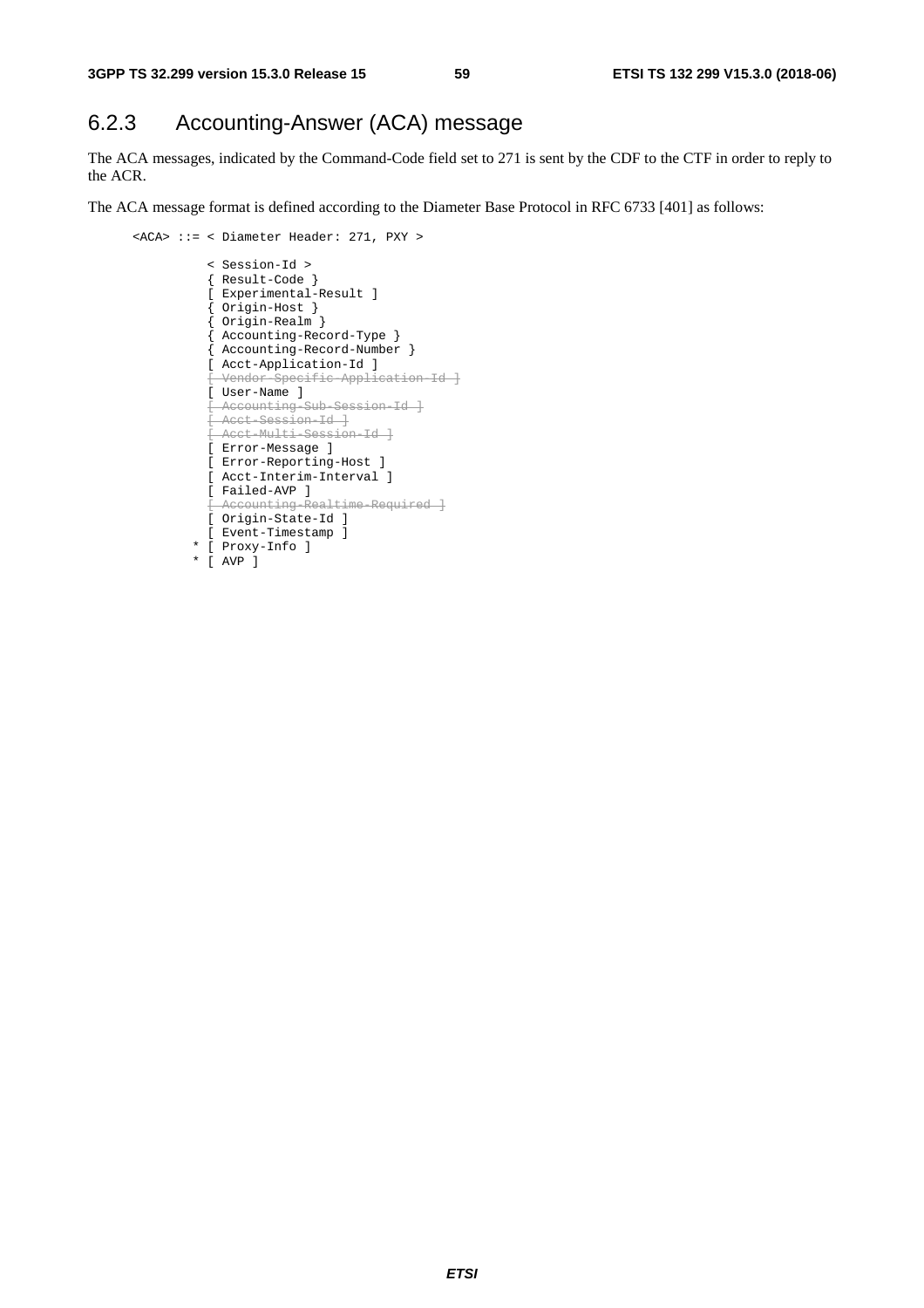Table 6.2.3.1 illustrates the basic structure of a 3GPP Diameter *Accounting-Answer* message as used for offline charging. This message is always used by the CDF as specified below, regardless of the CTF it is received from and the ACR record type that is being replied to.

| <b>AVP</b>                     | <b>Category</b>          | <b>Description</b>                                                     |  |
|--------------------------------|--------------------------|------------------------------------------------------------------------|--|
| Session-Id                     | м                        | This field identifies the operation session.                           |  |
| Result-Code                    | M                        | This field contains the result of the specific query.                  |  |
| <b>Experimental-Result</b>     | O <sub>c</sub>           | This field contains the Experimental result of the specific query.     |  |
| Origin-Host                    | M                        | This field contains the identification of the source point of the      |  |
|                                |                          | operation and the realm of the operation originator.                   |  |
| Origin-Realm                   | M                        | This field contains the realm of the operation originator.             |  |
| Accounting-Record-Type         | M                        | This field defines the transfer type: event for event based charging   |  |
|                                |                          | and start, interim, stop for session based charging.                   |  |
| Accounting-Record-Number       | M                        | This field contains the sequence number of the transferred             |  |
|                                |                          | messages.                                                              |  |
| Acct-Application-Id            | O <sub>M</sub>           | The field corresponds to the application ID of the Diameter            |  |
|                                |                          | Accounting Application and is defined with the value 3.                |  |
| Vendor-Specific-Application-Id |                          | Not used in 3GPP                                                       |  |
| Vendor-Id                      | ÷,                       | Not used in 3GPP                                                       |  |
| Auth-Application-Id            | $\bar{ }$                | Not used in 3GPP                                                       |  |
| Acct-Application-Id            | $\overline{\phantom{a}}$ | Not used in 3GPP                                                       |  |
| User-Name                      | O <sub>c</sub>           | Contains the user name determined by the domain: bearer, sub-          |  |
|                                |                          | system or service as described in middle tier TS.                      |  |
| Accounting-Sub-Session-Id      | i.                       | Not used in 3GPP                                                       |  |
| Accounting-RADIUS-Session-Id   |                          | Not used in 3GPP                                                       |  |
| Acct-Multi-Session-Id          |                          | Not used in 3GPP                                                       |  |
| Error-Message                  | O <sub>C</sub>           | This field contains a human readable error message.                    |  |
| Error-Reporting-Host           | O <sub>c</sub>           | This field contains the identity of the Diameter host that sent the    |  |
|                                |                          | Result-Code AVP to a value other than 2001 (Success) if the host       |  |
|                                |                          | setting the Result-Code is different from the one encoded in the       |  |
|                                |                          | Origin-Host AVP.                                                       |  |
| Acct-Interim-Interval          | O <sub>C</sub>           | This field contains the instructions to produce records continuously   |  |
|                                |                          | during a session.                                                      |  |
| Accounting-Realtime-Required   |                          | Not used in 3GPP                                                       |  |
| Failed-AVP                     | OC                       | This field contains the AVP that could not be processed sucessfully.   |  |
|                                |                          | This field can occur only once.                                        |  |
| Origin-State-Id                | O <sub>C</sub>           | This field contains the state associated to the source point of the    |  |
|                                |                          | operation.                                                             |  |
| Event-Timestamp                | O <sub>c</sub>           | This field contains the time when the operation is requested.          |  |
| Proxy-Info                     | O <sub>C</sub>           | This field contains information of the host.                           |  |
| Proxy-Host                     | M                        | This field contains the identity of the host that added the Proxy-Info |  |
|                                |                          | field.                                                                 |  |
| Proxy-State                    | M                        | This field contains state local information.                           |  |
| <b>AVP</b>                     | $\overline{Oc}$          | This field contains extended Information.                              |  |

**Table 6.2.3.1: 3GPP Accounting-Answer (ACA) message content**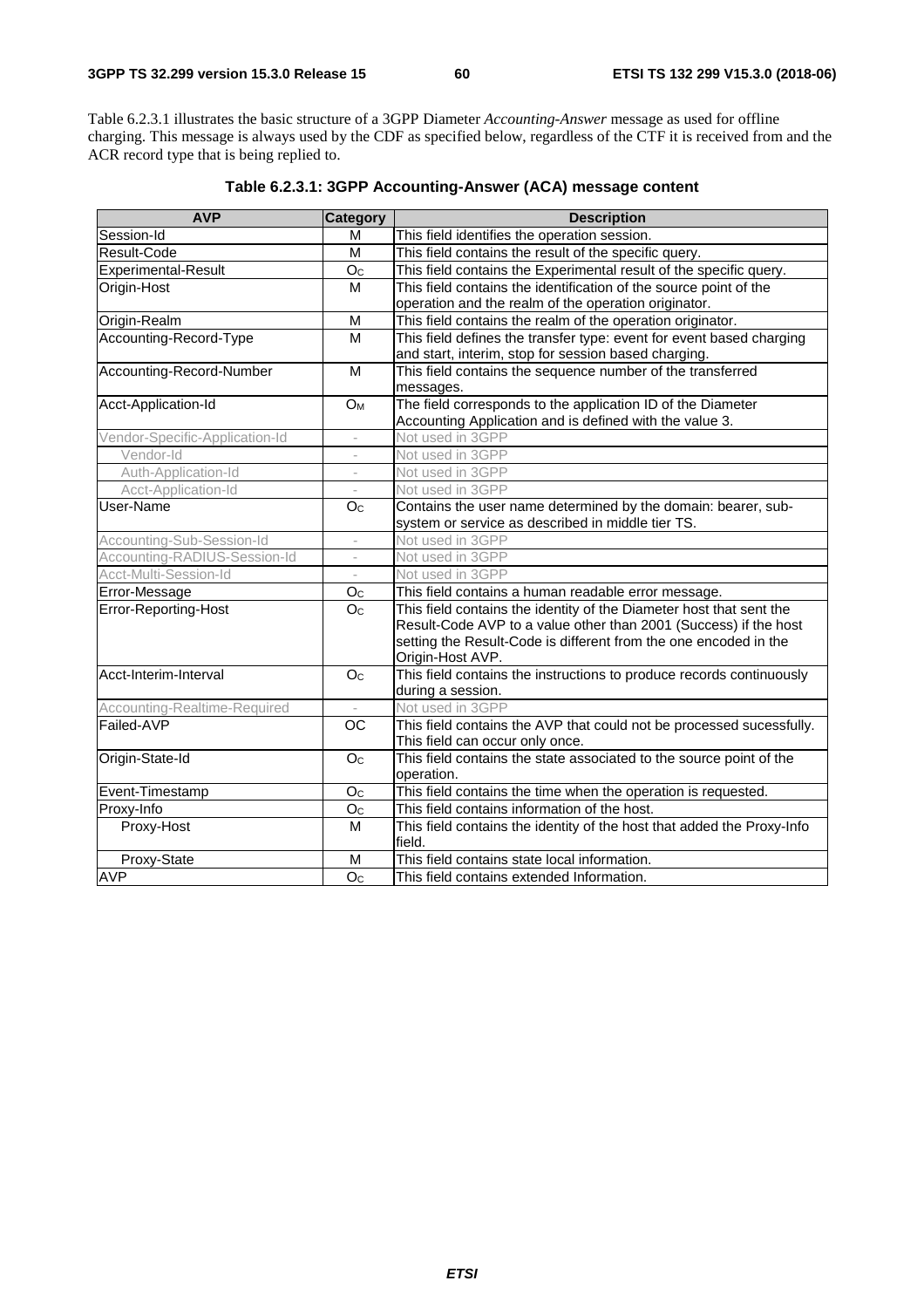# 6.3 Basic principles for Diameter online charging

# 6.3.1 Online Specific Credit-Control application requirements

For online charging, the basic functionality as defined by the IETF Diameter Credit-Control Application is used. The basic structure follows a mechanism where the online client (CTF) requests resource allocation and reports Credit-Control information to the Online Charging System (OCS).

The usage and values of *Validity-Time* AVP and the timer "Tcc" are under the sole control of the Credit-Control server (OCS) and determined by operator configuration of the OCS.

The online client implements the state machine described in RFC 4006 [402] for "CLIENT, EVENT BASED" and/or "CLIENT, SESSION BASED". I.e. when the client applies IEC it uses the "CLIENT, EVENT BASED" state machine, and when the client applies ECUR defined in 3GPP it uses the "CLIENT, SESSION BASED" state machine for the first and final interrogations.

The OCS implements the state machine described in RFC 4006 [402] for the "SERVER, SESSION AND EVENT BASED" in order to support Immediate Event Charging and Event Charging with Unit Reservation.

# 6.3.2 Diameter description on the Ro reference point

### 6.3.2.1 Basic principles

For online charging the Diameter Credit-Control Application (DCCA) defined in RFC 4006 [402] is used with additional AVPs defined in the present document.

Three cases for control of user credit for online charging are distinguished:

- Immediate Event Charging IEC; and
- Event Charging with Unit Reservation (ECUR).
- Session Charging with Unit Reservation (SCUR)

In the case of Immediate Event Charging (IEC),the Credit-Control process for events is controlled by the corresponding *CC-Requested-Type* EVENT\_REQUEST that is sent with Credit*-Control-Request (*CCR) for a given Credit-Control event.

In the case of Event Charging with Unit Reservation (ECUR) the *CC-Request-Type* INITIAL / TERMINATION\_REQUEST are used for charging for a given Credit-Control event, however, where a reservation is made prior to service delivery and committed on execution of a successful delivery.

Session Charging with Unit Reservation is used for Credit-Control of sessions and uses the *CC-Request-Type* INITIAL / UPDATE and TERMINATION\_REQUEST.

The Network Element may apply IEC, where CCR Event messages are generated, or ECUR, using CCR Initial and Termination. The decision whether to apply IEC or ECUR is based on the service and/or operator's policy.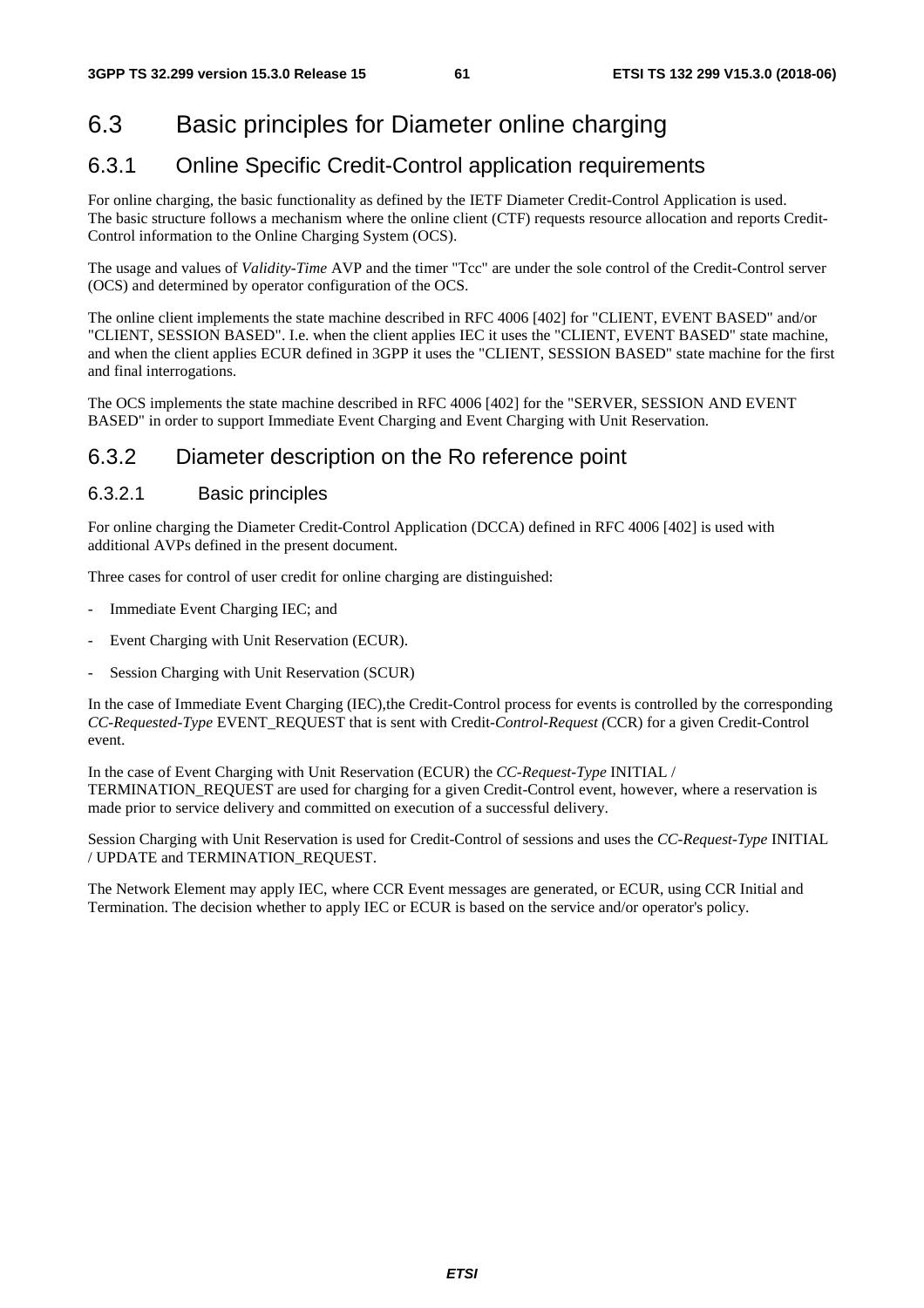# 6.3.3 Immediate Event Charging (IEC)

Figure 6.3.3.1 shows the transactions that are required on the Ro reference point in order to perform event based Direct Debiting operation. The Direct Debiting operation may alternatively be carried out prior to service/content delivery. The Network Element shall ensure that the requested service execution is successful, when this scenario is used.



**Figure 6.3.3.1: IEC - Direct Debiting operation** 

- Step 1. The Network Element receives a service request. The Direct Debiting operation is performed as described in RFC 4006 [402].
- Step 2. The Network Element performs direct debiting prior to service execution. Network element (acting as DCCA client) sends CCR with CC-Request-Type AVP set to EVENT\_REQUEST to indicate service specific information to the OCS (acting as DCCA server). The Requested-Action AVP (RA) is set to DIRECT\_DEBITING. If known, the Network Element may include Requested-Service-Unit AVP (RSU) (monetary or non-monetary units) in the request message.
- Step 3. Having transmitted the CCR message the Network Element starts the communication supervision timer 'Tx' (RFC 4006 [402]). Upon receipt of the Credit-Control- Answer (CCA) message the Network Element shall stop timer Tx.
- Step 4. The OCS determines the relevant service charging parameters.

Step 5. The OCS returns CCA message with CC-Request-Type AVP set to EVENT\_REQUEST to the Network Element in order to authorize the service execution (Granted-Service-Unit AVP (GSU) and possibly Cost-Information AVP (CI) indicating the cost of the service and Remaining-Balance AVP are included in the CCA message). The CCA message has to be checked by the Network Element accordingly and the requested service is controlled concurrently with service delivery. The Refund-Information AVP may be included in the CCA message in order to be sent during the REFUND-ACCOUNT mechanism, see below scenario.

Step 6. Service is being delivered.

NOTE: It is possible to perform also, CHECK\_BALANCE and PRICE\_ENQUIRY using above described mechanism RFC 4006 [402].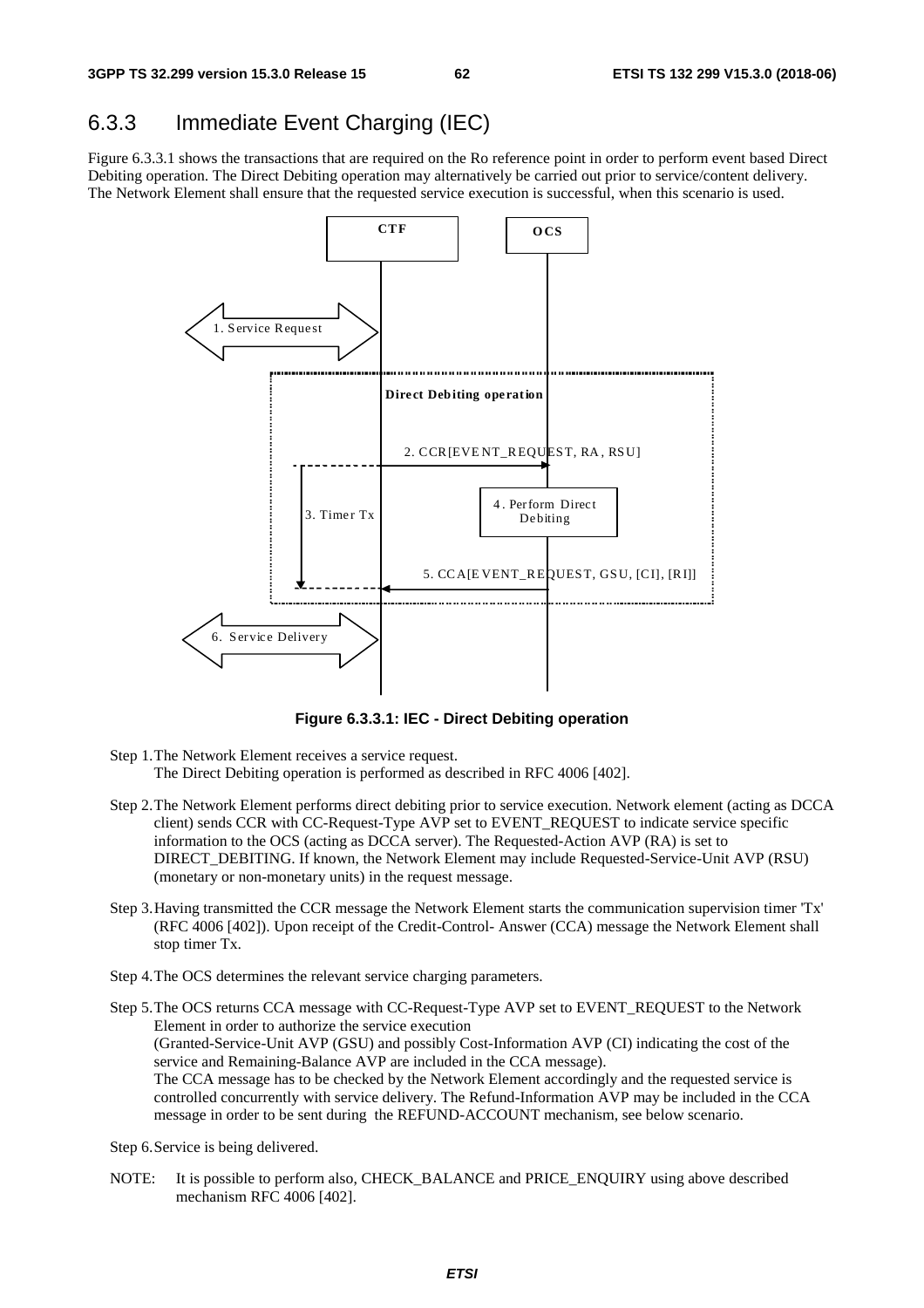Figure 6.3.3.2 shows the transactions for refund purpose.



**Figure 6.3.3.2: IEC - Direct Debiting operation for refund purpose** 

The Direct debiting operation is performed, previously, as described in RFC 4006 [402].

- Step 1. The service charged previously through Direct Debiting Operation is finally proved to be unsuccessfully delivered.
- Step 2. As a consequence, the Network Element performs direct debiting operation in order to perform the related refund. Network element (acting as DCCA client) sends CCR with CC-Request-Type AVP set to EVENT\_REQUEST to indicate service specific information to the OCS (acting as DCCA server). The Requested-Action AVP (RA) is set to REFUND-ACCOUNT. The Network Element includes Refund-Information AVP if received in the previous IEC CCA.
- Step 3. Having transmitted the CCR message the Network Element starts the communication supervision timer 'Tx' (RFC 4006 [402]). Upon receipt of the Credit-Control- Answer (CCA) message the Network Element shall stop timer Tx.
- Step 4. The OCS reads the AVPs included in the CCR and performs the refund accordingly.
- Step 5. The OCS returns CCA message with CC-Request-Type AVP set to EVENT\_REQUEST and the related result code.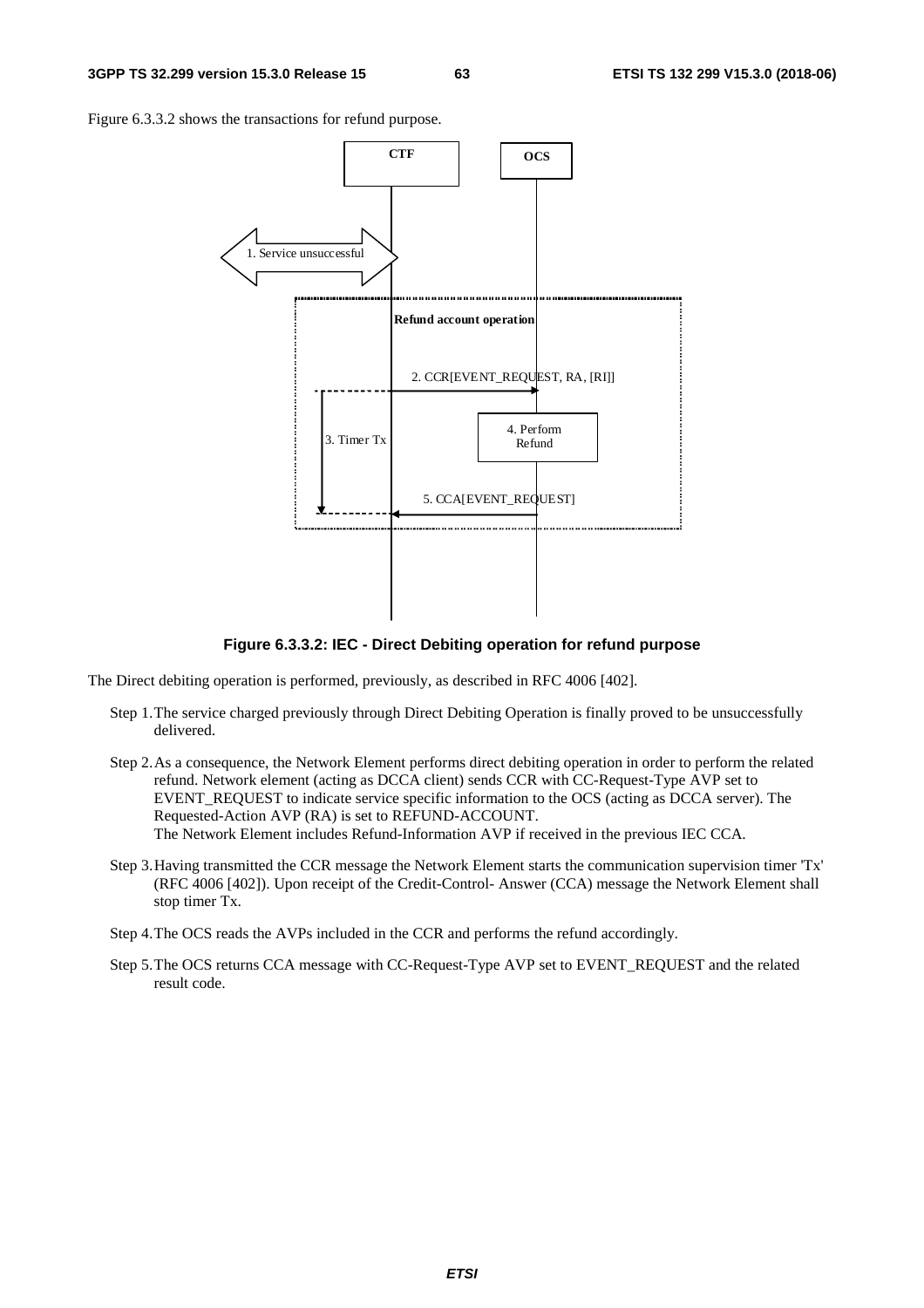### 6.3.4 Event Charging with Unit Reservation (ECUR)

Figure 6.3.4.1 shows the transactions that are required on the Ro reference point in order to perform the ECUR. ECUR is used when event charging needs separate reserve and commit actions.



**Figure 6.3.4.1: ECUR - Session based Credit-Control** 

- Step 1. The Network Element receives a service request. The service request may be initiated either by the user or the other Network Element.
- Step 2. In order to perform Reserve Units operation for a number of units (monetary or non-monetary units), the Network Element sends a CCR with CC-Request-Type AVP set to INITIAL\_REQUEST to the OCS. If known, the Network Element may include Requested-Service-Unit (RSU) AVP (monetary or non monetary units) in the request message.
- Step 3. If the service cost information is not received by the OCS, the OCS determines the price of the desired service according to the service specific information received by issuing a rating request to the Rating Function. If the cost of the service is included in the request, the OCS directly reserves the specified monetary amount. If the credit balance is sufficient, the OCS reserves the corresponding amount from the users account.
- Step 4. Once the reservation has been made, the OCS returns CCA message with CC-Request-Type set to INITIAL\_REQUEST to the Network Element in order to authorize the service execution (Granted-Service-Unit and possibly Cost-Information indicating the cost of the service and Remaining-Balance AVP are included in the CCA message). The OCS may return the Validity-Time (VT) AVP with value field set to a non-zero value. The OCS may indicate in the Low-Balance-Indication AVP that the subscriber account balance has fallen below a predefined treshold of this account.
- Step 5. Content/service delivery starts and the reserved units are concurrently controlled.
- Step 6. When content/service delivery is completed, the Network Element sends CCR with CC-Request-Type AVP set to TERMINATION\_REQUEST to terminate the active Credit-Control session and report the used units.
- Step 7. The OCS deducts the amount used from the account. Unused reserved units are released, if applicable.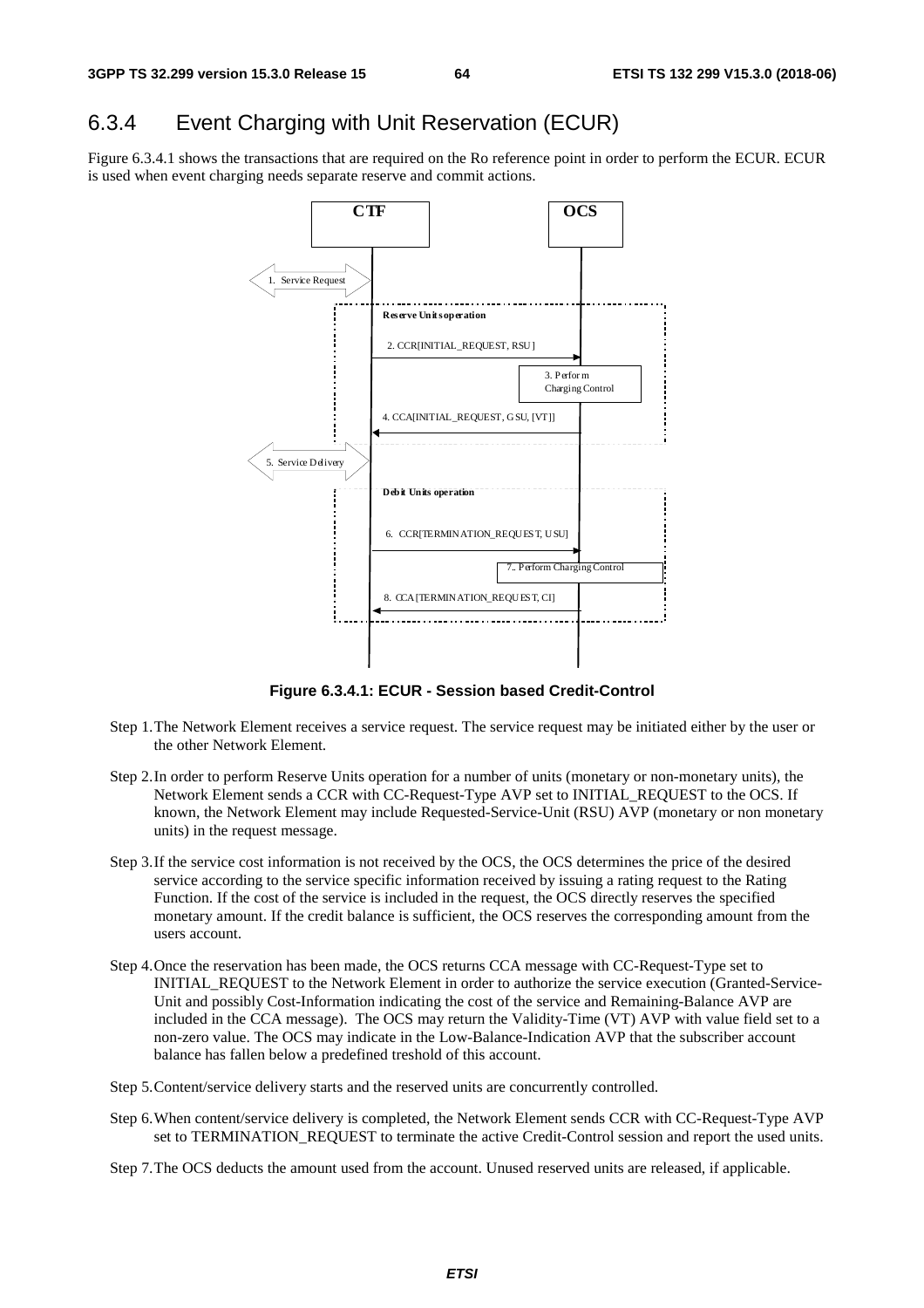- Step 8. The OCS acknowledges the reception of the CCR message by sending CCA message with CC-Request-Type AVP indicating TERMINATION\_REQUEST (possibly Cost-Information AVP indicating the cumulative cost of the service and Remaining-Balance AVP are included in the CCA message).
- NOTE: This scenario is supervised by corresponding timers (e.g. validity time timer) that are not shown in the figure 6.3.4.1.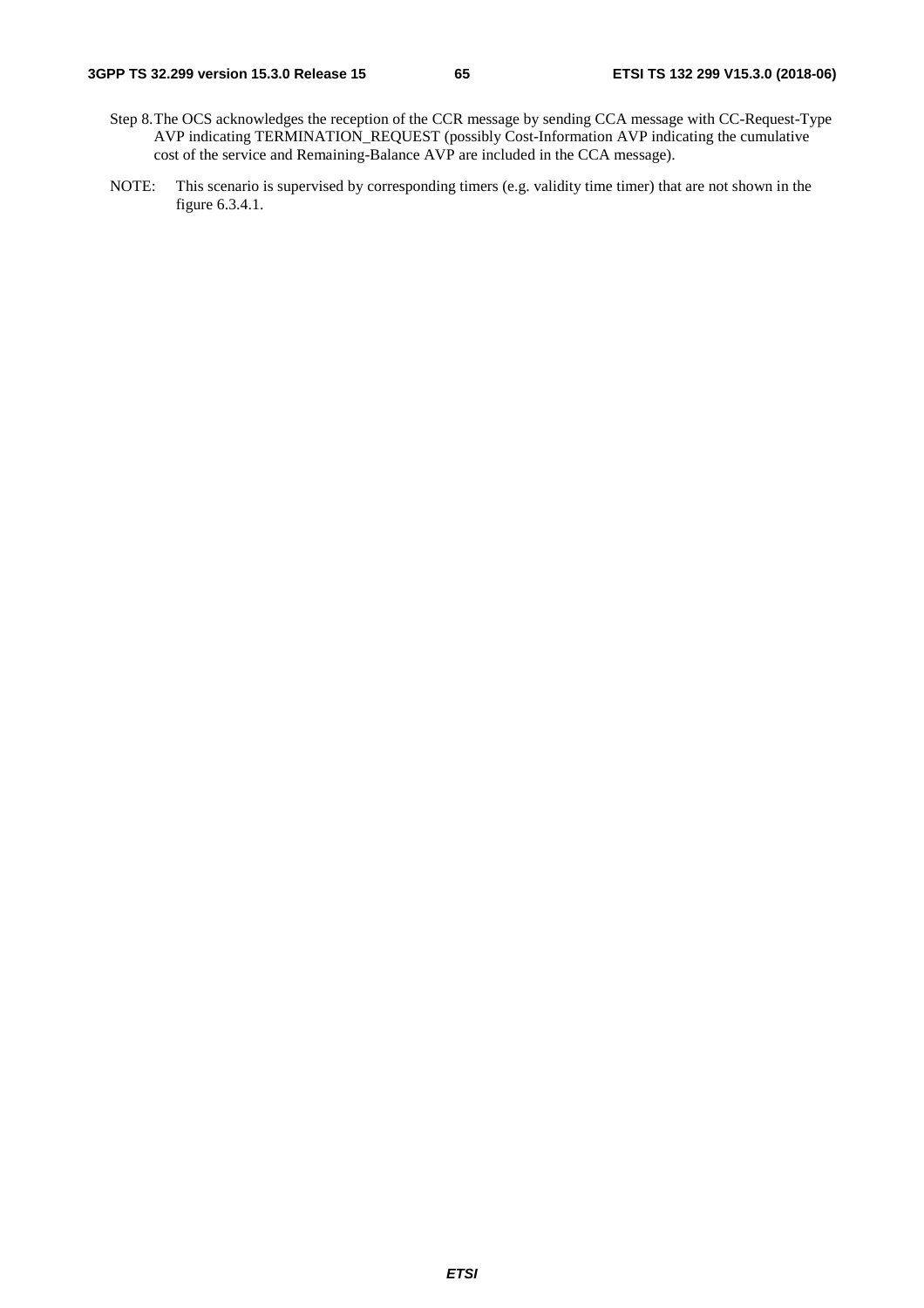## 6.3.5 Session Charging with Unit Reservation (SCUR)

Figure 6.3.5.1 shows the transactions that are required on the Ro reference point in order to perform the SCUR.



**Figure 6.3.5.1: SCUR - Session based CCredit-Control** 

- Step 1. The Network Element receives a session initiation. The session initiation may be done either by the user or the other Network Element.
- Step 2. In order to perform Reserve Units operation for a number of units (monetary or non-monetary units), the Network Element sends a CCR with CC-Request-Type AVP set to INITIAL\_REQUEST to the OCS. If known, the Network Element may include Requested-Service-Unit (RSU) AVP (monetary or non monetary units) in the request message.
- Step 3. If the service cost information is not received by the OCS, the OCS determines the price of the desired service according to the service specific information received by issuing a rating request to the Rating Function. If the cost of the service is included in the request, the OCS directly reserves the specified monetary amount. If the credit balance is sufficient, the OCS reserves the corresponding amount from the users account.
- Step 4. Once the reservation has been made, the OCS returns CCA message with CC-Request-Type set to INITIAL\_REQUEST to the Network Element in order to authorize the service execution (Granted-Service-Unit and possibly Cost-Information indicating the cost of the service and Remaining-Balance AVP are included in the CCA message). The OCS may return the Validity-Time (VT) AVP with value field set to a non-zero value. The OCS may indicate in the Low-Balance-Indication AVP that the subscriber account balance has fallen below a predefined threshold of this account.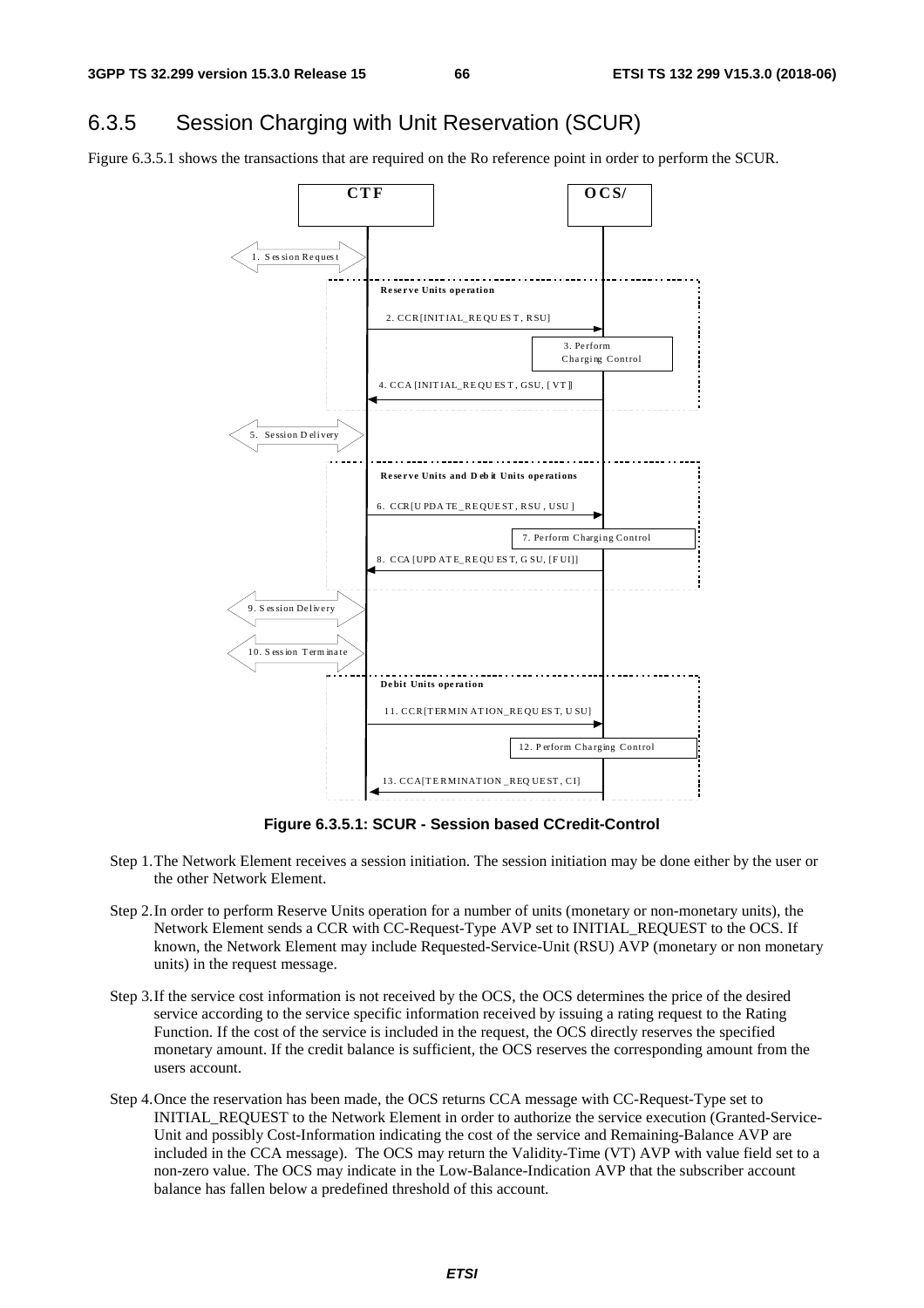Step 5. Content/service delivery starts and the reserved units are concurrently controlled.

- Step 6. During session delivery, in order to perform Debit Units and subsequent Reserve Units operations, the Network Element sends a CCR with CC-Request-Type AVP set to UPDATE\_REQUEST, to report the units used and request additional units, respectively. The CCR message with CC-Request-Type AVP set to UPDATE\_REQUEST shall be sent by the Network Element between the INITIAL\_REQUEST and TERMINATION\_REQUEST either on request of the Credit-Control application within the validity time or if the validity time is elapsed. If known, the Network Element may include Requested-Service-Unit AVP (monetary or non monetary units) in the request message. The Used-Service-Unit (USU) AVP is complemented in the CCR message to deduct units from both the user's account and the reserved units, respectively.
- Step 7. The OCS deducts the amount used from the account. If the service cost information is not received by the OCS, the OCS determines the price of the desired service according to the service specific information received by issuing a rating request to the Rating Function. If the cost of the service is included in the request, the OCS directly reserves the specified monetary amount. If the credit balance is sufficient, the OCS reserves the corresponding amount from the users account.
- Step 8. Once the deduction and reservation have been made, the OCS returns CCA message with CC-Request-Type set to UPDATE\_REQUEST to the Network Element, in order to allow the content/service delivery to continue (new Granted-Service-Unit (GSU) AVP and possibly Cost-Information (CI) AVP indicating the cumulative cost of the service and Remaining-Balance AVP are included in the CCA message). The OCS may include in the CCA message the Final-Unit-Indication (FUI) AVP to indicate the final granted units. The OCS may indicate in the Low-Balance-Indication AVP that the subscriber account balance has fallen below a predefined threshold of this account.
- Step 9. Session delivery continues and the reserved units are concurrently controlled.
- Step 10. The session is terminated at the Network Element.
- Step 11. The Network Element sends CCR with CC-Request-Type AVP set to TERMINATION REQUEST to terminate the active Credit-Control session and report the used units.
- Step 12. The OCS deducts the amount used from the account. Unused reserved units are released, if applicable.
- Step 13. The OCS acknowledges the reception of the CCR message by sending CCA message with CC-Request-Type AVP indicating TERMINATION\_REQUEST (possibly Cost-Information AVP indicating the cumulative cost of the service and Remaining-Balance AVP are included in the CCA message).
- NOTE: This scenario is supervised by corresponding timers (e.g. validity time timer) that are not shown in figure 6.3.5.1.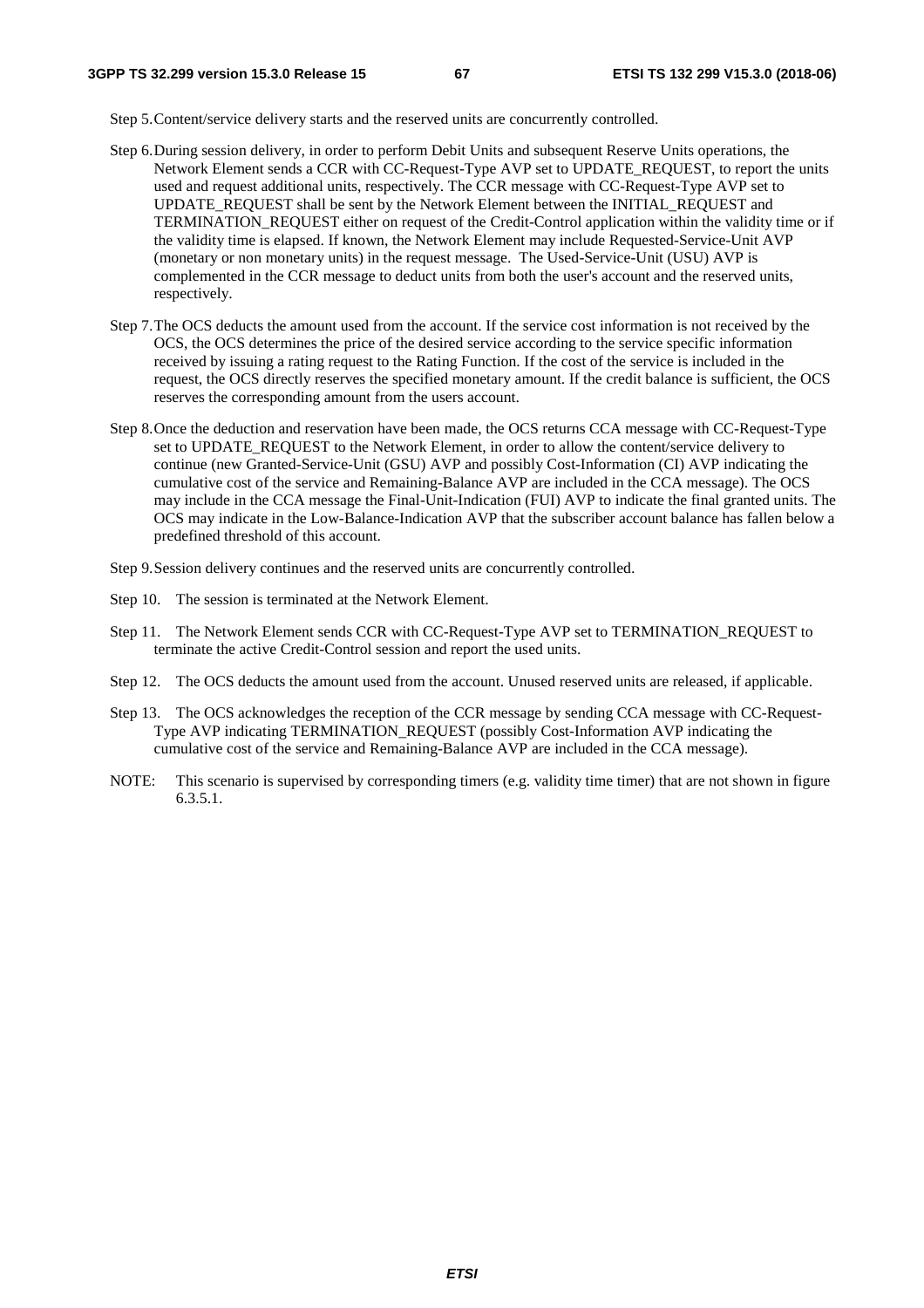### 6.3.6 Error cases and scenarios

#### 6.3.6.0 Introduction

This clause describes various error cases and how these should be handled.

The failure handling behaviour is locally configurable in the Network Element. If the *Direct-Debiting-Failure-Handling* or *Credit-Control-Failure-Handling* AVP is not used, the locally configured values are used instead.

#### 6.3.6.1 Duplicate detection

The detection of duplicate request is needed and shall be enabled. To speed up and simplify as much as possible the duplicate detection, the all-against-all record checking should be avoided and just those records marked as potential duplicates need to be checked against other received requests (in real-time ) by the receiver entity.

The Network Element marks the request messages that are retransmitted after a link fail over as possible duplicates with the T-flag as described in RFC 6733 [401]. For optimized performance, uniqueness checking against other received requests is only necessary for those records marked with the T-flag received within a reasonable time window. This focused check is based on the inspection of the *Session-Id* and *CC-Request-Number* AVP pairs.

Note that for EBCC the duplicate detection is performed in the Correlation Function that is part of the OCS. The OCS that receives the possible duplicate request should mark as possible duplicate the corresponding request that is sent over the 'Rc' reference point. However, this assumption above is for further study and needs to be clarified.

For Credit-Control duplicate detection, please refer to the Diameter Credit-Control.

#### 6.3.6.2 Reserve Units / Debit Units operation failure

In the case of an OCS connection failure, and/or receiving error responses from the OCS, please refer to RFC 6733 [401] and RFC 4006 [402] for failure handling descriptions.

#### 6.3.7 Support of tariff changes during an active user session

#### 6.3.7.1 Support of tariff changes using the tariff switch mechanism

After a tariff switch has been reached, all the active user sessions shall report their session usage by the end of the validity period of the current request and receive new quota for resource usage for the new tariff period.

In order to avoid the need for mass simultaneous quota refresh, the traffic usage can be split into resource usage before a tariff switch and resources used after a tariff switch.

The Tariff-Time-Change AVP is used to determine the tariff switch time as described by RFC 4006 [402]. In addition to the scenarios described in RFC 4006 [402], the Tariff-Time-Change AVP may also be used in the context of continuously time-based charging.

The Tariff-Change-Usage AVP is used within the Used-Service-Units AVP to distinguish reported usage before and after the tariff time change.

The Tariff-Change-Usage AVP is not used directly within the Multiple-Services-Credit-Control AVP.

#### 6.3.7.2 Support of tariff changes using Validity-Time AVP

Changes to the tariffs pertaining to the service during active user sessions may also be handled using the Validity Time AVP.

NOTE: RFC 4006 [402] does not directly describe how tariff changes are handled with validity time. If validity time is used for tariff time changes it might overload the client and the server.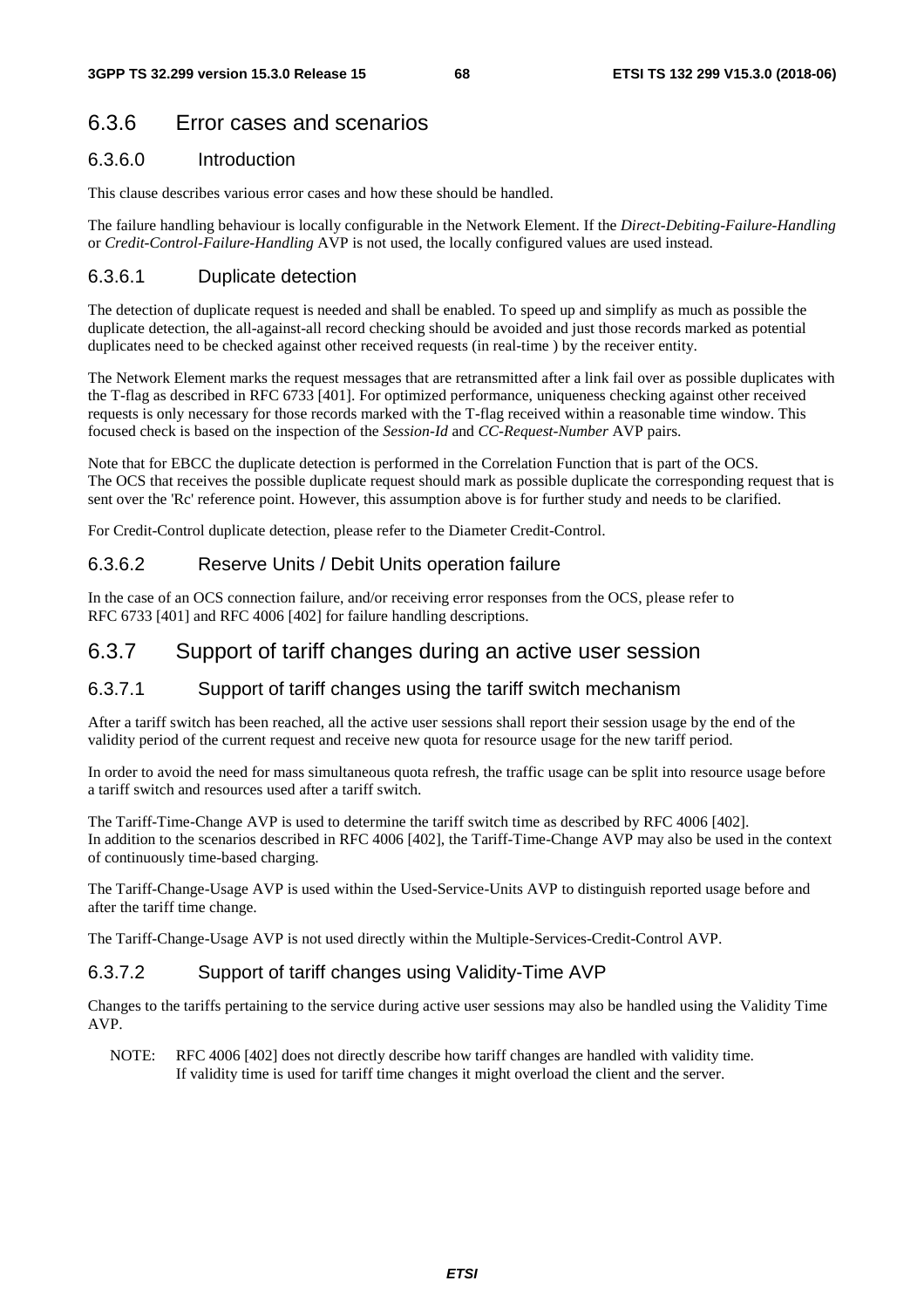### 6.3.8 Support of re-authorization

Mid Diameter CC session re-authorizations of multiple active resource quotas within a DCC session can be achieved using a single Diameter *Credit-Control- Request/ Credit-Control- Answer* message sequence.

The OCS may also re-authorize multiple active resource quotas within a DCC session by using a single Diameter *Re-Auth-Request/Answer* message sequence.

New quota allocations received by the Network Element override any remaining held quota resources after accounting for any resource usage while the re-authorization was in progress.

### 6.3.9 Support of failure handling

The Credit-Control-Failure-Handling AVP as defined in RFC 4006 [402] determines what to do if the sending of Diameter credit-control messages to the OCS has been temporarily prevented. The usage of Credit-Control-Failure-Handling AVP gives flexibility to have different failure handling for credit-control session.

This AVP may be received from the OCS or may be locally configured. The value received from the OCS in the Diameter CCA message always override any already existing value.

As defined in RFC 4006 [402], the Tx timer is introduced to limit the waiting time in the CTF for an answer to the CCR sent to the OCS. When the Tx timer elapses the CTF takes an action to the end user according to the value of the Credit-Control-Failure-Handling AVP.

It is possible that several concurrent CCR messages are triggered for the same online charging session. In this case, each CCR message shall reset the Tx timer as defined in RFC 4006 [402].

### 6.3.10 Support of failover

As defined in RFC 4006 [402] if a failure occurs during an ongoing credit-control session, the CTF may move the Credit-Control message stream to an alternative OCS if the primary OCS indicated FAILOVER\_SUPPORTED in the CC-Session-Failover AVP. In case CC-Session-Failover AVP is set to FAILOVER\_NOT SUPPORTED the Credit-Control message stream is not moved to a backup OCS.

For new Credit-Control sessions, failover to an alternative OCS should be performed if possible. For instance, if an implementation of the CTF can determine primary OCS unavailability it can establish the new Credit-Control sessions with a possibly available secondary OCS.

Since the OCS has to maintain session states, moving the credit-control message stream to a backup OCS requires a complex charging context transfer solution. This charging context transfer mechanism by OCS is out of the scope of the 3GPP standardization work.

### 6.3.11 Credit pooling

Credit pooling shall be supported as described in TS 32.240 [1].

NOTE: Credit pooling is not applicable to IEC since there is no quota management between CTF and OCF.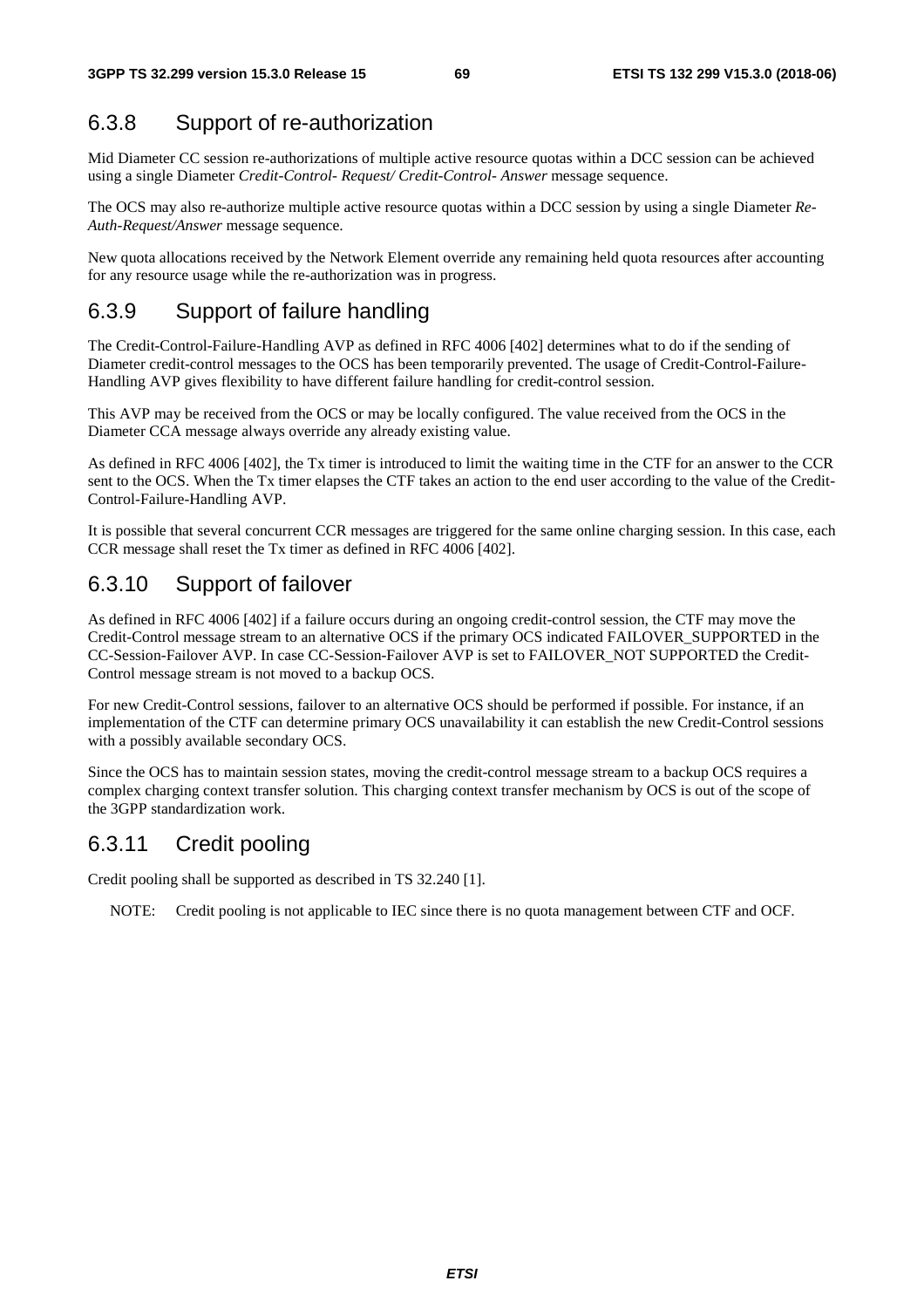# 6.4 Message formats for online charging

### 6.4.1 Summary of online charging message formats

#### 6.4.1.1 General

The corresponding Diameter Credit-Control application messages for the Debit / Reserve Unit Request operation is Credit-Control-Request (CCR) and for the Debit / Reserve Unit Response operation is Credit-Control-Answer (CCA) as specified in RFC 4006 [402].

The Diameter Credit-Control Application (DCCA) specifies an approach based on a series of "interrogations":

- 1. Initial interrogation.
- 2. Zero, one or more interim interrogations.
- 3. Final interrogation.

In addition to a series of interrogations, also a one time event (interrogation) can be used e.g. in the case when service execution is always successful.

All of these interrogations use CCR and CCA messages. The CCR for the "interim interrogation" and "final interrogation" reports the actual number of "units" that were used, from what was previously reserved. This determines the actual amount debited from the subscriber's account.

Table 6.4.1.1.1 describes the use of these Diameter messages which are adapted for 3GPP online charging.

**Table 6.4.1.1.1: Online charging messages reference table** 

| <b>Command-Name</b>           | <b>Source</b> | <b>Destination</b> | <b>Abbreviation</b> |
|-------------------------------|---------------|--------------------|---------------------|
| <b>Credit-Control-Request</b> | CTF           | OCS                | CCR                 |
| <b>ICredit-Control-Answer</b> | OCS           | CTF                | CCA                 |
| Capabilities-Exchange-Request | CTF           | OCS                | CER                 |
| Capabilities-Exchange-Answer  | OCS           | CTF                | CEA                 |

Additional Diameter messages (i.e. ASR/ASA, DPR/DPA, DWR/DWA, RAR/RAA) are used according to the Diameter Base Protocol Accounting (DBPA) specification in RFC 6733 [401] and to the DCCA specification in RFC 4006 [402].

#### 6.4.1.2 Structure for the Credit-Control message formats

The following is the basic structure shared by all online charging messages. This is based directly on the format of the messages defined in RFC 4006 [402].

Those Diameter accounting AVPs that are used for 3GPP online charging are marked in the table of contents 6.4.2 and 6.4.3 with a category as specified in TS 32.240 [1].

In the definition of the Diameter commands, the AVPs that are specified in the referenced specifications but not used by the 3GPP charging specifications are marked with strikethrough, e.g.  $\frac{1}{1-\text{Aect Multi-Session Id}}}$ .

The following symbols are used in the message format definitions:

- $\langle$  AVP $>$  indicates a mandatory AVP with a fixed position in the message.
- {AVP} indicates a mandatory AVP in the message.
- [AVP] indicates an optional AVP in the message.
- \*AVP indicates that multiple occurrences of an AVP is possible.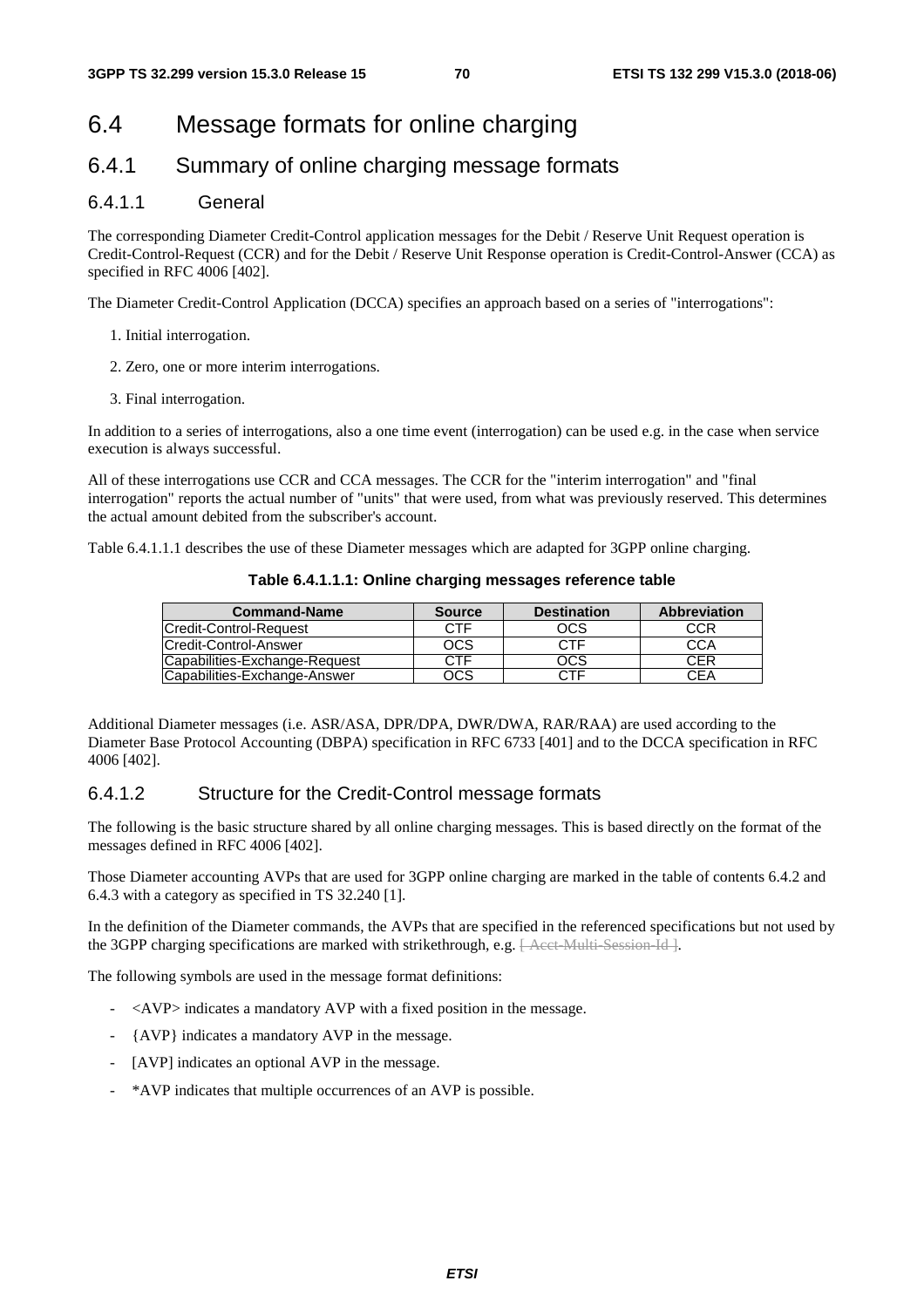### 6.4.2 Credit-Control-Request message

The CCR messages, indicated by the Command-Code field set to 272 is sent by the CTF to the OCF in order to request credits for the request bearer / subsystem /service.

The CCR message format is defined according to RFC 4006 [402] as follows:

```
 <CCR> ::= < Diameter Header: 272, REQ, PXY > 
                 < Session-Id > 
                  { Origin-Host } 
                  { Origin-Realm } 
                  { Destination-Realm } 
                  { Auth-Application-Id } 
                  { Service-Context-Id } 
{ CC-Request-Type } 
{ CC-Request-Number } 
                 [ Destination-Host ] 
                 [ User-Name ] 
                 [ CC-Sub-Session-Id ] 
                .<br><del>[ Acct Multi-Session Id ]</del>
                 [ Origin-State-Id ] 
                 [ Event-Timestamp ] 
                 *[ Subscription-Id ] 
                 [ Service-Identifier ] 
                 [ Termination-Cause ] 
                    equested Service Unit ]
                 [ Requested-Action ] 
                 *[ Used-Service-Unit ] 
                 [ AoC-Request-Type ] 
                 [ Multiple-Services-Indicator ] 
                *[ Multiple-Services-Credit-Control ] 
                   Service-Parameter-Info
                 [ CC-Correlation-Id ] 
                 [ User-Equipment-Info ] 
                *[ Proxy-Info ] 
                *[ Route-Record ] 
                 [ Service-Information ] 
                *[ AVP ]
```
Table 6.4.2.1 illustrates the basic structure of a 3GPP Diameter CCR message as used for online charging.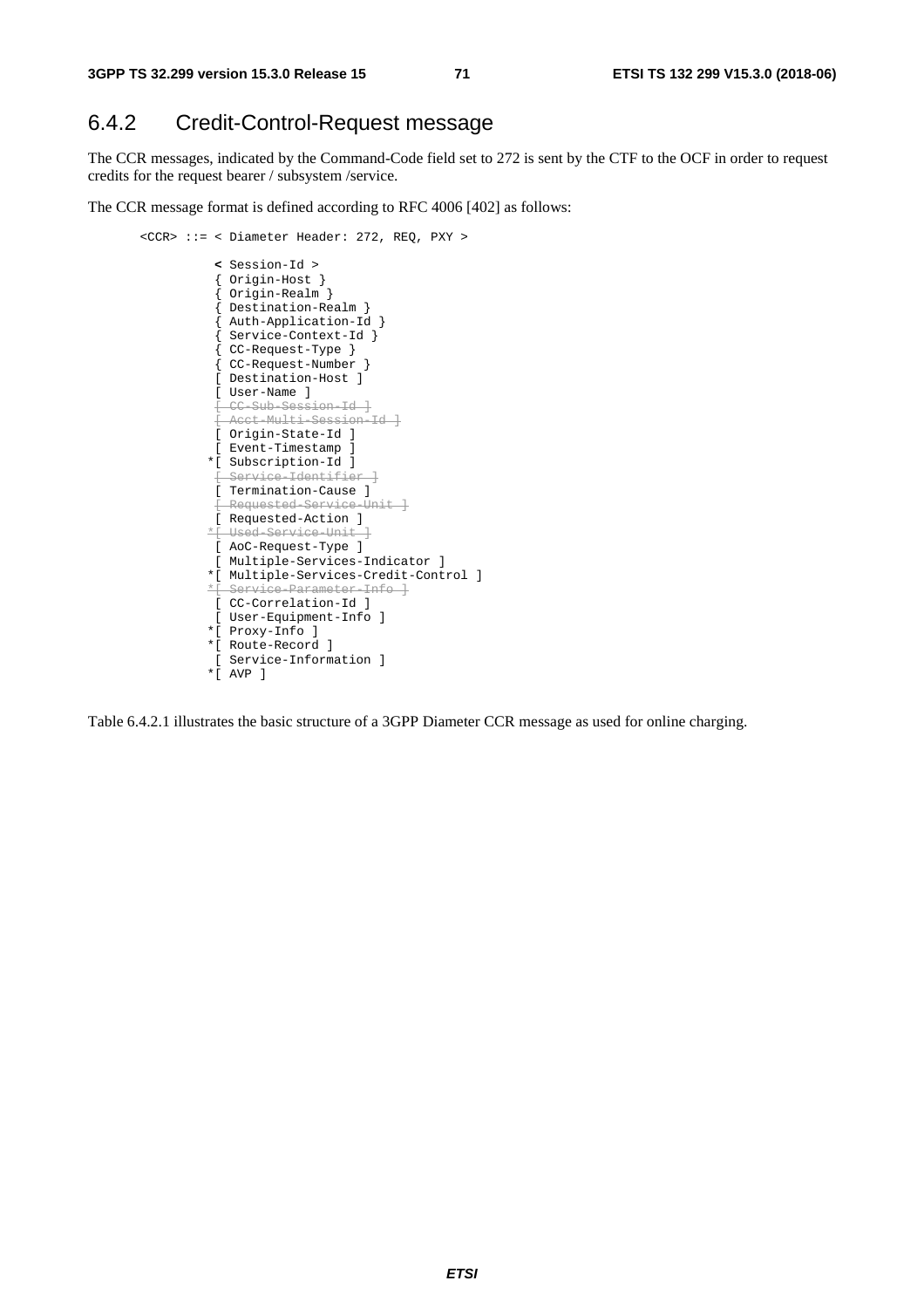## **Table 6.4.2.1: 3GPP CCR message content**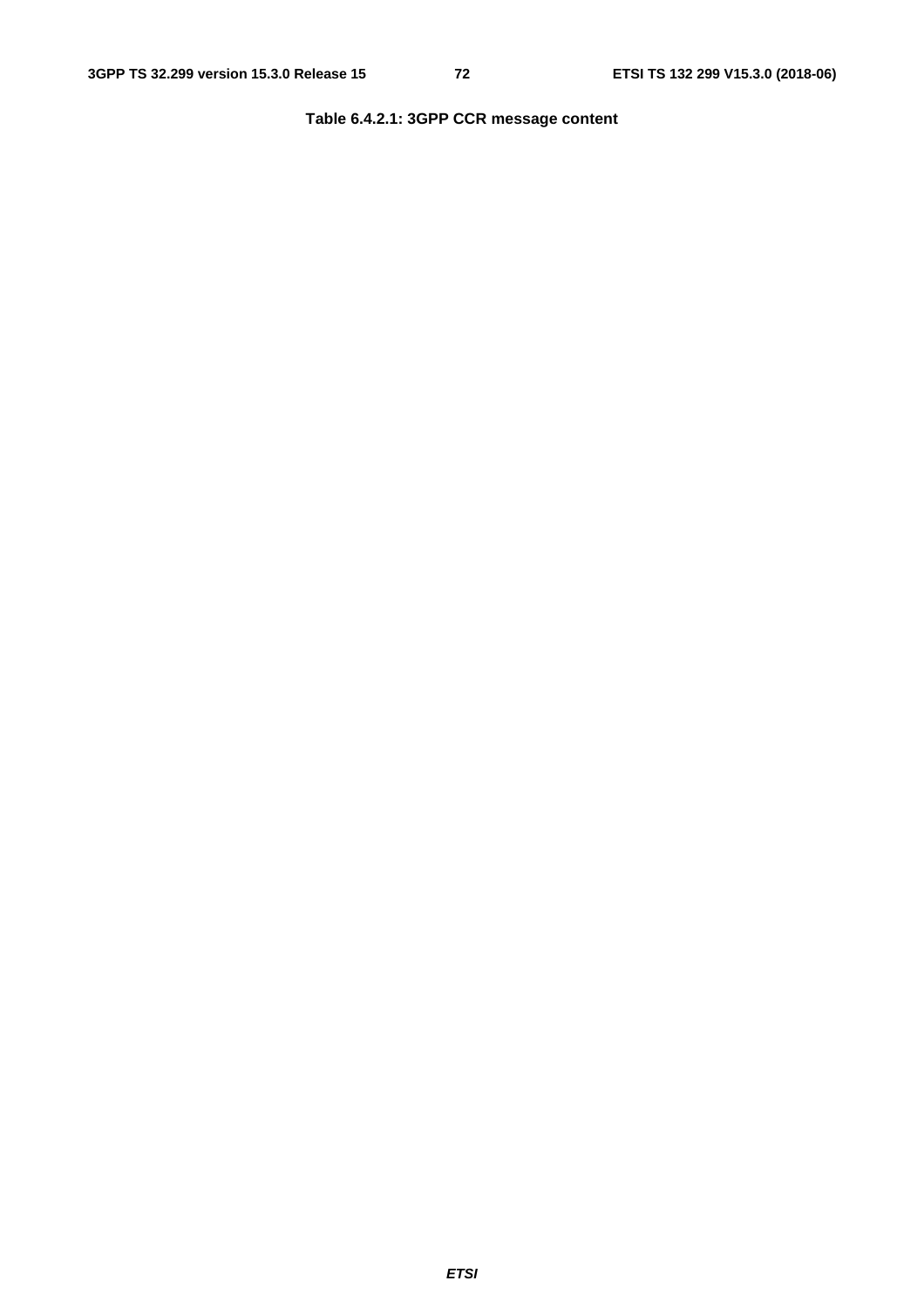| <b>AVP</b>                       | <b>Category</b>          | <b>Description</b>                                                                                                                           |
|----------------------------------|--------------------------|----------------------------------------------------------------------------------------------------------------------------------------------|
| Session-Id                       | м                        | This field identifies the operation session.                                                                                                 |
| Origin-Host                      | M                        | This field contains the identification of the source point of the operation<br>and the realm of the operation originator.                    |
| Origin-Realm                     | M                        | This field contains the realm of the operation originator.                                                                                   |
| <b>Destination-Realm</b>         | M                        | This field contains the realm of the operator domain. The realm will be                                                                      |
|                                  |                          | addressed with the domain address of the corresponding public URI.                                                                           |
| Auth-Application-Id              | M                        | The field corresponds to the application ID of the Diameter Credit-                                                                          |
|                                  |                          | Control Application and is defined with the value 4.                                                                                         |
| Service-Context-Id               | M                        | This field indicates the supported protocol version.                                                                                         |
| CC-Request-Type                  | M                        | This field defines the transfer type: event for event based charging and                                                                     |
|                                  |                          | initial, update, terminate for session based charging.                                                                                       |
| <b>CC-Request-Number</b>         | M                        | This field contains the sequence number of the transferred messages.                                                                         |
| <b>Destination-Host</b>          | $\overline{O_{C}}$       | This field contains the destination peer address of the OCS identity.<br>Contains the user name determined by the domain: bearer, sub-system |
| User-Name                        | O <sub>c</sub>           | or service as described in middle tier TS.                                                                                                   |
| CC-Sub-Session-Id                | $\overline{\phantom{a}}$ | Not used in 3GPP.                                                                                                                            |
| Acct-Multi-Session-Id            |                          | Not used in 3GPP.                                                                                                                            |
| Origin-State-Id                  | O <sub>C</sub>           | This field contains the state associated to the CTF.                                                                                         |
| Event-Timestamp                  | O <sub>C</sub>           | This field corresponds to the exact time the quota is requested.                                                                             |
|                                  | $O_{M}$                  | This field contains the identification of the user that is going to access                                                                   |
| Subscription-Id                  |                          | the service in order to be identified by the OCS.                                                                                            |
| Subscription-Id-Type             | M                        | This field determines the type of the identifier, e.g. t value 0 is used for                                                                 |
|                                  |                          | the international E.164 format according to ITU-T E.164 numbering plan.                                                                      |
| Subscription-Id-Data             | $\overline{\mathsf{M}}$  | This field contains the user data content e.g. the MSISDN.                                                                                   |
| Service-Identifier               |                          | Not used in 3GPP.                                                                                                                            |
| <b>Termination-Cause</b>         | O <sub>C</sub>           | This field contains the reason the Credit-Control session was<br>terminated.                                                                 |
| Requested-Service-Unit           |                          | Not used in 3GPP, see Multiple-Services-Credit-Control.                                                                                      |
| CC-Time                          | $\overline{\phantom{a}}$ | Not used in 3GPP.                                                                                                                            |
| CC-Money                         | $\bar{ }$                | Not used in 3GPP.                                                                                                                            |
| Unit-Value                       | $\overline{\phantom{a}}$ | Not used in 3GPP.                                                                                                                            |
| Value-Digits                     | i,                       | Not used in 3GPP.                                                                                                                            |
| Exponent                         |                          | Not used in 3GPP.                                                                                                                            |
| Currency-Code                    |                          | Not used in 3GPP.                                                                                                                            |
| <b>CC-Total-Octets</b>           | $\overline{\phantom{a}}$ | Not used in 3GPP.                                                                                                                            |
| <b>CC-Input-Octets</b>           | $\overline{\phantom{a}}$ | Not used in 3GPP.                                                                                                                            |
| <b>CC-Output-Octets</b>          |                          | Not used in 3GPP.                                                                                                                            |
| <b>CC-Service-Specific-Units</b> | ÷,                       | Not used in 3GPP.                                                                                                                            |
| AVP                              |                          | Not used in 3GPP.                                                                                                                            |
| Requested-Action                 | O <sub>C</sub>           | The field defines the type of action if the CC-Request-Type indicates<br>EVENT.                                                              |
| AoC-Request-Type                 | Oc                       | This field denotes if AoC Information is requested and what type of<br>information is needed.                                                |
| Used-Service-Unit                |                          | Not used in 3GPP, see Multiple-Services-Credit-Control.                                                                                      |
| Tariff-Change-Usage              | $\overline{a}$           | Not used in 3GPP.                                                                                                                            |
| CC-Time                          | $\overline{\phantom{a}}$ | Not used in 3GPP.                                                                                                                            |
| CC-Money                         | $\bar{\phantom{a}}$      | Not used in 3GPP.                                                                                                                            |
| Unit-Value                       | $\bar{ }$                | Not used in 3GPP.                                                                                                                            |
| Value-Digits                     | $\overline{\phantom{a}}$ | Not used in 3GPP.                                                                                                                            |
| Exponent                         |                          | Not used in 3GPP.                                                                                                                            |
| Currency-Code                    | $\overline{\phantom{a}}$ | Not used in 3GPP.                                                                                                                            |
| <b>CC-Total-Octets</b>           | $\overline{\phantom{a}}$ | Not used in 3GPP.                                                                                                                            |
| <b>CC-Input-Octets</b>           |                          | Not used in 3GPP.                                                                                                                            |
| <b>CC-Output-Octets</b>          |                          | Not used in 3GPP.                                                                                                                            |
| <b>CC-Service-Specific-Units</b> |                          | Not used in 3GPP.                                                                                                                            |
| AVP                              | $\overline{\phantom{a}}$ | Not used in 3GPP.                                                                                                                            |
| Multiple-Services-Indicator      | <b>O</b> <sub>M</sub>    | This field indicates whether the CTF is capable of handling multiple<br>services independently.                                              |
| Multiple-Services-Credit-Control | O <sub>C</sub>           | This field contains all parameters for the CTF quota management and<br>defines the quotas to allow traffic to flow.                          |
| Granted-Service-Unit             | $\overline{\phantom{a}}$ | Not used in CCR.                                                                                                                             |
| Tariff-Time-Change               | $\overline{\phantom{a}}$ | Not used in CCR.                                                                                                                             |
| CC-Time                          | $\bar{\phantom{a}}$      | Not used in CCR.                                                                                                                             |
| CC-Money                         | $\bar{ }$                | Not used in 3GPP.                                                                                                                            |
| Unit-Value                       | $\bar{ }$                | Not used in 3GPP.                                                                                                                            |
| Value-Digits                     |                          | Not used in 3GPP.                                                                                                                            |
| Exponent                         | $\overline{\phantom{a}}$ | Not used in 3GPP.                                                                                                                            |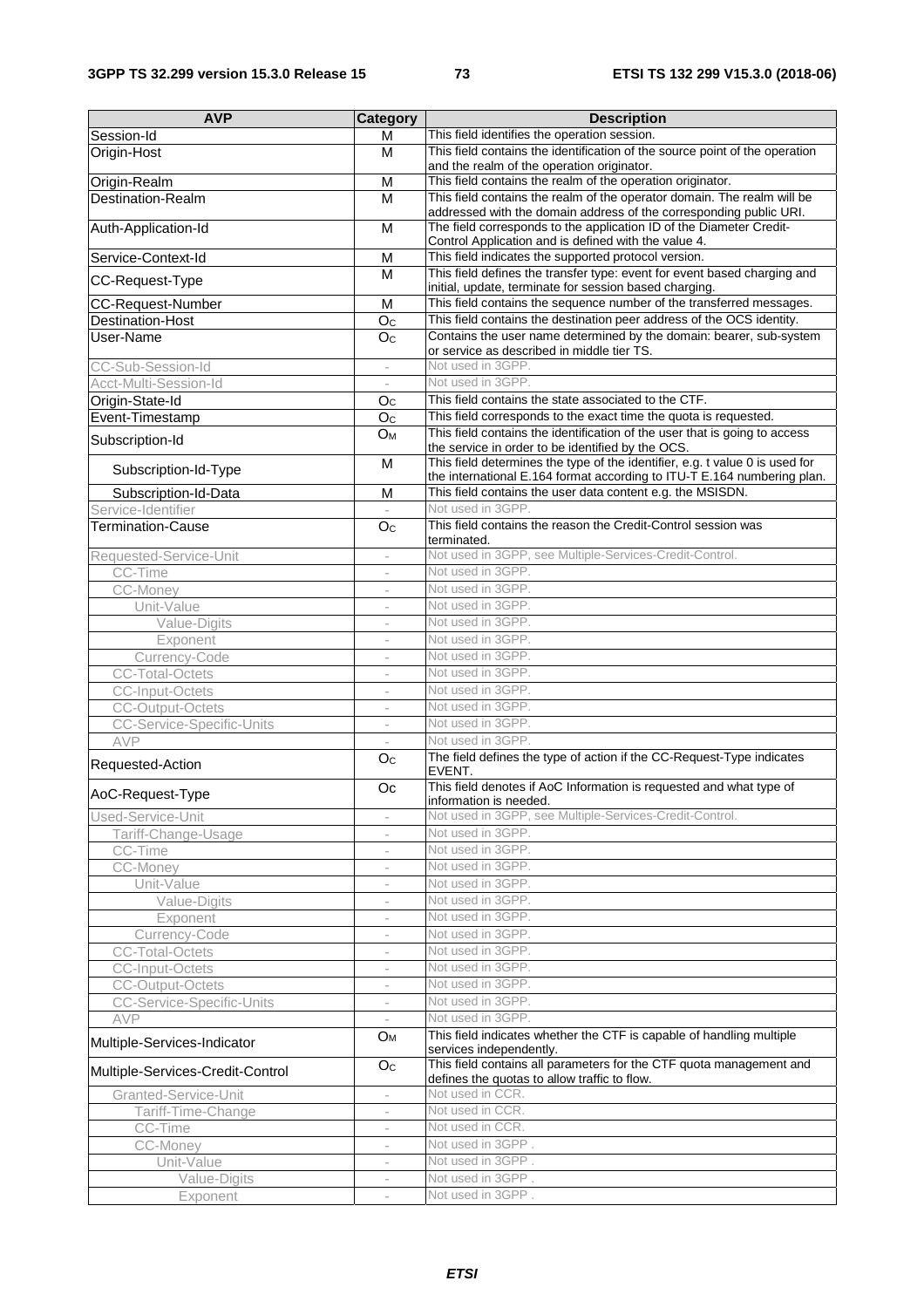| Currency-Code                    |                             | Not used in 3GPP.                                                                                                                                                                     |
|----------------------------------|-----------------------------|---------------------------------------------------------------------------------------------------------------------------------------------------------------------------------------|
| <b>CC-Total-Octets</b>           |                             | Not used in CCR.                                                                                                                                                                      |
| <b>CC-Input-Octets</b>           |                             | Not used in CCR.                                                                                                                                                                      |
| <b>CC-Output-Octets</b>          |                             | Not used in CCR.                                                                                                                                                                      |
| <b>CC-Service-Specific-Units</b> | $\overline{\phantom{a}}$    | Not used in CCR.                                                                                                                                                                      |
| AVP                              |                             | Not used in 3GPP.                                                                                                                                                                     |
| Requested-Service-Unit           | O <sub>C</sub>              | This field contains the amount of requested service units for a particular<br>category or an indication that units are needed for a particular category,<br>as defined in DCCA [402]. |
| CC-Time                          | O <sub>c</sub>              | This field contains the amount of requested time.                                                                                                                                     |
| CC-Money                         | $\overline{\phantom{a}}$    | Not used in 3GPP.                                                                                                                                                                     |
| Unit-Value                       | $\overline{\phantom{a}}$    | Not used in 3GPP.                                                                                                                                                                     |
| Value-Digits                     |                             | Not used in 3GPP.                                                                                                                                                                     |
| Exponent                         | $\sim$                      | Not used in 3GPP.                                                                                                                                                                     |
| Currency-Code                    |                             | Not used in 3GPP.                                                                                                                                                                     |
|                                  | O <sub>c</sub>              | This field contains the requested amount of octets to be sent and                                                                                                                     |
| <b>CC-Total-Octets</b>           |                             | received.                                                                                                                                                                             |
| <b>CC-Input-Octets</b>           | O <sub>c</sub>              | This field contains the requested amount of octets to be received.                                                                                                                    |
| <b>CC-Output-Octets</b>          | O <sub>c</sub>              | This field contains the requested amount of octets to be sent.                                                                                                                        |
| CC-Service-Specific-Units        | O <sub>C</sub>              | This field contains the requested amount of service specific units, e.g.                                                                                                              |
|                                  |                             | number of events.                                                                                                                                                                     |
| AVP                              | $\overline{\phantom{a}}$    | Not used in 3GPP.                                                                                                                                                                     |
| Used-Service-Unit                | O <sub>c</sub>              | This field contains the amount of used non-monetary service units                                                                                                                     |
|                                  |                             | measured for a particular category to a particular quota type.<br>Used as defined in clause 7.2.                                                                                      |
| Reporting-Reason                 | O <sub>C</sub>              | This field identifies the reporting period for the used service unit, i.e.                                                                                                            |
| Tariff-Change-Usage              | O <sub>c</sub>              | before, after or during tariff change.                                                                                                                                                |
| <b>CC-Time</b>                   | O <sub>C</sub>              | This field contains the amount of used time.                                                                                                                                          |
| CC-Money                         |                             | Not used in 3GPP.                                                                                                                                                                     |
| Unit-Value                       | ٠                           | Not used in 3GPP.                                                                                                                                                                     |
| Value-Digits                     |                             | Not used in 3GPP.                                                                                                                                                                     |
| Exponent                         |                             | Not used in 3GPP.                                                                                                                                                                     |
| Currency-Code                    | $\overline{\phantom{a}}$    | Not used in 3GPP.                                                                                                                                                                     |
| <b>CC-Total-Octets</b>           | Oc                          | This field contains the amount of sent and received octets.                                                                                                                           |
|                                  |                             |                                                                                                                                                                                       |
|                                  |                             |                                                                                                                                                                                       |
| <b>CC-Input-Octets</b>           | O <sub>c</sub>              | This field contains the amount of received octets.                                                                                                                                    |
| <b>CC-Output-Octets</b>          | O <sub>C</sub>              | This field contains the amount of sent octets.                                                                                                                                        |
| CC-Service-Specific-Units        | $\overline{O}$ <sub>C</sub> | This field contains the amount of service specific units, e.g. number of<br>events.                                                                                                   |
| Event-Charging-TimeStamp         | Oc                          | Used as defined in clause 7.2.                                                                                                                                                        |
| AVP                              | ÷                           | Not used in 3GPP.                                                                                                                                                                     |
| Tariff-Change-Usage              | $\overline{\phantom{a}}$    | Not used in 3GPP.                                                                                                                                                                     |
| Service-Identifier               | O <sub>C</sub>              | This field contains identity of the used service. This ID with the Service-<br>Context-ID together forms an unique identification of the service.                                     |
| Rating-Group                     | Oc                          | This field contains the identifier of a rating group.                                                                                                                                 |
| G-S-U-Pool-Reference             |                             | Not used in CCR.                                                                                                                                                                      |
| G-S-U-Pool-Identifier            | $\overline{\phantom{a}}$    | Not used in CCR.                                                                                                                                                                      |
| CC-Unit-Type                     |                             | Not used in CCR.                                                                                                                                                                      |
| Unit-Value                       | $\sim$                      | Not used in CCR.                                                                                                                                                                      |
| Value-Digits                     | $\overline{\phantom{a}}$    | Not used in CCR.                                                                                                                                                                      |
| Exponent                         | $\overline{\phantom{a}}$    | Not used in CCR.                                                                                                                                                                      |
| Validity-Time                    |                             | Not used in CCR.                                                                                                                                                                      |
| Result-Code                      |                             | Not used in CCR.                                                                                                                                                                      |
| Final-Unit-Indication            |                             | Not used in CCR.                                                                                                                                                                      |
| Final-Unit-Action                | $\overline{\phantom{a}}$    | Not used in CCR.                                                                                                                                                                      |
| Restriction-Filter-Rule          | $\overline{\phantom{a}}$    | Not used in CCR.                                                                                                                                                                      |
| Filter-Id                        |                             | Not used in CCR.                                                                                                                                                                      |
| Redirect-Server                  | $\sim$                      | Not used in CCR.                                                                                                                                                                      |
| Redirect-Address-Type            |                             | Not used in CCR.                                                                                                                                                                      |
| Redirect-Server-Address          | $\overline{\phantom{a}}$    | Not used in CCR.                                                                                                                                                                      |
| Time-Quota-Threshold             | $\overline{\phantom{a}}$    | Not used in CCR.                                                                                                                                                                      |
| Volume-Quota-Threshold           | $\overline{\phantom{a}}$    | Not used in CCR.                                                                                                                                                                      |
| Unit-Quota-Threshold             | $\sim$                      | Not used in CCR.                                                                                                                                                                      |
| Quota-Holding-Time               |                             | Not used in CCR.                                                                                                                                                                      |
| Quota-Consumption-Time           | $\bar{a}$                   | Not used in CCR.                                                                                                                                                                      |
| Reporting-Reason                 | O <sub>C</sub>              | Used as defined in clause 7.2.                                                                                                                                                        |
| Trigger<br>Trigger-Type          | Oc<br>O <sub>C</sub>        | Used as defined in clause 7.2.<br>Used as defined in clause 7.2.                                                                                                                      |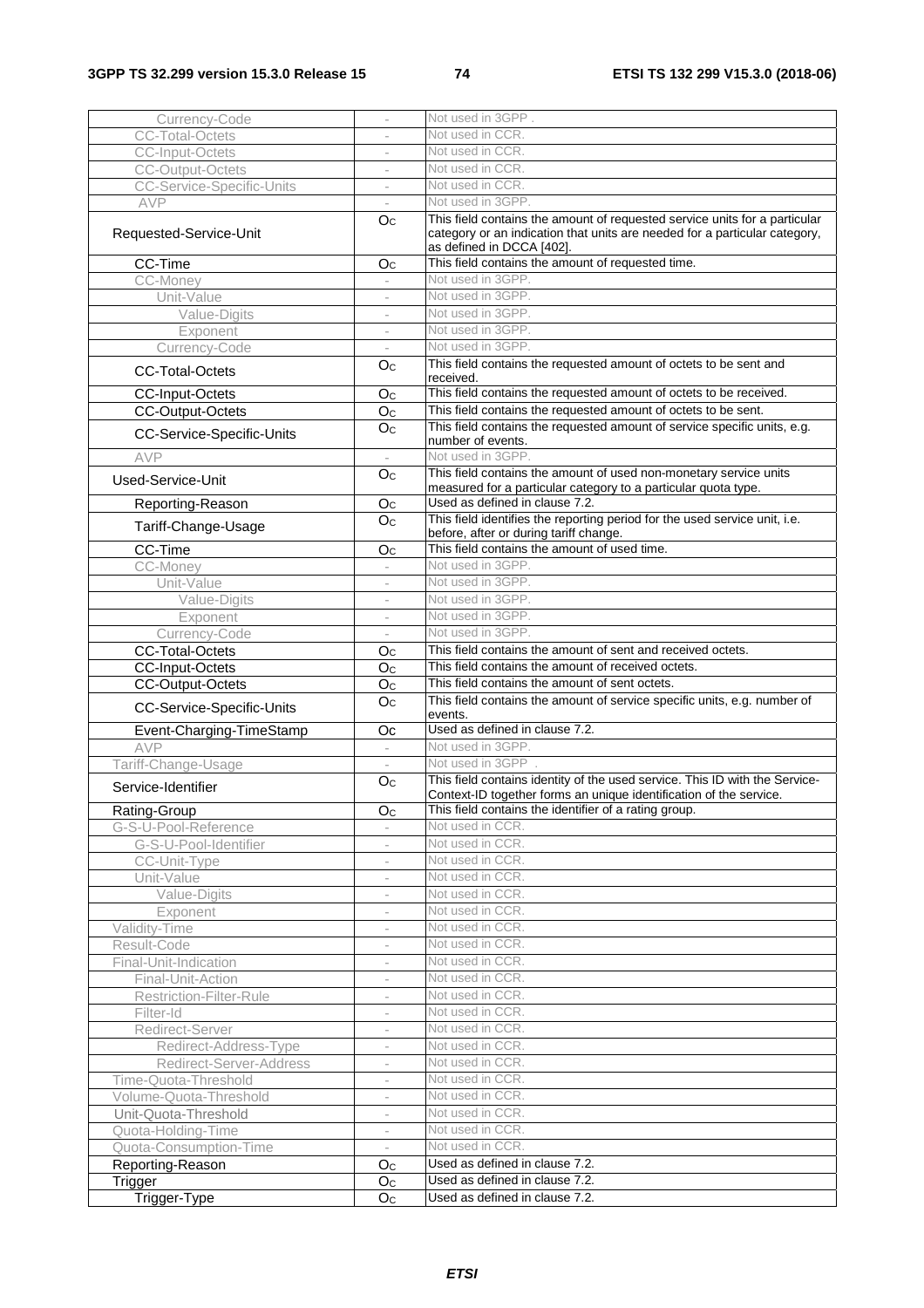| PS-Furnish-Charging-Information  |                                         | Not used in CCR.                                                                                                                                                                                                                                                                                                                                                                                                                                                                                 |
|----------------------------------|-----------------------------------------|--------------------------------------------------------------------------------------------------------------------------------------------------------------------------------------------------------------------------------------------------------------------------------------------------------------------------------------------------------------------------------------------------------------------------------------------------------------------------------------------------|
| Refund-Information               | O <sub>C</sub>                          | Used as defined in clause 7.2.                                                                                                                                                                                                                                                                                                                                                                                                                                                                   |
| AF-Correlation-Information       | O <sub>c</sub>                          | Used as defined in clause 7.2.                                                                                                                                                                                                                                                                                                                                                                                                                                                                   |
| Envelope                         | O <sub>C</sub>                          | Used as defined in clause 7.2.                                                                                                                                                                                                                                                                                                                                                                                                                                                                   |
| Envelope-Start-Time              | м                                       | Used as defined in clause 7.2.                                                                                                                                                                                                                                                                                                                                                                                                                                                                   |
| Envelope-End-Time                | O <sub>C</sub>                          | Used as defined in clause 7.2.                                                                                                                                                                                                                                                                                                                                                                                                                                                                   |
| <b>CC-Total-Octets</b>           | O <sub>c</sub>                          | Used as defined in clause 7.2.                                                                                                                                                                                                                                                                                                                                                                                                                                                                   |
| <b>CC-Input-Octets</b>           | O <sub>C</sub>                          | Used as defined in clause 7.2.                                                                                                                                                                                                                                                                                                                                                                                                                                                                   |
| <b>CC-Output-Octets</b>          | O <sub>c</sub>                          | Used as defined in clause 7.2.                                                                                                                                                                                                                                                                                                                                                                                                                                                                   |
| CC-Service-Specific-Units        | O <sub>C</sub>                          | Used as defined in clause 7.2                                                                                                                                                                                                                                                                                                                                                                                                                                                                    |
| Envelop-Reporting                | O <sub>C</sub>                          | Used as defined in clause 7.2.                                                                                                                                                                                                                                                                                                                                                                                                                                                                   |
| Time-Quota-Mechanism             | O <sub>C</sub>                          | Used as defined in clause 7.2.                                                                                                                                                                                                                                                                                                                                                                                                                                                                   |
| Service-Specific-Info            | O <sub>C</sub>                          | Used as defined in clause 7.2.                                                                                                                                                                                                                                                                                                                                                                                                                                                                   |
| Service-Specific-Type            | O <sub>c</sub>                          | Used as defined in clause 7.2.                                                                                                                                                                                                                                                                                                                                                                                                                                                                   |
| Service-Specific-Data            | O <sub>c</sub>                          | Used as defined in clause 7.2.                                                                                                                                                                                                                                                                                                                                                                                                                                                                   |
|                                  | O <sub>C</sub>                          | This field contains authorized QoS applicable for service data flow,                                                                                                                                                                                                                                                                                                                                                                                                                             |
| QoS-Information                  |                                         | which initially triggers the activation of this MSCC instance. Included in<br>first quota request to rating group if service data flow specific QoS<br>control is in use, see TS 29.212 [215] for more information. For IP-CAN<br>bearer specific Rating Group/Service Identifier this field is not included.<br>For TDF, this field contains bandwidth limitation applicable for<br>application traffic and only the Max-Requested-Bandwidth-UL and the<br>Max-Requested-Bandwidth-DL are used. |
| QoS-Class-Identifier             | м                                       | See TS 29.212 [215] for more information.                                                                                                                                                                                                                                                                                                                                                                                                                                                        |
| Max-Requested-Bandwidth-UL       | O <sub>c</sub>                          | See TS 29.212 [215] for more information.                                                                                                                                                                                                                                                                                                                                                                                                                                                        |
| Max-Requested-Bandwidth-DL       | O <sub>C</sub>                          | See TS 29.212 [215] for more information.                                                                                                                                                                                                                                                                                                                                                                                                                                                        |
| Extended-Max-Requested-BW-       | O <sub>c</sub>                          | See TS 29.212 [215] for more information.                                                                                                                                                                                                                                                                                                                                                                                                                                                        |
| <b>UL</b>                        |                                         |                                                                                                                                                                                                                                                                                                                                                                                                                                                                                                  |
| Extended-Max-Requested-BW-<br>DL | O <sub>c</sub>                          | See TS 29.212 [215] for more information.                                                                                                                                                                                                                                                                                                                                                                                                                                                        |
| Guaranteed-Bitrate-UL            | O <sub>C</sub>                          | See TS 29.212 [215] for more information.                                                                                                                                                                                                                                                                                                                                                                                                                                                        |
| Guaranteed-Bitrate-DL            | O <sub>C</sub>                          | See TS 29.212 [215] for more information.                                                                                                                                                                                                                                                                                                                                                                                                                                                        |
| Extended-GBR-UL                  | O <sub>C</sub>                          | See TS 29.212 [215] for more information.                                                                                                                                                                                                                                                                                                                                                                                                                                                        |
| Extended-GBR-DL                  | O <sub>C</sub>                          | See TS 29.212 [215] for more information.                                                                                                                                                                                                                                                                                                                                                                                                                                                        |
| Bearer-Identifier                | Oc                                      | See TS 29.212 [215] for more information.                                                                                                                                                                                                                                                                                                                                                                                                                                                        |
| Allocation-Retention-Priority    | O <sub>c</sub>                          | See TS 29.212 [215] for more information.                                                                                                                                                                                                                                                                                                                                                                                                                                                        |
| Priority-Level                   | O <sub>C</sub>                          | See TS 29.212 [215] for more information.                                                                                                                                                                                                                                                                                                                                                                                                                                                        |
| Pre-emption-Capability           | O <sub>c</sub>                          | See TS 29.212 [215] for more information.                                                                                                                                                                                                                                                                                                                                                                                                                                                        |
| Pre-emption-Vulnerability        | O <sub>c</sub>                          | See TS 29.212 [215] for more information.                                                                                                                                                                                                                                                                                                                                                                                                                                                        |
| APN-Aggregate-Max-Bitrate-UL     | O <sub>c</sub>                          | See TS 29.212 [215] for more information.                                                                                                                                                                                                                                                                                                                                                                                                                                                        |
| APN-Aggregate-Max-Bitrate-DL     | Oc                                      | See TS 29.212 [215] for more information.                                                                                                                                                                                                                                                                                                                                                                                                                                                        |
| Extended-APN-AMBR-UL             | O <sub>C</sub>                          | See TS 29.212 [215] for more information.                                                                                                                                                                                                                                                                                                                                                                                                                                                        |
| Extended-APN-AMBR-DL             | O <sub>C</sub>                          | See TS 29.212 [215] for more information.                                                                                                                                                                                                                                                                                                                                                                                                                                                        |
| Announcement-Information         | $\mathop{\rm O{}}\nolimits_{\mathbb C}$ | Not used in CCR.                                                                                                                                                                                                                                                                                                                                                                                                                                                                                 |
| 3GPP-RAT-Type                    | O <sub>c</sub>                          | This field contains the RAT Type of the IP-CAN bearer that is first<br>reported for the Rating Group or Rating Group / Service Identifier. If<br>traffic from multiple access types is included in this report, only one field<br>is included.<br>This field is only applicable when NBIFOM is accepted for the IP-CAN                                                                                                                                                                           |
|                                  |                                         | session.<br>See TS 29.061 [207] for more information.                                                                                                                                                                                                                                                                                                                                                                                                                                            |
| <b>Related-Trigger</b>           | Oc                                      | This field contains the trigger types for a related trigger for another<br>access in a multi-access PDN connection. This field is only included<br>when the Trigger AVP contains a Trigger-Type AVP with value of<br>"indirect change condition" which is applicable when charging per IP-                                                                                                                                                                                                       |
|                                  |                                         | CAN session for a multi-access PDN connection.                                                                                                                                                                                                                                                                                                                                                                                                                                                   |
| AVP                              | $\overline{\phantom{a}}$                | Not used in CCR.                                                                                                                                                                                                                                                                                                                                                                                                                                                                                 |
| Service-Parameter-Info           |                                         | Not used in 3GPP.                                                                                                                                                                                                                                                                                                                                                                                                                                                                                |
| Service-Parameter-Type           |                                         | Not used in 3GPP.                                                                                                                                                                                                                                                                                                                                                                                                                                                                                |
| Service-Parameter-Value          | $\overline{\phantom{a}}$                | Not used in 3GPP.                                                                                                                                                                                                                                                                                                                                                                                                                                                                                |
| <b>CC-Correlation-Id</b>         | O <sub>C</sub>                          | This field contains information to correlate CCRs generated for different<br>components of the service, e.g., transport and service level.                                                                                                                                                                                                                                                                                                                                                       |
| User-Equipment-Info              | O <sub>C</sub><br>M                     | This field contains the identification of the identity and terminal capability<br>the subscriber is using for the connection to mobile network if available.<br>This field determines the type of the identifier. The used value is 0 for                                                                                                                                                                                                                                                        |
| User-Equipment-Info-Type         |                                         | the international mobile equipment identifier and software version<br>according to TS 23.003[224].                                                                                                                                                                                                                                                                                                                                                                                               |
| User-Equipment-Info-Value        | M                                       | This field contains the user IMEI.                                                                                                                                                                                                                                                                                                                                                                                                                                                               |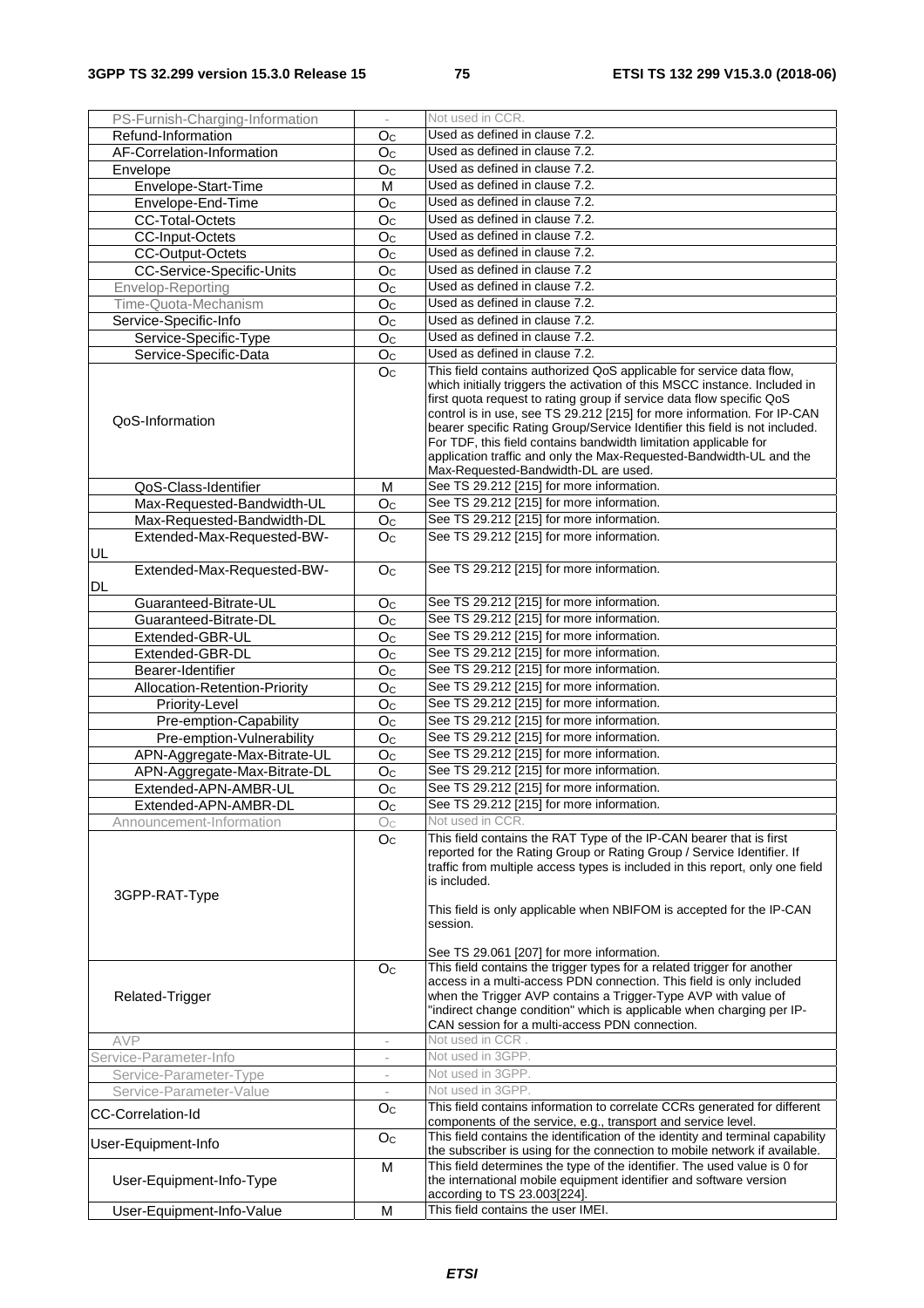#### **3GPP TS 32.299 version 15.3.0 Release 15 76 ETSI TS 132 299 V15.3.0 (2018-06)**

| Proxy-Info          | Oc  | This field contains information of the host.                                                                                     |
|---------------------|-----|----------------------------------------------------------------------------------------------------------------------------------|
| Proxy-Host          | м   | This field contains the identity of the host that added the Proxy-Info field.                                                    |
| Proxy-State         | м   | This field contains state local information.                                                                                     |
| <b>Route-Record</b> | Oc. | This field contains an identifier inserted by a relaying or proxying node to<br>lidentify the node it received the message from. |
| Service-Information | Ом  | This parameter holds the individual service specific parameters as<br>defined in the corresponding 'middle tier' TS.             |
| <b>AVP</b>          | Oc  | This field contains extended Information.                                                                                        |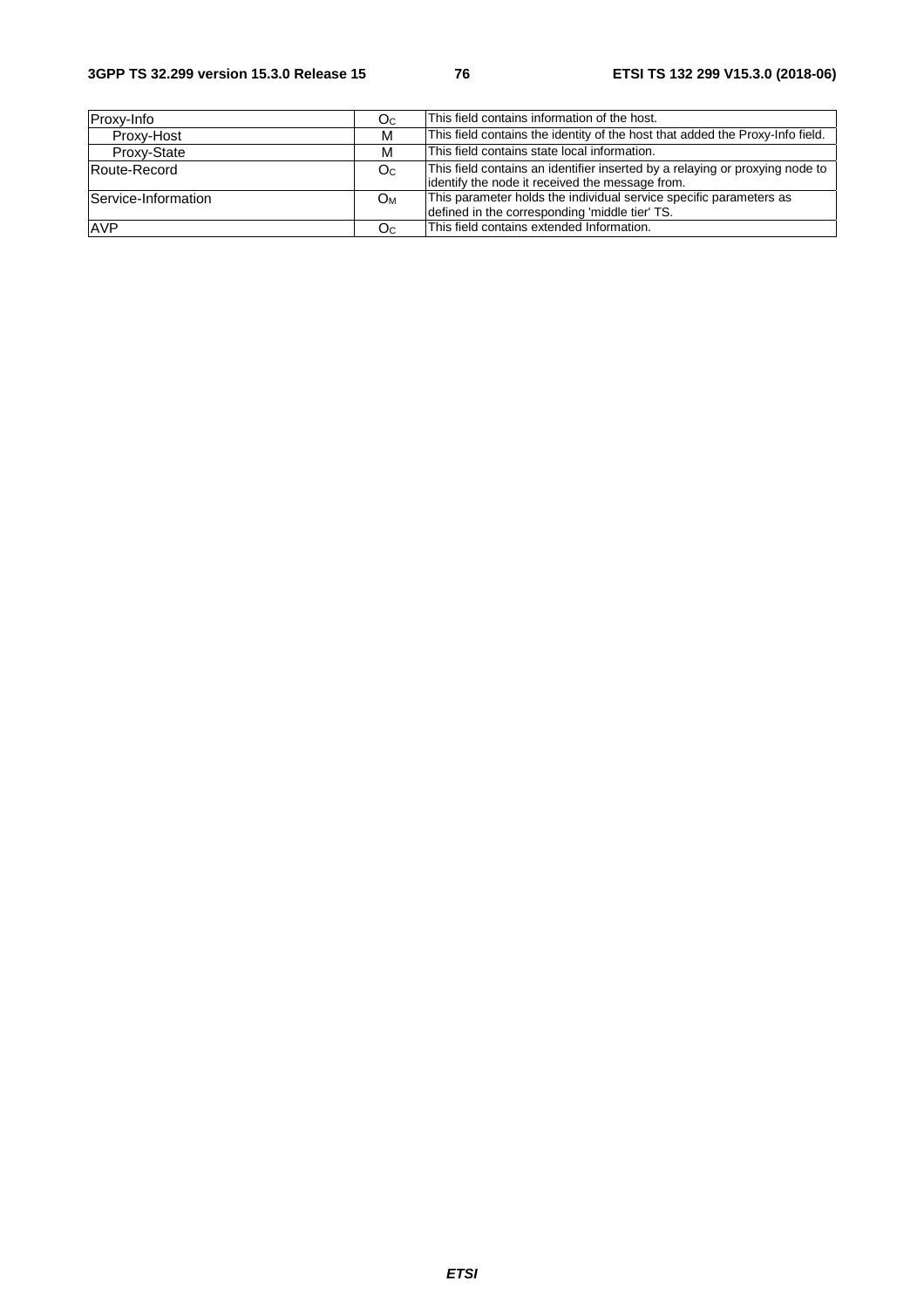## 6.4.3 Credit-Control-Answer message

The CCA messages, indicated by the Command-Code field set to 272 is sent by the OCF to the CTF in order to reply to the CCR.

The CCA message format is defined according to RFC 4006 [402] as follows:

```
 <CCA> ::= < Diameter Header: 272, PXY > 
                 < Session-Id > 
                 { Result-Code } 
                 [ Experimental-Result ] 
                 { Origin-Host } 
                  { Origin-Realm } 
{ Auth-Application-Id } 
{ CC-Request-Type } 
                 { CC-Request-Number } 
                  User-Name
                 [ CC-Session-Failover ] 
                 [ CC-Sub-Session-Id ] 
                \overline{+ Acct-Multi-Session-Id ]
                 [ Origin-State-Id ] 
                 [ Event-Timestamp ] 
                 [ Granted-Service-Unit ] 
                *[ Multiple-Services-Credit-Control ] 
                 [ Cost-Information] 
                [ Low-Balance-Indication ] 
                [ Remaining-Balance ] 
                 [ Final-Unit-Indication ] 
                 [ Check-Balance-Result ] 
                 [ Credit-Control-Failure-Handling ] 
                 [ Direct-Debiting-Failure-Handling ] 
                .<br>[ Validity-Time]
                *[ Redirect-Host] 
                 [ Redirect-Host-Usage ] 
                 [ Redirect-Max-Cache-Time ] 
                *[ Proxy-Info ] 
                *[ Route-Record ] 
                 [ Failed-AVP ] 
                 [ Service-Information ] 
               *[ AVP ]
```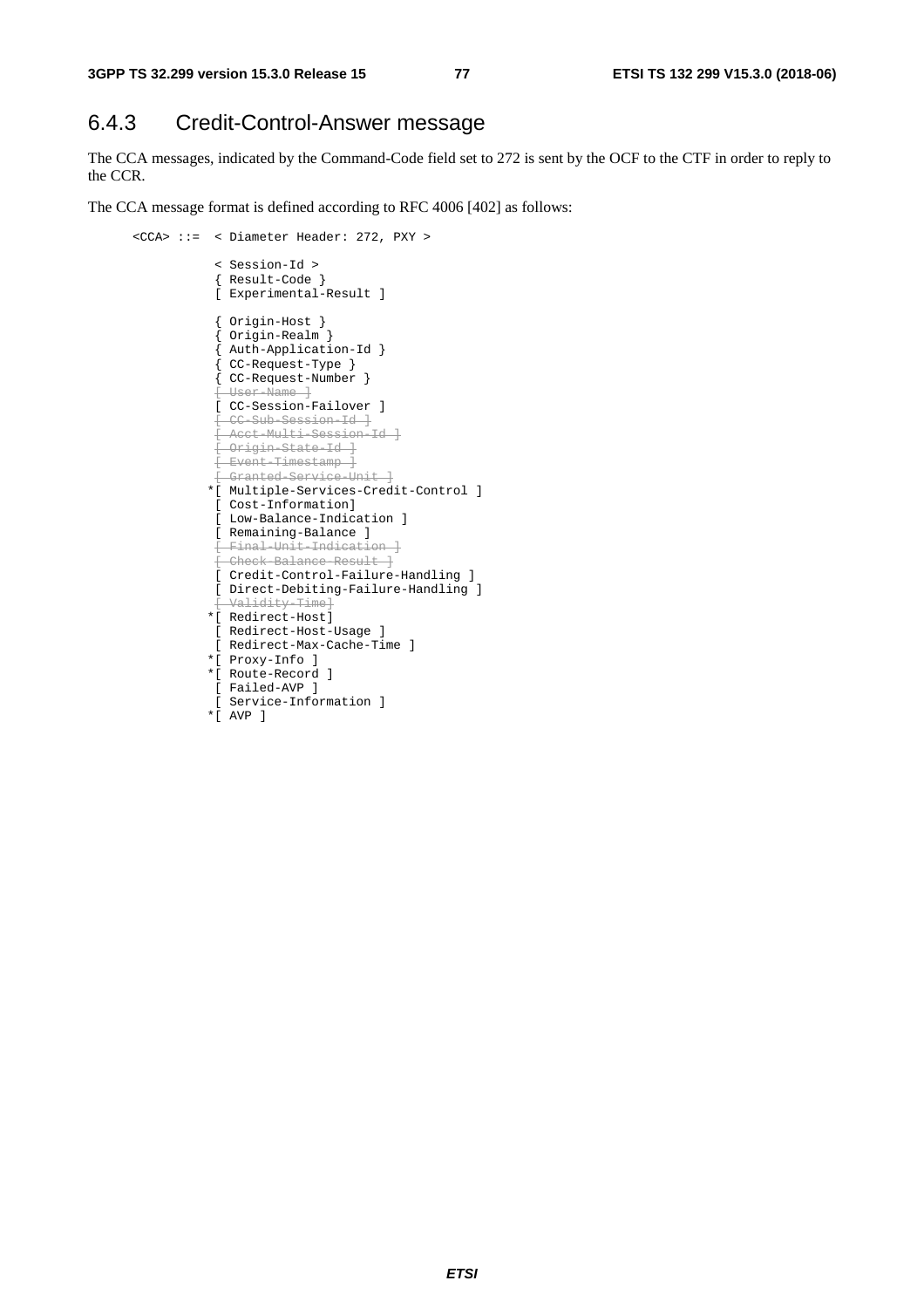Table 6.4.3.1 illustrates the basic structure of a 3GPP Diameter CCA message as used for online charging. This message is always used by the OCF as specified below, independent of the receiving CTF and the CCR record type that is being replied to.

**Table 6.4.3.1: 3GPP CCA message content**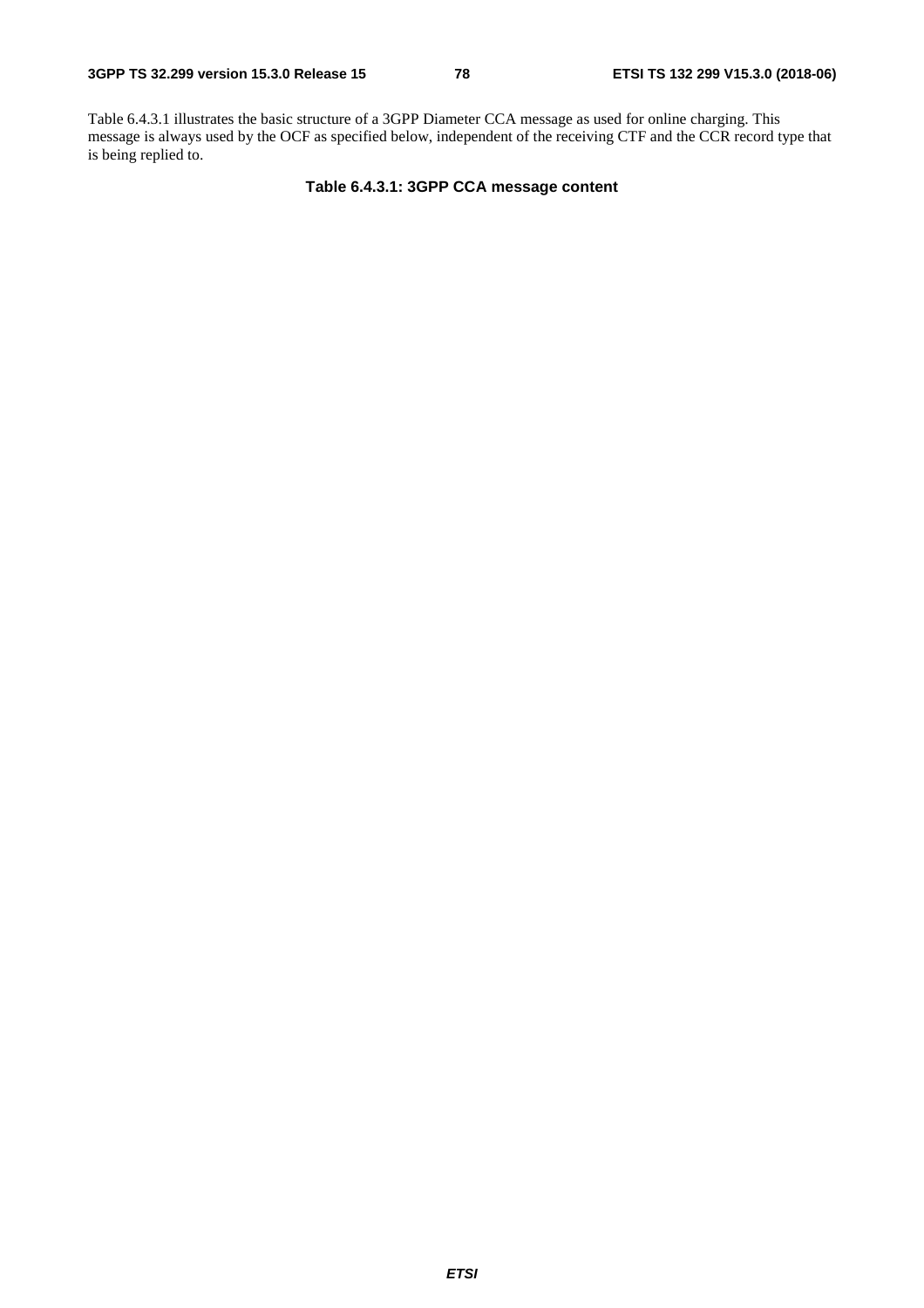| <b>AVP</b>                       | Category                 | <b>Description</b>                                                       |
|----------------------------------|--------------------------|--------------------------------------------------------------------------|
| Session-Id                       | м                        | This field identifies the operation session.                             |
| Result-Code                      | M                        | This field contains the result of the specific query.                    |
|                                  |                          |                                                                          |
| Experimental-Result              | O <sub>C</sub>           | This field contains the Experimental result of the specific query.       |
| Origin-Host                      | M                        | This field contains the identification of the source point of the        |
|                                  |                          | operation and the realm of the operation originator.                     |
| Origin-Realm                     | M                        | This field contains the realm of the operation originator.               |
| Auth-Application-Id              | $\overline{M}$           | The field corresponds to the application ID of the Diameter Credit-      |
|                                  |                          | Control Application and is defined with the value 4.                     |
| CC-Request-Type                  | M                        | This field defines the transfer type: initial, update, terminate for     |
|                                  |                          | session based charging and event for event based charging.               |
| <b>CC-Request-Number</b>         | M                        | This field contains the sequence number of the transferred               |
|                                  |                          | messages.                                                                |
| User-Name                        | $\sim$                   | Not used in 3GPP.                                                        |
| <b>CC-Session Failover</b>       | O <sub>C</sub>           | This field contains an indication to the CTF whether or not a failover   |
|                                  |                          | handling is to be used when necessary.                                   |
| CC-Sub-session-Id                | $\overline{\phantom{a}}$ | Not used in 3GPP.                                                        |
| Acct-Multi-Session-Id            | $\overline{\phantom{a}}$ | Not used in 3GPP.                                                        |
| Origin-State-Id                  | $\overline{\phantom{a}}$ | Not used in 3GPP.                                                        |
| Event-Timestamp                  | $\overline{\phantom{a}}$ | Not used in 3GPP.                                                        |
| Granted-Service-Unit             | $\overline{\phantom{a}}$ | Not used in 3GPP, see Multiple-Services-Credit-Control.                  |
| Tariff-Time-Change               | ÷,                       | Not used in 3GPP.                                                        |
| CC-Time                          |                          | Not used in 3GPP.                                                        |
| <b>CC-Money</b>                  | $\overline{\phantom{a}}$ | Not used in 3GPP.                                                        |
| Unit-Value                       | $\overline{\phantom{a}}$ | Not used in 3GPP.                                                        |
| Value-Digits                     | $\overline{\phantom{a}}$ | Not used in 3GPP.                                                        |
| Exponent                         | $\overline{\phantom{a}}$ | Not used in 3GPP.                                                        |
|                                  |                          |                                                                          |
| Currency-Code                    |                          | Not used in 3GPP.                                                        |
| <b>CC-Total-Octets</b>           | $\overline{\phantom{a}}$ | Not used in 3GPP.                                                        |
| <b>CC-Input-Octets</b>           | $\overline{\phantom{a}}$ | Not used in 3GPP.                                                        |
| <b>CC-Output-Octets</b>          | $\overline{\phantom{a}}$ | Not used in 3GPP.                                                        |
| CC-Service-Specific-Units        | $\overline{\phantom{a}}$ | Not used in 3GPP.                                                        |
| AVP                              |                          | Not used in 3GPP.                                                        |
| Multiple-Services-Credit-Control | O <sub>C</sub>           | This field contains all parameters for the CTF quota management          |
|                                  |                          | and defines the quotas to allow traffic to flow.                         |
| Granted-Service-Unit             | O <sub>C</sub>           | This field contains the amount of granted service units for a particular |
|                                  |                          | category.                                                                |
| Tariff-Time-Change               | O <sub>C</sub>           | This field contains the switch time when the tariff will be changed.     |
|                                  |                          |                                                                          |
| CC-Time                          | O <sub>C</sub>           | This field contains the amount of granted time.                          |
| CC-Money                         | $\sim$                   | Not used in 3GPP.                                                        |
| Unit-Value                       |                          | Not used in 3GPP.                                                        |
| Value-Digits                     | $\bar{a}$                | Not used in 3GPP.                                                        |
| Exponent                         | $\overline{\phantom{a}}$ | Not used in 3GPP.                                                        |
| Currency-Code                    | $\overline{\phantom{a}}$ | Not used in 3GPP.                                                        |
| <b>CC-Total-Octets</b>           | O <sub>C</sub>           | This field contains the amount for sent and received octets.             |
| <b>CC-Input-Octets</b>           | O <sub>C</sub>           | This field contains the amount for received octets.                      |
| <b>CC-Output-Octets</b>          | O <sub>C</sub>           | This field contains the amount for sent octets.                          |
|                                  | O <sub>C</sub>           | This field contains the amount for service specific units, e.g. number   |
| CC-Service-Specific-Units        |                          | of events.                                                               |
| AVP                              | $\overline{\phantom{a}}$ | Not used in 3GPP.                                                        |
| Requested-Service-Unit           |                          | Not used in CCA.                                                         |
|                                  |                          | Not used in CCA.                                                         |
| CC-Time                          |                          | Not used in 3GPP.                                                        |
| CC-Money                         | $\overline{\phantom{a}}$ |                                                                          |
| Unit-Value                       | $\overline{\phantom{a}}$ | Not used in 3GPP.                                                        |
| Value-Digits                     | $\overline{\phantom{a}}$ | Not used in 3GPP.                                                        |
| Exponent                         | $\sim$                   | Not used in 3GPP.                                                        |
| Currency-Code                    | $\overline{\phantom{a}}$ | Not used in 3GPP.                                                        |
| <b>CC-Total-Octets</b>           | $\overline{\phantom{a}}$ | Not used in CCA.                                                         |
| <b>CC-Input-Octets</b>           | $\sim$                   | Not used in CCA.                                                         |
| CC-Output-Octets                 | $\overline{\phantom{a}}$ | Not used in CCA.                                                         |
| <b>CC-Service-Specific-Units</b> | $\overline{\phantom{a}}$ | Not used in CCA.                                                         |
| AVP                              |                          | Not used in 3GPP.                                                        |
| Used-Service-Unit                | $\overline{\phantom{a}}$ | Not used in CCA.                                                         |
| Reporting-Reason                 | $\overline{\phantom{a}}$ | Not used in CCA.                                                         |
| Tariff-Change-Usage              | $\overline{\phantom{a}}$ | Not used in CCA.                                                         |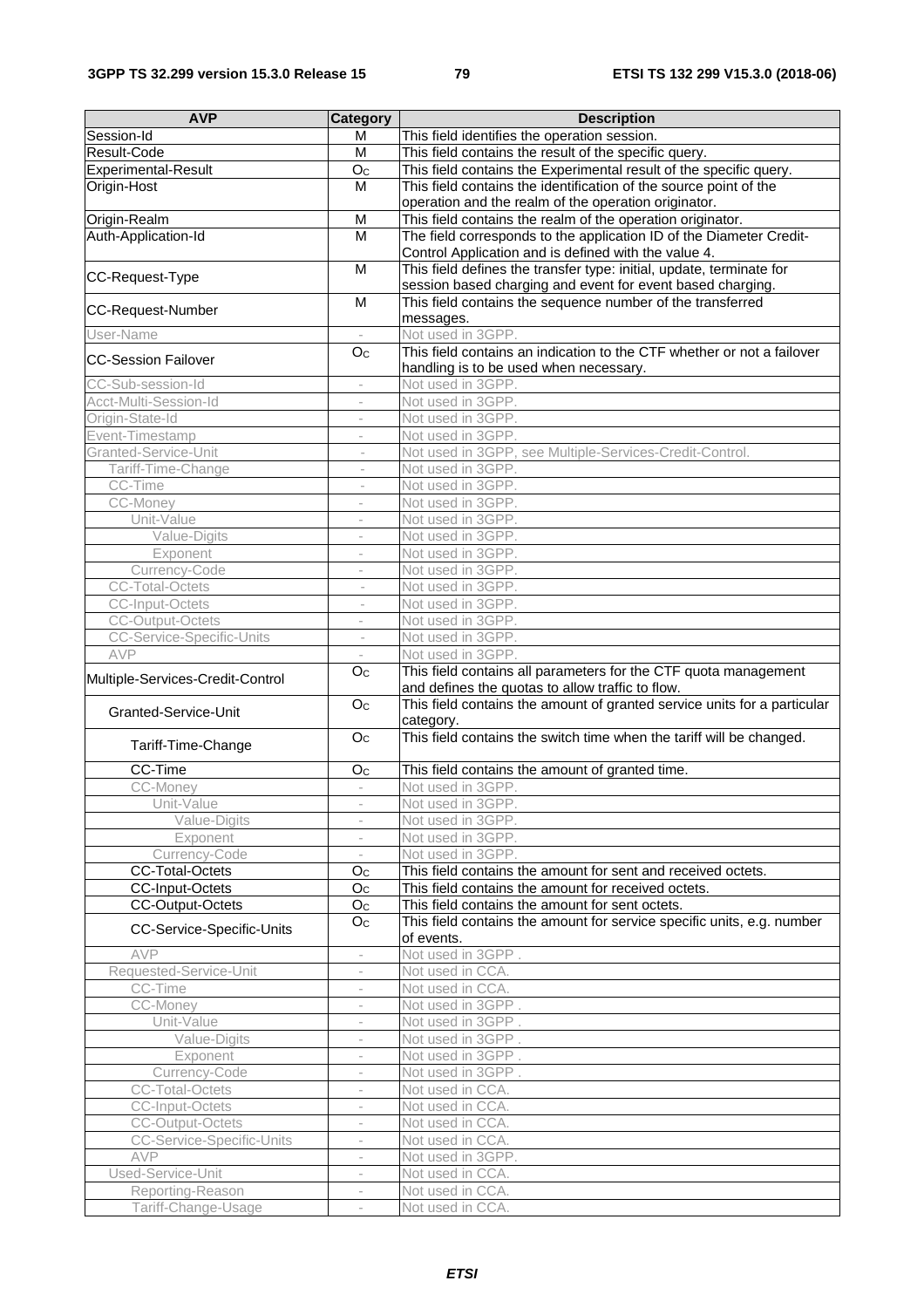| <b>AVP</b>                                 | <b>Category</b>                  | <b>Description</b>                                                        |
|--------------------------------------------|----------------------------------|---------------------------------------------------------------------------|
| CC-Time                                    |                                  | Not used in CCA.                                                          |
| CC-Money                                   |                                  | Not used in 3GPP.                                                         |
| Unit-Value                                 |                                  | Not used in 3GPP.                                                         |
| Value-Digits                               | $\overline{\phantom{a}}$         | Not used in 3GPP.                                                         |
| Exponent                                   | $\overline{\phantom{a}}$         | Not used in 3GPP.                                                         |
| Currency-Code                              | $\overline{\phantom{a}}$         | Not used in 3GPP.                                                         |
| <b>CC-Total-Octets</b>                     | $\overline{\phantom{a}}$         | Not used in CCA.                                                          |
| <b>CC-Input-Octets</b>                     | $\overline{\phantom{m}}$         | Not used in CCA.                                                          |
| <b>CC-Output-Octets</b>                    | $\overline{\phantom{a}}$         | Not used in CCA.                                                          |
| <b>CC-Service-Specific-Units</b>           | $\overline{\phantom{a}}$         | Not used in CCA.                                                          |
| Event-Charging-TimeStamp                   | $\overline{\phantom{a}}$         | Not used in CCA.                                                          |
| AVP                                        | $\overline{\phantom{a}}$         | Not used in 3GPP.                                                         |
| Tariff-Change-Usage                        |                                  | Not used in 3GPP.                                                         |
|                                            | O <sub>c</sub>                   | This field contains identity of the used service. This ID with the        |
| Service-Identifier                         |                                  |                                                                           |
|                                            |                                  | Service-Context-ID together forms an unique identification of the         |
|                                            | O <sub>C</sub>                   | service.<br>This field contains the identifier of a rating group.         |
| Rating-Group                               |                                  |                                                                           |
| G-S-U-Pool-Reference                       | O <sub>c</sub>                   | Only used in ECUR and SCUR.                                               |
| G-S-U-Pool-Identifier                      | M                                | Used as defined in DCCA [402].                                            |
| CC-Unit-Type                               | M                                | Used as defined in DCCA [402].                                            |
| Unit-Value                                 | $\overline{\mathsf{M}}$          | Used as defined in DCCA [402]                                             |
| Value-Digits                               | $\overline{M}$                   | Used as defined in DCCA [402]                                             |
| Exponent                                   | O <sub>C</sub>                   | Used as defined in DCCA [402].                                            |
| Validity-Time                              | O <sub>C</sub>                   | This field defines the time in order to limit the validity of the granted |
|                                            |                                  | quota for a given category instance.                                      |
| Result-Code                                | O <sub>C</sub>                   | This field contains the result of the query.                              |
| Final-Unit-Indication                      | $\overline{Oc}$                  | This field indicates that the Granted-Service-Unit AVP containing the     |
|                                            |                                  | final units for the service.                                              |
| Final-Unit-Action                          | M                                | Used as defined in DCCA [402].                                            |
| <b>Restriction-Filter-Rule</b>             | O <sub>C</sub>                   | Used as defined in DCCA [402].                                            |
| Filter-Id                                  | O <sub>C</sub>                   | Used as defined in DCCA [402].                                            |
| Redirect-Server                            | O <sub>C</sub>                   | Used as defined in DCCA [402].                                            |
| Redirect-Address-Type                      | M                                | Used as defined in DCCA [402]                                             |
| Redirect-Server-Address                    | M                                | Used as defined in DCCA [402].                                            |
| Time-Quota-Threshold                       | O <sub>C</sub>                   | Used as defined in clause 7.2.                                            |
| Volume-Quota-Threshold                     | O <sub>C</sub>                   | Used as defined in clause 7.2.                                            |
| Unit-Quota-Threshold                       | O <sub>C</sub>                   | Used as defined in clause 7.2.                                            |
| Quota-Holding-Time                         | O <sub>c</sub>                   | Used as defined in clause 7.2.                                            |
| Quota-Consumption-Time                     | O <sub>C</sub>                   | Used as defined in clause 7.2.                                            |
| Reporting-Reason                           | $\overline{\phantom{a}}$         | Not used in CCA.                                                          |
| Trigger                                    | $\overline{OC}$                  | Used as defined in clause 7.2.                                            |
| Trigger-Type                               | O <sub>C</sub>                   | Used as defined in clause 7.2.                                            |
| PS-Furnish-Charging-Information            | O <sub>C</sub>                   | Used as defined in clause 7.2.                                            |
| Refund-Information                         | O <sub>C</sub>                   | Used as defined in clause 7.2.                                            |
| AF-Correlation-Information                 | $\overline{\phantom{a}}$         | Not used in CCA.                                                          |
|                                            |                                  |                                                                           |
|                                            |                                  |                                                                           |
| Envelope-Reporting<br>Time-Quota-Mechanism | O <sub>C</sub><br>O <sub>C</sub> | Used as defined in clause 7.2.<br>Used as defined in clause 7.2.          |
|                                            |                                  |                                                                           |
| Time-Quota-Type                            | M                                | Used as defined in clause 7.2.                                            |
| Base-Time-Interval                         | M                                | Used as defined in clause 7.2.                                            |
| AF-Correlation-Information                 | $\overline{\phantom{a}}$         | Not used in CCA.                                                          |
| Service-Specific-Info                      | $\overline{\phantom{a}}$         | Not used in CCA.                                                          |
| QoS-Information                            |                                  | Not used in CCA.                                                          |
|                                            | O <sub>C</sub>                   | This field contains the Announcement service parameters. Each             |
| Announcement-Information                   |                                  | instance specifies a single announcement to be played to the              |
|                                            |                                  | specified user.                                                           |
| Announcement-Identifier                    | M                                | This field contains a code identifying an announcement to be played.      |
| Variable-Part                              | O <sub>C</sub>                   | This field contains the parameters necessary to define playback of a      |
|                                            |                                  | variable within the announcement.                                         |
| Variable-Part-Order                        | O <sub>C</sub>                   | This field identifies the order of the variable to be played back.        |
| Variable-Part-Type                         | M                                | This field identifies the type of the variable to be played back.         |
| Variable-Part-Value                        | M                                | This field identifies the value of the variable to be played back.        |
| Time-Indicator                             | O <sub>C</sub>                   | This field instructs the announcement to be connected at the              |
|                                            |                                  | specified time before granted quota is exhausted.                         |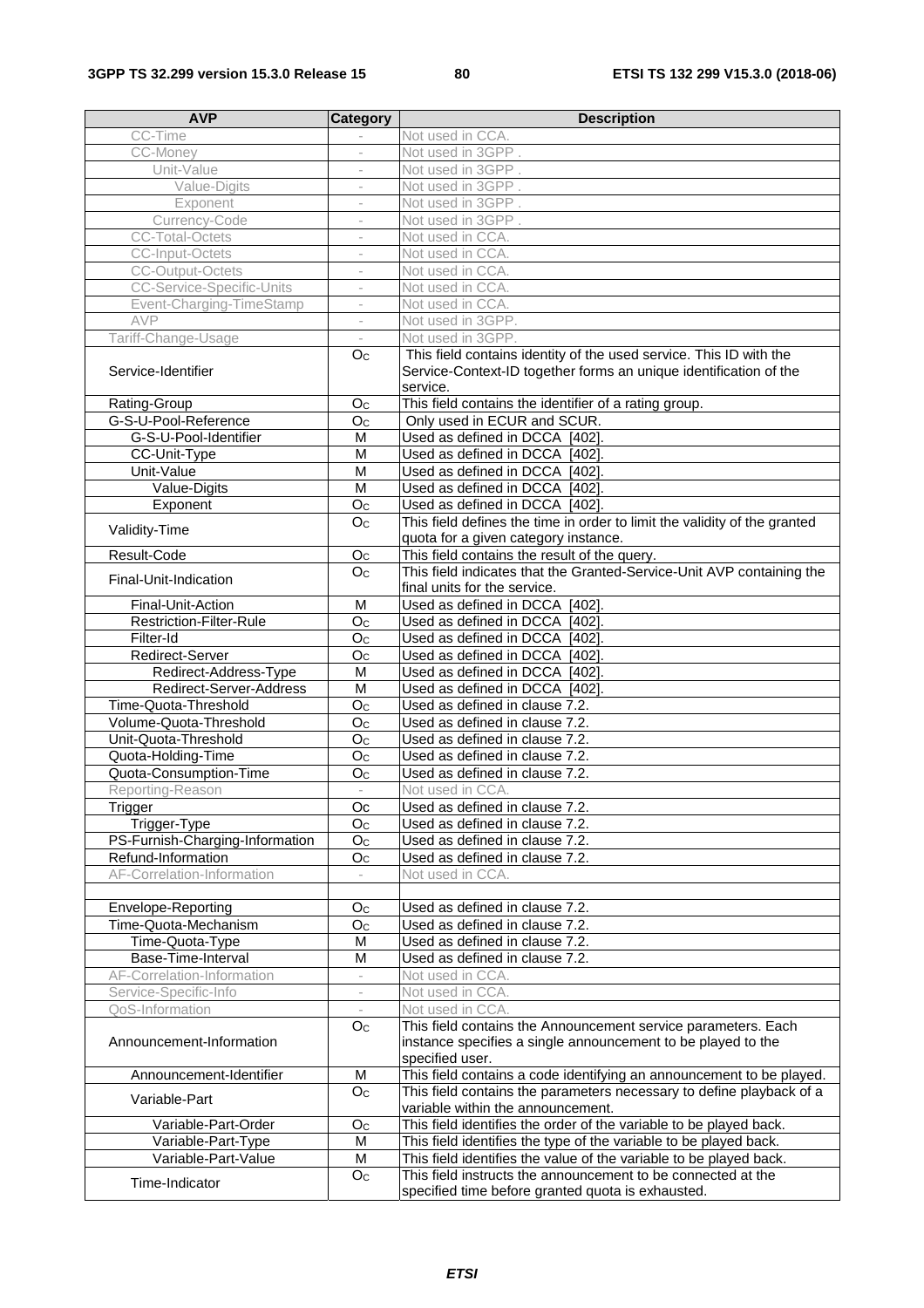| <b>AVP</b>                       | Category                                             | <b>Description</b>                                                     |  |  |  |  |  |  |
|----------------------------------|------------------------------------------------------|------------------------------------------------------------------------|--|--|--|--|--|--|
| Quota-Indicator                  | O <sub>C</sub>                                       | This field indicates whether granted quota is to be used during        |  |  |  |  |  |  |
|                                  |                                                      | announcement setup and playback.                                       |  |  |  |  |  |  |
|                                  | O <sub>C</sub>                                       | This field contains the order in which announcements should be         |  |  |  |  |  |  |
| Announcement-Order               |                                                      | connected for playback when there are multiple announcements           |  |  |  |  |  |  |
|                                  |                                                      | provided in a single message with the same timing indicator.           |  |  |  |  |  |  |
| Play-Alternative                 | O <sub>C</sub>                                       | This field indicates the call party toward whom an announcement is     |  |  |  |  |  |  |
|                                  |                                                      | directed.                                                              |  |  |  |  |  |  |
| Privacy-Indicator                | O <sub>C</sub>                                       | This field indicates whether the announcement is considered private    |  |  |  |  |  |  |
|                                  |                                                      | and is only to be played to the requested party.                       |  |  |  |  |  |  |
| Language                         | O <sub>C</sub>                                       | This field contains a code indicating the language of the              |  |  |  |  |  |  |
| 3GPP-RAT-Type                    |                                                      | announcement that should be played.<br>Not used in CCA.                |  |  |  |  |  |  |
| Related-Trigger                  | $\overline{\phantom{a}}$<br>$\overline{\phantom{a}}$ | Not used in CCA                                                        |  |  |  |  |  |  |
| AVP                              |                                                      | Not used in 3GPP.                                                      |  |  |  |  |  |  |
| Cost-Information                 | O <sub>c</sub>                                       | Used as defined in DCCA [402].                                         |  |  |  |  |  |  |
| Unit-Value                       | M                                                    | Used as defined in DCCA [402]                                          |  |  |  |  |  |  |
| Value-Digits                     | M                                                    | Used as defined in DCCA [402]                                          |  |  |  |  |  |  |
| Exponent                         | O <sub>c</sub>                                       | Used as defined in DCCA [402]                                          |  |  |  |  |  |  |
| Currency-Code                    | M                                                    | Used as defined in DCCA [402].                                         |  |  |  |  |  |  |
| Cost-Unit                        | O <sub>C</sub>                                       | Used as defined in DCCA [402]                                          |  |  |  |  |  |  |
| Low-Balance-Indication           | Oc                                                   | This field indicates whether the subscriber account balance went       |  |  |  |  |  |  |
|                                  |                                                      | below a designated threshold set by his account.                       |  |  |  |  |  |  |
| Remaining-Balance                | O <sub>C</sub>                                       | This field contains the remaining balance of the subscriber.           |  |  |  |  |  |  |
| Unit-Value                       | M                                                    | Used as defined in DCCA [402]                                          |  |  |  |  |  |  |
| Value-Digits                     | M                                                    | Used as defined in DCCA [402]                                          |  |  |  |  |  |  |
| Exponent                         | O <sub>c</sub>                                       | Used as defined in DCCA [402]                                          |  |  |  |  |  |  |
| Currency-Code                    | M                                                    | Used as defined in DCCA [402].                                         |  |  |  |  |  |  |
| Final-Unit-Indication            | $\overline{\phantom{a}}$                             | Not used in 3GPP, see Multiple-Services-Credit-Control.                |  |  |  |  |  |  |
| Final-Unit-Action                | $\overline{\phantom{a}}$                             | Not used in 3GPP.                                                      |  |  |  |  |  |  |
| Restriction-Filter-Rule          | $\overline{\phantom{a}}$                             | Not used in 3GPP.                                                      |  |  |  |  |  |  |
| Filter-Id                        | $\overline{\phantom{a}}$                             | Not used in 3GPP.                                                      |  |  |  |  |  |  |
| Redirect-Server                  | $\overline{\phantom{a}}$                             | Not used in 3GPP.                                                      |  |  |  |  |  |  |
| Redirect-Address-Type            | $\overline{\phantom{a}}$                             | Not used in 3GPP.                                                      |  |  |  |  |  |  |
| Redirect-Server-Address          | $\overline{\phantom{a}}$                             | Not used in 3GPP.                                                      |  |  |  |  |  |  |
| Check-Balance-Result             |                                                      | Not used in 3GPP.                                                      |  |  |  |  |  |  |
| Credit-Control-Failure-Handling  | O <sub>C</sub>                                       | Used as defined in DCCA [402].                                         |  |  |  |  |  |  |
| Direct-Debiting-Failure-Handling | O <sub>C</sub>                                       | Used as defined in DCCA [402].                                         |  |  |  |  |  |  |
| Validity-Time                    |                                                      | Not used in 3GPP.                                                      |  |  |  |  |  |  |
| Redirect-Host                    | O <sub>c</sub>                                       | Used by redirect agent function as specified in [401]. Contains the    |  |  |  |  |  |  |
|                                  |                                                      | host the request should be forwarded to.                               |  |  |  |  |  |  |
| Redirect-Host-Usage              | O <sub>C</sub>                                       | Used by redirect agent function as specified in [401]. Dictates how    |  |  |  |  |  |  |
|                                  |                                                      | the routing entry resulting from the Redirect-Host is to be used.      |  |  |  |  |  |  |
| Redirect-Max-Cache-Time          | $\mathsf{O}_\mathbb{C}$                              | Used by redirect agent function as specified in [401]. Contains the    |  |  |  |  |  |  |
|                                  |                                                      | maximum number of seconds the peer and route table entries,            |  |  |  |  |  |  |
|                                  |                                                      | created as a result of the Redirect-Host, will be cached.              |  |  |  |  |  |  |
| Proxy-Info                       | Oc                                                   | This field contains information of the host.                           |  |  |  |  |  |  |
| Proxy-Host                       | м                                                    | This field contains the identity of the host that added the Proxy-Info |  |  |  |  |  |  |
|                                  |                                                      | field.                                                                 |  |  |  |  |  |  |
| Proxy-State                      | M                                                    | This field contains state local information.                           |  |  |  |  |  |  |
| Route-Record                     | O <sub>C</sub>                                       | This field contains an identifier inserted by a relaying or proxying   |  |  |  |  |  |  |
|                                  |                                                      | node to identify the node it received the message from.                |  |  |  |  |  |  |
| Failed-AVP                       | O <sub>C</sub>                                       | This field contains the AVP that could not be processed sucessfully.   |  |  |  |  |  |  |
|                                  |                                                      | This field can occur only once.                                        |  |  |  |  |  |  |
| Service-Information              | O <sub>c</sub>                                       | This parameter holds the individual service specific parameters as     |  |  |  |  |  |  |
|                                  |                                                      | defined in the corresponding 'middle tier' TS.                         |  |  |  |  |  |  |
| <b>AVP</b>                       | O <sub>C</sub>                                       | This field contains extended Information.                              |  |  |  |  |  |  |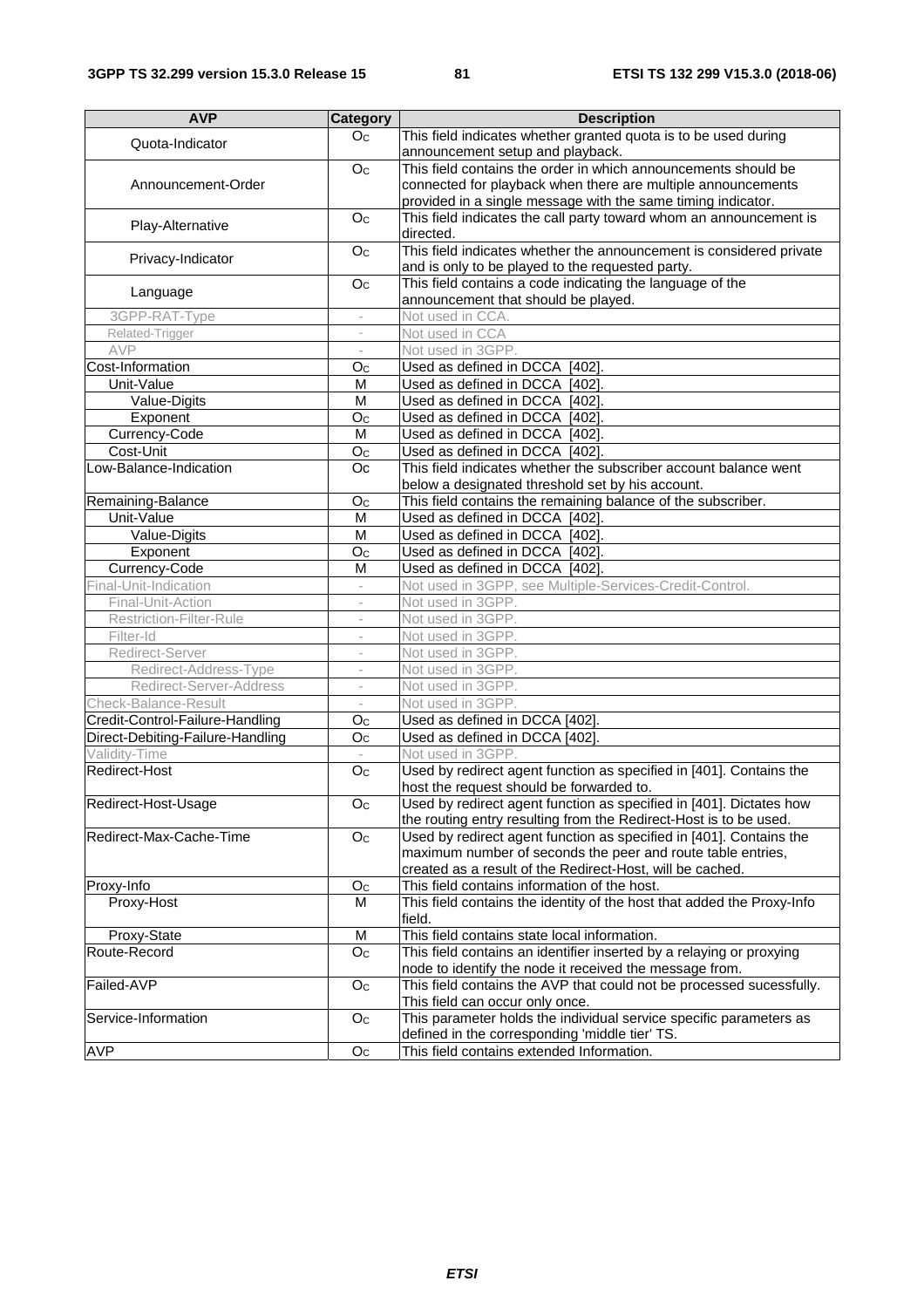## 6.4.4 Re-Auth-Request message

The DCCA RAR message format is defined according to the Diameter Base Protocol in RFC 6733 [401] and DCCA specification in RFC 4006 [402]:

```
<RAR> ::= < Diameter Header: 258, REQ, PXY > 
          < Session-Id > 
          { Origin-Host } 
           { Origin-Realm } 
           { Destination-Realm } 
          { Destination-Host } 
          { Auth-Application-Id } 
          { Re-Auth-Request-Type } 
          [ User-Name ] 
          [ Origin-State-Id ] 
          *[ Proxy-Info ] 
          *[ Route-Record ] 
          [ CC-Sub-Session-Id ] 
          [ G-S-U-Pool-Identifier ] 
          [ Service-Identifier ]
          [ Rating-Group ]
          *[ AVP ]
```
Table 6.4.4.1 illustrates the basic structure of a Diameter Credit-Control *Re-Auth-Request* message as used for online charging.

| <b>AVP</b>            | <b>Category</b>          | <b>Description</b>                                                               |  |  |  |  |
|-----------------------|--------------------------|----------------------------------------------------------------------------------|--|--|--|--|
| Session-Id            | М                        | This field identifies the operation session.                                     |  |  |  |  |
| Origin-Host           | М                        | This field contains the identification of the source point of the                |  |  |  |  |
|                       |                          | operation and the realm of the operation originator.                             |  |  |  |  |
| Origin-Realm          | M                        | This field contains the realm of the operation originator.                       |  |  |  |  |
| Destination-Realm     | м                        | This field contains the realm of the operator domain. The realm will             |  |  |  |  |
|                       |                          | be addressed with the domain address of the corresponding public<br>URI.         |  |  |  |  |
| Destination-Host      | М                        | This field contains the destination peer address of the OCS identity.            |  |  |  |  |
| Auth-Application-Id   | M                        | The field corresponds to the application ID of the Diameter Credit-              |  |  |  |  |
|                       |                          | Control Application and is defined with the value 4.                             |  |  |  |  |
| Re-Auth-Request-Type  | M                        | This field is used to inform the CTF of the action expected upon                 |  |  |  |  |
|                       |                          | expiration of the Authorization-Lifetime                                         |  |  |  |  |
| User-Name             | O <sub>C</sub>           | This field contains the username.                                                |  |  |  |  |
| Origin-State-Id       | O <sub>C</sub>           | This field contains the state associated to the CTF.                             |  |  |  |  |
| Proxy-Info            | O <sub>C</sub>           | This field contains information of the host.                                     |  |  |  |  |
| Proxy-Host            | M                        | This field contains the identity of the host that added the Proxy-Info<br>field. |  |  |  |  |
| Proxy-State           | M                        | This field contains state local information.                                     |  |  |  |  |
| Route-Record          | O <sub>C</sub>           | This field contains an identifier inserted by a relaying or proxying             |  |  |  |  |
|                       |                          | node to identify the node it received the message from.                          |  |  |  |  |
| CC-Sub-Session-Id     | $\overline{\phantom{a}}$ | Not used in 3GPP.                                                                |  |  |  |  |
| G-S-U-Pool-Identifier | O <sub>C</sub>           | This field contains an identifier to indicate the credit pool.                   |  |  |  |  |
|                       | O <sub>C</sub>           | This field contains identity of the used service. This ID with the               |  |  |  |  |
| Service-Identifier    |                          | Service-Context-ID together forms an unique identification of the                |  |  |  |  |
|                       |                          | service.                                                                         |  |  |  |  |
| Rating-Group          | O <sub>C</sub>           | This field contains the identifier of a rating group.                            |  |  |  |  |
| <b>AVP</b>            | O <sub>C</sub>           | This field contains extended Information.                                        |  |  |  |  |

**Table 6.4.4.1: RAR message contents for online charging**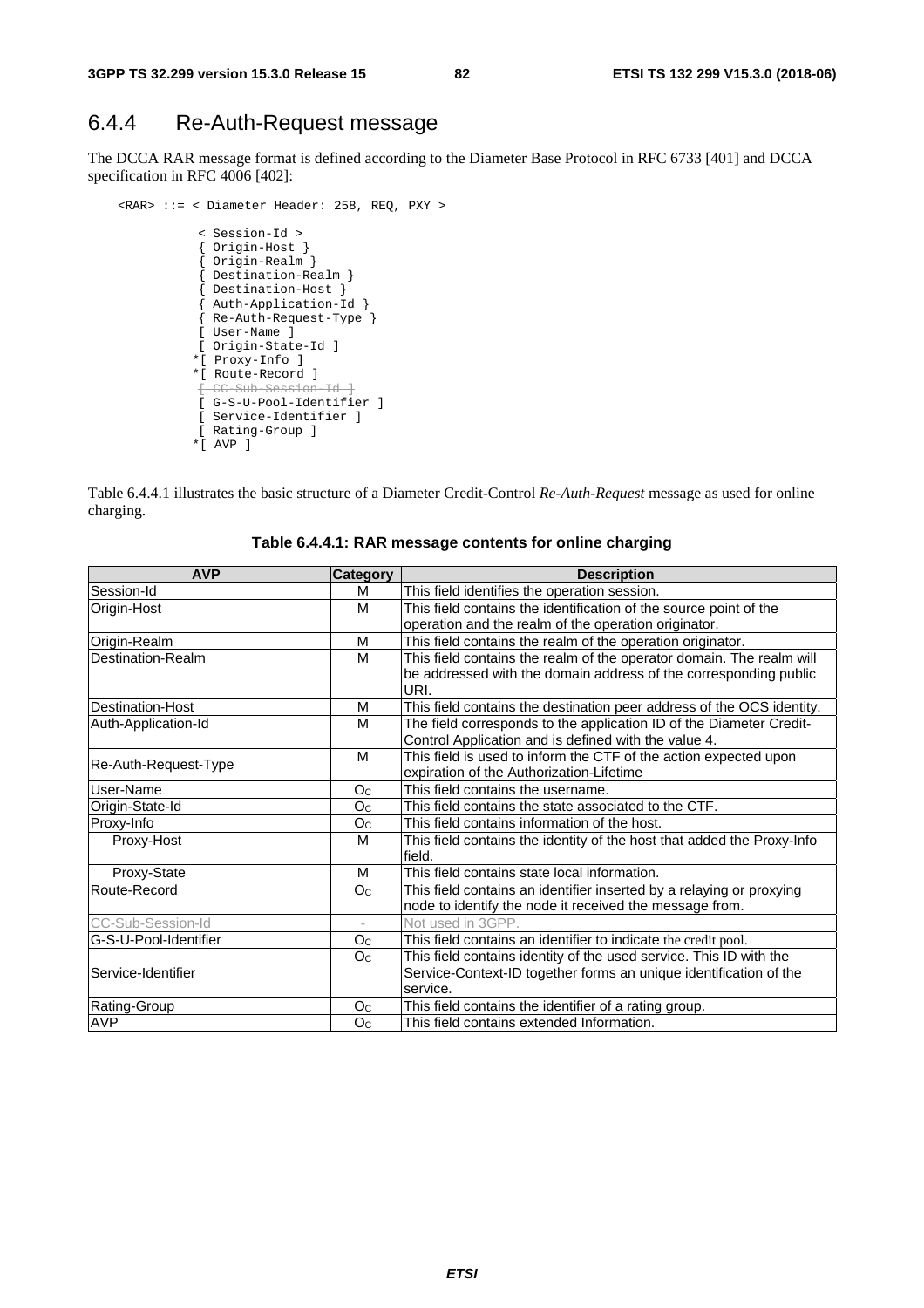## 6.4.5 Re-Auth-Answer message

The DCCA RAA message format is defined according to the Diameter Base Protocol in RFC 6733 [401] and DCCA specification in RFC 4006 [402]:

```
<RAA> ::= < Diameter Header: 258, PXY > 
          < Session-Id > 
          { Result-Code } 
           { Origin-Host } 
           { Origin-Realm } 
          [ User-Name ] 
          [ Origin-State-Id ] 
          [ Error-Message ] 
          [ Error-Reporting-Host ] 
            [ Failed-AVP ] 
          *[ Redirect-Host ] 
          [ Redirect-Host-Usage ] 
          [ Redirect-Host-Cache-Time ] 
          *[ Proxy-Info ] 
          [ CC-Sub-Session-Id ] 
          [ G-S-U-Pool-Identifier ] 
          [ Service-Identifier ] 
           [ Rating-Group ] 
          *[ AVP ]
```
Table 6.4.5.1 illustrates the basic structure of a Diameter Credit-Control *Re-Auth-Answer* message as used for online charging.

| <b>AVP</b>              | <b>Category</b>          | <b>Description</b>                                                  |
|-------------------------|--------------------------|---------------------------------------------------------------------|
| Session-Id              | м                        | This field identifies the operation session.                        |
| Result-Code             | M                        | This field contains the result of the specific query.               |
| Origin-Host             | M                        | This field contains the identification of the source point of the   |
|                         |                          | operation and the realm of the operation originator.                |
| Origin-Realm            | M                        | This field contains the realm of the operation originator.          |
| User-Name               | O <sub>C</sub>           | This field contains the username.                                   |
| Origin-State-Id         | O <sub>C</sub>           | This field contains the state associated to the source point of the |
|                         |                          | operation.                                                          |
| Error-Message           | O <sub>c</sub>           | This field contains a human readable error message.                 |
| Error-Reporting-Host    | O <sub>C</sub>           | This field contains the identity of the Diameter host that sent the |
|                         |                          | Result-Code AVP to a value other than 2001 (Success) if the host    |
|                         |                          | setting the Result-Code is different from the one encoded in the    |
|                         |                          | Origin-Host AVP.                                                    |
| Failed-AVP              | O <sub>C</sub>           | This field contains the AVP that could not be processed             |
|                         |                          | sucessfully. This field can occur only once.                        |
| Redirect-Host           | O <sub>C</sub>           | Used by redirect agent function as specified in [401]. Contains the |
|                         |                          | host the request should be forwarded to.                            |
| Redirect-Host-Usage     | O <sub>C</sub>           | Used by redirect agent function as specified in [401]. Dictates     |
|                         |                          | how the routing entry resulting from the Redirect-Host is to be     |
|                         |                          | used.                                                               |
| Redirect-Max-Cache-Time | O <sub>C</sub>           | Used by redirect agent function as specified in [401]. Contains the |
|                         |                          | maximum number of seconds the peer and route table entries,         |
|                         |                          | created as a result of the Redirect-Host, will be cached.           |
| Proxy-Info              | O <sub>c</sub>           | This field contains information of the host.                        |
| Proxy-Host              | M                        | This field contains the identity of the host that added the Proxy-  |
|                         |                          | Info field.                                                         |
| Proxy-State             | M                        | This field contains state local information.                        |
| CC-Sub-Session-Id       |                          | Not used in 3GPP.                                                   |
| G-S-U-Pool-Identifier   | $\overline{\phantom{a}}$ | Not used in 3GPP.                                                   |
| Service-Identifier      |                          | Not used in 3GPP.                                                   |
| Rating-Group            |                          | Not used in 3GPP.                                                   |
| <b>AVP</b>              | O <sub>c</sub>           | This field contains extended Information.                           |

**Table 6.4.5.1: RAA message contents for online charging** 

## 6.4.6 Capabilities-Exchange-Request message

The Capabilities-Exchange-Request message structure shall be as specified in RFC 6733 [401] clause 5.3.1.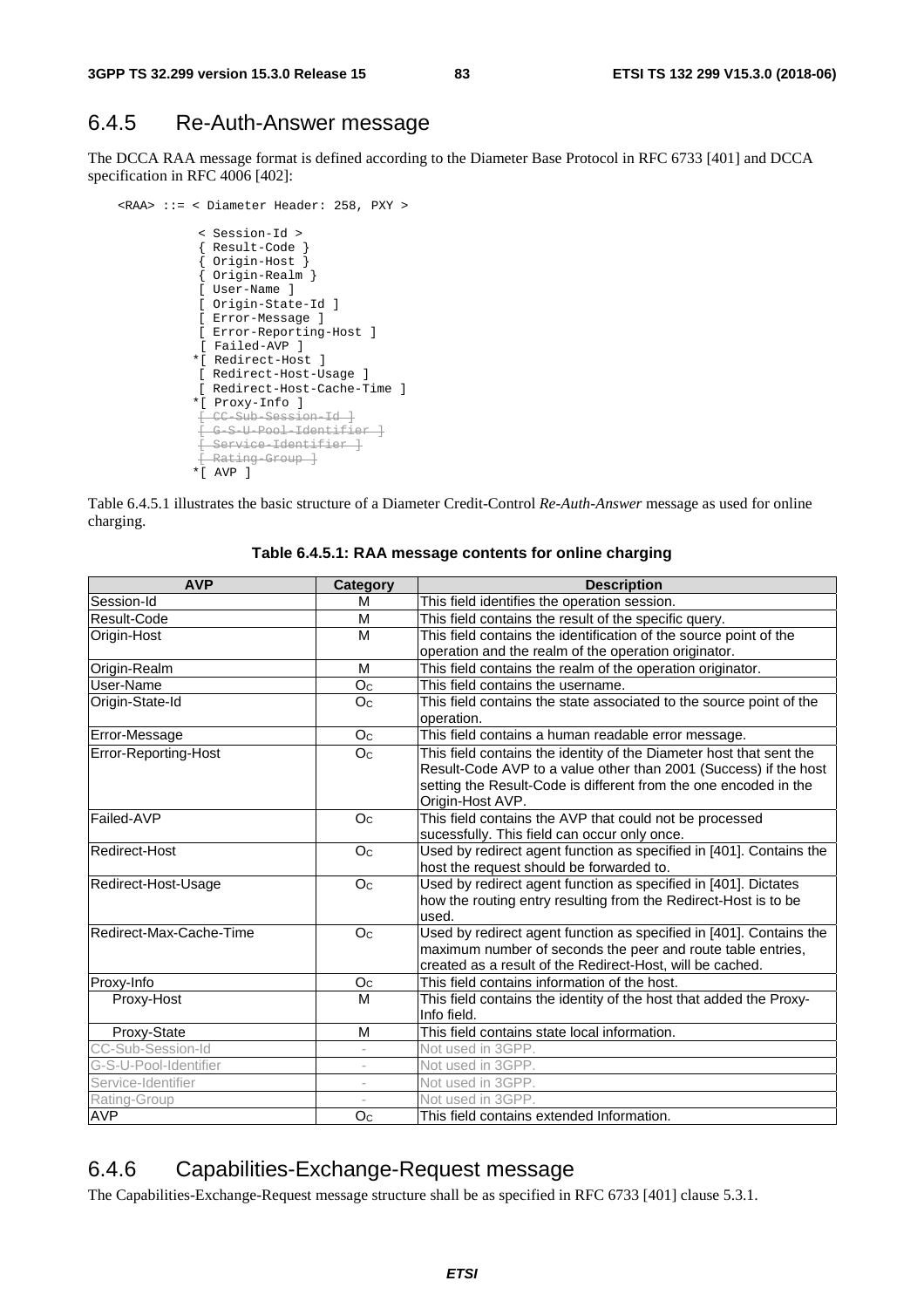## 6.4.7 Capabilities-Exchange-Answer message

The Capabilities-Exchange-Answer message structure shall be as specified in RFC 6733 [401] clause 5.3.2.

## 6.4.8 Device-Watchdog-Request message

The Device-Watchdog-Request message structure shall be as specified in RFC 6733 [401] clause 5.5.1.

## 6.4.9 Device-Watchdog-Answer message

The Device-Watchdog-Answer message structure shall be as specified in RFC 6733 [401] clause 5.5.2.

## 6.4.10 Disconnect-Peer-Request message

The Disconnect-Peer-Request message structure shall be as specified in RFC 6733 [401] clause 5.4.1.

## 6.4.11 Disconnect-Peer-Answer message

The Disconnect-Peer-Answer message structure shall be as specified in RFC 6733 [401] clause 5.4.2.

## 6.4.12 Abort-Session-Request message

The Abort-Session-Request message structure shall be as specified in RFC 6733 [401] clause 8.5.1.

### 6.4.13 Abort-Session -Answer message

The Abort-Session-Answer message structure shall be as specified in RFC 6733 [401] clause 8.5.2.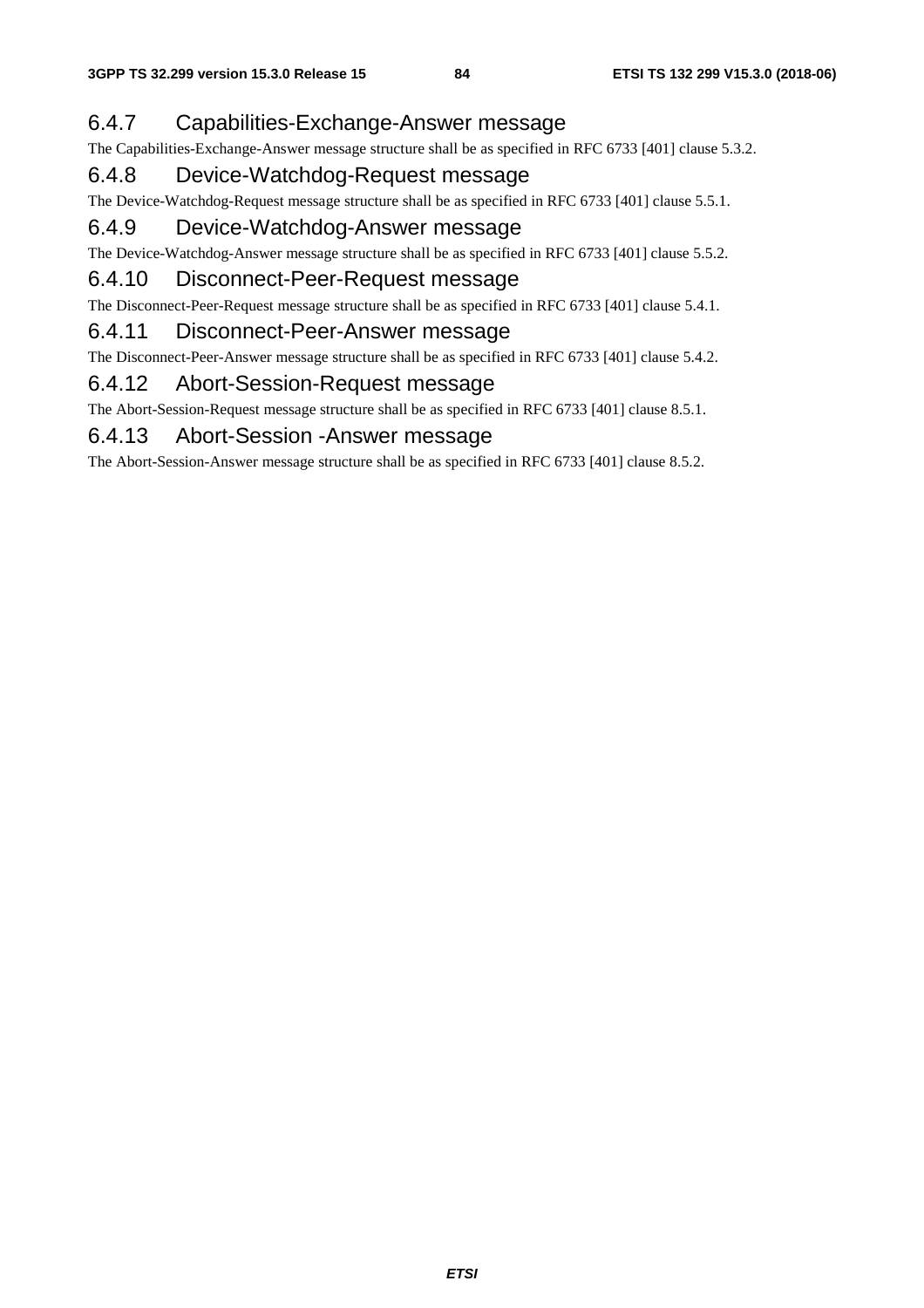# 6.5 Other procedural description of the 3GPP charging applications

6.5.1 Re-Authorization

#### 6.5.1.1 Idle timeout

The server may specify an idle timeout associated with a granted quota using the Quota-Holding-Time AVP. If no traffic associated with the quota is observed for this time, the client shall understand that the traffic has stopped and the quota is returned to the server. The client shall start the quota holding timer when quota consumption ceases. This is always when traffic ceases, i.e. the timer is re-started at the end of each packet. It applies equally to the granted time quota and to the granted volume quota. The timer is stopped on sending a CCR and re-initialised on receiving a CCA with the previous used value or a new value of Quota-Holding-Time AVP if received.

Alternatively, if this AVP is not present, a locally configurable default value in the client shall be used. A Quota-Holding-Time AVP value of zero indicates that this mechanism shall not be used.

#### 6.5.1.2 Change of charging conditions

There are a number of mid-session service events (re-authorization triggers), which could affect the rating of the current service usage, e.g. end user QoS changes or location updates. When allocating resources, the server may instruct the Credit-Control client to re-authorize the quota upon a number of different session related triggers that can affect the rating conditions. The server instruct the Network Element to monitor for such events by using the Trigger AVP containing one or more Trigger-Type AVPs in the CCA command. These events are in addition to the static triggers defined in the service specific document (middle tier TS).

Once the OCS has armed one or more triggers using the Trigger AVP at the Network Element, these triggers shall remain in effect until another Trigger AVP is received for the same Rating Group, where the Network Element shall arm all triggers present in the Trigger AVP and reset all other triggers. The presence of the Trigger AVP without any Trigger-Type AVPs in a CCA allows OCS to disable all the triggers that were armed in a previous Trigger AVP.

NOTE: This removes the need for the OCS to send trigger information in every CCA message when they have not changed.

When one of the armed triggers happen, a credit re-authorization shall be sent to the server including information related to the service event even if all the granted service units have not been used. The quota is also being reported.

For example, if the Trigger AVP is used, then the client shall only re-authorize the quota for the service usage associated with events which were included in the last received Trigger AVP.

If the server does not control the events for re-authorization using the Trigger AVP, the Network Element shall only monitor for default events defined in the relevant service specific document (middle tier TS).

#### 6.5.1.3 Reporting quota usage

The Credit-Control client shall report the quota usage under a number of circumstances. When this happens, the reason for the quota being reported is notified to the server through the use of the Reporting-Reason AVP in the CCR. The reason for reporting credit usage can occur directly in the Multiple-Services-Credit-Control AVP, or in the Used-Service-Units AVP, depending on whether it applies for all quota types or a particular quota type respectively. It shall not be used at command level. It shall always and shall only be sent when usage is being reported.

When the reason is RATING CONDITION CHANGE, the Trigger AVP shall also be included to indicate the specific armed trigger events which caused the reporting and re-authorization request.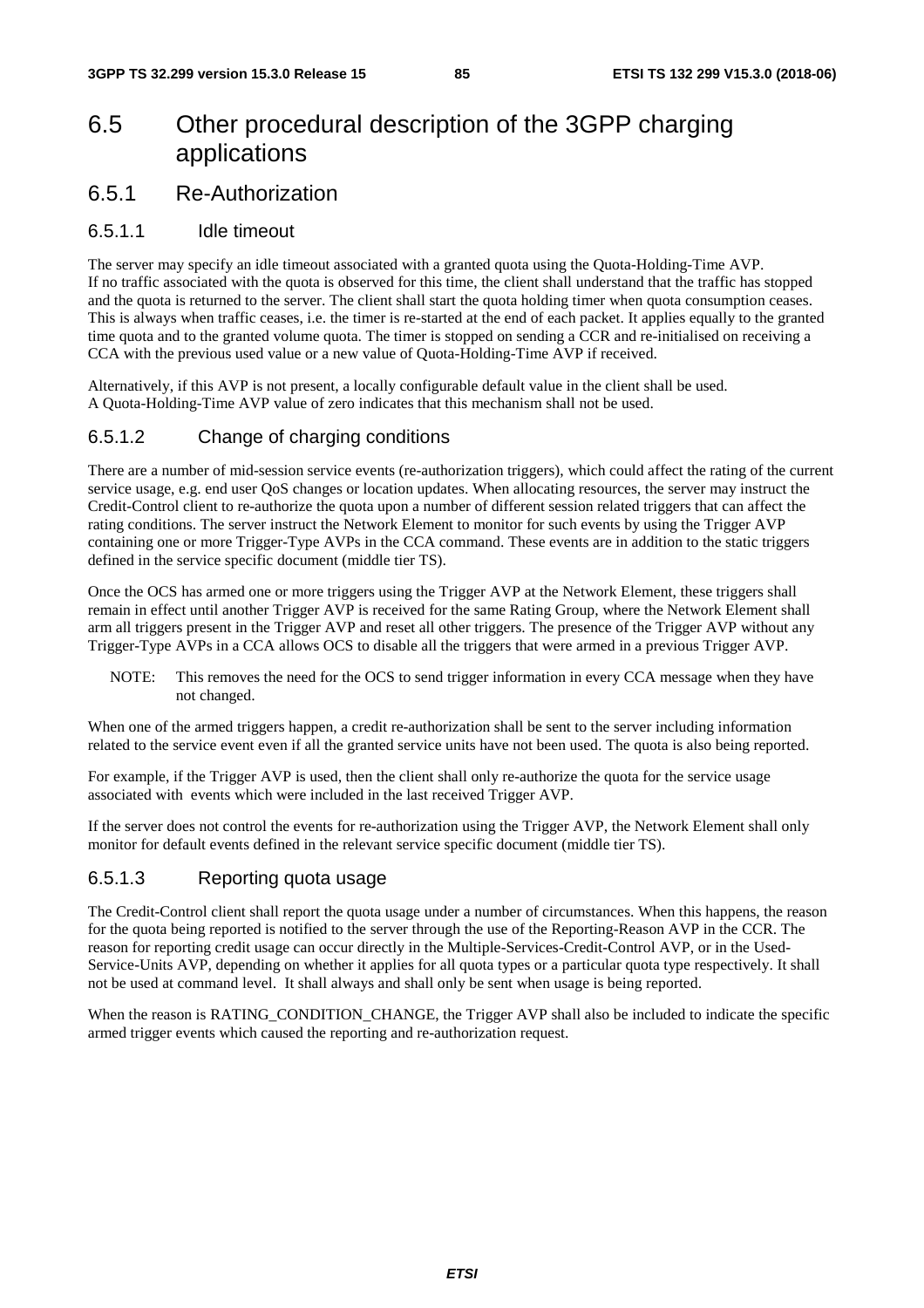#### 6.5.1.4 Quota consumption

The consumption of quota is captured using mechanisms described in clause 6.5.1.3.

Volume quota is considered used or consumed in the normal way, corresponding to actual traffic.

The consumption of time quota may be controlled by Quota-Consumption-Time as described in clause 6.5.4, or by extended mechanisms as described in clause 6.5.7.

## 6.5.2 Threshold based Re-Authorization triggers

The server may optionally include as part of the Multiple-Services-Credit-Control AVP, when it is providing a quota, an indication to the client of the remaining quota threshold that shall trigger a quota re-authorization. The Time-Quota-Threshold AVP indicates the threshold in seconds when the granted quota is time, and the Volume-Quota-Threshold AVP indicates the threshold in octets when the granted quota is volume. The Unit-Quota-Threshold AVP indicates the threshold in service specific units, that are defined in the service specific documents, when the granted quota is service specific.

If the threshold triggers were included along with the quota granted, the Credit-Control client, then, shall seek reauthorization from the server for the quota when the quota contents fall below the supplied threshold. The client shall allow service to continue whilst the re-authorization is progress, until the original quota had been consumed.

## 6.5.3 Termination action

The termination action is sent over the Ro reference point. Two different approaches are specified:

- The Final-Unit-Indication AVP with Final-Unit-Action TERMINATE does not include any other information. When the user has consumed the final granted units or zero quota has been granted by the OCS, the Network Element shall terminate the service. This is the default handling applicable whenever the client receives an unsupported Final-Unit-Action value. The Network Element shall send CCR message with CC-Request-Type AVP set to the value UPDATE\_REQUEST and report the Used-Service-Unit AVP for the service that has terminated, as defined in RFC 4006 [402].
- Another termination action consists in re-directing packets corresponding to a terminated service (consumption of the final granted units or zero quota has been granted by the OCS) to an application server. This allows the client to redirect user originated requests to a top-up server so that network access can be re-instated. This functionality is achieved with the server returning a "REDIRECT" and redirect-to URL in the Final-Units-Action AVP of the Multiple-Services-Credit-Control AVP. Upon receiving this result code, the Network Element shall apply the redirection. The URL should be categorized so that the End-User's ability to reach it is guaranteed.

When zero quota has been granted by the OCS, the termination action shall be enforced at the reception of the CCA message.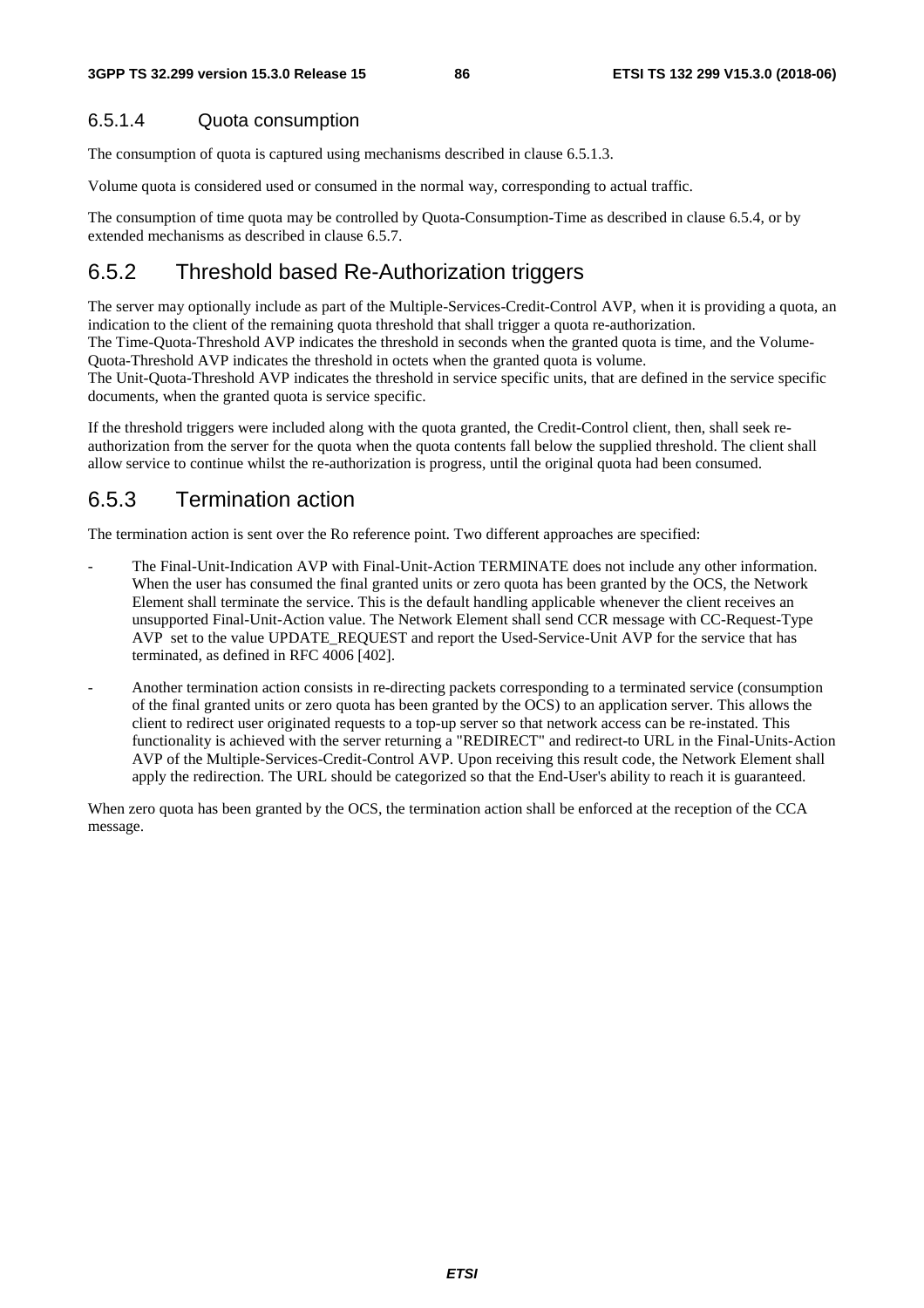## 6.5.4 Quota consumption time

The server may optionally indicate to the client that the quota consumption shall be stopped after a period equal to the Quota Consumption Time in which no packets are received or at session termination, whichever is sooner. This is indicated by including the Quota-Consumption-Time AVP in the CCA. The idle period equal to the Quota Consumption Time is included in the reported usage. The quota is consumed normally during gaps in traffic of duration less than or equal to the Quota-Consumption-Time. Quota consumption resumes on receipt of a further packet belonging to the service data flow.

If packets are allowed to flow during a CCR/CCA[Update] exchange, and the Quota-Consumption-Time AVP value in the provided quota is the same as in the previously provided quota, then the Quota-Consumption-Time runs normally through this procedure. For example, if 5 seconds of a 10 second QCT timer have passed when a CCR[Update] is triggered, and the CCA[Update] returns 2 seconds later, then the QCT timer will expire 3 seconds after the receipt of the CCA and the remaining unaccounted 5 seconds of usage will be recorded against the new quota even though no packets were transmitted with the new quota.

In the case of a new quota with the Quota-Consumption-Time AVP, or when packets are blocked during the CCR/CCA [Update] procedure then the Quota-Consumption-Time stops running (if it was running) and quota consumption begins again when the next service data flow packet matching the Charging Rule is received.

If a Quota-Consumption-Time AVP value of zero is provided, or if no Quota-Consumption-Time AVP is present in the CCA, the quota is consumed continuously from the point at which it is granted.

## 6.5.5 Service termination

The OCF may determine that a service requires termination. The OCF may perform this termination synchronously if it has a CCR pending processing by returning CCA with Result-Code AVP with value DIAMETER-AUTHORIZATION-REJECTED. If the OCF does not have a pending request (asynchronous), the OCF may trigger an ASR to terminate the Diameter session related to the service. On reception of an ASR, the CTF shall close the associated Credit-Control session by sending a CCR [Terminate]. The behaviour of the CTF, in relation to the user session, on reception of an ASR is detailed in the middle-tier TS. As an alternative to the ASR, the OCF may trigger a RAR to which the CTF behaves as described in RFC 4006 [402] and the OCF shall return a CCA with Result-Code AVP with value DIAMETER-AUTHORIZATION-REJECTED for the resulting CCR.

## 6.5.6 Envelope reporting

#### 6.5.6.1 Envelope reporting in Online Charging

The OCF may determine the need for additional detailed reports identifying start time and end times of specific activity in addition to the standard quota management provided in RFC 4006 [402]. The OCF controls this by sending a CCA[INITIAL] with Envelope-Reporting AVP. The OCF may request reports for just time, time and volume, time and number of events, or time and volume and number of events, through appropriate values in Envelope-Reporting AVP.

The time envelope of the activity to be reported is determined by the mechanism indicated by the OCF in this CCA[INITIAL], to control the time quota consumption in the CTF.

The selected mechanism is used by the CTF to generate the envelopes, reporting the start and end of each time envelope, and the data volume transferred and / or the number of events that occurred for the duration of the envelope

NOTE: Envelope reporting is independent of quota management (i.e. there is no interaction).

#### 6.5.6.2 Envelope reporting in Offline Charging

When a particular time quota consumption mechanism is selected by the OCF, the need for reporting detailed time envelopes in offline charging, may be statically configured in the CTF or dynamically controlled by the OCF using Offline-Charging AVP.

The selected time quota consumption mechanism is used by the CTF to generate the envelopes, reporting the start and end of each time envelope, and the data volume transferred and / or the number of events that occurred for the duration of the envelope.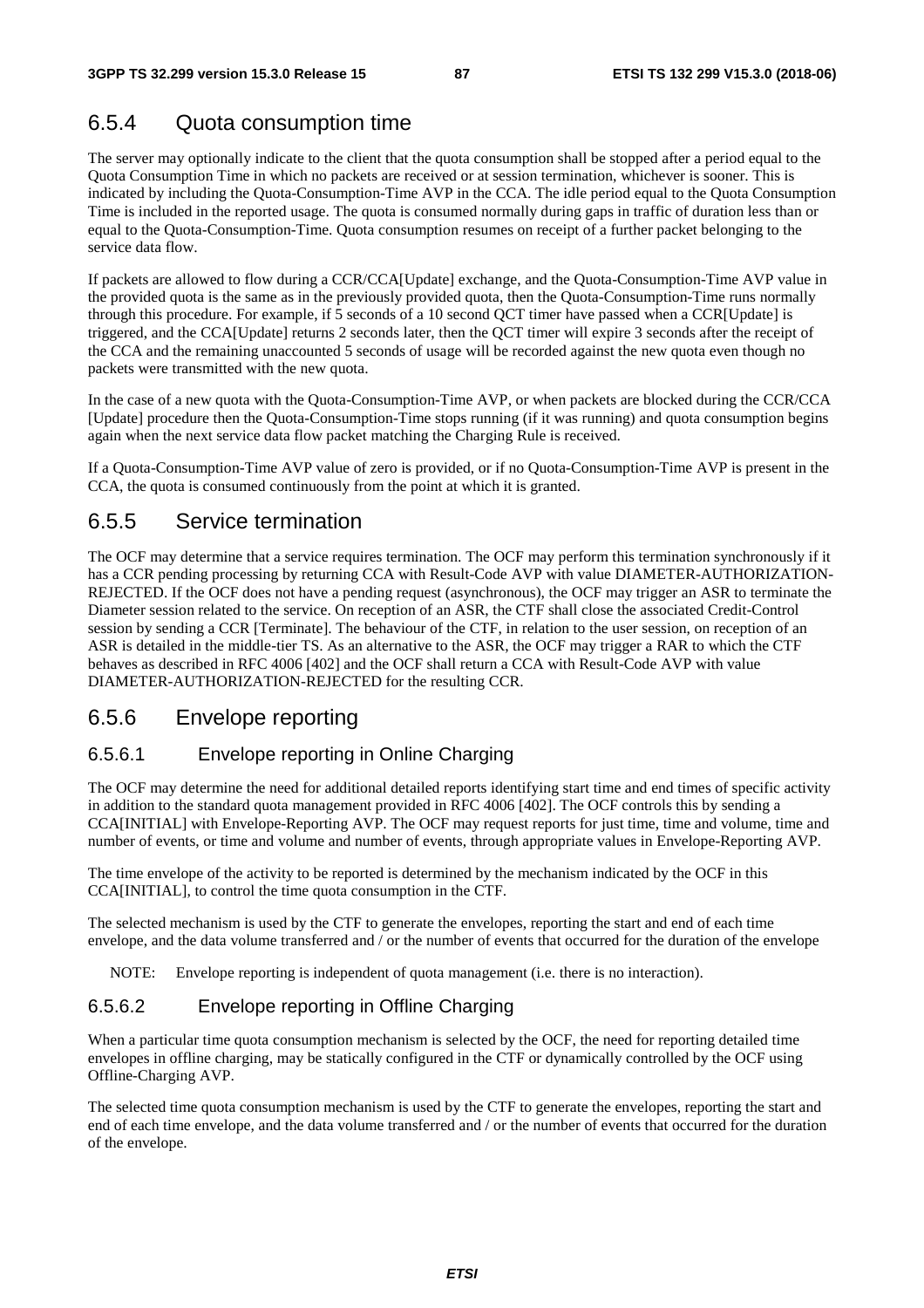#### 6.5.6.3 Envelope reporting - Quota consumption time

In case the time quota consumption mechanism selected by the OCF is per clause 6.5.4, and the OCF indicated the need for envelope reporting,.the CTF, on receiving the command, monitors the traffic for a period of time controlled by the Quota-Consumption-Time AVP and reports each period as a single envelope for each Quota-Consumption-Time expiry where there was traffic, in Envelope AVP.

#### 6.5.6.4 Envelope reporting - Combinational quota

In case the time quota consumption mechanism selected by the OCF is per clause 6.5.7, and the OCF indicated the need for envelope reporting, the CTF, on receiving the command, monitors the traffic based on information included in Time-Quota-Mechanism AVP, and reports each corresponding envelope in the Envelope AVP in the CCR.

In case of Continuous Time Period (CTP):

- the first envelope starts on the first traffic, and subsequent envelopes start on the first traffic following the closure of the previous envelope.
- each envelope ends at expiry of the first base time interval which contains no traffic.

The envelope for CTP includes the last base time interval, i.e. the one which contained no traffic. The end of an envelope can only be determined "retrospectively".

In case of Discrete Time Period (DTP), an envelope corresponds to exactly one base time interval.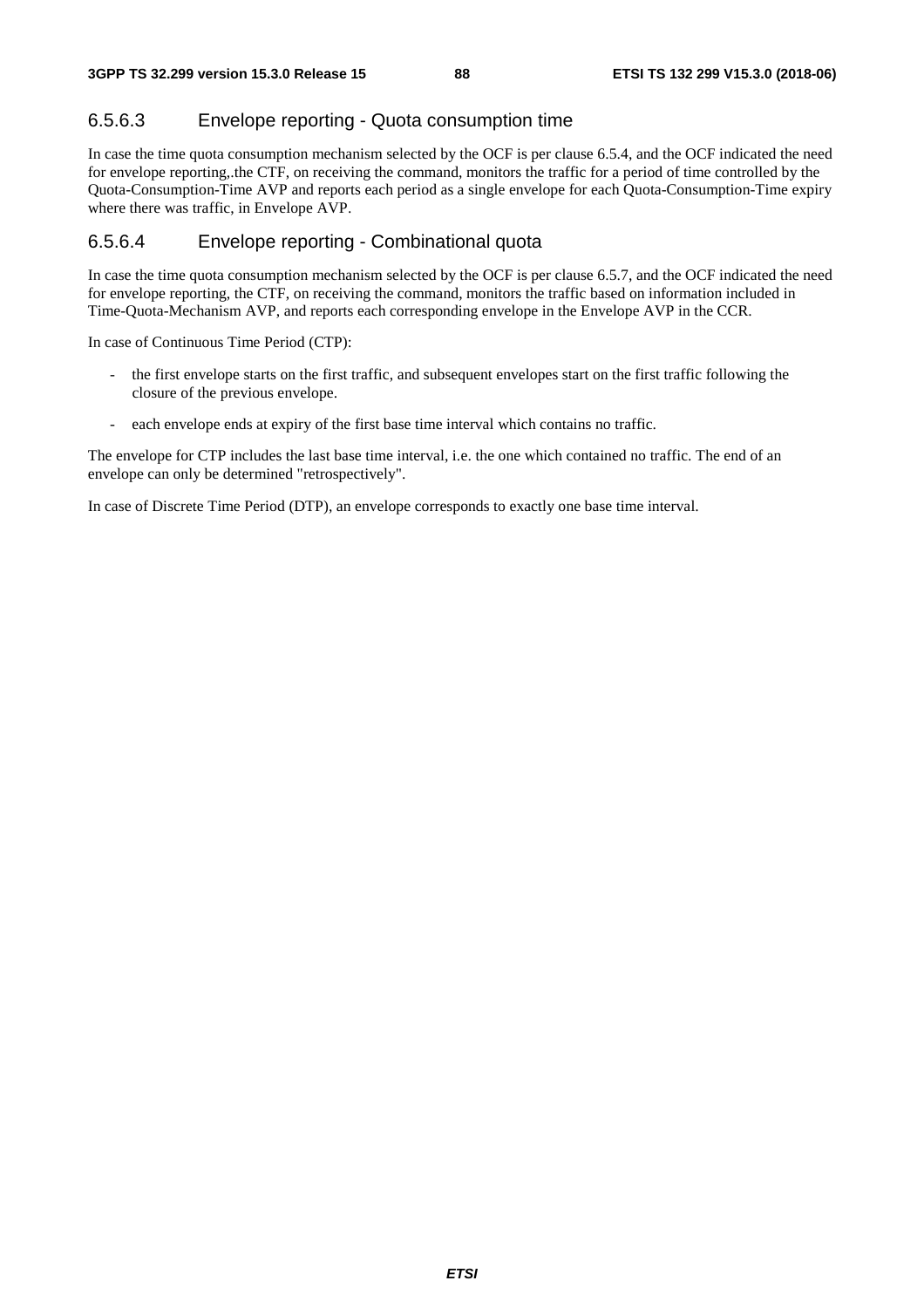## 6.5.7 Combinational quota

The Quota-Consumption-Time mechanism, described in clause 6.5.4, may be extended (and replaced) when granting time based quota to provide potentially more efficient use of the online charging interface, i.e. reduced traffic and the algorithms in the OCF are potentially simpler. The alternative handling mechanisms that are defined in this clause are:

- 1. Continuous Time Period (CTP)
- 2. Discrete Time Period (DTP)

The mechanisms selected by the OCF is indicated to the CTF with the Time-Quota-Mechanism AVP in the CCA.

The base time interval, specified by the Base-Time-Interval AVP, is a basic unit for consuming quota. Quota is deemed to be consumed at the start of each base time interval. The CTF shall allow traffic to pass for the duration of the base time interval.

For DTP, the base time interval defines the length of the discrete time period. Quota consumption resumes only on the first traffic following the expiry of the DTP.

For CTP, quota consumption continues during consecutive base time intervals in which traffic has occurred up to and including the first base time interval which contains no traffic. Quota consumption shall be stopped after this first base time interval expiry which contained no traffic. Quota consumption resumes only on the first subsequent traffic.

If the CTF receives a Multiple-Services-Credit-Control AVP with both the Quota-Consumption-Time AVP and Time-Quota-Mechanism AVP, then the Time-Quota-Mechanism AVP takes precedence and the CTF shall behave accordingly.

## 6.5.8 Online control of offline charging information

The Offline-Charging AVP is used on the Ro interface by the OCS to control the CTF in relation to the mechanism by which the CTF generates offline charging information, e.g. for flow based charging controls the formation of service data containers. The information contained, within the Offline-Charging AVP, takes precedence over the default configuration at the CTF. If the Offline-Charging AVP is not sent in the CCA, the OCS does not control the offline charging mechanisms and therefore the default configuration at the CTF is employed.

Controls over time usage, defined in clause 6.5.6 and clause 6.5.7, are included.

## 6.5.9 Support of multiple service

The support of multiple services within a single Diameter session in 3GPP is limited to services that are grouped in one of the middle tier TSs specified through the *Service-Context-Id* AVP.

## 6.5.10 Supported Features mechanism

#### 6.5.10.1 Introduction

Supported Features mechanism is used for 3GPP Charging Applications as specified in TS 29.229 [204] clause 7.2, based on the Supported-Features AVP.

#### 6.5.10.2 Defining a feature

The concept of feature used by the Supported Features mechanism, applies under a specific domain / subsystem / service, and is defined as an extension of the base offline and online charging functionality specified in the corresponding middle tier.

For each middle tier, the base functionality is the one specified by the 3GPP Rel-14 version, and for any extension introduced from Rel-15, the Supported Features mechanism is required.

For any middle tier created from Rel-15, the Supported Features mechanism is required to be introduced.

Applicability of a feature is defined separately between offline (Rf) and online(Ro) charging.

Any feature specified for offline and online charging, when invoked by the client, is defined as mandatory to be supported by the server.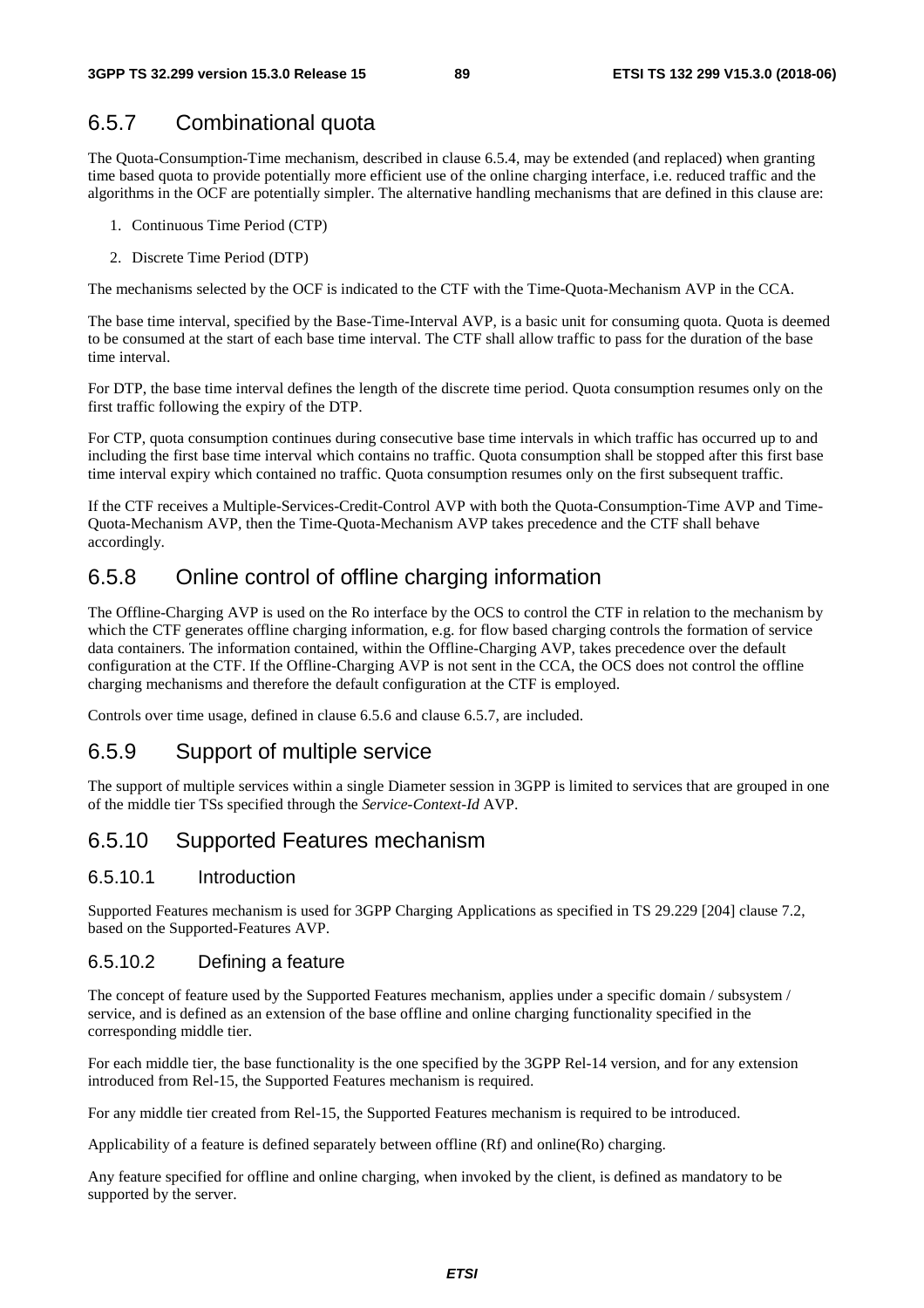#### **3GPP TS 32.299 version 15.3.0 Release 15 90 ETSI TS 132 299 V15.3.0 (2018-06)**

As specified in TS 29.229 [204] clause 7.1.1, if new AVPs are added as part of the feature definition, they shall have the 'M' bit cleared and shall not be defined mandatory in the command ABNF.

#### 6.5.10.3 Supported Feature handling

Any request initiated by the client which makes use of a feature to construct the request, and requires the feature to be supported by the server, shall include the feature associated to the service-context in the Supported-Features AVP.

The client shall include in the request feature(s) and only feature(s) which are needed to construct the request.

In case multiple features are needed to construct the request, they shall all be included by the client.

As defined in TS 29.229 [204], the Supported-Features AVP is of type grouped and contains the Vendor-Id, Feature-List-ID and Feature-List AVPs.

The value 10415 (3GPP) is used as Vendor-Id, and the Feature-List-ID and Feature-List are defined per middle tier TS.

Upon receiving any initial Ro or Rf request for a specific domain / subsystem / service, which does not include any Supported-Features AVP, the server shall include in the answer, if supported, Supported-Features AVPs identifying the complete set of features supported by the server for this domain / subsystem / service. This applies regardless of the answer is successful or not.

Upon receiving any initial Ro or Rf request for a specific domain / subsystem / service, which includes the Supported-Features AVP, the server shall behave as follows:

- If all features indicated in the Supported-Features AVP are supported, and the process for online or offline charging is successful, a successful answer with the Result-Code AVP set to DIAMETER\_SUCCESS is returned and includes, if supported, Supported-Features AVPs identifying the complete set of features supported by the server for this domain / subsystem / service.
- If not all the features indicated in the Supported-Features AVP are supported, the answer is returned with Experimental-Result-Code AVP set to DIAMETER\_ERROR\_FEATURE\_UNSUPPORTED and includes the Supported-Features AVPs containing lists of all features supported by the server.
- If Supported-Features AVP is not supported by the server, the answer is returned, as per 'M' bit set rule, with the Result-Code AVP set to DIAMETER AVP UNSUPPORTED and a Failed-AVP AVP containing at least one Supported-Features AVP as received in the request.

During the lifetime of the Diameter session, the client shall use the set of features which are common between its own set of supported features and the set of supported features indicated by the server during the Diameter session establishment, in session based charging.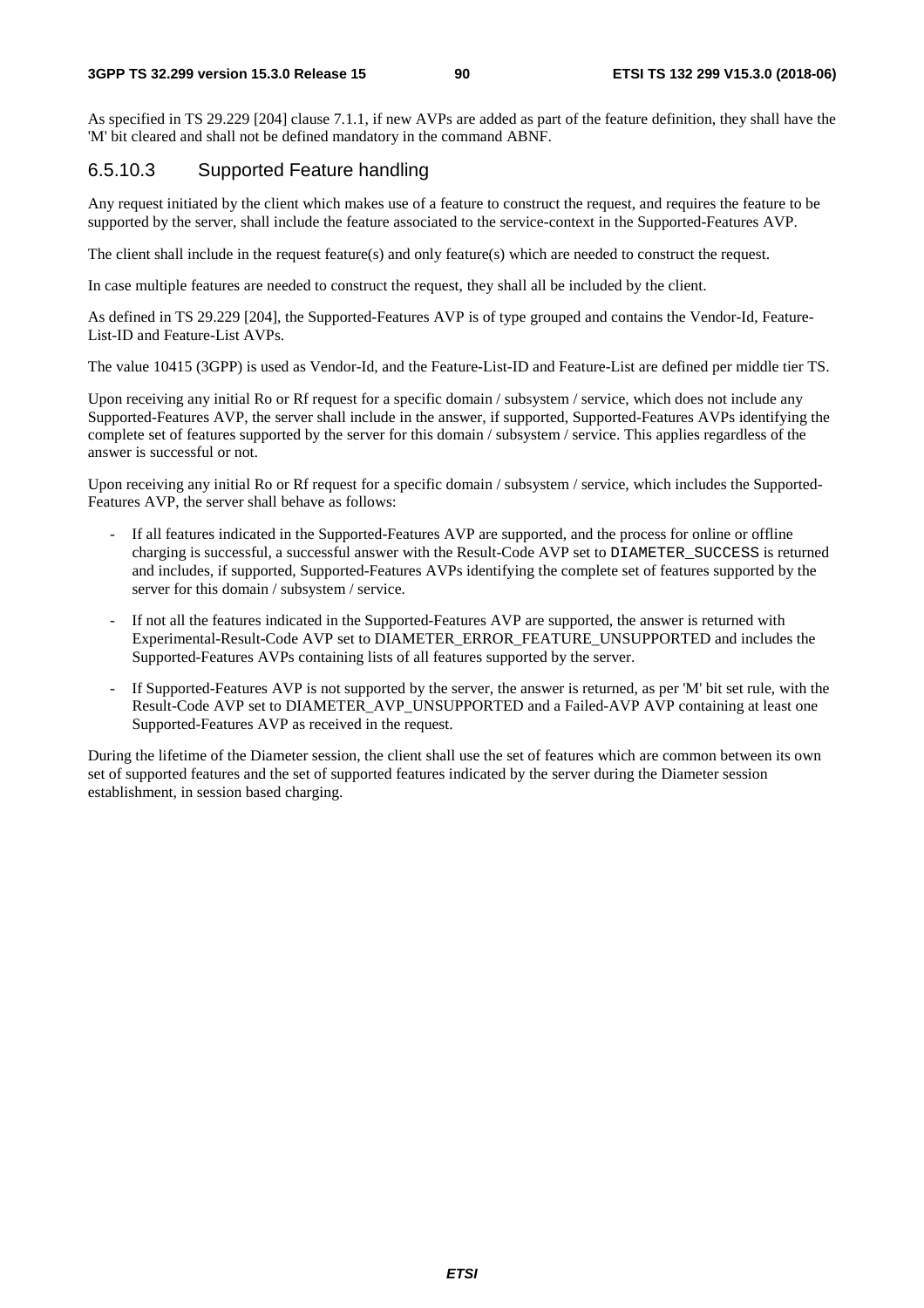# 6.6 Bindings of the operation to protocol application

## 6.6.0 General

This clause aims to describe the mapping between the protocol independent messages and parameter with the Diameter messages and AVP utilized on the 3GPP offline and online charging.

# 6.6.1 Bindings of Charging Data Transfer to Accounting

Table 6.6.1.1 describes the bindings of the *Charging Data Transfer* operation parameter to the DBPA AVP for 3GPP offline charging.

| <b>Charging Data Transfer element</b> | <b>Diameter Accounting AVP</b> |
|---------------------------------------|--------------------------------|
| <b>Operation Number</b>               | Accounting-Record-Number       |
| <b>Operation Type</b>                 | Accounting-Record-Type         |
| Operation Identifier                  | Acct-Application-Id            |
| Operation Interval                    | Acct-Interim-Interval          |
| <b>Destination Domain</b>             | Destination-Realm              |
| <b>Error Reporting Host</b>           | Error-Reporting-Host           |
| <b>Origination Timestamp</b>          | Event-Timestamp                |
| Originator Host                       | Origin-Host                    |
| Originator Domain                     | Origin-Realm                   |
| <b>Origination State</b>              | Origin-State-Id                |
| Proxy Information                     | Proxy-Info                     |
| <b>Operation Result</b>               | Result-Code                    |
| Route Information                     | Route-Record                   |
| Service Information                   | Service-Information            |
| Session Identifier                    | Session-Id                     |
| <b>Operation Token</b>                | Service-Context-Id             |
| User Name                             | User-Name                      |

#### **Table 6.6.1.1: Bindings to Accounting**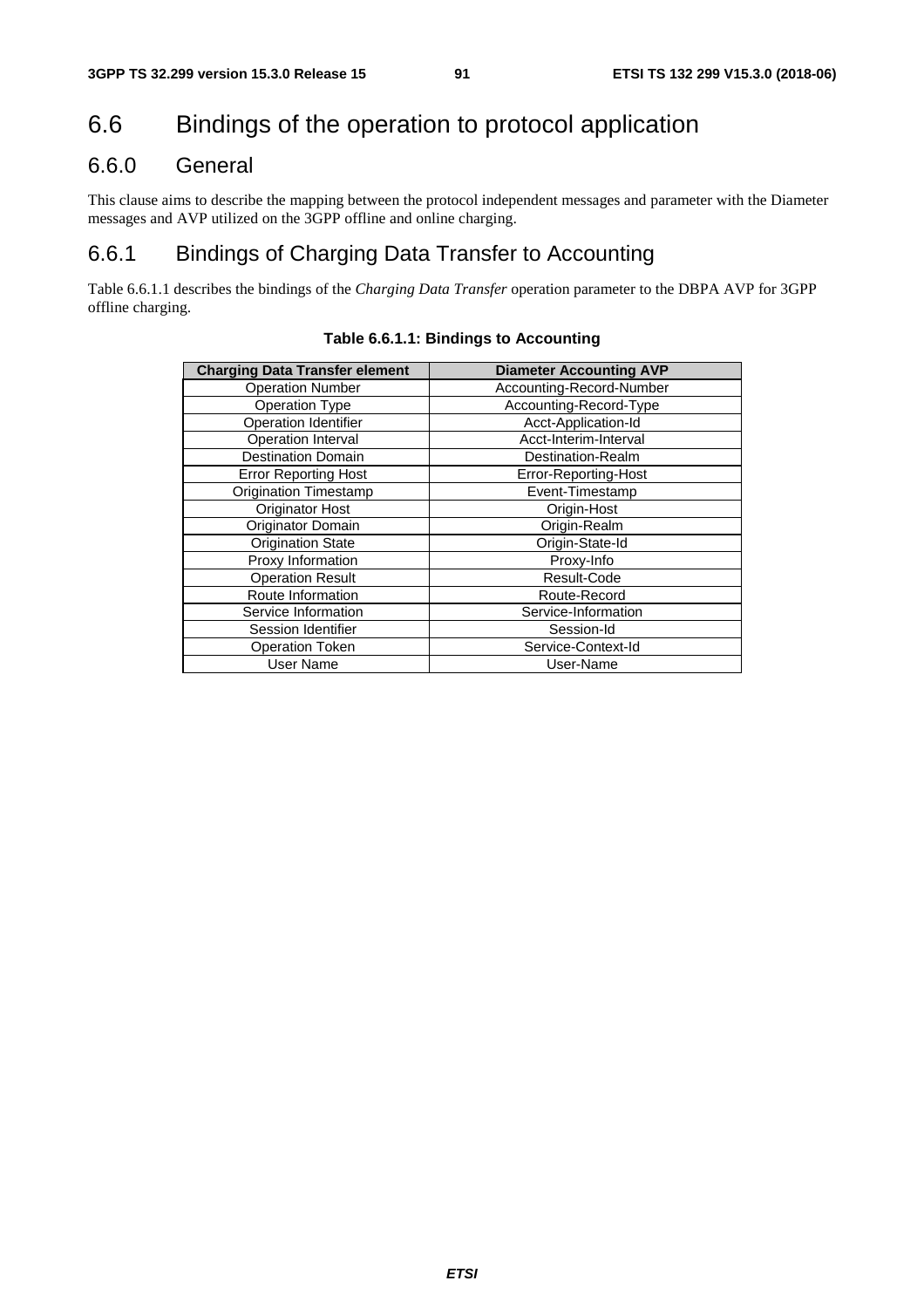# 6.6.2 Bindings of Debit / Reserve Units to Credit-Control

Table 6.6.2.1 describes the bindings of the *Debit / Reserve Units* operation parameter to the DCCA AVP for 3GPP 0nline charging.

| <b>Debit / Reserve Units element</b> | <b>DCCA AVP</b>                  |
|--------------------------------------|----------------------------------|
| AoC Type                             | AoC-Request-Type                 |
| Cost Information                     | Cost-Information                 |
| <b>Destination Domain</b>            | Destination-Realm                |
| <b>Destination Host</b>              | Destination-Host                 |
| Failed parameter                     | Failed-AVP                       |
| Low Balance Indication               | Low-Balance-Indication           |
| <b>Multiple Operation</b>            | Multiple-Services-Indicator      |
| Multiple Unit Operation              | Multiple-Services-Credit-Control |
| <b>Operation Correlation</b>         | CC-Correlation-Id                |
| <b>Operation Failover</b>            | <b>CC-Session-Failover</b>       |
| <b>Operation Failure Action</b>      | Credit-Control-Failure-Handling  |
| Operation Identifier                 | Auth-Application-Id              |
| <b>Operation Number</b>              | CC-Request-Number                |
| <b>Operation Result</b>              | Result-Code                      |
| <b>Operation Token</b>               | Service-Context-Id               |
| Operation Type                       | CC-Request-Type                  |
| <b>Origination State</b>             | Origin-State-Id                  |
| <b>Origination Timestamp</b>         | Event-Timestamp                  |
| Originator Domain                    | Origin-Realm                     |
| <b>Originator Host</b>               | Origin-Host                      |
| Proxy Information                    | Proxy-Info                       |
| <b>Redirection Cache Time</b>        | Redirect-Max-Cache-Time          |
| <b>Redirection Host</b>              | Redirect-Host                    |
| <b>Redirection Host Usage</b>        | Redirect-Host-Usage              |
| <b>Remaining Balance</b>             | Remaining-Balance                |
| <b>Requested Action</b>              | Requested-Action                 |
| Route Information                    | Route-Record                     |
| Service Information                  | Service-Information              |
| Session Identifier                   | Session-Id                       |
| Subscriber Equipment Number          | User-Equipment-Info              |
| Subscriber Identifier                | Subscription-Id                  |
| <b>Termination Cause</b>             | <b>Termination-Cause</b>         |
| <b>User Name</b>                     | User-Name                        |

#### **Table 6.6.2.1: Bindings to Credit-Control**

# 6.7 Securing Diameter messages

For secure transport of Diameter messages used for offline and online charging application, see 3GPP TS 33.210 [246].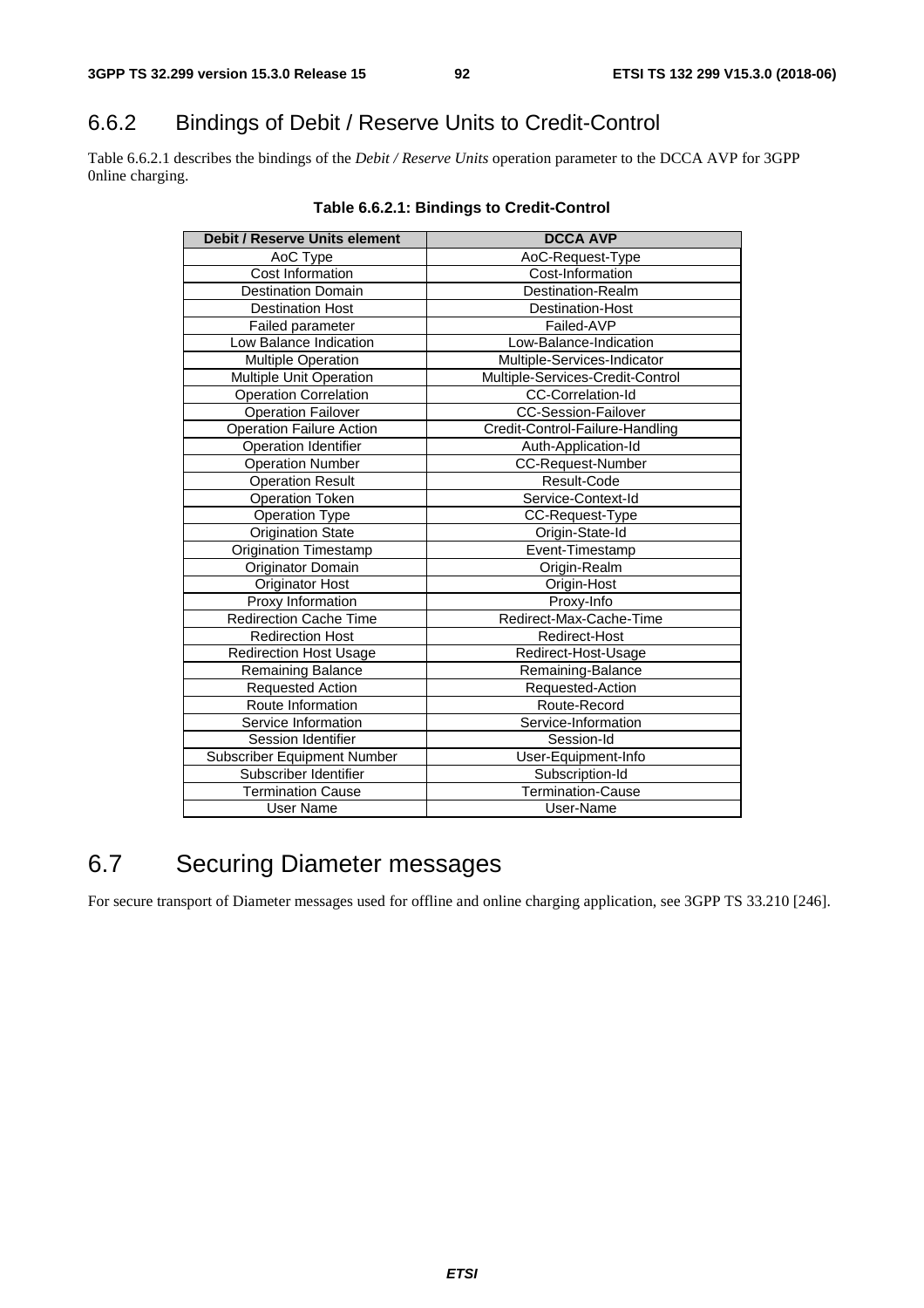# 7 Summary of used Attribute Value Pairs

# 7.1 Diameter AVPs

## 7.1.0 General

The use of the Attribute Value Pairs (AVPs) that are defined in the Diameter Protocol is specified in clause 6.2 for offline charging and in clause 6.4 for online charging. The information is summarized in the table 7.1.0.1 in alphabetical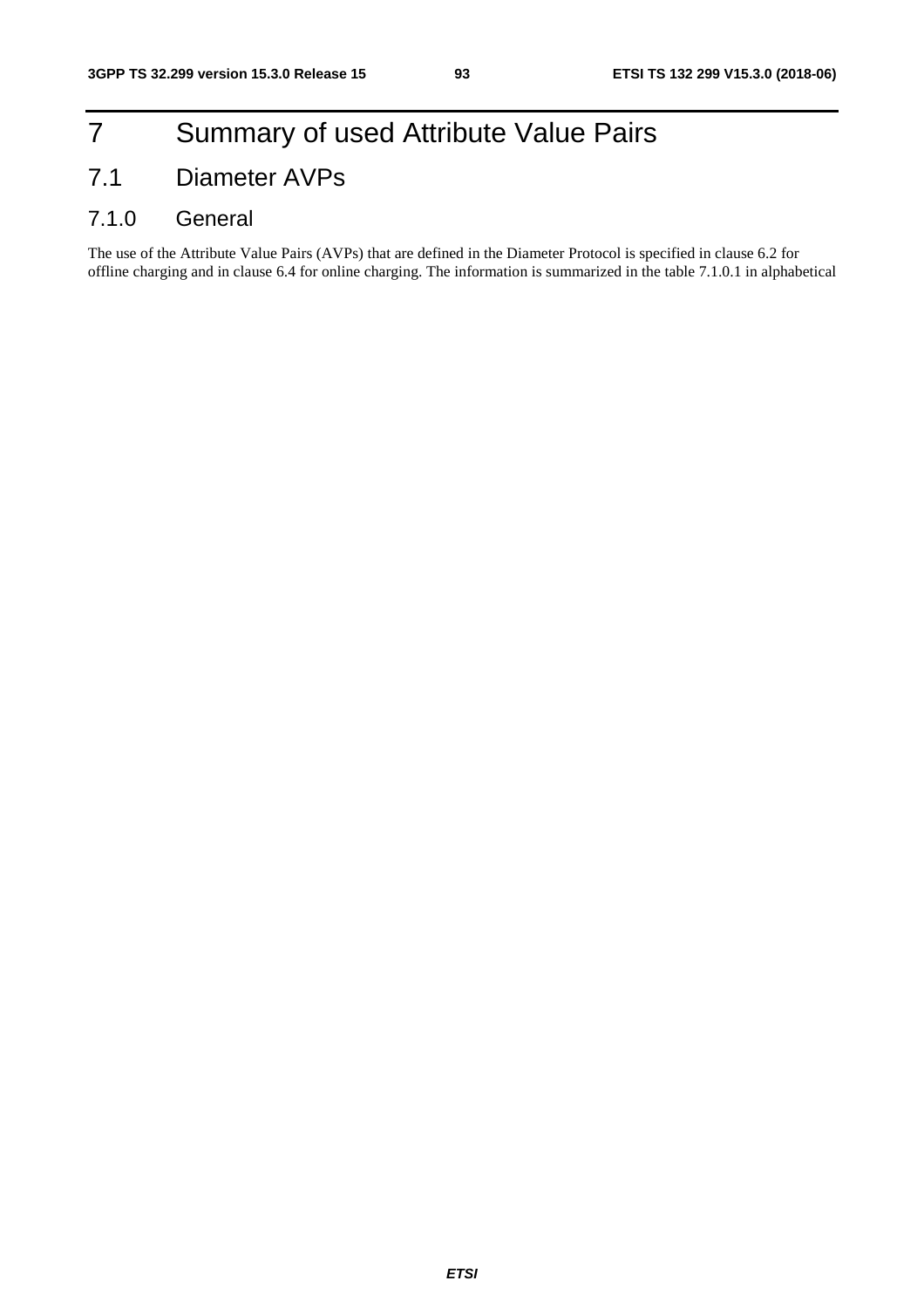order. Detailed specification of some of these AVPs is available after the table and for the others can be found from RFC 6733 [401], RFC 4006 [402] and RFC 4005 [407].

Those Diameter AVPs that are used are marked "M", " $O_M$ "or "Oc" in the following table. This implies that their content can be used by the CDF for offline and by the OCF for online charging purposes. Those Diameter AVPs that are not used are marked "-" in table 7.1.0.1.

#### **Table 7.1.0.1: Use Of IETF Diameter AVPs**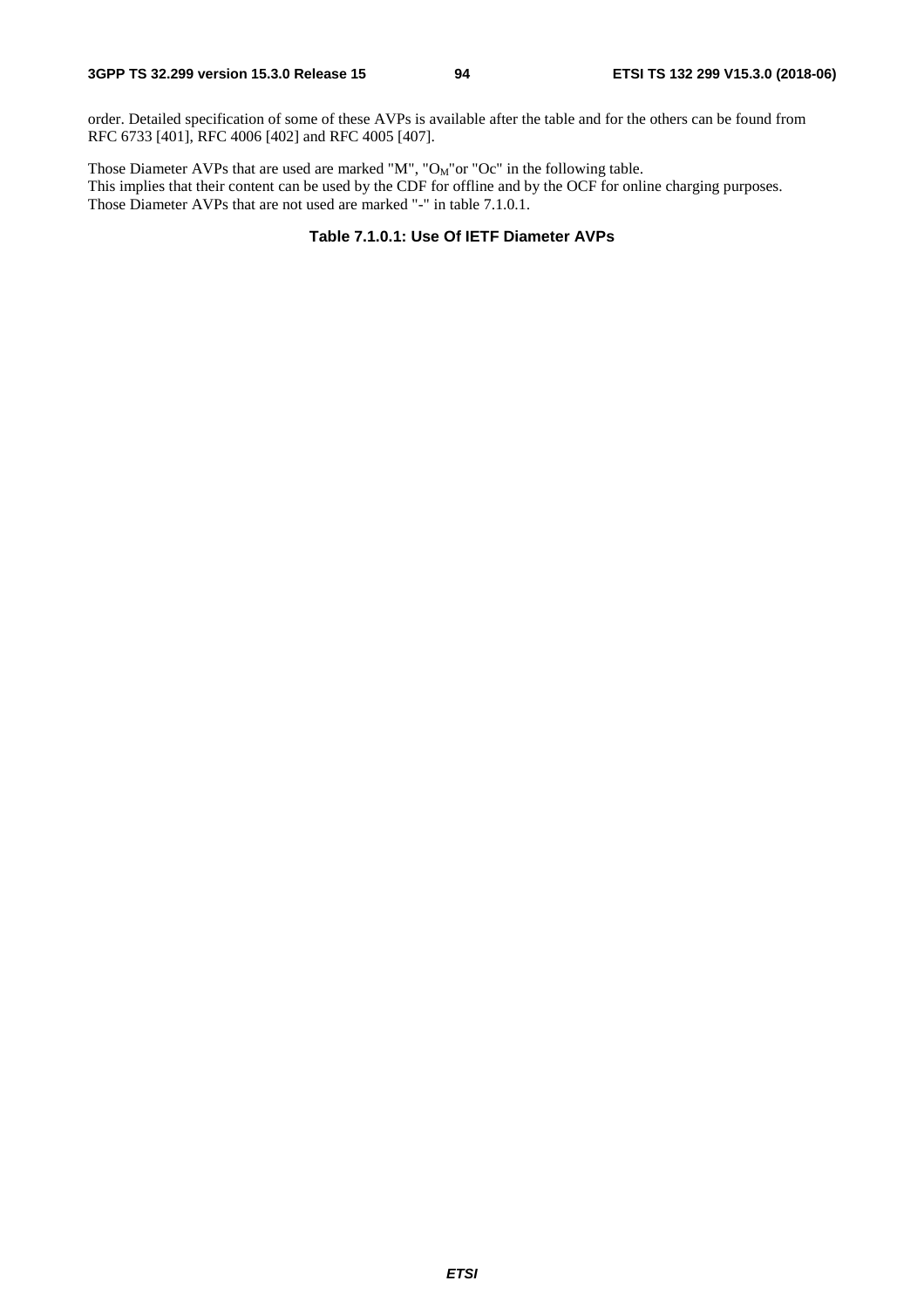| <b>Used in</b><br><b>AVP</b>                        |                  |                                  |                                  |                                  |                                  | <b>AVP Flag rules</b>     |                                        |                                  |                                  |                                              |
|-----------------------------------------------------|------------------|----------------------------------|----------------------------------|----------------------------------|----------------------------------|---------------------------|----------------------------------------|----------------------------------|----------------------------------|----------------------------------------------|
| <b>AVP Name</b>                                     | Code             | <b>ACR</b>                       | <b>ACA</b>                       | <b>CCR</b>                       | <b>CCA</b>                       | Value<br><b>Type</b>      | <b>Must</b>                            | May                              | <b>Should</b>                    | <b>Must</b>                                  |
|                                                     |                  |                                  |                                  |                                  |                                  |                           |                                        |                                  | not                              | not                                          |
| Accounting-Input-Octets<br>Accounting-Output-Octets | 363<br>364       | O <sub>c</sub><br>O <sub>C</sub> | $\blacksquare$                   | $\blacksquare$                   | $\blacksquare$                   | Unsigned64<br>Unsigned64  | M<br>M                                 | $\blacksquare$                   | ä,<br>$\blacksquare$             | V<br>$\overline{\mathsf{v}}$                 |
| Accounting-Realtime-Required                        | 483              | $\blacksquare$                   | $\blacksquare$                   | $\blacksquare$                   | Ξ.                               | Enumerated                | $\blacksquare$                         | ÷                                | ۰                                | $\overline{\phantom{a}}$                     |
| Accounting-Record-Number                            | 485              | M                                | M                                | $\sim$                           | $\blacksquare$                   | Unsigned32                | $\overline{M}$                         | $\sim$                           | $\mathbf{r}$                     | $\overline{\mathsf{v}}$                      |
| Accounting-Record-Type                              | 480              | M                                | M                                | $\qquad \qquad \blacksquare$     | $\blacksquare$                   | Enumerated                | M                                      | $\frac{1}{2}$                    | $\blacksquare$                   | V                                            |
| Accounting-Sub-Session-Id                           | 287              | $\blacksquare$                   | $\sim$                           | $\blacksquare$                   | $\blacksquare$                   | Unsigned64                | $\blacksquare$                         | $\blacksquare$                   | $\blacksquare$                   | $\blacksquare$                               |
| Acct-Application-Id                                 | 259              | O <sub>c</sub>                   | O <sub>c</sub>                   | $\blacksquare$                   | $\mathcal{L}_{\mathrm{max}}$     | Unsigned32                | M                                      | $\Box$                           | $\overline{a}$                   | $\overline{\mathsf{v}}$                      |
| Acct-Interim-Interval                               | 85               | $O_{C}$                          | O <sub>c</sub>                   | $\blacksquare$                   | $\blacksquare$                   | Unsigned32                | M                                      | $\overline{\phantom{a}}$         | $\blacksquare$                   | V                                            |
| Acct-Multi-Session-Id                               | 50               | $\mathbf{r}$                     |                                  | $\overline{a}$                   | $\blacksquare$                   | Unsigned32                | $\blacksquare$                         | ÷,                               | ä,                               | $\overline{\phantom{a}}$                     |
| Acct-Session-Id                                     | 44               | $\blacksquare$                   | $\blacksquare$                   | $\blacksquare$                   | $\blacksquare$                   | OctetString               | $\blacksquare$                         | $\blacksquare$                   | ÷,                               | $\blacksquare$                               |
| Auth-Application-Id                                 | 258              | $\overline{a}$                   | $\blacksquare$                   | М                                | М                                | Unsigned32                | M                                      | $\blacksquare$                   | $\blacksquare$                   | $\overline{\mathsf{v}}$                      |
| <b>AVP</b>                                          | $\star$          | $\blacksquare$                   | $\sim$                           | $\mathbf{r}$                     | $\blacksquare$                   | Grouped                   | $\overline{\phantom{a}}$               | $\blacksquare$                   | $\blacksquare$                   | $\overline{\phantom{a}}$                     |
| Called-Station-Id                                   | 30               | O <sub>c</sub>                   | $\blacksquare$                   | O <sub>c</sub>                   | $\blacksquare$                   | UTF8String                | М                                      | $\blacksquare$                   | $\blacksquare$                   | $\overline{\mathsf{v}}$<br>$\overline{\vee}$ |
| CC-Correlation-Id<br><b>CC-Input-Octets</b>         | 411<br>412       | $\blacksquare$                   | $\blacksquare$                   | O <sub>c</sub><br>O <sub>c</sub> | $\overline{O}_C$                 | OctetString<br>Unsigned64 | $\ddot{\phantom{a}}$<br>$\overline{M}$ | M<br>$\blacksquare$              | ä,<br>$\blacksquare$             | V                                            |
| CC-Money                                            | 413              | $\blacksquare$                   | $\blacksquare$                   | $\blacksquare$                   | $\sim$                           | Grouped                   | $\blacksquare$                         | $\overline{\phantom{a}}$         | ۰                                | $\blacksquare$                               |
| CC-Output-Octets                                    | 414              | $\blacksquare$                   | $\blacksquare$                   | O <sub>c</sub>                   | O <sub>c</sub>                   | Unsigned64                | M                                      | $\overline{\phantom{a}}$         | $\blacksquare$                   | $\overline{\mathsf{v}}$                      |
| CC-Request-Number                                   | 415              | $\blacksquare$                   | $\blacksquare$                   | M                                | M                                | Unsigned32                | M                                      | $\overline{a}$                   | $\frac{1}{2}$                    | $\overline{\mathsf{v}}$                      |
| CC-Request-Type                                     | 416              | $\blacksquare$                   | $\sim$                           | M                                | M                                | Enumerated                | $\overline{\mathsf{M}}$                | $\blacksquare$                   | $\blacksquare$                   | $\overline{\mathsf{v}}$                      |
| CC-Service-Specific-Units                           | 417              | $\blacksquare$                   | $\blacksquare$                   | O <sub>c</sub>                   | O <sub>c</sub>                   | Unsigned64                | M                                      | $\Box$                           | ÷.                               | $\overline{\mathsf{v}}$                      |
| <b>CC-Session-Failover</b>                          | 418              | $\sim$                           | $\sim$                           | $\blacksquare$                   | O <sub>C</sub>                   | Enumerated                | M                                      | $\blacksquare$                   | $\blacksquare$                   | V                                            |
| CC-Sub-Session-Id                                   | 419              | ä,                               | $\blacksquare$                   | ÷,                               |                                  | Unsigned64                | $\overline{\phantom{a}}$               | ÷,                               | L,                               | ÷,                                           |
| CC-Time                                             | 420              | $\blacksquare$                   | $\blacksquare$                   | O <sub>C</sub>                   | O <sub>C</sub>                   | Unsigned32                | M                                      | $\blacksquare$                   | $\blacksquare$                   | V                                            |
| <b>CC-Total-Octets</b>                              | 421              | $\overline{a}$                   | $\blacksquare$                   | O <sub>c</sub>                   | $O_{C}$                          | Unsigned64                | $\overline{\mathsf{M}}$                | ä,                               | $\blacksquare$                   | V                                            |
| CC-Unit-Type                                        | 454              | $\blacksquare$                   | $\blacksquare$                   | $\blacksquare$                   | М                                | Enumerated                | M                                      | $\blacksquare$                   | $\blacksquare$                   | V                                            |
| Check-Balance-Result                                | 422              | $\blacksquare$                   | $\blacksquare$                   | $\blacksquare$                   | $\blacksquare$                   | Enumerated                | $\blacksquare$                         | $\blacksquare$                   | $\blacksquare$                   | $\mathbf{r}$                                 |
| Cost-Information                                    | 423              | $\blacksquare$                   | $\blacksquare$                   | $\blacksquare$                   | $\overline{O}_C$                 | Grouped                   | M                                      | $\blacksquare$                   | $\blacksquare$                   | V                                            |
| Cost-Unit                                           | 424              | $\blacksquare$                   | $\blacksquare$                   | $\blacksquare$                   | O <sub>c</sub>                   | UTF8String                | $\overline{M}$                         | $\blacksquare$                   | $\blacksquare$                   | $\overline{\mathsf{v}}$                      |
| Credit-Control<br>Credit-Control-Failure-Handling   | 426<br>427       | $\blacksquare$                   |                                  | $\overline{a}$                   | $\blacksquare$                   | Enumerated<br>Enumerated  | $\blacksquare$<br>M                    | ÷,                               | ä,                               | $\blacksquare$<br>$\overline{\vee}$          |
| Currency-Code                                       | 425              | $\sim$                           | $\blacksquare$<br>$\sim$         | $\blacksquare$<br>L,             | O <sub>C</sub><br>м              | Unsigned32                | M                                      | $\blacksquare$<br>$\blacksquare$ | $\blacksquare$<br>$\blacksquare$ | $\overline{\vee}$                            |
| <b>Destination-Host</b>                             | 293              | O <sub>c</sub>                   | $\blacksquare$                   | $\overline{O}_C$                 | $\blacksquare$                   | DiamIdent                 | $\overline{M}$                         | $\blacksquare$                   | $\blacksquare$                   | $\overline{\mathsf{v}}$                      |
| <b>Destination-Realm</b>                            | 283              | M                                | $\blacksquare$                   | M                                | $\omega$                         | DiamIdent                 | $\overline{M}$                         | $\blacksquare$                   | $\blacksquare$                   | $\overline{\mathsf{v}}$                      |
| Direct-Debiting-Failure-Handling                    | 428              | $\blacksquare$                   | $\blacksquare$                   | $\blacksquare$                   | O <sub>C</sub>                   | Enumerated                | M                                      | $\blacksquare$                   | $\blacksquare$                   | V                                            |
| Error-Message                                       | 281              | $\blacksquare$                   |                                  |                                  | $\blacksquare$                   | UTF8String                | $\blacksquare$                         |                                  | ä,                               |                                              |
| Error-Reporting-Host                                | 294              | $\blacksquare$                   | O <sub>C</sub>                   | $\blacksquare$                   | $\blacksquare$                   | DiamIdent                 | $\blacksquare$                         | $\blacksquare$                   | $\blacksquare$                   | V, M                                         |
| Event-Timestamp                                     | 55               | O <sub>C</sub>                   | O <sub>c</sub>                   | O <sub>c</sub>                   | $\blacksquare$                   | Time                      | М                                      | $\blacksquare$                   | $\blacksquare$                   | V                                            |
| <b>Experimental-Result</b>                          | 297              | $\blacksquare$                   | O <sub>c</sub>                   | $\blacksquare$                   | O <sub>c</sub>                   | Grouped                   | $\blacksquare$                         | $\blacksquare$                   | $\blacksquare$                   | V, M                                         |
| Experimental-Result-Code                            | 298              | $\blacksquare$                   | O <sub>c</sub>                   | $\blacksquare$                   | $O_{C}$                          | Unsigned32                | $\blacksquare$                         | $\blacksquare$                   | $\blacksquare$                   | V, M                                         |
| Exponent                                            | 429              | $\blacksquare$                   | $\blacksquare$                   | $\blacksquare$                   | O <sub>C</sub>                   | Integer32                 | M                                      | $\overline{\phantom{a}}$         | ۰                                | V                                            |
| Failed-AVP                                          | $\overline{279}$ | $\mathbf{r}$                     | $\blacksquare$                   | $\blacksquare$                   | O <sub>C</sub>                   | Grouped                   | $\overline{M}$                         | $\blacksquare$                   | $\blacksquare$                   | $\overline{\mathsf{v}}$                      |
| Filter-Id                                           | 11               | $\blacksquare$                   | $\blacksquare$                   | $\blacksquare$                   | $O_{C}$                          | UTF8String                | М                                      | $\blacksquare$                   | $\blacksquare$                   | ٧                                            |
| Final-Unit-Action                                   | 449              | ä,                               | $\sim$                           | ä,                               | O <sub>c</sub>                   | Enumerated                | $\overline{M}$                         | ä,                               | ä,                               | $\overline{\mathsf{v}}$                      |
| Final-Unit-Indication                               | 430<br>431       | $\blacksquare$                   | $\blacksquare$                   | $\blacksquare$                   | O <sub>C</sub><br>O <sub>C</sub> | Grouped                   | M<br>M                                 | $\blacksquare$                   | $\blacksquare$                   | V<br>$\overline{\mathsf{v}}$                 |
| Granted-Service-Unit<br>G-S-U-Pool-Identifier       | 453              | $\blacksquare$<br>ä,             | $\blacksquare$<br>$\blacksquare$ | $\blacksquare$<br>$\Box$         | O <sub>C</sub>                   | Grouped<br>Unsigned32     | M                                      | $\blacksquare$<br>$\Box$         | $\blacksquare$<br>ä,             | $\overline{\mathsf{v}}$                      |
| G-S-U-Pool-Reference                                | 457              | $\blacksquare$                   | $\blacksquare$                   | $\blacksquare$                   | O <sub>c</sub>                   | Grouped                   | M                                      | $\blacksquare$                   | $\blacksquare$                   | $\overline{\mathsf{v}}$                      |
| Multiple-Services-Credit-Control                    | 456              | $\blacksquare$                   | $\blacksquare$                   | O <sub>c</sub>                   | O <sub>c</sub>                   | Grouped                   | $\overline{M}$                         | $\overline{\phantom{0}}$         |                                  | $\overline{\mathsf{v}}$                      |
| Multiple-Services-Indicator                         | 455              | $\Box$                           | $\Box$                           | $\overline{O_{M}}$               | $\blacksquare$                   | Enumerated                | M                                      | $\Box$                           | $\blacksquare$                   | $\overline{\mathsf{v}}$                      |
| Origin-Host                                         | 264              | М                                | М                                | M                                | м                                | DiamIdent                 | M                                      | $\blacksquare$                   | $\blacksquare$                   | $\overline{\mathsf{V}}$                      |
| Origin-Realm                                        | 296              | M                                | M                                | $\overline{\mathsf{M}}$          | M                                | DiamIdent                 | $\overline{\mathsf{M}}$                | $\Box$                           | $\blacksquare$                   | $\overline{\mathsf{v}}$                      |
| Origin-State-Id                                     | 278              | O <sub>c</sub>                   | O <sub>c</sub>                   | O <sub>c</sub>                   | $\blacksquare$                   | Unsigned32                | М                                      | $\frac{1}{2}$                    | $\blacksquare$                   | $\overline{\vee}$                            |
| Proxy-Info                                          | 284              | O <sub>c</sub>                   | O <sub>c</sub>                   | $O_{C}$                          | O <sub>c</sub>                   | Grouped                   | М                                      | $\blacksquare$                   | ۰                                | V                                            |
| Proxy-Host                                          | 280              | М                                | М                                | M                                | м                                | <b>DiamIdent</b>          | М                                      | $\omega_{\rm c}$                 | ä,                               | $\vee$                                       |
| Proxy-State                                         | 33               | M                                | М                                | M                                | М                                | OctetString               | М                                      | $\blacksquare$                   | $\blacksquare$                   | V                                            |
| Rating-Group                                        | 432              | $O_{C}$                          | $\blacksquare$                   | $O_{C}$                          | O <sub>C</sub>                   | Unsigned32                | M                                      | ÷,                               | ä,                               | $\overline{\mathsf{v}}$                      |
| Redirect-Address-Type                               | 433              | $\blacksquare$                   | $\blacksquare$                   | $\blacksquare$                   | м                                | Enumerated                | М                                      | $\blacksquare$                   | $\blacksquare$                   | $\overline{\vee}$                            |
| Redirect-Host                                       | 292              | $\blacksquare$                   | $\blacksquare$                   | $\blacksquare$                   | O <sub>c</sub>                   | DiamURI                   | М                                      | $\blacksquare$                   | $\blacksquare$                   | V<br>$\overline{\mathsf{v}}$                 |
| Redirect-Host-Usage                                 | 261<br>262       | $\blacksquare$                   | $\blacksquare$                   | $\blacksquare$                   | O <sub>c</sub>                   | Enumerated                | M<br>M                                 | $\blacksquare$                   | $\blacksquare$                   | $\overline{\vee}$                            |
| Redirect-Max-Cache-Time<br>Redirect-Server          | 434              | $\blacksquare$                   | $\blacksquare$                   | $\blacksquare$                   | O <sub>c</sub><br>O <sub>c</sub> | Unsigned32<br>Grouped     | M                                      | $\frac{1}{2}$                    | ÷<br>۰.                          | $\overline{\vee}$                            |
| Redirect-Server-Address                             | 435              | $\blacksquare$                   | $\blacksquare$                   | $\blacksquare$                   | м                                | UTF8String                | M                                      | $\blacksquare$                   | $\blacksquare$                   | $\overline{\vee}$                            |
| Requested-Action                                    | 436              | $\blacksquare$                   | $\blacksquare$                   | O <sub>c</sub>                   | $\blacksquare$                   | Enumerated                | M                                      | $\blacksquare$                   | $\blacksquare$                   | $\overline{\vee}$                            |
| Requested-Service-Unit                              | 437              | $\Box$                           | $\blacksquare$                   | O <sub>c</sub>                   | $\blacksquare$                   | Grouped                   | M                                      | $\frac{1}{2}$                    | $\blacksquare$                   | $\overline{\mathsf{v}}$                      |
| Restriction-Filter-Rule                             | 438              | $\blacksquare$                   | $\blacksquare$                   | $\frac{1}{2}$                    | O <sub>C</sub>                   | <b>IPFilterRule</b>       | M                                      | $\qquad \qquad \blacksquare$     | $\blacksquare$                   | $\overline{\mathsf{V}}$                      |
| Result-Code                                         | 268              | $\blacksquare$                   | M                                | $\blacksquare$                   | М                                | Unsigned32                | M                                      | $\blacksquare$                   | ۰                                | $\overline{\mathsf{v}}$                      |
| Route-Record                                        | 282              | O <sub>c</sub>                   | $\omega$                         | O <sub>c</sub>                   | O <sub>c</sub>                   | DiamIdent                 | М                                      | ä,                               | ÷.                               | $\vee$                                       |
| Service-Context-Id                                  | 461              | $O_{M}$                          | $\blacksquare$                   | м                                | $\blacksquare$                   | UTF8String                | М                                      | $\blacksquare$                   | $\blacksquare$                   | V                                            |
| Service-Identifier                                  | 439              | O <sub>c</sub>                   | $\blacksquare$                   | O <sub>C</sub>                   | O <sub>C</sub>                   | Unsigned32                | М                                      | $\frac{1}{2}$                    | $\frac{1}{2}$                    | $\vee$                                       |
| Service-Parameter-Info                              | 440              | $\blacksquare$                   | $\blacksquare$                   |                                  |                                  | Grouped                   | $\blacksquare$                         | ÷,                               | $\blacksquare$                   | $\blacksquare$                               |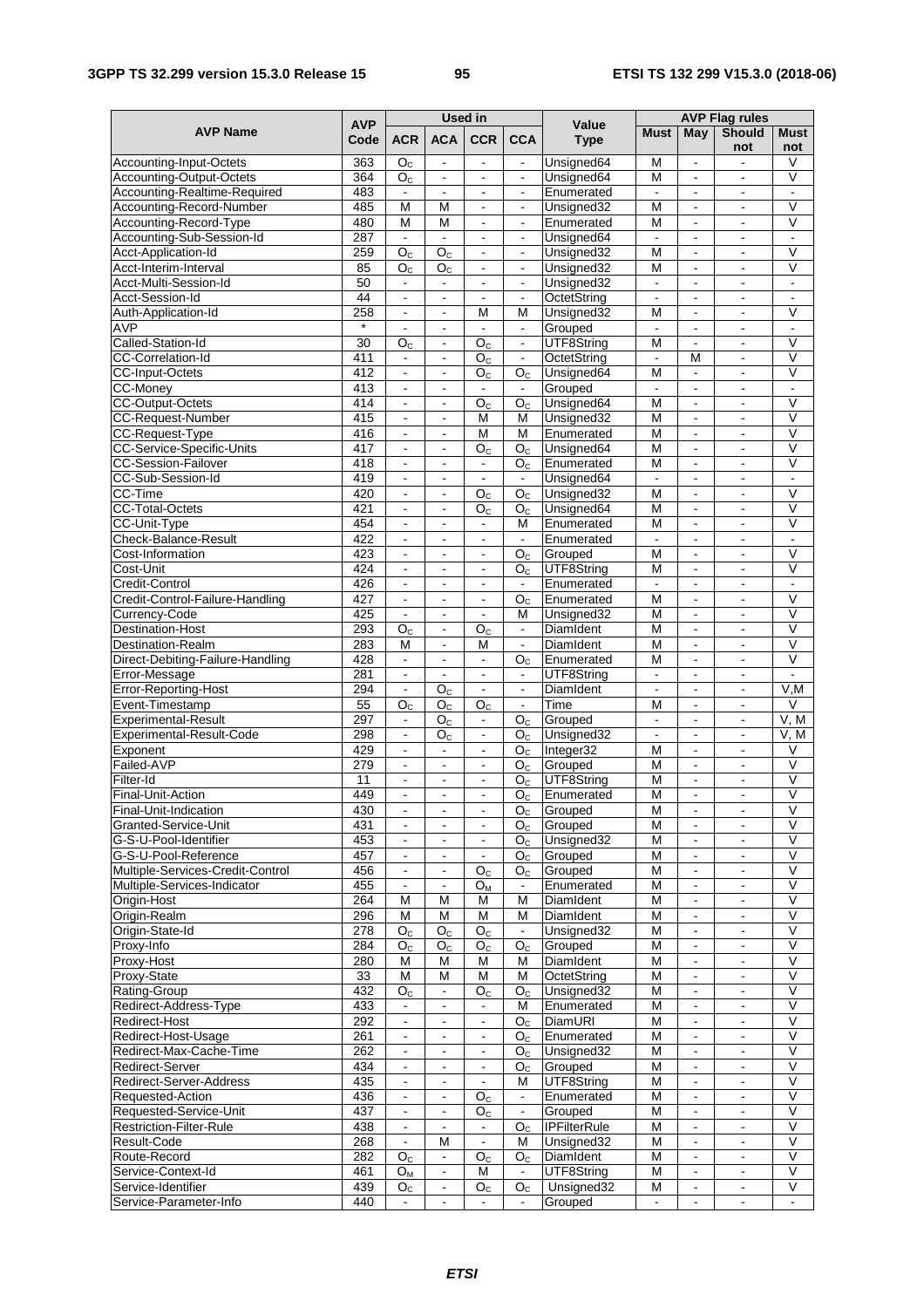|                                |                    |                          |                | Used in        |                          | Value       | <b>AVP Flag rules</b> |     |               |             |  |  |
|--------------------------------|--------------------|--------------------------|----------------|----------------|--------------------------|-------------|-----------------------|-----|---------------|-------------|--|--|
| <b>AVP Name</b>                | <b>AVP</b><br>Code | <b>ACR</b><br><b>ACA</b> |                | <b>CCR</b>     | <b>CCA</b>               | <b>Type</b> | <b>Must</b>           | May | <b>Should</b> | <b>Must</b> |  |  |
|                                |                    |                          |                |                |                          |             |                       |     | not           | not         |  |  |
| Service-Parameter-Type         | 441                |                          | ۰              | ۰              | $\blacksquare$           | Unsigned32  | ۰                     | ۰   |               |             |  |  |
| Service-Parameter-Value        | 442                | -                        | ۰              | ۰              | $\overline{\phantom{0}}$ | OctetString | -                     | ۰   | ۰             | -           |  |  |
| Session-Id                     | 263                | M                        | M              | М              | M                        | UTF8String  | М                     | ۰   | ÷.            | V           |  |  |
| Subscription-Id                | 443                | O <sub>c</sub>           | $\blacksquare$ | O <sub>M</sub> | ۰                        | Grouped     | M                     | ۰   | ۰             | $\vee$      |  |  |
| Subscription-Id-Data           | 444                | м                        | ÷.             | м              | Ξ.                       | UTF8Strina  | М                     | ٠   | ۰             | V           |  |  |
| Subscription-Id-Type           | 450                | M                        | ۰              | M              | $\blacksquare$           | Enumerated  | М                     | ٠   |               | V           |  |  |
| Tariff-Change-Usage            | 452                | ٠                        | $\blacksquare$ | O <sub>C</sub> | $\blacksquare$           | Enumerated  | M                     | Ξ.  | ۰             | V           |  |  |
| Tariff-Time-Change             | 451                | ٠                        |                | $\blacksquare$ | O <sub>c</sub>           | Time        | М                     | ۰   | ۰             | v           |  |  |
| Termination-Cause              | 295                |                          | ۰              | O <sub>C</sub> | $\blacksquare$           | Enumerated  | M                     | ۰   | ۰             | V           |  |  |
| Unit-Value                     | 445                | ۰                        | $\blacksquare$ | $\blacksquare$ | M                        | Grouped     | M                     | ۰   | ۰             | V           |  |  |
| Used-Service-Unit              | 446                |                          | $\blacksquare$ | O <sub>C</sub> | ٠                        | Grouped     | М                     | ٠   | ÷.            | V           |  |  |
| User-Equipment-Info            | 458                | O <sub>c</sub>           | $\blacksquare$ | O <sub>C</sub> | ٠                        | Grouped     | -                     | M   | ۰             | V           |  |  |
| User-Equipment-Info-Type       | 459                | $O_M$                    | ٠              | M              | $\blacksquare$           | Enumerated  | Ξ.                    | M   | ä,            | $\vee$      |  |  |
| User-Equipment-Info-Value      | 460                | $O_M$                    | ä,             | M              | $\sim$                   | OctetString |                       | M   | ٠             | V           |  |  |
| User-Name                      |                    | O <sub>C</sub>           | O <sub>C</sub> | O <sub>C</sub> | $\overline{\phantom{0}}$ | UTF8String  | M                     | ۰   | ۰             | V           |  |  |
| Value-Digits                   | 447                |                          | ä,             | $\blacksquare$ | м                        | Integer64   | M                     | ۰   | ä,            | $\vee$      |  |  |
| Validity-Time                  | 448                | -                        | $\overline{a}$ | $\blacksquare$ | O <sub>c</sub>           | Unsigned32  | M                     | -   | ٠             | V           |  |  |
| Vendor-Id                      | 266                | ۰                        | ۰              | $\blacksquare$ | $\blacksquare$           | Unsigned32  | ۰                     | ۰   | ۰             | ۰           |  |  |
| Vendor-Specific-Application-Id | 260                |                          | $\blacksquare$ | ۰              | ٠                        | Grouped     | ۰                     | ۰   | ۰             | ۰           |  |  |

- NOTE 1: *Result-Code* AVP is defined in Diameter Base Protocol in RFC 6733 [401]. Values which are used in offline and online charging applicationsare defined below.
- NOTE 2: *Experimental-Result* AVP is defined in Diameter Base Protocol in RFC 6733 [401]. Values which are used in offline and online charging applications are defined below.

## 7.1.1 Accounting-Input-Octets AVP

The *Accounting-Input-Octets* AVP (AVP code 363) contains the number of octets transmitted during the data container recording interval, reflecting the volume counts for uplink traffic for a data flow.

## 7.1.2 Void

## 7.1.3 Accounting-Output-Octets AVP

The *Accounting-Output-Octets* AVP (AVP code 364) contains the number of octets transmitted during the data container recording interval, reflecting the volume count for downlink traffic for a data flow.

## 7.1.4 Void

## 7.1.5 Acct-Application-Id AVP

The *Acct-Application-Id* AVP (AVP code 259) shall contain the value of 3 as defined in RFC 6733 [401] according TS 29.230 [206].

### 7.1.6 Auth-Application-Id AVP

The *Auth-Application-Id* AVP (AVP code 258) shall contain the value of 4 as defined in RFC 4006 [402] according TS 29.230 [206].

## 7.1.7 Called-Station-Id AVP

The *Called-Station-Id* AVP (AVP code 30) shall contain the Access Point Name (APN) the user is connected to.

## 7.1.8 Event-Timestamp AVP

The *Event-Timestamp* AVP (AVP code 55) shall contain the time when the chargeable event is received in the CTF.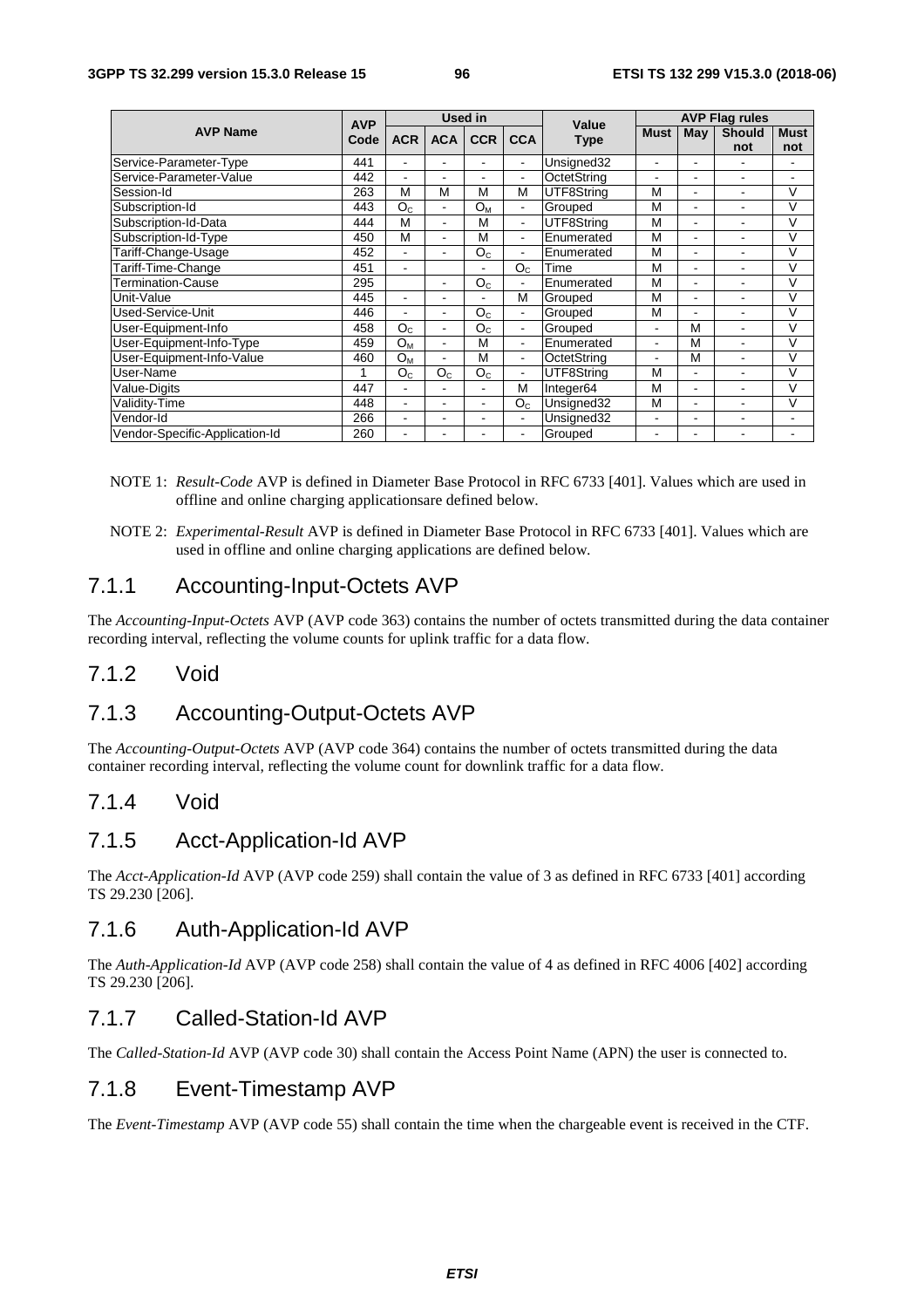## 7.1.8A Experimental-Result AVP

The *Experimental-Result* AVP (AVP code 297) defined in RFC 6733 [401], shall contain the values used in offline and online charging applications. The Vendor-ID AVP shall contain 3GPP (10415), and following values are used for Experimental-Result-Code:

#### **Permanent Failures (5xxx):**

5011 DIAMETER\_ERROR\_FEATURE\_UNSUPPORTED At least one feature included in the request sent by the CTF is not supported by the CDF or OCF. This value is defined in TS 29.229 [204]

## 7.1.9 Multiple-Services-Credit-Control AVP

The *Multiple-Services-Credit-Control* AVP (AVP code 456) is of type grouped as specified in RFC 4006 [402]. It contains additional 3GPP specific charging parameters.

It has the following ABNF grammar:

<Multiple-Services-Credit-Control> ::= < AVP Header: 456 >

- [ Granted-Service-Unit ]
- [ Requested-Service-Unit ]
- \* [ Used-Service-Unit ]
- [Tariff-Change-Usage] \* [ Service-Identifier ]
- [ Rating-Group ]
- \* [ G-S-U-Pool-Reference ]
- [ Validity-Time ] [ Result-Code ]
- [ Final-Unit-Indication ]
- [ Time-Quota-Threshold ]
- [ Volume-Quota-Threshold ]
- [ Unit-Quota-Threshold ]
- [ Quota-Holding-Time ]
- [ Quota-Consumption-Time ]
- \* [ Reporting-Reason ]
	- [ Trigger ]
- [ PS-Furnish-Charging-Information ]
- [ Refund-Information ]
- \* [ AF-Correlation-Information]
- \* [ Envelope ]
- [ Envelope-Reporting ]
- [ Time-Quota-Mechanism ]
- \* [ Service-Specific-Info ]
- [ QoS-Information ]
- \* [ Announcement-Information ]
- [ 3GPP-RAT-Type ] [ Related-Trigger ]
- $*$   $AVP$

## 7.1.10 Rating-Group AVP

The *Rating-Group* AVP (AVP code 432), is defined in RFC 4006 [402]. It contains the charging key (defined in TS 23.203 [218]). Each quota allocated to a Diameter CC session has a unique Rating Group value as specified in RFC 4006 [402].

## 7.1.11 Result-Code AVP

This subclause defines new *Result-Code* AVP (AVP code 268) values that shall be supported by all Diameter implementations that conform to the present document. The Result-Code AVP operates as described in RFC 6733 [401] and RFC 4006 [402]. The following result code descriptions are examples of the possible uses for the code: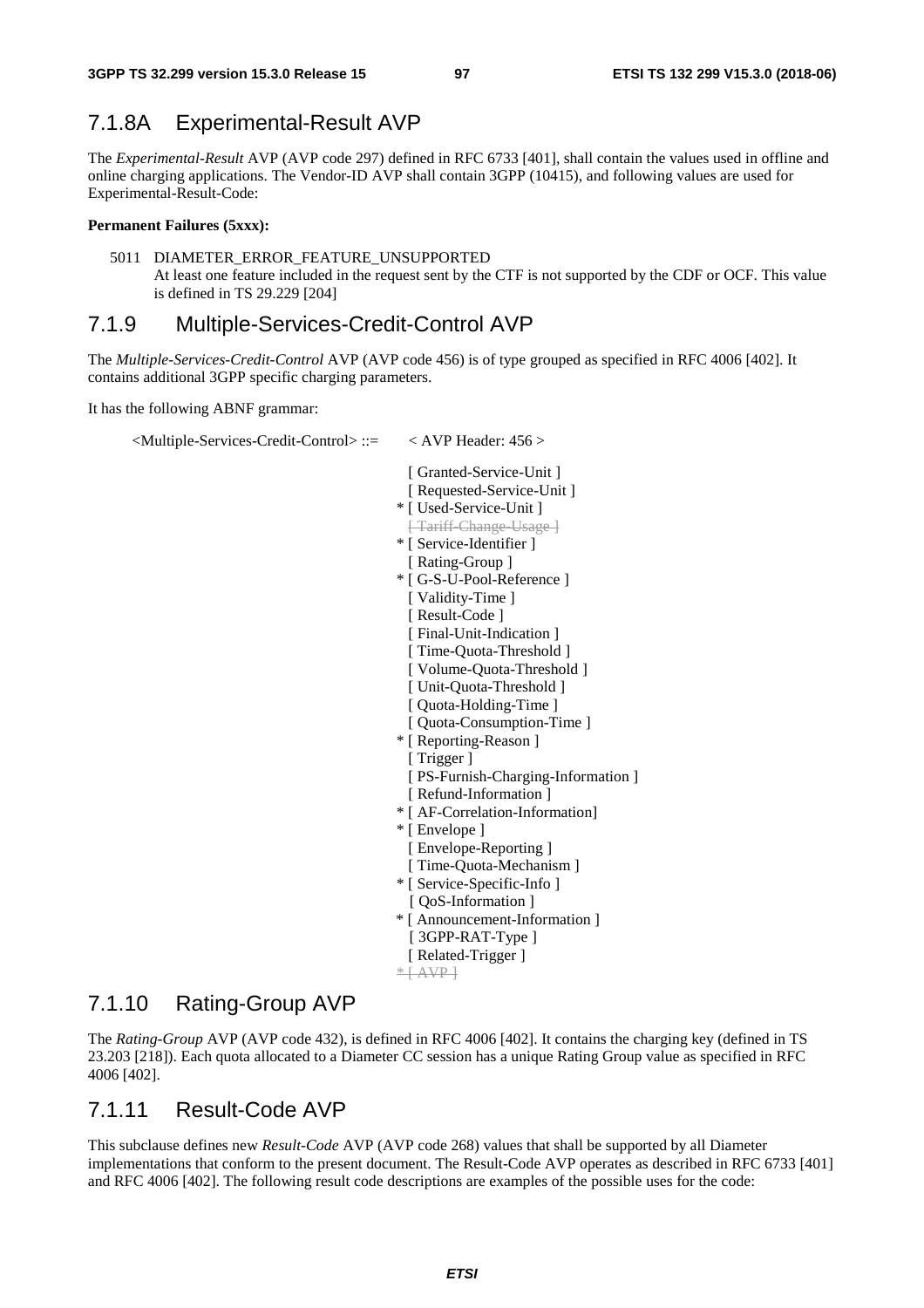#### **Transient Failures (4xxx):**

- 4010 DIAMETER\_END\_USER\_SERVICE\_DENIED The OCF denies the service request due to service restrictions (e.g. terminate rating group) or limitations related to the end-user, for example the end-user's account could not cover the requested service.
- 4011 DIAMETER CREDIT CONTROL NOT APPLICABLE The OCF determines that the service can be granted to the end user but no further Credit-Control needed for the service (e.g. service is free of charge or is treated for offline charging).

4012 DIAMETER\_CREDIT\_LIMIT\_REACHED The OCF denies the service request since the end- user's account could not cover the requested service. If the CCR contained used-service-units they are deducted, if possible.

#### **Permanent Failures (5xxx):**

5003 DIAMETER\_AUTHORIZATION\_REJECTED The OCF denies the service request in order to terminate the service for which credit is requested. For example this error code is used to inform IP CAN bearer has to be terminated in the CCR message or to inform blacklist the rating group in the Multiple-Service-Credit-Control AVP. 5030 DIAMETER\_USER\_UNKNOWN

The specified end user could not be found in the OCF.

5031 DIAMETER\_RATING\_FAILED

 This error code is used to inform the CTF that the OCF cannot rate the service request due to insufficient rating input, incorrect AVP combination or due to an AVP or an AVP value that is not recognized or supported in the rating. For Flow Based Charging this error code is used if the Rating group is not recognized. The Failed-AVP AVP MUST be included and contain a copy of the entire AVP(s) that could not be processed successfully or an example of the missing AVP complete with the Vendor-Id if applicable. The value field of the missing AVP should be of correct minimum length and contain zeroes.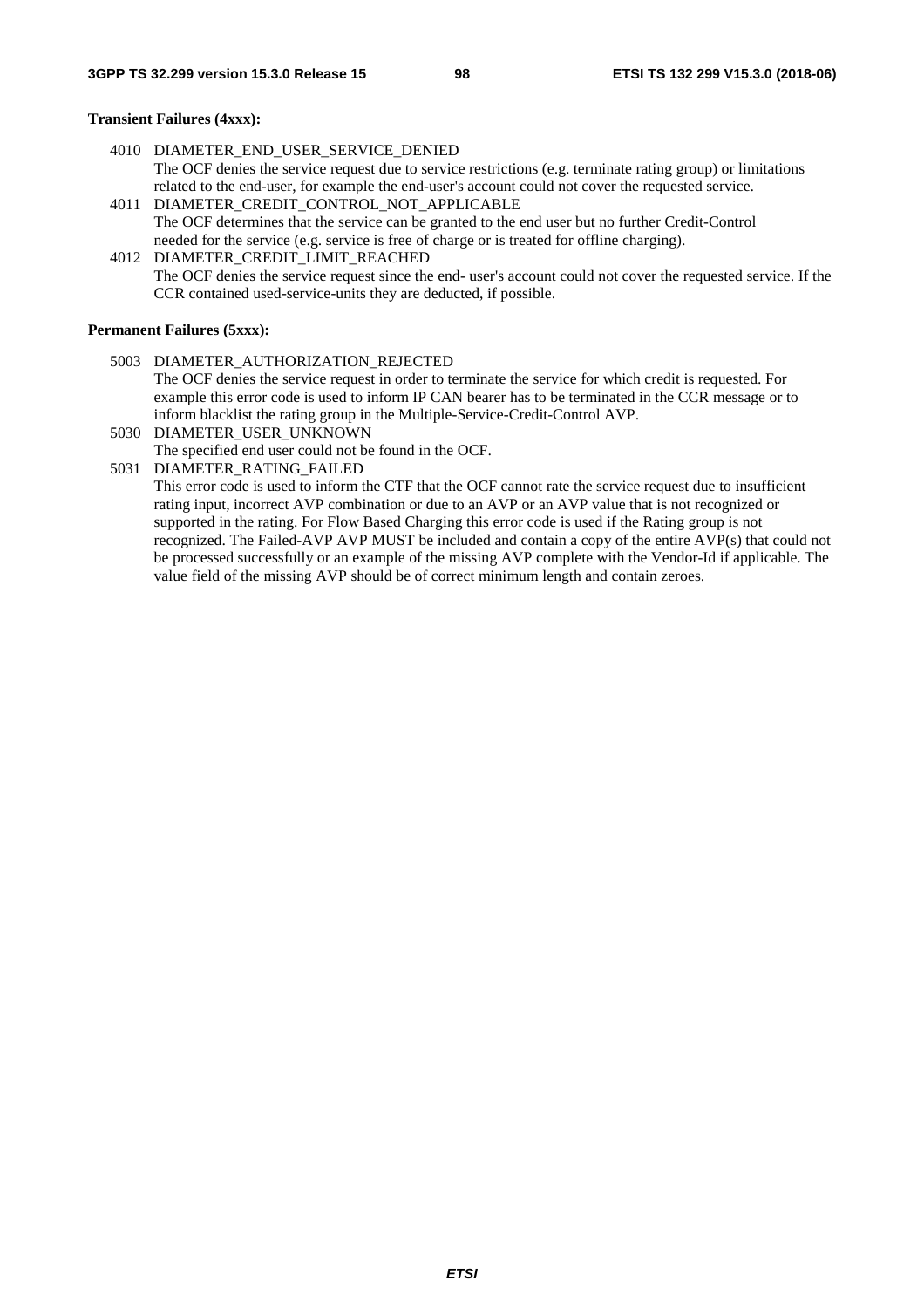## 7.1.12 Service-Context-Id AVP

The *Service-Context-Id* AVP is defined in RFC 4006 [402]. It is of type UTF8String and contains a unique identifier of the Diameter Credit-Control service specific document that applies to the request.

This is an identifier allocated by the service provider/operator, by the service element manufacturer or by a standardization body and MUST uniquely identify a given Diameter Credit-Control service specific document. For offline charging, this identifies the service specific document ('middle tier' TS) on which associated CDRs should based. The format of the Service-Context-Id is:

#### "extensions".MNC.MCC."Release"."service-context" "@" "domain"

The 3GPP specific values for "service-context" "@" "domain" are:

32251@3gpp.org for PS charging 32253@3gpp.org for CPDT charging [32254@3gpp.org](mailto:32254@3gpp.org) for Exposure function API charging 32260@3gpp.org for IMS charging 32270@3gpp.org for MMS service charging 32271@3gpp.org for LCS service charging 32272@3gpp.org for PoC service charging 32273@3gpp.org for MBMS service charging 32274@3gpp.org for SMS service charging [32275@3gpp.org](mailto:32275@3gpp.org) for MMTel service charging 32276@3gpp.org for VCS charging [32277@3gpp.org](mailto:32277@3gpp.org) for ProSe charging 32278@3gpp.org for Monitoring Event charging 32280@3gpp.org for AoC Service Information 32296@3gpp.org for ABMF Rc information

The "Release" indicates the 3GPP Release the service specific document is based upon e.g. 12 for Release 12.

As a minimum, "Release"."service-context" "@" "domain" shall be used. If the minimum is used all operator provisionable parameters (Oc and Om) are optional.

The MNC.MCC identifies the operator implementing the service specific document, which is used to determine the specific requirements for the operator configurable parameters.

The "extensions" is operator specific information to any extensions in a service specific document.

## 7.1.13 Service-Identifier AVP

The *Service-Identifier* AVP (AVP code 439), is defined in RFC 4006 [402]. For further details, please refer the middletier specification.

## 7.1.14 Used-Service-Unit AVP

The *Used-Service-Unit* AVP (AVP code 446) is of type grouped as specified in RFC 4006 [402]. It contains additional 3GPP specific charging parameters.

It has the following ABNF grammar:

<Used-Service-Unit> ::= < AVP Header: 446 >

[ Reporting-Reason ] [ Tariff-Change-Usage ] [ CC-Time ] **[ CC-Money ]** [ CC-Total-Octets ] [ CC-Input-Octets ] [ CC-Output-Octets ] [ CC-Service-Specific-Units ] \*[ Event-Charging-TimeStamp ]  $*$  $AVP$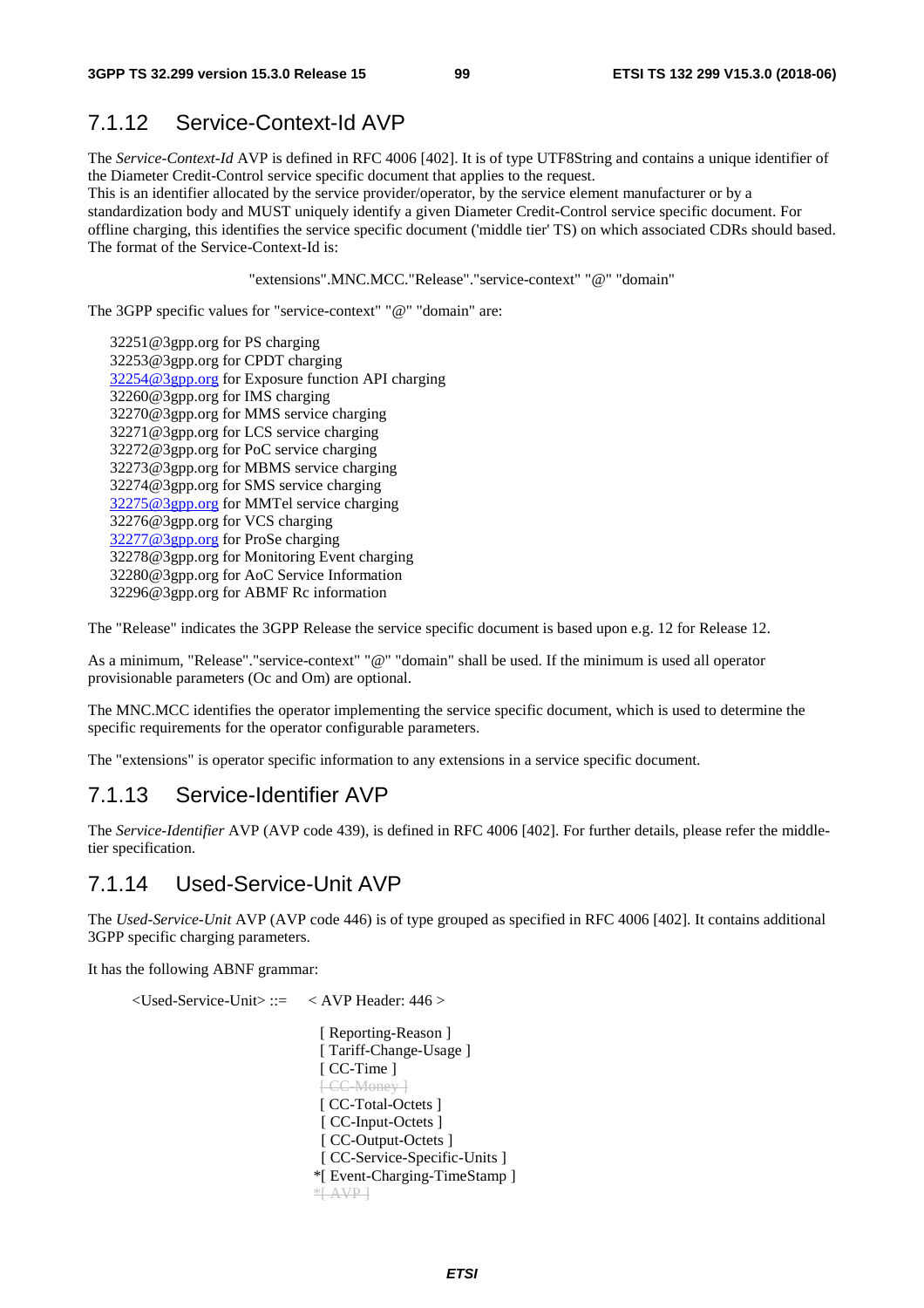## 7.1.15 User-Name AVP

The *User-Name* AVP (AVP code 1) contains the user name in the format of a NAI according to RFC 6733 [401].

## 7.1.16 Vendor-Id AVP

The *Vendor-Id* AVP (AVP code 266), as part of the grouped *Vendor-Specific-Application-Id* AVP, shall contain the value of 10415, which is the IANA registered value for '3GPP' in TS 29.230 [206].

## 7.1.17 User-Equipment-Info AVP

The *User-Equipment-Info* AVP (AVP code 458) is of type grouped and contains the identity and capability of the terminal the subscriber is using for the connection to network according to IETF RFC 4006 [402] with the following ABNF grammar:

User-Equipment-Info  $::=$  < AVP Header: 458 >

 { User-Equipment-Info-Type } { User-Equipment-Info-Value }

For PS charging, when the User-Equipment-Info-Type AVP (AVP code 459) is set to IMEISV (0), the value within the User-Equipment-Info-Value AVP (AVP code 460) is of type OctetString and shall be a UTF-8 encoded hexadecimal. The composition of the IMEISV follows the definition in TS 23.003 [224] . If only IMEI is received a filler 'F' is used to make it 16 digits.

For IMS charging, when the User-Equipment-Info-Type AVP (AVP code 459) is set to IMEISV (0), the value within the User-Equipment-Info-Value AVP (AVP code 460) is of type OctetString and shall be a UTF-8 encoded decimal. The composition of the IMEISV follows the definition in TS 23.003 [224]. If only IMEI is received the number of digits are truncated to 15.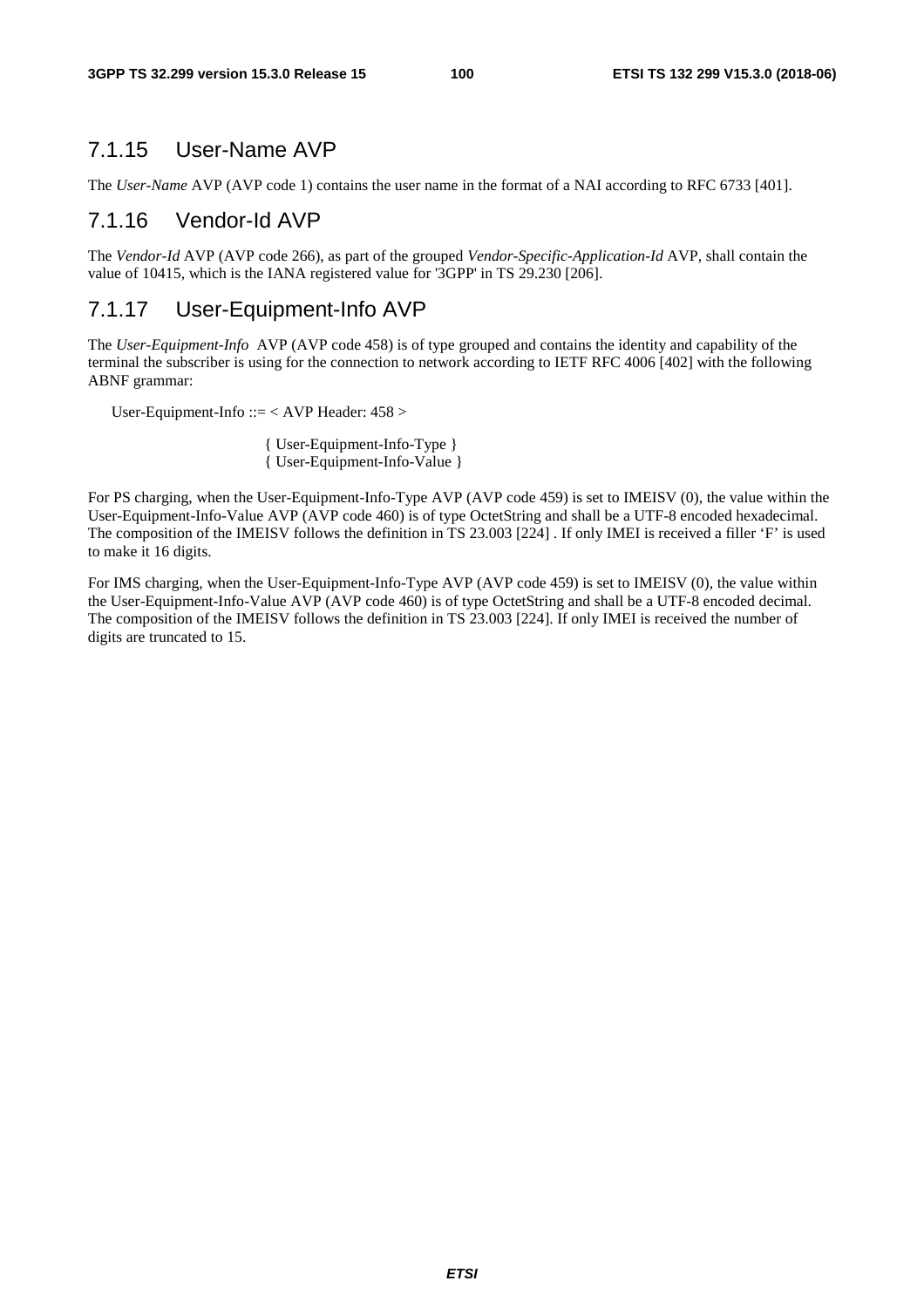# 7.2 3GPP specific AVPs

## 7.2.0 General

For the purpose of offline charging additional AVPs are used in ACR / ACA and for online charging additional AVPs are used in CCR / CCA. All 3GPP specific AVPs mentioned are relevant for both offline and online charging unless specifically excluded. The information is summarized in the following table 7.2.0.1 along with the AVP flag rules.

The 3GPP Charging Application uses the value 10415 (3GPP) as *Vendor-Id.*

Detailed descriptions of AVPs that are used specifically for 3GPP charging are provided in the subclauses below the table. However, for AVPs that are just borrowed from other applications only the reference (e.g. TS 29.229 [204]), is provided in the following table and the detailed description is not repeated.

Where 3GPP RADIUS VSAs are re-used, they shall be translated to Diameter AVPs as described in RFC 4005 [407] with the exception that the 'M' flag shall be set.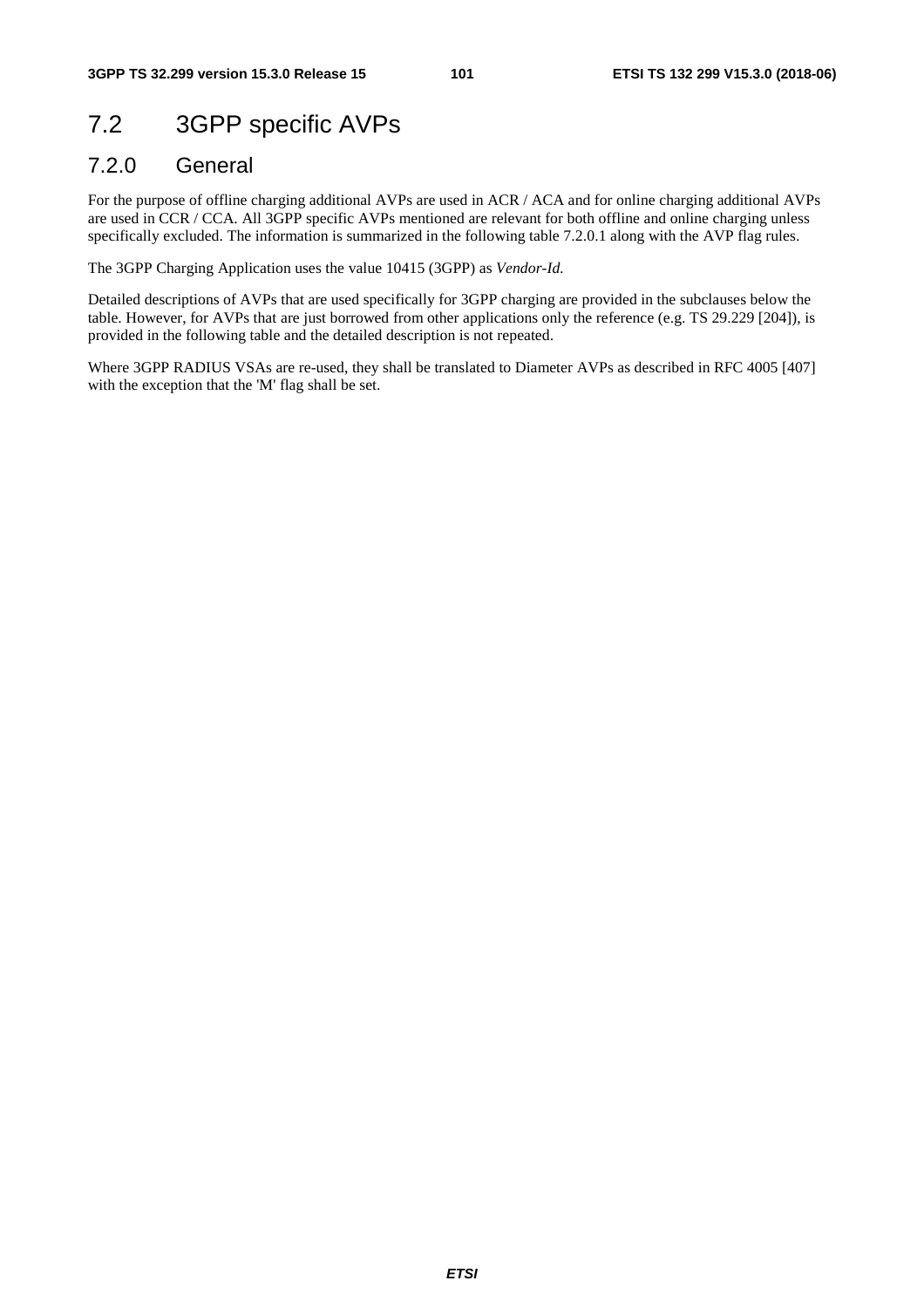## **Table 7.2.0.1: 3GPP specific AVPs**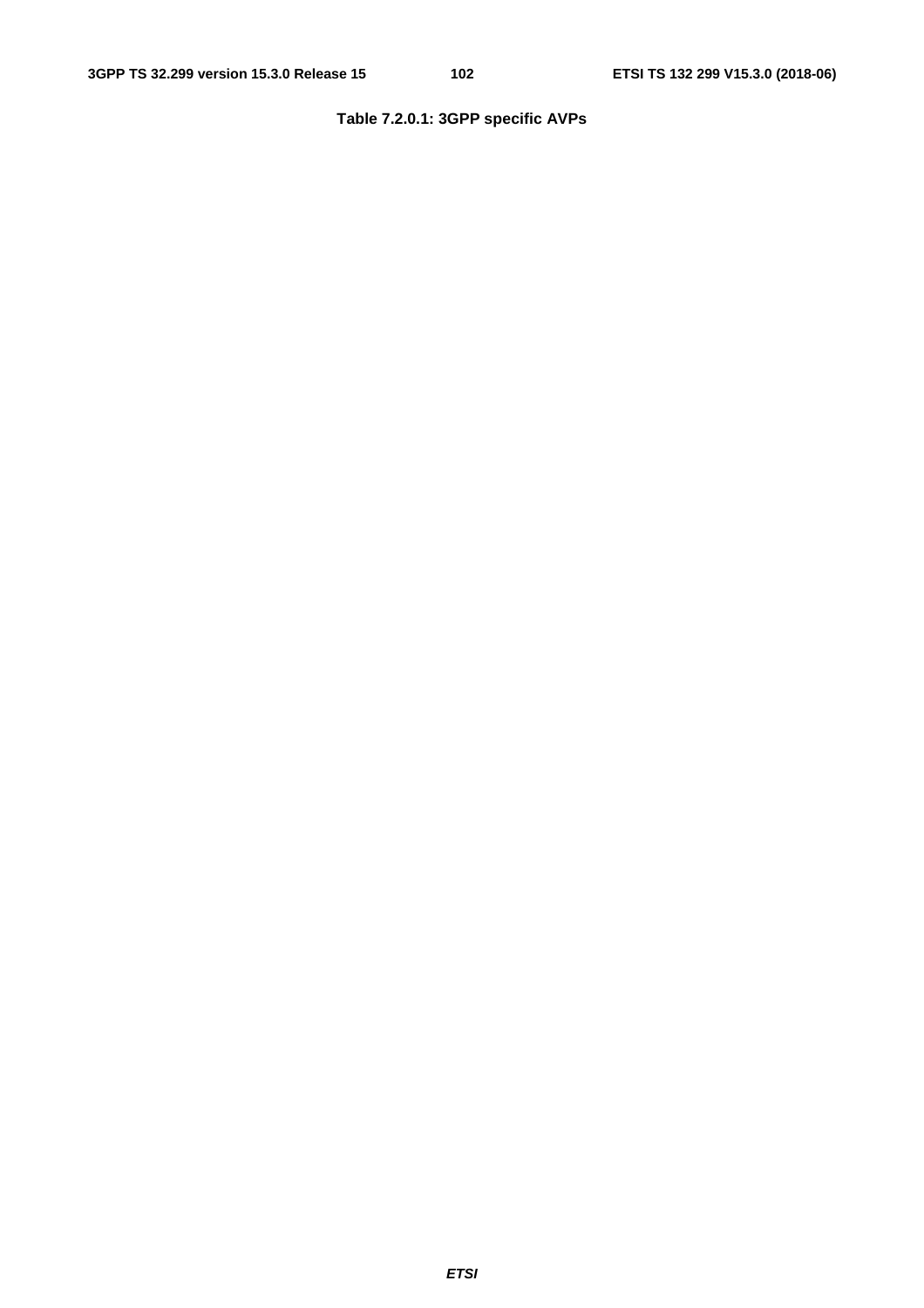#### **3GPP TS 32.299 version 15.3.0 Release 15 103 ETSI TS 132 299 V15.3.0 (2018-06)**

|                                                                         |                       |                                           |                                                | <b>Used in</b>               |                                            |                             | <b>AVP Flag rules</b>        |                                  |                          |           |
|-------------------------------------------------------------------------|-----------------------|-------------------------------------------|------------------------------------------------|------------------------------|--------------------------------------------|-----------------------------|------------------------------|----------------------------------|--------------------------|-----------|
| <b>AVP Name</b>                                                         | <b>AVP</b><br>Code    | <b>ACRI</b>                               | <b>ACA</b>                                     | <b>CCR</b>                   | <b>CCA</b>                                 | <b>Value</b><br><b>Type</b> | <b>Must</b>                  | May                              | Should Mu<br>not         | st<br>not |
| 3GPP-Charging-Characteristics                                           | 13                    | X                                         |                                                | Χ                            | $\blacksquare$                             | refer [207]                 |                              |                                  |                          |           |
| 3GPP-Charging-Id                                                        | $\overline{c}$        | $\overline{\mathsf{x}}$                   | $\blacksquare$                                 | $\overline{\mathsf{x}}$      | $\blacksquare$                             | refer [207]                 |                              |                                  |                          |           |
| 3GPP-GGSN-MCC-MNC<br>3GPP-IMSI                                          | 9<br>1                | $\overline{\mathsf{x}}$                   | $\overline{a}$<br>$\blacksquare$               | X<br>Χ                       | $\overline{a}$<br>$\blacksquare$           | refer [207]                 |                              |                                  |                          |           |
| 3GPP-IMSI-MCC-MNC                                                       | 8                     | х                                         | $\blacksquare$                                 | Χ                            | $\blacksquare$                             | refer [207]<br>refer [207]  |                              |                                  |                          |           |
| 3GPP-MS-TimeZone                                                        | 23                    | $\overline{\mathsf{x}}$                   | $\blacksquare$                                 | Χ                            | $\overline{\phantom{a}}$                   | refer [207]                 |                              |                                  |                          |           |
| 3GPP-NSAPI                                                              | 10                    | X                                         | $\omega$                                       | $\overline{\mathsf{x}}$      | $\blacksquare$                             | refer [207]                 |                              |                                  |                          |           |
| 3GPP-PDP-Type                                                           | 3                     | X                                         | $\blacksquare$                                 | Χ                            |                                            | refer [207]                 |                              |                                  |                          |           |
| 3GPP-PS-Data-Off-Status                                                 | 4406                  | $\overline{\mathsf{x}}$                   | L.                                             | $\overline{\mathsf{x}}$      | $\blacksquare$                             | Enumerated                  | V.M                          |                                  |                          |           |
| 3GPP-RAT-Type<br>3GPP-Selection-Mode                                    | 21<br>$\overline{12}$ | Χ<br>$\overline{\mathsf{x}}$              | $\blacksquare$<br>$\blacksquare$               | X<br>$\overline{\mathsf{x}}$ | $\blacksquare$                             | refer [207]                 |                              |                                  |                          |           |
| 3GPP-Session-Stop-Indicator                                             | 11                    | $\blacksquare$                            | $\blacksquare$                                 | $\overline{\mathsf{x}}$      | $\overline{\phantom{a}}$<br>$\blacksquare$ | refer [207]<br>refer [207]  |                              |                                  |                          |           |
| 3GPP-SGSN-MCC-MNC                                                       | 18                    | Х                                         | $\blacksquare$                                 | Χ                            | $\blacksquare$                             | refer [207]                 |                              |                                  |                          |           |
| 3GPP-User-Location-Info                                                 | 22                    | $\overline{\mathsf{x}}$                   | ÷,                                             | $\overline{\mathsf{x}}$      |                                            | refer [207]                 |                              |                                  |                          |           |
| Access-Availability-Change-Reason                                       | 2833                  | $\overline{\mathsf{x}}$                   | $\blacksquare$                                 | $\blacksquare$               | $\blacksquare$                             | refer [215]                 |                              |                                  |                          |           |
| Access-Network-Charging-Identifier-Value                                | 503                   | X                                         | $\blacksquare$                                 | Χ                            | $\overline{\phantom{a}}$                   | refer [214]                 |                              |                                  |                          |           |
| Access-Network-Info-Change                                              | 4401                  | $\overline{\mathsf{x}}$                   | $\mathbf{r}$                                   | $\blacksquare$               | $\blacksquare$                             | Grouped                     | V,M                          | $\blacksquare$                   | ä,                       |           |
| Access-Network-Information<br>Access-Transfer-Information               | 1263<br>2709          | $\overline{X}$<br>$\overline{\mathsf{x}}$ | $\qquad \qquad \blacksquare$<br>$\blacksquare$ | Χ<br>Χ                       | $\blacksquare$<br>$\blacksquare$           | OctetString<br>Grouped      | V, M<br>V, M                 | $\blacksquare$<br>$\sim$         | -                        |           |
| Access-Transfer-Type                                                    | 2710                  | $\overline{\mathsf{x}}$                   | $\omega$                                       | $\overline{\mathsf{x}}$      | $\blacksquare$                             | Enumerated                  | V.M                          | $\omega$                         | $\blacksquare$           |           |
| Account-Expiration                                                      | 2309                  |                                           | $\blacksquare$                                 | $\blacksquare$               | X                                          | Time                        | V,M                          | $\blacksquare$                   | $\blacksquare$           |           |
| <b>Accumulated-Cost</b>                                                 | 2052                  |                                           | ä,                                             | $\bar{\phantom{a}}$          | х                                          | Grouped                     | V.M                          |                                  | $\overline{\phantom{0}}$ |           |
| Accuracy                                                                | 3137                  | X                                         | $\blacksquare$                                 | $\blacksquare$               | $\blacksquare$                             | refer [245]                 |                              |                                  |                          |           |
| Adaptations                                                             | 1217                  | $\blacksquare$                            | $\blacksquare$                                 | Χ                            | $\mathbf{r}$                               | Enumerated                  | V.M                          | $\blacksquare$                   | ۰                        |           |
| ADC-Rule-Base-Name<br>Additional-Content-Information                    | 1095<br>1207          | X<br>$\sim$                               | $\blacksquare$<br>$\blacksquare$               | X<br>Χ                       | $\blacksquare$<br>$\blacksquare$           | refer [215]<br>Grouped      | V,M                          | $\blacksquare$<br>$\blacksquare$ | ä,<br>$\blacksquare$     |           |
| Additional-Exception-Reports                                            | 3936                  | X                                         | $\blacksquare$                                 | $\overline{\mathsf{x}}$      | $\overline{\phantom{a}}$                   | Enumerated                  | V, M                         | $\overline{\phantom{a}}$         |                          |           |
| Additional-Type-Information                                             | 1205                  | $\blacksquare$                            | $\blacksquare$                                 | $\overline{\mathsf{x}}$      | $\blacksquare$                             | UTF8String                  | V, M                         | $\blacksquare$                   | $\blacksquare$           |           |
| Address-Data                                                            | 897                   | Х                                         | $\blacksquare$                                 | Χ                            | $\overline{\phantom{a}}$                   | UTF8String                  | V, M                         | $\blacksquare$                   | $\blacksquare$           |           |
| Address-Domain                                                          | 898                   | $\overline{\mathsf{x}}$                   | ä,                                             | Χ                            | $\overline{\phantom{a}}$                   | Grouped                     | V, M                         | $\blacksquare$                   | L.                       |           |
| Addressee-Type                                                          | 1208                  | Χ                                         | $\qquad \qquad \blacksquare$                   | $\overline{\mathsf{x}}$      | $\blacksquare$                             | Enumerated                  | V, M                         | $\frac{1}{2}$                    | -                        |           |
| Address-Type                                                            | 899                   | X                                         | $\blacksquare$<br>$\omega$                     | X<br>X                       | $\blacksquare$                             | Enumerated                  | V,M                          |                                  | $\blacksquare$           |           |
| AF-Charging-Identifier<br>AF-Correlation-Information                    | 505<br>1276           | X<br>X                                    | $\blacksquare$                                 | Χ                            | $\blacksquare$<br>$\overline{\phantom{a}}$ | refer [214]<br>Grouped      | V.M                          | $\blacksquare$                   | $\overline{\phantom{a}}$ |           |
| <b>Allocation-Retention-Priority</b>                                    | 1034                  | $\overline{\mathsf{x}}$                   | $\blacksquare$                                 | X                            | $\blacksquare$                             | refer [215]                 |                              |                                  |                          |           |
| Alternate-Charged-Party-Address                                         | 1280                  | X                                         | $\blacksquare$                                 | $\blacksquare$               | $\blacksquare$                             | UTF8String                  | V.M                          | $\blacksquare$                   | $\blacksquare$           |           |
| Announcement-Identifier                                                 | 3905                  | $\blacksquare$                            | $\blacksquare$                                 | $\blacksquare$               | Χ                                          | Unsigned32                  | V,M                          | $\blacksquare$                   | $\blacksquare$           |           |
| Announcement-Information                                                | 3904                  |                                           | $\blacksquare$                                 | $\blacksquare$               | X                                          | Grouped                     | V, M                         | $\blacksquare$                   | ä,                       |           |
| Announcement-Order                                                      | 3906<br>4408          | $\blacksquare$<br>X                       | $\blacksquare$<br>$\blacksquare$               | $\blacksquare$               | X                                          | Unsigned32<br>UTF8String    | V.M<br>V, M                  | $\blacksquare$                   | $\blacksquare$           |           |
| Announcing-PLMN-ID<br>Announcing-UE-HPLMN-Identifier                    | 3426                  | X                                         | $\omega$                                       | X                            | $\blacksquare$                             | UTF8String                  | V.M                          | $\blacksquare$                   | $\mathbf{r}$             |           |
| Announcing-UE-VPLMN-Identifier                                          | 3427                  | $\times$                                  | $\blacksquare$                                 | X                            | $\blacksquare$                             | UTF8String                  | V.M                          | $\blacksquare$                   | L.                       |           |
| AoC-Cost-Information                                                    | 2053                  | $\blacksquare$                            | $\blacksquare$                                 | $\blacksquare$               | Х                                          | Grouped                     | V, M                         | $\blacksquare$                   | $\blacksquare$           |           |
| AoC-Format                                                              | 2310                  |                                           | $\qquad \qquad \blacksquare$                   | Χ                            | $\frac{1}{2}$                              | Enumerated                  | V, M                         | $\blacksquare$                   | -                        |           |
| AoC-Information                                                         | 2054                  |                                           | $\blacksquare$                                 | $\overline{\mathsf{x}}$      | $\overline{\mathsf{x}}$                    | Grouped                     | V.M                          | $\blacksquare$                   | $\blacksquare$           |           |
| AoC-Request-Type                                                        | 2055                  | $\blacksquare$                            | $\blacksquare$                                 | $\overline{\mathsf{X}}$      | ÷.                                         | Enumerated                  | V.M                          | ä,                               | $\blacksquare$           |           |
| AoC-Service<br>AoC-Service-Obligatory-Type                              | 2311<br>2312          | $\blacksquare$                            | $\blacksquare$<br>۰                            | X<br>$\overline{\mathsf{x}}$ | $\blacksquare$<br>$\blacksquare$           | Grouped<br>Enumerated       | V, M<br>V, M                 | $\blacksquare$<br>$\blacksquare$ | $\overline{\phantom{a}}$ |           |
| AoC-Service-Type                                                        | 2313                  | $\blacksquare$                            | $\blacksquare$                                 | Χ                            | $\blacksquare$                             | Enumerated                  | V, M                         | $\blacksquare$                   | $\blacksquare$           |           |
| AoC-Subscription-Information                                            | 2314                  | $\blacksquare$                            | $\blacksquare$                                 | X                            | $\blacksquare$                             | Grouped                     | V, M                         | $\blacksquare$                   | $\blacksquare$           |           |
| <b>API-Content</b>                                                      | 1309                  | X                                         | $\blacksquare$                                 | Χ                            | $\blacksquare$                             | UTF8String                  | $\overline{\vee}$            | $\blacksquare$                   | $\blacksquare$           | M         |
| <b>API-Direction</b>                                                    | 1310                  | X                                         | $\blacksquare$                                 | $\overline{X}$               | $\blacksquare$                             | Enumerated                  | $\overline{\mathsf{v}}$      | $\blacksquare$                   | -                        | м         |
| <b>API-Identifier</b>                                                   | 1311                  | $\overline{\mathsf{x}}$                   |                                                | $\overline{\mathsf{X}}$      | $\blacksquare$                             | OctetString                 | V                            |                                  | $\overline{\phantom{0}}$ | M         |
| API-Invocation-Timestamp<br>API-Network-Service-Node                    | 1312<br>1315          | X<br>X                                    | $\Box$<br>$\blacksquare$                       | $\overline{\mathsf{x}}$      | $\Box$<br>$\blacksquare$                   | Time<br>Enumerated          | $\overline{\mathsf{V}}$<br>V | $\blacksquare$<br>$\blacksquare$ | ä,<br>$\blacksquare$     | м<br>м    |
| <b>API-Result-Code</b>                                                  | $\overline{1313}$     | $\overline{X}$                            | $\Box$                                         | Χ<br>$\overline{\mathsf{x}}$ | $\blacksquare$                             | Unsigned32                  | $\overline{\vee}$            | $\omega$                         | ÷                        | М         |
| <b>API-Size</b>                                                         | 1314                  | X                                         | $\blacksquare$                                 | $\overline{X}$               | $\blacksquare$                             | Unsigned64                  | V                            | $\blacksquare$                   | ۰.                       | M         |
| APN-Rate-Control                                                        | 3933                  | $\overline{X}$                            | ۰                                              | $\overline{\mathsf{x}}$      | $\blacksquare$                             | Grouped                     | V, M                         | $\blacksquare$                   | $\overline{\phantom{a}}$ |           |
| APN-Rate-Control-Downlink                                               | 3934                  | X                                         | $\blacksquare$                                 | $\overline{\mathsf{X}}$      | $\overline{a}$                             | Grouped                     | V, M                         | $\blacksquare$                   | L,                       |           |
| APN-Rate-Control-Uplink                                                 | 3935                  | X                                         | $\blacksquare$                                 | X                            | $\blacksquare$                             | Grouped                     | V, M                         | $\blacksquare$                   | $\blacksquare$           |           |
| Applic-ID                                                               | 1218                  |                                           | $\blacksquare$                                 | Χ                            |                                            | UTF8String                  | V, M                         |                                  |                          |           |
| Application-Port-Identifer<br>Application-Provided-Called-Party-Address | 3010<br>837           | $\overline{X}$<br>X                       | $\blacksquare$<br>$\blacksquare$               | $\overline{\mathsf{X}}$<br>Χ | $\blacksquare$<br>$\blacksquare$           | refer[231]<br>UTF8String    | V, M                         | $\blacksquare$                   |                          |           |
| <b>Application-Server</b>                                               | 836                   | X                                         | $\blacksquare$                                 | $\overline{\mathsf{x}}$      | $\blacksquare$                             | UTF8String                  | V.M                          | $\omega$                         | $\blacksquare$           |           |
| Application-Server-ID                                                   | 2101                  | $\boldsymbol{\mathsf{X}}$                 | ÷                                              | Χ                            | $\blacksquare$                             | refer[223]                  |                              |                                  |                          |           |
| Application-Service-Provider-Identity                                   | 532                   | $\overline{\mathsf{x}}$                   | $\frac{1}{2}$                                  | $\blacksquare$               | $\blacksquare$                             | refer[214]                  |                              |                                  |                          |           |
| Application-Server-Information                                          | 850                   | X                                         | $\omega$                                       | $\overline{X}$               | $\blacksquare$                             | Grouped                     | V,M                          | $\blacksquare$                   | $\blacksquare$           |           |
| Application-Service-Type                                                | 2102                  | X                                         | $\blacksquare$                                 | X                            | ۰                                          | refer[223]                  |                              |                                  |                          |           |
| Application-Session-ID                                                  | 2103                  | $\overline{\mathsf{x}}$                   |                                                | Χ                            | $\blacksquare$                             | refer[223]                  |                              |                                  |                          |           |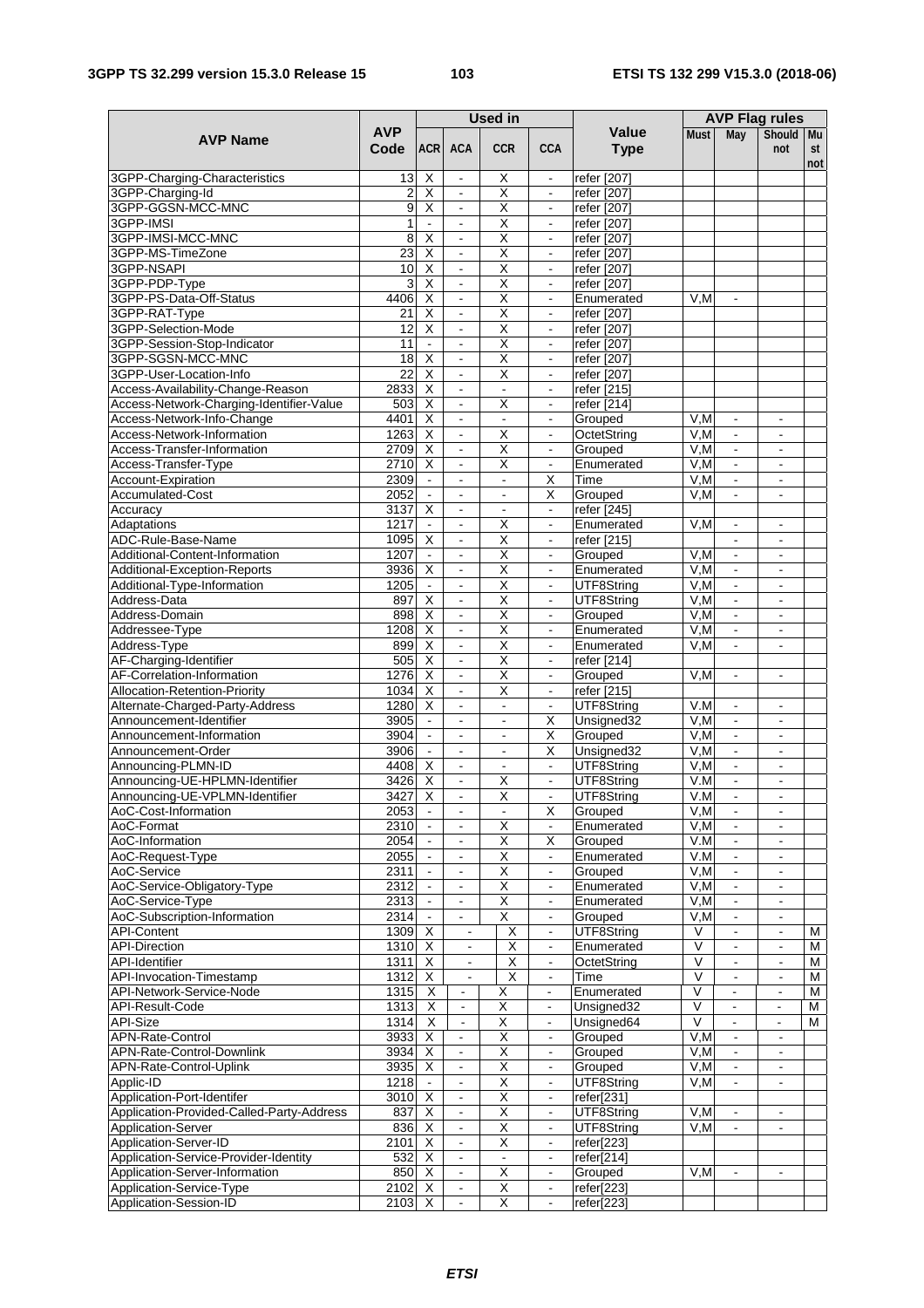#### **3GPP TS 32.299 version 15.3.0 Release 15 104 ETSI TS 132 299 V15.3.0 (2018-06)**

|                                                             |              |                          |                                  | <b>Used in</b>                                     |                                  |                           | <b>AVP Flag rules</b> |                                  |                          |     |  |
|-------------------------------------------------------------|--------------|--------------------------|----------------------------------|----------------------------------------------------|----------------------------------|---------------------------|-----------------------|----------------------------------|--------------------------|-----|--|
| <b>AVP Name</b>                                             | <b>AVP</b>   |                          |                                  |                                                    |                                  | Value                     | <b>Must</b>           | May                              | Should Mu                |     |  |
|                                                             | Code         | <b>ACR</b>               | <b>ACA</b>                       | <b>CCR</b>                                         | <b>CCA</b>                       | <b>Type</b>               |                       |                                  | not                      | st  |  |
|                                                             |              |                          |                                  |                                                    |                                  |                           |                       |                                  |                          | not |  |
| Application-Specific-Data<br>Associated-Party-Address       | 3458<br>2035 | X<br>X                   | $\blacksquare$                   | X                                                  | $\blacksquare$                   | OctetString<br>UTF8String | V, M<br>V, M          | $\blacksquare$<br>$\blacksquare$ | $\blacksquare$           |     |  |
| Associated-URI                                              | 856          | X                        | $\sim$                           | X                                                  | $\blacksquare$                   | UTF8String                | V,M                   | $\blacksquare$                   | $\sim$                   |     |  |
| Authorised-QoS                                              | 849          |                          | $\blacksquare$                   | $\blacksquare$                                     | $\blacksquare$                   | UTF8String                | V, M                  | $\blacksquare$                   |                          |     |  |
| Aux-Applic-Info                                             | 1219         |                          | $\blacksquare$                   | X                                                  | $\blacksquare$                   | UTF8String                | V, M                  | $\blacksquare$                   | $\blacksquare$           |     |  |
| Base-Time-Interval                                          | 1265         |                          | $\blacksquare$                   | $\overline{\phantom{a}}$                           | Χ                                | Unsigned32                | V, M                  |                                  |                          |     |  |
| Basic-Service-Code                                          | 3411         | $\blacksquare$           | $\omega$                         | $\overline{\mathsf{x}}$                            | $\blacksquare$                   | Grouped                   | V.M                   | $\blacksquare$                   | $\sim$                   |     |  |
| Bearer-Capability                                           | 3412         | $\blacksquare$           | $\blacksquare$                   | Χ                                                  | ÷.                               | OctetString               | V, M                  | $\blacksquare$                   |                          |     |  |
| <b>Bearer-Service</b>                                       | 854          | X                        | $\blacksquare$                   | $\overline{\mathsf{x}}$                            | $\overline{\phantom{a}}$         | OctetString               | V.M                   | $\overline{\phantom{a}}$         |                          |     |  |
| <b>BSSID</b>                                                | 2716         | X                        | $\blacksquare$                   | Χ                                                  | $\blacksquare$                   | UTF8String                | V, M                  | $\blacksquare$                   | $\blacksquare$           |     |  |
| Called-Asserted-Identity                                    | 1250         | $\overline{\mathsf{x}}$  | $\blacksquare$                   | $\overline{\mathsf{x}}$                            | $\overline{\phantom{a}}$         | UTF8String                | V, M                  | $\blacksquare$                   | $\overline{\phantom{a}}$ |     |  |
| Called-Identity                                             | 3916         | $\overline{\mathsf{x}}$  | $\Box$                           | Χ                                                  | ä,                               | UTF8String                | V, M                  | $\Box$                           | $\mathbf{r}$             |     |  |
| Called-Identity-Change                                      | 3917         | X<br>$\overline{X}$      | $\blacksquare$                   | $\overline{\mathsf{X}}$<br>Χ                       | $\blacksquare$                   | Grouped                   | V, M                  | $\blacksquare$                   |                          |     |  |
| Called-Party-Address                                        | 832<br>831   | $\overline{X}$           | $\blacksquare$<br>$\blacksquare$ | $\overline{\mathsf{x}}$                            |                                  | UTF8String<br>UTF8String  | V, M<br>V, M          | $\blacksquare$                   | $\blacksquare$           |     |  |
| Calling-Party-Address<br>Carrier-Select-Routing-Information | 2023         | X                        | $\blacksquare$                   | Χ                                                  | $\blacksquare$<br>$\blacksquare$ | UTF8String                | V, M                  | $\blacksquare$<br>$\blacksquare$ |                          |     |  |
| Cause-Code                                                  | 861          | $\overline{\mathsf{x}}$  | $\mathbf{r}$                     | $\overline{\mathsf{x}}$                            | $\blacksquare$                   | Integer32                 | V, M                  | $\blacksquare$                   |                          |     |  |
| Cellular-Network-Information                                | 3924         | X                        | $\blacksquare$                   | $\overline{\mathsf{x}}$                            | $\blacksquare$                   | OctetString               | V, M                  | $\blacksquare$                   |                          |     |  |
| <b>CG-Address</b>                                           | 846          | X                        | $\sim$                           | Χ                                                  | $\blacksquare$                   | Address                   | V, M                  | $\blacksquare$                   |                          |     |  |
| Change-Condition                                            | 2037         | $\overline{\mathsf{x}}$  | $\omega$                         | $\omega$                                           | $\blacksquare$                   | Integer32                 | V, M                  | $\omega$                         | $\sim$                   |     |  |
| Change-Time                                                 | 2038         | X                        | $\blacksquare$                   | X                                                  | $\blacksquare$                   | Time                      | V,M                   | $\blacksquare$                   |                          |     |  |
| Charge-Reason-Code                                          | 2118         | $\overline{\phantom{a}}$ | $\blacksquare$                   | X                                                  | X                                | Enumerated                | V, M                  | $\blacksquare$                   |                          |     |  |
| Charged-Party                                               | 857          | X                        | $\blacksquare$                   | $\blacksquare$                                     | $\blacksquare$                   | UTF8String                | V, M                  | $\blacksquare$                   | $\blacksquare$           |     |  |
| Charging-Characteristics-Selection-Mode                     | 2066         | X                        | $\blacksquare$                   | X                                                  | $\blacksquare$                   | Enumerated                | V,M                   | $\blacksquare$                   | $\blacksquare$           |     |  |
| Charging-Per-IP-CAN-Session-Indicator                       | 4400         | $\overline{\mathsf{x}}$  | $\Box$                           | $\omega$                                           | $\overline{\phantom{a}}$         | Enumerated                | V, M                  | $\mathbb{Z}^2$                   | $\blacksquare$           |     |  |
| Charging-Rule-Base-Name                                     | 1004         | X                        | $\blacksquare$                   | $\overline{X}$                                     | $\overline{\phantom{a}}$         | refer [215]               |                       |                                  |                          |     |  |
| Civic-Address-Information                                   | 1305         | $\overline{\mathsf{x}}$  | $\blacksquare$                   | Χ                                                  |                                  | UTF8String                | $\vee$                |                                  |                          | м   |  |
| Class-Identifier                                            | 1214         |                          | $\blacksquare$                   | $\overline{\mathsf{x}}$                            | $\blacksquare$                   | Enumerated                | V, M                  | $\blacksquare$                   | $\overline{\phantom{a}}$ |     |  |
| <b>Client-Address</b>                                       | 2018         | X                        | $\blacksquare$                   | X                                                  |                                  | <b>Address</b>            | V,M                   | $\sim$                           |                          |     |  |
| <b>CN-IP-Multicast-Distribution</b>                         | 921          | $\overline{\mathsf{x}}$  | $\sim$                           | $\blacksquare$                                     | $\blacksquare$                   | refer [207]               |                       |                                  |                          |     |  |
| <b>CN-Operator-Selection-Entity</b>                         | 3421         | $\overline{\mathsf{x}}$  | $\blacksquare$                   | $\blacksquare$                                     | $\blacksquare$                   | Enumerated                | V,M                   | $\blacksquare$                   | $\blacksquare$           |     |  |
| Communication-Failure-Information                           | 4300         | X                        | $\blacksquare$                   | $\blacksquare$                                     | $\blacksquare$                   | refer [244]               |                       |                                  |                          |     |  |
| Content-Class                                               | 1220         | $\omega$                 | $\omega$                         | Χ                                                  | $\blacksquare$                   | Enumerated                | V,M                   | $\omega$                         | $\blacksquare$           |     |  |
| Content-Disposition                                         | 828          | X                        | $\blacksquare$                   | Χ                                                  | $\overline{\phantom{a}}$         | UTF8String                | V.M                   | $\sim$                           |                          |     |  |
| Content-ID                                                  | 2116         | $\overline{\mathsf{x}}$  | $\blacksquare$                   | Χ                                                  | $\overline{\phantom{a}}$         | refer[223]                |                       |                                  |                          |     |  |
| Content-Provider-ID                                         | 2117         | $\overline{\mathsf{x}}$  | $\blacksquare$                   | $\overline{\mathsf{x}}$                            | $\blacksquare$                   | refer[223]                |                       |                                  |                          |     |  |
| Content-Length                                              | 827          | $\overline{\mathsf{x}}$  | $\sim$                           | $\overline{\mathsf{x}}$<br>$\overline{\mathsf{x}}$ | $\blacksquare$                   | Unsigned32                | V,M                   | $\blacksquare$                   | $\sim$                   |     |  |
| Content-Size                                                | 1206<br>826  | X                        | $\blacksquare$<br>$\blacksquare$ | X                                                  | $\blacksquare$<br>$\blacksquare$ | Unsigned32<br>UTF8String  | V, M<br>V, M          | $\blacksquare$<br>$\blacksquare$ | $\sim$                   |     |  |
| Content-Type<br>Coverage-Info                               | 3459         | $\overline{\mathsf{x}}$  |                                  | $\blacksquare$                                     |                                  | Grouped                   | V, M                  |                                  |                          |     |  |
| Coverage-Status                                             | 3428         | X                        | $\blacksquare$                   | $\blacksquare$                                     | $\blacksquare$                   | Enumerated                | V, M                  | $\blacksquare$                   | $\blacksquare$           |     |  |
| CP-CIoT-EPS-Optimisation-Indicator                          | 3930         | X                        | $\sim$                           | $\blacksquare$                                     | $\blacksquare$                   | Enumerated                | V,M                   | $\blacksquare$                   |                          |     |  |
| <b>CPDT-Information</b>                                     | 3927         | X                        | $\blacksquare$                   | $\blacksquare$                                     | -                                | Grouped                   | V, M                  | $\blacksquare$                   |                          |     |  |
| CSG-Access-Mode                                             | 2317         | X                        | $\blacksquare$                   | X                                                  | $\overline{\phantom{0}}$         | Enumerated                | V, M                  | $\blacksquare$                   |                          |     |  |
| CSG-Id                                                      | 1437         | X                        | $\blacksquare$                   | $\overline{\mathsf{X}}$                            | $\blacksquare$                   | refer[219]                |                       |                                  |                          |     |  |
| CSG-Membership-Indication                                   | 2318         | $\overline{\mathsf{x}}$  | $\blacksquare$                   | $\overline{\mathsf{X}}$                            | $\blacksquare$                   | Enumerated                | V, M                  | $\blacksquare$                   | $\mathbf{r}$             |     |  |
| <b>CUG-Information</b>                                      | 2304         | Χ                        | $\blacksquare$                   | X                                                  | $\blacksquare$                   | OctetString               | V,M                   | $\blacksquare$                   |                          |     |  |
| <b>Current-Tariff</b>                                       | 2056         |                          | $\blacksquare$                   | $\overline{\mathsf{x}}$                            | Χ                                | Grouped                   | V, M                  | $\blacksquare$                   |                          |     |  |
| Data-Coding-Scheme                                          | 2001         | X                        | $\blacksquare$                   | $\overline{\mathsf{X}}$                            | $\blacksquare$                   | Integer32                 | V,M                   | $\blacksquare$                   |                          |     |  |
| DCD-Information                                             | 2115         | X                        | $\blacksquare$                   | $\overline{\mathsf{X}}$                            | $\blacksquare$                   | refer[223]                |                       |                                  |                          |     |  |
| Deferred-Location-Event-Type                                | 1230         |                          | $\omega$                         | $\overline{\mathsf{x}}$                            | $\blacksquare$                   | UTF8String                | V,M                   | $\blacksquare$                   |                          |     |  |
| Delivery-Report-Requested                                   | 1216         | Χ                        | $\blacksquare$                   | X                                                  | ÷,                               | Enumerated                | V,M                   | $\blacksquare$                   | $\blacksquare$           |     |  |
| Delivery-Status                                             | 2104         | X                        | $\blacksquare$                   | $\overline{\mathsf{X}}$                            | $\blacksquare$                   | refer[223]                |                       |                                  |                          |     |  |
| Destination-Interface                                       | 2002         | X                        | $\mathcal{L}_{\mathcal{A}}$      | $\overline{\mathsf{X}}$                            | $\blacksquare$                   | Grouped                   | V,M                   | $\blacksquare$                   | $\blacksquare$           |     |  |
| <b>Diagnostics</b>                                          | 2039         | X                        | $\blacksquare$                   | X                                                  | $\blacksquare$                   | Integer32                 | V,M                   | $\blacksquare$                   |                          |     |  |
| Discoveree-UE-HPLMN-Identifier                              | 4402         | $\overline{\mathsf{x}}$  | $\Box$                           | $\overline{\mathsf{X}}$                            | $\Box$                           | UTF8String                | V.M                   | $\blacksquare$                   |                          |     |  |
| Discoveree-UE-VPLMN-Identifier                              | 4403         | $\overline{\mathsf{x}}$  | $\blacksquare$                   | $\overline{X}$                                     | ÷,                               | UTF8String                | V.M                   | $\blacksquare$                   | $\blacksquare$           |     |  |
| Discoverer-UE-HPLMN-Identifier                              | 4404         | X                        | $\blacksquare$                   | $\overline{\mathsf{X}}$                            | $\blacksquare$                   | UTF8String                | V.M                   | $\blacksquare$                   |                          |     |  |
| Discoverer-UE-VPLMN-Identifier                              | 4405         | X                        | $\blacksquare$                   | $\overline{\mathsf{X}}$                            | $\blacksquare$                   | UTF8String                | V.M                   | $\Box$                           |                          |     |  |
| Domain-Name                                                 | 1200         | Χ                        | $\blacksquare$                   | X                                                  | $\blacksquare$                   | UTF8String                | V, M                  | $\blacksquare$                   | $\blacksquare$           |     |  |
| <b>DRM-Content</b>                                          | 1221         |                          | $\blacksquare$                   | Χ                                                  | $\overline{\phantom{0}}$         | Enumerated                | V, M                  | $\blacksquare$                   |                          |     |  |
| Dynamic-Address-Flag                                        | 2051         | $\overline{\mathsf{x}}$  | $\blacksquare$                   | $\overline{\mathsf{x}}$                            | $\blacksquare$                   | Enumerated                | V, M                  | $\blacksquare$                   | $\blacksquare$           |     |  |
| Dynamic-Address-Flag-Extension                              | 2068         | Χ                        | $\blacksquare$                   | X<br>$\omega$                                      | ۰                                | Enumerated                | V,M                   | $\blacksquare$                   |                          |     |  |
| Early-Media-Description                                     | 1272         | $\overline{\mathsf{x}}$  | $\blacksquare$                   |                                                    | $\blacksquare$                   | Grouped                   | V, M                  | $\blacksquare$                   |                          |     |  |
| Enhanced-Diagnostics<br>Envelope                            | 3901<br>1266 | X                        | $\blacksquare$<br>$\blacksquare$ | Χ<br>X                                             | $\blacksquare$<br>$\blacksquare$ | Grouped<br>Grouped        | V,M<br>V,M            | $\blacksquare$<br>$\blacksquare$ | $\blacksquare$           |     |  |
| Envelope-End-Time                                           | 1267         | $\blacksquare$           | $\omega$                         | X                                                  | $\blacksquare$                   | Time                      | V,M                   |                                  |                          |     |  |
| Envelope-Reporting                                          | 1268         |                          | $\blacksquare$                   | $\blacksquare$                                     | X                                | Enumerated                | V, M                  | $\blacksquare$                   | $\blacksquare$           |     |  |
| Envelope-Start-Time                                         | 1269         |                          |                                  | $\overline{X}$                                     |                                  | Time                      | V, M                  | $\blacksquare$                   |                          |     |  |
|                                                             |              |                          |                                  |                                                    |                                  |                           |                       |                                  |                          |     |  |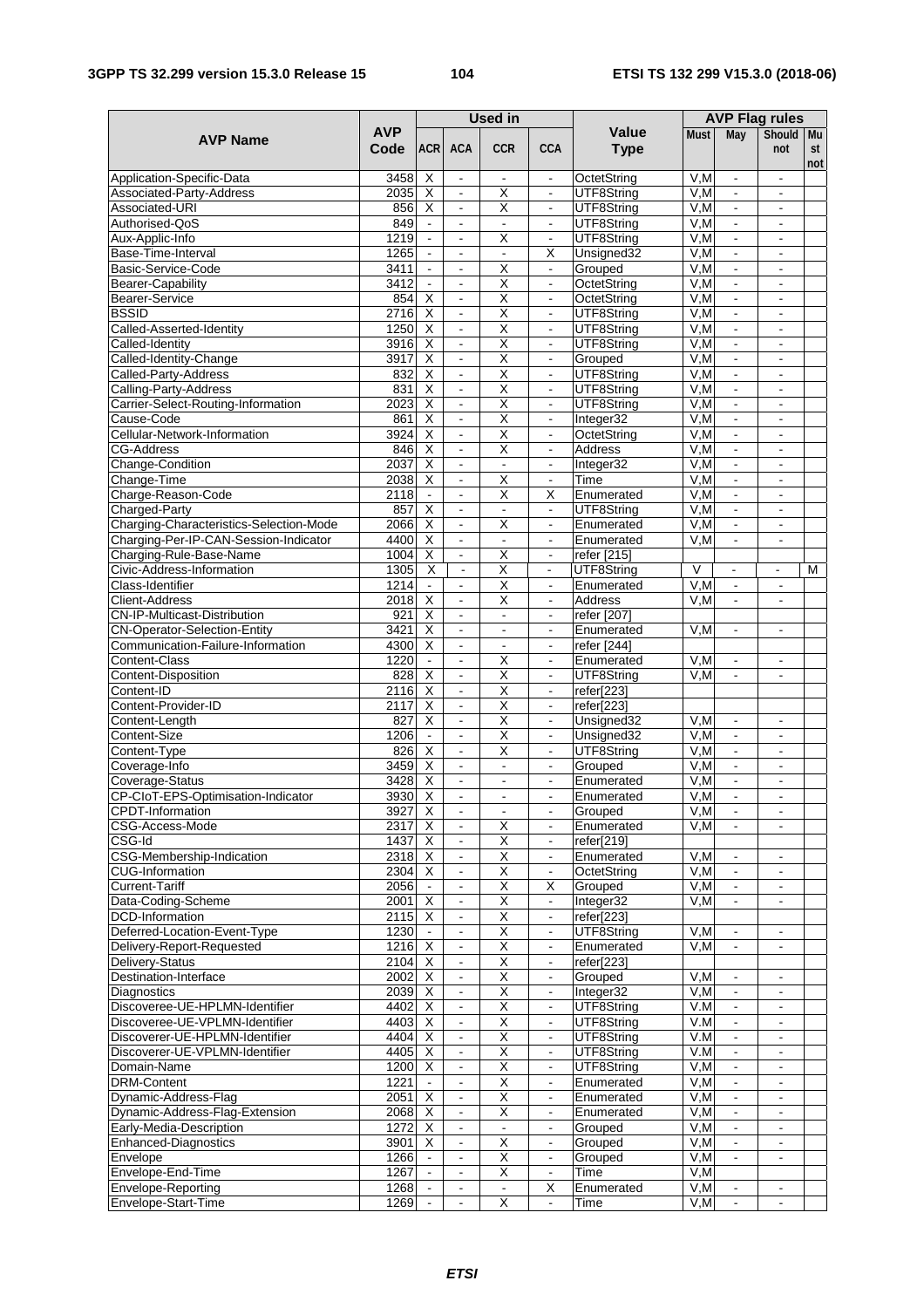#### **3GPP TS 32.299 version 15.3.0 Release 15 105 ETSI TS 132 299 V15.3.0 (2018-06)**

|                                                             |              |                              |                                  | <b>Used</b> in                                     |                                            |                            | <b>AVP Flag rules</b> |                                  |                          |     |
|-------------------------------------------------------------|--------------|------------------------------|----------------------------------|----------------------------------------------------|--------------------------------------------|----------------------------|-----------------------|----------------------------------|--------------------------|-----|
|                                                             | <b>AVP</b>   |                              |                                  |                                                    |                                            | Value                      | <b>Must</b>           | May                              | Should Mu                |     |
| <b>AVP Name</b>                                             | Code         | <b>ACR</b>                   | <b>ACA</b>                       | <b>CCR</b>                                         | <b>CCA</b>                                 | <b>Type</b>                |                       |                                  | not                      | st  |
| <b>EPDG-Address</b>                                         | 3425         | X                            | $\blacksquare$                   | $\blacksquare$                                     | $\mathbf{r}$                               | Address                    | V.M                   | $\blacksquare$                   | $\sim$                   | not |
| EPS-Location-Information                                    | 1496         | X                            | $\blacksquare$                   | $\blacksquare$                                     | $\blacksquare$                             | refer [219]                |                       | $\blacksquare$                   |                          |     |
| Event                                                       | 825          | Χ                            | $\blacksquare$                   | Χ                                                  | $\blacksquare$                             | UTF8String                 | V,M                   |                                  |                          |     |
| Event-Charging-TimeStamp                                    | 1258         |                              | $\blacksquare$                   | $\overline{\mathsf{x}}$                            |                                            | Time                       | V, M                  |                                  |                          |     |
| Event-Type                                                  | 823          | X                            | $\omega$                         | X                                                  | $\blacksquare$                             | Grouped                    | V, M                  |                                  |                          |     |
| Expires                                                     | 888          | X                            | $\blacksquare$                   | X                                                  |                                            | Unsigned32                 | V,M                   |                                  |                          |     |
| Exposure-Function-API-Information                           | 1316         | $\overline{\mathsf{x}}$      | $\blacksquare$                   | Χ                                                  | $\mathbf{r}$                               | Grouped                    | $\overline{\vee}$     | L.                               |                          | м   |
| External-Identifier                                         | 3111         | X                            | $\blacksquare$                   | $\overline{X}$                                     | $\blacksquare$                             | refer [245]                |                       |                                  |                          |     |
| Feature-List                                                | 630          | X                            | X                                | X                                                  | X                                          | refer [204]                | V, M                  | $\mathbf{r}$                     | $\overline{\phantom{a}}$ |     |
| Feature-List-ID                                             | 629          | X                            | $\overline{\mathsf{x}}$          | $\overline{\mathsf{x}}$                            | X                                          | refer [204]                | V, M                  | $\mathbf{r}$                     |                          |     |
| FE-Identifier-List<br>File-Repair-Supported                 | 4413<br>1224 | X<br>X                       | $\blacksquare$                   | $\bar{\phantom{a}}$<br>$\overline{\mathsf{x}}$     | $\blacksquare$                             | UTF8String                 | V,M<br>V, M           | $\blacksquare$<br>$\blacksquare$ |                          |     |
| Fixed-User-Location-Info                                    | 2825         | $\overline{\mathsf{x}}$      | $\blacksquare$<br>$\blacksquare$ | $\overline{\mathsf{x}}$                            | $\overline{\phantom{a}}$<br>$\blacksquare$ | Enumerated<br>refer [215]  |                       | $\blacksquare$                   | $\blacksquare$           |     |
| <b>Flows</b>                                                | 510          | $\blacksquare$               | $\blacksquare$                   | Χ                                                  | $\overline{\phantom{a}}$                   | refer [214]                |                       |                                  |                          |     |
| Forwarding-Pending                                          | 3415         |                              | $\overline{\phantom{a}}$         | $\overline{\mathsf{x}}$                            | $\blacksquare$                             | Enumerated                 | V, M                  |                                  |                          |     |
| From-Address                                                | 2708         | X                            | $\blacksquare$                   | $\overline{\mathsf{x}}$                            | $\blacksquare$                             | UTF8String                 | V, M                  | $\blacksquare$                   |                          |     |
| <b>GGSN-Address</b>                                         | 847          | X                            | $\blacksquare$                   | $\overline{\mathsf{x}}$                            | $\mathbf{r}$                               | <b>Address</b>             | V,M                   | $\blacksquare$                   |                          |     |
| Guaranteed-Bitrate-UL                                       | 1026         | X                            | $\omega$                         | X                                                  | $\omega$                                   | refer[215]                 |                       | $\blacksquare$                   | $\blacksquare$           |     |
| <b>IM-Information</b>                                       | 2110         | X                            | $\blacksquare$                   | X                                                  | $\blacksquare$                             | refer[223]                 |                       | $\blacksquare$                   |                          |     |
| IMS-Application-Reference-Identifier                        | 2601         | $\overline{\mathsf{x}}$      | $\sim$                           | $\mathbf{r}$                                       | $\blacksquare$                             | UTF8String                 | V, M                  | $\blacksquare$                   |                          |     |
| IMS-Charging-Identifier                                     | 841          | $\overline{\mathsf{x}}$      | $\blacksquare$                   | $\overline{\mathsf{x}}$                            | $\blacksquare$                             | UTF8String                 | V, M                  | $\blacksquare$                   | $\blacksquare$           |     |
| IMS-Communication-Service-Identifier                        | 1281         | $\overline{\mathsf{x}}$      | $\sim$                           | X                                                  | $\mathbf{r}$                               | UTF8String                 | V,M                   | $\mathbf{r}$                     | $\sim$                   |     |
| IMS-Emergency-Indicator                                     | 2322         | X                            | $\blacksquare$                   | $\blacksquare$                                     | $\blacksquare$                             | Enumerated                 | V, M                  | $\mathbf{r}$                     |                          |     |
| <b>IMS-Information</b>                                      | 876          | X                            | $\blacksquare$                   | X                                                  | $\blacksquare$                             | Grouped                    | V,M                   | $\blacksquare$                   |                          |     |
| IMS-Visited-Network-Identifier                              | 2713         | X                            | $\blacksquare$                   | $\overline{\mathsf{x}}$                            |                                            | UTF8String                 | V, M                  |                                  |                          |     |
| IMSI-Unauthenticated-Flag<br>Incoming-Trunk-Group-Id        | 2308<br>852  | X<br>X                       | $\blacksquare$<br>$\blacksquare$ | $\overline{\mathsf{x}}$<br>$\blacksquare$          | $\blacksquare$<br>$\blacksquare$           | Enumerated<br>UTF8String   | V, M<br>V, M          | $\blacksquare$<br>$\blacksquare$ | $\blacksquare$           |     |
| Incremental-Cost                                            | 2062         |                              | $\sim$                           | $\bar{\phantom{a}}$                                | X                                          | Grouped                    | V, M                  | $\blacksquare$                   |                          |     |
| Initial-IMS-Charging-Identifier                             | 2321         | X                            | $\blacksquare$                   | Χ                                                  | $\blacksquare$                             | UTF8String                 | V, M                  | $\blacksquare$                   |                          |     |
| Instance-Id                                                 | 3402         | X                            | $\blacksquare$                   | $\overline{\mathsf{x}}$                            | $\blacksquare$                             | UTF8String                 | V, M                  | $\blacksquare$                   |                          |     |
| Interface-Id                                                | 2003         | $\mathbf{r}$                 | $\blacksquare$                   | $\overline{\mathsf{x}}$                            | $\blacksquare$                             | UTF8String                 | V, M                  | $\Box$                           | $\sim$                   |     |
| Interface-Port                                              | 2004         |                              | $\blacksquare$                   | Χ                                                  | $\blacksquare$                             | UTF8String                 | V,M                   | $\blacksquare$                   | $\blacksquare$           |     |
| Interface-Text                                              | 2005         |                              | $\blacksquare$                   | X                                                  |                                            | UTF8String                 | V, M                  | $\blacksquare$                   |                          |     |
| Interface-Type                                              | 2006         | $\blacksquare$               | $\blacksquare$                   | X                                                  | $\blacksquare$                             | Enumerated                 | V,M                   | $\blacksquare$                   | $\blacksquare$           |     |
| Inter-Operator-Identifier                                   | 838          | X                            | $\blacksquare$                   | X                                                  | $\blacksquare$                             | Grouped                    | V,M                   | $\mathbf{r}$                     | $\sim$                   |     |
| Inter-UE-Transfer                                           | 3902         | X                            | $\blacksquare$                   | $\overline{\mathsf{x}}$                            | $\blacksquare$                             | Enumerated                 | V, M                  | $\blacksquare$                   |                          |     |
| IP-Realm-Default-Indication                                 | 2603         | X                            | $\blacksquare$                   | $\blacksquare$                                     | $\blacksquare$                             | Enumerated                 | V,M                   | $\blacksquare$                   |                          |     |
| <b>ISUP-Cause</b>                                           | 3416<br>3422 | $\overline{\mathsf{x}}$<br>X | $\blacksquare$<br>$\omega$       | $\overline{\mathsf{x}}$<br>$\overline{\mathsf{x}}$ | $\blacksquare$                             | Grouped<br>OctetString     | V, M<br>V, M          | $\blacksquare$                   | $\sim$                   |     |
| <b>ISUP-Cause-Diagnostics</b><br><b>ISUP-Cause-Location</b> | 3423         | X                            | $\blacksquare$                   | Χ                                                  |                                            | Unsigned32                 | V,M                   | $\blacksquare$                   |                          |     |
| <b>ISUP-Cause-Value</b>                                     | 3424         | $\overline{X}$               | $\Box$                           | $\overline{\mathsf{x}}$                            | $\blacksquare$                             | Unsigned <sub>32</sub>     | V, M                  | $\blacksquare$                   | $\overline{a}$           |     |
| <b>ISUP-Location-Number</b>                                 | 3414         | $\mathcal{L}$                | $\blacksquare$                   | $\overline{\mathsf{x}}$                            | $\frac{1}{2}$                              | OctetString                | V, M                  | $\blacksquare$                   |                          |     |
| Language                                                    | 3914         | $\mathcal{L}_{\mathcal{A}}$  | $\blacksquare$                   | $\blacksquare$                                     | X                                          | UTF8String                 | V, M                  | $\blacksquare$                   |                          |     |
| Layer-2-Group-ID                                            | 3429         | $\blacksquare$               | $\blacksquare$                   | $\overline{\mathsf{X}}$                            | $\blacksquare$                             | OctetString                | V, M                  | $\overline{\phantom{a}}$         | $\sim$                   |     |
| <b>LCS-APN</b>                                              | 1231         | $\blacksquare$               | $\blacksquare$                   | X                                                  | $\blacksquare$                             | UTF8String                 | V, M                  | $\blacksquare$                   | $\blacksquare$           |     |
| LCS-Client-Dialed-By-MS                                     | 1233         |                              | $\blacksquare$                   | Χ                                                  | $\overline{\phantom{a}}$                   | UTF8String                 | V, M                  | $\blacksquare$                   |                          |     |
| LCS-Client-External-ID                                      | 1234         | $\blacksquare$               | $\blacksquare$                   | $\overline{\mathsf{X}}$                            | $\blacksquare$                             | UTF8String                 | V, M                  | ÷.                               | $\blacksquare$           |     |
| CS-Client-Id                                                | 1232         | $\blacksquare$               | $\blacksquare$                   | X                                                  | $\blacksquare$                             | Grouped                    | V, M                  | $\blacksquare$                   |                          |     |
| <b>LCS-Client-Name</b>                                      | 1235         |                              | $\blacksquare$                   | $\overline{\mathsf{X}}$                            | $\blacksquare$                             | Grouped                    | V, M                  | $\blacksquare$                   |                          |     |
| LCS-Client-Type                                             | 1241         | $\blacksquare$               | $\Box$                           | $\overline{\mathsf{X}}$                            | $\blacksquare$                             | Enumerated                 | V, M                  | $\blacksquare$                   | $\blacksquare$           |     |
| LCS-Data-Coding-Scheme<br>LCS-Format-Indicator              | 1236<br>1237 | $\omega$                     | $\blacksquare$<br>$\blacksquare$ | $\overline{\mathsf{X}}$<br>$\overline{\mathsf{x}}$ | $\blacksquare$<br>$\blacksquare$           | UTF8String<br>Enumerated   | V, M<br>V, M          | $\blacksquare$<br>$\omega$       | $\sim$                   |     |
| <b>LCS-Information</b>                                      | 878          |                              | $\blacksquare$                   | X                                                  | $\blacksquare$                             | Grouped                    | V,M                   | $\blacksquare$                   |                          |     |
| LCS-Name-String                                             | 1238         |                              | $\blacksquare$                   | $\overline{\mathsf{X}}$                            | $\blacksquare$                             | UTF8String                 | V, M                  | $\blacksquare$                   |                          |     |
| LCS-Requestor-ID                                            | 1239         | $\blacksquare$               | $\blacksquare$                   | $\overline{\mathsf{x}}$                            | $\blacksquare$                             | Grouped                    | V, M                  | ÷.                               | $\blacksquare$           |     |
| LCS-Requestor-ID-String                                     | 1240         | $\blacksquare$               | $\blacksquare$                   | X                                                  | $\blacksquare$                             | UTF8String                 | V,M                   | $\blacksquare$                   | $\blacksquare$           |     |
| Local-GW-Inserted-Indication                                | 2604         | $\overline{X}$               | $\omega$                         | $\blacksquare$                                     | $\omega$                                   | Enumerated                 | V, M                  | $\Box$                           |                          |     |
| Local-Sequence-Number                                       | 2063         | X                            | $\blacksquare$                   | $\blacksquare$                                     | $\blacksquare$                             | Unsigned32                 | V,M                   | $\Box$                           |                          |     |
| Location-Estimate                                           | 1242         | $\Box$                       | $\blacksquare$                   | $\overline{\mathsf{X}}$                            |                                            | OctetString                | V, M                  | $\blacksquare$                   |                          |     |
| Location-Estimate-Type                                      | 1243         | $\Box$                       | $\blacksquare$                   | $\overline{\mathsf{x}}$                            | $\blacksquare$                             | Enumerated                 | V, M                  | $\blacksquare$                   | $\blacksquare$           |     |
| Location-Info                                               | 3460         | X                            | $\blacksquare$                   | $\blacksquare$                                     | $\blacksquare$                             | Grouped                    | V, M                  |                                  |                          |     |
| Location-Type                                               | 1244         |                              | $\blacksquare$                   | $\overline{\mathsf{x}}$                            | $\blacksquare$                             | Grouped                    | V, M                  |                                  |                          |     |
| Low-Balance-Indication                                      | 2020         | $\blacksquare$               | $\Box$                           | $\blacksquare$                                     | X                                          | Enumerated                 | V, M                  |                                  |                          |     |
| Low-Priority-Indicator                                      | 2602         | X                            | $\blacksquare$                   | $\blacksquare$<br>ä,                               | $\blacksquare$                             | Enumerated                 | V,M                   |                                  |                          |     |
| Mandatory-Capability<br>Max-Requested-Bandwidth-DL          | 604<br>515   | X<br>Χ                       | $\omega$<br>$\blacksquare$       | X                                                  | $\blacksquare$<br>$\blacksquare$           | refer [204]<br>refer [214] |                       |                                  |                          |     |
| Max-Requested-Bandwidth-UL                                  | 516          | X                            | $\Box$                           | X                                                  | $\blacksquare$                             | refer [214]                |                       | $\blacksquare$                   |                          |     |
| Maximum-Detection-Time                                      | 3131         | $\overline{\mathsf{x}}$      | $\blacksquare$                   | $\blacksquare$                                     | $\blacksquare$                             | refer [245]                |                       |                                  |                          |     |
| Maximum-Number-of-Reports                                   | 3128         | X                            | $\blacksquare$                   | $\blacksquare$                                     | $\blacksquare$                             | refer [245]                |                       |                                  |                          |     |
|                                                             |              |                              |                                  |                                                    |                                            |                            |                       |                                  |                          |     |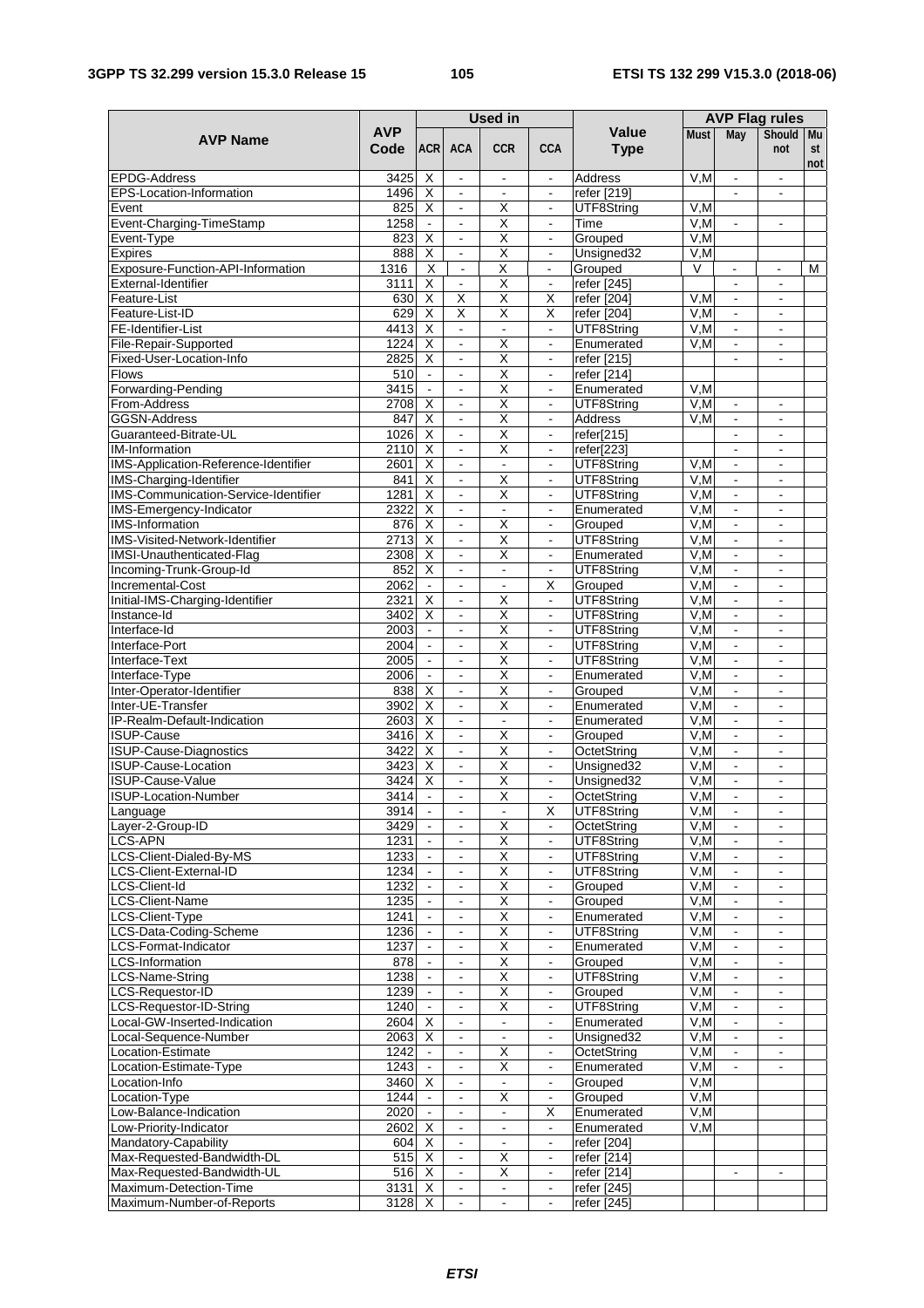|                                                              |                    |                                                    |                                  | <b>Used in</b>                             |                                  |                             | <b>AVP Flag rules</b> |                                            |                                            |           |  |
|--------------------------------------------------------------|--------------------|----------------------------------------------------|----------------------------------|--------------------------------------------|----------------------------------|-----------------------------|-----------------------|--------------------------------------------|--------------------------------------------|-----------|--|
| <b>AVP Name</b>                                              | <b>AVP</b><br>Code | <b>ACR</b>                                         | <b>ACA</b>                       | <b>CCR</b>                                 | <b>CCA</b>                       | <b>Value</b><br><b>Type</b> | <b>Must</b>           | May                                        | Should Mu<br>not                           | st<br>not |  |
| MBMS-2G-3G-Indicator                                         | 907                | $\overline{X}$                                     | $\blacksquare$                   | X                                          | $\blacksquare$                   | refer [207]                 |                       |                                            |                                            |           |  |
| MBMS-Charged-Party                                           | 2323               | $\overline{\mathsf{x}}$                            | $\blacksquare$                   | $\blacksquare$                             | $\blacksquare$                   | Enumerated                  | V,M                   |                                            |                                            |           |  |
| MBMS-Data-Transfer-Start                                     | 929                | $\overline{\mathsf{x}}$                            | $\overline{\phantom{a}}$         | $\overline{a}$                             | $\blacksquare$                   | refer [207]                 |                       |                                            |                                            |           |  |
| MBMS-Data-Transfer-Stop                                      | 930                | $\overline{\mathsf{x}}$                            | $\blacksquare$                   | $\blacksquare$                             | $\blacksquare$                   | refer [207]                 |                       |                                            |                                            |           |  |
| <b>MBMS-GW-Address</b>                                       | 2307               | $\overline{\mathsf{x}}$                            | $\blacksquare$                   | $\blacksquare$                             | $\blacksquare$                   | <b>Address</b>              | V,M                   |                                            |                                            |           |  |
| MBMS-Information                                             | 880                | $\overline{\mathsf{x}}$                            | $\blacksquare$                   | X                                          | $\blacksquare$                   | Grouped                     | V, M                  |                                            | $\blacksquare$                             |           |  |
| MBMS-Service-Area                                            | 903                | $\overline{\mathsf{x}}$                            | $\blacksquare$                   | $\overline{\mathsf{x}}$                    | $\blacksquare$                   | refer [207]                 |                       | $\blacksquare$                             | $\blacksquare$                             |           |  |
| MBMS-Service-Type                                            | 906                | X                                                  | $\blacksquare$                   | X                                          | $\blacksquare$                   | refer [207]                 |                       | $\blacksquare$                             | L.                                         |           |  |
| <b>MBMS-Session-Identity</b>                                 | 908                | $\overline{\mathsf{x}}$<br>$\overline{\mathsf{x}}$ | $\overline{\phantom{a}}$         | $\overline{\mathsf{x}}$                    | $\blacksquare$                   | refer [207]                 |                       | $\overline{a}$                             | $\overline{\phantom{0}}$                   |           |  |
| MBMS-User-Service-Type<br>Media-Initiator-Flag               | 1225<br>882        | $\overline{\mathsf{x}}$                            | $\overline{a}$<br>$\blacksquare$ | Χ<br>$\overline{\mathsf{x}}$               | $\blacksquare$<br>$\blacksquare$ | Enumerated<br>Enumerated    | V, M<br>V, M          | $\blacksquare$<br>$\blacksquare$           | ٠                                          |           |  |
| Media-Initiator-Party                                        | 1288               | $\overline{\mathsf{x}}$                            | $\blacksquare$                   | $\overline{\mathsf{x}}$                    | $\blacksquare$                   | UTF8String                  | V, M                  | $\blacksquare$                             |                                            |           |  |
| Message-Body                                                 | 889                | $\overline{\mathsf{x}}$                            | $\blacksquare$                   | $\overline{\mathsf{x}}$                    | $\blacksquare$                   | Grouped                     | V, M                  | $\blacksquare$                             | $\blacksquare$                             |           |  |
| Message-Class                                                | 1213               | $\overline{X}$                                     | $\overline{a}$                   | Χ                                          | $\blacksquare$                   | Grouped                     | V, M                  | $\overline{a}$                             |                                            |           |  |
| Message-ID                                                   | 1210               | $\overline{\mathsf{x}}$                            | $\blacksquare$                   | $\overline{\mathsf{x}}$                    | $\blacksquare$                   | UTF8String                  | V, M                  | $\blacksquare$                             | ä,                                         |           |  |
| Message-Size                                                 | 1212               | $\overline{\mathsf{x}}$                            | $\blacksquare$                   | $\overline{\mathsf{x}}$                    | $\blacksquare$                   | Unsigned32                  | V,M                   |                                            |                                            |           |  |
| Message-Type                                                 | 1211               | $\overline{\mathsf{x}}$                            | $\blacksquare$                   | $\overline{\mathsf{x}}$                    | $\blacksquare$                   | Enumerated                  | V, M                  |                                            |                                            |           |  |
| MMBox-Storage-Requested                                      | 1248               | $\blacksquare$                                     | $\blacksquare$                   | $\overline{\mathsf{x}}$                    | $\blacksquare$                   | Enumerated                  | V, M                  |                                            |                                            |           |  |
| MM-Content-Type                                              | 1203               | $\blacksquare$                                     | $\blacksquare$                   | X                                          | $\blacksquare$                   | Grouped                     | V, M                  | $\overline{a}$                             | ٠                                          |           |  |
| MME-Name                                                     | 2402               | $\overline{\mathsf{x}}$                            | $\omega$                         | $\mathbf{r}$                               | $\blacksquare$                   | refer [229]                 |                       | $\blacksquare$                             | $\blacksquare$                             |           |  |
| MME-Number-for-MT-SMS                                        | 1645               | X                                                  | $\overline{a}$                   | L.                                         | $\blacksquare$                   | refer [230]                 |                       |                                            | $\blacksquare$                             |           |  |
| MME-Realm                                                    | 2408               | $\overline{\mathsf{x}}$                            | $\overline{\phantom{a}}$         | L.                                         | $\mathbf{r}$                     | refer [229]                 |                       |                                            | ÷.                                         |           |  |
| MMS-Information                                              | 877                | $\blacksquare$                                     | $\blacksquare$                   | X                                          | $\blacksquare$                   | Grouped                     | V, M                  |                                            |                                            |           |  |
| MMTel-Information                                            | 2030               | X                                                  | $\overline{\phantom{a}}$         | $\overline{\mathsf{x}}$                    | $\mathbf{r}$                     | Grouped                     | V, M                  |                                            |                                            |           |  |
| MMTel-SService-Type                                          | 2031               | $\overline{\mathsf{x}}$                            | $\blacksquare$                   | $\overline{\mathsf{x}}$                    | $\blacksquare$                   | Unsigned32                  | V, M                  | $\blacksquare$                             | $\blacksquare$                             |           |  |
| Monitored-PLMN-Identifier                                    | 3430               | X                                                  | $\blacksquare$                   | X                                          | $\blacksquare$                   | UTF8String                  | V, M                  | $\blacksquare$                             | $\blacksquare$                             |           |  |
| Monitoring-Duration                                          | 3130               | $\overline{X}$                                     | $\overline{a}$                   | $\blacksquare$                             |                                  | refer [245]                 |                       |                                            |                                            |           |  |
| Monitoring-Event-Config-Status                               | 3142               | $\overline{\mathsf{x}}$                            | $\blacksquare$                   | $\blacksquare$                             | $\blacksquare$                   | refer [245]                 |                       | $\blacksquare$                             | $\blacksquare$                             |           |  |
| Monitoring-Event-Configuration-Activity                      | 3919               | $\overline{\mathsf{x}}$                            | $\blacksquare$                   | $\blacksquare$                             | $\blacksquare$                   | Integer32                   | V,M                   | $\blacksquare$                             | $\overline{a}$                             |           |  |
| Monitoring-Event-Functionality                               | 3922               | $\overline{\mathsf{x}}$<br>Χ                       | $\blacksquare$                   | $\blacksquare$                             | $\blacksquare$                   | Integer32                   | V, M<br>V, M          |                                            |                                            |           |  |
| Monitoring-Event-Information<br>Monitoring-Event-Report-Data | 3921<br>3920       | $\overline{\mathsf{x}}$                            | $\blacksquare$<br>$\blacksquare$ | $\overline{\phantom{0}}$<br>$\blacksquare$ | $\blacksquare$<br>$\blacksquare$ | Grouped<br>Grouped          | V, M                  | $\overline{\phantom{0}}$<br>$\blacksquare$ | -<br>٠                                     |           |  |
| Monitoring-Event-Report-Number                               | 3923               | $\overline{\mathsf{x}}$                            | $\mathbb{Z}^{\mathbb{Z}}$        | ä,                                         | $\blacksquare$                   | Unsigned32                  | V.M                   | $\Box$                                     | $\overline{a}$                             |           |  |
| Monitoring-Type                                              | 3127               | X                                                  | $\blacksquare$                   | $\blacksquare$                             | $\blacksquare$                   | refer [245]                 |                       |                                            |                                            |           |  |
| Monitoring-UE-HPLMN-Identifier                               | 3431               | $\overline{\mathsf{x}}$                            | $\blacksquare$                   | X                                          | $\blacksquare$                   | UTF8String                  | V,M                   | $\blacksquare$                             | L,                                         |           |  |
| Monitoring-UE-Identifier                                     | 3432               | $\overline{\mathsf{x}}$                            | $\blacksquare$                   | $\overline{\mathsf{x}}$                    | $\blacksquare$                   | UTF8String                  | V, M                  |                                            |                                            |           |  |
| Monitoring-UE-VPLMN-Identifier                               | 3433               | $\overline{\mathsf{x}}$                            | $\overline{\phantom{a}}$         | $\overline{\mathsf{x}}$                    | $\mathbf{r}$                     | UTF8String                  | V, M                  | $\blacksquare$                             | $\overline{\phantom{a}}$                   |           |  |
| MONTE-Location-Type                                          | 3136               | $\overline{\mathsf{x}}$                            | $\blacksquare$                   | $\blacksquare$                             | $\blacksquare$                   | refer [245]                 |                       |                                            |                                            |           |  |
| <b>MSC-Address</b>                                           | 3417               | $\overline{\mathsf{x}}$                            | $\blacksquare$                   | $\overline{\mathsf{X}}$                    | $\blacksquare$                   | OctetString                 | V,M                   |                                            |                                            |           |  |
| <b>MSISDN</b>                                                | 701                | $\overline{\mathsf{x}}$                            | ÷,                               | $\overline{\mathsf{x}}$                    | $\blacksquare$                   | refer [221]                 |                       |                                            |                                            |           |  |
| MTC-IWF-Address                                              | 3406               | $\overline{X}$                                     | $\blacksquare$                   | $\overline{\mathsf{x}}$                    | $\blacksquare$                   | <b>Address</b>              | V.M                   | $\blacksquare$                             | $\overline{\phantom{a}}$                   |           |  |
| NBIFOM-Mode                                                  | 2830               | X                                                  | $\overline{\phantom{a}}$         | X                                          | $\blacksquare$                   | refer [215]                 |                       |                                            | L.                                         |           |  |
| NBIFOM-Support                                               | 2831               | X                                                  | $\blacksquare$                   | х                                          | $\blacksquare$                   | refer [215]                 |                       |                                            | $\blacksquare$                             |           |  |
| Neighbour-Node-Address                                       | 2705               | $\overline{\mathsf{x}}$                            | $\blacksquare$                   | $\blacksquare$                             | $\blacksquare$                   | Address                     | V, M                  | $\blacksquare$                             | -                                          |           |  |
| Network-Call-Reference-Number                                | 3418               | $\bullet$                                          | $\blacksquare$<br>ä,             | $\overline{\mathsf{x}}$                    | $\blacksquare$                   | OctetString                 | V, M<br>V/M           | $\overline{\phantom{a}}$<br>$\Box$         | $\qquad \qquad \blacksquare$               |           |  |
| Next-Tariff<br>NIDD-Submission                               | 2057<br>3928       | $\blacksquare$<br>X                                |                                  | $\overline{\mathsf{x}}$<br>$\blacksquare$  | $\overline{\mathsf{X}}$          | Grouped<br>Grouped          | V/M                   |                                            | $\blacksquare$<br>$\overline{\phantom{a}}$ |           |  |
| NNI-Information                                              | 2703               | $\overline{\mathsf{x}}$                            | $\blacksquare$<br>$\blacksquare$ | $\overline{\phantom{0}}$                   | $\blacksquare$<br>$\blacksquare$ | Grouped                     | V, M                  | $\blacksquare$<br>$\blacksquare$           |                                            |           |  |
| NNI-Type                                                     | 2704               | X                                                  | $\blacksquare$                   | $\blacksquare$                             | $\blacksquare$                   | Enumerated                  | V, M                  | $\blacksquare$                             | $\blacksquare$                             |           |  |
| Node-Functionality                                           | 862                | X                                                  | $\blacksquare$                   | X                                          | $\blacksquare$                   | Enumerated                  | V, M                  |                                            |                                            |           |  |
| Node-Id                                                      | 2064               | X                                                  | $\blacksquare$                   | X                                          | $\blacksquare$                   | UTF8String                  | V, M                  |                                            |                                            |           |  |
| Number-Of-Diversions                                         | 2034               | X                                                  | ٠                                | Χ                                          | $\blacksquare$                   | Unsigned32                  | V, M                  | $\blacksquare$                             | $\blacksquare$                             |           |  |
| Number-Of-Messages-Sent                                      | 2019               | $\overline{\mathsf{x}}$                            |                                  | $\overline{\mathsf{x}}$                    | $\blacksquare$                   | Unsigned32                  | V,M                   |                                            |                                            |           |  |
| Number-Of-Messages-Successfully-                             |                    |                                                    |                                  |                                            |                                  |                             |                       | $\blacksquare$                             | $\blacksquare$                             |           |  |
| Exploded                                                     | 2111               | X                                                  | $\blacksquare$                   | X                                          | $\blacksquare$                   | refer[223]                  |                       |                                            |                                            |           |  |
| Number-Of-Messages-Successfully-Sent                         | 2112               | X                                                  | $\blacksquare$                   | X                                          | $\blacksquare$                   | refer[223]                  |                       |                                            |                                            |           |  |
| Number-Of-Participants                                       | 885                | Χ                                                  | $\Box$                           | Χ                                          | $\blacksquare$                   | Unsigned32                  | V, M                  |                                            |                                            |           |  |
| Number-Of-Received-Talk-Bursts                               | 1282               | $\overline{\mathsf{x}}$                            | $\blacksquare$                   | $\blacksquare$                             | $\blacksquare$                   | Unsigned32                  | V, M                  | $\blacksquare$                             |                                            |           |  |
| Number-Of-Talk-Bursts                                        | 1283               | X                                                  | $\blacksquare$                   | $\omega$                                   | $\blacksquare$                   | Unsigned32                  | V, M                  | $\omega$                                   | $\blacksquare$                             |           |  |
| Number-Of-UE-Per-Location-Configuration                      | 4306               | Х                                                  | $\blacksquare$                   | $\overline{\phantom{a}}$                   | $\blacksquare$                   | refer [244]                 |                       | $\blacksquare$                             |                                            |           |  |
| Number-Of-UE-Per-Location-Report                             | 4307               | $\overline{X}$                                     | $\Box$                           | $\blacksquare$                             | $\blacksquare$                   | refer [244]                 |                       |                                            |                                            |           |  |
| Number-Portability-Routing-Information                       | 2024               | $\overline{X}$                                     | $\blacksquare$                   | Χ                                          | $\blacksquare$                   | UTF8String                  | V, M                  |                                            |                                            |           |  |
| Offline-Charging                                             | 1278               | $\blacksquare$                                     | $\blacksquare$                   | $\blacksquare$                             | $\overline{X}$                   | Grouped                     | V, M                  | $\blacksquare$                             | $\overline{\phantom{0}}$                   |           |  |
| Online-Charging-Flag                                         | 2303               | X                                                  | $\blacksquare$                   | $\overline{\phantom{a}}$                   | ÷.                               | Enumerated                  | V, M                  | $\blacksquare$                             | $\overline{\phantom{a}}$                   |           |  |
| Optional-Capability                                          | 605                | X                                                  | $\blacksquare$                   | $\blacksquare$                             | $\blacksquare$                   | refer [204]                 |                       | $\blacksquare$                             | $\overline{\phantom{a}}$                   |           |  |
| Origin-App-Layer-User-Id                                     | 3600               | $\overline{\mathsf{x}}$                            | $\blacksquare$                   | X                                          | $\blacksquare$                   | refer [238]                 |                       |                                            |                                            |           |  |
| Originating-IOI<br>Originator                                | 839<br>864         | X<br>X                                             | $\blacksquare$<br>$\blacksquare$ | $\overline{\mathsf{x}}$<br>Χ               | $\blacksquare$<br>$\blacksquare$ | UTF8String<br>Enumerated    | V, M<br>V, M          | $\blacksquare$                             | $\blacksquare$                             |           |  |
| Originator-Address                                           | 886                | X                                                  | $\blacksquare$                   | $\overline{\mathsf{x}}$                    | ÷.                               | Grouped                     | V, M                  | $\blacksquare$<br>$\blacksquare$           | $\overline{\phantom{0}}$<br>$\blacksquare$ |           |  |
|                                                              |                    |                                                    |                                  |                                            |                                  |                             |                       |                                            |                                            |           |  |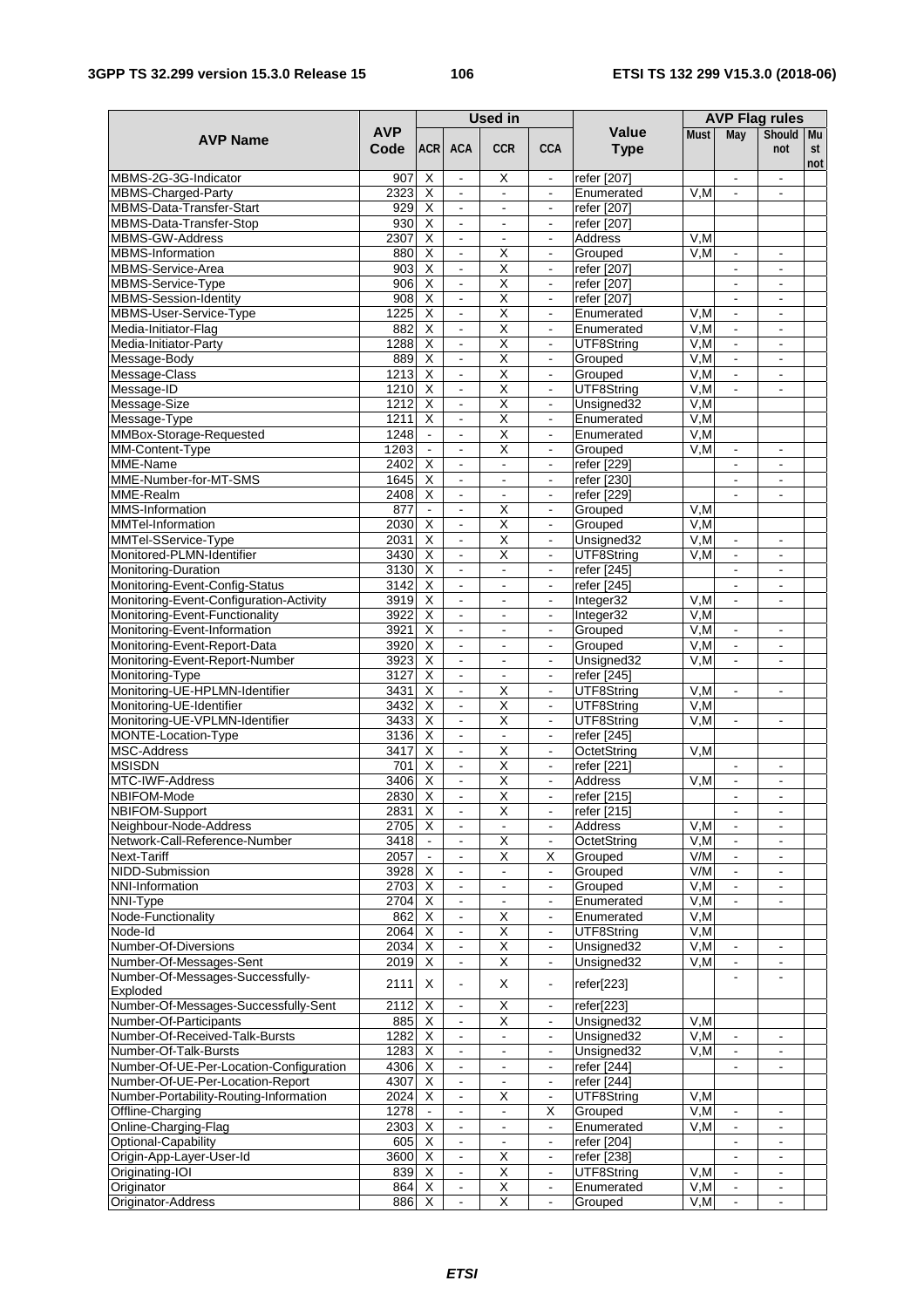|                                                              |                    |                                                    |                                  | <b>Used in</b>               |                                  |                             | <b>AVP Flag rules</b> |                                  |                                            |                 |  |
|--------------------------------------------------------------|--------------------|----------------------------------------------------|----------------------------------|------------------------------|----------------------------------|-----------------------------|-----------------------|----------------------------------|--------------------------------------------|-----------------|--|
| <b>AVP Name</b>                                              | <b>AVP</b><br>Code | <b>ACR</b>                                         | <b>ACA</b>                       | <b>CCR</b>                   | <b>CCA</b>                       | <b>Value</b><br><b>Type</b> | <b>Must</b>           | May                              | <b>Should</b><br>not                       | Mu<br>st<br>not |  |
| Originator-Interface                                         | 2009               | $\overline{X}$                                     |                                  | Χ                            | $\blacksquare$                   | Grouped                     | V,M                   |                                  |                                            |                 |  |
| Originator-Received-Address                                  | 2027               | $\overline{X}$                                     | $\blacksquare$                   | $\overline{\mathsf{x}}$      | $\blacksquare$                   | Grouped                     | V, M                  | $\blacksquare$                   | $\overline{\phantom{a}}$                   |                 |  |
| Originator-SCCP-Address                                      | 2008               | X                                                  | $\blacksquare$                   | X                            | $\blacksquare$                   | Address                     | V,M                   | $\blacksquare$                   | $\blacksquare$                             |                 |  |
| Outgoing-Session-Id                                          | 2320               | $\overline{\mathsf{x}}$                            | $\blacksquare$                   | X                            | $\blacksquare$                   | UTF8String                  | V, M                  | $\blacksquare$                   | $\blacksquare$                             |                 |  |
| Outgoing-Trunk-Group-Id                                      | 853                | $\overline{\mathsf{x}}$                            | $\mathbf{r}$                     | $\blacksquare$               | $\blacksquare$                   | UTF8String                  | V.M                   | $\blacksquare$                   | $\overline{\phantom{a}}$                   |                 |  |
| Participant-Access-Priority                                  | 1259               | $\overline{\mathsf{x}}$                            | $\blacksquare$                   | Χ                            | $\overline{\phantom{a}}$         | Enumerated                  | V, M                  |                                  |                                            |                 |  |
| Participant-Action-Type                                      | 2049               | $\overline{\mathsf{x}}$                            | $\blacksquare$                   | $\overline{\mathsf{x}}$      | $\blacksquare$                   | Enumerated                  | V.M                   | $\blacksquare$                   | $\blacksquare$                             |                 |  |
| Participant-Group                                            | 1260               | $\overline{X}$                                     | $\blacksquare$                   | $\overline{\mathsf{x}}$      | $\blacksquare$                   | Grouped                     | V,M                   | $\blacksquare$                   | $\blacksquare$                             |                 |  |
| Participants-Involved                                        | 887                | $\overline{\mathsf{x}}$<br>$\overline{X}$          | $\blacksquare$                   | $\overline{\mathsf{x}}$      | L,                               | UTF8String                  | V, M                  | $\overline{\phantom{a}}$         | $\overline{a}$                             |                 |  |
| PC3-Control-Protocol-Cause<br>PC3-EPC-Control-Protocol-Cause | 3434<br>3435       | $\overline{X}$                                     | $\blacksquare$<br>$\blacksquare$ | $\overline{\mathsf{x}}$<br>Χ | $\blacksquare$<br>$\blacksquare$ | Integer32<br>Integer32      | V, M<br>V,M           | $\blacksquare$<br>$\blacksquare$ | $\blacksquare$<br>$\overline{\phantom{a}}$ |                 |  |
| PC5-Radio-Technology                                         | 1300               | $\overline{X}$                                     | $\blacksquare$                   | Χ                            | $\blacksquare$                   | Enumerated                  | V                     | $\blacksquare$                   | $\blacksquare$                             | M               |  |
| PDN-Connection-Charging-ID                                   | 2050               | $\overline{\mathsf{x}}$                            | $\blacksquare$                   | $\overline{\mathsf{x}}$      | $\blacksquare$                   | Unsigned32                  | V, M                  | $\blacksquare$                   | $\blacksquare$                             |                 |  |
| PDP-Address                                                  | 1227               | $\overline{X}$                                     | $\blacksquare$                   | $\overline{\mathsf{x}}$      | $\blacksquare$                   | Address                     | V, M                  | $\overline{\phantom{a}}$         |                                            |                 |  |
| PDP-Address-Prefix-Length                                    | 2606               | $\overline{X}$                                     | $\blacksquare$                   | $\overline{\mathsf{x}}$      | $\blacksquare$                   | Unsigned32                  | V, M                  | $\blacksquare$                   | $\blacksquare$                             |                 |  |
| PDP-Context-Type                                             | 1247               | χ                                                  | $\blacksquare$                   | X                            | $\blacksquare$                   | Enumerated                  | V,M                   | $\blacksquare$                   | $\blacksquare$                             |                 |  |
| Play-Alternative                                             | 3913               | $\mathbf{r}$                                       | $\mathbf{r}$                     | ÷,                           | $\overline{\mathsf{x}}$          | Enumerated                  | V, M                  | $\overline{\phantom{a}}$         | $\blacksquare$                             |                 |  |
| PoC-Change-Condition                                         | 1261               | $\overline{X}$                                     | $\blacksquare$                   | $\blacksquare$               | $\blacksquare$                   | Enumerated                  | V,M                   | $\blacksquare$                   | $\blacksquare$                             |                 |  |
| PoC-Change-Time                                              | 1262               | $\overline{X}$                                     | $\blacksquare$                   | $\overline{a}$               | $\blacksquare$                   | Time                        | V, M                  | $\blacksquare$                   | $\blacksquare$                             |                 |  |
| PoC-Controlling-Address                                      | 858                | $\overline{\mathsf{x}}$                            | $\blacksquare$                   | $\overline{\mathsf{x}}$      | $\omega$                         | UTF8String                  | V, M                  | $\Box$                           | $\blacksquare$                             |                 |  |
| PoC-Event-Type                                               | 2025               | $\overline{\mathsf{x}}$                            | $\blacksquare$                   | Χ                            |                                  | Enumerated                  | V,M                   | $\blacksquare$                   | $\blacksquare$                             |                 |  |
| PoC-Group-Name                                               | 859                | $\overline{X}$                                     | $\mathbf{r}$                     | Χ                            | $\overline{\phantom{a}}$         | UTF8String                  | V, M                  | $\blacksquare$                   | $\overline{a}$                             |                 |  |
| PoC-Information                                              | 879                | $\overline{\mathsf{X}}$                            | $\blacksquare$                   | $\overline{\mathsf{x}}$      | $\blacksquare$                   | Grouped                     | V, M                  | $\blacksquare$                   | $\blacksquare$                             |                 |  |
| PoC-Server-Role                                              | 883                | $\overline{\mathsf{x}}$                            | $\blacksquare$                   | $\overline{\mathsf{x}}$      | $\blacksquare$                   | Enumerated                  | V,M                   | $\blacksquare$                   | $\blacksquare$                             |                 |  |
| PoC-Session-Id                                               | 1229               | $\overline{X}$                                     | $\Box$                           | Χ                            | $\blacksquare$                   | UTF8String                  | V,M                   | $\blacksquare$                   | $\blacksquare$                             |                 |  |
| PoC-Session-Initiation-type                                  | 1277               | $\overline{\mathsf{x}}$                            | $\blacksquare$                   | $\overline{\mathsf{x}}$      | $\overline{\phantom{a}}$         | Enumerated                  | V,M                   | $\blacksquare$                   | $\overline{a}$                             |                 |  |
| PoC-Session-Type                                             | 884                | $\overline{X}$                                     | $\blacksquare$                   | $\overline{\mathsf{x}}$      | $\blacksquare$                   | Enumerated                  | V, M                  |                                  |                                            |                 |  |
| PoC-User-Role                                                | 1252               | $\overline{\mathsf{x}}$                            | $\blacksquare$                   | Χ                            | $\blacksquare$                   | Grouped                     | V.M                   | $\blacksquare$                   | $\blacksquare$                             |                 |  |
| PoC-User-Role-IDs<br>PoC-User-Role-Info-Units                | 1253<br>1254       | $\overline{\mathsf{x}}$<br>$\overline{\mathsf{x}}$ | $\blacksquare$<br>$\Box$         | Χ<br>$\overline{\mathsf{x}}$ | $\blacksquare$                   | UTF8String<br>Enumerated    | V,M<br>V, M           |                                  |                                            |                 |  |
| Positioning-Data                                             | 1245               | $\omega$                                           | $\blacksquare$                   | Χ                            | $\blacksquare$<br>$\blacksquare$ | UTF8String                  | V,M                   |                                  |                                            |                 |  |
| Preferred-AoC-Currency                                       | 2315               | $\blacksquare$                                     | $\blacksquare$                   | Χ                            | $\blacksquare$                   | Unsigned32                  | V,M                   | $\blacksquare$                   | $\blacksquare$                             |                 |  |
| Presence-Reporting-Area-Identifier                           | 2821               | $\overline{X}$                                     | ä,                               | $\overline{\mathsf{x}}$      | X                                | refer [215]                 |                       |                                  |                                            |                 |  |
| Presence-Reporting-Area-Information                          | 2822               | $\overline{\mathsf{x}}$                            | $\blacksquare$                   | Χ                            | X                                | refer [215]                 |                       |                                  |                                            |                 |  |
| Presence-Reporting-Area-Elements-List                        | 2820               | $\overline{\mathsf{x}}$                            | $\mathbf{r}$                     | $\overline{\mathsf{x}}$      | $\overline{\mathsf{x}}$          | refer [215]                 |                       | $\mathbf{r}$                     | $\overline{a}$                             |                 |  |
| Presence-Reporting-Area-Status                               | 2823               | X                                                  | $\overline{\phantom{0}}$         | X                            | $\blacksquare$                   | refer [215]                 |                       | $\blacksquare$                   | ÷,                                         |                 |  |
| Priority                                                     | 1209               | $\omega$                                           | L,                               | $\overline{\mathsf{X}}$      | $\blacksquare$                   | Enumerated                  | V.M                   |                                  |                                            |                 |  |
| Priority-Indication                                          | 3006               | $\overline{\mathsf{x}}$                            | $\overline{a}$                   | $\overline{\mathsf{x}}$      | $\blacksquare$                   | refer [231]                 |                       | $\blacksquare$                   | $\sim$                                     |                 |  |
| Priority-Level                                               | 1046               | $\overline{\mathsf{x}}$                            | $\blacksquare$                   | $\overline{\mathsf{x}}$      | $\blacksquare$                   | refer [215]                 |                       | $\blacksquare$                   | $\blacksquare$                             |                 |  |
| Privacy-Indicator                                            | 3915               | $\blacksquare$                                     | L.                               | $\overline{a}$               | Χ                                | Enumerated                  | V,M                   |                                  |                                            |                 |  |
| ProSe-3rd-Party-Application-ID                               | 3440               | $\overline{\mathsf{X}}$                            | $\blacksquare$                   | $\overline{\mathsf{x}}$      | $\blacksquare$                   | UTF8String                  | V, M                  | $\blacksquare$                   | $\blacksquare$                             |                 |  |
| ProSe-App-Id                                                 | 3811               | X                                                  | $\overline{\phantom{a}}$         | X                            | $\overline{a}$                   | refer [239]                 |                       |                                  |                                            |                 |  |
| ProSe-Direct-Communication-Reception-<br>Data-Container      | 3461               | Χ                                                  | $\blacksquare$                   | $\blacksquare$               | $\qquad \qquad \blacksquare$     | Grouped                     | V, M                  |                                  |                                            |                 |  |
| ProSe-Direct-Communication-                                  | 3441               | X                                                  | $\blacksquare$                   | $\blacksquare$               | $\qquad \qquad \blacksquare$     |                             | V, M                  |                                  |                                            |                 |  |
| Transmission-Data-Container                                  |                    |                                                    |                                  |                              |                                  | Grouped                     |                       |                                  |                                            |                 |  |
| ProSe-Direct-Discovery-Model                                 | 3442<br>3443       | X<br>X                                             | $\blacksquare$<br>$\overline{a}$ | X<br>$\overline{\mathsf{x}}$ | $\overline{\phantom{a}}$         | Enumerated                  | V, M<br>V,M           | $\blacksquare$                   | $\sim$                                     |                 |  |
| ProSe-Event-Type<br>ProSe-Function-ID                        | 3602               | X                                                  | $\blacksquare$                   | $\overline{\mathsf{X}}$      | $\blacksquare$<br>$\blacksquare$ | Enumerated<br>refer [238]   |                       | $\blacksquare$<br>$\blacksquare$ | $\sim$                                     |                 |  |
| ProSe-Function-IP-Address                                    | 3444               | X                                                  | $\blacksquare$                   | $\overline{\mathsf{x}}$      | $\blacksquare$                   | Address                     | V, M                  |                                  |                                            |                 |  |
| ProSe-Function-PLMN-Identifier                               | 3457               | X                                                  | $\blacksquare$                   | $\overline{X}$               | $\blacksquare$                   | UTF8String                  | V, M                  | $\blacksquare$                   | $\blacksquare$                             |                 |  |
| ProSe-Functionality                                          | 3445               | X                                                  | $\blacksquare$                   | X                            | $\blacksquare$                   | Enumerated                  | V, M                  | $\blacksquare$                   |                                            |                 |  |
| ProSe-Group-IP-Multicast-Address                             | 3446               | $\overline{X}$                                     | $\overline{\phantom{a}}$         |                              | $\blacksquare$                   | Address                     | V, M                  | $\frac{1}{2}$                    |                                            |                 |  |
| ProSe-Information                                            | 3447               | $\overline{\mathsf{x}}$                            | $\overline{\phantom{a}}$         | $\overline{\mathsf{X}}$      | $\overline{\phantom{0}}$         | Grouped                     | V, M                  | $\blacksquare$                   |                                            |                 |  |
| ProSe-Range-Class                                            | 3448               | X                                                  | $\overline{\phantom{0}}$         | $\overline{\mathsf{x}}$      | $\overline{\phantom{a}}$         | Enumerated                  | V, M                  | $\blacksquare$                   | $\sim$                                     |                 |  |
| ProSe-Reason-For-Cancellation                                | 3449               | X                                                  | $\frac{1}{2}$                    | $\overline{\mathsf{x}}$      | $\blacksquare$                   | Enumerated                  | V, M                  |                                  |                                            |                 |  |
| ProSe-Request-Timestamp                                      | 3450               | X                                                  | $\Box$                           | $\overline{\mathsf{x}}$      | $\blacksquare$                   | Time                        | V, M                  | $\blacksquare$                   | $\blacksquare$                             |                 |  |
| ProSe-Role-Of-UE                                             | 3451               | X                                                  |                                  | $\overline{\mathsf{x}}$      | $\blacksquare$                   | Enumerated                  | V, M                  | $\blacksquare$                   |                                            |                 |  |
| ProSe-Source-IP-Address                                      | 3452               | $\blacksquare$                                     | $\overline{\phantom{a}}$         | $\overline{X}$               | $\blacksquare$                   | Address                     | V, M                  | $\blacksquare$                   | $\blacksquare$                             |                 |  |
| ProSe-Target-Layer-2-ID                                      | 4410               | X                                                  | $\blacksquare$                   | $\blacksquare$               | $\blacksquare$                   | OctetString                 | V, M                  | $\blacksquare$                   | $\sim$                                     |                 |  |
| ProSe-UE-ID                                                  | 3453               | $\omega$                                           | $\blacksquare$                   | $\overline{\mathsf{x}}$      | $\blacksquare$                   | OctetString                 | V, M                  | $\blacksquare$                   |                                            |                 |  |
| ProSe-UE-to-Network-Relay-UE-ID                              | 4409               | X                                                  | $\blacksquare$                   | $\blacksquare$               | $\blacksquare$                   | OctetString                 | V,M                   | $\blacksquare$                   | $\blacksquare$                             |                 |  |
| ProSe-Validity-Timer                                         | 3815               | X                                                  | $\blacksquare$                   | $\overline{X}$               | $\blacksquare$                   | refer [239]                 |                       |                                  |                                            |                 |  |
| Proximity-Alert-Indication                                   | 3454               | X                                                  | $\overline{\phantom{a}}$         | $\overline{X}$               | $\blacksquare$                   | Enumerated                  | V, M                  | $\omega$                         | $\blacksquare$                             |                 |  |
| Proximity-Alert-Timestamp                                    | 3455               | $\overline{\mathsf{x}}$                            | $\blacksquare$                   | X                            | $\blacksquare$                   | Time                        | V,M                   |                                  | $\blacksquare$                             |                 |  |
| Proximity-Cancellation-Timestamp                             | 3456               | X                                                  | $\blacksquare$                   | Χ                            | $\blacksquare$                   | Time                        | V, M                  |                                  |                                            |                 |  |
| PS-Append-Free-Format-Data<br>PS-Free-Format-Data            | 867<br>866         | X<br>Χ                                             | $\blacksquare$                   | $\blacksquare$               | Χ<br>X                           | Enumerated<br>OctetString   | V, M<br>V, M          |                                  |                                            |                 |  |
| PS-Furnish-Charging-Information                              | 865                | $\overline{\mathsf{x}}$                            | $\blacksquare$<br>ä,             | $\blacksquare$<br>$\Box$     | $\overline{\mathsf{x}}$          | Grouped                     | V, M                  | $\blacksquare$                   | $\blacksquare$<br>$\mathbf{r}$             |                 |  |
|                                                              |                    |                                                    |                                  |                              |                                  |                             |                       |                                  |                                            |                 |  |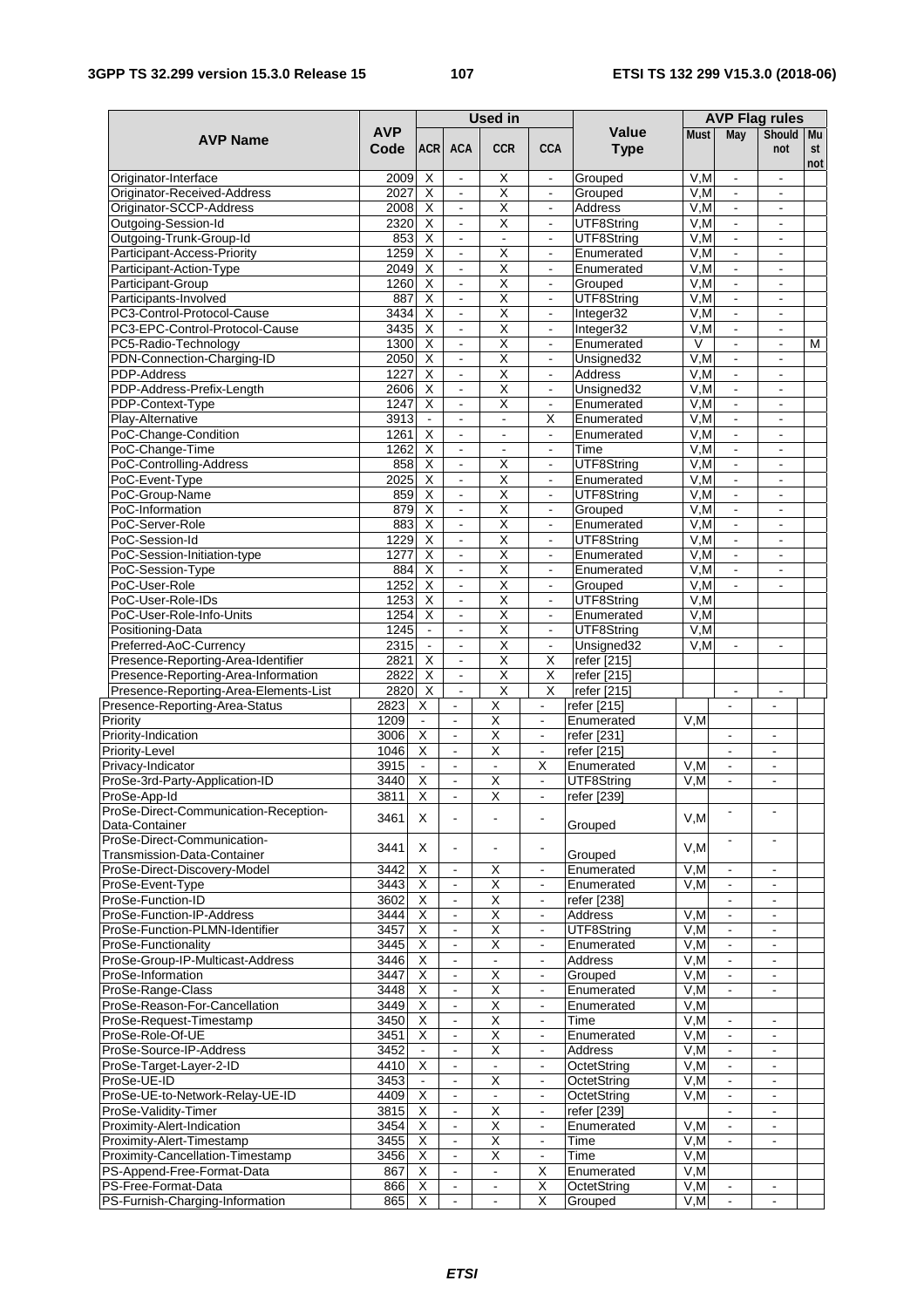|                                                        |                    |                                                    |                                  | Used in                                   |                                           |                           | <b>AVP Flag rules</b> |                |                          |           |
|--------------------------------------------------------|--------------------|----------------------------------------------------|----------------------------------|-------------------------------------------|-------------------------------------------|---------------------------|-----------------------|----------------|--------------------------|-----------|
| <b>AVP Name</b>                                        | <b>AVP</b><br>Code | <b>ACRI</b>                                        | <b>ACA</b>                       | <b>CCR</b>                                | <b>CCA</b>                                | Value<br><b>Type</b>      | <b>Must</b>           | May            | Should Mu<br>not         | st<br>not |
| <b>PS-Information</b>                                  | 874                | X                                                  | $\mathbf{r}$                     | X                                         | Х                                         | Grouped                   | V,M                   | $\mathbf{r}$   | $\sim$                   |           |
| QoS-Information                                        | 1016               | X                                                  | $\blacksquare$                   | $\overline{\mathsf{x}}$                   | $\blacksquare$                            | refer [215]               |                       | $\sim$         | $\blacksquare$           |           |
| QoS-Class-Identifier                                   | 1028               | $\overline{\mathsf{x}}$                            | $\blacksquare$                   | $\overline{\mathsf{x}}$                   |                                           | refer [215]               |                       |                |                          |           |
| Quota-Consumption-Time                                 | 881                | $\blacksquare$                                     | $\blacksquare$                   | $\mathbf{r}$                              | X                                         | Unsigned32                | V, M                  | $\blacksquare$ | $\mathbf{r}$             |           |
| Quota-Holding-Time                                     | 871                |                                                    | $\blacksquare$                   |                                           | X                                         | Unsigned32                | V,M                   |                | $\blacksquare$           |           |
| Quota-Indicator<br>Radio-Frequency                     | 3912<br>3462       | $\sim$                                             | $\blacksquare$<br>$\blacksquare$ | $\overline{a}$                            | $\overline{\mathsf{x}}$<br>$\blacksquare$ | Enumerated                | V, M<br>V, M          |                |                          |           |
| Radio-Parameter-Set-Info                               | 3463               | Χ<br>X                                             | $\sim$                           | $\blacksquare$<br>$\blacksquare$          | $\blacksquare$                            | OctetString<br>Grouped    | V.M                   | $\blacksquare$ | $\sim$                   |           |
| Radio-Parameter-Set-Values                             | 3464               | X                                                  | $\blacksquare$                   | $\blacksquare$                            | $\blacksquare$                            | <b>OctetString</b>        | V, M                  | $\blacksquare$ | $\blacksquare$           |           |
| Radio-Resources-Indicator                              | 3465               | X                                                  | $\mathbf{r}$                     | $\overline{a}$                            | $\blacksquare$                            | Integer32                 | V, M                  | $\mathbf{r}$   | $\sim$                   |           |
| RAI                                                    | 909                | $\overline{\mathsf{x}}$                            | $\blacksquare$                   | $\overline{\mathsf{x}}$                   | $\overline{\phantom{a}}$                  | refer [207]               |                       |                |                          |           |
| RAN-End-Time                                           | 1301               | $\overline{\mathsf{x}}$                            | $\blacksquare$                   | $\blacksquare$                            | $\blacksquare$                            | Time                      | $\overline{\vee}$     | $\blacksquare$ | $\blacksquare$           | M         |
| RAN-NAS-Release-Cause                                  | 2819               | X                                                  | $\blacksquare$                   | X                                         | $\blacksquare$                            | refer [215]               |                       |                |                          |           |
| RAN-Secondary-RAT-Usage-Report                         | 1302               | $\overline{\mathsf{x}}$                            | $\overline{\phantom{a}}$         | $\frac{1}{2}$                             | $\blacksquare$                            | Grouped                   | V                     | $\blacksquare$ | $\blacksquare$           | М         |
| <b>RAN-Start-Time</b>                                  | 1303               | $\overline{\mathsf{x}}$                            | $\blacksquare$                   | $\overline{\phantom{a}}$                  | $\blacksquare$                            | Time                      | V                     | $\frac{1}{2}$  |                          | м         |
| Rate-Control-Max-Message-Size                          | 3937               | $\overline{\mathsf{x}}$                            | $\blacksquare$                   | $\overline{\mathsf{x}}$                   | $\blacksquare$                            | Unsigned32                | V, M                  | $\sim$         | $\overline{\phantom{a}}$ |           |
| Rate-Control-Max-Rate                                  | 3938               | $\overline{\mathsf{x}}$                            | $\Box$                           | $\overline{\mathsf{x}}$                   | $\blacksquare$                            | Unsigned32                | V, M                  | $\blacksquare$ | $\blacksquare$           |           |
| Rate-Control-Time-Unit                                 | 3939               | X                                                  | $\blacksquare$                   | Χ                                         | $\blacksquare$                            | Unsigned32                | V,M                   | $\blacksquare$ | $\sim$                   |           |
| Rate-Element                                           | 2058               | $\blacksquare$                                     | $\blacksquare$                   | $\overline{\mathsf{x}}$                   | X                                         | Grouped                   | V, M                  |                |                          |           |
| Reachability-Information                               | 3140               | $\overline{\mathsf{x}}$                            | $\blacksquare$                   | $\blacksquare$                            | $\blacksquare$                            | refer [245]               |                       | $\blacksquare$ | $\blacksquare$           |           |
| Read-Reply-Report-Requested                            | 1222               | $\mathbf{r}$                                       | $\mathbf{r}$                     | $\overline{\mathsf{x}}$                   | $\blacksquare$                            | Enumerated                | V,M                   | $\blacksquare$ | $\sim$                   |           |
| Real-Time-Tariff-Information                           | 2305               | X                                                  | $\Box$                           | $\overline{\mathsf{x}}$                   | $\blacksquare$                            | Grouped                   | V, M                  | $\blacksquare$ | П                        |           |
| Reason-Header                                          | 3401               | X                                                  | $\mathbf{r}$                     | X                                         | $\blacksquare$                            | UTF8String                | V,M                   | $\blacksquare$ | $\Box$                   |           |
| Received-Talk-Burst-Time<br>Received-Talk-Burst-Volume | 1284<br>1285       | $\overline{\mathsf{x}}$<br>$\overline{\mathsf{x}}$ | L,                               | $\blacksquare$                            |                                           | Unsigned32                | V, M<br>V, M          |                |                          |           |
| <b>Recipient-Address</b>                               | 1201               | $\overline{\mathsf{x}}$                            | $\blacksquare$<br>$\blacksquare$ | $\blacksquare$<br>$\overline{\mathsf{X}}$ | $\blacksquare$<br>$\blacksquare$          | Unsigned32<br>Grouped     | V,M                   | $\blacksquare$ | $\blacksquare$           |           |
| Recipient-Info                                         | 2026               | $\overline{\mathsf{x}}$                            | $\overline{\phantom{a}}$         | $\overline{\mathsf{x}}$                   | $\blacksquare$                            | Grouped                   | V, M                  | $\blacksquare$ |                          |           |
| Recipient-Received-Address                             | 2028               | $\overline{\mathsf{x}}$                            | $\blacksquare$                   | $\overline{\mathsf{X}}$                   | $\blacksquare$                            | Grouped                   | V, M                  | $\blacksquare$ | $\overline{a}$           |           |
| Recipient-SCCP-Address                                 | 2010               | $\overline{\mathsf{x}}$                            | $\blacksquare$                   | $\overline{\mathsf{x}}$                   | $\blacksquare$                            | Address                   | V.M                   | $\blacksquare$ | $\overline{\phantom{a}}$ |           |
| Reference-Number                                       | 3007               | $\overline{\mathsf{x}}$                            | $\Box$                           | $\overline{\mathsf{x}}$                   | $\blacksquare$                            | refer [231]               |                       | $\blacksquare$ | $\blacksquare$           |           |
| Refund-Information                                     | 2022               | $\tilde{\phantom{a}}$                              | $\mathbf{r}$                     | $\overline{\mathsf{x}}$                   | X                                         | OctetString               | V,M                   | $\blacksquare$ | $\sim$                   |           |
| Related-Change-Condition-Information                   | 3925               | X                                                  | $\blacksquare$                   | $\blacksquare$                            | $\blacksquare$                            | Grouped                   | V, M                  | $\blacksquare$ |                          |           |
| <b>Related-Trigger</b>                                 | 3926               | $\blacksquare$                                     | $\blacksquare$                   | $\overline{X}$                            | $\blacksquare$                            | Grouped                   | V,M                   | $\blacksquare$ | $\sim$                   |           |
| Related-IMS-Charging-Identifier                        | 2711               | $\overline{\mathsf{x}}$                            | $\blacksquare$                   | $\overline{\mathsf{x}}$                   |                                           | UTF8String                | V, M                  | $\blacksquare$ | $\sim$                   |           |
| Related-IMS-Charging-Identifier-Node                   | 2712               | $\overline{\mathsf{x}}$                            | $\blacksquare$                   | $\overline{\mathsf{x}}$                   |                                           | <b>Address</b>            | V, M                  | $\blacksquare$ | $\sim$                   |           |
| Relationship-Mode                                      | 2706               | X                                                  | $\blacksquare$                   | $\blacksquare$                            | $\blacksquare$                            | Enumerated                | V,M                   | $\blacksquare$ | $\blacksquare$           |           |
| Relay-IP-address                                       | 4411               | $\overline{\mathsf{x}}$                            | $\blacksquare$                   | $\blacksquare$                            | $\overline{\phantom{a}}$                  | <b>Address</b>            | V, M                  | $\blacksquare$ |                          |           |
| Remaining-Balance                                      | 2021               | $\blacksquare$                                     | $\blacksquare$                   | $\mathbf{r}$                              | X                                         | Grouped                   | V, M                  | $\mathbf{r}$   | $\sim$                   |           |
| Reply-Applic-ID                                        | 1223               | $\sim$                                             | $\blacksquare$                   | X                                         | $\blacksquare$                            | UTF8String                | V, M                  |                |                          |           |
| Reply-Path-Requested                                   | 2011               | X                                                  | $\blacksquare$                   | $\overline{\mathsf{x}}$                   | $\bar{\phantom{a}}$                       | Enumerated                | V, M                  | $\blacksquare$ | $\blacksquare$           |           |
| Reporting-Reason                                       | 872                | $\blacksquare$                                     | $\blacksquare$                   | $\overline{X}$                            | $\blacksquare$                            | Enumerated                | V, M                  |                |                          |           |
| Requested-Party-Address                                | 1251               | $\overline{\mathsf{x}}$                            | $\blacksquare$<br>$\blacksquare$ | $\overline{\mathsf{x}}$                   | $\blacksquare$                            | UTF8String                | V, M                  | $\blacksquare$ | $\blacksquare$           |           |
| Requested-PLMN-Identifier<br>Requesting-EPUID          | 3436<br>3816       | X<br>X                                             | $\blacksquare$                   | х<br>$\overline{\mathsf{x}}$              | $\blacksquare$<br>$\blacksquare$          | UTF8String<br>refer [239] | V, M                  | $\blacksquare$ | $\blacksquare$<br>$\sim$ |           |
| Requestor-PLMN-Identifier                              | 3437               | X                                                  |                                  | χ                                         |                                           | UTF8String                | V,M                   |                |                          |           |
| Required-MBMS-Bearer-Capabilities                      | 901                | $\overline{\mathsf{x}}$                            | $\blacksquare$                   | $\overline{\mathsf{X}}$                   | $\blacksquare$                            | refer [207]               |                       |                |                          |           |
| Role-Of-Node                                           | 829                | X                                                  | $\blacksquare$                   | X                                         | $\blacksquare$                            | Enumerated                | V,M                   | $\blacksquare$ | $\blacksquare$           |           |
| Role-Of-ProSe-Function                                 | 3438               | $\overline{\mathsf{x}}$                            | $\omega$                         | X                                         | $\blacksquare$                            | Enumerated                | V, M                  |                |                          |           |
| Route-Header-Received                                  | 3403               | X                                                  | $\blacksquare$                   | $\blacksquare$                            | $\blacksquare$                            | UTF8String                | V,M                   |                |                          |           |
| Route-Header-Transmitted                               | 3404               | X                                                  | $\blacksquare$                   | $\blacksquare$                            | $\blacksquare$                            | UTF8String                | V, M                  | $\blacksquare$ |                          |           |
| RRC-Cause-Counter                                      | 4318               | X                                                  | $\blacksquare$                   | $\blacksquare$                            | $\blacksquare$                            | refer [244]               |                       | $\blacksquare$ | $\blacksquare$           |           |
| Scale-Factor                                           | 2059               |                                                    | $\blacksquare$                   | X                                         | X                                         | Grouped                   | V,M                   | $\blacksquare$ | $\sim$                   |           |
| <b>SCEF-Address</b>                                    | 1317               | X                                                  | $\blacksquare$                   | $\overline{\mathsf{x}}$                   | $\blacksquare$                            | Address                   | V                     | $\blacksquare$ |                          | м         |
| SCEF-ID                                                | 3125               | $\overline{X}$                                     | $\blacksquare$                   | $\blacksquare$                            | $\blacksquare$                            | refer [245]               |                       | $\blacksquare$ | $\blacksquare$           |           |
| SCEF-Reference-ID                                      | 3124               | X                                                  | $\blacksquare$                   | $\blacksquare$                            | $\blacksquare$                            | refer [245]               |                       | $\blacksquare$ | $\blacksquare$           |           |
| <b>SCS-Address</b>                                     | 3941               | X                                                  | $\Box$                           | $\overline{X}$                            | $\blacksquare$                            | Address                   | V, M                  | $\blacksquare$ | $\blacksquare$           |           |
| SCS-AS-Address                                         | 3940               | X                                                  | $\blacksquare$                   | X                                         | $\blacksquare$                            | Grouped                   | V,M                   |                | $\blacksquare$           |           |
| SCS-Realm                                              | 3942               | X                                                  | $\blacksquare$                   | $\overline{\mathsf{x}}$                   |                                           | <b>DiameterIdentity</b>   | V, M                  |                |                          |           |
| SDP-Answer-Timestamp<br>SDP-Media-Component            | 1275               | $\overline{X}$                                     | $\blacksquare$                   | $\blacksquare$<br>$\overline{\mathsf{X}}$ | $\blacksquare$                            | Time                      | V, M                  |                |                          |           |
|                                                        | 843                | X<br>$\overline{X}$                                | $\blacksquare$<br>$\blacksquare$ | $\overline{\mathsf{x}}$                   | $\blacksquare$                            | Grouped                   | V, M<br>V, M          | $\blacksquare$ | $\blacksquare$           |           |
| SDP-Media-Description                                  | 845                |                                                    |                                  |                                           | $\blacksquare$                            | UTF8String                |                       |                |                          |           |
| SDP-Media-Name<br>SDP-Offer-Timestamp                  | 844<br>1274        | X<br>$\overline{\mathsf{x}}$                       | $\Box$<br>$\blacksquare$         | X<br>$\blacksquare$                       | $\blacksquare$<br>$\blacksquare$          | UTF8String<br>Time        | V, M<br>V, M          |                |                          |           |
| SDP-Session-Description                                | 842                | $\overline{X}$                                     | $\Box$                           | $\overline{\mathsf{x}}$                   | $\blacksquare$                            | UTF8String                | V, M                  | $\blacksquare$ | $\blacksquare$           |           |
| SDP-TimeStamps                                         | 1273               | X                                                  | $\blacksquare$                   | $\blacksquare$                            | $\blacksquare$                            | Grouped                   | V,M                   |                |                          |           |
| SDP-Type                                               | 2036               | X                                                  | $\omega$                         | X                                         | $\blacksquare$                            | Enumerated                | V,M                   | $\blacksquare$ |                          |           |
| Secondary-RAT-Type                                     | 1304               | X                                                  | $\blacksquare$                   | $\blacksquare$                            | $\blacksquare$                            | OctetString               | V                     | $\blacksquare$ | $\blacksquare$           | M         |
| Serving-Node                                           | 2401               | X                                                  | $\blacksquare$                   | X                                         | $\blacksquare$                            | refer [231]               |                       | $\sim$         | $\blacksquare$           |           |
| Serving-Node-Identity                                  | 3929               | $\overline{\mathsf{x}}$                            | $\blacksquare$                   | $\blacksquare$                            | $\blacksquare$                            | DiameterIdentity          | V,M                   |                |                          |           |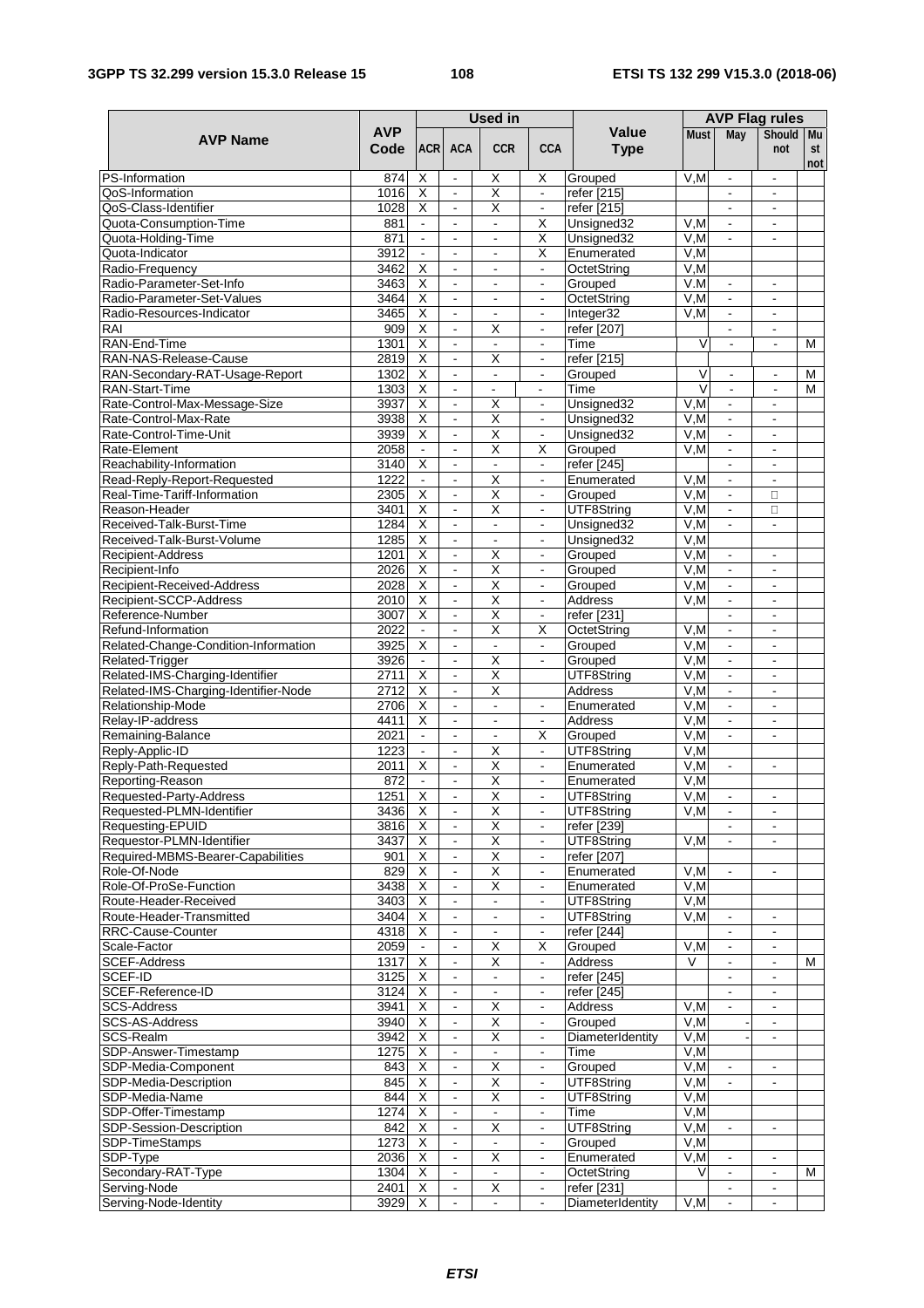|                                                       |                    |                                                    |                                  | <b>Used in</b>                                     |                                  |                               | <b>AVP Flag rules</b> |                                  |                      |                |
|-------------------------------------------------------|--------------------|----------------------------------------------------|----------------------------------|----------------------------------------------------|----------------------------------|-------------------------------|-----------------------|----------------------------------|----------------------|----------------|
| <b>AVP Name</b>                                       | <b>AVP</b><br>Code | <b>ACRI</b>                                        | <b>ACA</b>                       | <b>CCR</b>                                         | <b>CCA</b>                       | Value<br><b>Type</b>          | <b>Must</b>           | May                              | Should Mu<br>not     | st<br>not      |
| Served-Party-IP-Address                               | 848                | X                                                  | $\blacksquare$                   | $\blacksquare$                                     | $\blacksquare$                   | Address                       | V,M                   | $\blacksquare$                   | $\blacksquare$       |                |
| Server-Capabilities                                   | 603                | Χ                                                  | $\blacksquare$                   | $\blacksquare$                                     | $\blacksquare$                   | refer [204]                   |                       | ۰                                | $\blacksquare$       |                |
| Server-Name                                           | 602                | X                                                  | $\bar{\phantom{a}}$              |                                                    |                                  | refer [204]                   |                       | $\blacksquare$                   |                      |                |
| Service-Data-Container<br>Service-Generic-Information | 2040<br>1256       | X<br>X                                             | $\omega$<br>$\blacksquare$       | $\mathbf{r}$<br>X                                  | $\blacksquare$<br>$\blacksquare$ | Grouped<br>refer [223]        | V.M                   |                                  | ä,                   |                |
| Service-Id                                            | 855                | $\overline{\mathsf{x}}$                            | $\mathbf{r}$                     | $\overline{\mathsf{x}}$                            | $\mathbf{r}$                     | UTF8String                    | V, M                  | $\blacksquare$                   | ÷.                   |                |
| Service-Information                                   | 873                | $\overline{\mathsf{x}}$                            | $\blacksquare$                   | $\overline{\mathsf{x}}$                            | X                                | Grouped                       | V, M                  |                                  |                      |                |
| Service-Mode                                          | 2032               | X                                                  | $\blacksquare$                   | $\overline{\mathsf{x}}$                            | $\blacksquare$                   | Unsigned32                    | V, M                  | $\blacksquare$                   | ٠                    |                |
| Service-Specific-Data                                 | 863                | $\overline{\mathsf{x}}$                            | $\blacksquare$                   | $\overline{\mathsf{X}}$                            | $\blacksquare$                   | UTF8String                    | V, M                  | $\blacksquare$                   | ä,                   |                |
| Service-Specific-Info                                 | 1249               | X                                                  | $\blacksquare$                   | X                                                  | $\blacksquare$                   | Grouped                       | V, M                  | $\blacksquare$                   | $\blacksquare$       |                |
| Service-Specific-Type                                 | 1257               | $\overline{\mathsf{x}}$                            | $\blacksquare$                   | $\overline{\mathsf{x}}$                            | $\blacksquare$                   | Unsigned32                    | V, M                  |                                  |                      |                |
| Serving-Node-Type                                     | 2047               | $\overline{\mathsf{x}}$                            | $\blacksquare$                   | $\overline{\mathsf{x}}$                            | $\blacksquare$                   | Enumerated                    | V, M                  | $\blacksquare$                   | -                    |                |
| Serving-PLMN-Rate-Control                             | 4310               | X                                                  | $\blacksquare$                   | $\overline{\mathsf{x}}$                            | $\blacksquare$                   | refer [244]                   |                       | ÷                                | $\blacksquare$       |                |
| Session-Direction<br>Session-Priority                 | 2707<br>650        | $\overline{\mathsf{x}}$<br>$\overline{\mathsf{x}}$ | $\blacksquare$                   | $\blacksquare$<br>X                                | $\mathbf{r}$                     | Enumerated                    | V,M                   | $\blacksquare$                   | ä,                   |                |
| SGi-PtP-Tunnelling-Method                             | 3931               | $\overline{\mathsf{x}}$                            | $\blacksquare$<br>$\blacksquare$ | $\overline{\mathsf{x}}$                            | $\blacksquare$<br>$\mathbf{r}$   | refer [204]<br>Enumerated     | V,M                   | $\blacksquare$                   | ۰                    |                |
| <b>SGSN-Address</b>                                   | 1228               | Χ                                                  | $\blacksquare$                   | Χ                                                  | $\blacksquare$                   | <b>Address</b>                | V,M                   | $\Box$                           | ÷,                   |                |
| SGW-Address                                           | 2067               | X                                                  | $\blacksquare$                   | $\blacksquare$                                     | $\mathbf{r}$                     | <b>Address</b>                | V, M                  | $\blacksquare$                   | ۰                    |                |
| SGW-Change                                            | 2065               | $\overline{\mathsf{x}}$                            | $\blacksquare$                   |                                                    | $\blacksquare$                   | Enumerated                    | V, M                  | ٠                                |                      |                |
| SIP-Method                                            | 824                | $\overline{\mathsf{x}}$                            | $\blacksquare$                   | $\overline{\mathsf{X}}$                            | $\blacksquare$                   | UTF8String                    | V, M                  | $\blacksquare$                   | -                    |                |
| SIP-Request-Timestamp                                 | 834                | $\overline{\mathsf{x}}$                            | $\mathbf{r}$                     | $\overline{\mathsf{x}}$                            | $\blacksquare$                   | Time                          | V, M                  | $\blacksquare$                   | ä,                   |                |
| SIP-Request-Timestamp-Fraction                        | 2301               | $\overline{\mathsf{x}}$                            | $\Box$                           | $\overline{\mathsf{x}}$                            | $\blacksquare$                   | Unsigned32                    | V, M                  | $\blacksquare$                   | $\blacksquare$       |                |
| SIP-Response-Timestamp                                | 835                | X                                                  | $\blacksquare$                   | X                                                  | $\blacksquare$                   | Time                          | V,M                   | $\blacksquare$                   | ÷,                   |                |
| SIP-Response-Timestamp-Fraction                       | 2302               | $\overline{\mathsf{x}}$                            | $\bar{\phantom{a}}$              | $\overline{\mathsf{x}}$                            | $\blacksquare$                   | Unsigned32                    | V, M                  | ä,                               |                      |                |
| SM-Device-Trigger-Indicator                           | 3407               | $\overline{\mathsf{x}}$                            | $\blacksquare$                   | $\overline{\mathsf{x}}$                            | $\blacksquare$                   | Enumerated                    | V, M                  | $\blacksquare$                   | ÷,                   |                |
| SM-Device-Trigger-Information                         | 3405<br>2012       | X<br>$\overline{\mathsf{x}}$                       | $\blacksquare$<br>$\blacksquare$ | $\overline{\mathsf{x}}$<br>$\overline{\mathsf{x}}$ | $\blacksquare$<br>$\mathbf{r}$   | Grouped<br>Time               | V,M<br>V, M           | $\blacksquare$<br>$\blacksquare$ | $\blacksquare$<br>ä, |                |
| SM-Discharge-Time<br>SM-Message-Type                  | 2007               | $\overline{\mathsf{X}}$                            | $\blacksquare$                   | $\overline{\mathsf{X}}$                            | $\blacksquare$                   | Enumerated                    | V,M                   | ۰                                |                      |                |
| SM-Protocol-ID                                        | 2013               | $\overline{\mathsf{x}}$                            | $\blacksquare$                   | $\overline{\mathsf{x}}$                            | $\blacksquare$                   | OctetString                   | V, M                  | $\blacksquare$                   | ۰                    |                |
| SM-Sequence-Number                                    | 3408               | Χ                                                  | $\blacksquare$                   | $\blacksquare$                                     | $\omega$                         | Unsigned32                    | V, M                  |                                  |                      |                |
| SM-Service-Type                                       | 2029               | $\mathbf{r}$                                       | $\blacksquare$                   | $\overline{\mathsf{x}}$                            | $\mathbf{r}$                     | Enumerated                    | V,M                   |                                  |                      |                |
| SM-Status                                             | 2014               | X                                                  | ä,                               | $\overline{\mathsf{x}}$                            |                                  | OctetString                   | V, M                  |                                  |                      |                |
| SM-User-Data-Header                                   | 2015               | Χ                                                  | $\blacksquare$                   | $\overline{X}$                                     | $\blacksquare$                   | OctetString                   | V, M                  | $\blacksquare$                   | ۰                    |                |
| SMS-Information                                       | 2000               | X                                                  | $\mathbf{r}$                     | X                                                  | $\mathbf{r}$                     | Grouped                       | V,M                   | $\blacksquare$                   | $\blacksquare$       |                |
| SMS-Node                                              | 2016               | X                                                  | $\blacksquare$                   | X                                                  | $\blacksquare$                   | Enumerated                    | V, M                  | $\blacksquare$                   | ä,                   |                |
| <b>SMS-Result</b><br><b>SMSC-Address</b>              | 3409               | X                                                  | $\mathbf{r}$                     | $\sim$<br>X                                        | $\blacksquare$                   | Unsigned32                    | V,M                   | $\blacksquare$                   | ä,                   |                |
| Sponsor-Identity                                      | 2017<br>531        | $\overline{\mathsf{x}}$<br>$\overline{\mathsf{x}}$ | $\blacksquare$<br>$\omega$       | $\mathbf{r}$                                       | $\blacksquare$<br>$\blacksquare$ | <b>Address</b><br>refer [214] | V, M                  | $\blacksquare$<br>$\blacksquare$ | ÷,                   |                |
| SSID                                                  | 1524               | X                                                  | $\blacksquare$                   | X                                                  | $\overline{\phantom{a}}$         | refer [237]                   |                       | $\blacksquare$                   | $\blacksquare$       |                |
| Start-of-Charging                                     | 3419               | $\blacksquare$                                     | $\blacksquare$                   | $\overline{\mathsf{x}}$                            | $\blacksquare$                   | Time                          | V,M                   | $\blacksquare$                   |                      |                |
| <b>Start-Time</b>                                     | 2041               | $\overline{\mathsf{x}}$                            | $\blacksquare$                   | Χ                                                  | $\blacksquare$                   | Time                          | V, M                  | $\blacksquare$                   | ÷,                   |                |
| Status-AS-Code                                        | 2702               | $\overline{\mathsf{x}}$                            | $\blacksquare$                   | $\sim$                                             | $\blacksquare$                   | Enumerated                    | V, M                  | $\blacksquare$                   | $\blacksquare$       |                |
| Stop-Time                                             | 2042               | X                                                  | $\blacksquare$                   | X                                                  | $\blacksquare$                   | Time                          | V,M                   |                                  |                      |                |
| Submission-Time                                       | 1202               | X                                                  | $\blacksquare$                   | $\overline{\mathsf{x}}$                            | $\blacksquare$                   | Time                          | V, M                  | $\blacksquare$                   | $\blacksquare$       |                |
| Subscriber-Role                                       | 2033               |                                                    |                                  |                                                    |                                  | Enumerated                    | V, M                  |                                  |                      |                |
| Supported-Features                                    | 628                | $\overline{X}$                                     | X                                | $\overline{X}$<br>X                                | X                                | refer [204]                   | V, M                  | $\blacksquare$                   | $\blacksquare$       |                |
| Supplementary-Service<br><b>TAD-Identifier</b>        | 2048<br>2717       | X<br>X                                             | $\blacksquare$<br>$\blacksquare$ | $\blacksquare$                                     | $\blacksquare$<br>$\blacksquare$ | Grouped<br>Enumerated         | V,M<br>V, M           | $\blacksquare$                   |                      |                |
| Talk-Burst-Exchange                                   | 1255               | $\overline{\mathsf{x}}$                            | $\blacksquare$                   | $\blacksquare$                                     | $\blacksquare$                   | Grouped                       | V,M                   |                                  |                      |                |
| Talk-Burst-Time                                       | 1286               | $\overline{\mathsf{x}}$                            | $\blacksquare$                   | $\blacksquare$                                     | $\blacksquare$                   | Unsigned32                    | V,M                   | $\blacksquare$                   |                      |                |
| Talk-Burst-Volume                                     | 1287               | X                                                  | $\blacksquare$                   | $\blacksquare$                                     | $\sim$                           | Unsigned32                    | V,M                   | $\blacksquare$                   | $\blacksquare$       |                |
| Target-App-Layer-User-Id                              | 3601               | X                                                  | $\blacksquare$                   | X                                                  | $\blacksquare$                   | refer[238]                    |                       | $\blacksquare$                   | ۰                    |                |
| Target-IP-Address                                     | 4412               | X                                                  | $\blacksquare$                   |                                                    | $\blacksquare$                   | <b>Address</b>                | <b>VM</b>             | $\blacksquare$                   | $\frac{1}{2}$        | $\blacksquare$ |
| Tariff-Information                                    | 2060               | X                                                  | $\blacksquare$                   | X                                                  | X                                | Grouped                       | V,M                   | $\blacksquare$                   | $\frac{1}{2}$        |                |
| Tariff-XML                                            | 2306               | X                                                  | $\blacksquare$                   | $\blacksquare$                                     | $\blacksquare$                   | UTF8String                    | V,M                   | $\blacksquare$                   | $\blacksquare$       |                |
| TDF-IP-Address                                        | 1091               | X                                                  | $\blacksquare$                   | X                                                  | $\blacksquare$                   | refer [215]                   |                       | ÷                                | $\blacksquare$       |                |
| Teleservice                                           | 3413               | $\blacksquare$                                     | $\blacksquare$                   | X                                                  | $\blacksquare$                   | OctetString                   | V,M                   | $\blacksquare$                   | $\blacksquare$       |                |
| Terminal-Information<br>Terminating-IOI               | 1401<br>840        | X<br>$\overline{\mathsf{x}}$                       | $\blacksquare$                   | $\overline{\mathsf{x}}$                            | $\blacksquare$<br>$\blacksquare$ | refer [219]<br>UTF8String     | V, M                  | $\blacksquare$                   | $\blacksquare$       |                |
| Time-First-Reception                                  | 3466               | X                                                  | $\blacksquare$                   | $\blacksquare$                                     | $\frac{1}{2}$                    | Time                          | V,M                   | $\blacksquare$                   | $\blacksquare$       |                |
| Time-First-Transmission                               | 3467               | X                                                  | $\blacksquare$                   | $\blacksquare$                                     | ÷,                               | Time                          | V, M                  | $\Box$                           | ÷,                   |                |
| Time-First-Usage                                      | 2043               | X                                                  | $\blacksquare$                   | $\blacksquare$                                     | $\frac{1}{2}$                    | Time                          | V,M                   |                                  |                      |                |
| Time-Indicator                                        | 3911               | $\blacksquare$                                     | $\blacksquare$                   | $\blacksquare$                                     | X                                | Unsigned32                    | V, M                  |                                  |                      |                |
| Time-Last-Usage                                       | 2044               | $\overline{\mathsf{x}}$                            | $\omega$                         | $\blacksquare$                                     | $\blacksquare$                   | Time                          | V, M                  | $\blacksquare$                   | $\blacksquare$       |                |
| Time-Quota-Mechanism                                  | 1270               |                                                    | $\blacksquare$                   | $\sim$                                             | Χ                                | Grouped                       | V,M                   |                                  |                      |                |
| Time-Quota-Threshold                                  | 868                | $\blacksquare$                                     | $\blacksquare$                   | $\mathbf{r}$                                       | $\overline{\mathsf{x}}$          | Unsigned32                    | V, M                  |                                  |                      |                |
| Time-Quota-Type                                       | 1271               |                                                    | $\blacksquare$                   | $\blacksquare$                                     | Χ                                | Enumerated                    | V, M                  | $\blacksquare$                   | ۰                    |                |
| <b>Time-Stamps</b>                                    | 833                | X                                                  | $\blacksquare$                   | X                                                  | $\blacksquare$                   | Grouped                       | V,M                   | $\blacksquare$                   | $\blacksquare$       |                |
| Time-Usage                                            | 2045               | $\overline{X}$                                     | $\mathbf{r}$                     | $\blacksquare$                                     | $\blacksquare$                   | Unsigned32                    | V, M                  | ÷.                               |                      |                |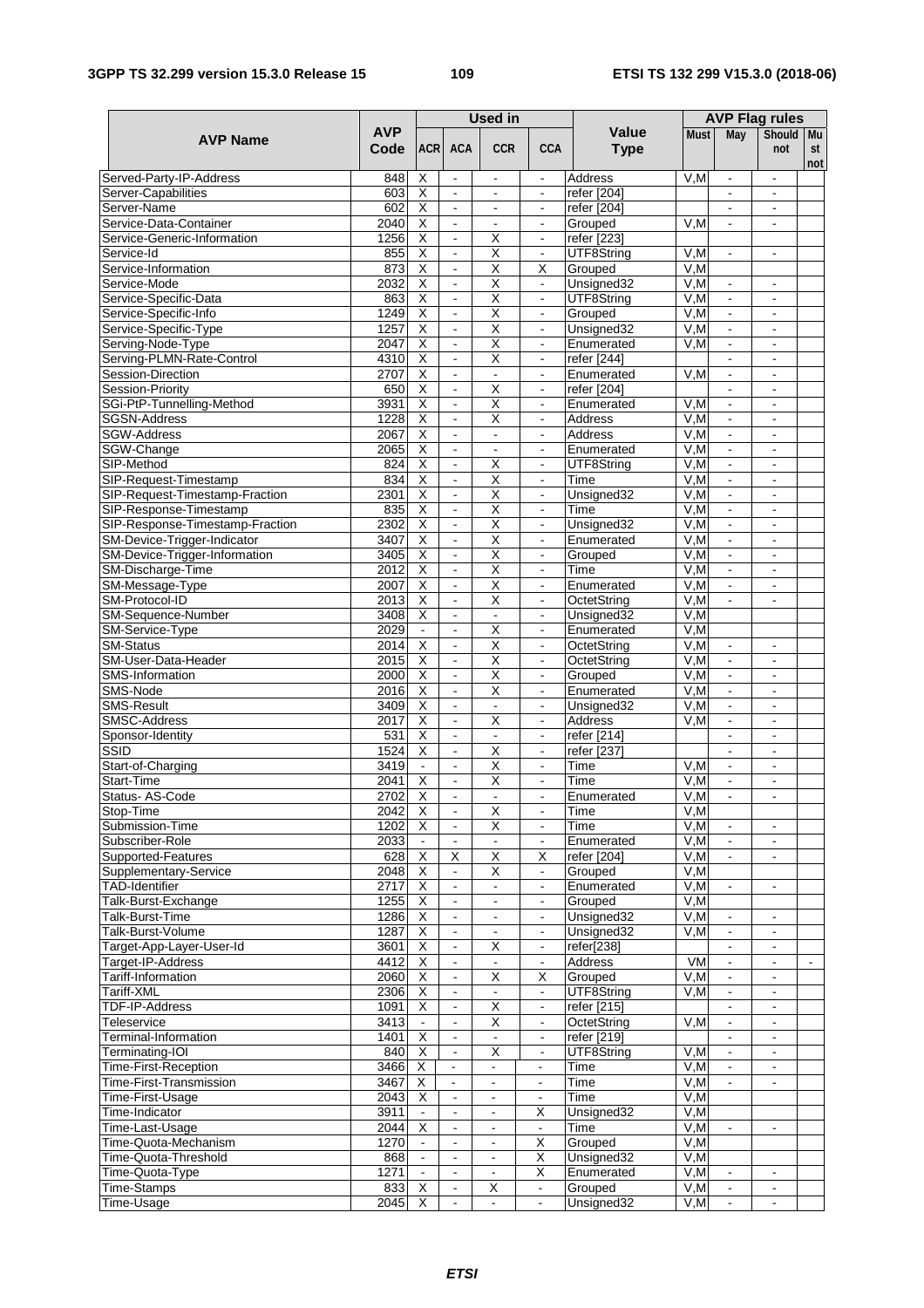| <b>AVP Name</b>                       |                    |                         |                          | <b>Used in</b>           |                             |                             | <b>AVP Flag rules</b>   |                          |                          |           |
|---------------------------------------|--------------------|-------------------------|--------------------------|--------------------------|-----------------------------|-----------------------------|-------------------------|--------------------------|--------------------------|-----------|
|                                       | <b>AVP</b><br>Code | <b>ACRI</b>             | <b>ACA</b>               | <b>CCR</b>               | <b>CCA</b>                  | <b>Value</b><br><b>Type</b> | <b>Must</b>             | May                      | Should Mu<br>not         | st<br>not |
| Time-Window                           | 3818               | X                       | $\blacksquare$           | Χ                        | $\Box$                      | refer [239]                 |                         | $\blacksquare$           | $\blacksquare$           |           |
| tltri                                 | 1318               | $\overline{\mathsf{x}}$ | $\blacksquare$           | X                        | $\sim$                      | Unsigned32                  | V                       |                          | $\overline{a}$           | м         |
| <b>TMGI</b>                           | 900                | X                       | $\blacksquare$           | X                        | $\blacksquare$              | refer $[207]$               |                         | $\blacksquare$           | $\sim$                   |           |
| Token-Text                            | 1215               | $\blacksquare$          | $\blacksquare$           | X                        |                             | UTF8String                  | V,M                     |                          |                          |           |
| Total-Number-Of-Messages-Exploded     | 2113               | $\overline{\mathsf{x}}$ | ä,                       | $\overline{\mathsf{x}}$  | $\blacksquare$              | refer [223]                 |                         |                          |                          |           |
| Total-Number-Of-Messages-Sent         | 2114               | X                       | ä,                       | $\overline{\mathsf{x}}$  | $\blacksquare$              | refer [223]                 |                         | ä,                       | $\overline{a}$           |           |
| Traffic-Data-Volumes                  | 2046               | $\overline{\mathsf{x}}$ | $\mathbf{r}$             | $\overline{a}$           | $\sim$                      | Grouped                     | V.M                     | $\blacksquare$           | $\sim$                   |           |
| Traffic-Steering-Policy-Identifier-DL | 2836               | $\overline{\mathsf{x}}$ | $\overline{a}$           | L.                       | $\blacksquare$              | refer [215]                 |                         | $\overline{\phantom{a}}$ | $\sim$                   |           |
| Traffic-Steering-Policy-Identifier-UL | 2837               | X                       | ä,                       | $\ddot{\phantom{a}}$     | $\blacksquare$              | refer [215]                 |                         | $\blacksquare$           | $\blacksquare$           |           |
| Transcoder-Inserted-Indication        | 2605               | $\overline{\mathsf{x}}$ | $\overline{\phantom{a}}$ | $\overline{a}$           | $\hat{\mathbf{r}}$          | Enumerated                  | V,M                     | $\blacksquare$           | $\mathbf{r}$             |           |
| Transit-IOI-List                      | 2701               | X                       | ä,                       | Χ                        | $\blacksquare$              | UTF8String                  | V,M                     |                          |                          |           |
| Transmitter-Info                      | 3468               | X                       | $\blacksquare$           | $\blacksquare$           | $\blacksquare$              | Grouped                     | V,M                     |                          |                          |           |
| Trigger                               | 1264               |                         | $\overline{a}$           | Χ                        | Χ                           | Grouped                     | V,M                     |                          |                          |           |
| Trigger-Type                          | 870                | $\blacksquare$          | ä,                       | $\overline{\mathsf{x}}$  | $\overline{\mathsf{x}}$     | Enumerated                  | V, M                    | $\blacksquare$           | $\sim$                   |           |
| Trunk-Group-Id                        | 851                | X                       | $\blacksquare$           | $\overline{\phantom{a}}$ | $\blacksquare$              | Grouped                     | V.M                     | $\overline{\phantom{a}}$ | $\sim$                   |           |
| <b>TTRI</b>                           | 1319               | $\overline{\mathsf{x}}$ | $\blacksquare$           | $\overline{\mathsf{x}}$  | $\blacksquare$              | Unsigned32                  | $\overline{\mathsf{v}}$ | $\blacksquare$           | ÷,                       | м         |
| <b>TWAG-Address</b>                   | 3903               | X                       | $\blacksquare$           | $\overline{a}$           | $\blacksquare$              | <b>Address</b>              | V.M                     | $\blacksquare$           | $\blacksquare$           |           |
| TWAN-User-Location-Info               | 2714               | X                       | ä,                       | X                        | $\sim$                      | Grouped                     | V,M                     |                          | $\sim$                   |           |
| Type-Number                           | 1204               | $\sim$                  | $\mathbf{r}$             | X                        | $\blacksquare$              | Enumerated                  | V, M                    | $\blacksquare$           | $\blacksquare$           |           |
| <b>UDP-Source-Port</b>                | 2806               | X                       | $\blacksquare$           | X                        | $\blacksquare$              | refer [215]                 |                         |                          |                          |           |
| UE-Local-IP-Address                   | 2805               | X                       | $\Box$                   | $\overline{\mathsf{x}}$  | $\blacksquare$              | refer [215]                 |                         |                          |                          |           |
| UE-Reachability-Configuration         | 3129               | X                       | $\blacksquare$           | $\overline{\phantom{a}}$ | $\sim$                      | refer [245]                 |                         | $\overline{\phantom{a}}$ | $\sim$                   |           |
| UNI-PDU-CP-Only-Flag                  | 3932               | X                       | $\tilde{\phantom{a}}$    | $\overline{\mathsf{x}}$  | $\blacksquare$              | Enumerated                  | V,M                     | $\overline{\phantom{a}}$ | $\tilde{\phantom{a}}$    |           |
| Unit-Cost                             | 2061               | $\blacksquare$          | $\blacksquare$           | $\overline{\mathsf{x}}$  | $\overline{\mathsf{x}}$     | Grouped                     | V,M                     | $\blacksquare$           | $\sim$                   |           |
| Unit-Quota-Threshold                  | 1226               | $\blacksquare$          | $\blacksquare$           | $\overline{\phantom{a}}$ | X                           | Unsigned32                  | V,M                     |                          |                          |           |
| Unused-Quota-Timer                    | 4407               |                         | $\frac{1}{2}$            | $\overline{\mathsf{x}}$  | X                           | Unsigned32                  | V, M                    | ÷.                       | $\Box$                   |           |
| Usage-Information-Report-Sequence-    |                    |                         |                          |                          |                             |                             |                         |                          |                          |           |
| <b>Number</b>                         | 3439               | X                       | ä,                       | ÷,                       | $\blacksquare$              | Integer32                   | V.M                     |                          |                          |           |
| User-CSG-Information                  | 2319               | X                       | $\blacksquare$           | X                        | X                           | Grouped                     | V.M                     | $\mathbf{r}$             | $\sim$                   |           |
| User-Data                             | 606                | X                       | $\blacksquare$           | $\blacksquare$           | $\blacksquare$              | $r = [204]$                 |                         | $\blacksquare$           | ÷.                       |           |
| User-Location-Info-Time               | 2812               | X                       | $\Box$                   | $\overline{\mathsf{x}}$  | $\omega$                    | refer [215]                 |                         | $\omega$                 | $\blacksquare$           |           |
| User-Participating-Type               | 1279               | Χ                       | $\blacksquare$           | X                        | $\blacksquare$              | Enumerated                  | V,M                     |                          |                          |           |
| User-Session-Id                       | 830                | X                       | $\blacksquare$           | Χ                        | $\blacksquare$              | UTF8String                  | V, M                    | $\blacksquare$           | $\blacksquare$           |           |
| UWAN-User-Location-Info               | 3918               | X                       | $\overline{a}$           | $\overline{\mathsf{x}}$  | $\blacksquare$              | Grouped                     | V,M                     |                          |                          |           |
| VAS-Id                                | 1102               |                         | $\blacksquare$           | Χ                        | $\blacksquare$              | refer [213]                 |                         |                          |                          |           |
| Variable-Part                         | 3907               | $\blacksquare$          | $\overline{a}$           | $\ddot{\phantom{a}}$     | Χ                           | Grouped                     | V.M                     |                          |                          |           |
| Variable-Part-Order                   | 3908               | $\blacksquare$          | ä,                       | $\blacksquare$           | $\overline{\mathsf{x}}$     | Unsigned32                  | V.M                     |                          |                          |           |
| Variable-Part-Type                    | 3909               | $\Box$                  | $\Box$                   | $\Box$                   | X                           | Unsigned32                  | V,M                     | ä,                       | $\blacksquare$           |           |
| Variable-Part-Value                   | 3910               | $\sim$                  | ä,                       | $\sim$                   | X                           | UTF8String                  | V,M                     | $\blacksquare$           | $\overline{a}$           |           |
| VASP-Id                               | 1101               | $\blacksquare$          | $\blacksquare$           | $\overline{\mathsf{x}}$  | $\blacksquare$              | refer [213]                 |                         | $\blacksquare$           | $\blacksquare$           |           |
| VCS-Information                       | 3410               | X                       | $\bar{\phantom{a}}$      | $\overline{\mathsf{x}}$  | $\blacksquare$              | Grouped                     | V.M                     | $\blacksquare$           | $\overline{\phantom{a}}$ |           |
| Visited-PLMN-Id                       | 1407               | $\overline{\mathsf{x}}$ | L,                       | $\overline{a}$           | $\blacksquare$              | refer [230]                 |                         | ä,                       |                          |           |
| <b>VLR-Number</b>                     | 3420               | X                       | $\overline{\phantom{a}}$ | $\overline{\mathsf{x}}$  |                             | OctetString                 | V,M                     | $\overline{a}$           |                          |           |
| Volume-Quota-Threshold                | 869                | $\sim$                  | $\overline{a}$           | $\overline{\phantom{a}}$ | Χ                           | Unsigned32                  | V.M                     |                          |                          |           |
| WLAN-Link-Layer-Id                    | 3821               | Χ                       | $\overline{a}$           | Χ                        | $\mathcal{L}^{\mathcal{A}}$ | refer [239]                 |                         | ÷,                       | $\blacksquare$           |           |
| <b>WLAN-Operator-Id</b>               | 1306               | X                       | $\overline{\phantom{a}}$ | Χ                        | $\omega$                    | Grouped                     | V                       | ÷,                       | $\overline{\phantom{a}}$ | м         |
| <b>WLAN-Operator-Name</b>             | 1307               | X                       | $\overline{\phantom{a}}$ | X                        | $\blacksquare$              | UTF8String                  | $\vee$                  | $\blacksquare$           | $\blacksquare$           | М         |
| WLAN-PLMN-Id                          | 1308               | X                       | L,                       | Χ                        | $\Box$                      | UTF8String                  | V                       | $\blacksquare$           | $\overline{a}$           | м         |
|                                       |                    |                         |                          |                          |                             |                             |                         |                          |                          |           |

NOTE: Per TS 29.230 [206] the following AVP codes are reserved for the present document: Before Rel-8: 800 to 899, 1200 to 1299. Rel-8: 2000 to 2199. Rel-9: 2300 to 2399. Rel-10: 2600 to 2699. Rel-11: 2700 to 2799. Rel-12: 3400 to 3499. Rel-13: 3900 to 3999. Rel-14: 4400 to 4499. Rel-15: 1300 to 1399.

### 7.2.0A Access-Network-Info-Change AVP

The *Access-Network-Info-Change* AVP (AVP code 4401) is of type Grouped and holds information on subsequent changes in one or two SIP P-header(s) "P-Access-Network-Info" together with the time it was acquired.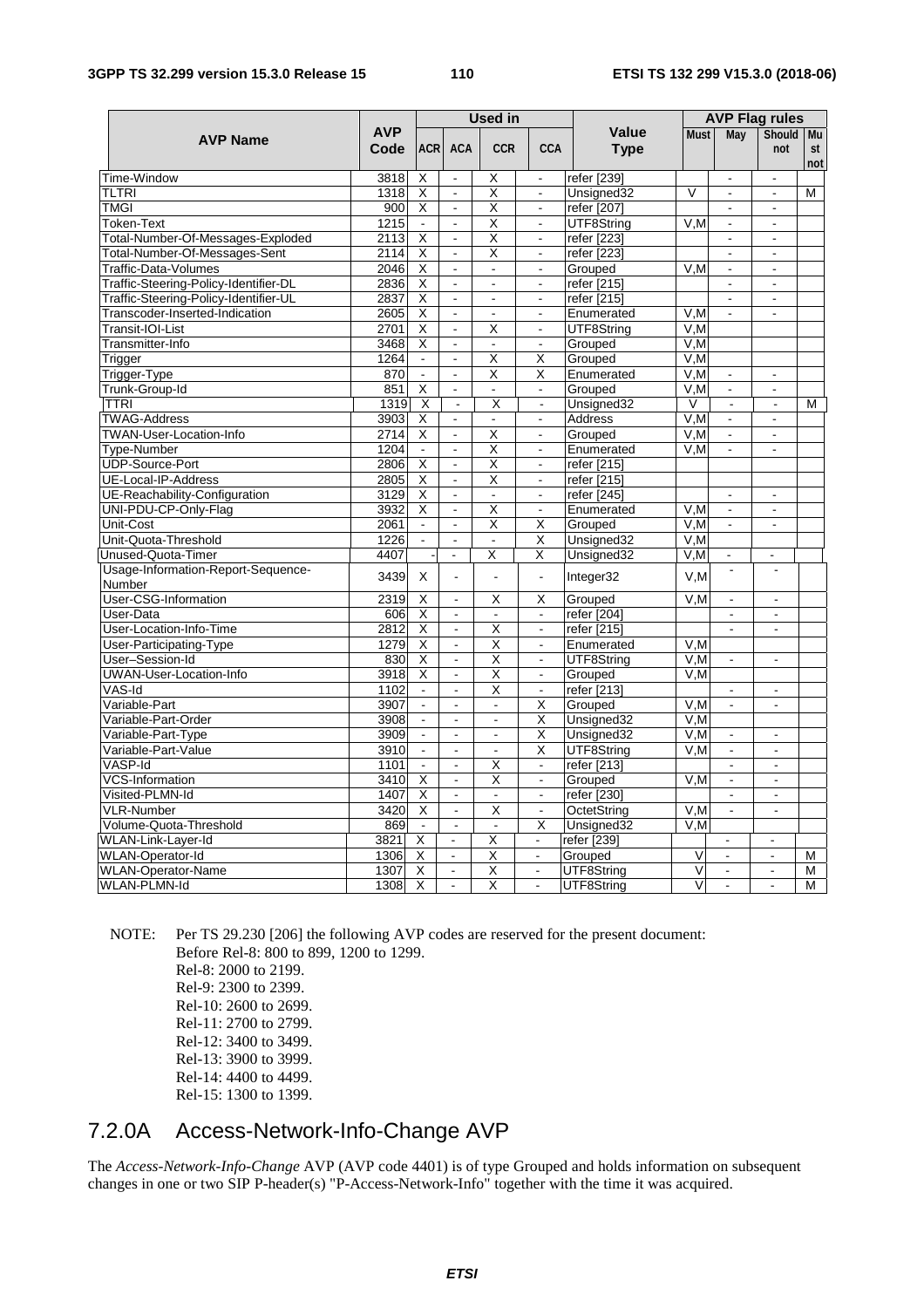It has the following ABNF grammar:

Access-Network-Info-Change :: = < AVP Header: 4401>

 \* [ Access-Network-Information ] [ Cellular-Network-Information ] [ Change-Time ]

#### 7.2.0aA 3GPP-PS-Data-Off-Status AVP

The *3GPP-PS-Data-Off-Status* AVP (AVP code 4406) is of type Enumerated and indicated the change in 3GPP PS Data off status of UE. The following values are defined:

0 Active

1 Inactive

#### 7.2.1 Access-Network-Information AVP

The *Access-Network-Information* AVP (AVP code 1263) is of type OctetString and indicates one instance of the SIP Pheader "P-Access-Network-Info". In SIP, as per RFC 7315 [404], the content of the "P-Access-Network-Info" header is known as the access-net-spec. When multiple access-net-spec values are transported in a single "P-Access-Network-Info" header in comma-separated format, then multiple *Access-Network-Information* AVPs are used with one accessnet-spec value included in each AVP.

For access types and access classes associated to 3GPP accesses:

- For GERAN access, the cgi-3gpp field contains the CGI;
- For UTRAN access, the utran-cell-id-3gpp field contains the LAI and CI, and the utran-sai-3gpp field contains the SAI;
- For E-UTRAN access, the utran-cell-id-3gpp field contains the TAI and ECGI;
- For NR access, the utran-cell-id-3gpp field contains the TAI and NCI.

The SIP "P-Access-Network-Info" header specified in TS 24.229 [202] clause 7.2A.4 contains in particular:

For access types and access classes associated to trusted WLAN access: the i-wlan-node-id field contains the BSSID, and when available, the operator-specific-GI field contains the Geographical Identifier.

For access types and access classes associated to untrusted WLAN access, the i-wlan-node-id field contains the BSSID, and UE local IP address, ePDG IP Address, and TCP source port, UDP source port are contained in corresponding dedicated fields.

#### 7.2.1A Access-Transfer-Information AVP

The *Access-Transfer-Information* AVP (AVP code 2709) is of type Grouped and provides information on access transfer for IMS service continuity.

It has the following ABNF grammar:

Access-Transfer-Information ::  $=$  < AVP Header: 2709>

[ Access-Transfer-Type ] \* [ Access-Network-Information ] [ Cellular-Network-Information ] [ Inter-UE-Transfer ] [ User-Equipment-Info ] [ Instance-Id ] [ Related-IMS-Charging-Identifier ] [ Related-IMS-Charging-Identifier-Node ] [ Change-Time ]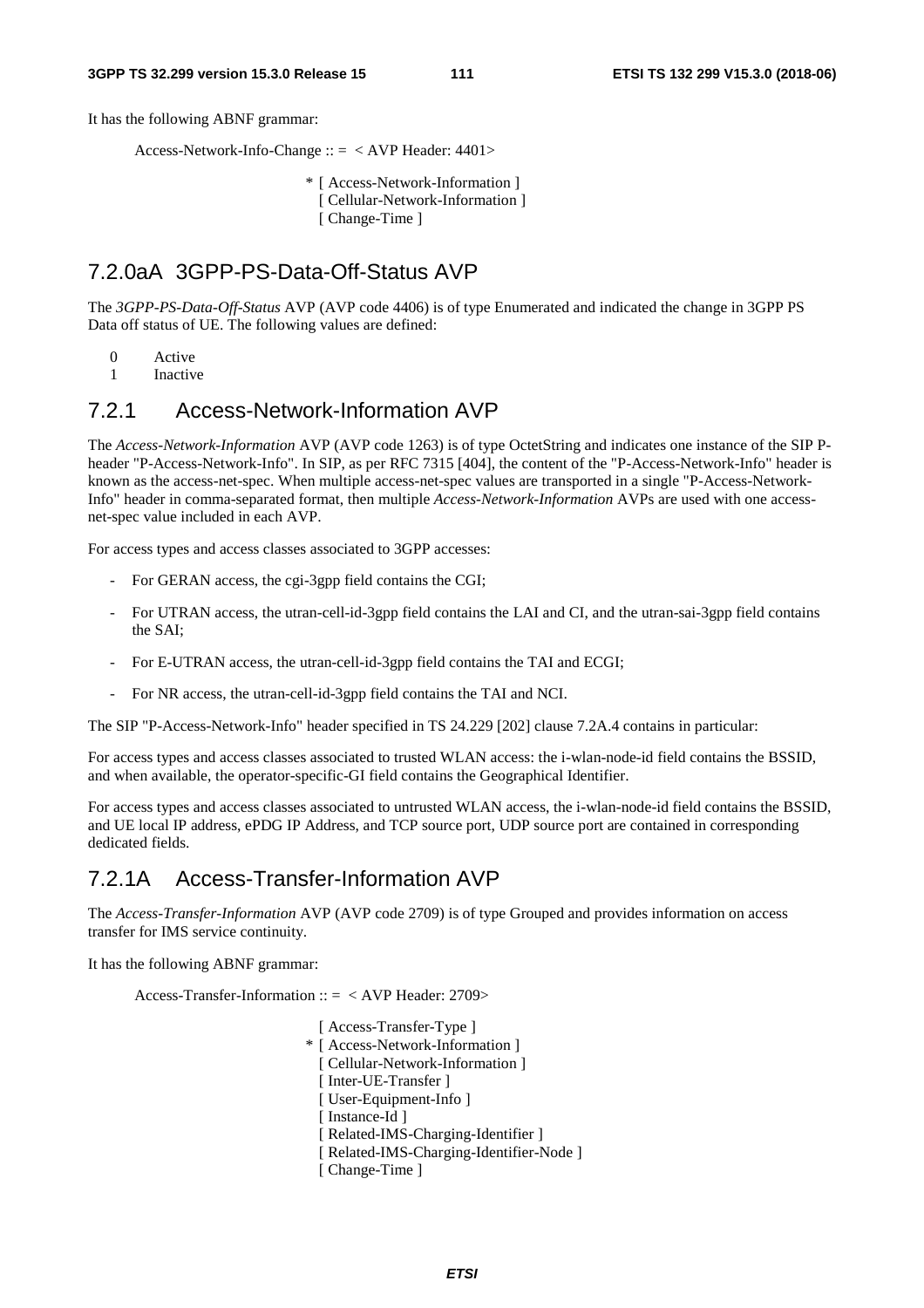#### 7.2.1B Access-Transfer-Type AVP

The *Access-Transfer-Type* AVP (AVP code 2710) is of type Enumerated and indicates which type of transfer occurred for IMS service continuity. The following values are defined:

- 0 PS to CS Transfer
- 1 CS to PS Transfer
- 2 PS to PS Transfer
- 3 CS to CS Transfer

#### 7.2.2 Account-Expiration AVP

The *Account-Expiration* AVP (AVP code 2309) is of type Time and indicates the subscriber account expiration date and time of day.

#### 7.2.3 Accumulated-Cost AVP

The *Accumulated-Cost* AVP (AVP code 2052) is of type Grouped and holds the accumulated cost for the ongoing session.

It has the following ABNF grammar:

```
Accumulated-Cost:: = < AVP Header: 2052 >
```
{ Value-Digits } [ Exponent ]

#### 7.2.4 Adaptations AVP

The *Adaptations* AVP (AVP code 1217) is of type Enumerated and indicates whether the originator allows adaptation of the content (default Yes). The values indicating whether adaptations are allowed are:

- 0 Yes
- 1 No

#### 7.2.5 Additional-Content-Information AVP

The *Additional-Content-Information* AVP (AVPcode 1207) is of type Grouped and identifies any subsequent content types. It is used to identify each content (including re-occurences) within an MM when the Type-Number AVP or Additional-Type-Information AVP from the Content-Type AVP indicate a multi-part content.

It has the following ABNF grammar:

Additional-Content-Information:: = < AVP Header: 1207 >

 [ Type-Number ] [ Additional-Type-Information ] [ Content-Size ]

### 7.2.5A Additional-Exception-Reports AVP

The *Additional-Exception-Reports* AVP (AVP code 3936) is of type Enumerated and indicates whether additional exception reports are allowed when maximum rate is reached. It has the following values:

0 Not allowed

1 Allowed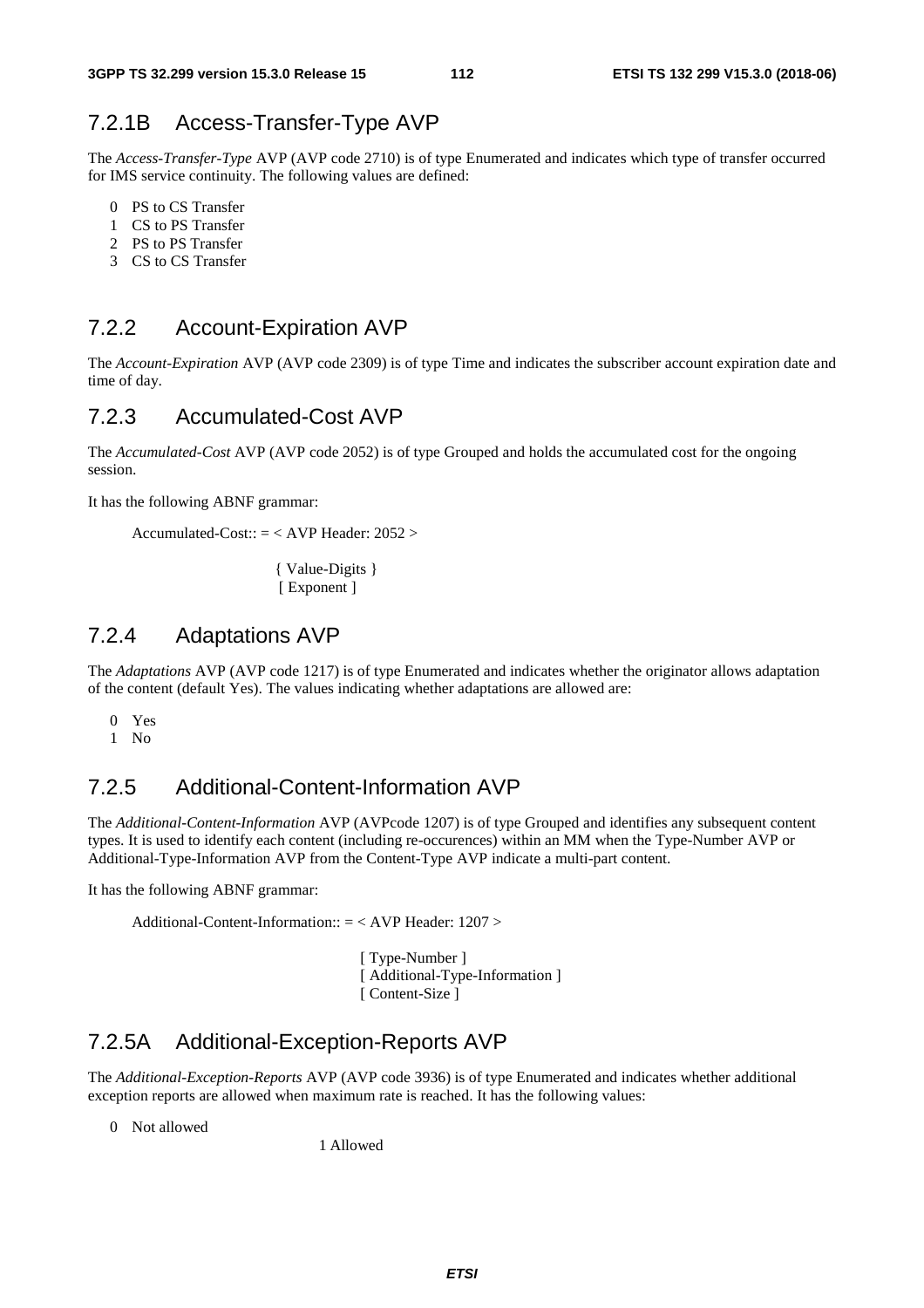### 7.2.6 Additional-Type-Information AVP

The *Additional-Type-Information* AVP (AVP code 1205) is of type UTF8String and identifies any additional information beyond well-known media types or non-well-known media types.

#### 7.2.7 Address-Data AVP

The *Address-Data* AVP (AVP code 897) is of type UTF8String and indicates the address information and formatted according type of address indicated in the Address-Type AVP and according to MMS encapsulation [209].

### 7.2.8 Address-Domain AVP

The *Address-Domain* AVP (AVP code 898) is of type Grouped and indicates the domain/network to which the associated address resides. If this AVP is present, at least one of the AVPs described within the grouping shall be included.

It has the following ABNF:

Address-Domain :: = < AVP Header: 898 >

[ Domain-Name ] [ 3GPP-IMSI-MCC-MNC ]

### 7.2.9 Address-Type AVP

The *Address-Type* AVP (AVP code 899) is of type Enumerated and indicates the type of address carried within the Address-Information AVP. It has the following values:

- 0 e-mail address
- 1 MSISDN
- 2 IPv4 Address
- 3 IPv6 Address
- 4 Numeric Shortcode
- 5 Alphanumeric Shortcode
- 6 Other
- 7 IMSI

### 7.2.10 Addressee-Type AVP

The Addressee-Type AVP (AVP code 1208) is of type Enumerated and identifies the how the recipient is addressed in the header of an MM. The following values are defined:

- 0 TO
- 1 CC
- 2 BCC

# 7.2.11 AF-Correlation-Information AVP

The *AF-Correlation-Information* AVP (AVPcode 1276) is of type Grouped and includes the "AF Charging Identifier" (ICID for IMS) and associated flow identifiers generated by the AF and received by P-GW over Rx/Gx as defined in TS 29.214 [214] and TS 29.212 [215]. The AF-Correlation-Information is defined per Rating Group or per Rating Group and Service Identifier when Service Identifier level reporting applies.

When several AF sessions (refer to TS 29.214 [214]) are conveyed over the same bearer, this AVP may appear several times per MSCC instance.

It has the following ABNF grammar:

AF-Correlation-Information::  $=$  < AVP Header: 1276 >

{ AF-Charging-Identifier }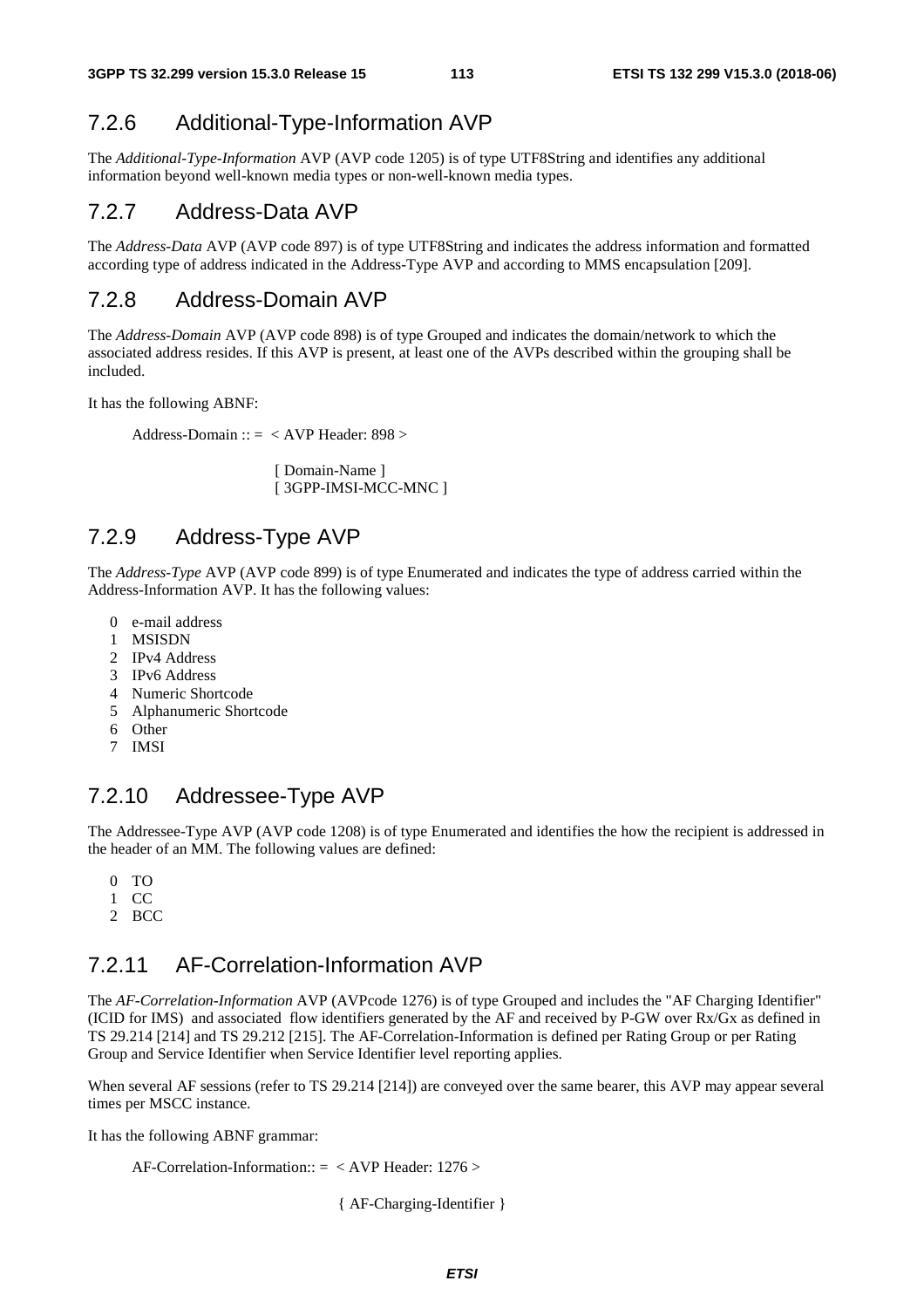\* [ Flows ]

# 7.2.12 Alternate-Charged-Party-Address AVP

The *Alternate-Charged-Party-Address* AVP (AVP code 1280) is of type UTF8String and holds the address of the alternate charged party determined by an AS at IMS session initiation.

# 7.2.12aA Announcement-Identifier AVP

The *Announcement-Identifier* AVP (AVP code 3905) is of type Unsigned32. It contains a code identifying an announcement to be played.

# 7.2.12aB Announcement-Information AVP

The *Announcement-Information* AVP (AVP code 3904) is of type Grouped and holds the Announcement service parameters. Each *Announcement-Information* AVP specifies a single announcement to be played to the specified user.

The *Announcement-Order* AVP contains the order in which announcements should be connected for playback when there are multiple *Announcement-Information* AVPs provided in a single message with the same timing indicator.

It has the following ABNF grammar:

Announcement-Information:: = < AVP Header: 3904 >

{ Announcement-Identifier } \* [ Variable-Part ] [ Time-Indicator ] [ Quota-Indicator ] [ Announcement-Order ] [ Play-Alternative ] [ Privacy-Indicator ] [Language]

#### 7.2.12aC Announcement-Order AVP

The *Announcement-Order* AVP (AVP code 3906) is of type Unsigned32. It contains the order in which announcements should be connected for playback when there are multiple *Announcement-Information* AVPs provided in a single message with the same timing indicator.

# 7.2.12aD Announcing-PLMN-ID AVP

The *Announcing-PLMN-ID* AVP (AVP code4408) is of type UTF8String and contains PLMN identity of the serving PLMN which signalled the carrier frequency, when this serving PLMN is not the HPLMN nor the VPLMN, if available.

### 7.2.12A Announcing-UE-HPLMN-Identifier AVP

The *Announcing-UE-HPLMN-Identifier* AVP (AVP code 3426) is of type UTF8String and contains identifier of annoucing UE HPLMN.

### 7.2.12B Announcing-UE-VPLMN-Identifier AVP

The *Announcing-UE-VPLMN-Identifier* AVP (AVP code 3427) is of type UTF8String and contains identifier of annoucing UE VPLMN.

### 7.2.13 AoC-Cost-Information AVP

The *AoC-Cost-Information* AVP (AVP code 2053) is of type Grouped and holds accumulated and incremental cost infromation for the AoC service

It has the following ABNF grammar:

AoC-Cost-Information:: = < AVP Header: 2053 >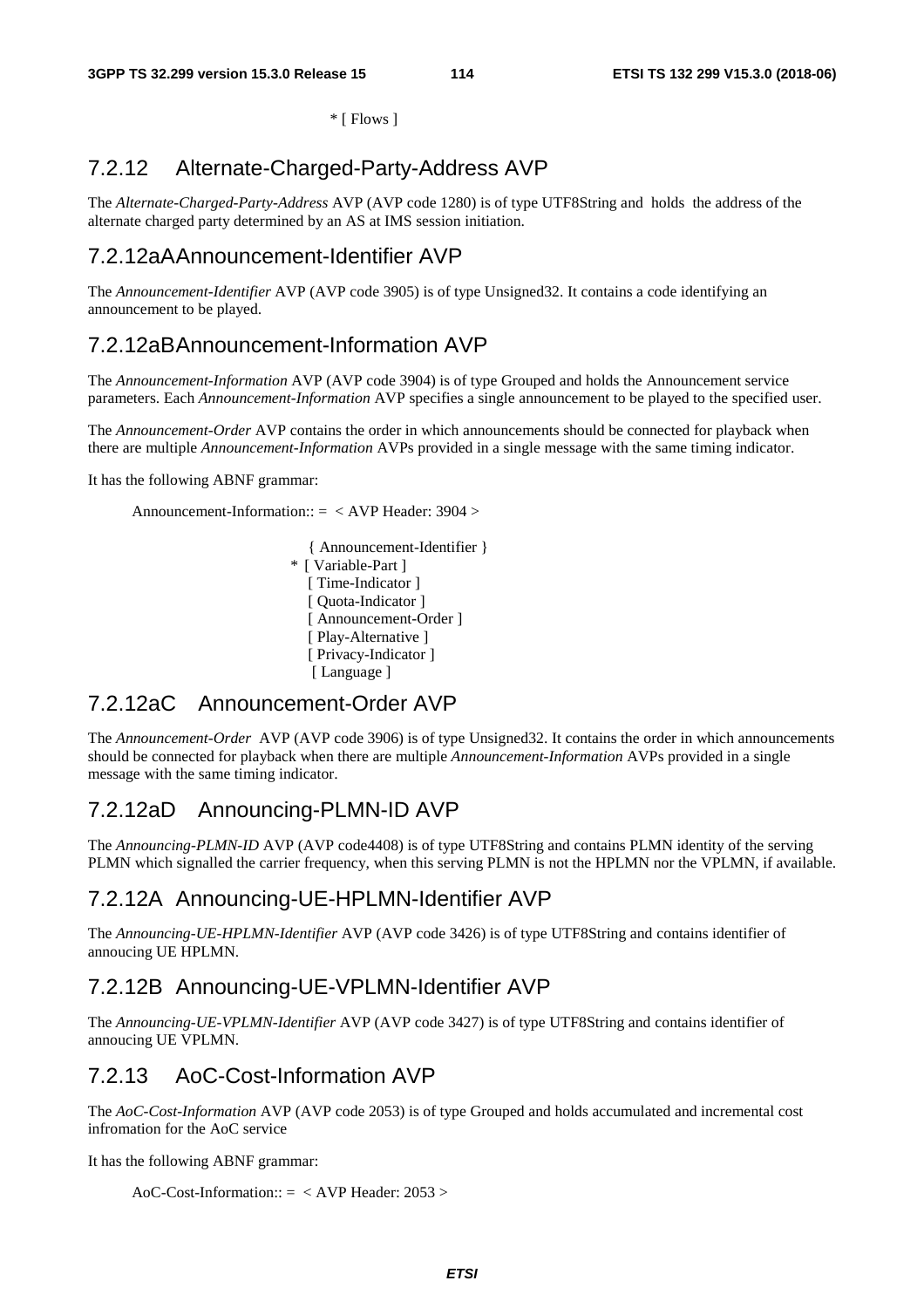[ Accumulated-Cost ] \* [ Incremental-Cost ] [ Currency-Code ]

# 7.2.14 AoC-Format AVP

The *AoC-Format* AVP (AVP code 2310) is of type Enumerated and holds the format on how the AoC information shall be sent to the UE. It can be one of the following values:

- 0 MONETARY
- 1 NON MONETARY
- 2 CAI

# 7.2.15 AoC-Information AVP

The *AoC-Information* AVP (AVP code 2054) is of type Grouped that includes the information required for advice of charge.

It has the following ABNF grammar:

```
AoC-Information:: = < AVP Header: 2054 >
```
[ AoC-Cost-Information ] [ Tariff-Information ] [ AoC-Subscription-Information ]

# 7.2.16 AoC-Request-Type AVP

The *AoC-Request-Type* AVP (AVP code 2055) is of type enumerated and tags if the client is looking for AoCI in conjunction to the Request-Type and Request-Action AVPs. It can be one of the following values:

- 0 AoC\_NOT\_REQUESTED
- 1 AoC\_FULL
- 2 AoC\_COST\_ONLY
- 3 AoC\_TARIFF\_ONLY

# 7.2.17 AoC-Service AVP

The *AoC-Service* AVP (AVP code 2311) is of type Grouped and holds the pair of AoC Service type and AoC Service obligatory type.

It has the following ABNF grammar:

AoC-Service ::  $=$  < AVP Header: 2311 >

[ AoC-Service-Obligatory-Type ] [ AoC-Service-Type ]

# 7.2.18 AoC-Service-Obligatory-Type AVP

The *AoC-Service-Obligatory-Type* AVP (AVP code 2312) is of type Enumerated and holds the information if the AoC information is binding or not. It can be one of the following values:

- 0 NON\_BINDING
- 1 BINDING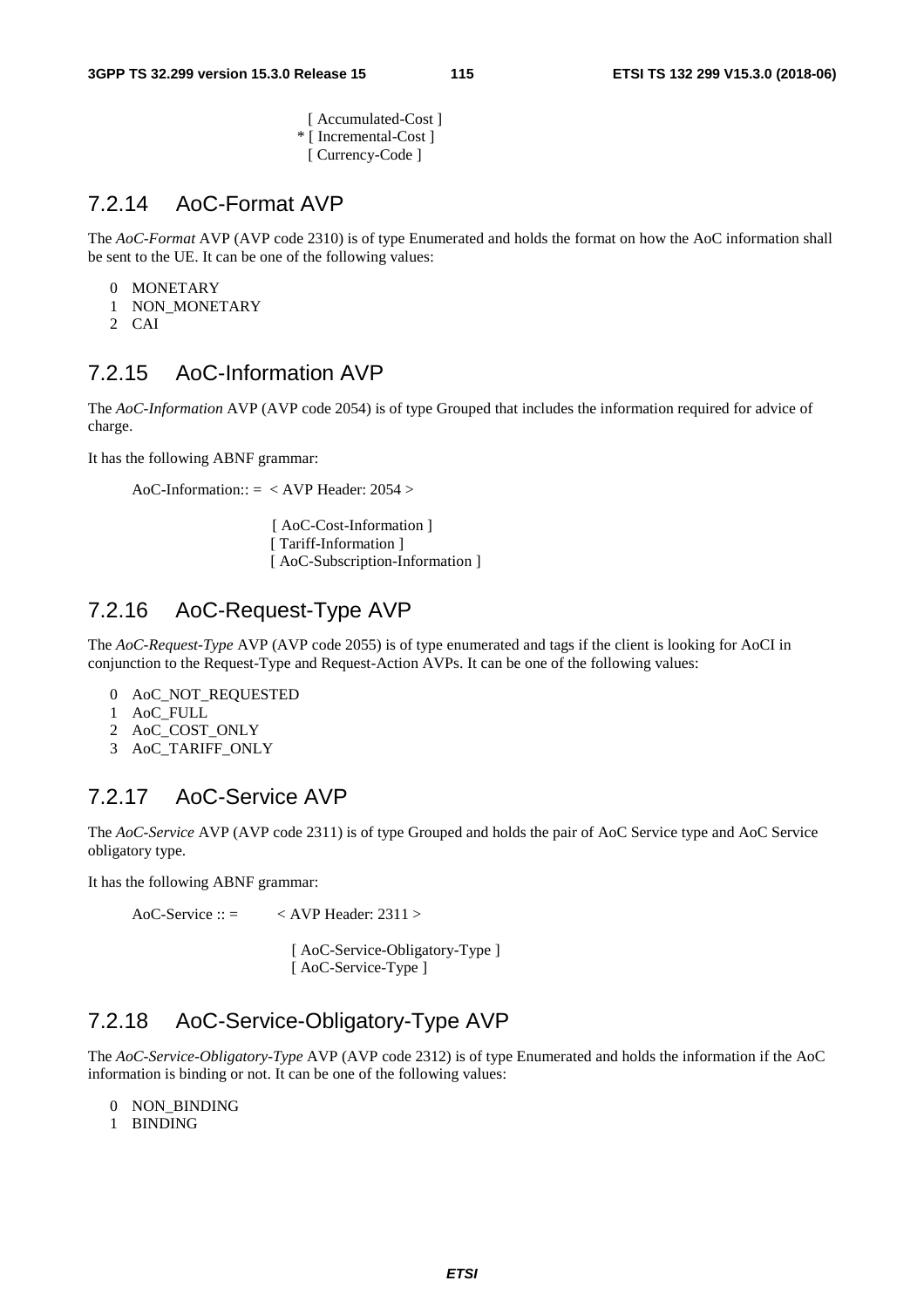### 7.2.19 AoC-Service-Type AVP

The *AoC-Service-Type* AVP (AVP code 2313) is of type Enumerated and defines the type of AoC information to be provided to the subscriber. It can be one of the following values:

- 0 NONE
- 1 AOC-S
- 2 AOC-D
- 3 AOC-E

# 7.2.20 AoC-Subscription-Information AVP

The *AoC-Subscription-Information* AVP (AVP code 2314) is of type Grouped and holds the subscription and formatting parameters received from HSS.

It has the following ABNF grammar:

AoC-Subscription-Information::  $=$  < AVP Header: 2314 >

\* [ AoC-Service ] [ AoC-Format ] [ Preferred-AoC-Currency ]

### 7.2.20aA API-Content AVP

The API*-Content* AVP (AVP code 1309) is of type UTF8String and holds the message content (e.g. location, Monitoring Type) used in the T8 transaction for the API invocation request, if available.

#### 7.2.20bA API-Direction AVP

The *API-Direction* AVP (AVP code 1310) is of type Enumerated and the direction to indicate the API invocation or API notification. The following values are defined:

- 0 invocation<br>1 notification
- notification

### 7.2.20cA API-Identifier AVP

The *API-Identifier* AVP (AVP code 1311) is of type OctetString and holds the identification of northbound exposure API for each API invocation.

#### 7.2.20dA API-Invocation-Timestamp AVP

The *API*-*Invocation-Timestamp* AVP (AVP code 1312) is of type Time, and holds the timestamp of the API invocation request submitted to the SCEF from SCS/AS.

#### 7.2.20eA API-Network-Service-Node AVP

The *API-Network-Service-Node* AVP (AVP code 1315) is of type Enumerated,and holds the identifier of the network element as defined in TS 23.682[243], that triggers the API notification.

### 7.2.20fA API-Result-Code AVP

The *API-Result-Code AVP* (AVP code 1313) is of type Unsigned32 and holds the result of API Invocation.

### 7.2.20gA API-Size AVP

The *API-Size* AVP (AVP code 1314) is of type Unsigned64 and indicates the size in bytes of the specified API payload.

- 0 MME
- 1 SGSN
- 2 HSS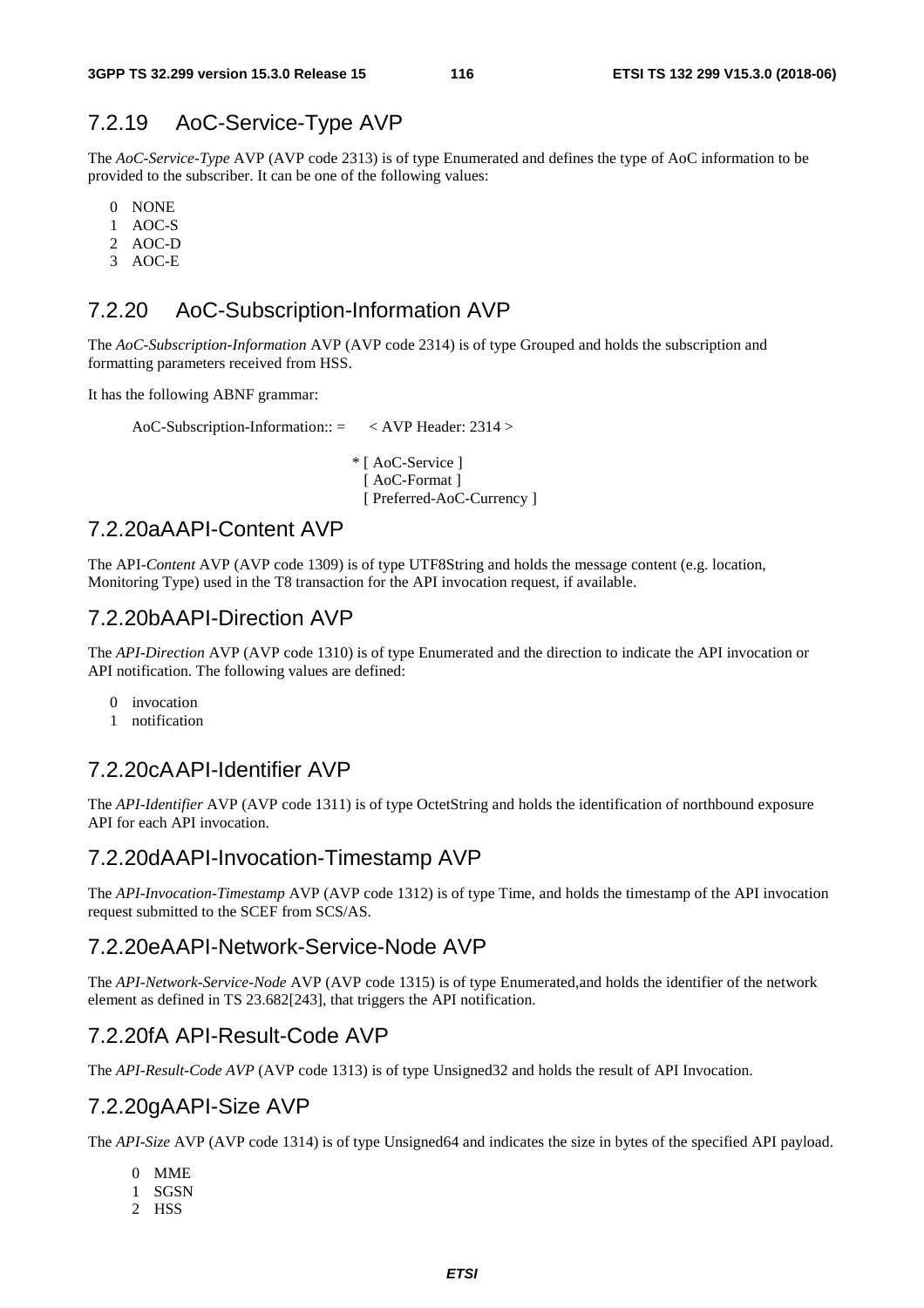- 3 PCRF
- 4 PFDF
- 5 BMSC
- 6 CSCF
- 7 RCAF

### 7.2.20A APN-Rate-Control AVP

The *APN-Rate-Control* AVP (AVP code 3933) is of type Grouped and holds the Rate Control parameters applicable to data PDUs transfers in uplink and downlink direction for this APN.

It has the following ABNF grammar:

APN-Rate-Control ::  $=$  < AVP Header: 3933 >

[ APN-Rate-Control-Uplink ] [ APN-Rate-Control-Downlink]

#### 7.2.20B APN-Rate-Control-Downlink AVP

The *APN-Rate-Control-Downlink* AVP (AVP code 3934) is of type Grouped and holds the APN Rate Control parameters applicable to data PDUs transfers in downlink for this APN.

It has the following ABNF grammar:

APN-Rate-Control-Downlink :: = < AVP Header: 3934 >

[ Rate-Control-Time-Unit ] [ Rate-Control-Max-Rate ] [ Rate-Control-Max-Message-Size ]

#### 7.2.20C APN-Rate-Control-Uplink AVP

The *APN-Rate-Control-Uplink* AVP (AVP code 3935) is of type Grouped and holds the APN Rate Control parameters applicable to data PDUs transfers in uplink for this APN.

It has the following ABNF grammar:

APN-Rate-Control-Uplink :: = < AVP Header: 3935>

[ Additional-Exception-Reports ] [ Rate-Control-Time-Unit ] [ Rate-Control-Max-Rate ]

#### 7.2.21 Applic-ID AVP

The *Applic-ID* AVP (AVP code 1218) is of type UTF8String and holds the identification of the destination application that the underlying MMS abstract message was addressed to.

# 7.2.22 Application-Provided-Called-Party-Address AVP

The *Application-Provided-Called-Party-Address* AVP (AVP code 837) is of type UTF8String and holds the called party number (SIP URI, E.164), if it is determined by an application server.

# 7.2.23 Application-Server AVP

The *Application-Server* AVP (AVP code 836) is of type UTF8String and holds the SIP URL(s) of the AS(s) addressed during the session.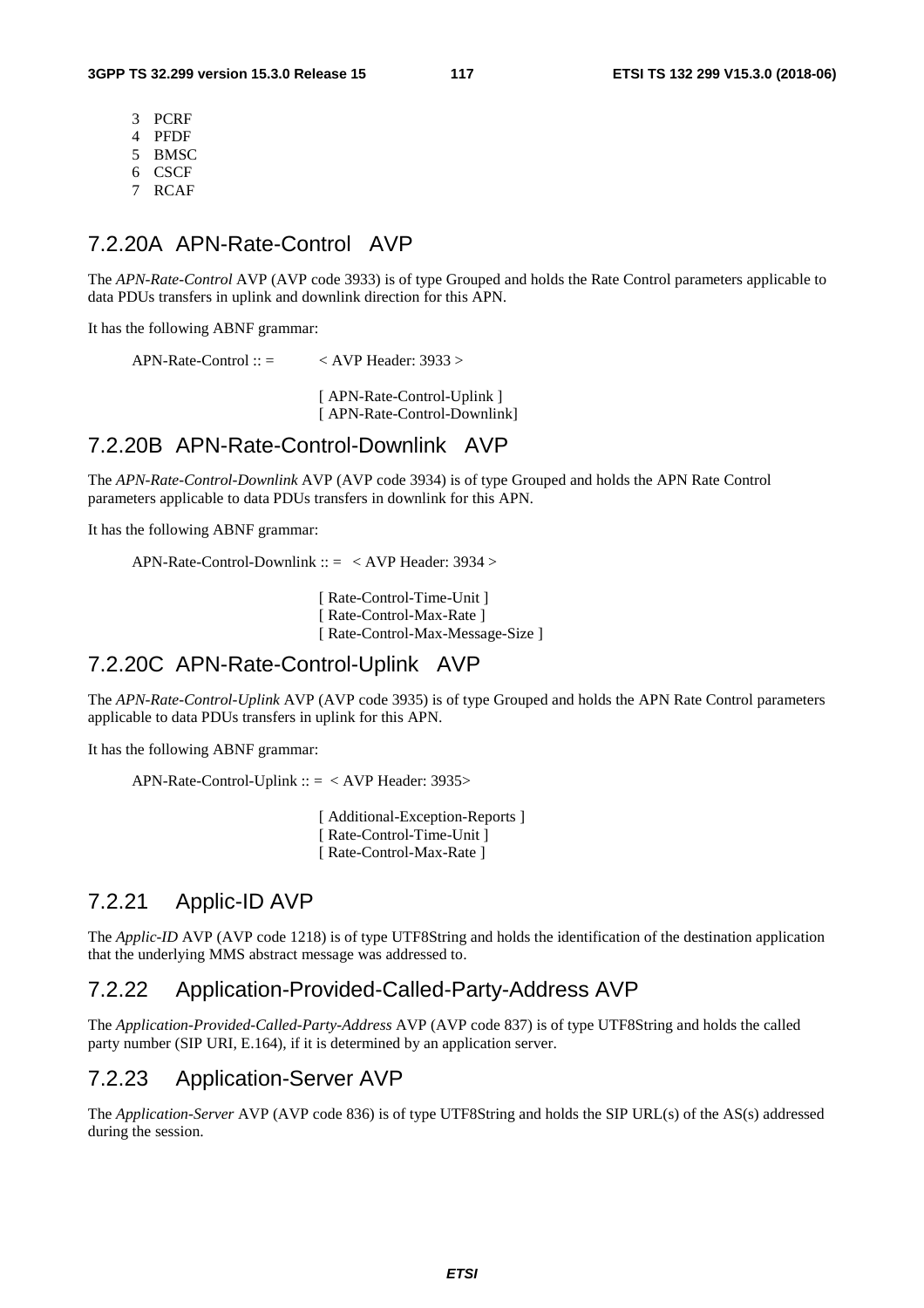# 7.2.24 Application-Server-Information AVP

The *Application-Server-Information* AVP (AVP code 850) is of type Grouped and contains information about application servers visited through ISC interface.

It has the following ABNF grammar:

<Application-Server-Information>::= <AVP Header: 850 >

- [ Application-Server ]
- \* [ Application-Provided-Called-Party-Address ]
- [ Status- AS-Code ]

# 7.2.24A Application-Specific-Data AVP

The *Application-Specific-Data* AVP (AVP code 3458) is of type OctetString and contains a data block provided by the application in the UE. The content of each block is application-specific.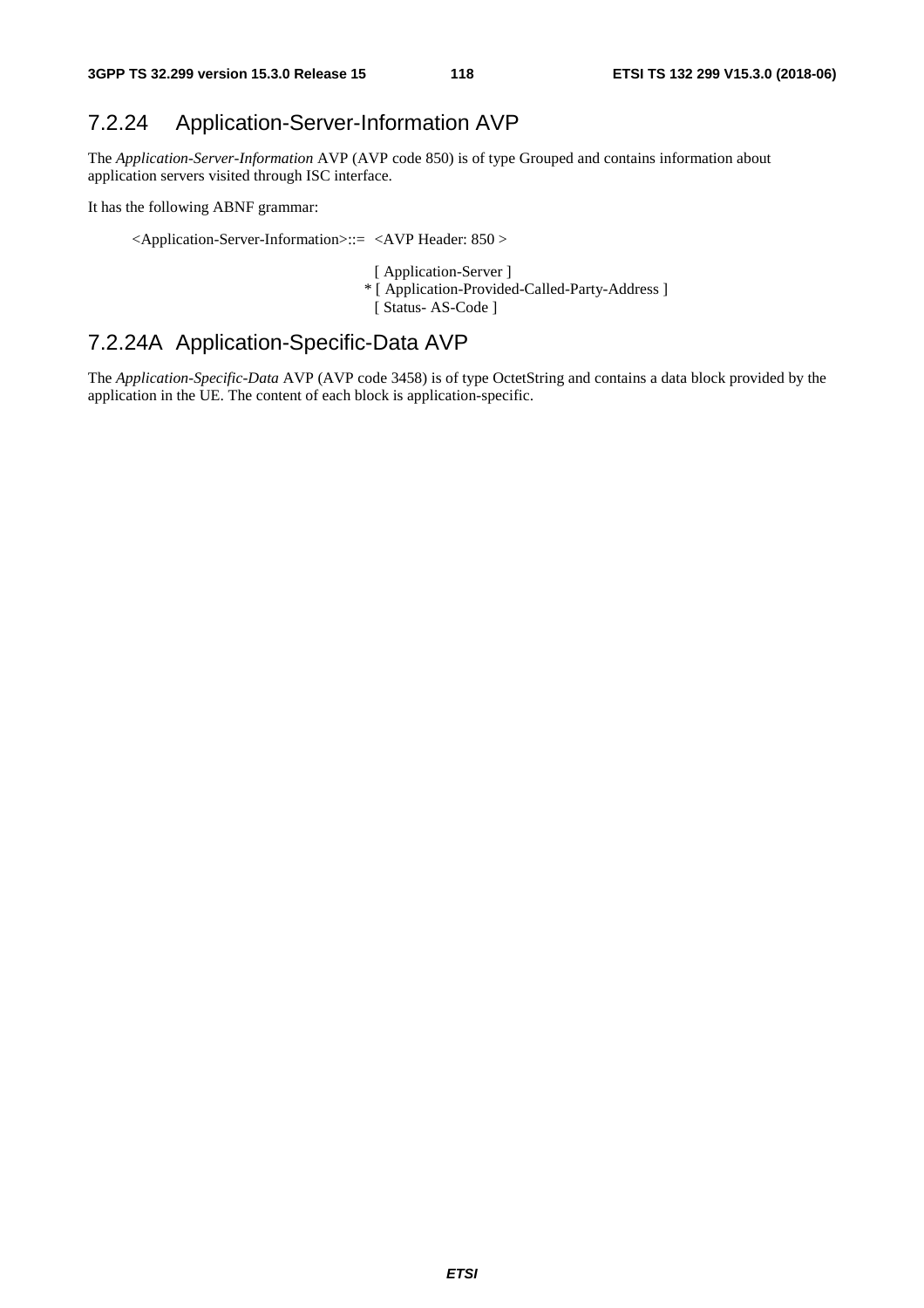# 7.2.25 Associated-Party-Address AVP

The *Associated-Party-Address* AVP (AVP code 2035) is of type UTF8String and is used for MMTel supplementary service. It holds the address (SIP URI or Tel URI) of the user, the MMTel supplementary service is provided to: the "forwarding party" for CDIV, the "transferor" for ECT, the "Pilot Identity" for Flexible Alerting (FA), the "Initiator party" for 3PTY.

# 7.2.26 Associated-URI AVP

The *Associated-URI* AVP (AVP code 856) is of type UTF8String and holds a non-barred public user identity (SIP URI or Tel URI) associated to the the public user identity under registration. This identity is obtained from the P-Associated-URI header of a 200 OK SIP response to a REGISTER request. This AVP may appear several times when the P-Associated-URI header contains more than one public user identity.

# 7.2.27 Authorised-QoS AVP

The *Authorised-QoS* AVP (AVP code 849) is of type UTF8String and holds the Authorised QoS as defined in TS 23.207 [200] / TS 29.207 [203] and applied via the Go reference point. This AVP is not used.

# 7.2.28 Aux-Applic-Info AVP

The *Aux-Applic-Info* AVP (AVP code 1219) is of type UTF8String and holds additional application/implementation specific control information.

# 7.2.29 Base-Time-Interval AVP

The *Base-Time-Interval* AVP (AVP code 1265) is of type Unsigned32. It contains the length of the base time interval, for controlling the consumption of time quota, in seconds.

# 7.2.29A Basic-Service-Code AVP

The *Basic-Service-Code* AVP (AVP code 3411) is of type Grouped and holds service information utilized by a voice call service. Either a *Bearer-Service* AVP or a *Teleservice* AVP is included.

It has the following ABNF grammar:

Basic-Service-Code::  $=$  < AVP Header: 3411 >

[ Bearer-Service ] [ Teleservice ]

# 7.2.29B Bearer-Capability AVP

The *Bearer-Capability* AVP (AVP code 3412) is of type OctetString and indicates the type of bearer capability connection to the user. The value as described in TS 29.078 [233] shall be used.

### 7.2.30 Bearer-Service AVP

The *Bearer-Service* AVP (AVP code 854) is of type OctetString and holds the used bearer service for the PSTN leg of an IMS session or a voice call service.

### 7.2.30A BSSID AVP

The *BSSID* AVP (AVP code 2716) is of type UTF8String and contains the BSSID of the access point where UE is located in a WLAN Access Network. The format used for BSSID is described in IEEE Std 802.11-2012 [409].

# 7.2.31 Called-Asserted-Identity AVP

The *Called-Asserted-Identity* AVP (AVP code 1250) is of type UTF8String and holds the address (Public User ID: SIP URI, E.164, etc.) of the finally asserted called party.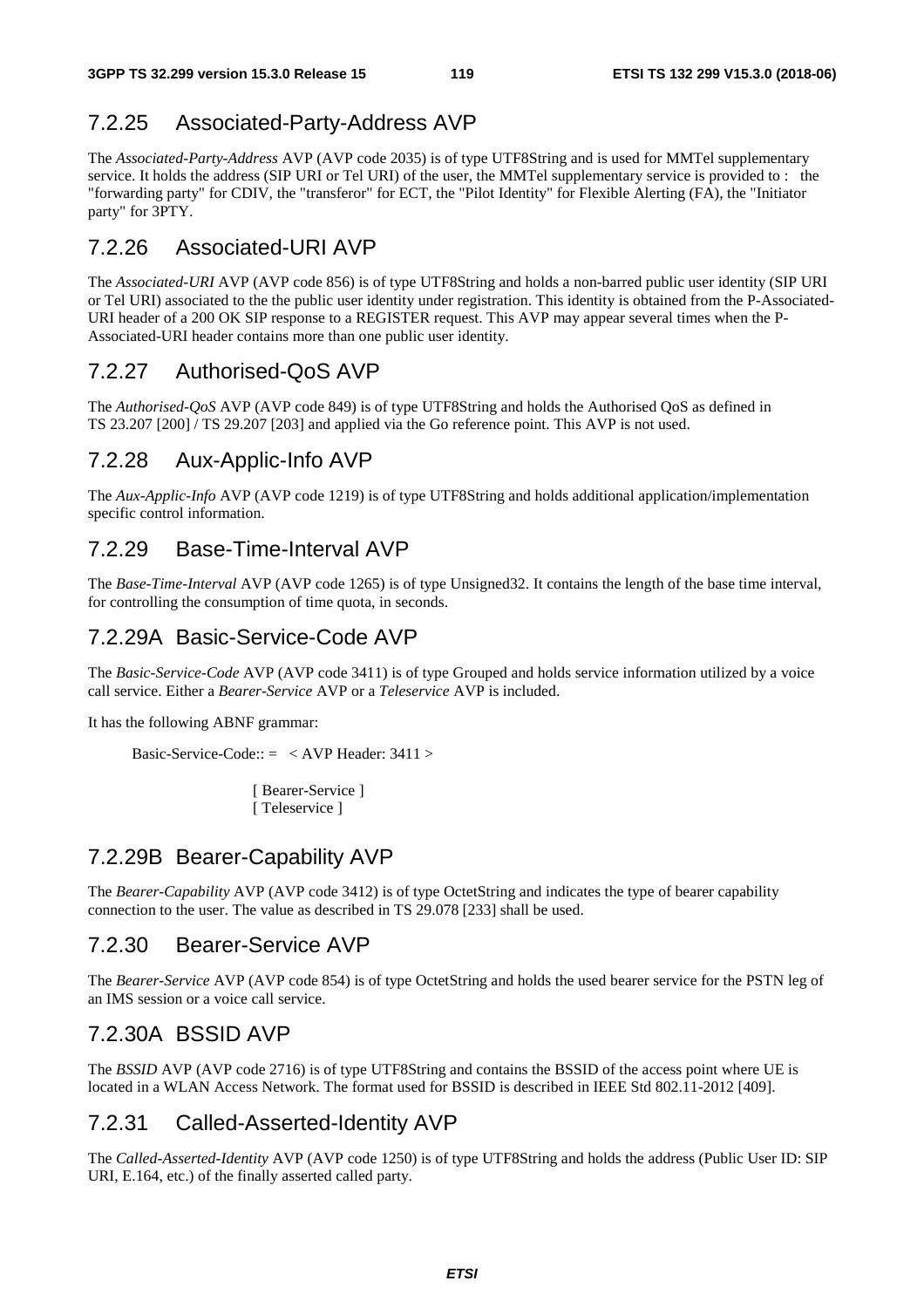The address is obtained from the P-Asserted-Identity SIP header field of the 2xx responses corresponding to a SIP request either initiating a dialog or a standalone transaction. This field may appear several times in the request when the P-Asserted-Identity contains both a SIP URI and a Tel URI.

This field shall be present when the P-Asserted-Identity SIP header field is available in the SIP 2xx response.

# 7.2.31A Called-Identity AVP

The *Called-Identity* AVP (AVP code 3916) is of type UTF8String and holds the address (Public User ID: SIP URI, E.164, etc.) of the called party after a change.

The address is obtained from the From SIP header field of a SIP UPDATE request or SIP RE-INVITE request.

# 7.2.31B Called-Identity-Change AVP

The *Called-Identity-Change* AVP (AVP code 3917) is of type Grouped and provides the terminating identity address change and associated time stamp.

It has the following ABNF grammar:

Called-Identity-Change  $:: = <$  AVP Header: 3917>

[ Called-Identity ] [ Change-Time ]

# 7.2.32 Called-Party-Address AVP

The *Called-Party-Address* AVP (AVP code 832) is of type UTF8String. It holds the address (SIP URI, Tel URI or URN) of the party to whom the call is addressed.

For IMS charging (except for SIP Register and SIP Subscription transactions), it holds the address of the party (Public User ID or Public Service ID) to whom the SIP transaction is posted. The Called-Party-Address AVP shall be populated with the SIP URI or Tel URI contained in the Request-URI of the outgoing request. For a registration procedure, this AVP holds the party (Public User ID) to be registered. In this case, the Called-Party-Address AVP is obtained from the "To" SIP header of the SIP Request. For a subscription procedure this AVP holds the address of the resource for which the originator wants to receive notifications of change of states. In this case, the Called-Party-Address AVP is obtained from the outgoing Request-URI of the SIP Request.

For VCS charging, it holds the address (URN is not applicable) which identifies the party to which a voice call is destined after processing by the Proxy Function. It is converted from the circuit-switched Called Party Number as per TS 29.163 [234] for the Request-URI header. For a mobile originating call, this AVP contains the Called Party Number after processing by the Proxy Function (e.g. number normalization).

# 7.2.33 Calling-Party-Address AVP

The *Calling-Party-Address* AVP (AVP code 831) is of type UTF8String and, for IMS charging, holds the address (SIP URI or Tel URI) which identifies the party (Public User Identity or Public Service Identity) initiating a SIP transaction. It is obtained from the P-Asserted-Identity header of any non-REGISTER SIP Request, either initiating a dialog or a standalone transaction. This AVP may appear several times when the P-Asserted-Identity header contains both a SIP URI and a Tel URI. In case no P-Asserted-Identity is known, this AVP list shall include one item with the value "unknown".

For VCS charging, it holds the address (SIP URI or Tel URI) which identifies the party initiating a voice call. It is converted from the circuit-switched Calling Party Number as per TS 29.163 [234] for the P-Asserted-Identity header.

# 7.2.34 Carrier-Select-Routing-Information AVP

The *Carrier-Select-Routing-Information* AVP (AVP code 2023) is of type UTF8String. This AVP holds information on carrier selection performed by S-CSCF/AS. This information is sent over SIP in the Requested URI header.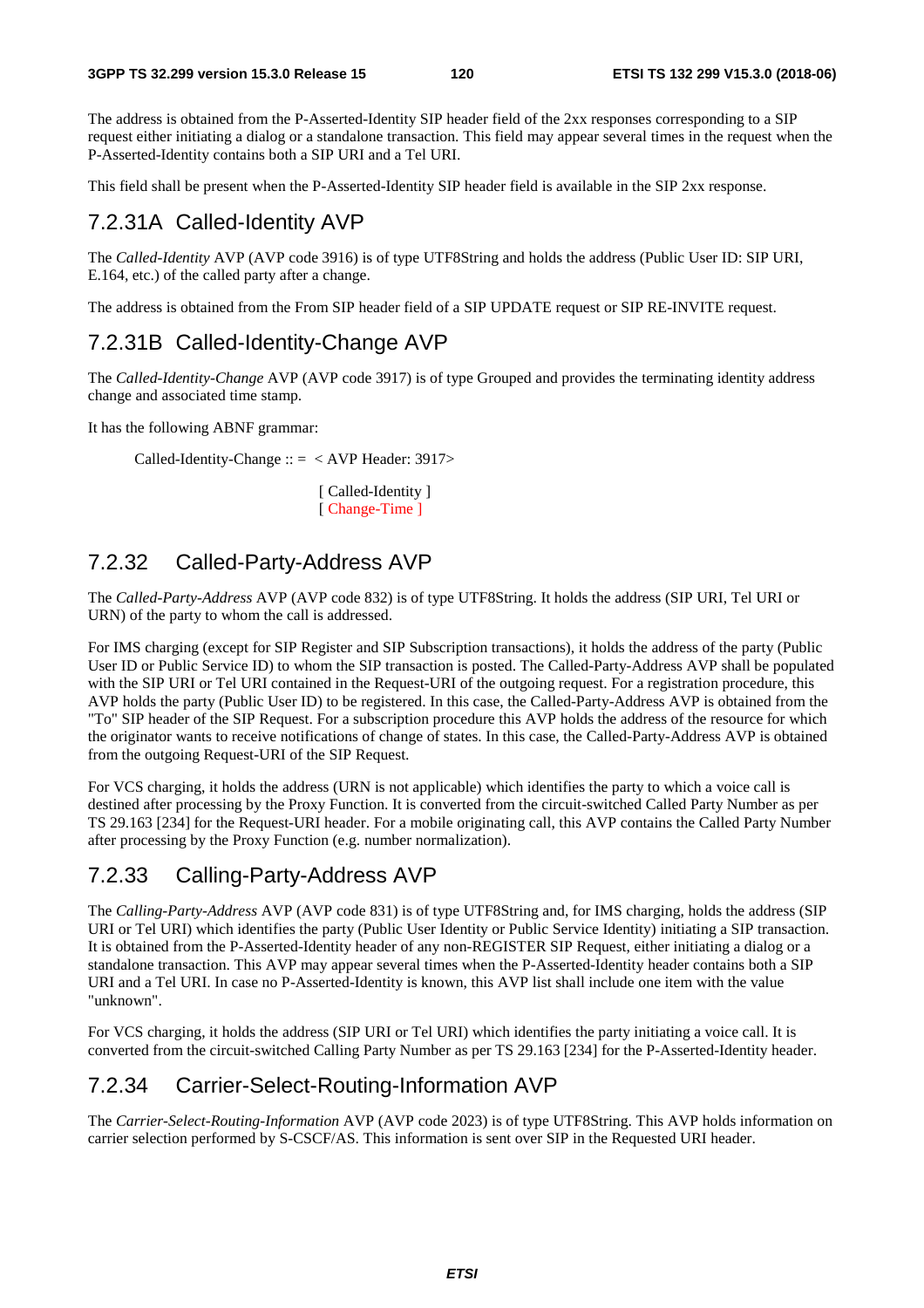# 7.2.35 Cause-Code AVP

The *Cause-Code* AVP (AVP code 861) is of type Integer32 and includes the cause code value from IMS node. It is used in ACR[Stop] and/or ACR[Event] messages. It is also used in the CCR[Terminate] and/or CCR[Event] messages.

Within the cause codes, values  $\leq 0$  are reserved for successful causes while values  $\geq 1$  are used for failure causes. In case of errors where the session has been terminated as a result of a specific known SIP error code, then the SIP error code is also used as the cause code.

#### **Successful cause code values**

0 Normal end of session

The cause "Normal end of session" is used in Accounting-request[stop] message to indicate that an ongoing SIP session has been normally released either by the user or by the network (SIP BYE message initiated by the user or initiated by the network has been received by the IMS node after the reception of the SIP ACK message).

-1 Successful transaction when 200 Final Response

The cause "Successful transaction" is used in Accounting-request[Event] message to indicate a successful SIP transaction (e.g. SIP REGISTER, SIP MESSAGE, SIP NOTIFY, SIP SUBSCRIBE when 200 Final Response). It may also be used by an Application Server to indicate successful service event execution.

-2 End of SUBSCRIBE dialog

The cause "End of SUBSCRIBE dialog" is used to indicate the closure of a SIP SUBSCRIBE dialog . For instance a successful SIP SUBSCRIBE transaction terminating the dialog has been detected by the IMS node (i.e. SIP SUBSCRIBE with expire time set to 0).

-2xx 2xx Final Response

The cause-code "2xx Final Response"(except 200) is used when the SIP transaction is terminated due to an IMS node receiving/initiating a 2xx Final response as described in RFC 3261 [405].

-3xx 3xx Redirection

The cause "3xx Redirection" is used when the SIP transaction is terminated due to an IMS node receiving/initiating a 3xx response as described in RFC 3261 [405].

-3 End of REGISTER dialog

The cause "End of REGISTER dialog" is used to indicate the closure of a SIP REGISTER dialog. For instance a successful SIP REGISTER transaction terminating the dialog has been detected by the IMS node (i.e. SIP REGISTER with expire time set to 0).

#### **Failure cause code values**

1 Unspecified error

The cause "Unspecified error" is used when the SIP transaction is terminated due to an unknown error.

4xx 4xx Request failure

The cause "4xx Request failure" is used when the SIP transaction is terminated due to an IMS node receiving/initiating a 4xx error response as described in RFC 3261 [405].

5xx 5xx Server failure

The cause "5xx Server failure" is used when the SIP transaction is terminated due to an IMS node receiving/initiating a 5xx error response as described in RFC 3261 [405].

6xx 6xx Global failure

The cause "6xx Global failure" is used when the SIP transaction is terminated due to an IMS node receiving/initiating a 6xx error response as described in RFC 3261 [405].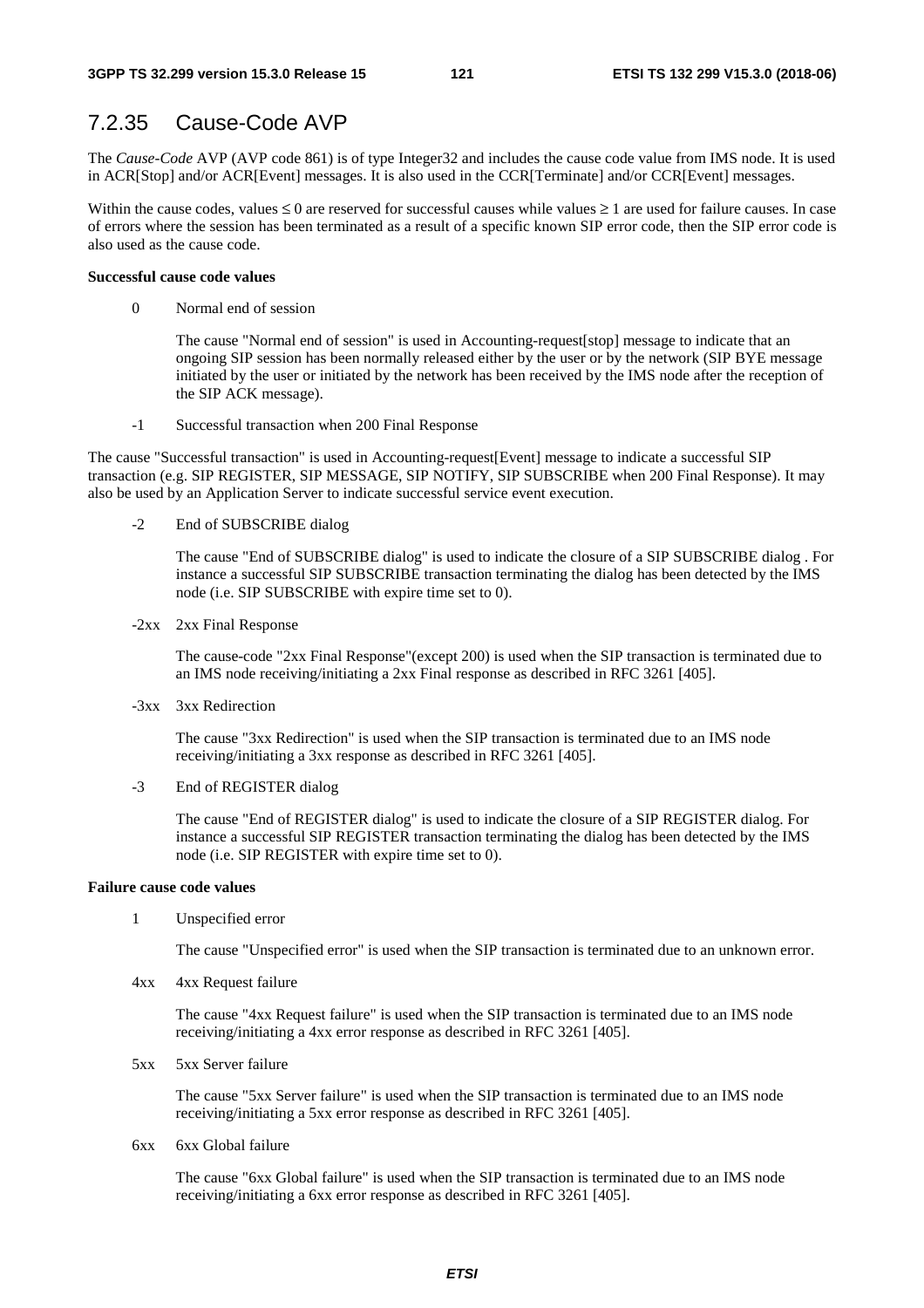2 Unsuccessful session setup

The cause "Unsuccessful session setup" is used in the Accounting-request[stop] when the SIP session has not been successfully established (i.e. Timer H expires and SIP ACK is not received or SIP BYE is received after reception of the SIP 200 OK final response and SIP ACK is not received) as described in TS 24.229 [202] and in RFC 3261 [405].

3 Internal error

The cause "Internal error" is used when the SIP transaction is terminated due to an IMS node internal error (e.g. error in processing a request/response).

#### 7.2.35A Cellular-Network-Information AVP

The *Cellular-Network-Information* AVP (AVP code 3924) is of type OctetString and indicates one instance of the SIP header "Cellular-Network-Info".

### 7.2.35B Civic-Address-Information AVP

The *Civic-Address-Information* AVP (AVP code 1305) is of type OctetString and holds the Civic Address of the Access Point to which the UE is attached when served under a trusted or untrusted WLAN, as specified for Location-Data in TS 29.273 [237].

# 7.2.36 CG-Address AVP

The *CG-Address* AVP (AVP code 846) is of type Address and holds the IP-address of the charging gateway.

# 7.2.37 Change-Condition AVP

The *Change-Condition* AVP (AVP code 2037) is of type Integer32, and indicates the change in charging condition: (Qos change, tariff time change …) which causes:

- Sending of Accounting-Request from node;
- Volume counts container closing for an IP-CAN bearer;
- Service data container closing;
- ProSe direct communication data container closing;
- Record closing.

The following values are defined :

0 Normal Release

The "Normal Release" value is used to indicate IP-CAN session termination , IP-CAN bearer release or Service Data Flow Termination; PDN connection to SCEF release.

- 1 Abnormal Release
- 2 Qos Change
- 3 Volume Limit
- 4 Time Limit
- 5 Serving Node Change
- 6 Serving Node PLMN Change
- 7 User Location Change
- 8 RAT Change
- 9 UE TimeZone Change
- 10 Tariff Time Change
- 11 Service Idled Out
- 12 ServiceSpecificUnitLimit
- 13 Max Number of Changes in Charging conditions
- 14 CGI-SAI Change
- 15 RAI Change
- 16 ECGI Change
- 17 TAI Change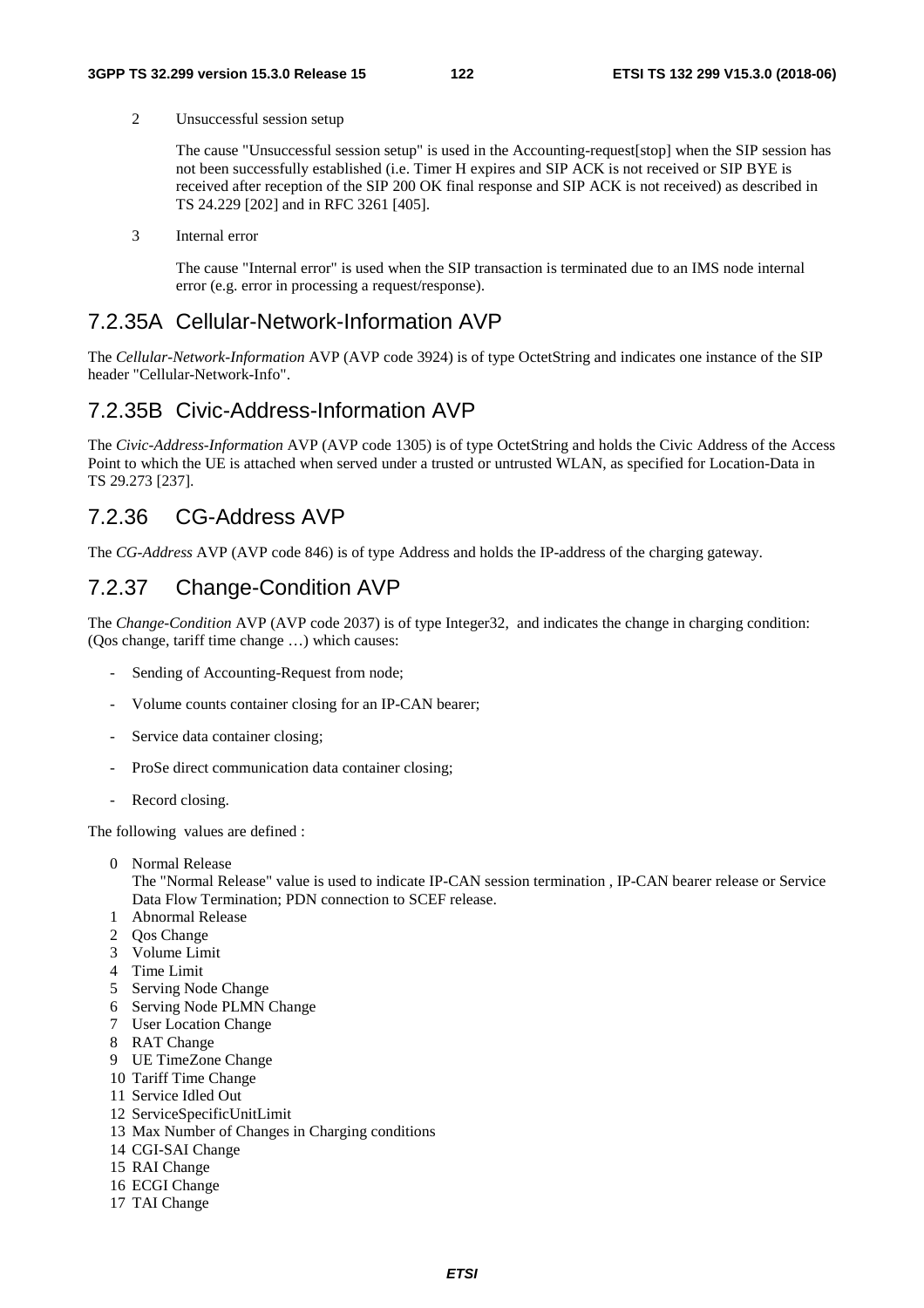- 18 Service Data Volume Limit 19 Service Data Time Limit 20 Management Intervention 21 Service Stop 22 User CSG Information Change 23 S-GW Change 24 Change of UE Presence in Presence Reporting Area 25 Proximity alerted 26 Time expired with no renewal 27 Requestor cancellation 28 Maximum number of reports 29 PLMN change 30 Coverage status change 31 Removal of access 32 Unavailability of access 33 Access change of service data flow 34 Indirect change condition 35 Maximum number of NIDD submissions 36 Change in UP to UE 37 Serving PLMN Rate Control Change 38 APN Rate Control Change 39 NIDD Submission Response Receipt 40 NIDD Submission Response Sending 41 NIDD Delivery to UE 42 NIDD Delivery from UE Error 43 NIDD Submission Timeout 44 MO exception data counter 45 Change of 3GPP PS Data off Status
- NOTE: Values 25-30 are applied for ProSe charging only.

### 7.2.38 Change-Time AVP

The *Change-Time* AVP (AVP code 2038) is of type Time.

In EPC Charging, it holds the time in UTC format when the volume counts associated to the IP-CAN bearer/TDF session, or the service data container, is closed and reported due to charging condition change.

For IMS Charging, it holds the time in UTC format at which the access transfer occurred.

For MMTel Charging, it holds the time in UTC format and it is a time stamp that defines the moment when the conference participant has an action (e.g. creating the conference, joining in the conference, being invited into the conference and quiting the conference) triggering the Accounting Request message to CDF.

In ProSe Charging, it holds the time in UTC format when the volume counts associated to the ProSe group communication container, is closed and reported due to ProSe charging condition change.

# 7.2.38A Charge-Reason-Code AVP

The *Charge-Reason-Code* AVP (AVP code 2118) is of type Enumerated and identifies if the Rate-Element corresponds to a specific charge type. It can be one of the following values:

- 0 UNKNOWN
- 1 USAGE
- 2 COMMUNICATION-ATTEMPT-CHARGE
- 3 SETUP-CHARGE
- 4 ADD-ON-CHARGE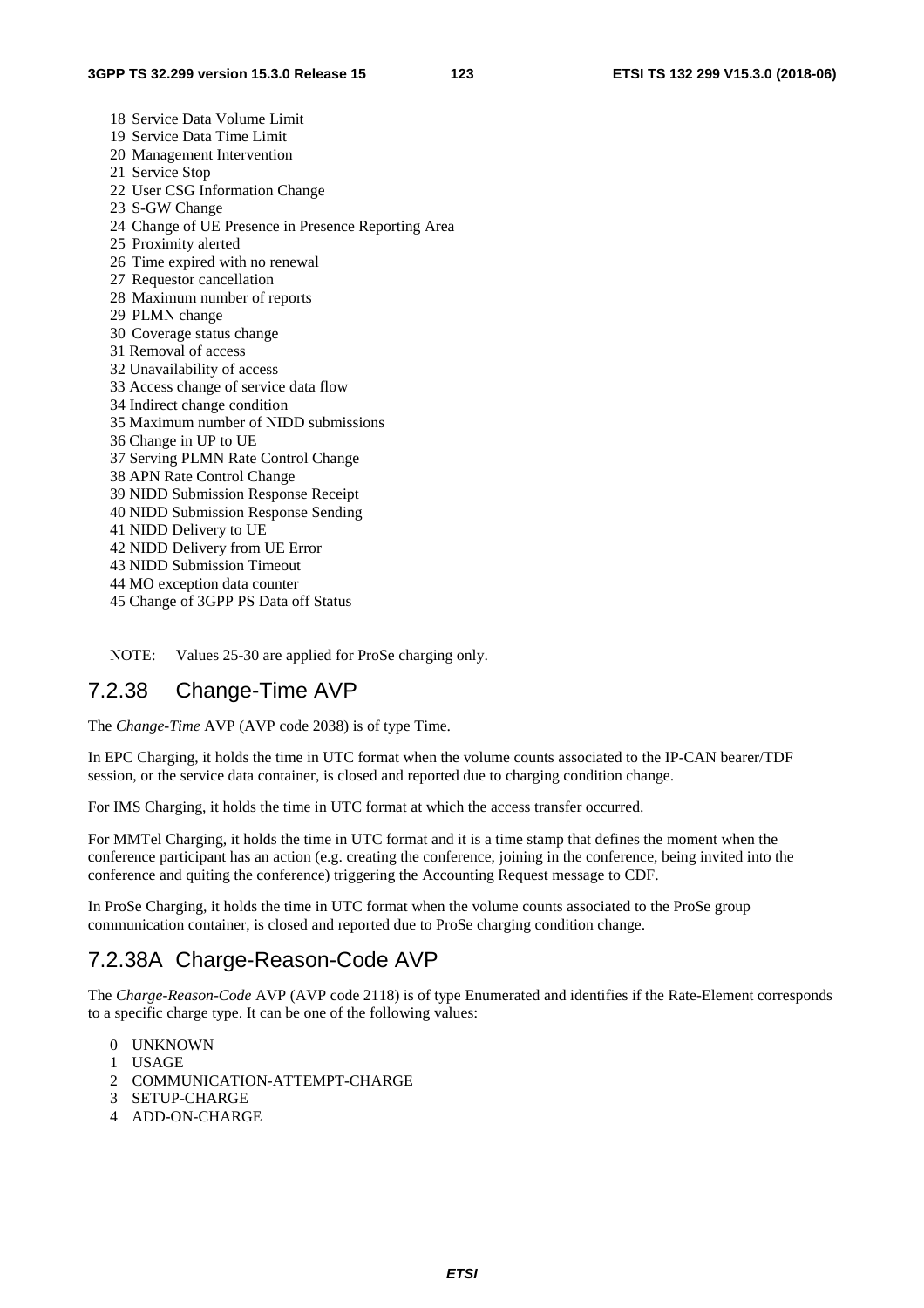# 7.2.39 Charged-Party AVP

The *Charged-Party* AVP (AVP code 857) is of type UTF8String and holds the address (Public User ID: SIP URI, Tel URI, etc.) of the party to be charged.

For Monitoring Event charging, it contains a string that identifies the entity towards which accounting/charging functionality is performed by the involved 3GPP network elements.

# 7.2.39A Charging-Characteristics-Selection-Mode AVP

The *Charging-Characteristics-Selection-Mode* AVP (AVP code 2066) is of type Enumerated and indicates how the applied Charging-Characteristics was selected. It may take following values:

- 0 Serving-Node-Supplied
- 1 Subscription-specific
- 2 APN-specific
- 3 Home-Default
- 4 Roaming-Default
- 5 Visiting-Default

# 7.2.39B Charging-Per-IP-CAN-Session-Indicator AVP

The *Charging-Per-IP-CAN-Session-Indicator* AVP (AVP code 4400) is of type of Enumerated. It indicates whether the charging per IP-CAN session is active for offline charging. If this AVP is not present, that means charging per IP-CAN session is not active.

The following value is defined:

- 0 Inactive
- 1 Active

### 7.2.40 Class-Identifier AVP

The *Class-Identifier* AVP (AVP code 1214) is of type Enumerated and the values are:

- 0 Personal
- 1 Advertisement
- 2 Informational
- 3 Auto

### 7.2.41 Client-Address AVP

The *Client-Address* AVP (AVP code 2018) is of type Address and is the address of the messaging Node which the OCS is connected to.

# 7.2.41A CN-Operator-Selection-Entity AVP

The *CN-Operator-Selection-Entity* AVP (AVP code 3421) is of type Enumerated and holds the indication on which entity has selected the Serving Core Network in Network Sharing situations.

It has the following values:

- 0 The Serving Network has been selected by the UE
- 1 The Serving Network has been selected by the network

# 7.2.42 Content-Class AVP

The *Content-Class* AVP (AVP code 1220) is of type Enumerated and classifies the content of the MM to the highest content class to which the MM belongs, as defined in MMS Encapsulation [209]. The classes can be one of the following: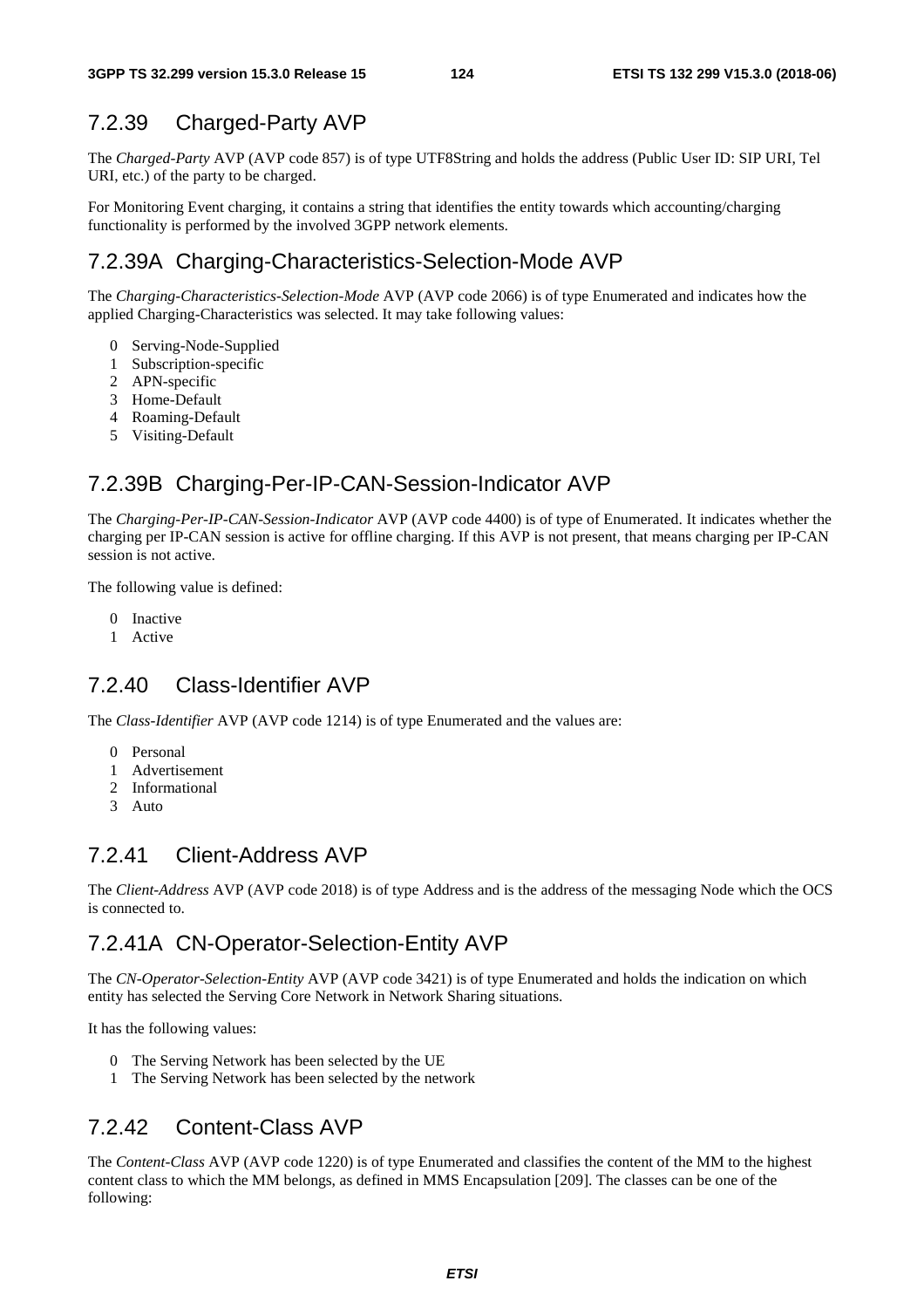- 0 text
- 1 image-basic
- 2 image-rich
- 3 video-basic
- 4 video-rich
- 5 megapixel
- 6 content-basic
- 7 content-rich

#### 7.2.43 Content-Disposition AVP

The *Content-Disposition* AVP (AVP code 828) is of type UTF8String and indicates how the message body or a message body part is to be interpreted (e.g. session, render), as described in RFC 3261 [405].

#### 7.2.44 Content-Length AVP

The *Content-Length* AVP (AVP code 827) is of type Unsigned32 and holds the size of the message-body, as described in RFC 3261 [405].

#### 7.2.45 Content-Size AVP

The *Content-Size* AVP (AVP code 1206) is of type Unsigned32 and indicates the size in bytes of the specified content type.

### 7.2.46 Content-Type AVP

The *Content-Type* AVP (AVP code 826) is of type UTF8String and holds the media type (e.g. application/sdp, text/html) of the message-body, as described in RFC 3261 [405].

#### 7.2.46aA Coverage-Status AVP

The *Coverage-Status* AVP (AVP code 3428) is of type Enumerated and indicates whether UE is served by E-UTRAN or not. The following values are defined:

- 0 Out of coverage
- 1 In coverage

# 7.2.46aaA Coverage-Info AVP

The *Coverage-Info* AVP (AVP code 3459) is of type Grouped and provides information on the coverage status (i.e., whether the UE is served by E-UTRAN or not) and the time when the coverage status changed to its current state. When in E-UTRAN coverage, additionally includes a list of location changes (i.e., ECGI change) and associated time for each change.

It has the following ABNF grammar:

Coverage-Info :: = < AVP Header: 3459>

[ Coverage-Status ] [ Change-Time ] \* [ Location-Info ]

# 7.2.46abA CP-CIoT-EPS-Optimisation-Indicator AVP

The *CP-CIoT-EPS-Optimisation-Indicator* AVP (AVP code 3930) is of type Enumerated, and indicates whether Control Plane CIoT EPS optimisation is used by this PDN connection for data transfer with the UE. The following values are defined:

- 0 Not Apply
- 1 Apply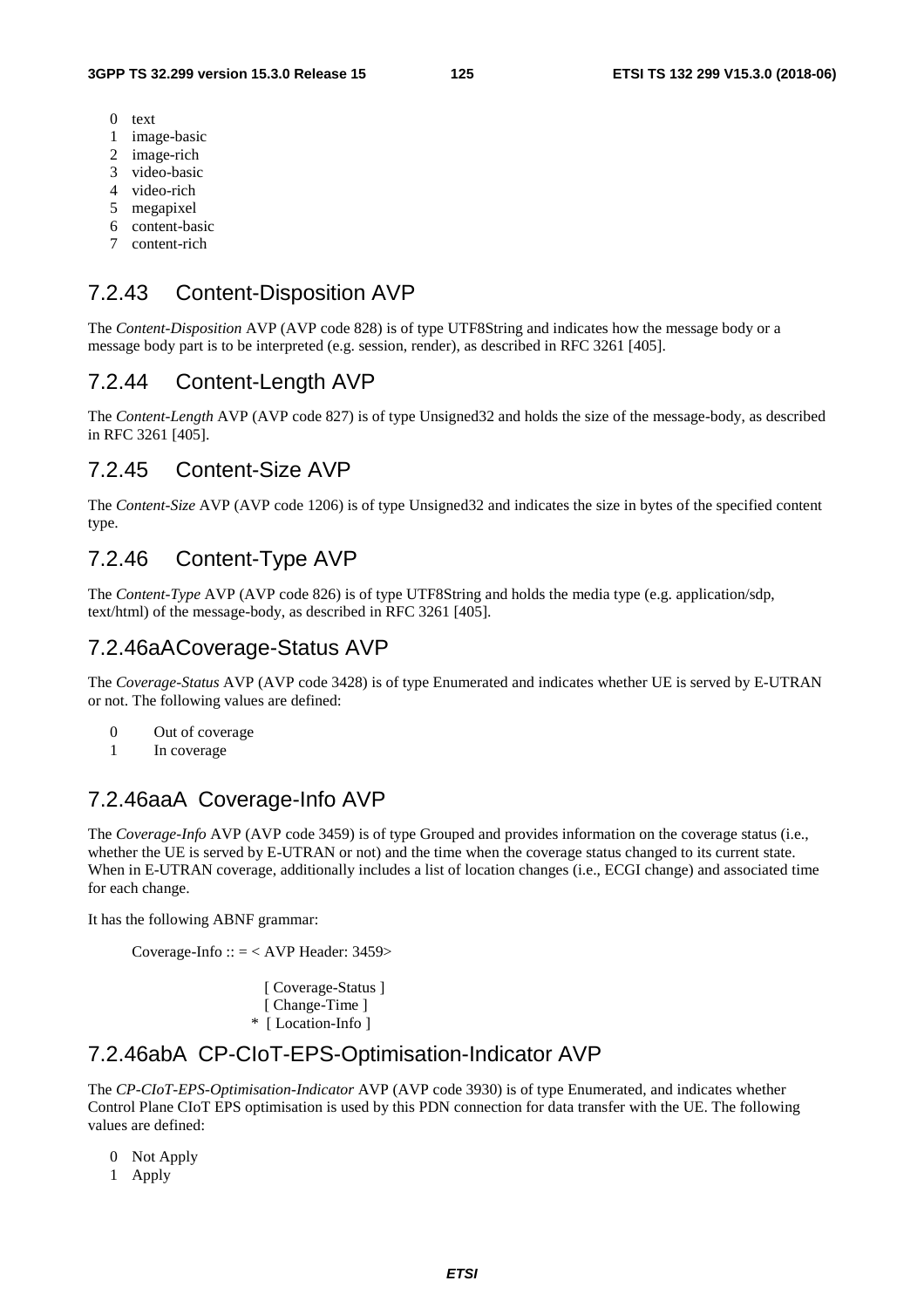# 7.2.46acA CPDT-Information AVP

The *CPDT-Information* AVP (AVP code 3927) is of type Grouped. Its purpose is to allow the transmission of additional CP data transfer service specific information elements.

It has the following ABNF grammar:

CPDT-Information ::  $=$  < AVP Header: 3927>

[ External-Identifier ] [ SCEF-ID ] [ Serving Node Identity ] [ SGW-Change ] [ NIDD-submission ]

# 7.2.46A CSG-Access-Mode AVP

The *CSG-Access-Mode* AVP (AVP code 2317) is of type Enumerated and holds the mode in which the CSG cell User is accessing to, operates. It has the following values:

- 0 Closed mode
- 1 Hybrid Mode

# 7.2.46B CSG-Membership-Indication AVP

The *CSG-Membership-Indication* AVP (AVP code 2318) is of type Enumerated, and indicates the UE is a member of the accessing CSG cell, if the access mode is Hybrid, as described in TS 29.060 [225], and in TS 29.274 [226]. If this indication is not present, this means the UE is a Not member of the CSG cell for hybrid access mode. The following values are defined:

- 0 Not CSG member
- 1 CSG Member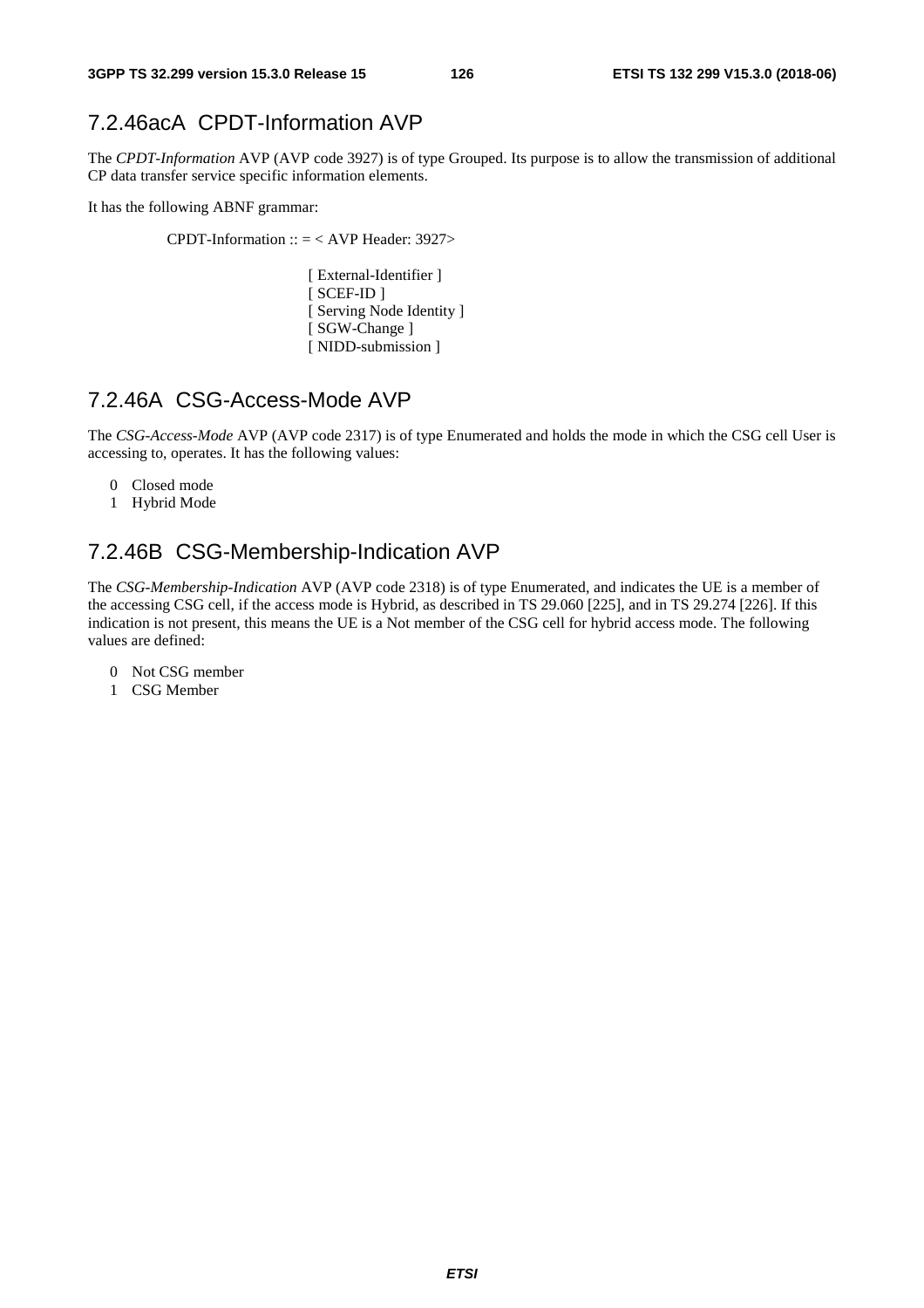# 7.2.47 Current-Tariff AVP

The *Current-Tariff* AVP (AVP code 2056) is of type Grouped and holds tariff information. The Tariff is a formula for cost calculation given the *Used-Service-Unit* AVP. The calculated cost is given in the *Currency-Code* AVP. The formula sums all the rating elements and multiplies the sum by the *Scale-Factor* AVP.

It has the following ABNF grammar:

Current-Tariff::  $=$  < AVP Header: 2056 >

[ Currency-Code ] [ Scale-Factor ] \* [ Rate-Element ]

# 7.2.48 CUG-Information AVP

The *CUG-Information* AVP (AVP code 2304) is of type OctetString and holds the "CUG Interlock Code" which identifies CUG membership within the Network for "Closed User Group" MMTel supplementary service.

# 7.2.49 Data-Coding-Scheme AVP

The *Data-Coding-Scheme* AVP (AVP code 2001) is of type Integer32 and contains the data coding scheme of the message. For SM applications the specific coding is as described in TS 23.040 [216].

### 7.2.50 DCD-Information AVP

The *DCD-Information* AVP (AVP code 2115) is of type Grouped. Its purpose is to allow the transmission of service information elements used for DCD services.

The AVP is defined in OMA-DDS-Charging\_Data [223].

### 7.2.51 Deferred-Location-Event-Type AVP

The *Deferred-Location-Even-Type* AVP (AVP code 1230) is of type UTF8String and holds information related to a deferred location request.

### 7.2.52 Delivery-Report-Requested AVP

The *Delivery-Report-Requested* AVP (AVP code 1216) is of type Enumerated and indicates whether a delivery report has been requested by the originator or not. The values for whether a report was requested are:

- 0 No
- 1 Yes

### 7.2.53 Destination-Interface AVP

The *Destination-Interface* AVP (AVP code 2002) is type Grouped, which contains information related to the Interface on which the message is to be delivered.

Destination-Interface ::= < AVP Header: 2002 >

[ Interface-Id ] [ Interface-Text ] [ Interface-Port ] [ Interface-Type ]

### 7.2.54 Diagnostics AVP

The *Diagnostics* AVP (AVP code 2039) is of type Integer32 and provides a more detailed cause value from PCN node. It complements the *Change-Condition* AVP for Offline Charging.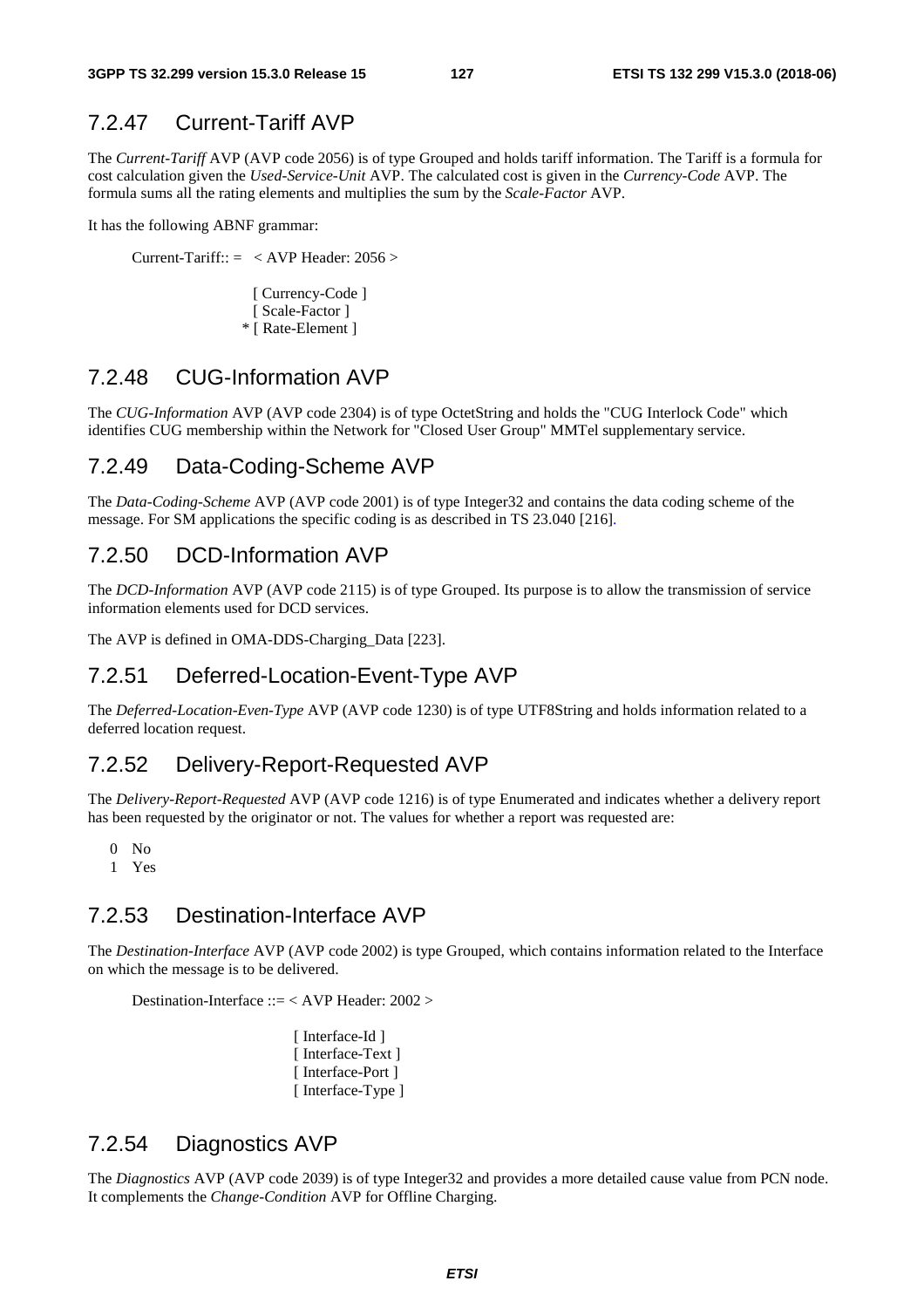# 7.2.54A Discoveree-UE-HPLMN-Identifier AVP

The *Discoveree-UE-HPLMN-Identifier* AVP (AVP code 4402) of type UTF8String and contains identifier of Discoveree UE HPLMN.

# 7.2.54B Discoveree-UE-VPLMN-Identifier AVP

The *Discoveree-UE-VPLMN-Identifier* AVP (AVP code 4403) is of type UTF8String and contains identifier of Discoveree UE VPLMN.

# 7.2.54C Discoverer-UE-HPLMN-Identifier AVP

The *Discoverer-UE-HPLMN-Identifier* AVP (AVP code 4404) of type UTF8String and contains identifier of Discoverer UE HPLMN.

# 7.2.54D Discoverer-UE-VPLMN-Identifier AVP

The *Discoverer-UE-VPLMN-Identifier* AVP (AVP code 4405) of type UTF8String and contains identifier of Discoverer UE VPLMN.

# 7.2.55 Domain-Name AVP

The *Domain-Name* AVP (AVP code 1200) is of type UTF8String and represents a fully qualified domain name (FQDN).

# 7.2.56 DRM-Content AVP

The *DRM-Content* AVP (AVP code 1221) is of type Enumerated and indicates if the MM contains DRM-protected content. The values are:

- $0$  No
- 1 Yes

# 7.2.57 Dynamic-Address-Flag AVP

The *Dynamic-Address-Flag* AVP (AVP code 2051) is of type Enumerated, and indicates whether the PDP context/PDN address is statically or dynamically allocated. If this AVP is not present, this means that the address is statically allocated. The following values are defined:

- 0 Static
- 1 Dynamic

# 7.2.57A Dynamic-Address-Flag-Extension AVP

The *Dynamic-Address-Flag*-*Extension* AVP (AVP code 2068) is of type Enumerated, and indicatesthat the IPv4 PDN address has been dynamically allocated for that particular IP CAN bearer (PDN connection) of PDN type IPv4v6, and the dynamic IPv6 address is indicated in Dynamic Address Flag. If this AVP is not present, this means that the address is statically allocated.The following values are defined:

- 0 Static
- 1 Dynamic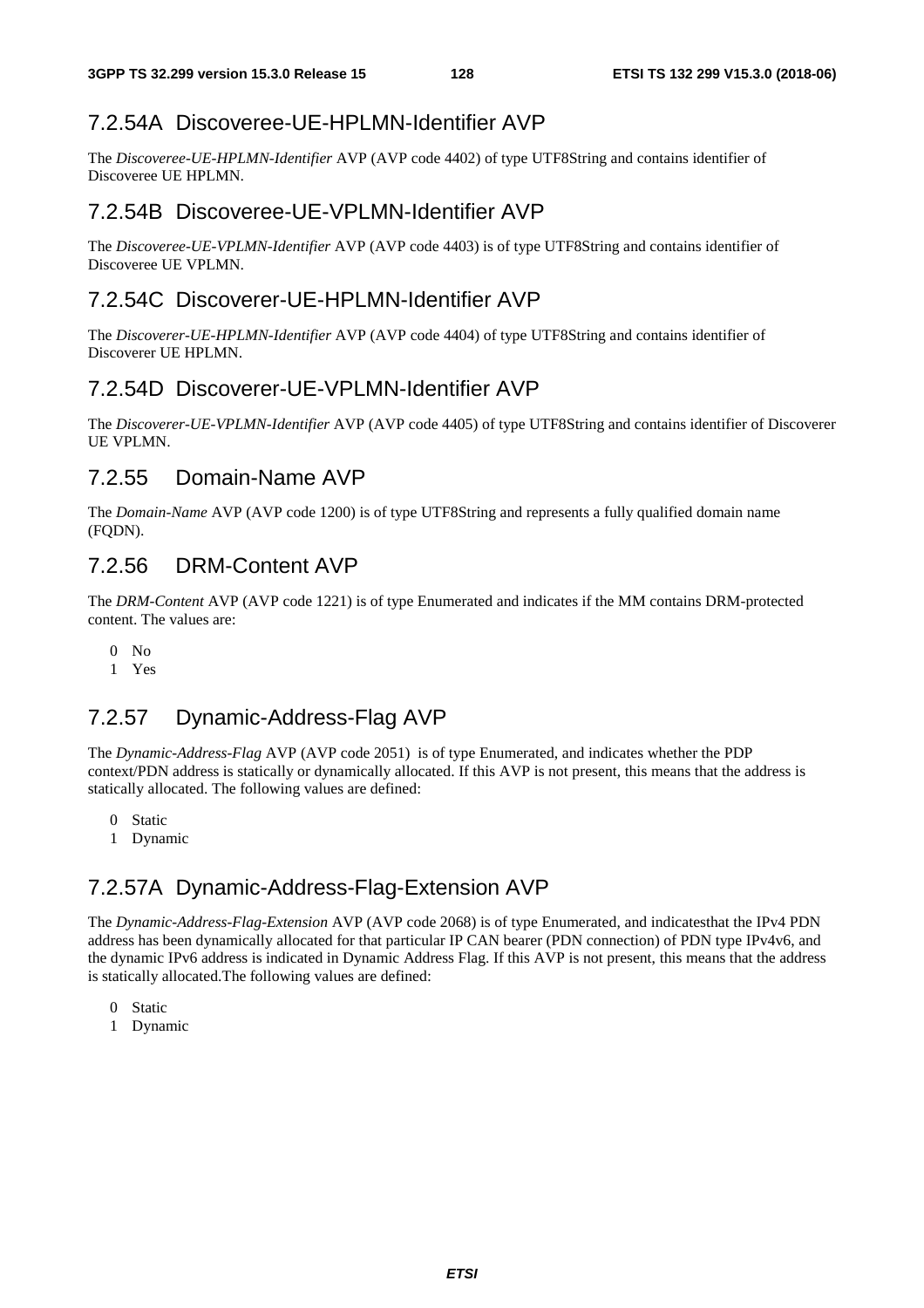### 7.2.58 Early-Media-Description AVP

The *Early-Media-Description* AVP (AVP code 1272) is of type grouped and describes the SDP session, media parameters and timestamps related to media components set to active according to SDP signalling exchanged during a SIP session establishment before the final successful or unsuccessful SIP answer to the initial SIP INVITE message is received. Once a media component has been set to active, subsequent status changes shall also be registered.

It has the following ABNF grammar:

<Early-Media-Description>:: = <AVP Header: 1272>

[ SDP-TimeStamps ] \* [ SDP-Media-Component ] \* [ SDP-Session-Description ]

Media can be considered as inactive in range of situations, such as the listed below according to RFC 3264 [408]:

- Media marked with "a=inactive" attribute.
- Media offered with zero bandwith.

In contrast, media with directionality marked as "a=recvonly", "a=sendonly", "a=sendrecv" shall be considered in state "active" and thus, it may be exchanged in one or both directions.

#### 7.2.58A Enhanced-Diagnostics AVP

The *Enhanced-Diagnostics* AVP (AVP code 3901) is of type Grouped and provides a set of causes for the release. It complements the *Change-Condition* AVP for Offline Charging from PCN Nodes.

It has the following ABNF grammar:

Enhanced-Diagnostics  $\therefore$  = < AVP Header: 3901>

\*[ RAN-NAS-Release-Cause ]

NOTE: The RAN-NAS-Release-Cause AVP is under a grouped AVP to allow extensions to other types of release causes in the future.

#### 7.2.59 Envelope AVP

The *Envelope* AVP (AVP code 1266) is a grouped AVP which reports the start and end time of one time envelope using the Envelope-Start-Time and Envelope-End-Time AVPs. Further details of its usage are described in clause 6.5.6 and clause 6.5.7.

Envelope ::  $=$  < AVP Header: 1266>

{ Envelope-Start-Time } [ Envelope-End-Time ] [ CC-Total-Octets ] [ CC-Input-Octets ] [ CC-Output-Octets ] [ CC-Service-Specific-Units ]

If an envelope has not been closed at the time of the usage report, then the Envelope-End-Time AVP shall be absent. If an envelope was started before the reporting interval then the Envelope-Start-Time is nevertheless present and contains the same time as previously reported, i.e. the actual time of the start of the envelope. The client shall include the volume reports (the CC-xxxxx-Octets AVPs) or events (CC-Service-Specific-Units AVP) if these were requested in the corresponding Envelope-Reporting AVP. The reported volume is always the volume from the beginning of the time envelope.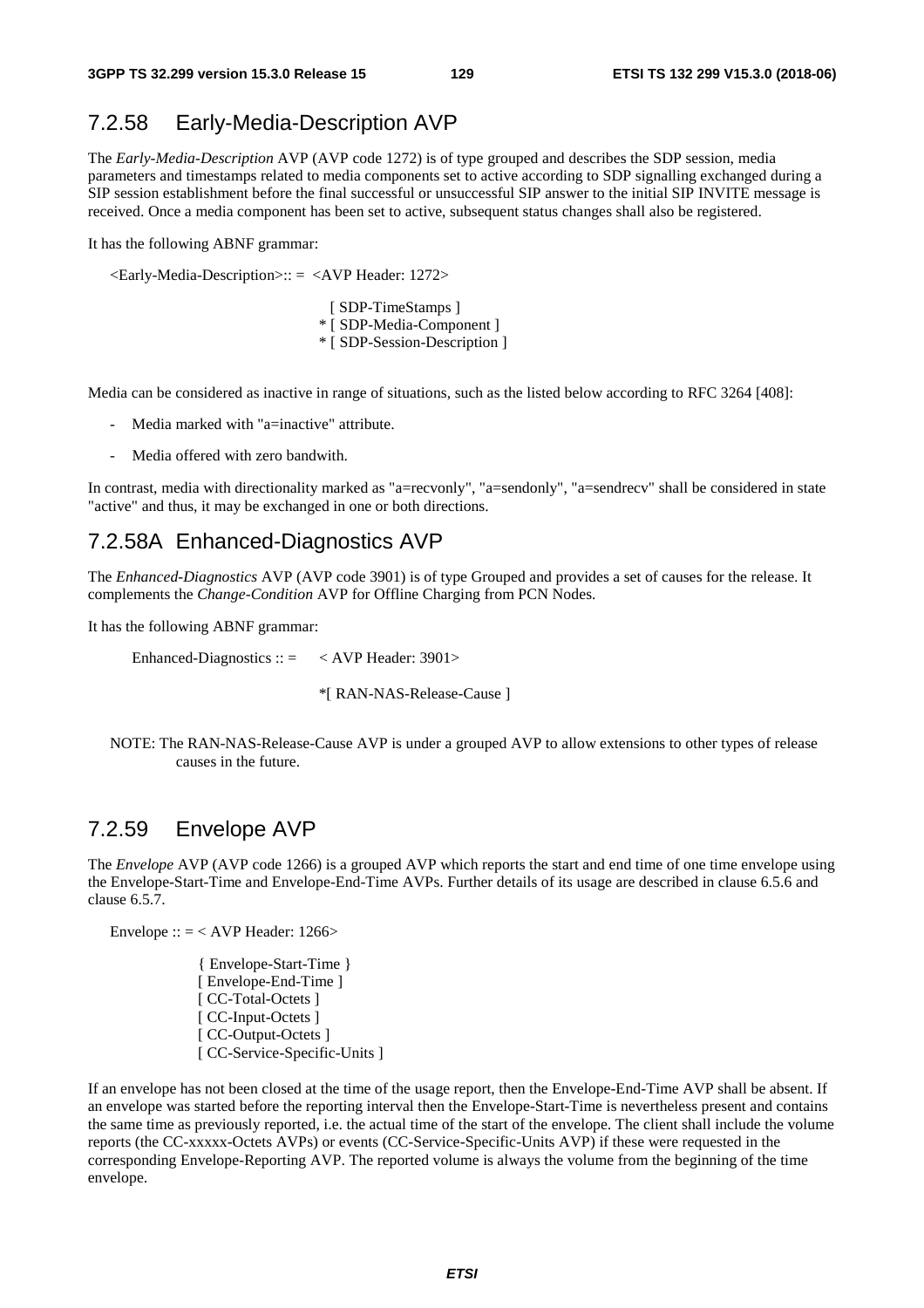In circumstances, in which an envelope is retrospectively deemed to have been closed, e.g. with Quota-Consumption-Time changes in a CCA, then the client shall include the Envelope AVP for the envelope in the next usage report.

Multiple occurrences of this AVP shall be in chronological order, i.e. the first envelope is listed first in CCR.

# 7.2.60 Envelope-End-Time AVP

This *Envelope-End-Time* AVP (AVP code 1267) is of type Time. It is set to the time of the end of the time envelope.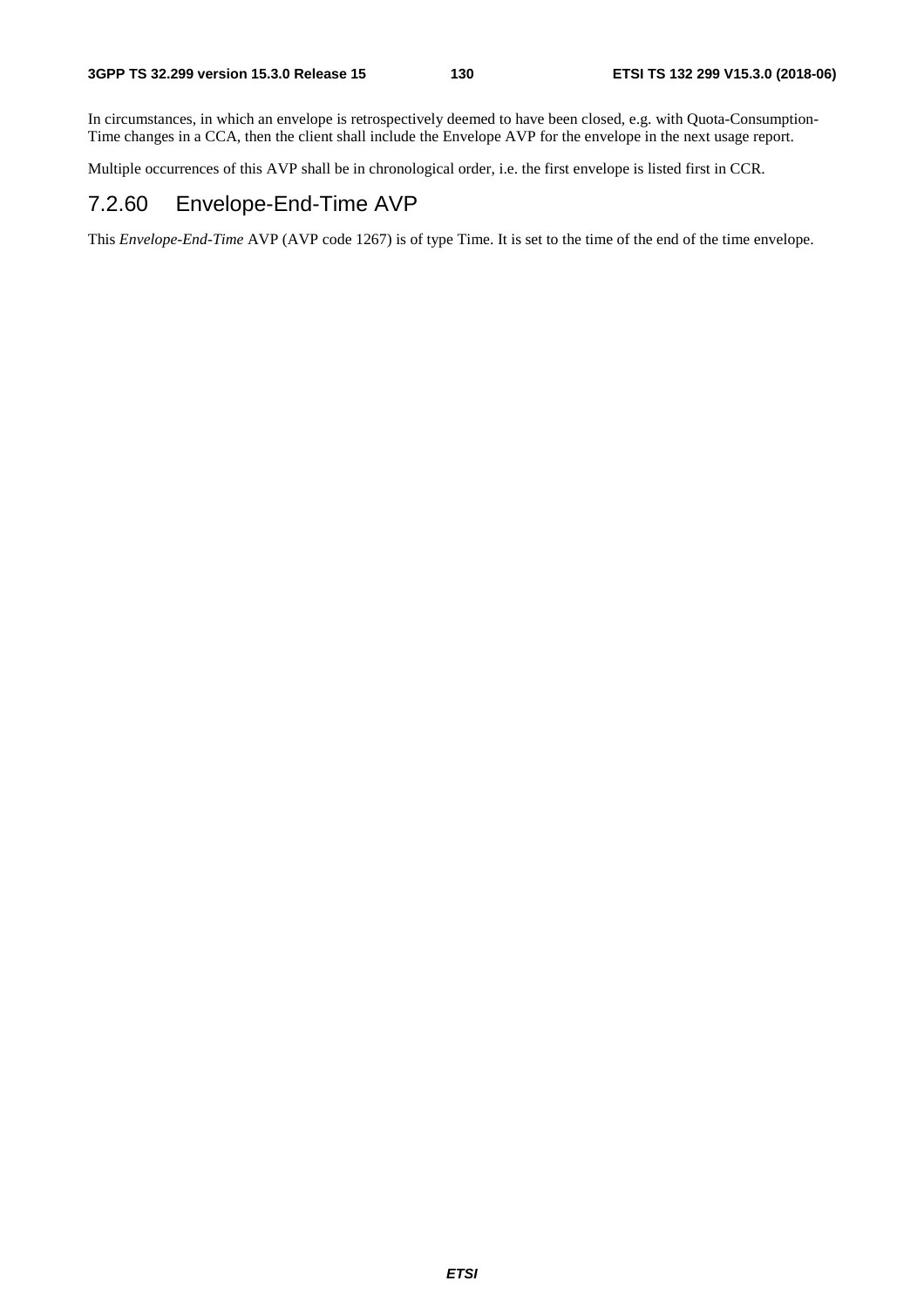### 7.2.61 Envelope-Reporting AVP

This *Envelope-Reporting* AVP (AVP code 1268) is of type Enumerated and is used in the CCA[INITIAL] to indicate whether the client shall report the start and end of each time envelope, in those cases in which quota is consumed in envelopes. It can take the values:

- 0 DO\_NOT\_REPORT\_ENVELOPES
- 1 REPORT\_ENVELOPES
- 2 REPORT\_ENVELOPES\_WITH\_VOLUME
- 3 REPORT\_ENVELOPES\_WITH\_EVENTS<br>4 REPORT ENVELOPES\_WITH\_VOLUME
- 4 REPORT\_ENVELOPES\_WITH\_VOLUME\_AND\_EVENTS

If this AVP is not included in the CCA[Initial] then the client shall not report the individual envelopes. If this AVP is included within the Offline-Charging AVP, the value shall dictate the mechanism by which offline charging information is generated.

#### 7.2.62 Envelope-Start-Time AVP

The *Envelope-Start-Time* AVP (AVP code 1269) is of type Time. It is set to the time of the packet of user data which caused the time envelope to start.

### 7.2.62A EPDG-Address AVP

The *EPDG-Address* AVP (AVP code 3425) is of type Address and holds the IP-address of the ePDG Node.

#### 7.2.63 Event AVP

The *Event* AVP (AVP code 825) is of type UTF8String and holds the content of the "Event" header.

#### 7.2.64 Event-Charging-TimeStamp AVP

The *Event-Charging-TimeStamp* AVP (AVP code 1258) is of type Time, and it holds the timestamp of the event reported in the CC-Service-Specific-Units AVP when event based charging applies.

### 7.2.65 Event-Type AVP

The *Event-Type* AVP (AVP code 823) is of type Grouped and contains information about the type of chargeable telecommunication service/event for which the ACR and/or CCR message(s) is generated.

It has the following ABNF grammar:

 $\leq$ Event-Type $\geq$ :: =  $\leq$ AVP Header: 823  $\geq$ 

[ SIP-Method ] [ Event ] [ Expires ]

#### 7.2.66 Expires AVP

The *Expires* AVP (AVP code 888) is of type Unsigned32 and holds the content of the "Expires" header, if available.

#### 7.2.66A FE-Identifier-List AVP

The *FE-Identifier-List* AVP (AVP code 4413) is of type UTF8String and holds the FE-Identifier-List as defined in TS 24.229 [210] of IMS Network Elements that generates charging information.

The FE-Identifier exchange via SIP signalling is defined in TS 24.229 [210].

#### 7.2.66aA Exposure-Function-API-Information AVP

The *Exposure-Function-API-Information* AVP (AVP code 1316) is of type Grouped. Its purpose is to allow the transmission of additional Exposure Function API Information specific information elements.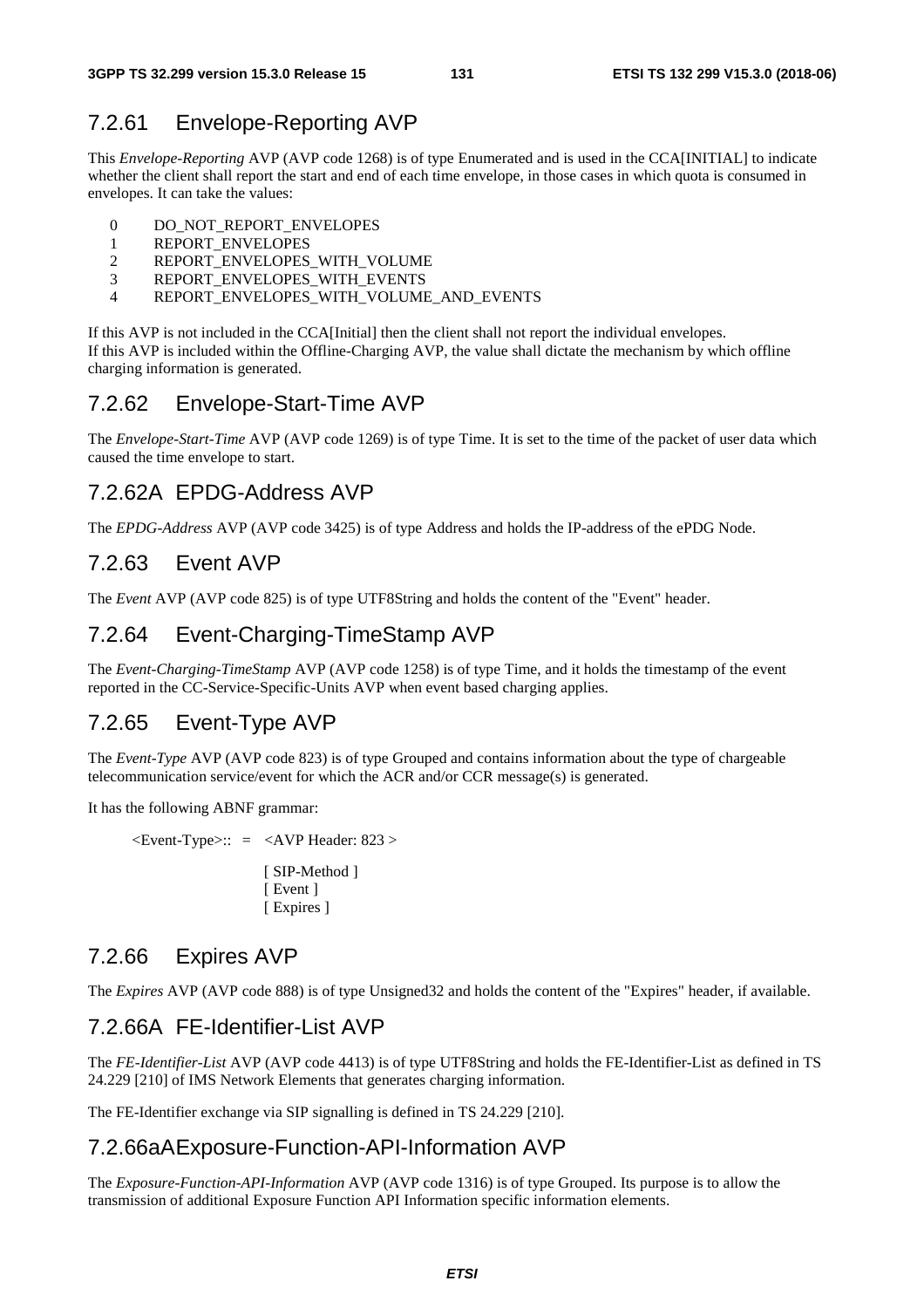It has the following ABNF grammar:

Exposure-Function-API-Information :: = < AVP Header: 1316>

\* [ Supported-Features ] [ API-Content ] [ API-Direction ] [ API-Identifier ] [ API-Invocation-Timestamp ] [ API-Network-Service-Node ] [ API-Result-Code ] [ API-Size ] [ Network-Element ] [ SCEF-Address ] [ SCS-AS-Address ] [ TTRI ] [ TLTRI ]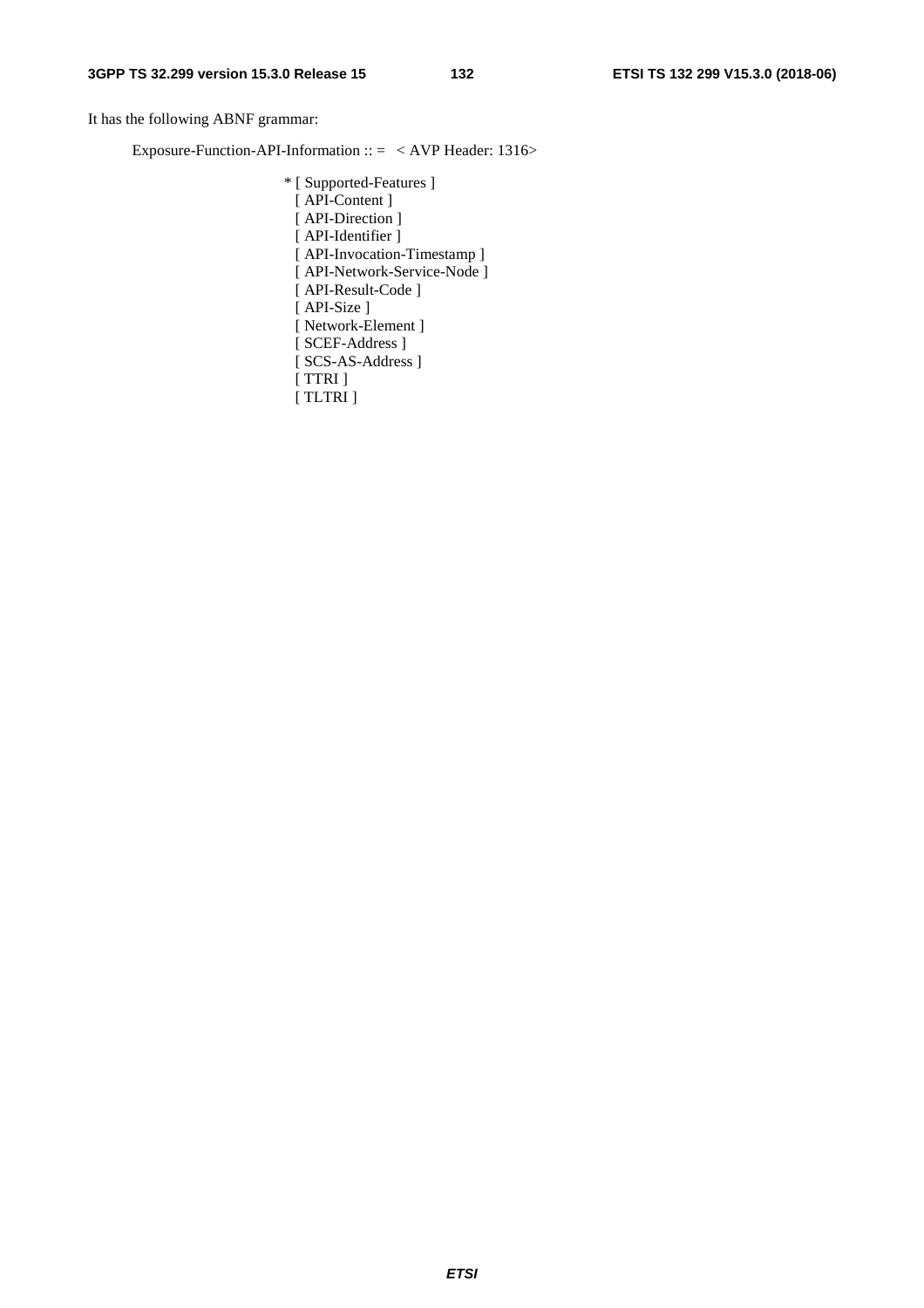# 7.2.67 File-Repair-Supported AVP

The File-Repair-Supported AVP (AVP code 1224) is of type Enumerated and indicates whether the MBMS user service supports point-to-point file repair. The following values are supported:

- 1 SUPPORTED
- The MBMS user service does support point-to-point file repair.
- 2 NOT\_SUPPORTED
	- The MBMS user service does not support point-to-point file repair.

### 7.2.67aA Forwarding-Pending AVP

The *Forwarding-Pending* AVP (AVP code 3415) is of type Enumerated and indicates that a forwarded-to-number has been received and the voice call will be forwarded. When it is not present, the voice call is not expected to be forwarded. The values are:

- 0 Forwarding not pending
- 1 Forwarding pending

# 7.2.67A From-Address AVP

The *From-Address* AVP (AVP code 2708) is of type UTF8String and includes the information from the SIP From header.

# 7.2.68 GGSN-Address AVP

The *GGSN-Address* AVP (AVP code 847) is of type Address and holds the IP-address of the P-GW that generated the GPRS/EPC Charging ID, as described in [1].

# 7.2.69 IM-Information AVP

The *IM-Information* AVP (AVP code 2110) is of type Grouped. Its purpose is to allow the transmission of service information elements used for IM services. The AVP is defined in OMA-DDS-Charging\_Data [223].

### 7.2.70 Incremental-Cost AVP

The *Incremental-Cost* AVP (AVP code 2062) is of type Grouped and holds the incremental cost since last AoC interaction for the ongoing session.

It has the following ABNF grammar:

Incremental-Cost:: = < AVP Header: 2062 >

```
 { Value-Digits } 
[ Exponent ]
```
# 7.2.70A Instance-Id AVP

The *Instance-Id* AVP (AVP code 3402) is of type UTF8String and contains a URN generated by the device that uniquely identifies a specific device amongst all other devices. The Instance Id is transported in the Contact header of a SIP request associated with the served user.

### 7.2.71 Interface-Id AVP

The *Interface-Id* AVP (AVP code 2003) is of type UTF8String and holds the interface identification provided by the messaging node (originator/destination).

### 7.2.72 Interface-Port AVP

The *Interface-Port* AVP (AVP code 2004) is of type UTF8String and holds the port-identification or contains information about the transport layer port used by the application associated with the charging event.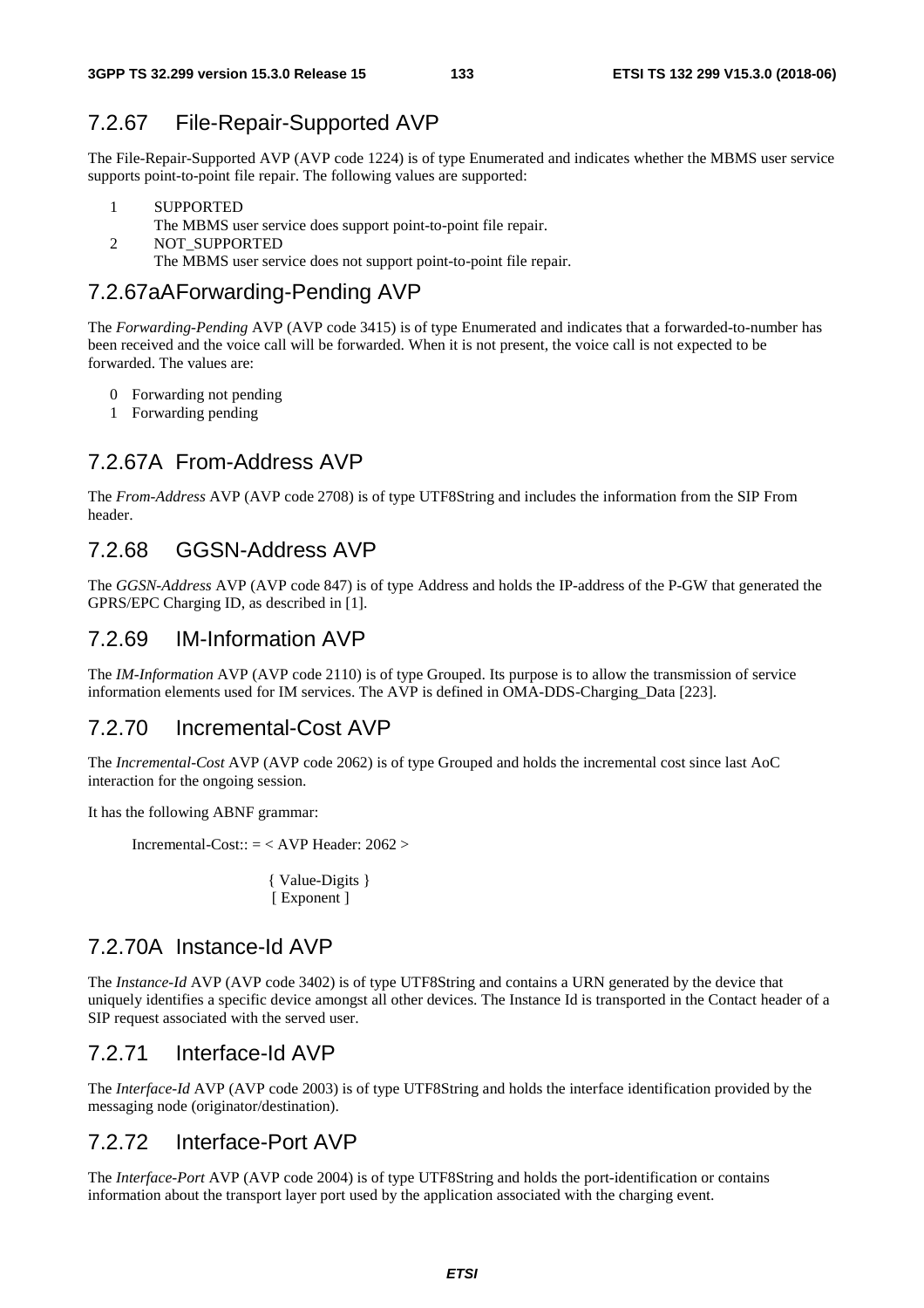# 7.2.73 Interface-Text AVP

The *Interface-Text* AVP (AVP code 2005) is of type UTF8String and is the consolidation information about the application associated with the charging event.

# 7.2.74 Interface-Type AVP

The *Interface-Type* AVP (AVP code 2006) is of type Enumerated and contains information about type of interface / nature of the transaction in the messaging node for which the charging event occurs. The AVP can take the following values:

- 0 Unknown
- 1 MOBILE\_ORIGINATING
- 2 MOBILE\_TERMINATING
- 3 APPLICATION\_ORIGINATING
- 4 APPLICATION\_TERMINATION

# 7.2.74aA Inter-UE-Transfer AVP

The *Inter-UE-Transfer* AVP (AVP code 3902) is of type Enumerated and contains information about type of the transfer. If this AVP is not present, this means that the type of transfer is Intra-UE transfer. The AVP can take the following values:

- 0 Intra-UE transfer
- 1 Inter-UE transfer

# 7.2.74A IMS-Application-Reference-Identifier AVP

The *IMS-Application-Reference-Identifier* AVP (AVP code 2601) is of type UTF8String and holds the IMS Application Reference Identifier (IARI) as contained in a SIP request to identify an IMS Application as defined in TS 24.229 [202].

Editor's Note: The SIP parameter from which the IMS Application Reference ID (IARI) is to be extracted requires further investigation in CT1. A mechanism to identify the IARI in use is FFS.

# 7.2.75 IMS-Charging-Identifier AVP

The *IMS-Charging-Identifier* AVP (AVP code 841) is of type UTF8String and holds the IMS Charging Identifier (ICID) as generated by a IMS node for a SIP session and described in TS 24.229 [204].

### 7.2.76 IMS-Communication-Service-Identifier AVP

The *IMS-Communication-Service-Identifier* AVP (AVP code 1281) is of type UTF8String and holds the IMS Communication Service Identifier (ICSI) as contained in the P-Asserted-Service header of a SIP request to identify an IMS Communication Service as defined in TS 24.229 [202].

# 7.2.76A IMS-Emergency-Indicator AVP

The *IMS-Emergency-Indicator* AVP (AVP code 2322) is of type Enumerated, and indicates the IMS session is an IMS emergency session or IMS registration. If this AVP is not present, this means the IMS session or registration is not detected as an emergency session or registration. The following values are defined:

- 0 Non Emergency
- 1 Emergency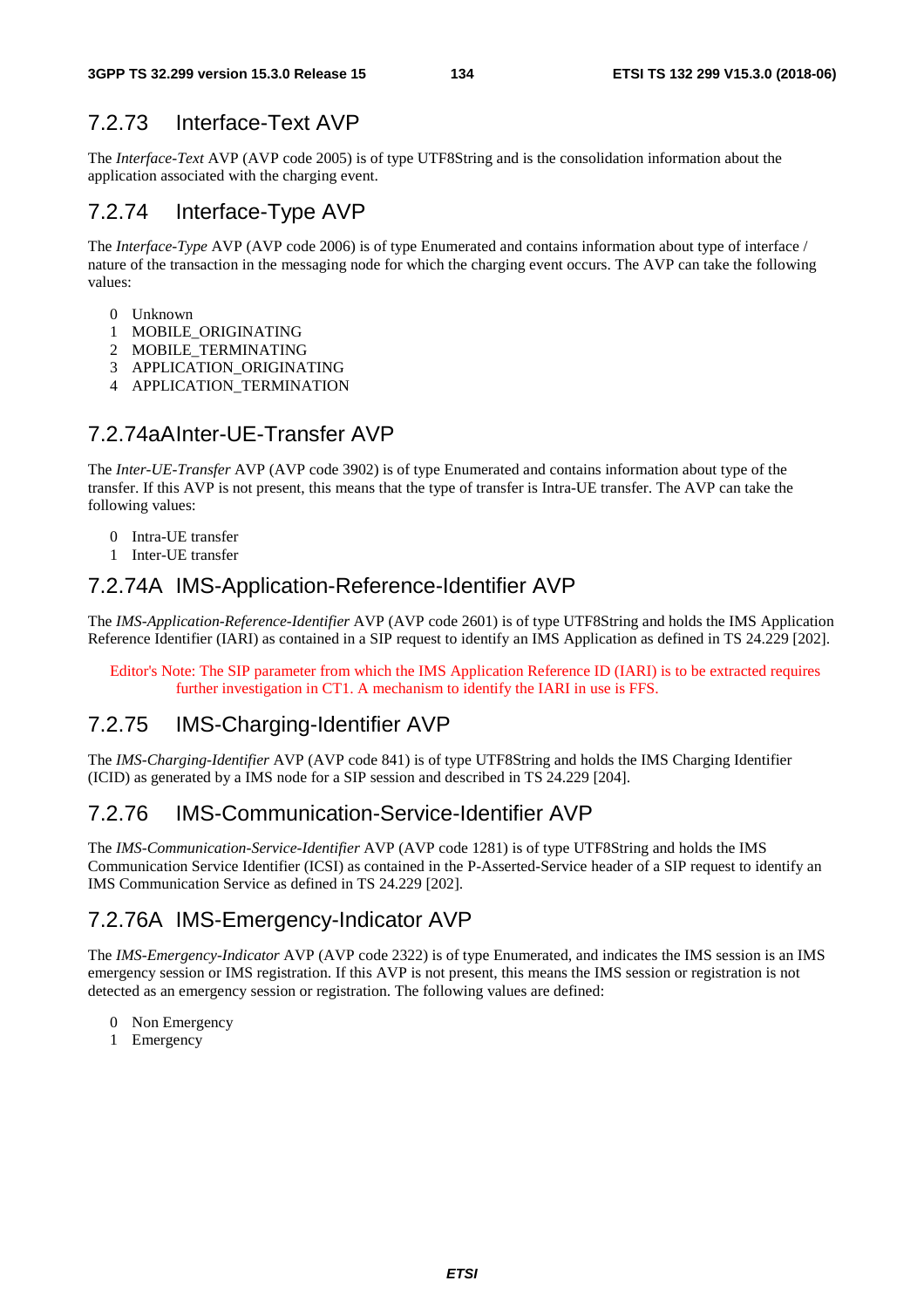#### 7.2.77 IMS-Information AVP

The *IMS-Information* AVP (AVP code 876) is of type Grouped. Its purpose is to allow the transmission of additional IMS service specific information elements.

It has the following ABNF grammar:

IMS-Information ::  $=$  < AVP Header: 876> [ Event-Type ] [ Role-Of-Node ] { Node-Functionality } [ User-Session-Id ] [ Outgoing-Session-Id ] [ Session-Priority ] \* [ Calling-Party-Address ] [ Called-Party-Address ] \* [ Called-Asserted-Identity ] [ Called-Identity-Change ] [ Number-Portability-Routing-Information ] [ Carrier-Select-Routing-Information ] [ Alternate-Charged-Party-Address ] \* [ Requested-Party-Address ] \* [ Associated-URI ] [ Time-Stamps ] \* [ Application-Server-Information ] \* [ Inter-Operator-Identifier ] \* [ Transit-IOI-List ] [ IMS-Charging-Identifier ] \* [ SDP-Session-Description ] \* [ SDP-Media-Component ] [ Served-Party-IP-Address ] [ Server-Capabilities ] [ Trunk-Group-ID ] [ Bearer-Service ] [ Service-Id ] \* [ Service-Specific-Info ] \* [ Message-Body ] [ Cause-Code ] \* [ Reason-Header ] \* [ Access-Network-Information ] [ Cellular-Network-Information ] \* [ Early-Media-Description ] [ IMS-Communication-Service-Identifier ] [ IMS-Application-Reference-Identifier ] [ Online-Charging-Flag ] [ Real-Time-Tariff-Information ] [ Account-Expiration ] [ Initial-IMS-Charging-Identifier ] \* [ NNI-Information ] [ From-Address ] [ IMS-Emergency-Indicator ] [ IMS-Visited-Network-Identifier ] \* [ Access-Network-Info-Change ] \* [ Access-Transfer-Information ] [ Related-IMS-Charging-Identifier ] [ Related-IMS-Charging-Identifier-Node ] [ Route-Header-Received ] [ Route-Header-Transmitted ] [ Instance-Id ] [TAD-Identifier] [FE-Identifier-List]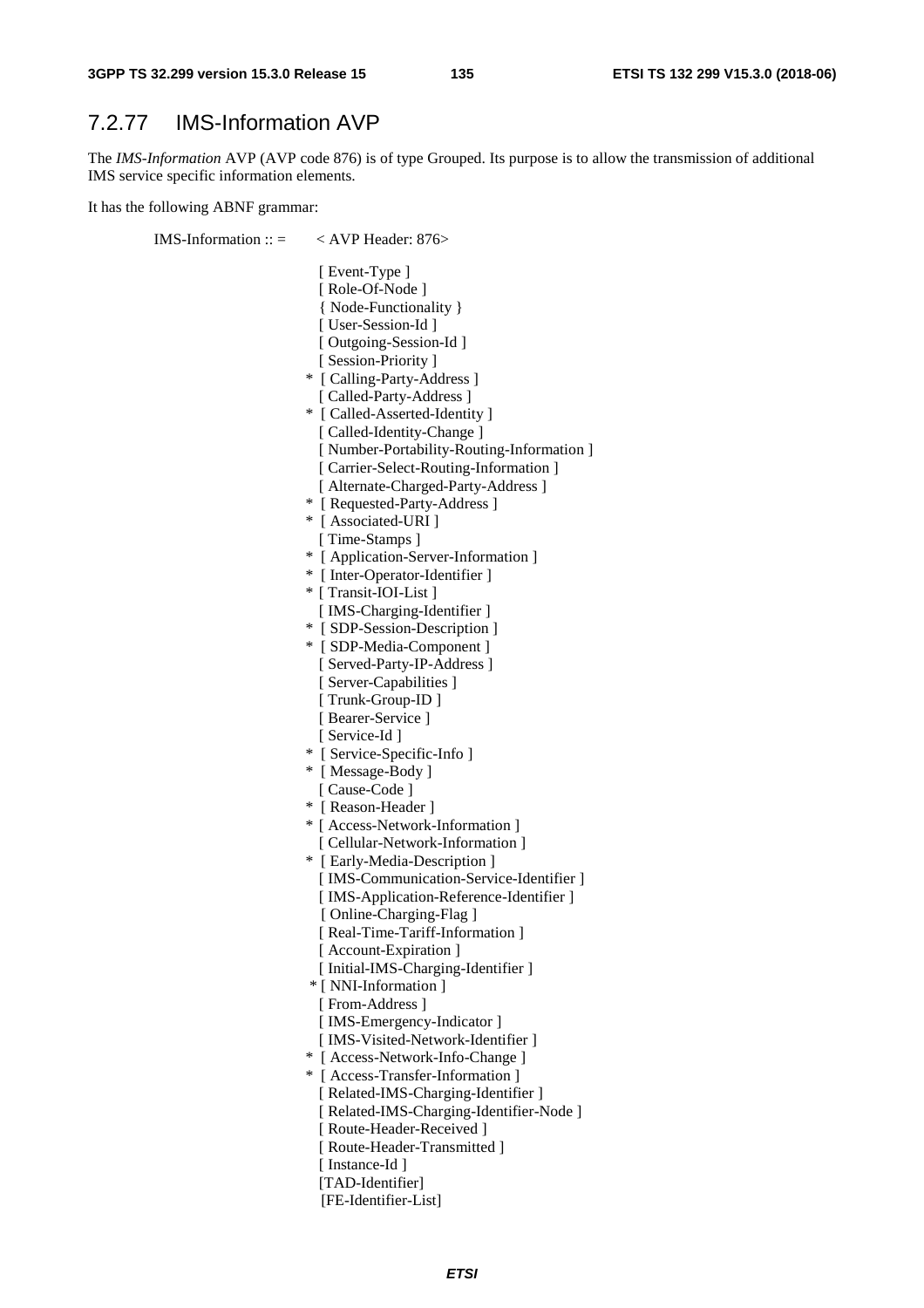### 7.2.77A IMS-Visited-Network-Identifier AVP

The *IMS-Visited-Network-Identifier* AVP (AVP code 2713) is of type UTF8String and contains the contents of the SIP P-header "P-Visited-Network-ID". with the value according to 3GPP TS 24.229 [202]

- For the roaming architecture for voice over IMS with local breakout, the value of IMS-Visited-Network-Identifier AVP is a pre-provisioned string that identifies the network of the P-CSCF at the home network.
- For the roaming architecture for voice over IMS with home routed traffic, IMS-Visited-Network-Identifier AVP is a string that identifies the visited network of the UE including an indication that the P-CSCF is located in the home network.

# 7.2.78 IMSI-Unauthenticated-Flag AVP

The *IMSI-Unauthenticated-Flag* AVP (AVP code 2308) is of type Enumerated, and indicates the served IMSI is not authenticated. This may occur when emergency bearer service is provided (refer to TS 23.060 [74] and TS 29.274 [91]). If this flag is not present, this means the served IMSI is authenticated. The following values are defined:

- 0 Authenticated
- 1 Unauthenticated

# 7.2.79 Incoming-Trunk-Group-ID AVP

The *Incoming-Trunk-Group-ID* AVP (AVP code 852) is of type UTF8String and identifies the incoming PSTN leg.

### 7.2.79A Initial-IMS-Charging-Identifier AVP

The *Initial-IMS-Charging-Identifier* AVP (AVP code 2321) is of type UTF8String and holds the Initial IMS Charging Identifier (ICID) as generated by a IMS node for the initial SIP session created for IMS service continuity.

# 7.2.80 Inter-Operator-Identifier AVP

The *Inter-Operator-Identifier* AVP (AVP code 838) is of type Grouped and holds the identification of the network neighbours (originating and terminating) as exchanged via SIP signalling and described in RFC 7315 [404].

It has the following ABNF grammar:

 $\langle$ Inter-Operator-Identifier>:: =  $\langle$  AVP Header: 838 >

[ Originating-IOI ] [ Terminating-IOI ]

### 7.2.80A IP-Realm-Default-Indication AVP

The *IP-Realm-Default-Indication-Indication* AVP (AVP code 2603) is of type Enumerated and indicates whether the IP realm used for the SDP media component is the Default IP realm or not. The following values are defined:

- 0 Default IP Realm Not used
- 1 Default IP realm used

### 7.2.80B ISUP-Cause AVP

The *ISUP-Cause* AVP (AVP code 3416) is of type Grouped and indicates the reason a voice call service is released. When used for IMS charging, this AVP indicates the reason a CS call is released.

It has the following ABNF:

ISUP-Cause ::= <AVP Header: 3416>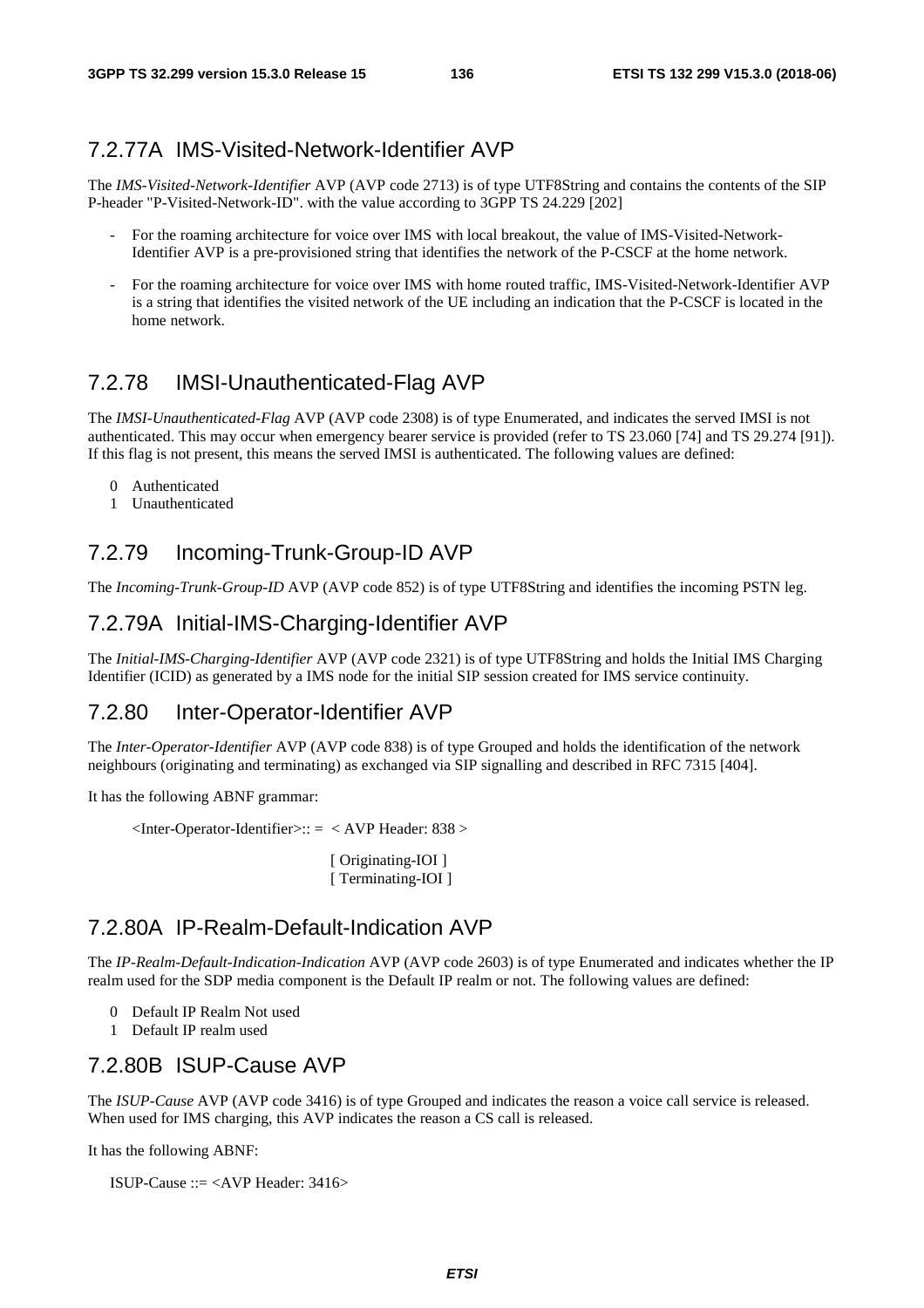[ ISUP-Cause-Location ] [ ISUP-Cause-Value ] [ ISUP-Cause-Diagnostics ]

# 7.2.80C ISUP-Cause-Diagnostics AVP

The *ISUP-Cause-Diagnostics* AVP (AVP code 3422) is of type OctetString and holds the diagnostics field associated with the release of the voice call service, if available. When used for IMS charging, this AVP holds the diagnostics field associated with the release of a CS call. Refer to TS 29.078 [233] for supported values.

# 7.2.80D ISUP-Cause-Location AVP

The *ISUP-Cause-Location* AVP (AVP code 3423) is of type Unsigned32 and identifies the network in which the event causing the call release. Refer to TS 29.078 [233] for supported values.

# 7.2.80E ISUP-Cause-Value AVP

The *ISUP-Cause-Value* AVP (AVP code 3424) is of type Unsigned32 and identifies the reason a voice call service is released. When used for IMS charging, this AVP indicates the reason a CS call is released. Refer to TS 29.078 [233] for supported values.

# 7.2.80F ISUP-Location-Number AVP

The *ISUP-Location-Number* AVP (AVP code 3414) is type OctetString and contains the international E.164 indicating the location number of the served user. It contains an E.164 number as transported in ISUP and is encoded as a TBCDstring. See TS 29.002 [232] for encoding of TBCD-strings. This AVP does not include leading indicators for the nature of address and the numbering plan; it contains only the TBCD-encoded digits of the address.

# 7.2.80Fa Language AVP

The *Language* AVP (AVP code 3914) is of type UTF8String and contains a code defined in RFC 3066 [410] indicating the language of the announcement that should be played.

# 7.2.80G Layer-2-Group-ID AVP

The *Layer-2-Group-ID* AVP (AVP code 3429) is of type OctetString and carry the identifier of a ProSe communication group, uniquely represents a specific one-to-many ProSe Direct Communication and is included in CDRs for each participantes in the specific group. This identity is referred to as "ProSe Layer-2 Group ID" in TS 23.303 [235].

# 7.2.81 LCS-APN AVP

The *LCS-APN* AVP (AVP code 1231) is of type UTF8String and contains the APN of the LCS Client.

# 7.2.82 LCS-Client-Dialed-By-MS AVP

The *LCS-Client-Dialed-By-MS* AVP (AVP code 1233) is of type UTF8String and holds the number of the LCS Client dialled by the UE.

# 7.2.83 LCS-Client-External-ID AVP

The *LCS-Client-External-ID* AVP (AVP code 1234) is of type UTF8String and holds the identification of the external LCS Client.

# 7.2.84 LCS-Client-ID AVP

The *LCS-Client-Id* AVP (AVP code 1232) is of type Grouped and holds information related to the identity of an LCS client.

It has the following ABNF grammar:

```
\langleLCS-Client-ID>:: = \langle AVP Header: 1232 >
```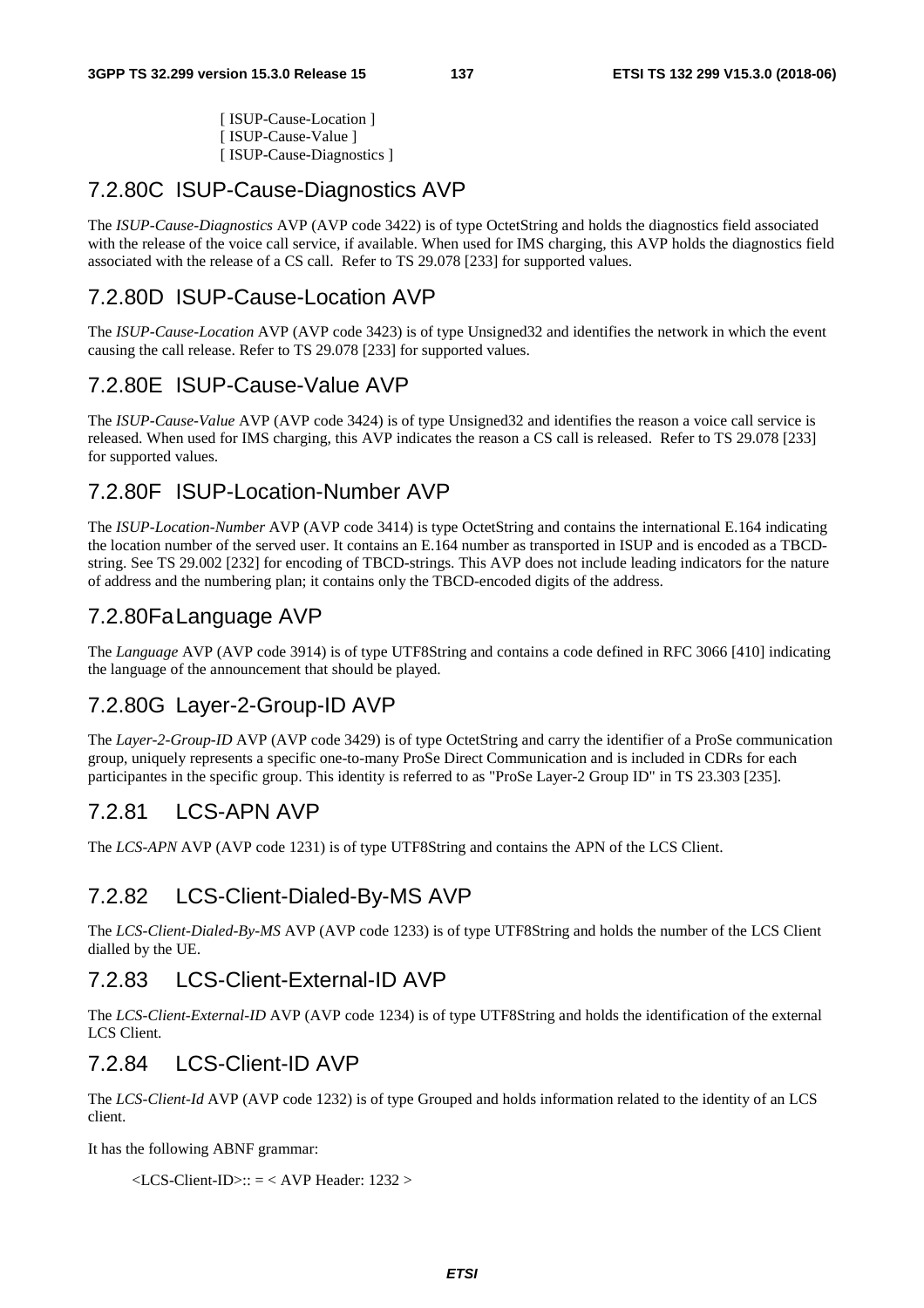[ LCS-Client-Type ] [ LCS-Client-External-ID ] [ LCS-Client-Dialed-By-MS ] [ LCS-Client-Name ] [ LCS-APN ] [ LCS-Requestor-ID ]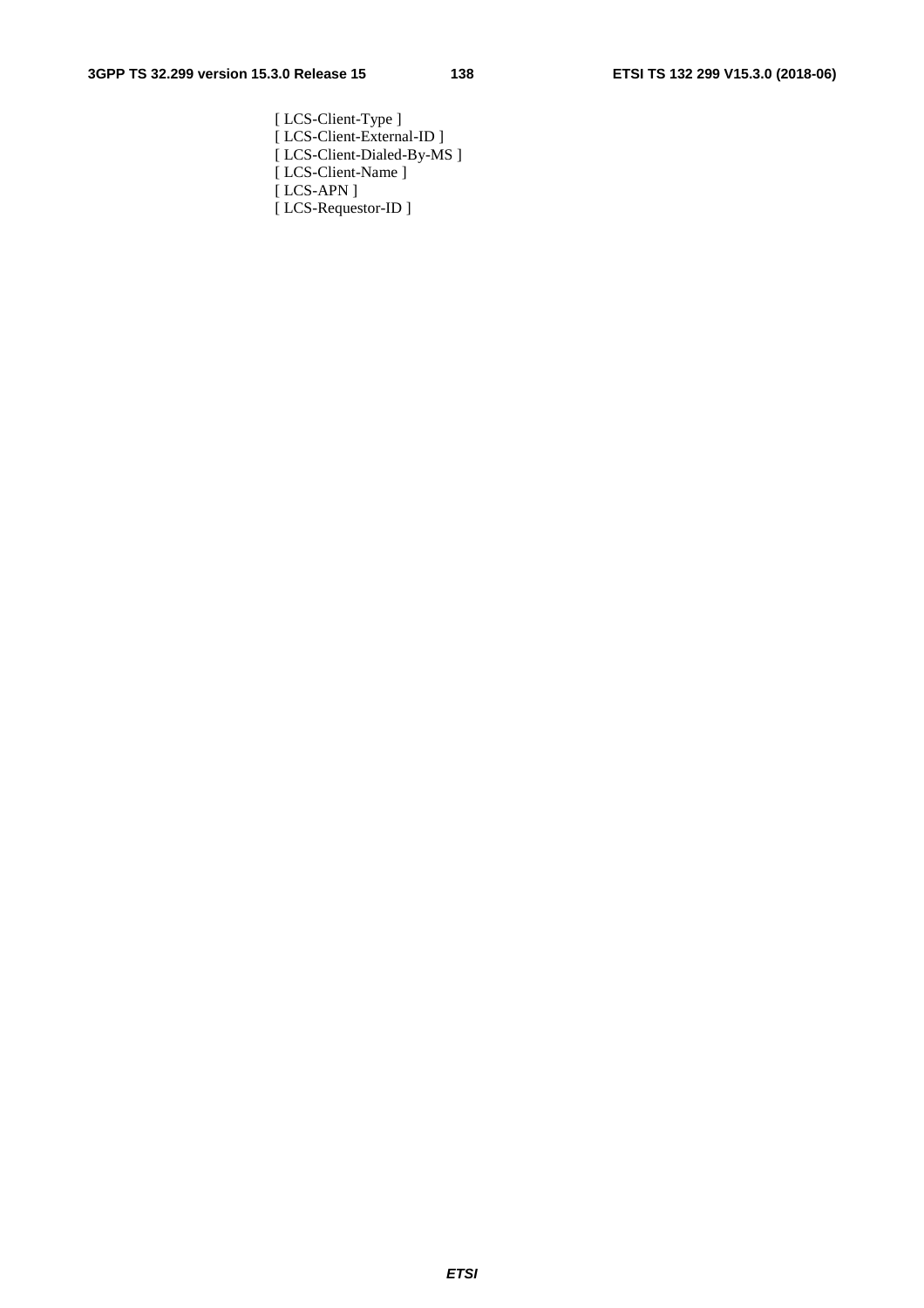# 7.2.85 LCS-Client-Name AVP

The *LCS-Client-Name* AVP (AVP code 1235) is of type Grouped and contains the information related to the name of the LCS Client.

It has the following ABNF grammar:

<LCS-Client-Name>:: = < AVP Header: 1235>

 [ LCS-Data-Coding-Scheme ] [ LCS-Name-String ] [ LCS-Format-Indicator ]

# 7.2.86 LCS-Client-Type AVP

The *LCS-Client-Type* AVP (AVP code 1241) is of type Enumerated and contains the type of services requested by the LCS Client. It can be one of the following values:

- 0 EMERGENCY\_SERVICES
- 1 VALUE\_ADDED\_SERVICES
- 2 PLMN\_OPERATOR\_SERVICES
- 3 LAWFUL\_INTERCEPT\_SERVICES

# 7.2.87 LCS-Data-Coding-Scheme AVP

The *LCS-Data-Coding-Scheme* AVP (AVP code 1236) is of type UTF8String and contains the information of the alphabet and the language used.

### 7.2.88 LCS-Format-Indicator AVP

The *LCS-Format-Indicator* AVP (AVP code 1237) is of type Enumerated and contains the format of the LCS Client name. It can be one of the following values:

- 0 LOGICAL\_NAME
- 1 EMAIL\_ADDRESS
- 2 MSISDN
- 3 URL
- 4 SIP\_URL

### 7.2.89 LCS-Information AVP

The LC*S-Information* AVP (AVP code 878) is of type Grouped. Its purpose is to allow the transmission of additional LCS service specific information elements.

It has the following ABNF grammar:

LCS-Information ::  $=$  < AVP Header: 878>

[ LCS-Client-ID ] [Location-Type ] [Location-Estimate] [ Positioning-Data ] [ 3GPP-IMSI ] [ MSISDN ]

### 7.2.90 LCS-Name-String AVP

The *LCS-Name-String* AVP (AVP code 1238) is of type UTF8String and contains the LCS Client name.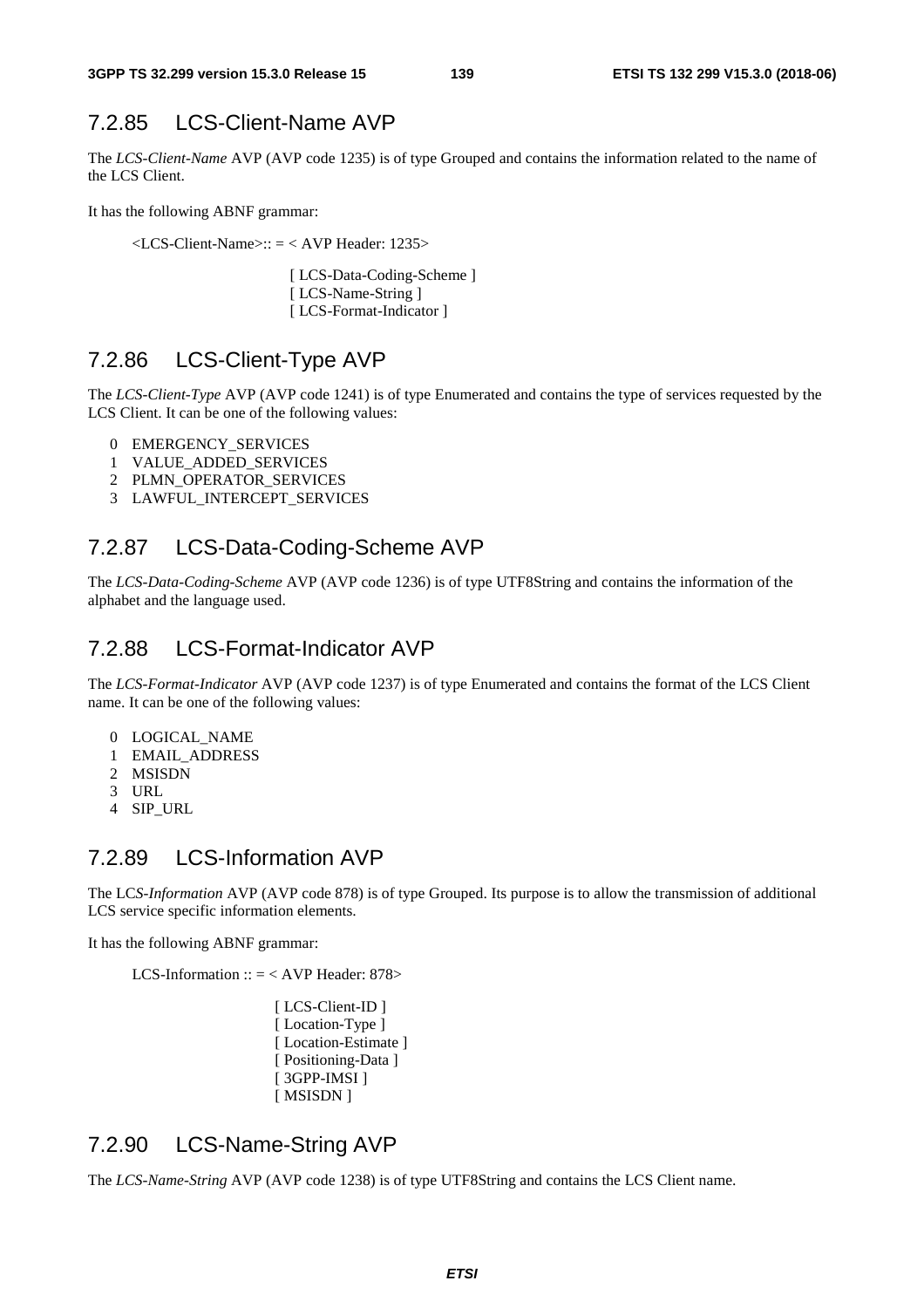# 7.2.91 LCS-Requestor-ID AVP

The *LCS-Requestor-I*D AVP (AVP code 1239) is of type Grouped and contains information related to the identification of the Requestor.

It has the following ABNF grammar:

 $\langle$ LCS-Requestor-ID>:: =  $\langle$  AVP Header: 1239 >

 [ LCS-Data-Coding-Scheme ] [ LCS-Requestor-ID-String ]

# 7.2.92 LCS-Requestor-ID-String AVP

The *LCS-Requestor-ID-String* AVP (AVP code 1240) is of type UTF8String and contains the identification of the Requestor and can be e.g. MSISDN or logical name.

#### 7.2.92A Local-GW-Inserted-Indication AVP

The *Local-GW-Inserted-Indication* AVP (AVP code 2604) is of type Enumerated and indicates if the local GW (TrGW, IMS-AGW) is inserted or not for the SDP media component.

The following values are defined:

- 0 Local GW Not Inserted
- 1 Local GW Inserted

### 7.2.93 Local-Sequence-Number AVP

The *Local-Sequence-Number* AVP (AVP code 2063) is of type Unsigned32 and holds the service data container sequence number : increased by 1 for each service data container closed.

#### 7.2.94 Location-Estimate AVP

The *Location-Estimate* AVP (AVP code 1242) is of type OctetString and contains an estimate of the location of an MS in universal coordinates and the accuracy of the estimate. Refers to the geographical area description in TS 23.032 [227] for the internal structure and encoding of this AVP.

### 7.2.95 Location-Estimate-Type AVP

The *Location-Estimate-Type* AVP (AVP code 1243) is of type Enumerated and contains one of the following values:

- 0 CURRENT\_LOCATION
- 1 CURRENT\_LAST\_KNOWN\_LOCATION
- 2 INITIAL\_LOCATION
- 3 ACTIVATE\_DEFERRED\_LOCATION
- 4 CANCEL\_DEFERRED\_LOCATION

#### 7.2.95A Location-Info AVP

The *Location-Info* AVP (AVP code 3460) is of type Grouped and provides information on the location (i.e., ECGI) and associated time for the change to that location.

It has the following ABNF grammar:

Location-Info ::  $=$  < AVP Header: 3460>

[ 3GPP-User-Location-Info ] [ Change-Time ]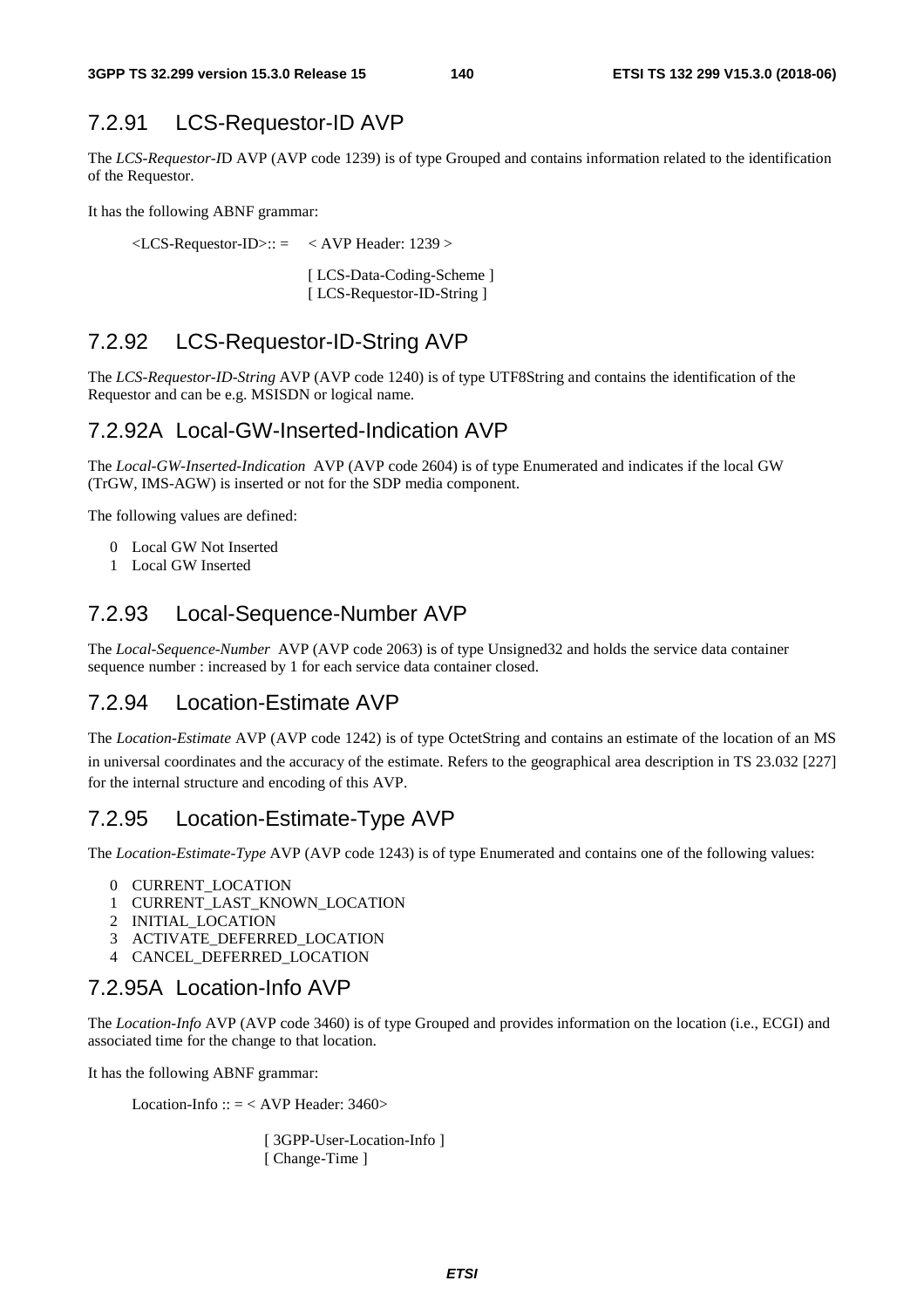# 7.2.96 Location-Type AVP

The *Location-Type* AVP (AVP code 1244) is of type Grouped and indicates the type of location estimate required by the LCS client.

It has the following ABNF grammar:

Location-Type:: = < AVP Header: 1244>

[Location-Estimate-Type ] [ Deferred-Location-Event-Type ]

# 7.2.97 Low-Balance-Indication AVP

The *Low-Balance-Indication* AVP (AVP code 2020) is of type Enumerated and indicates if the subscriber balance went below a designated threshold by its account. This indication can be used to advise the end user about the need to replenish his balance. It can be one of the following values:

- 0 NOT-APPLICABLE
- 1 YES

# 7.2.97A Low-Priority-Indicator AVP

The *Low-Priority-Indicator* AVP (AVP code 2602) is of type Enumerated and indicates if the PDN connection has a low priority, i.e. for Machine Type Communications. It can be one of the following values:

- 0 NO
- 1 YES

### 7.2.97B MBMS-Charged-Party AVP

The *MBMS-Charged-Party* AVP (AVP code 2323) is of type Enumerated and indicates which party is being charged by the CDR generated. The following values are supported:

- 0 Content Provider
- 1 Subscriber

# 7.2.98 MBMS-GW-Address AVP

The *MBMS-GW-Address* AVP (AVP code 2307) is of type Address and holds the IP-address. This AVP of the MBMS GW that generated the MBMS Charging ID when MBMS GW is stand-alone.

### 7.2.99 MBMS-Information AVP

The *MBMS-Information* AVP (AVP code 880) is of type Grouped. Its purpose is to allow the transmission of additional MBMS service specific information elements.

It has the following ABNF grammar:

MBMS-Information  $:: = \langle AVP \text{Header}: 880 \rangle$ [ TMGI ] [ MBMS-Service-Type ] [ MBMS-User-Service-Type ] [ File-Repair-Supported ] [ Required-MBMS-Bearer-Capabilities ] [ MBMS-2G-3G-Indicator ]  $[RAI]$  \* [ MBMS-Service-Area ] [ MBMS-Session-Identity ] [ CN-IP-Multicast-Distribution ]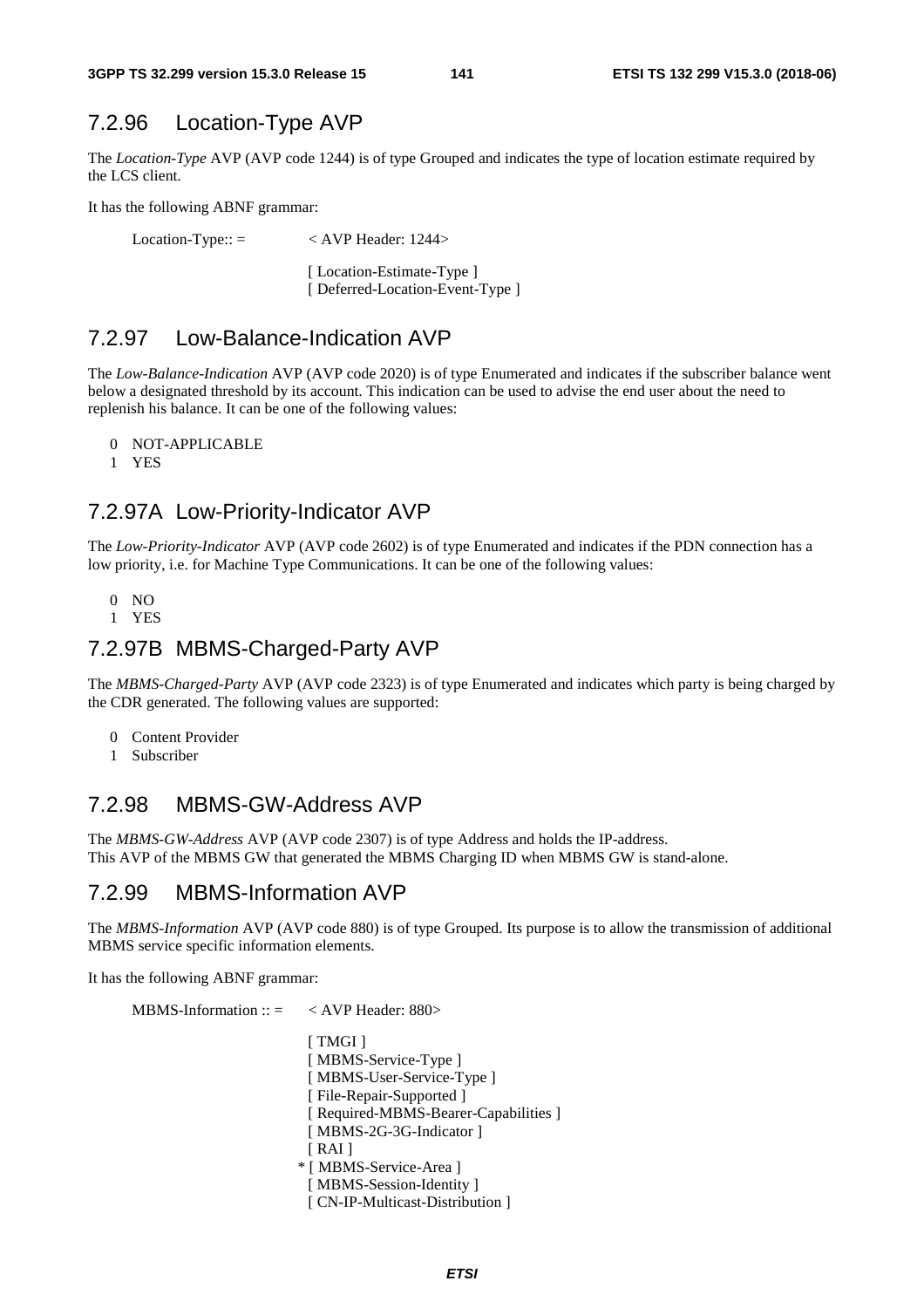[ MBMS-GW-Address ] [ MBMS-Charged-Party ] \* [ MSISDN ] [ MBMS-Data-Transfer-Start ] [ MBMS-Data-Transfer-Stop ]

# 7.2.100 MBMS-User-Service-Type AVP

The *MBMS-User-Service-Type* AVP (AVP code 1225) is of type Enumerated indicates type of service the the MBMS user service that is being delivered. The following values are supported:

- 1 DOWNLOAD The MBMS user service of type: download.
- 2 STREAMING The MBMS user service is of type: streaming.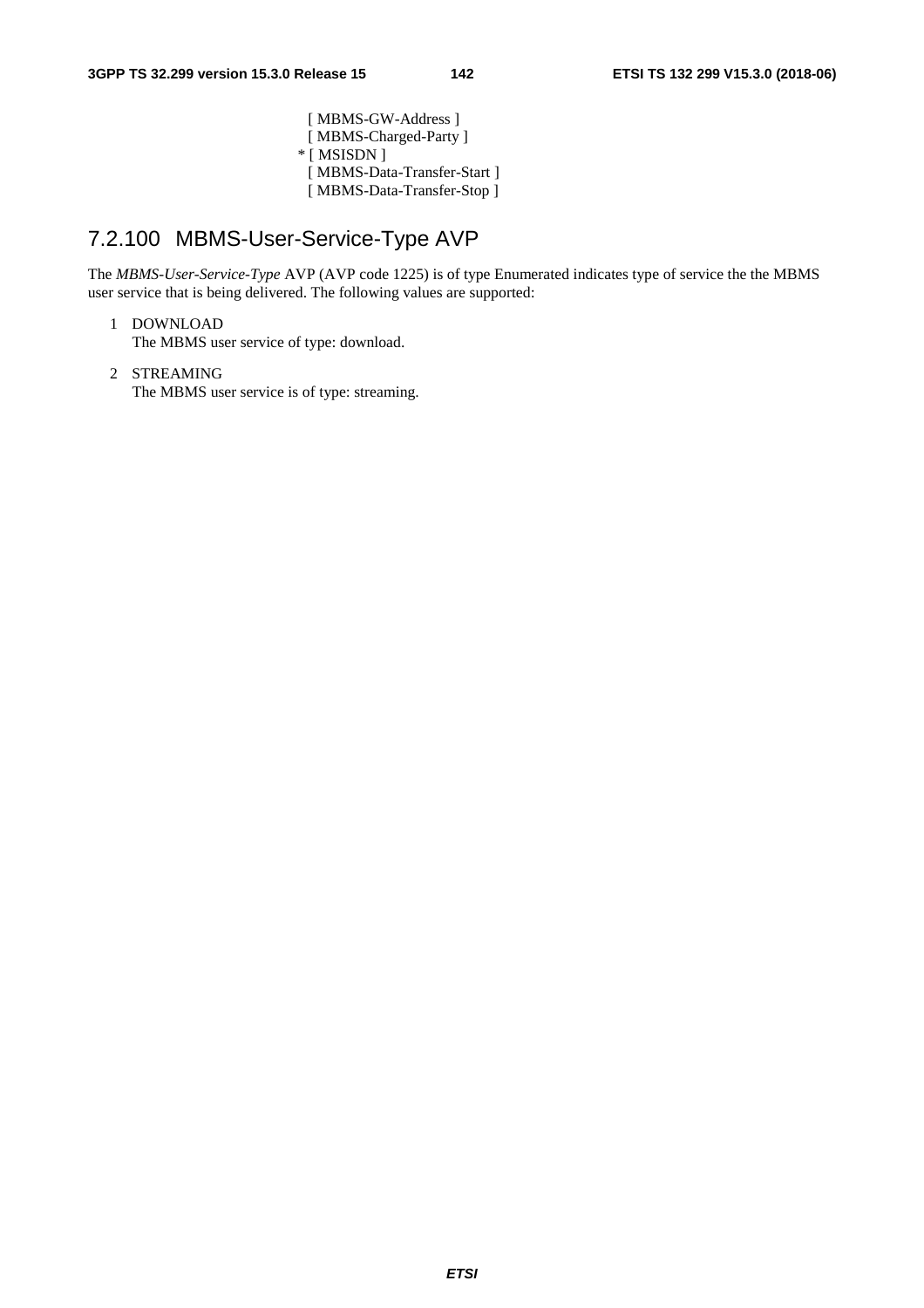### 7.2.101 Media-Initiator-Flag AVP

The *Media-Initiator-Flag* AVP (AVP code 882) is of type Enumerated and indicates which party has requested the session modification. The default value is '0' indicating the called party initiated the modification:

- 0 called party
- 1 calling party<br>2 unknown
- unknown

### 7.2.102 Media-Initiator-Party AVP

The *Media-Initiator-Party* AVP (AVP code 1288) is of type UTF8String. Enumerated in IMS charging, it holds the address (SIP URI or Tel URI) of the party (Public User ID or Public Service ID) who initiates the media action, like adding/removing, connecting/disconnecting the media. The Media Initiator Party shall be populated with the SIP URI or Tel URI contained in the Request-URI of the outgoing request. It is use for PoC charging.

### 7.2.103 Message-Body AVP

The *Message-Body* AVP (AVP Code 889) is of type Grouped AVP and holds information about the message bodies including user-to-user data.

It has the following ABNF grammar:

<Message-Body>::= < AVP Header: 889 >

{ Content-Type } { Content-Length } [ Content-Disposition ] [ Originator ]

The message bodies shall not include the bodies' of Content-Type = "application-sdp" as these are captured in other AVPs.

#### 7.2.104 Message-Class AVP

The *Message-Class* AVP (AVP code 1213) is of type Grouped.

It has the following ABNF grammar:

```
Message-Class :: = < AVP Header: 1213 >
```
 [ Class-Identifier ] [ Token-Text ]

#### 7.2.105 Message-ID AVP

The *Message-ID* AVP (AVP code 1210) is of type UTF8String and holds the identification of the message being charged.

#### 7.2.106 Message-Size AVP

The *Message-Size* AVP (AVP code 1212) is of type Unsigned32. For MMS, it holds the total size in bytes of the MM calculated according to TS 23.140 [208]. For SMS, it holds the total size in octets of SM including any user data header.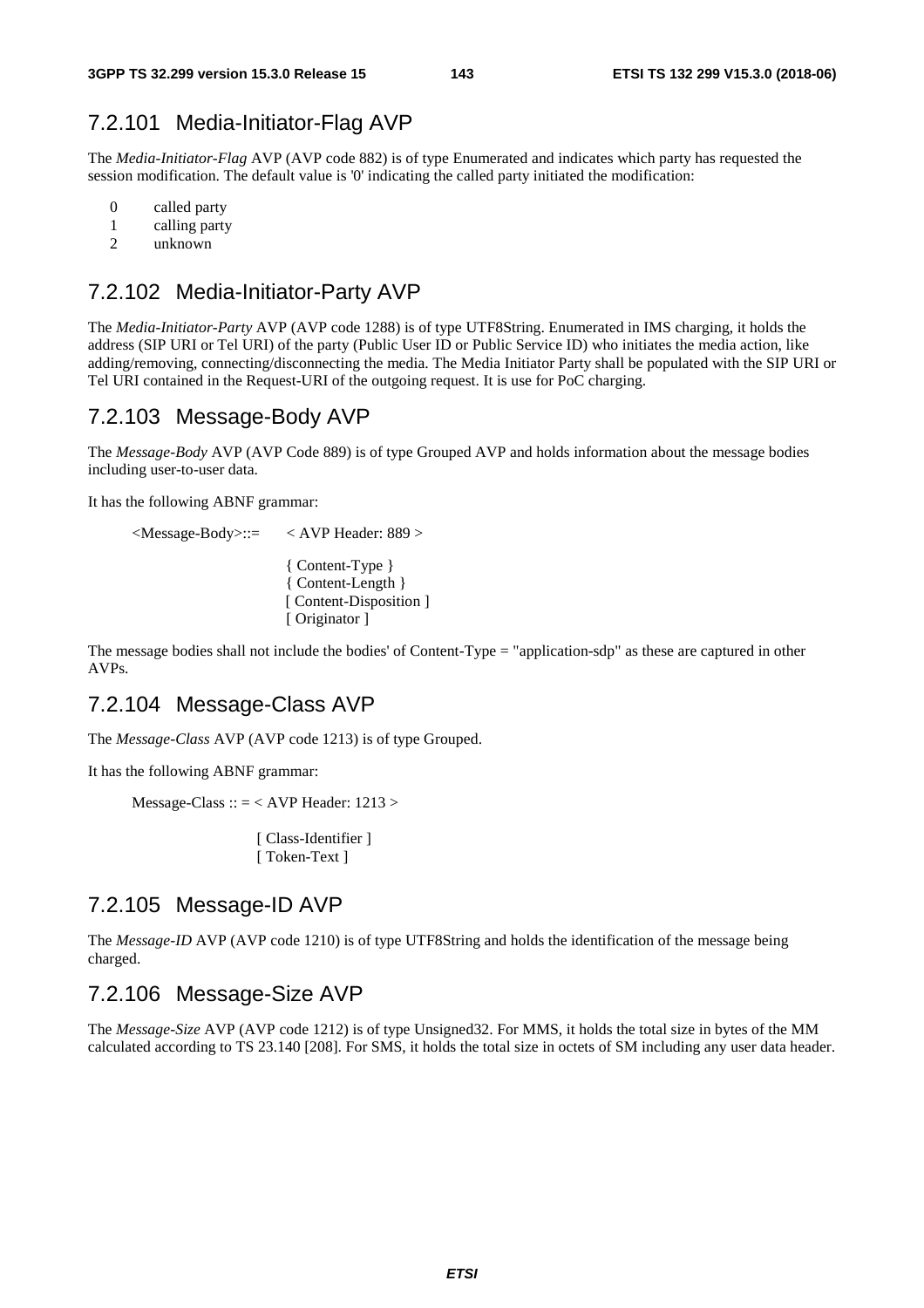### 7.2.107 Message-Type AVP

The *Message-Type* AVP (AVP code 1211) is of type Enumerated and holds the type of the message according to the MMS transactions e.g. submission, delivery. The following values are defined and are as specified in MMS Encapsulation [209]:

- 1 m-send-req
- 2 m-send-conf
- 3 m-notification-ind
- 4 m-notifyresp-ind
- 5 m-retrieve-conf
- 6 m-acknowledge-ind
- 7 m-delivery-ind
- 8 m-read-rec-ind
- 9 m-read-orig-ind
- 10 m-forward-req
- 11 m-forward-conf
- 12 m-mbox-store-conf
- 13 m-mbox-view-conf
- 14 m-mbox-upload-conf
- 15 m-mbox-delete-conf

### 7.2.108 MM-Content-Type AVP

The *MM-Content-Type* AVP (AVP code 1203) is of type Grouped and indicates the overall content type of the MM content and includes information about all the contents of an MM.

It has the following ABNF grammar:

 $MM-Content-Type :: = \nightharpoonup \nightharpoonup \nightharpoonup \nightharpoonup \nightharpoonup \nightharpoonup \nightharpoonup \nightharpoonup \nightharpoonup \nightharpoonup \nightharpoonup \nightharpoonup \nightharpoonup \nightharpoonup \nightharpoonup \nightharpoonup \nightharpoonup \nightharpoonup \nightharpoonup \nightharpoonup \nightharpoonup \nightharpoonup \nightharpoonup \nightharpoonup \nightharpoonup \nightharpoonup \nightharpoonup \nightharpoonup \nightharpoonup \nightharpoonup \nightharpoonup \nightharpoonup \nightharpoonup \nightharpoonup \nightharpoonup \nighthar$ 

[ Type-Number ] [ Additional-Type-Information ] [ Content-Size ] \* [ Additional-Content-Information ]

### 7.2.109 MMBox-Storage-Requested AVP

The *MMBox-Storage-Requested* AVP (AVP code 1248) is of type Enumerated and indicates whether an MMBoxstorage has been requested by the originator MMS User Agent or not. The values for whether an MMBox Storage was requested are:

| 0 | No  |
|---|-----|
|   | Yes |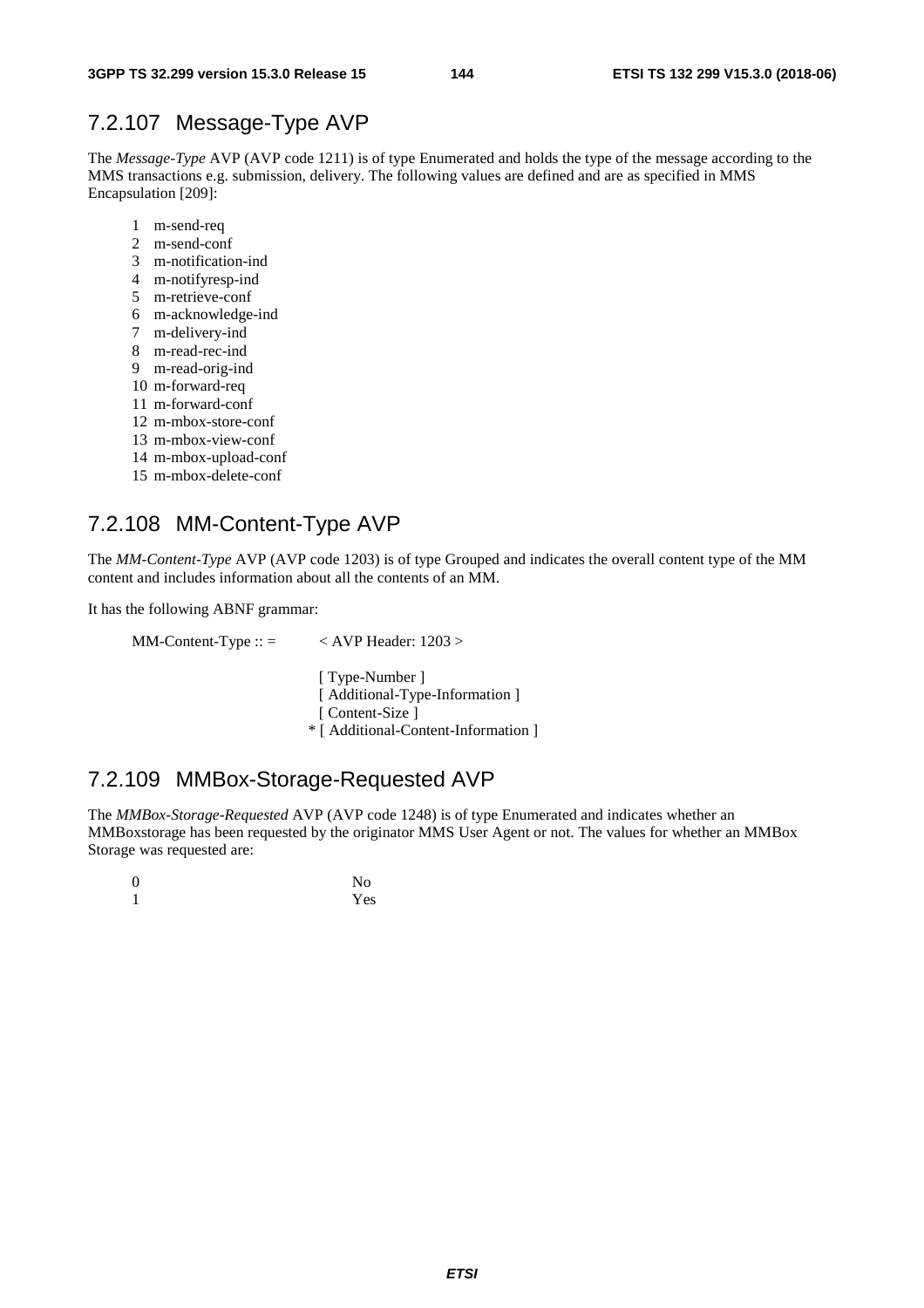#### 7.2.110 MMS-Information AVP

The *MMS-Information* AVP (AVP code 877) is of type Grouped. Its purpose is to allow the transmission of additional MMS service specific information elements.

It has the following ABNF grammar:

MMS-Information ::  $=$   $\langle$  AVP Header: 877> [ Originator-Address ] \* [ Recipient-Address ] [ Submission-Time ] [ MM-Content-Type ] [ Priority ] [ Message-ID ] [ Message-Type ] [ Message-Size ] [ Message-Class ] [ Delivery-Report-Requested ] [ Read-Reply-Report-Requested ] [ MMBox-Storage-Requested ] [ Applic-ID ] [ Reply-Applic-ID ] [ Aux-Applic-Info ] [ Content-Class ] [ DRM-Content ] [ Adaptations ] [ VASP-Id ] [ VAS-Id ]

#### 7.2.111 MMTel-Information AVP

The *MMTel-Information* AVP (AVP code 2030) is of type Grouped. Its purpose is to allow the transmission of additional MMtel service specific information elements. It holds MMTel supplementary services invoked during MMTel service.

It has the following ABNF grammar:

MMTel-Information  $:: = <$  AVP Header: 2030>

\* [ Supplementary-Service ]

#### 7.2.111A MMTel-SService-Type AVP

The *MMTel-SService-Type* AVP (AVP Code 2031) is of type Unsigned32 and identifies the type of MMTel supplementary service. The following values are defined:

- 0 Originating Identification Presentation (OIP)
- 1 Originating Identification Restriction (OIR)
- 2 Terminating Identification Presentation (TIP)
- 3 Terminating Identification Restriction (TIR)
- 4 Communication HOLD (HOLD)
- 5 Communications Barring (CB )
- 6 Communication Diversion (CDIV)
- 8 Communication Waiting (CW)
- 9 Message Waiting Indication (MWI)
- 10 Conference (CONF)
- 11 Flexible Alerting (FA)
- 12 Completion of Communication to Busy Subscriber (CCBS)
- 13 Completion of Communications on No Reply (CCNR)
- 14 Malicious Communication Identification (MCID)
- 15 Customized Alerting Tone (CAT)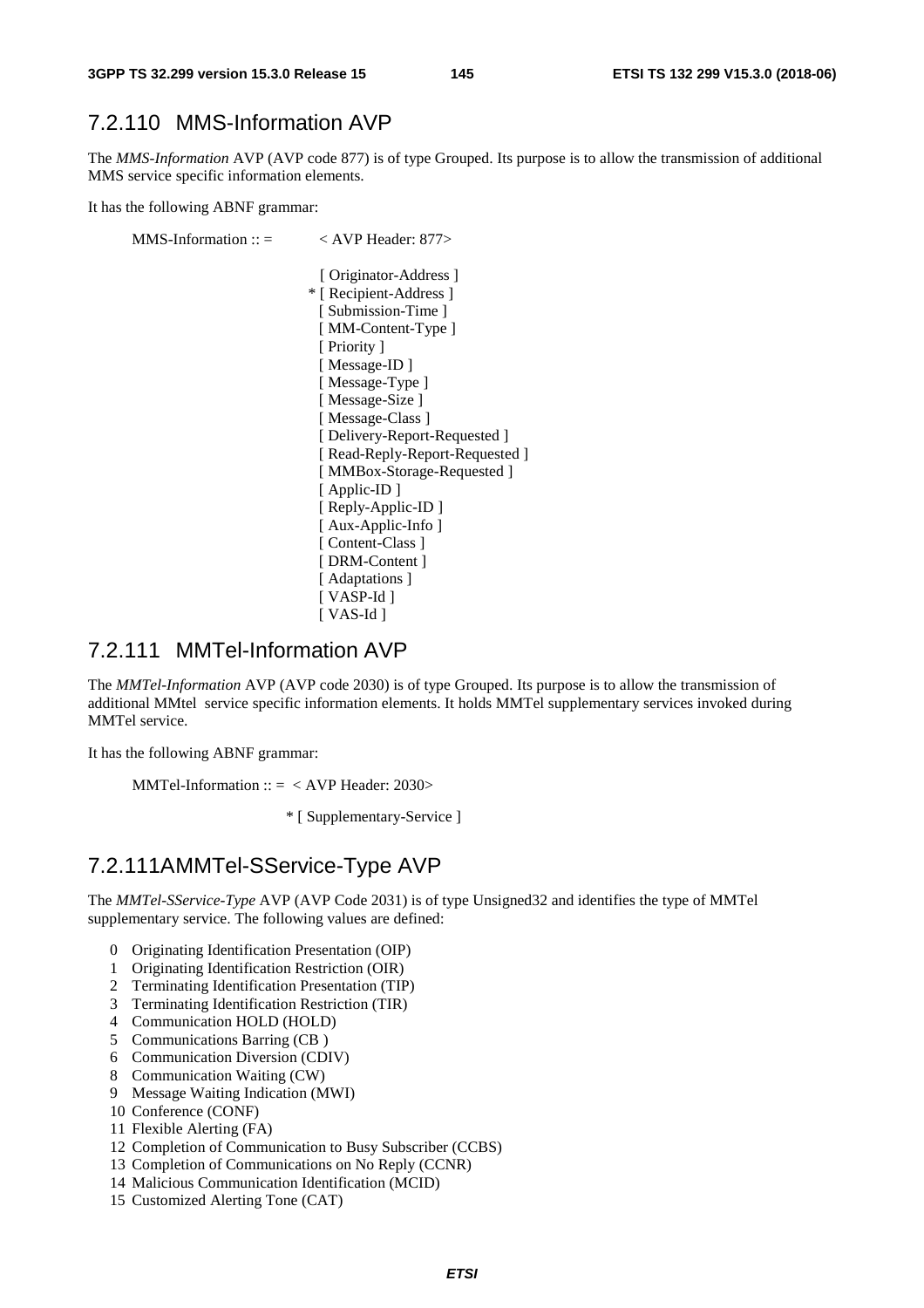- 16 Closed User Group (CUG)
- 17 Personal Network management (PNM)
- 18 Customized Ringing Signal (CRS)
- 19 Advice of Charge (AoC)
- 20 Explicit Communication Transfer (ECT)

Values  $\geq 1024$  are reserved for specific Network/Manufacturer supplementary services variants.

### 7.2.111Aa Monitored-PLMN-Identifier AVP

The *Monitored-PLMN-Identifier* AVP (AVP code 3430) is of type UTF8String and carries Monitored PLMN ID in MATCH\_REPORT request. It corresponds to the Announcing UE VPLMN Identifier when roaming and Announcing UE HPLMN Identifier when non-roaming. It is referred to as "Monitored PLMN ID" in TS 23.303 [235].

#### 7.2.111AaA Monitoring-Event-Configuration-Activity AVP

The *Monitoring-Event-Configuration-Activity* AVP (AVP code3919) is of type Enumerated and indicates Monitoring Event configuration action which triggers the Monitoring Event charging. The AVP may take the values as follows:

- 0 create
- 1 transfer<br>2 undate
- update
- 3 delete

#### 7.2.111AaB Monitoring-Event-Functionality AVP

The *Monitoring-Event-Functionality* AVP (AVP code 3922) is of type Enumerated and indicates the Monitoring Event functionality to be charged. The AVP may take the values as follows:

- 0 Configuration
- 1 Reporting

#### 7.2.111AaC Monitoring-Event-Information AVP

The *Monitoring-Event-Information* AVP (AVP code 3921) is of type Grouped. Its purpose is to allow the transmission of additional Monitoring Event specific information elements.

It has the following ABNF grammar:

Monitoring-Event-Information :: = < AVP Header: 3921>

[ Monitoring-Event-Functionality ] [ Event-Timestamp ] [ Monitoring-Event-Configuration-Activity ] [ SCEF-Reference-ID ] [ SCEF-ID ] [ Monitoring-Type ] [ Maximum-Number-of-Reports ] [ Monitoring-Duration ] [ Charged-Party ] [ Maximum-Detection-Time] [ UE-Reachability-Configuration ] [ MONTE-Location-Type ] [ Accuracy ] \* [ Number-Of-UE-Per-Location-Configuration ] \* [ Monitoring-Event-Report ]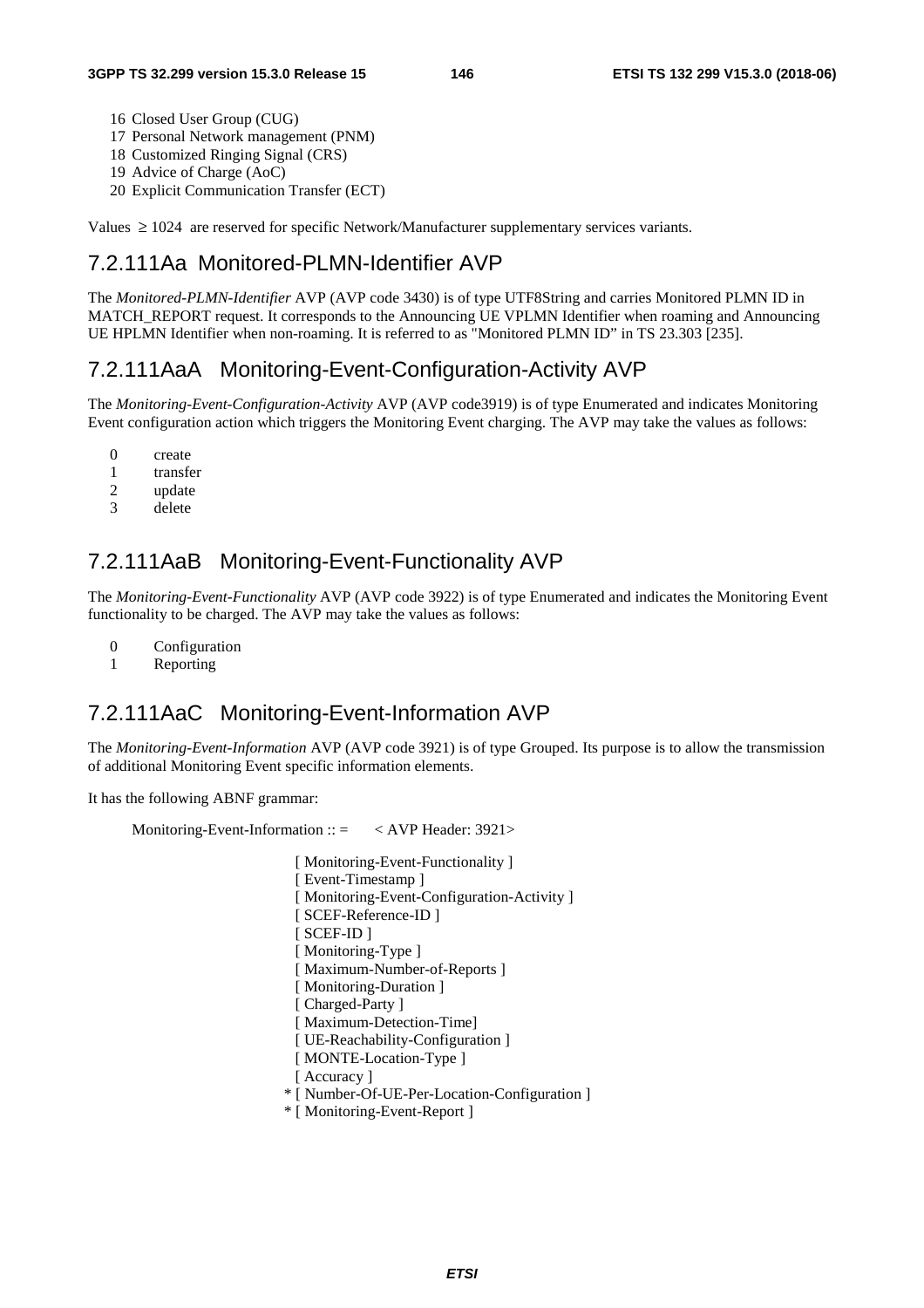### 7.2.111AaD Monitoring-Event-Report-Data AVP

The *Monitoring-Event-Report-Data* AVP (AVP code 3920) is of type Grouped. Its purpose is to allow the transmission of charging information associated with an individual Monitoring Event report.

It has the following ABNF grammar:

Monitoring-Event-Report-Data ::  $=$  < AVP Header: 3920>

[ Event-Timestamp ] [ SCEF-Reference-ID ] [ SCEF-ID ] [ Monitoring-Event-Report-Number ] [ Charged-Party ] [ Subscription-Id ] [ Monitoring-Type ] [ Reachability-Information ] [ EPS-Location-Information ] [ Communication-Failure-Information ] \* [ Number-Of-UE-Per-Location-Report ]

#### 7.2.111AaE Monitoring-Event-Report-Number AVP

The *Monitoring-Event-Report-Number* AVP (AVP code 3923) is of type Unsigned32 and indicates the number of the report being sent for the specific Monitoring Event request from this node.

#### 7.2.111Ab Monitoring-UE-HPLMN-Identifier AVP

The *Monitoring-UE-VPLMN-Identifier* AVP (AVP code 3431) is of type UTF8String and contains identifier of monitoring UE HPLMN.

# 7.2.111Ac Monitoring-UE-Identifier AVP

The *Monitoring-UE-Identifier* AVP (AVP code 3432) is of type UTF8String and carry identifier of the party who initiate monitor/match report, i.e. IMSI, which corresponds to UE Identifier parameter in monitor/match report request.

#### 7.2.111Ad Monitoring-UE-VPLMN-Identifier AVP

The *Monitoring-UE-VPLMN-Identifier* AVP (AVP code 3433) is of type UTF8String and contains identifier of monitoring UE VPLMN.

### 7.2.111BMSC-Address AVP

The *MSC-Address* AVP (AVP code 3417) is type OctetString and contains the international E.164 address of the MSC that generated the network call reference number. It is encoded as a TBCD-string. See TS 29.002 [232] for encoding of TBCD-strings. This AVP does not include leading indicators for the nature of address and the numbering plan; it contains only the TBCD-encoded digits of the address.

#### 7.2.111C MTC-IWF-Address AVP

The *MTC-IWF-Address* AVP (AVP code 3406) is of type Address and holds the address of MTC-IWF for Machine Type Communcication, defined in TS 29.337 [231].

#### 7.2.111D Neighbour-Node-Address AVP

The *Neighbour-Node-Address* AVP (AVP code 2705) is of type Address and holds the control plane IP address of the neighbouring network contact point that handles the service request in case of interconnection and roaming.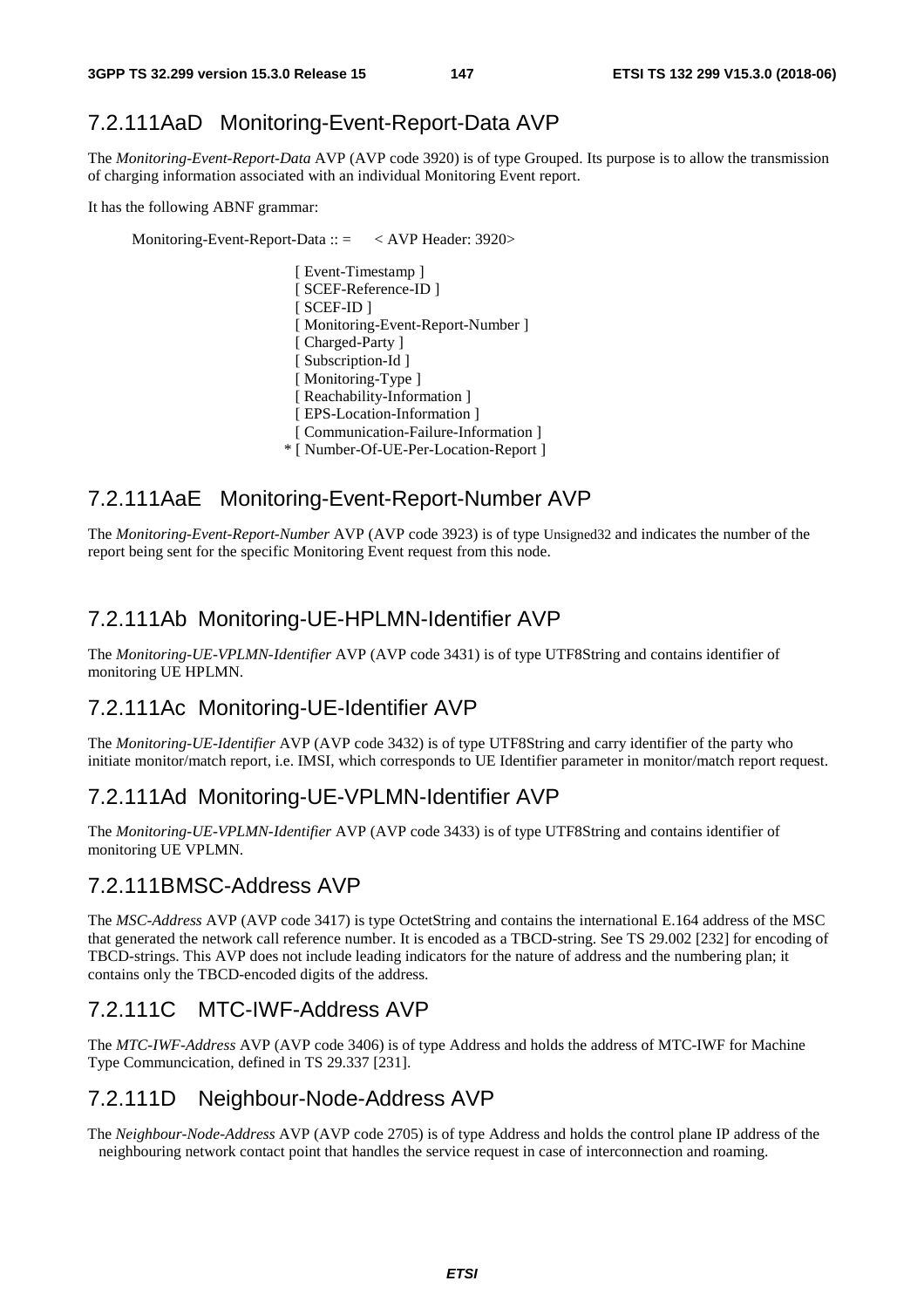#### 7.2.111E Network-Call-Reference-Number AVP

The *Network-Call-Reference-Number* AVP (AVP code 3418) is type OctetString and contains the reference number generated by the GMSC/MSC for the voice call service. When combined with the identity of the MSC that allocated it can be used to unambiguously identify the call.

#### 7.2.112 Next-Tariff AVP

The *Next-Tariff* AVP (AVP code 2057) is of type Grouped and holds tariff information. The Tariff is a formula for cost calculation given the *Used-Service-Unit* AVP. The calculated cost is given in the *Currency-Code* AVP. The formula sums all the rating elements and multiplies the sum by the *Scale-Factor* AVP.

It has the following ABNF grammar:

Next-Tariff ::  $=$  < AVP Header: 2057 >

[ Currency-Code ] [ Scale-Factor ] \* [ Rate-Element ]

#### 7.2.112aA NIDD-Submission AVP

The *NIDD-Submission* AVP (AVP code 3928) is of type Grouped and holds information about the NIDD submission for CP data transfer.

It has the following ABNF grammar:

NIDD-Submission ::  $=$  < AVP Header: 3928> [ Submission-Timestamp ] [ Event-Timestamp ] [ Accounting-Input-Octets ] [ Accounting-Output-Octets ]

[ Change-Condition ]

Editor's Note: AVP for result of NIDD submission is ffs.

#### 7.2.112A NNI-Information AVP

The *NNI-Information* AVP (AVP code 2703) is of type Grouped and holds information about the NNI used for interconnection and roaming.

It has the following ABNF grammar:

NNI-Information ::  $=$  < AVP Header: 2703> [ Session-Direction ] [ NNI-Type ] [ Relationship-Mode ] [ Neighbour-Node-Address ]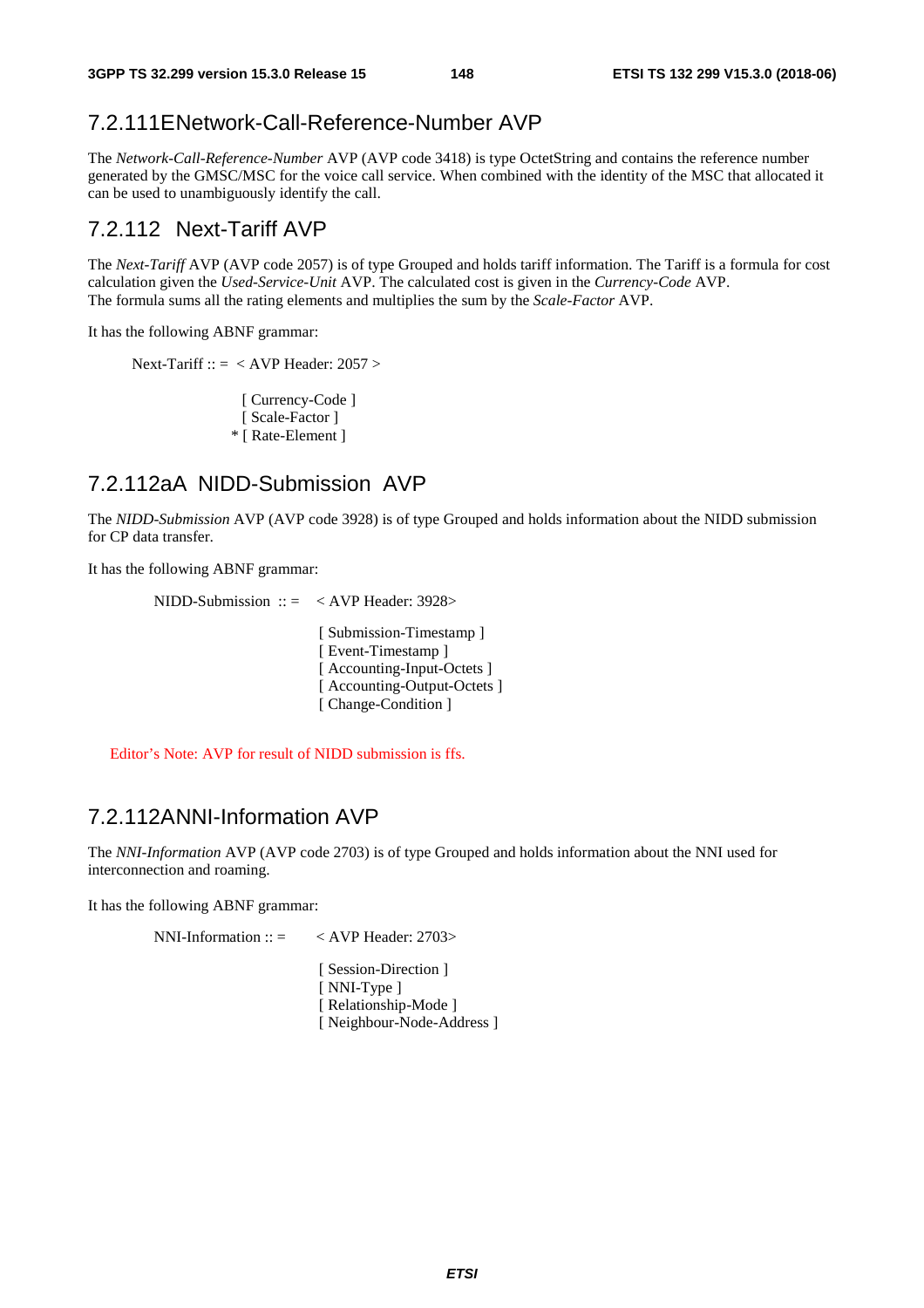### 7.2.112BNNI-Type AVP

The *NNI-Type* AVP (AVP code 2704) is of type Enumerated and indicates whether the type of used NNI is nonroaming, roaming without loopback routing or roaming with loopback routing. It has the following values:

- 0 non-roaming
- 1 roaming without loopback
- 2 roaming with loopback

# 7.2.113 Node-Functionality AVP

The *Node-Functionality* AVP (AVP code 862) is of type Enumerated and includes the *functionality* identifier of the *node*. The functionality identifier can be one of the following:

0 S-CSCF

- 1 P-CSCF
- 2 I-CSCF
- 3 MRFC
- 4 MGCF
- 5 BGCF
- 6 AS
- 7 IBCF 8 S-GW
- 9 P-GW
- 10 HSGW
- 11 E-CSCF
- 12 MME
- 13 TRF
- 14 TF
- 15 ATCF
- 16 Proxy Function
- 17 ePDG
- 18 TDF
- 19 TWAG
- 20 SCEF
- 21 IWK-SCEF

#### 7.2.114 Node-Id AVP

The *Node-Id* AVP (AVP code 2064) is of type UTF8String and includes an optional, operator configurable identifier string for the node.

#### 7.2.115 Number-Of-Diversions AVP

The *Number-of-Diversions* AVP (AVP Code 2034) is of type Unsigned32 and holds the number of diversions related to a CDIV service. When counting the number of diversions, all types of diversion are included.

#### 7.2.116 Number-Of-Messages-Sent AVP

The *Number-Of-Messages-Sent* AVP (AVP code 2019) is of type Unsigned32 and indicates the number of SMSs sent by the IMS application, if applicable. It contains the total number of SMS when concatenated short message for SMS Offline Charging.

#### 7.2.117 Number-Of-Participants AVP

The *Number-Of-Participants* AVP (AVP code 885) is of type Unsigned32 and holds the number of invited parties of the multi-party session when included in the initial charging request message, e.g. in PoC, CONFerence and SIMPLE IM. When included in interim / update charging messages, it indicates the number of parties who are currently attached in the session at the time the interim / update messages are sent.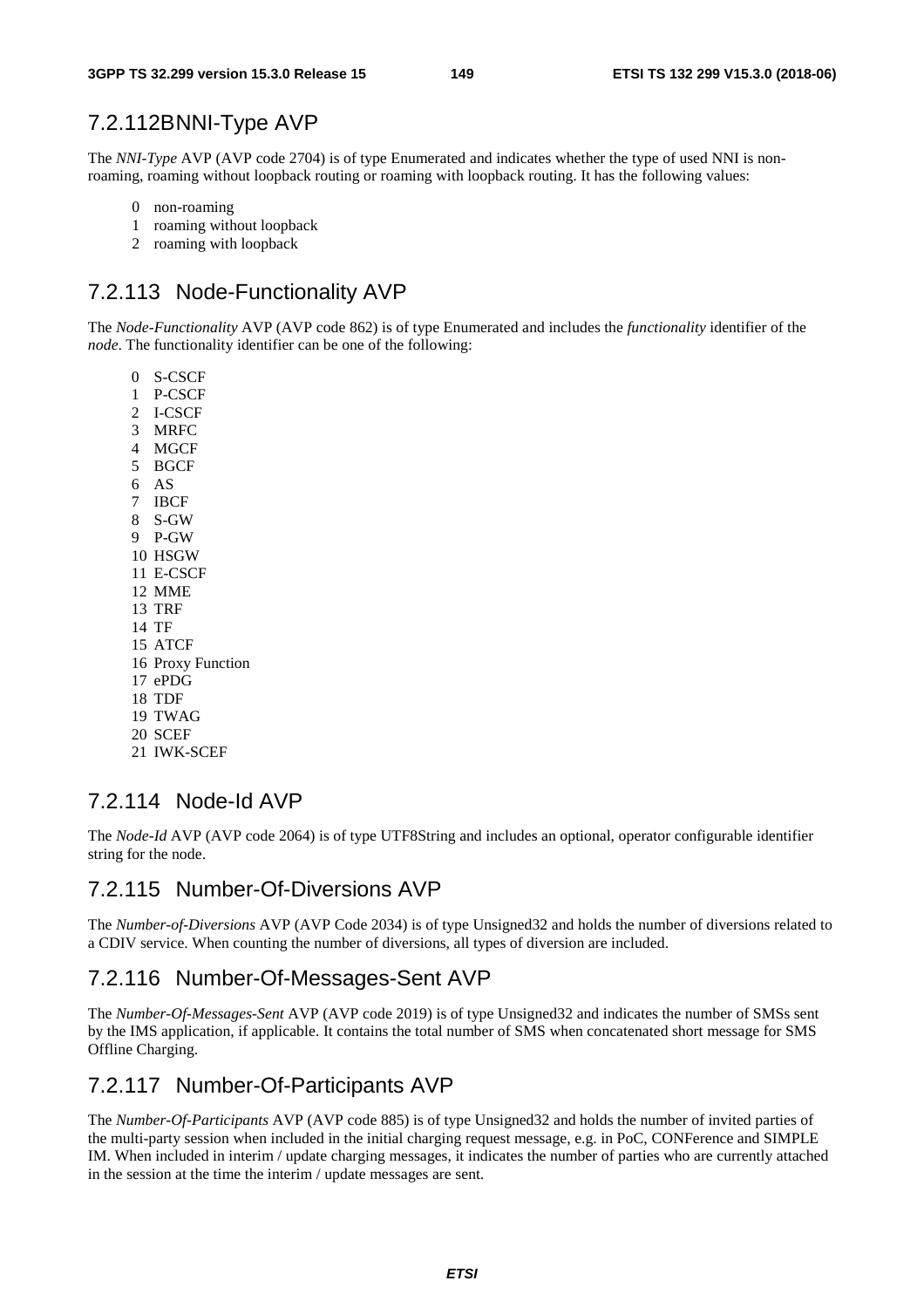NOTE: The information to populate this field may be obtained from the TBCP-Talk-Burst-Grant message in PoC case. The information to populate this field may be obtained from the Diameter Accounting Request message in MMTel CONF Charging.

#### 7.2.118 Number-Of-Received-Talk-Bursts AVP

The *Number-Of-Received-Talk-Bursts* AVP (AVP code 1282) is of type Unsigned32 and holds the number of the received talk bursts.

#### 7.2.119 Number-Of-Talk-Bursts AVP

The *Number-Of-Talk-Bursts* AVP (AVP code 1283) is of type Unsigned32 and holds the number of the sent talk bursts.

#### 7.2.120 Number-Portability-Routing-Information AVP

The *Number-Portability-Routing-Information* AVP (AVP code 2024) is of type UTF8String and holds information on routing number received by the node (e.g. S-CSCF) performing number portability look-up (ENUM/DNS). This information is also sent over SIP in the Requested URI header enabling other IMS nodes receiving this header to also report this information.

### 7.2.121 Offline-Charging AVP

The *Offline-Charging* AVP (AVP code 1278) is a grouped AVP, which is used to set the parameters required to control offline charging.

It has the following ABNF grammar:

Offline-Charging ::= < AVP Header:1278 > [ Quota-Consumption-Time ] [ Time-Ouota-Mechanism ] [ Envelope-Reporting ] \* [ Multiple-Services-Credit-Control ]  $*$  [ AVP ]

At most one of Quota-Consumption-Time AVP or Time-Quota-Mechanism AVP shall be present, if individual instances are not included within the Multiple-Services-Credit-Control AVP.

The Multiple-Services-Credit-Control AVPs, if present, shall contain the Rating-Group AVP to identify the category, optionally one of Quota-Consumption-Time AVP and Time-Quota-Mechanism AVP, and optionally the Envelope-Reporting AVP.

Any values specified in the Offline-Charging AVP take precedence over the configured defaults. The values of the parameters specified at Multiple-Services-Credit-Control level take precedence over the values specified directly at Offline-Charging level. If neither Quota-Consumption-Time AVP nor Time-Quota-Mechanism AVP is included in the Multiple-Services-Credit-Control AVP, then the general reporting requirements dictated by the Quota-Consumption-Time AVP or Time-Quota-Mechanism AVP and Envelope-Reporting AVP directly within the Offline-Charging AVP shall apply.

### 7.2.122 Online-Charging-Flag AVP

The *Online-Charging-Flag* AVP (AVP code 2303) is of type Enumerated and indicates the Online Charging Request was sent based on the provided ECF address from the SIP P-header "P-Charging-Function-Addresses". It has the following values:

- 0 ECF address not provided
- 1 ECF address provided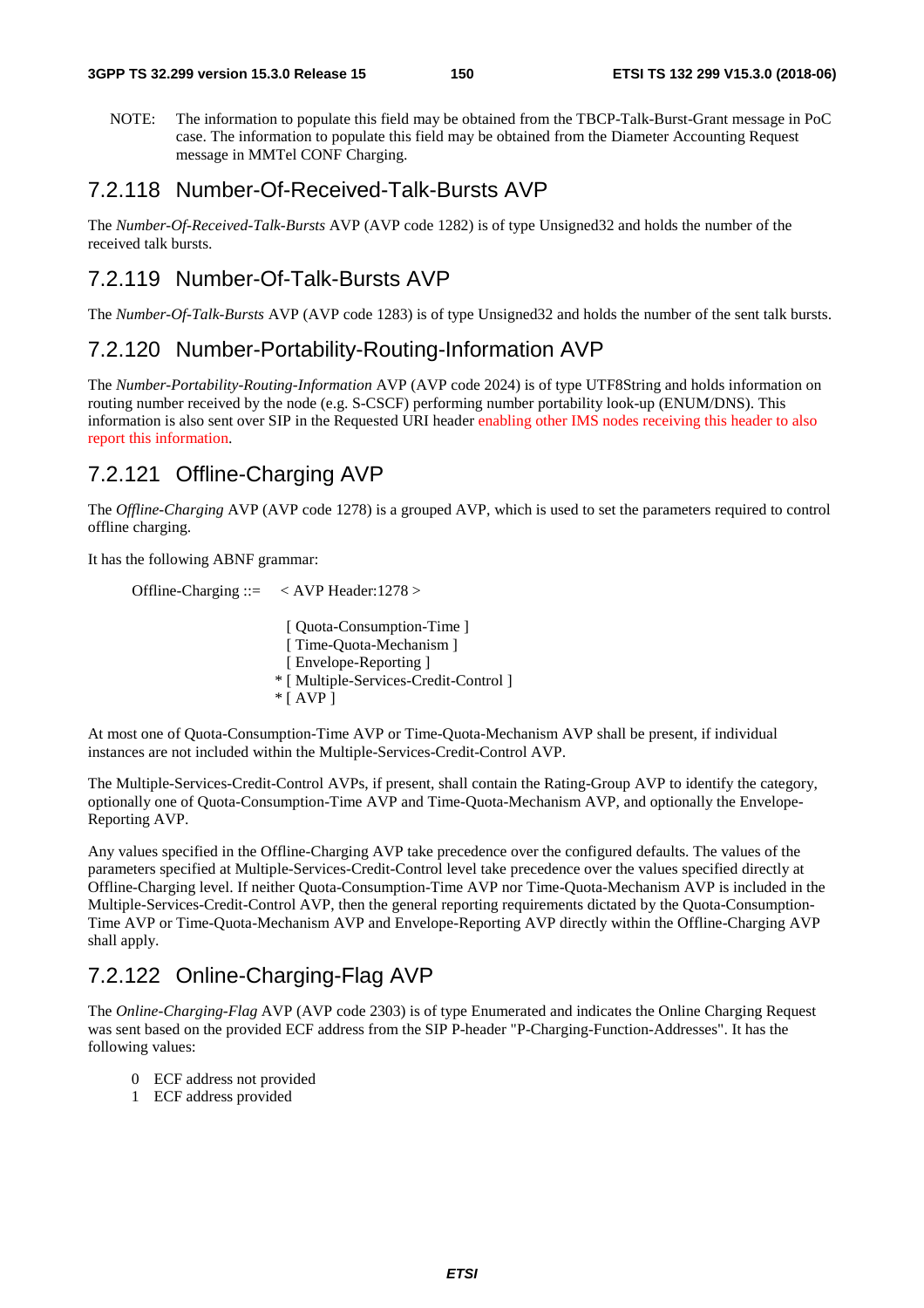### 7.2.123 Originating-IOI AVP

The *Originating-IOI* AVP (AVP code 839) is of type UTF8String (alphanumeric string) and holds the Inter Operator Identifier (IOI) for the originating network as generated by the IMS Network Element which takes responsibility for populating this parameter in a SIP request as described in RFC 7315 [404] and TS 24.229 [202]. The Originating IOI contains the following values:

| Type 1 IOI |                                                                                                                                                                                                                                                                                                                                                                                                                                                                                                                                                                                                    |
|------------|----------------------------------------------------------------------------------------------------------------------------------------------------------------------------------------------------------------------------------------------------------------------------------------------------------------------------------------------------------------------------------------------------------------------------------------------------------------------------------------------------------------------------------------------------------------------------------------------------|
|            | IOI of the visited network where the P-CSCF is located for SIP requests directed to the S-<br>$\overline{\phantom{a}}$<br>CSCF when initiated by the served user                                                                                                                                                                                                                                                                                                                                                                                                                                   |
|            | IOI of the home network where the S-CSCF is located for SIP requests directed to the TRF in<br>the visited network when "VPLMN routing" is applied in a Roaming Architecture for Voice<br>over IMS with Local breakout.                                                                                                                                                                                                                                                                                                                                                                            |
|            | IOI of the home network where the S-CSCF is located for SIP requests directed to the visited<br>$\overline{\phantom{a}}$<br>network P-CSCF when terminated at the served user                                                                                                                                                                                                                                                                                                                                                                                                                      |
| Type 2 IOI |                                                                                                                                                                                                                                                                                                                                                                                                                                                                                                                                                                                                    |
|            | IOI of the home network of the originating end user where the S-CSCF is located in case a<br>$\blacksquare$<br>session is initiated from the IMS. In case of redirection by the S-CSCF, Originating-IOI AVP<br>indicates the terminating party's network operator from which the session is redirected.<br>IOI of the visited network when "VPLMN routing" is applied in a Roaming Architecture for<br>Voice over IMS with Local breakout.<br>IOI of the originating network where the MGCF is located in case a session is initiated from<br>$\overline{\phantom{0}}$<br>the PSTN toward the IMS. |
| Type 3 IOI |                                                                                                                                                                                                                                                                                                                                                                                                                                                                                                                                                                                                    |
|            | IOI of the home network (originating side or terminating side) where the S-CSCF is located<br>$\blacksquare$<br>when forwarding a SIP request as described in TS 24.229 [202] to an AS (proxy, terminating<br>UA or redirect server or B2BUA).<br>IOI of the service provider network where the AS is located when an AS (originating UA or<br>$\overline{\phantom{a}}$<br>B2BUA) initiates a SIP request as described in TS 24.229 [202].                                                                                                                                                         |

For further details on the Type 1, Type 2 and Type 3 IOIs, please refer to TS 32.240 [1].

#### 7.2.124 Originator AVP

The *Originator* AVP (AVP code 864) is of type Enumerated and indicates the originating party of the message body. The following values are defined:

- 0 Calling Party
- 1 Called Party

#### 7.2.125 Originator-Address AVP

The *Originator-Address* AVP (AVP code 886) is of type Grouped. Its purpose is to identify the originator of a message.

It has the following ABNF grammar:

Originator-Address :: = < AVP Header: 886 >

[ Address-Type ] [ Address-Data ] [ Address-Domain ]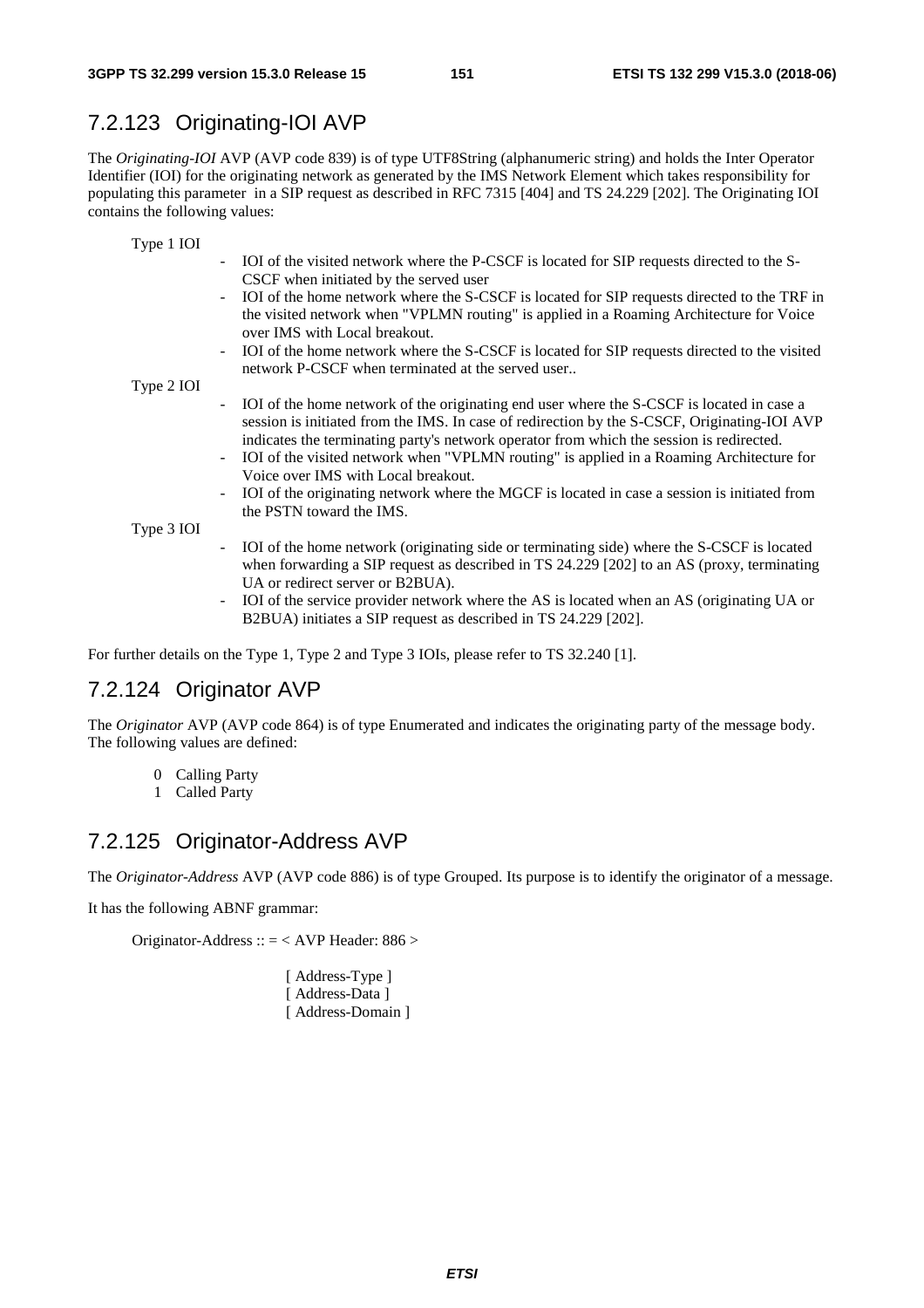### 7.2.126 Originator-Interface AVP

The *Originator-Interface* AVP (AVP code 2009) is the group AVP which contains information related to the Interface on which the message originated.

It has the following ABNF grammar:

Originator-Interface ::= < AVP Header: 2009 >

[ Interface-Id ] [ Interface-Text ] [ Interface-Port ] [ Interface-Type ]

### 7.2.127 Originator-Received-Address AVP

The *Originator-Received-Address* AVP (AVP code 2027) is of type Grouped. Its purpose is to identify the originator of a message with the original, unmodified address information as received before any address manipulations has taken place in the entity generating the charging information. This field allows correlation of address information with information generated by other nodes in the message flow.

It has the following ABNF grammar:

Originator-Received-Address :: = < AVP Header: 2027>

[ Address-Type ] [ Address-Data ] [ Address-Domain ]

#### 7.2.128 Originator-SCCP-Address

The *Originator-SCCP-Address* AVP (AVP code 2008) is of type Address. It is the "SCCP calling address" used by the messaging node when receiving a message. This is usually the address of the MSC or SGSN/Serving Node that was serving the UE when it submitted the message. It contains either a Point Code (ISPC) or a Global Title, where Global Title represents an E.164 number. The Address Type discriminator in RFC 6733 [401] is set to value 8, E.164, and the address information is UTF8 encoded.

#### 7.2.128A Outgoing-Session-Id AVP

The *Outgoing-Session-Id* AVP (AVP code 2320) is of type UTF8String and holds the outgoing session identifier for an AS acting as B2BUA. For a SIP session the Outgoing-Session-Id AVP contains the SIP Call ID of the outgoing leg, as defined in RFC 3261 [405].

#### 7.2.129 Outgoing-Trunk-Group-ID AVP

The *Outgoing-Trunk-Group-ID* AVP (AVP code 853) is of type UTF8String and identifies the outgoing PSTN leg.

#### 7.2.130 Participants-Involved AVP

The *Participants-Involved* AVP (AVP code 887) is of type UTF8String and holds the list of address (Public User ID: SIP URI, Tel URI, MSISDN) of the parties who are involved into the PoC session.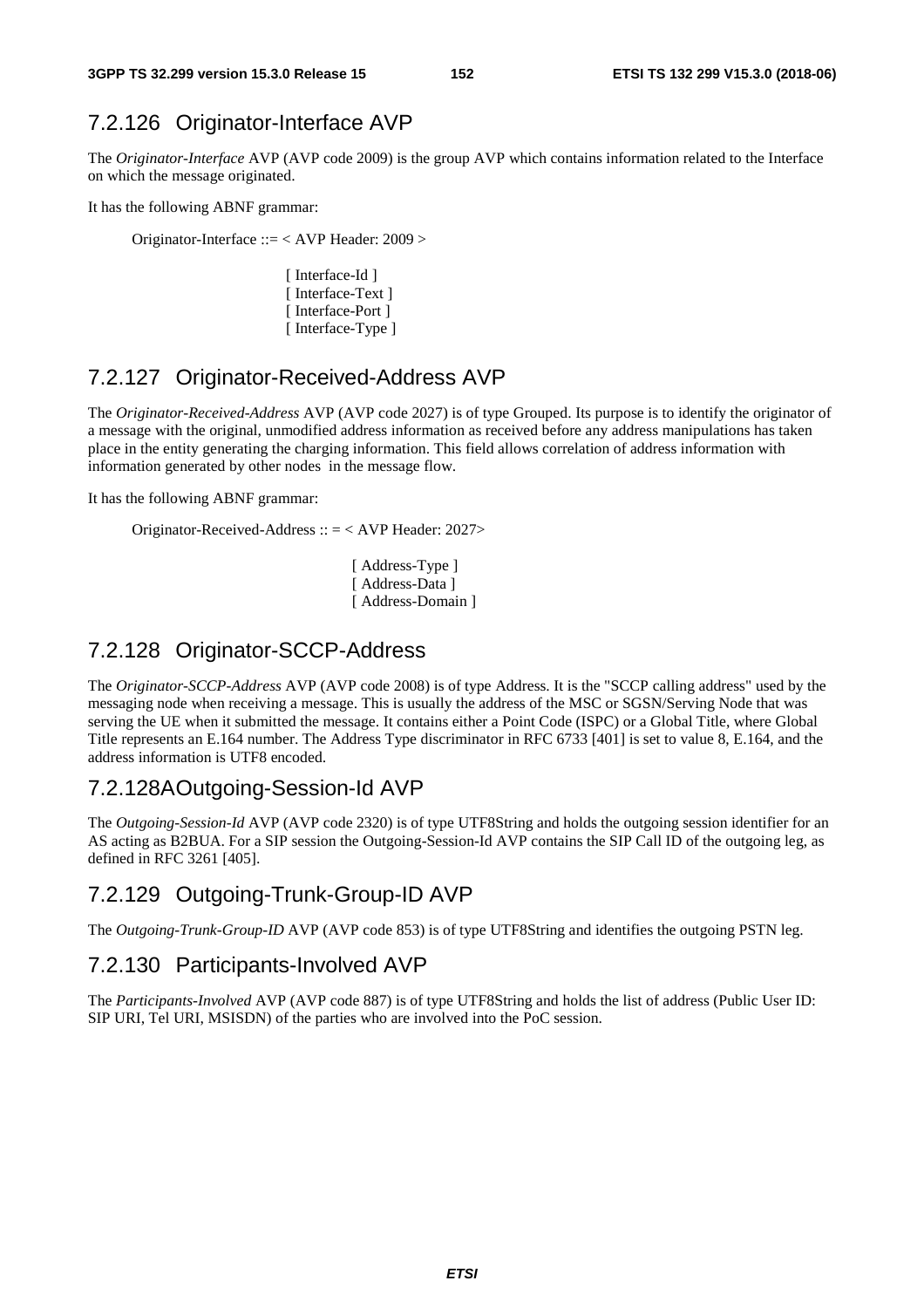### 7.2.131 Participant-Group AVP

The *Participant-Group* AVP (AVP code 1260) is of type Grouped and holds detailed information, e.g. the address (Public User ID: SIP URI, Tel URI, MSISDN), the access priority parameters, etc, of the party who is involved into the PoC session.

It has the following ABNF grammar:

 $\langle$  Participant-Group  $>$  :: =  $\langle$  AVP Header: 1260 $>$ 

[ Called-Party-Address ] [ Participant-Access-Priority ] [ User-Participating-Type ]

### 7.2.132 Participant-Access-Priority AVP

Participant-Access-Priority AVP (AVP code 1259) is of type Enumerated. It is a subfield of Participants-Group AVP to indicate the priority level for users when initiating a new PoC session or participating in a PoC session. The AVP may take the values as follows:

1 Pre-emptive priority:

The highest level priority. A request with pre-emptive priority SHALL cause the current other requests to be revoked immediately, unless they are also with pre-emptive priority

- 2 High priority: Lower than Pre-emptive priority
- 3 Normal priority: Normal level. Lower than High priority
- 4 Low priority: Lowest level priority

## 7.2.133 Participant-Action-Type AVP

The *Participant-Action-Type* AVP (AVP code 2049) is of type Enumerated and holds the participant's action type during the conference for Billing Domain's information. The following values are defined according to TS 24.605 [219]:

- 0 CREATE\_CONF
- 1 JOIN\_CONF
- 2 INVITE\_INTO\_CONF
- 3 QUIT\_CONF

#### 7.2.134 Void

#### 7.2.135 Void

#### 7.2.135A PC3-Control-Protocol-Cause AVP

The *PC3-Control-Protocol-Cause* AVP (AVP code 3434) is of type Integer32 and holds the particular reason why a DISCOVERY\_REQUEST or MATCH\_REPORT messages from the UE have been rejected by the ProSe Function. It is referred to as "PC3 Control Protocol cause value" in TS 24.334 [236].

### 7.2.135B PC3-EPC-Control-Protocol-Cause AVP

The *PC3-EPC-Control-Protocol-Cause* AVP (AVP code 3435) is of type Integer32 and holds the particular reason why a proximity request messages from the UE have been rejected by the ProSe Function. It is referred to as "PC3 EPC Control Protocol cause value" in TS 24.334 [236].

### 7.2.135C PC5-Radio-Technology AVP

The *PC5-Radio-Technology* AVP (AVP code 1300) is of type Enumerated and indicates the PC5 radio technology that the UE used for ProSe Direct Discovery. This AVP may take the value from the following: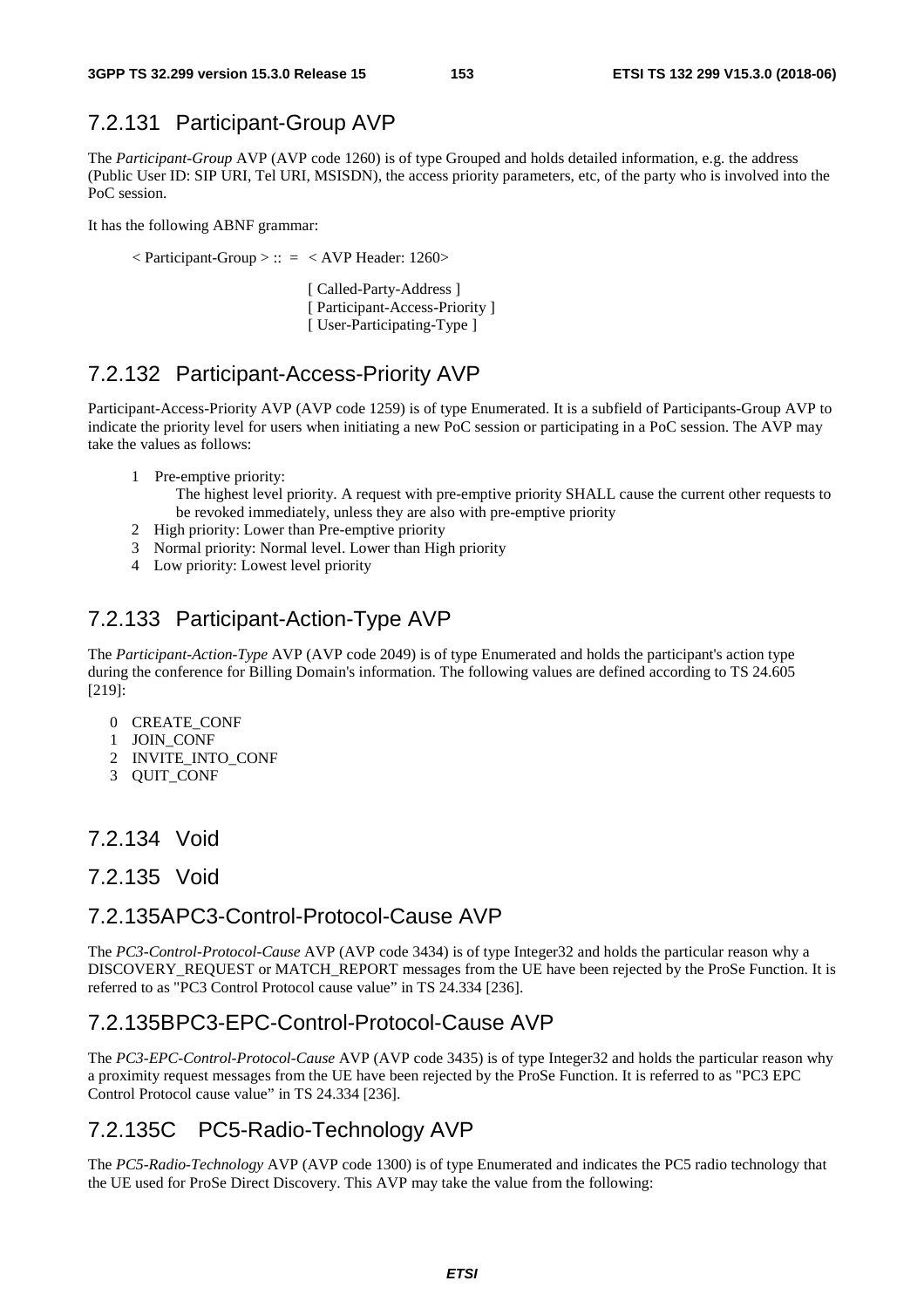- 0 EUTRA
- 1 WLAN
- 2 Both EUTRA and WLAN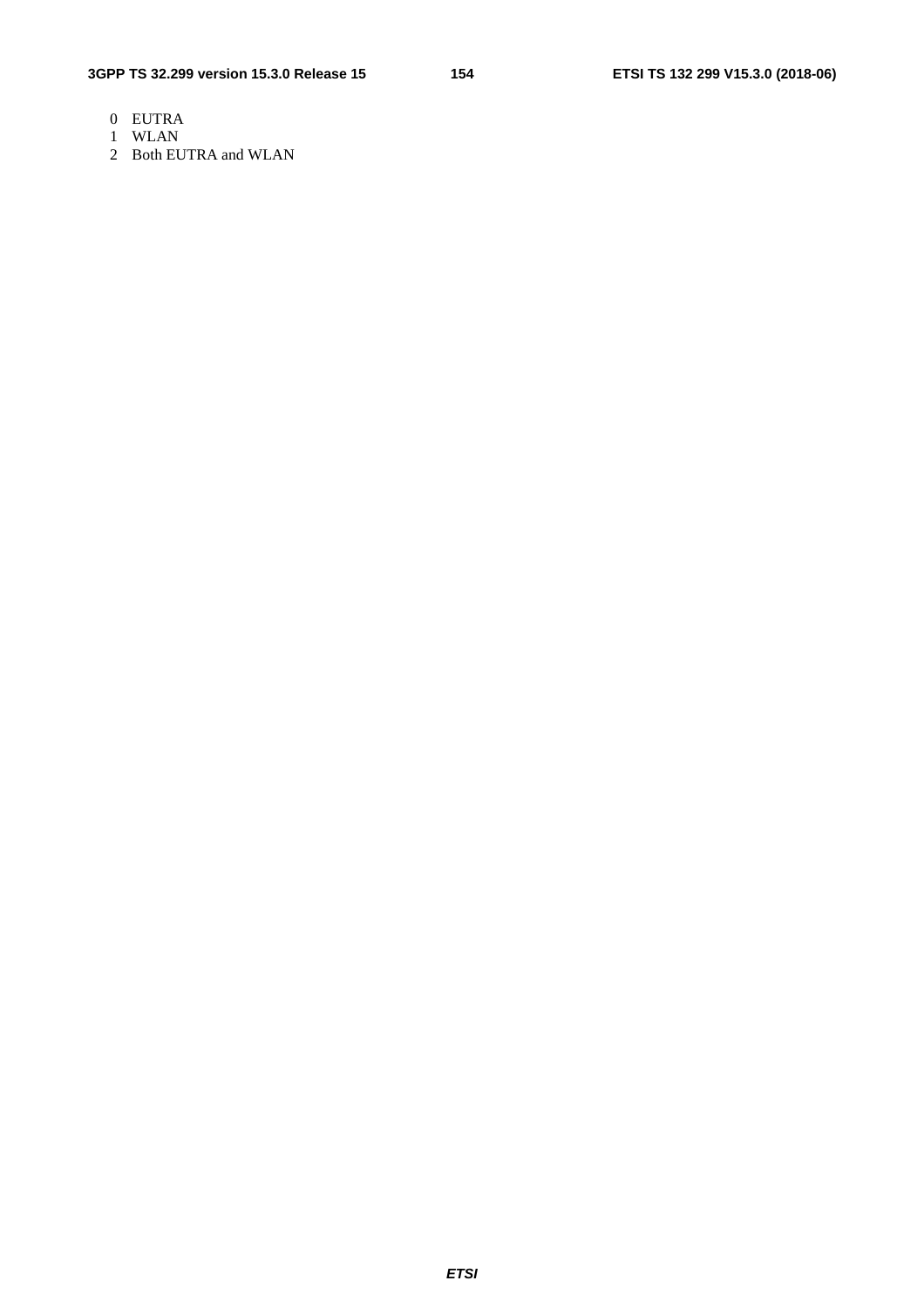# 7.2.136 PDN-Connection-Charging-ID AVP

The *PDN-Connection-Charging-ID* AVP (AVP code 2050) is of type Unsigned32 and contains the charging identifier to identify different records belonging to same PDN connection. For a PDN connection that is limited to use a single access at a time this field includes Charging Id of first IP-CAN bearer activated. Together with P-GW address this uniquely identifies the PDN connection for charging.

Coding of this AVP is same as 3GPP-Charging-Id coding described in TS 29.061 [207].

### 7.2.137 PDP-Address AVP

The *PDP-Address* AVP (AVP code 1227) is of type Address and holds the IP-address associated with the IP CAN bearer session (PDP context / PDN connection). The PDP-Address-Prefix-Length AVP needs not be available for IPv6 typed IP-address prefix length of 64 bits.

### 7.2.137A PDP-Address-Prefix-Length AVP

The *PDP-Address*-*Prefix-Length* AVP (AVP code 2606) is of type Unsigned32 and contains the prefix length of an IPv6 typed PDP-Address AVP. The omission of this AVP for an IPv6 typed IP address implicitly means prefix length of 64 bits, as in this case the 64 bit prefix length default shall be assumed.

### 7.2.138 PDP-Context-Type AVP

The *PDP-Context-Type* AVP (AVP code 1247) is of type Enumerated and indicates the type of a PDP context. The values for requested are:

- 0 Primary
- 1 Secondary

This AVP shall only be present in the CCR[Initial].

#### 7.2.138A Play-Alternative AVP

The *Play-Alternative* AVP (AVP code 3913) is of type Enumerated and indicates the call party toward whom an announcement is directed. It has the following values:

- 0 served party
- 1 remote party

### 7.2.139 PoC-Change-Condition AVP

The *PoC-Change-Condition* AVP (AVP code 1261) is of type Enumerated and contains the reason for closing a container and the addition of a new container. The AVP may take the following values:

- 0 ServiceChange
- 1 VolumeLimit
- 2 TimeLimit
- 3 NumberofTalkBurstLimit
- 4 NumberofActiveParticipants
- 5 TariffTime

### 7.2.140 PoC-Change-Time AVP

The *PoC-Change-Time* AVP (AVP code 1262) is of type Time and is a time stamp that defines the moment when a container is closed or the CDR is closed.

### 7.2.141 PoC-Controlling-Address AVP

The *PoC-Controlling-Address* AVP (AVP code 858) is of type UTF8String and identifies the PoC server performing the controlling function for the associated PoC session.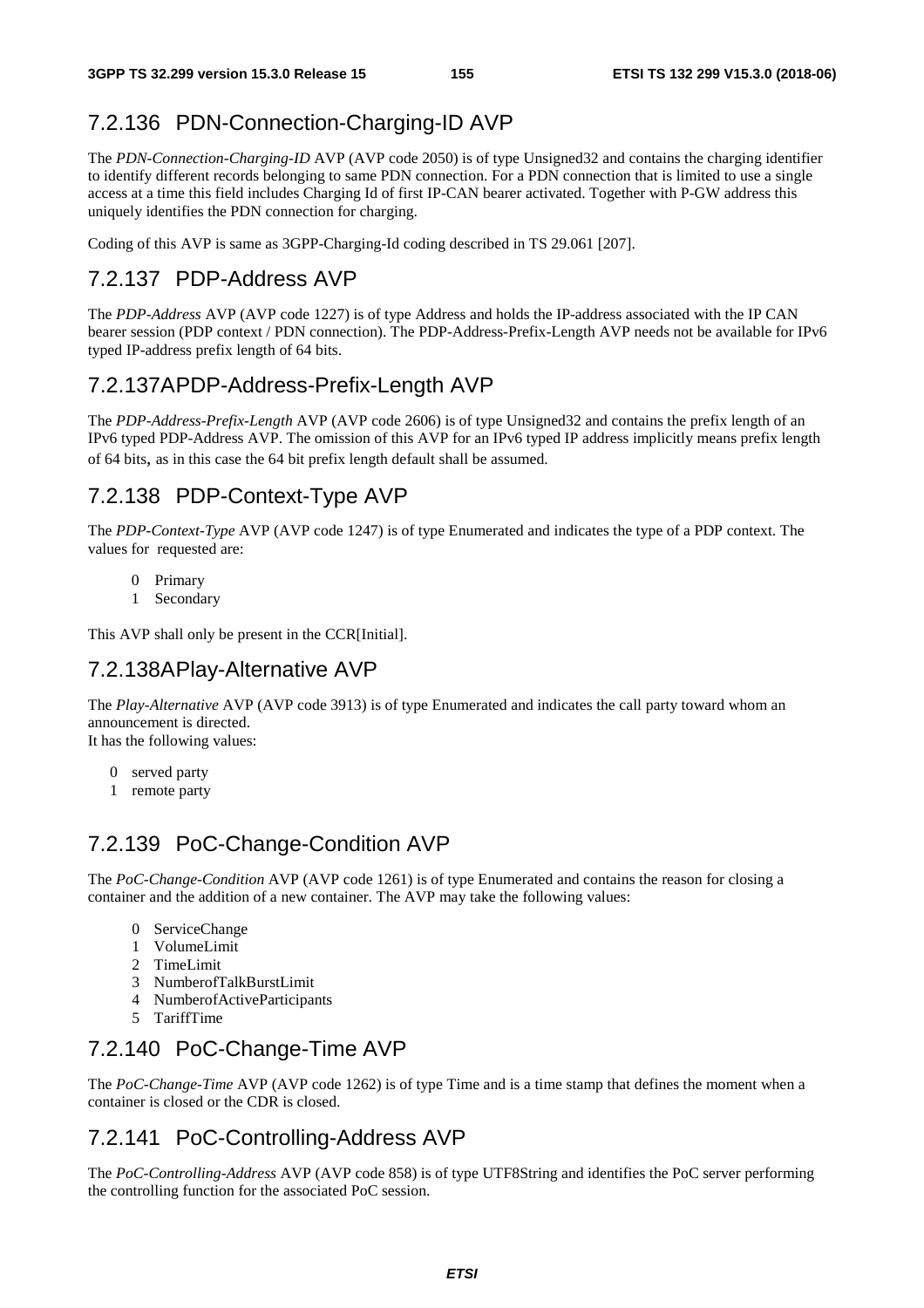# 7.2.142 PoC-Event-Type AVP

The *PoC-Event-Type* AVP (AVP code 2025) is of type Enumerated and indicates PoC session unrelated charging event. The AVP may take the values as follows:

- 0 Normal;
- 1 Instant Ppersonal Aalert event;
- 2 PoC Group Advertisement event;
- 3 Early Ssession Setting-up event;
- 4 PoC Talk Burst

### 7.2.143 PoC-Group-Name AVP

The *PoC-Group-Name* AVP (AVP code 859) is of type UTF8String and identifies a group. Included if the session is a pre-arranged group session or a chat group session. It can be used for PoC and OMA SIMPE IM Charging, or other applications.

### 7.2.144 PoC-Information AVP

The *PoC-Information* AVP (AVP code 879) is of type Grouped. Its purpose is to allow the transmission of additional PoC service specific information elements.

It has the following ABNF grammar:

| PoC-Information :: $=$ | $<$ AVP Header: 879>          |
|------------------------|-------------------------------|
|                        | [ PoC-Server-Role ]           |
|                        | [PoC-Session-Type]            |
|                        | [PoC-User-Role]               |
|                        | [PoC-Session-Initiation-type] |
|                        | [PoC-Event-Type]              |
|                        | [Number-Of-Participants]      |
|                        | * [ Participants-Involved ]   |
|                        | * [ Participant-Group ]       |
|                        | * [Talk-Burst-Exchange]       |
|                        | [PoC-Controlling-Address]     |
|                        | [PoC-Group-Name]              |
|                        | [PoC-Session-Id]              |
|                        | [ Charged-Party ]             |

NOTE: In the ABNF definition of PoC-Information AVP, the Participants-Involved AVP is kept only for backward compatibility with Releases before the 3GPP Release 7.

#### 7.2.145 PoC-Server-Role AVP

The *PoC-Server-Role* AVP (AVP code 883) is of type Enumerated and specifies the role of the PoC server. The identifier can be one of the following:

- 0 Participating PoC Server
- 1 Controlling PoC Server
- 2 Interworking function
- 3 Interworking selection function

### 7.2.146 PoC-Session-Id AVP

The *PoC-Session-Id* AVP (AVP code 1229) is of type UTF8String. It uniquely identifies an end-to-end PoC session and may be used for correlation between charging information generated by participating and controlling PoC functions. This information is obtained from the "Contact" header of the SIP message received from the controlling PoC function.

NOTE: The PoC-Session-Id may not be available in the initial charging interactions for the PoC session.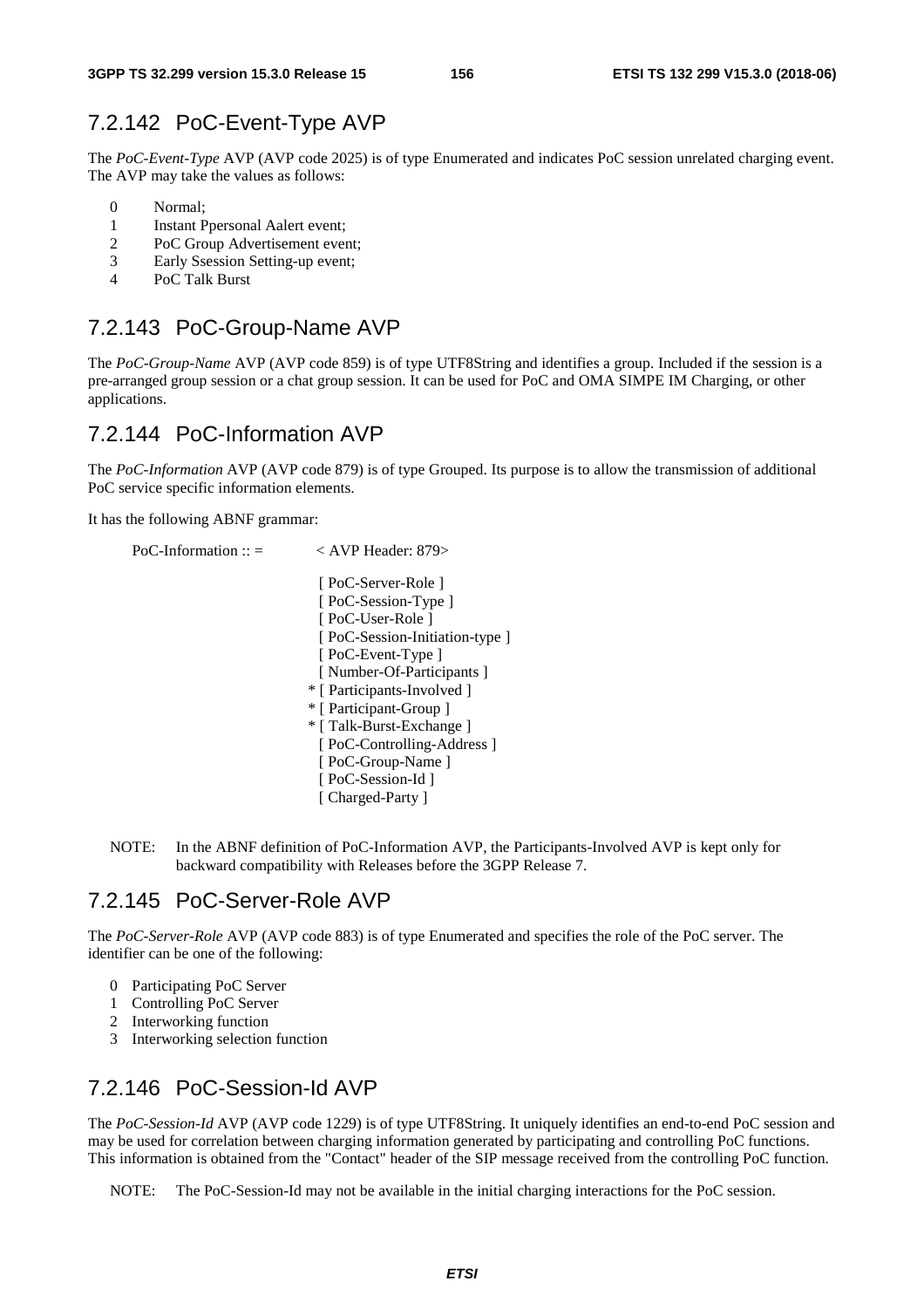### 7.2.147 PoC-Session-Initiation-Type AVP

The *PoC-Session-Initiation-Type* AVP (AVP code 1277) is of type Enumerated and specifies the type of the PoC session initiation. The identifier can be one of the following:

- 0 Pre-established
- 1 On-demand

### 7.2.148 PoC-Session-Type AVP

The *PoC-Session-Type* AVP (AVP code 884) is of type Enumerated and specifies the type of the PoC session. The identifier can be one of the following, refer Appendix C.5.1 in OMA PoC Control Plane specification [211]:

- 0 1 to 1 PoC session
- 1 Chat PoC group session
- 2 Pre-arranged PoC group session
- 3 Ad-hoc PoC group session

#### 7.2.149 PoC-User-Role AVP

The *PoC-User-Role* AVP (AVP code 1252) is of type Grouped. It specifies the role(s) related information of the PoC User that participating in the PoC Session.

It has the following grammar:

PoC-User-Role :: = <AVP header: 1252>

[ PoC-User-Role-Ids ] [ PoC-User-Role-info-Units ]

### 7.2.150 PoC-User-Role-IDs AVP

The *PoC-User-Role-IDs* AVP (AVP code 1253) is of type UTF8String and identifies the PoC user role.

#### 7.2.151 PoC-User-Role-Info-Units AVP

The *PoC-User-Role-Info-Units* (AVP code 1254) is of type Enumerated and specify the role type details of PoC users. The identifier can be one of the following:

- 1 Moderator
- 2 Dispatcher
- 3 Session-Owner
- 4 Session-Participant

#### 7.2.152 Positioning-Data AVP

The *Positioning-Data* AVP (AVP code 1245) is of type UTF8String and indicates the usage of each positioning method that was attempted to determine the location estimate either successfully or unsuccessfully.

### 7.2.153 Preferred-AoC-Currency AVP

The *Preferred-AoC-Currency* AVP (AVP code 2315) is of type Unsigned32 and indicates the preferred currency code that the AoC function would like to get the AoC information. It is specified by using the numeric values defined in the ISO 4217 standard, refer RFC 4006 [402].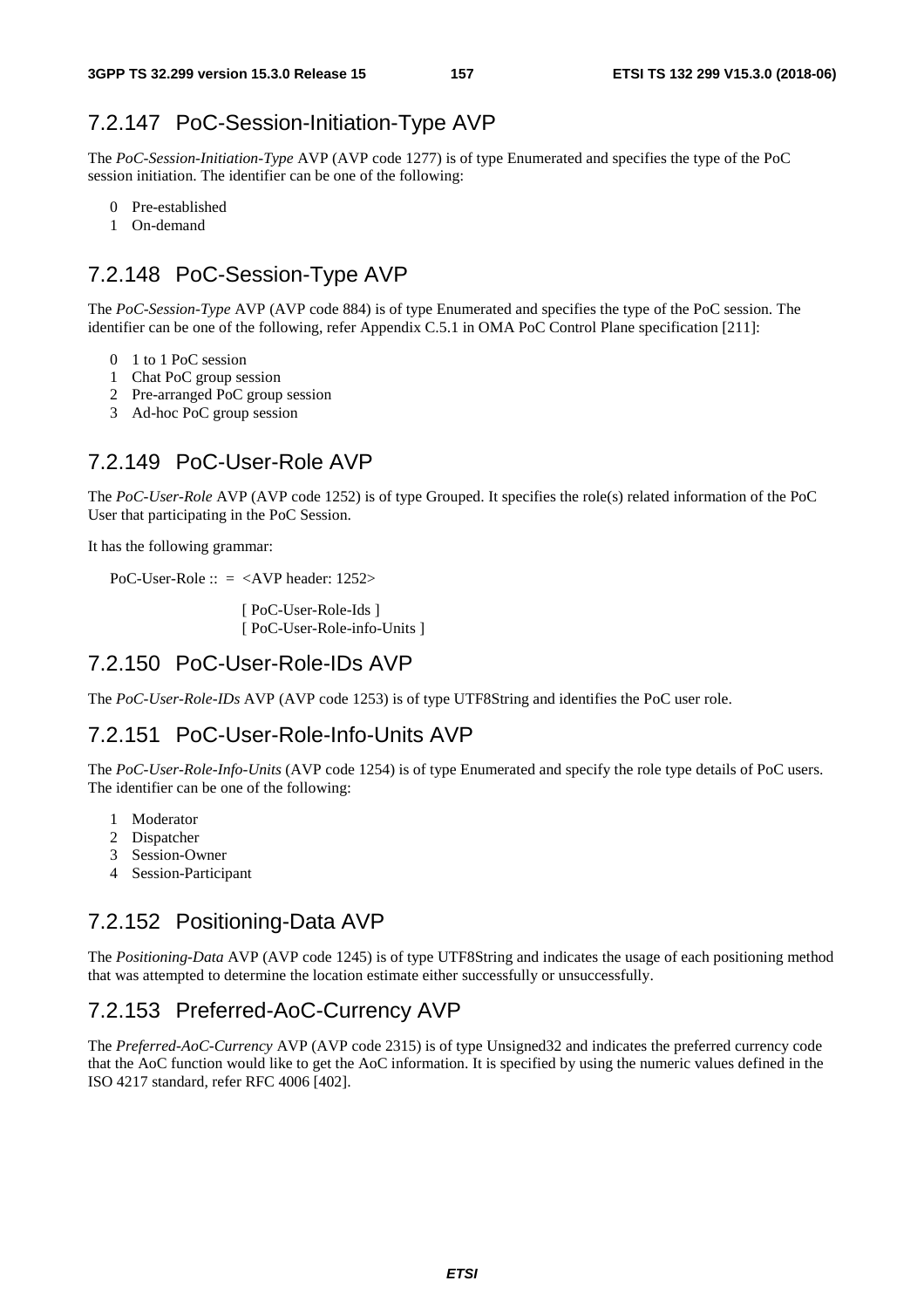#### 7.2.154 Priority AVP

The *Priority* AVP (AVP code 1209) is of type Enumerated and the priority (importance) of the message if specified. For SMS Charging the value "low" is not applicable. The values are:

- 0 Low
- 1 Normal
- 2 High

### 7.2.154aA Privacy-Indicator AVP

The *Privacy-Indicator* AVP (AVP code 3915) is of type Enumerated. It is used to indicate whether the announcement is considered private and is only to be played to the requested party. It has the following values:

- 0 NOT\_PRIVATE
- 1 PRIVATE

#### 7.2.154A ProSe-3rd-Party-Application-ID AVP

The *ProSe-3rd-Party-Application-ID* AVP (AVP code 3440) is of type UTF8String and carry A globally unique identifier identifying a specific 3rd party application, as upper layer of ProSe. It is referred to as "Applicatoin Identity" in TS 24.334 [236].

#### 7.2.154Aa ProSe-Direct-Communication-Reception-Data-Container AVP

The *ProSe-Direct-Communication-Reception-Data-Container* AVP (AVP code 3461) is of type Grouped. Its purpose is to allow the transmission of the container to be reported for ProSe Charging. On encountering change on ProSe charging condition, this container identifies the volume count for receiving within a ProSe group communication.

It has the following ABNF grammar:

ProSe-Direct-Communication-Reception-Data-Container :: = < AVP Header: 3461>

[ Local-Sequence-Number ] [ Coverage-Status ] [ 3GPP-User-Location-Info ] [ Accounting-Input-Octets ] [ Change-Time ] [ Change-Condition ] [ Visited-PLMN-Id ] [ Usage-Information-Report-Sequence-Number ] [ Radio-Resources-Indicator] [ Radio-Frequency ]

### 7.2.154B ProSe-Direct-Communication-Transmission-Data-Container AVP

The *ProSe-Direct-Communication- Transmission-Data-Container* AVP (AVP code 3441) is of type Grouped. Its purpose is to allow the transmission of the container to be reported for ProSe Charging. On encountering change on ProSe charging condition, this container identifies the volume count for transmitting within a ProSe group communication.

It has the following ABNF grammar:

ProSe-Direct-Communication- Transmission-Data-Container :: = < AVP Header: 3441>

[Local-Sequence-Number] [ Coverage-status ] [ 3GPP-User-Location-Info ] [ Accounting-Output-Octets ] [ Change-Time ] [ Change-Condition ] [ Visited-PLMN-Id ]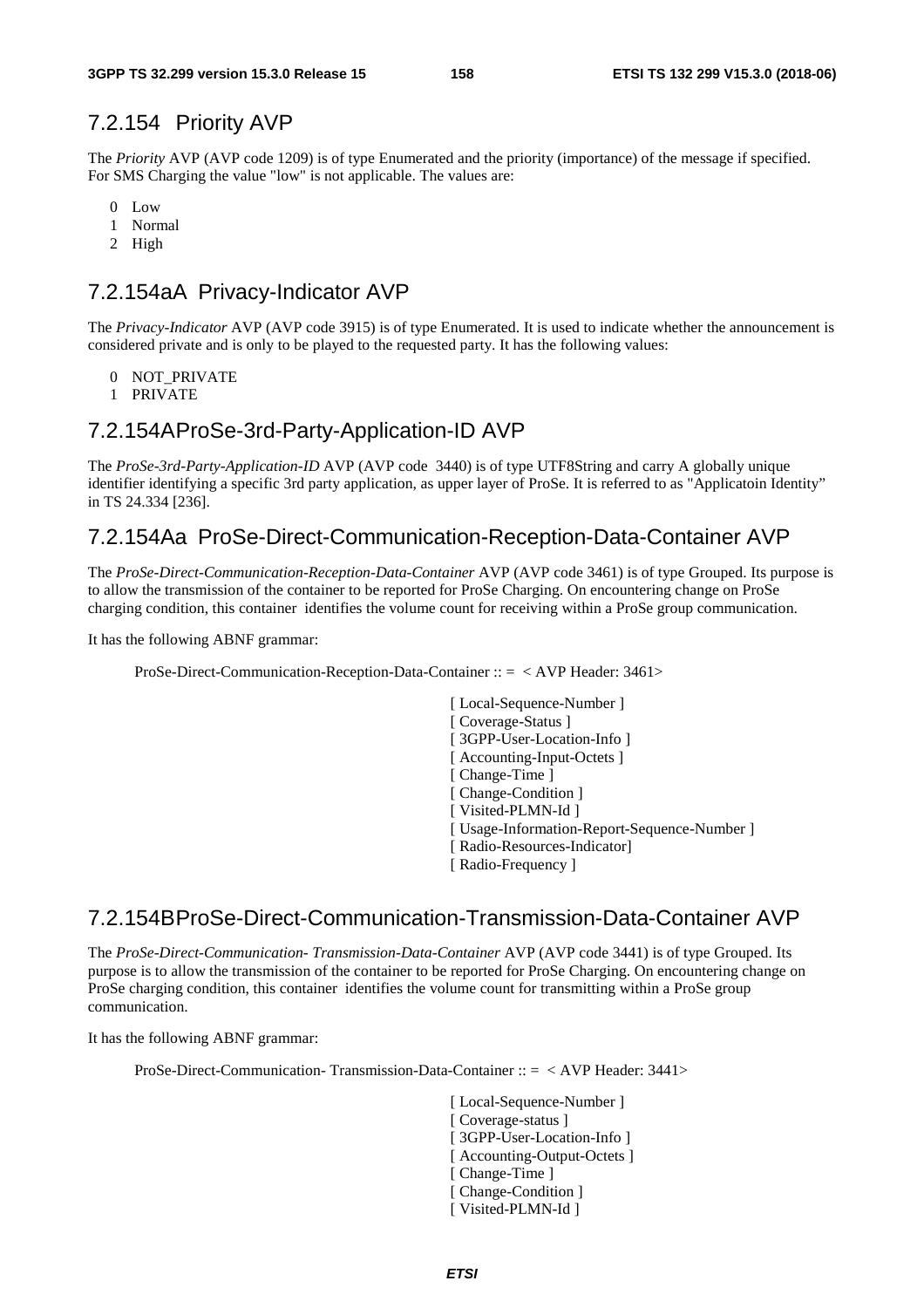[ Usage-Information-Report-Sequence-Number ] [ Radio-Resources-Indicator ] [ Radio-Frequency ]

### 7.2.154C ProSe-Direct-Discovery-Model AVP

The *ProSe-Direst-Discovery-Model* AVP (AVP code 3442) is of type Enumerated and indicates model of the Direct Discovery used by the UE. It is referred to as "Prose Direct Discovery Model" in TS 23.303 [235].The AVP may take the values as follows:

- 0 Model A
- 1 Model B

#### 7.2.154D ProSe-Event-Type AVP

The *ProSe-Event-Type* AVP (AVP code 3443) is of type Enumerated and indicates ProSe charging event. The AVP may take the values as follows:

- 0 Annoucing
- 1 Monitoring
- 2 Match Report

### 7.2.154E ProSe-Function-IP-Address AVP

The *ProSe-Function-IP-Address* AVP (AVP code 3444) is of type Address and holds the IP-address of the ProSe Function.

#### 7.2.154F ProSe-Function-PLMN-Identifier AVP

The *ProSe-Function-PLMN-Identifier* AVP (AVP code 3457) is of type UTF8String and contains identifier of Prose Function resided PLMN.

### 7.2.154G ProSe-Functionality AVP

The *ProSe-Functionality* AVP (AVP code 3445) is of type Enumerated and indicates the ProSe functionality UE is requesting. The AVP may take the values as follows:

- 0 Direct discovery
- 1 EPC-level discovery
- 2 Direct communication

#### 7.2.154H ProSe-Group-IP-Multicast-Address AVP

The *ProSe- Group-IP-Multicast-Address* AVP (AVP code 3446) is of type Address and holds The IP multicast address to be used for performing ProSe direct communication. It is referred to as "ProSe Group IP multicast address" in TS 23.303 [235].

#### 7.2.154I ProSe-Information AVP

The *ProSe-Information* AVP (AVP code 3447) is of type Grouped. Its purpose is to allow the transmission of additional ProSe service specific information elements.

It has the following ABNF grammar:

ProSe-Information ::  $=$  < AVP Header: 3447>

\* [ Supported-Features ] [ Announcing-UE-HPLMN-Identifier ] [ Announcing-UE-VPLMN-Identifier ] [ Monitoring-UE-HPLMN-Identifier ]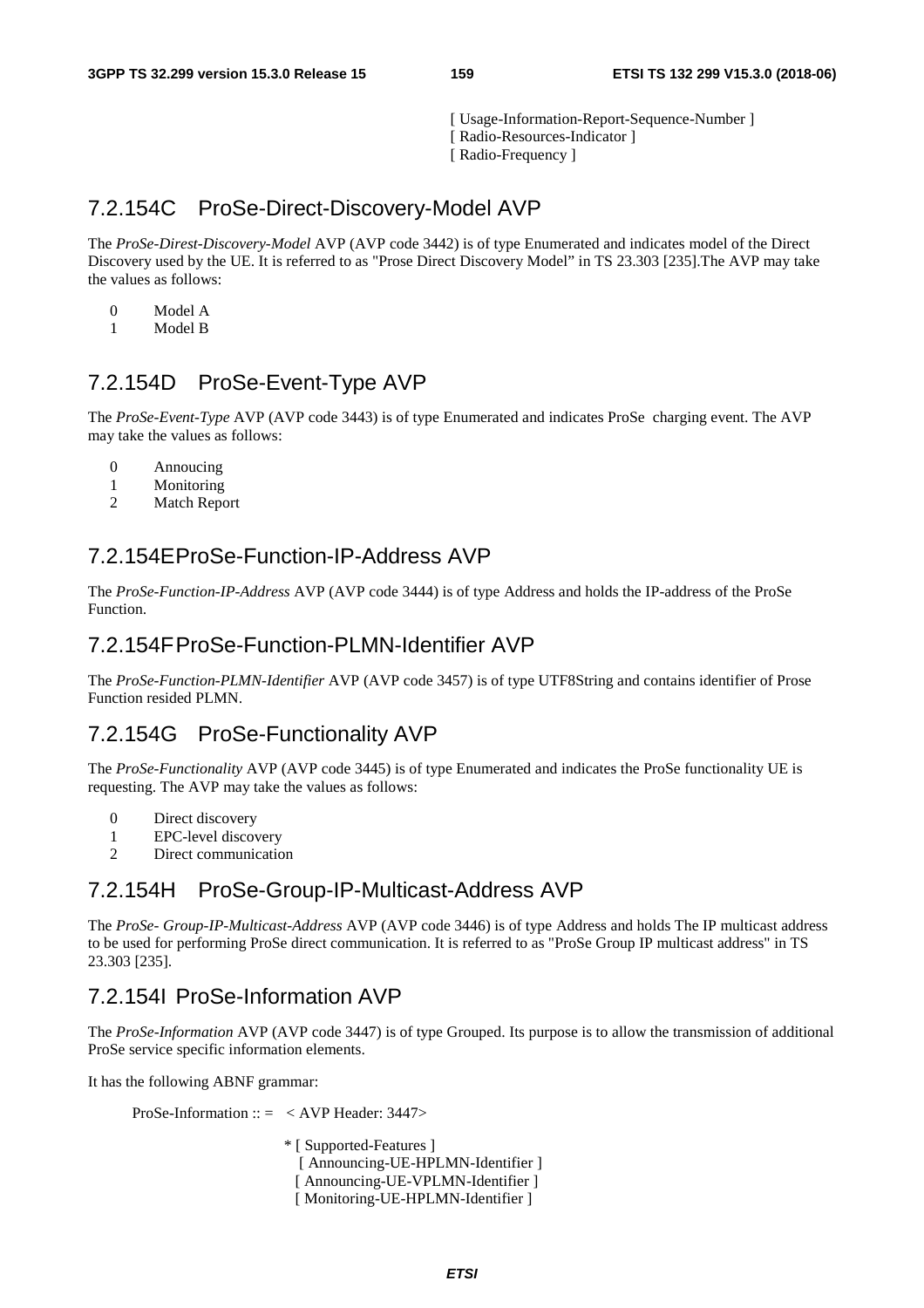[ Monitoring-UE-VPLMN-Identifier ] [ Monitored-HPLMN-Identifier ] [ Role-Of-ProSe-Function ] [ ProSe-App-Id ] [ ProSe-3rd-Party-Application-ID ] [ Application-Specific-Data ] [ ProSe-Event-Type ] [ ProSe-Direct-Discovery-Model ] [ ProSe-Function-IP-Address ] [ ProSe-Function-ID ] [ ProSe-Validity-Timer ] [ ProSe-Role-Of-UE ] [ ProSe-Request-Timestamp ] [ PC3-Control-Protocol-Cause ] [ Monitoring-UE-Identifier ] [ Prose-Function-PLMN-Identifier ] [ Requestor-PLMN-Identifier ] [ Origin-App-Layer-User-Id ] [ WLAN-Link-Layer-Id ] [ Requesting-EPUID ] [ Target-App-Layer-User-Id ] [ Requested-PLMN-Identifier ] [ Time-Window ] [ ProSe-Range-Class ] [ Proximity-Alert-Indication ] [ Proximity-Alert-Timestamp ] [ Proximity-Cancellation-Timestamp ] [ ProSe-Reason-For-Cancellation ] [ PC3-EPC-Control-Protocol-Cause ] [ ProSe-UE-ID ] [ ProSe-Source-IP-Address ] [ Layer-2-Group-ID ] [ ProSe-Group-IP-Multicast-Address ] \* [ Coverage-Info ] \* [ Radio-Parameter-Set-Info ] \* [ Transmitter-Info ] [ Time-First-Transmission ] [ Time-First-Reception ] \* [ ProSe-Direct-Communication-Transmission-Data-Container ] \* [ ProSe-Direct-Communication-Reception-Data-Container ] [ Announcing-PLMN-ID] [ ProSe-Target-Layer-2-ID ] [ Relay-IP-address ] [ ProSe-UE-to-Network-Relay-UE-ID ] [ Target-IP-Address ] [ PC5-Radio-Technology ]

### 7.2.154J ProSe-Range-Class AVP

The *ProSe-Range-Class* AVP (AVP code 3448) is of type Enumerated and carry a range class for a specific proximity request. The AVP may take the values as follows:

- 0 Reserved
- 1 50 m
- 2 100 m
- 3 200 m
- 4 500 m
- 5 1000 m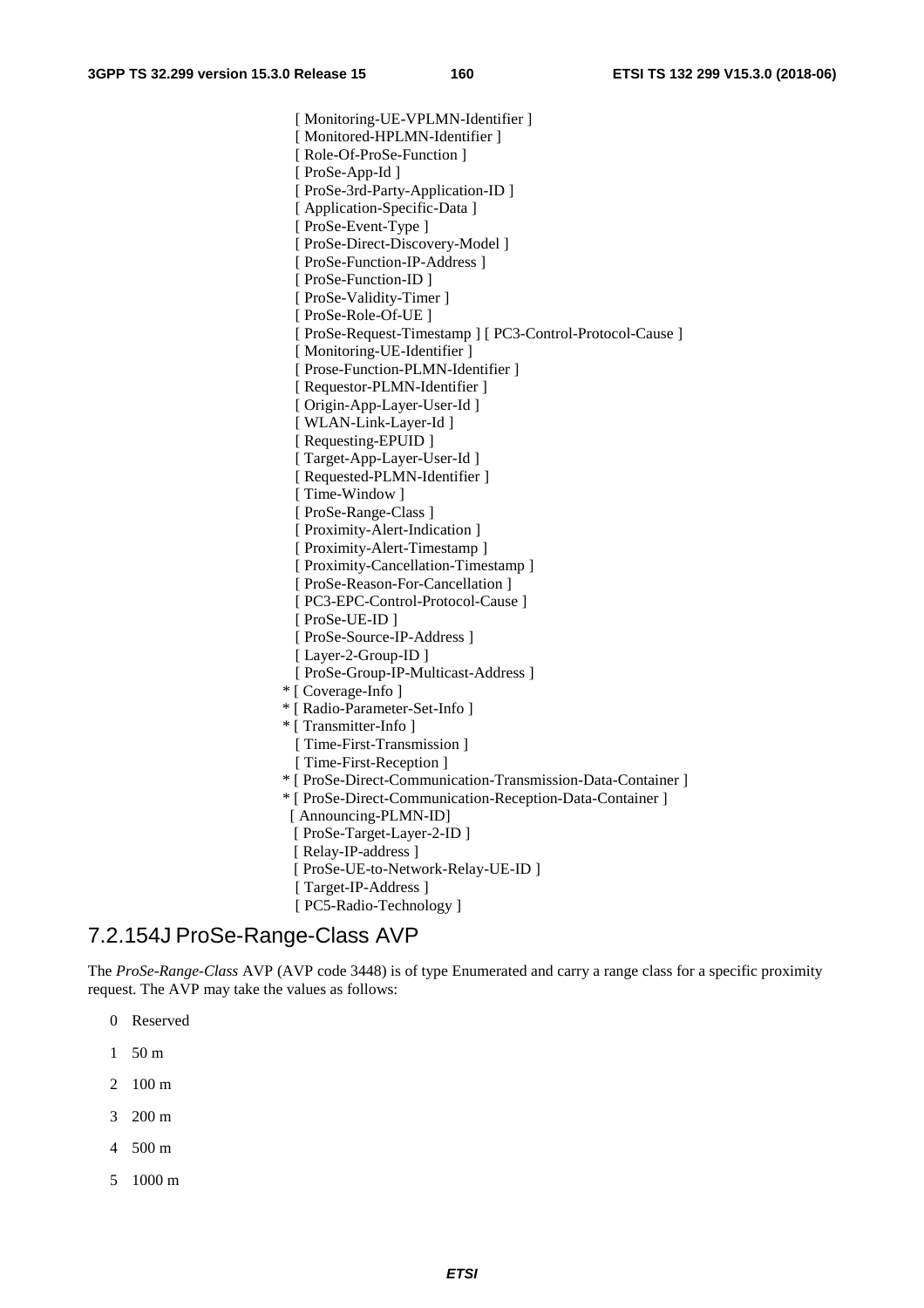6-255 Unused

It is referred to as "Range Class" in TS 24.334 [236].

### 7.2.154K ProSe-Reason-For-Cancellation AVP

The *ProSe-Reason-For-Cancellation* AVP (AVP code 3449) is of type Enumerated and indicates the reason for cancellation of an EPC-level discovery request. The AVP may take the values as follows:

- 0 Proximity Alert sent
- 1 Time expired with no renewal
- 2 Requestor cancellation

### 7.2.154L ProSe-Request-Timestamp AVP

The *ProSe-Request-Timestamp* AVP (AVP code 3450) is of type Time, and it holds the timestamp when ProSe Request is received from UE.

## 7.2.154M ProSe-Role-Of-UE AVP

The *ProSe- Role-Of-UE* AVP (AVP code 3451) is of type Enumerated and indicates Role of the UE using ProSe. The AVP may take the values as follows:

- 0 Announcing UE
- 1 Monitoring UE
- 2 Requestor UE
- 3 Requested UE

### 7.2.154N ProSe-Source-IP-Address AVP

The *ProSe-Source-IP-Address* AVP (AVP code 3452) is of type Address and holds the IP address UE used as source address for performing ProSe direct communication. It is referred to as "source IP address" in TS 23.303 [235].

## 7.2.154O ProSe-UE-ID AVP

The *ProSe-UE-ID* AVP (AVP code 3453) is of type OctetString and carry a link layer identifier assigned by the EPS that uniquely represents the UE in the context of ProSe Direct Communication. It is referred to as "ProSe UE ID" in TS 23.303 [235].

## 7.2.154Oa ProSe-UE-to-Network-Relay-UE-ID AVP

The *ProSe-UE-to-Network-Relay-UE-ID* AVP (AVP code4409) is of type OctetString and holds a link layer identifier that uniquely represents the ProSe UE-to-Network relay UE in the context of ProSe Direct Communication via UE-to-Network Relay.

## 7.2.154Ob ProSe-Target-Layer-2-ID AVP

The *ProSe-Target-Layer-2-ID* AVP (AVP code4410) is of type OctetString and carries the identifier of UE that uniquely represents a specific one-to-one ProSe Direct Communication.

## 7.2.154P Proximity-Alert-Indication AVP

The *Proximity-Alert-Indication* AVP (AVP code 3454) is of type Enumerated and indicates whether proximity alert has been sent before proximity request cancellation. The AVP may take the values as follows:

- 0 Alert
- 1 No Alert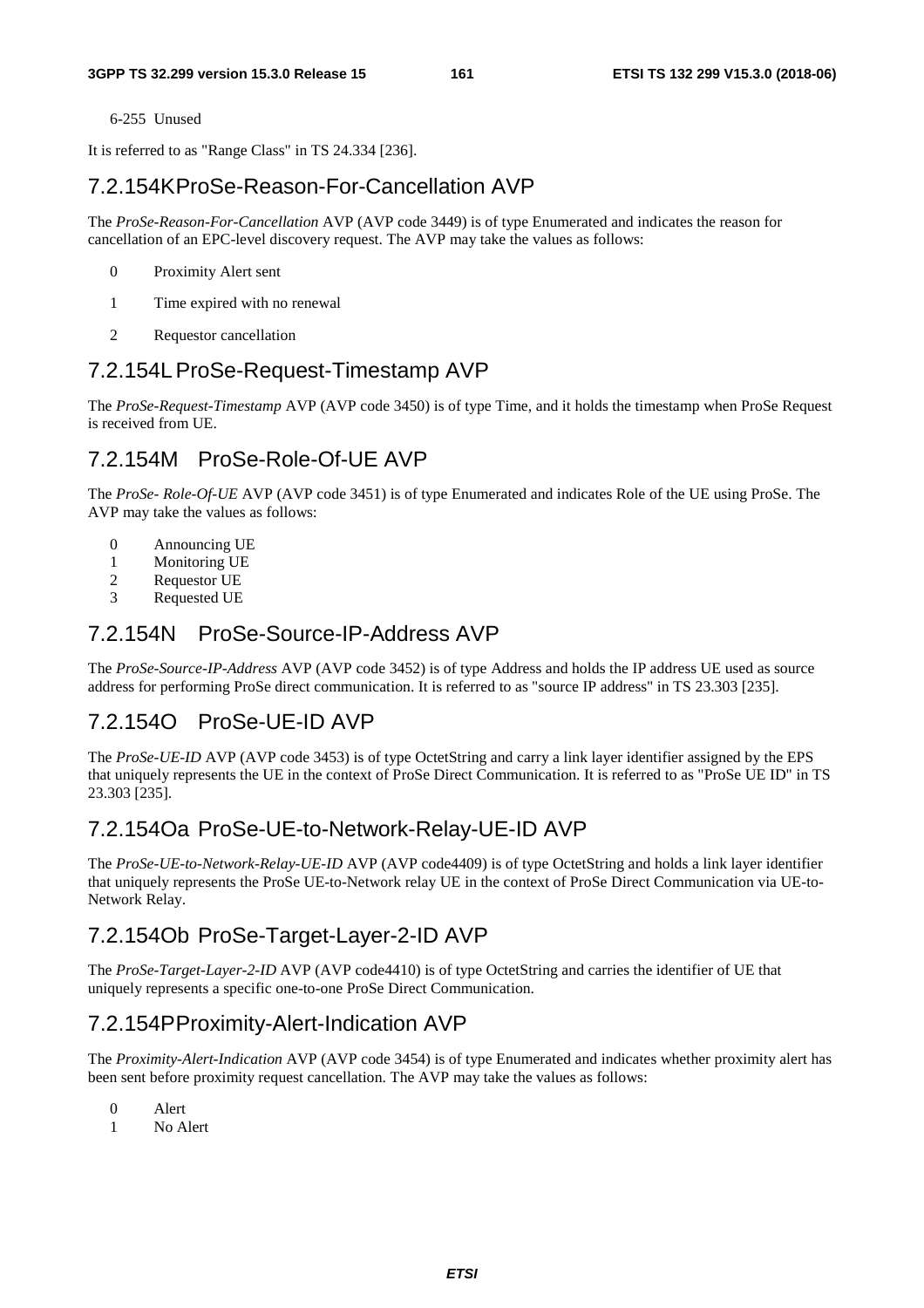### 7.2.154Q Proximity-Alert-Timestamp AVP

The *Proximity-Alert-Timestamp* AVP (AVP code 3455) is of type Time, and it holds the timestamp when proximity alert is sent, to indicate two UEs are in proximity.

#### 7.2.154R Proximity-Cancellation-Timestamp AVP

The *Proximity-Cancellation-Timestamp* AVP (AVP code 3456) is of type Time, and it holds the timestamp when proximity request cancellation is requested.

#### 7.2.155 PS-Append-Free-Format-Data AVP

The *PS-Append-Free-Format-Data* AVP (AVP code 867) is of type enumerated and indicates if the information sent in the PS-Free-Format-Data AVP shall be appended to the PS-free-format-data stored for the online-session. The following values are defined:

0 'Append'

If this AVP is present and indicates 'Append', the P-GW shall append the received PS free format data to the PS free format data stored for the online charging session.

1 'Overwrite'

If this AVP is absent or in value 'Overwrite', the P-GW shall overwrite all PS free format data already stored for the online charging session.

The P-GW shall ignore this AVP if no PS free format data is stored for the online charging session.

### 7.2.156 PS-Free-Format-Data AVP

The *PS-Free-Format-Data* AVP (AVP code 866) is of type OctectString and holds online charging session specific data.

#### 7.2.157 PS-Furnish-Charging-Information AVP

The *PS-Furnish-Charging-Information* AVP (AVP code 865) is of type Grouped. Its purpose is to add online charging session specific information, received via the Ro reference point, onto the Rf reference point in order to facilitate its inclusion in CDRs. This information element may be received in a CCA message via the Ro reference point. In situations where online and offline charging are active in parallel, the information element is transparently copied into an ACR to be sent on the Rf reference point.

It has the following ABNF grammar:

PS-Furnish-Charging-Information :: = < AVP Header: 865>

{ 3GPP-Charging-Id } { PS-Free-Format-Data } [ PS-Append-Free-Format-Data ]

#### 7.2.158 PS-Information AVP

The *PS-Information* AVP (AVP code 874) is of type Grouped. Its purpose is to allow the transmission of additional PS service specific information elements.

It has the following ABNF grammar:

PS-Information ::  $=$  < AVP Header: 874>

\* [ Supported-Features ] [ 3GPP-Charging-Id ] [ PDN-Connection-Charging-ID ] [ Node-Id ] [ 3GPP-PDP-Type ] \* [ PDP-Address ] [ PDP-Address-Prefix-Length ]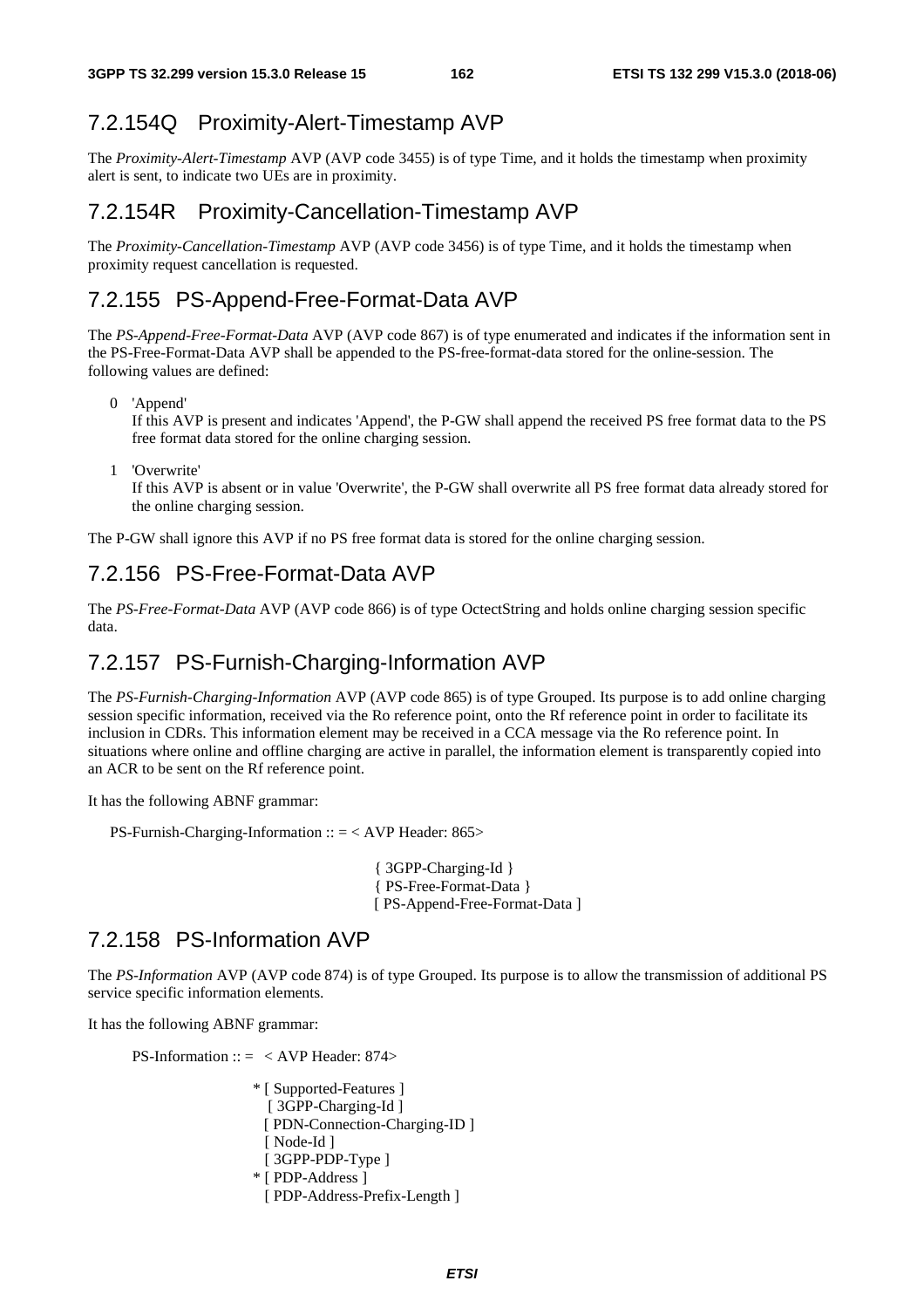[ Dynamic-Address-Flag ] [ Dynamic-Address-Flag-Extension ] [ QoS-Information ] \* [ SGSN-Address ] \* [ GGSN-Address ] \* [ TDF-IP-Address ] \* [ SGW-Address ] \* [ ePDG-Address ] \* [ TWAG-Address ] [ CG-Address ] [ Serving-Node-Type ] [ SGW-Change ] [ 3GPP-IMSI-MCC-MNC ] [ IMSI-Unauthenticated-Flag ] [ 3GPP-GGSN-MCC-MNC ] [ 3GPP-NSAPI ] [ Called-Station-Id ] [ 3GPP-Session-Stop-Indicator ] [ 3GPP-Selection-Mode ] [ 3GPP-Charging-Characteristics ] [ Charging-Characteristics-Selection-Mode ] [ 3GPP-SGSN-MCC-MNC ] [ 3GPP-MS-TimeZone ] [ Charging-Rule-Base-Name ] [ ADC-Rule-Base-Name ] [ 3GPP-User-Location-Info ] [ User-Location-Info-Time ] [ User-CSG-Information ] \* [ Presence-Reporting-Area-Information ] [ 3GPP2-BSID ] [ TWAN-User-Location-Info ] [ UWAN-User-Location-Info ] [ 3GPP-RAT-Type ] [ PS-Furnish-Charging-Information ] [ PDP-Context-Type ] [ Offline-Charging ] \* [ Traffic-Data-Volumes ] \* [ Service-Data-Container ] [ User-Equipment-Info ] [ Terminal-Information ] [ Start-Time ] [ Stop-Time ] [ Change-Condition ] [ Diagnostics ] [ Low-Priority-Indicator ] [ NBIFOM-Mode ] [ NBIFOM-Support ] [ MME-Number-for-MT-SMS ] [ MME-Name ] [ MME-Realm ] [ Logical-Access-ID ] [ Physical-Access-ID ] [ Fixed-User-Location-Info ] [ CN-Operator-Selection-Entity ] [ Enhanced-Diagnostics ] [ SGi-PtP-Tunnelling-Method ] [ CP-CIoT-EPS-Optimisation-Indicator ] [ UNI-PDU-CP-Only-Flag ] [ Serving-PLMN-Rate-Control ] [ APN-Rate-Control ] [ Charging-Per-IP-CAN-Session-Indicator ] [ RRC-Cause-Counter ]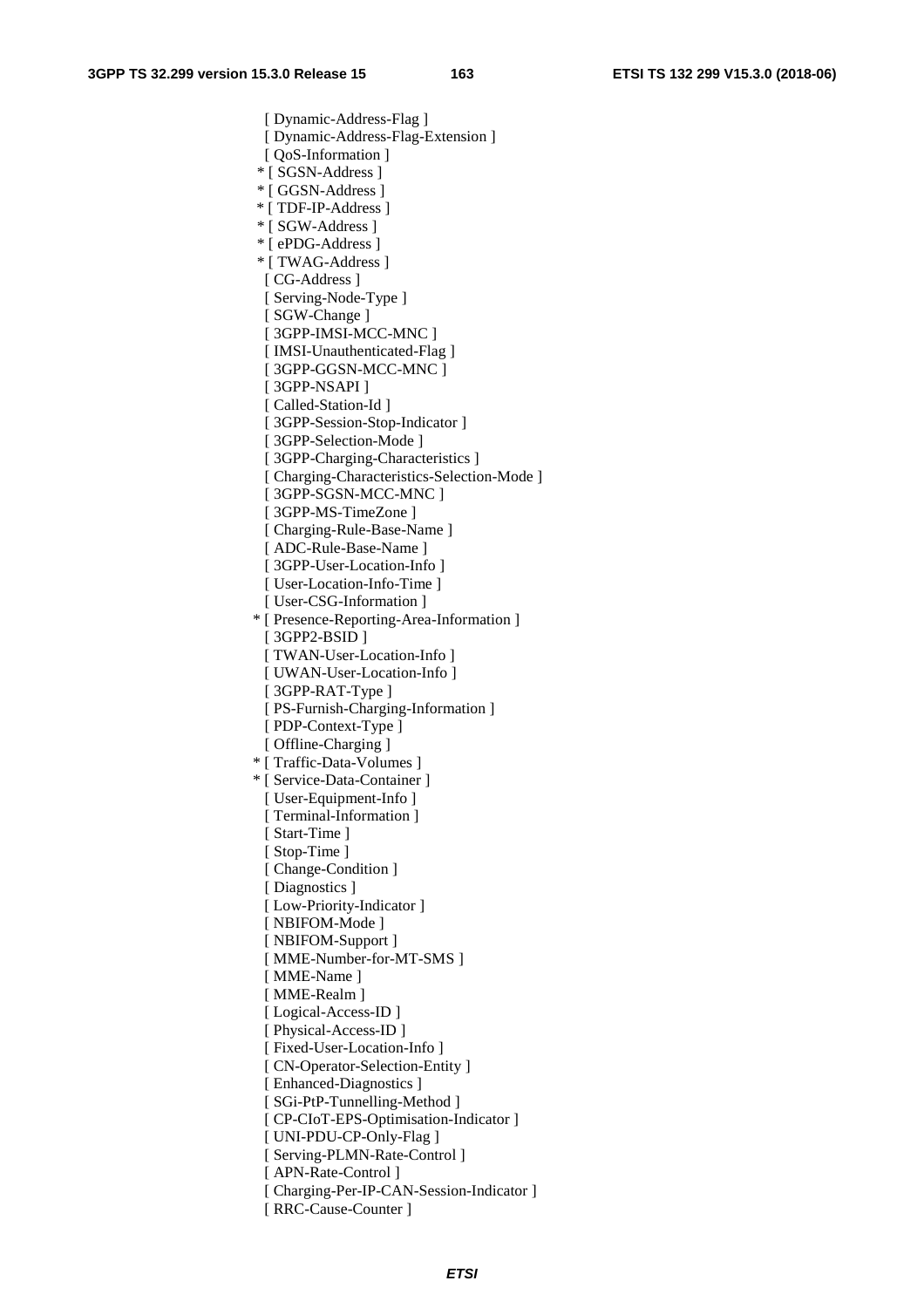[ 3GPP-PS-Data-Off-Status ] [ SCS-AS-Address ] [ Unused-Quota-Timer ] \* [ RAN-Secondary-RAT-Usage-Report ]

#### 7.2.159 Quota-Consumption-Time AVP

The *Quota-Consumption-Time* AVP (AVP code 881) is of type Unsigned32 and contains an idle traffic threshold time in seconds. This AVP may be included within the Multiple-Services-Credit-Control AVP when this AVP also contains a Granted-Service-Units AVP containing a CC-Time AVP (i.e. when the granted quota is a time quota).

#### 7.2.160 Quota-Holding-Time AVP

The *Quota-Holding-Time* AVP (AVP code 871) is of type Unsigned32 and contains the quota holding time in seconds. The client shall start the quota holding timer when quota consumption ceases. This is always when traffic ceases, i.e. the timer is re-started at the end of each packet. The Credit-Control Client shall deem a quota to have expired when no traffic associated with the quota is observed for the value indicated by this AVP. The timer is stopped on sending a CCR and re-initialised on receiving a CCA with the previous used value or a new value of Quota-Holding-Time if received.

This optional AVP may only occur in a CCA command. It is contained in the Multiple-Services-Credit-Control AVP. It applies equally to the granted time quota and to the granted volume quota.

A Quota-Holding-Time value of zero indicates that this mechanism shall not be used. If the Quota-Holding-Time AVP is not present, then a locally configurable default value in the client shall be used.

#### 7.2.160aA Quota-Indicator AVP

The *Quota-Indicator* AVP (AVP code 3912) is of type Enumerated. It is used to indicate whether granted quota is to be used during announcement setup and playback. It has the following values:

- 0 QUOTA IS NOT USED DURING PLAYBACK
- 1 OUOTA IS USED DURING PLAYBACK

#### 7.2.160A Radio-Frequency AVP

The *Radio-Frequency* AVP (AVP code 3462) is of type OctetString and identifies the radio frequency used for ProSe direct communication. The format of the value is according to the ARFCN-ValueEUTRA-r9 ASN.1 data type described in TS 36.331 [241].

#### 7.2.160B Radio-Parameter-Set-Info AVP

The *Radio-Parameter-Set-Info* AVP (AVP code 3463) is of type Grouped and provides information on a radio parameter set configured in the UE for direct communication use. Each set has an associated time stamp of when it became active.

It has the following ABNF grammar:

Radio-Parameter-Set-Info :: = < AVP Header: 3463>

[ Radio-Parameter-Set-Values ] [ Change-Time ]

#### 7.2.160C Radio-Parameter-Set-Values AVP

The *Radio-Parameter-Set-Values* AVP (AVP code 3464) is of type OctetString and provides the radio parameter set configured in the UE for direct communication. The format of the value is according to the SL-Preconfiguration-r12 ASN.1 data type described in TS 36.331 [241].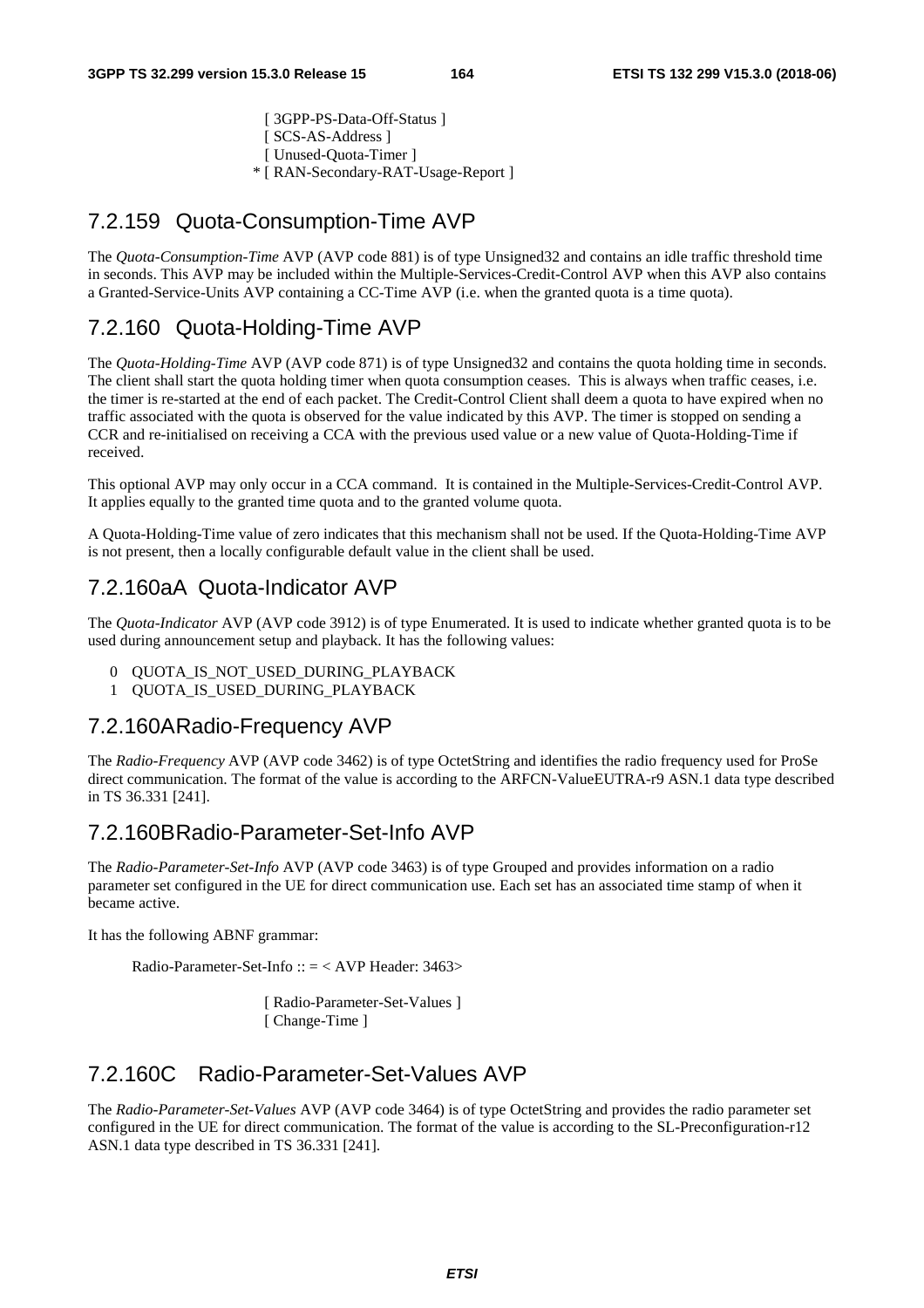### 7.2.160D Radio-Resources-Indicator AVP

The *Radio-Resources-Indicator* AVP (AVP code 3465) is of type Integer32 and identifies whether the operatorprovided radio resources or the configured radio resources were used for ProSe direct communication. The allowed values are:

- 1 Operator-provided
- 2 Configured

### 7.2.160Da RAN-End-Timestamp AVP

The *RAN-End-Timestamp* AVP (AVP code 1301) is of type Time and holds the time in UTC format of the volume container reported was collected, the end time of the reported usage.

#### 7.2.160Db RAN-Secondary-RAT-Usage-Report AVP

The *RAN-Secondary-RAT-Usage-Report* AVP (AVP code 1302) is of type Grouped. This contains the volume count as reported by the RAN for the secondary RAT (separated for uplink and downlink) including the time of the report.

It has the following ABNF grammar:

RAN-Secondary-RAT-Usage-Report  $\therefore$  = < AVP Header: 1302>

 [Secondary-RAT-Type ] [ RAN-Start-Timestamp ] [ RAN-End-Timestamp ] [ Accounting-Input-Octets ] [ Accounting-Output-Octets ]

#### 7.2.160Dc RAN-Start-Timestamp AVP

The *RAN-Start-Timestamp* AVP (AVP code 1303) is of type Time and holds the time in UTC format of the volume container reported was collected, the start time of the reported usage.

#### 7.2.160E Rate-Control-Max-Message-Size AVP

The *Rate-Control-Max-Message-Size* AVP (AVP code 3937) is of type Unsigned32 and holds the maximum data PDU size in octets.

#### 7.2.160F Rate-Control-Max-Rate AVP

The *Rate-Control-Max-Rate* AVP (AVP code 3938) is of type Unsigned32 and holds the maximum number of data PDUs per time unit indicated in *Rate-Control-Time-Unit* AVP.

## 7.2.160G Rate-Control-Time-Unit AVP

The *Rate-Control-Time-Unit* AVP (AVP code 3939) is of type Unsigned32 and holds a time unit for rate control.It has the following values:

0 Unrestricted

This value is used to indicate the number of data PDUs is not restricted.

- 1 Minute
- 2 Hour
- 3 Day
- 4 Week

# 7.2.161 Rate-Element AVP

The *Rate-Element* AVP (AVP code 2058) is of type Grouped and holds simple rate element of one dimension. Possible dimensions are the CC-Unit-Type.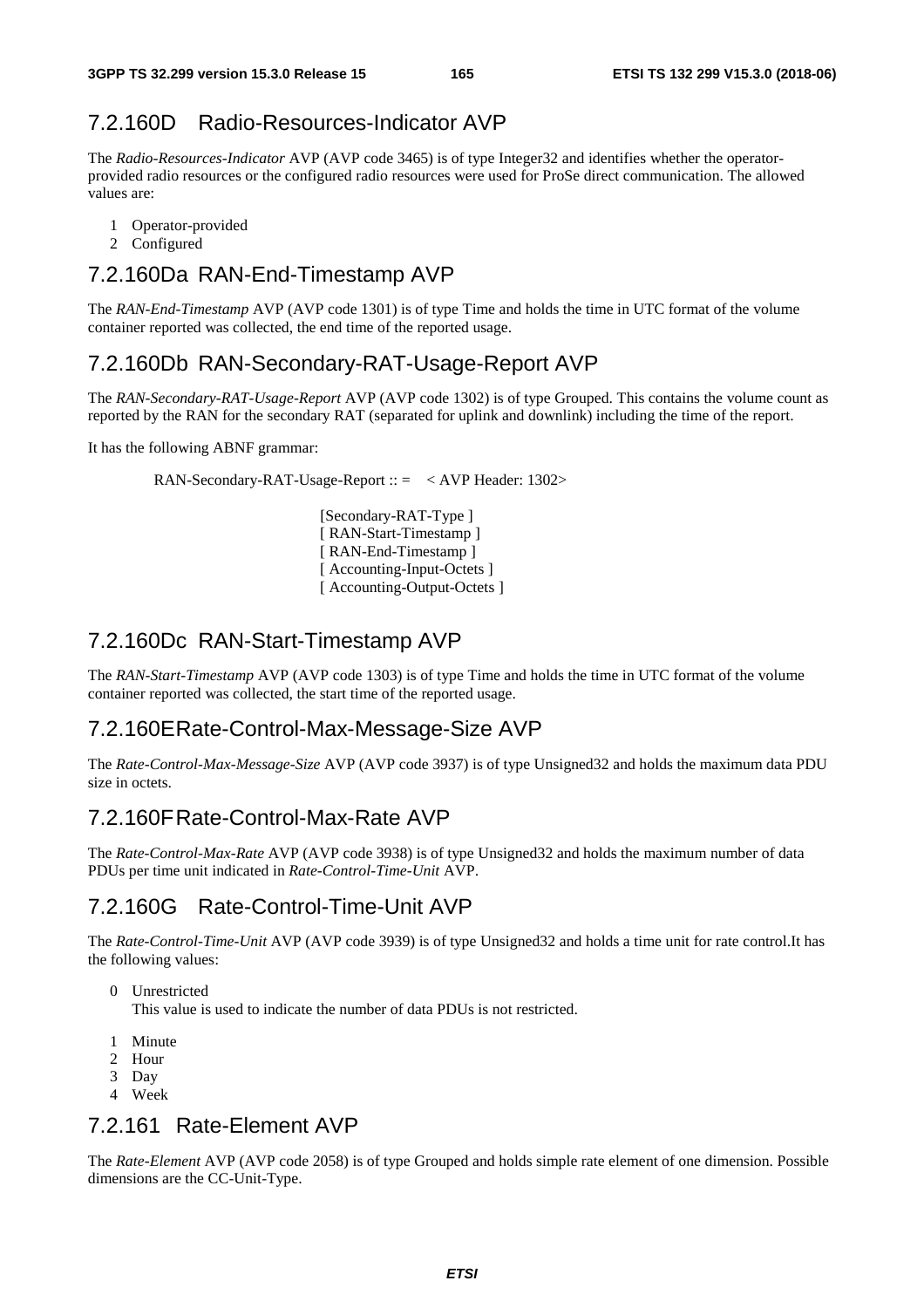Example: *CC-Unit-Type* AVP TIME, *Unit-Value* AVP 6 and *Unit-Cost* AVP 10 with *Exponent* AVP 2 should read: 10 cents per 6 seconds time. The currency is context dependent.

IF *CC-Unit-Type* AVP is MONEY, this is a fixed fee and Unit-Value is ignored.

It has the following ABNF grammar:

Rate-Element :: = < AVP Header: 2058 >

{ CC-Unit-Type } [ Charge- Reason-Code ] [ Unit-Value ] [ Unit-Cost ] [ Unit-Quota-Threshold ]

### 7.2.162 Read-Reply-Report-Requested AVP

The *Read-Reply-Report-Requested* AVP (AVP code 1222) is of type Enumerated and indicates whether a read reply report has been requested by the originator MMS User Agent or not. The values for whether a report was requested are:

0 No

1 Yes

7.2.163 Void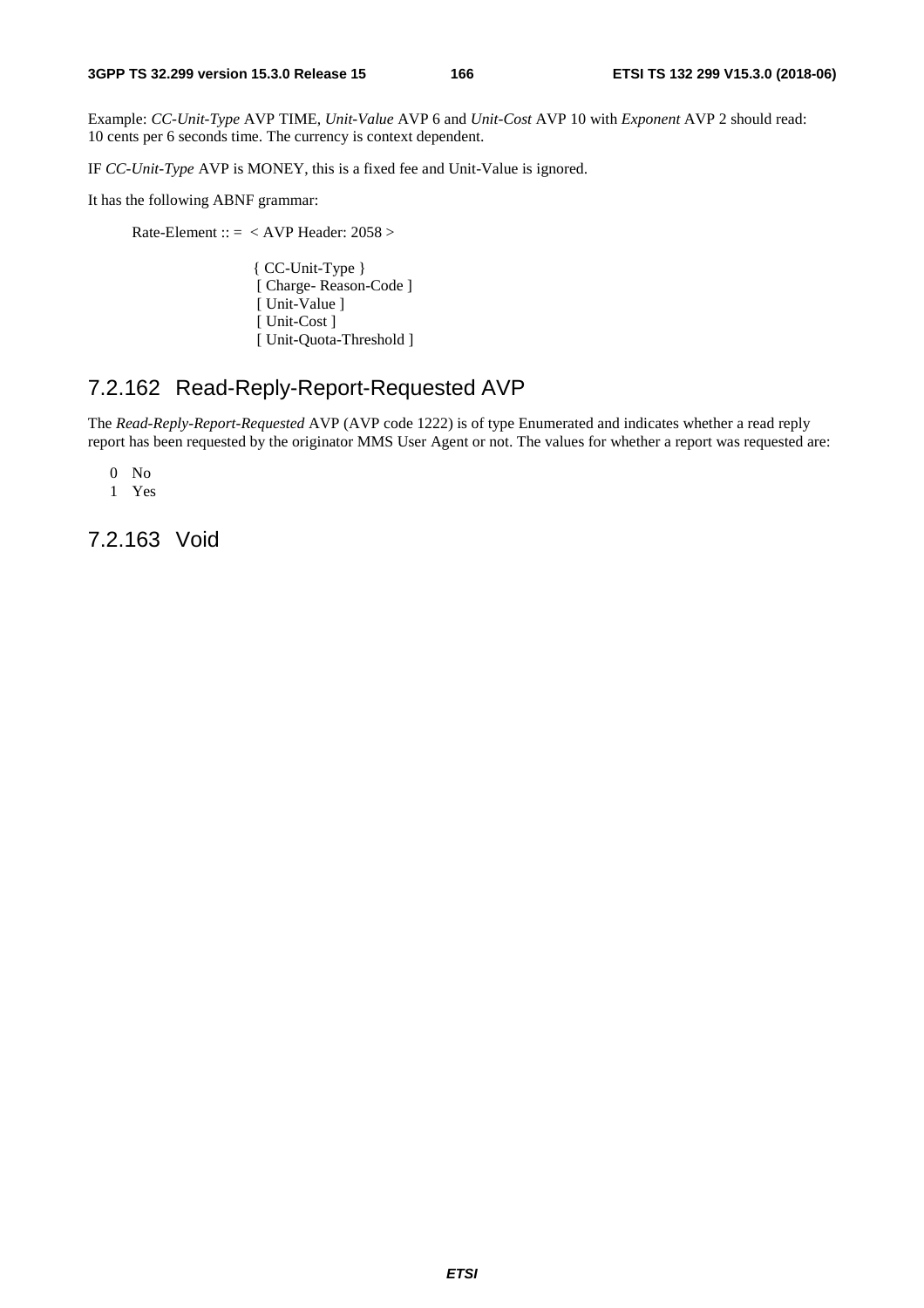# 7.2.164 Real-Time-Tariff-Information AVP

The *Real-Time-Tariff-Information* AVP (AVP code 2305) is of type Grouped and holds the tariff information received in real time according to TS 29.658 [222] in the SIP signalling.

It has the following ABNF grammar:

 $\langle$  Real-Time-Tariff-Information  $\rangle$  :: =  $\langle$  AVP Header: 2305  $\rangle$ 

[ Tariff-Information ] [ Tariff-XML ]

### 7.2.164A Reason-Header AVP

The *Reason-Header* AVP (AVP code 3401) is of type UTF8String and contains the content of the Reason-header in the SIP BYE and CANCEL. It may contain multiple entries if there are multiple Reason headers within a SIP BYE or CANCEL.

### 7.2.165 Received-Talk-Burst-Time AVP

The *Received-Talk-Burst-Time* AVP (AVP code 1284) is of type Unsigned32 and holds the duration in seconds of the received talk bursts.

### 7.2.166 Received-Talk-Burst-Volume AVP

The *Received-Talk-Burst-Volume* AVP (AVP code 1285) is of type Unsigned32 and holds the volume in bytes of the received talk bursts.

### 7.2.167 Recipient-Address AVP

The *Recipient-Address* AVP (AVP code 1201) is of type Grouped. Its purpose is to identify the recipient of a message.

It has the following ABNF grammar:

Recipient-Address ::  $=$  < AVP Header: 1201 >

[ Address-Type ] [ Address-Data ] [ Address-Domain ] [ Addressee-Type ]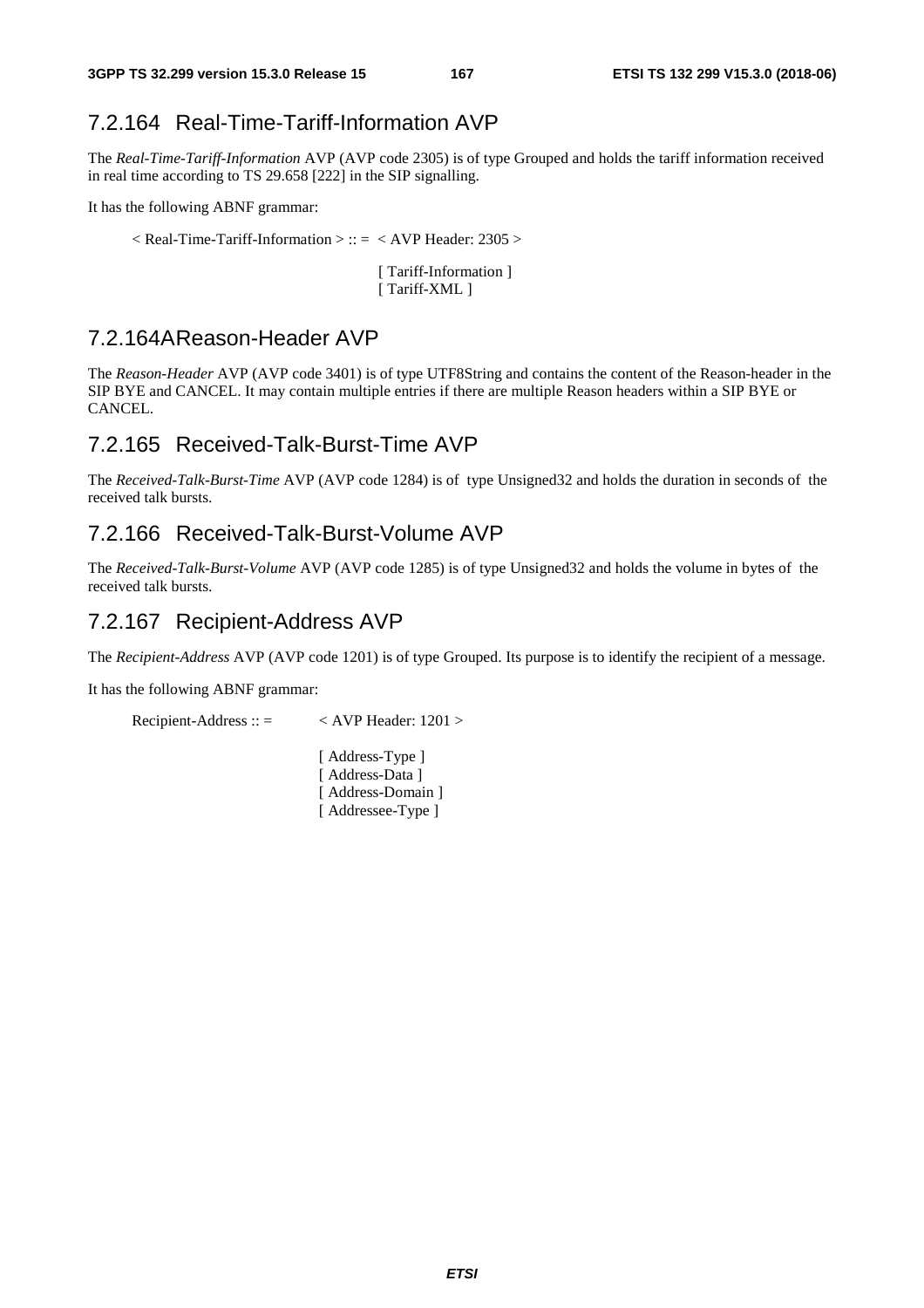### 7.2.168 Recipient-Info AVP

The *Recipient-Info* AVP (AVP code 2026) is of type Grouped. Its purpose is to group information associated with a recipient. and contains the list of Recipient addresses of the message.

It has the following ABNF grammar:

Recipient-Info ::  $=$  < AVP Header: 2026 >

- [ Destination-Interface ]
- \* [ Recipient-Address ]
- \* [ Recipient-Received-Address ]
- [ Recipient-SCCP-Address ]
- [ SM-Protocol-ID ]
- NOTE 1: This Recipient-Info AVP allows charging for messages with multiple recipients by repeating this AVP for every recipient. The Recipient-Info AVP unambigiously associates the grouped information to one specific recipient.
- NOTE 2: The SM-Protocol-ID AVP only relates to the recipient when charging MT SMS messages as specified in TS 23.040 [216].

### 7.2.169 Recipient-Received-Address AVP

The *Recipient-Received-Address* AVP (AVP code 2028) is of type Grouped. Its purpose is to identify the recipient of a message with the original, unmodified address information as received before any address manipulations has taken place in the entity generating the charging information. This field allows correlation of address information with information generated by other nodes in the message flow.

It has the following ABNF grammar:

Recipient-Received-Address :: = < AVP Header: 2028>

[ Address-Type ] [ Address-Data ] [ Address-Domain ]

## 7.2.170 Recipient-SCCP-Address

The *Recipient-SCCP-Address* AVP (AVP code 2010) is of type Address. It is the "SCCP called address" used by the messaging node when delivering the message. This is usually the address of the MSC or SGSN/Serving Node that is serving the UE when it delivers the message. It contains a Global Title, where Global Title represents an E.164 number, and possibly a Point Code (ISPC). The AddressType discriminator in RFC 6733 [401] is set to value 8, E.164, and the address information is UTF8 encoded.

# 7.2.171 Refund-Information AVP

The *Refund-Information* AVP (AVP code 2022) is of type OctetString and it conveys relevant information for the OCS application relative to refund mechanism. When refund mechanism is implemented in the OCS this AVP may be included in the CCA of the previous IEC. This AVP shall be used by the CTF in case of a refund scenario and thus shall be included in the CCR for refund if previously received in CCA for IEC.

### 7.2.171A Relationship-Mode AVP

The *Relationship-Mode* AVP (AVP code 2706) is of type Enumerated and indicates whether the other functional entity (e.g. contact point of the neighbouring network) is regarded as part of the same trust domain. It has the following values:

- 0 trusted
- 1 non-trusted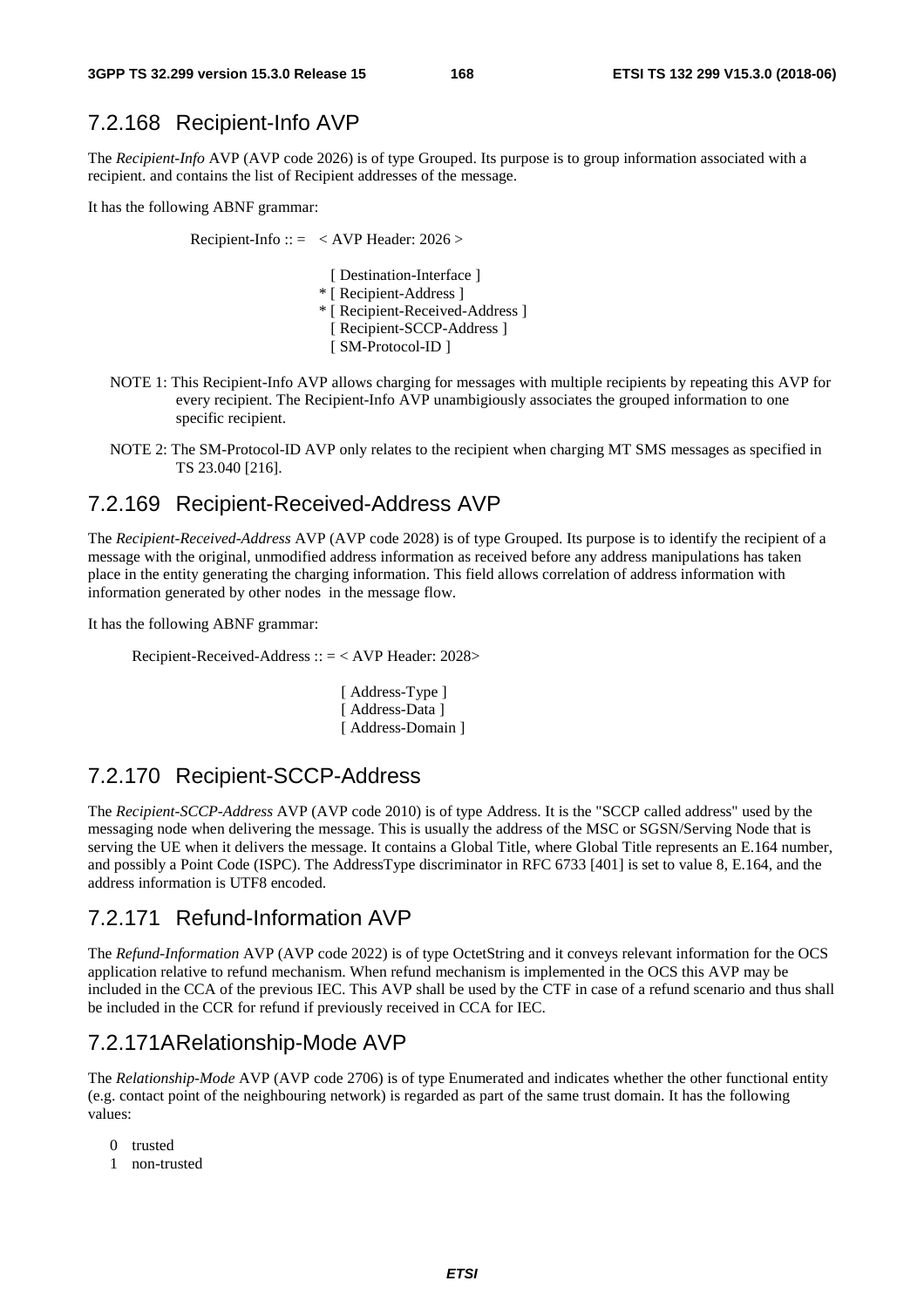# 7.2.171Aa Related-Change-Condition-Information AVP

The *Related-Change-Condition-Information* AVP (AVP code 3925) is of type Grouped. Its purpose is to allow the transmission of the change condition information that occurred on another access of a multi-access PDN connection that triggered an indirect change condition of the current access. In additional to the identification of the change condition(s) that occurred on the other access, the supplemental data for that event is also included (e.g., user location information).

It has the following ABNF grammar:

Related- Change-Condition- Information :: = < AVP Header: 3925>

 [ SGSN-Address ] \*[ Change-Condition] [ 3GPP-User-Location-Info ] [ 3GPP2-BSID ] [ UWAN-User-Location-Info ] [ Presence-Reporting-Area-Status ] [ User-CSG-Information ] [ 3GPP-RAT-Type ]

#### 7.2.171Ab Related-Trigger AVP

The *Related-Trigger* AVP (AVP code 3926) is of type Grouped and holds the trigger types for a related trigger for another access in a multi-access PDN connection. This AVP is only included when the Trigger AVP contains a Trigger-Type AVP with value of "indirect change condition" which is applicable charging per IP can session for a multiaccessPDN connection.

It has the following ABNF grammar:

Related-Trigger ::  $=$  < AVP Header: 3926 >

\* [ Trigger-Type ]

#### 7.2.171B Related-IMS-Charging-Identifier AVP

The *Related-IMS-Charging-Identifier* AVP (AVP code 2711) is of type UTF8String and holds the Related IMS Charging Identifier (ICID) as generated by the Enhanced MSC Server or the P-CSCF for the target access leg of an SRVCC access transfer.

#### 7.2.171C Related-IMS-Charging-Identifier-Node AVP

The *Related-IMS-Charging-Identifier-Node* AVP (AVP code 2712) is of type Address and holds the identifier of the Enhanced MSC Server or the P-CSCF that generated the Related IMS Charging Identifier (ICID).

#### 7.2.171D Relay-IP-address AVP

The *Relay-IP-address* AVP (AVP code 4411) is of type Address and holds the ProSe UE-to-Network Relay UE IP address for performing ProSe Direct Communication via UE-to-Network.

#### 7.2.172 Remaining-Balance AVP

The *Remaining-Balance* AVP (AVP code 2021) is of type Grouped and provides information about the remaining account balance of the subscriber.

It has the following ABNF grammar:

Remaining-Balance ::  $=$  < AVP Header: 2021 >

{ Unit-Value } { Currency-Code }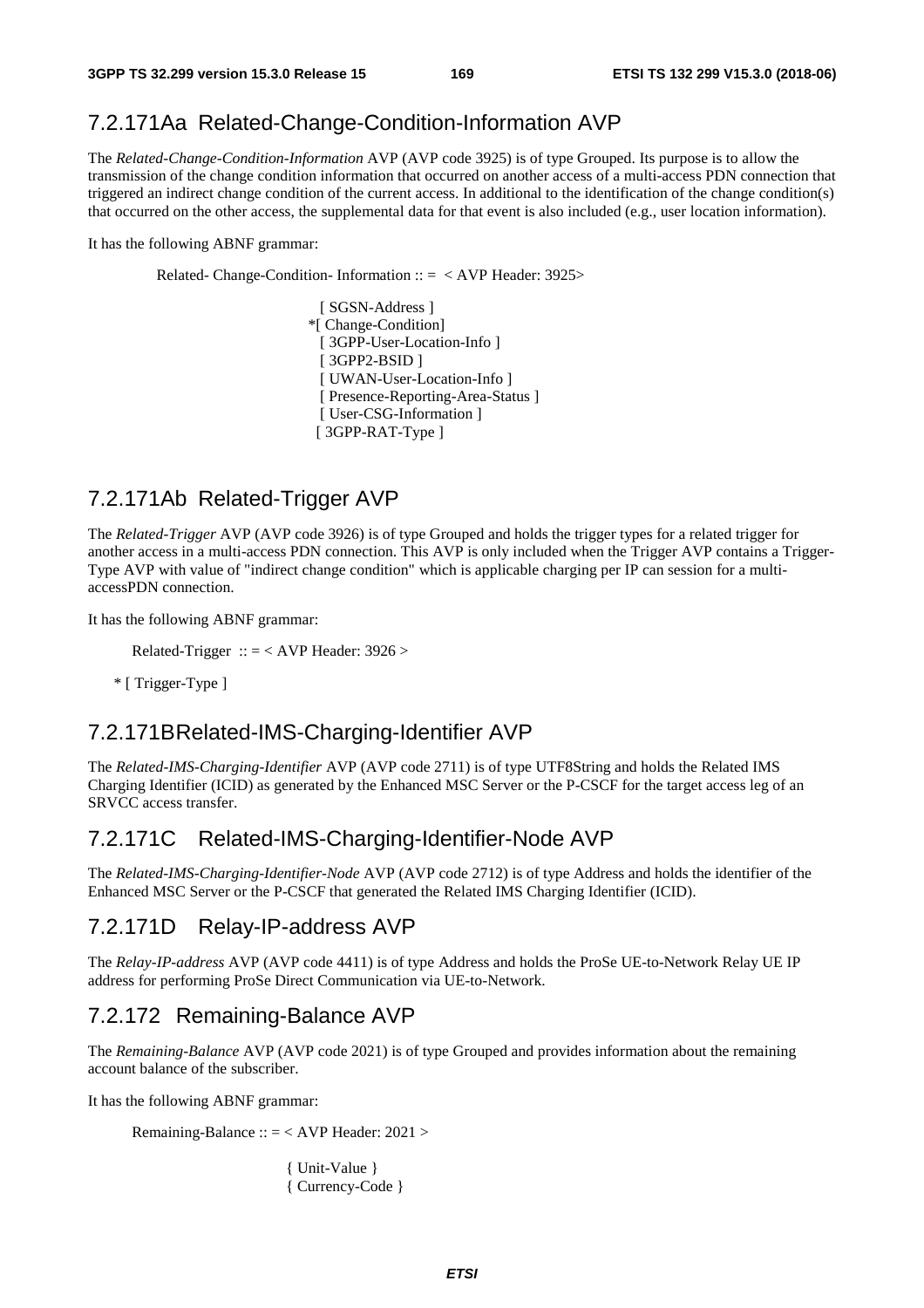# 7.2.173 Reply-Applic-ID AVP

The *Reply-Applic-ID* AVP (AVP code 1223) is of type UTF8String and holds the identifier of a "reply path", i.e. the identifier of the application to which delivery reports, read-reply reports and reply-MMs are addressed.

### 7.2.174 Reply-Path-Requested AVP

The *Reply-Path-Requested* AVP (AVP code 2011) is of type Enumerated. The possible values are:

- 0 No Reply Path Set
- 1 Reply path Set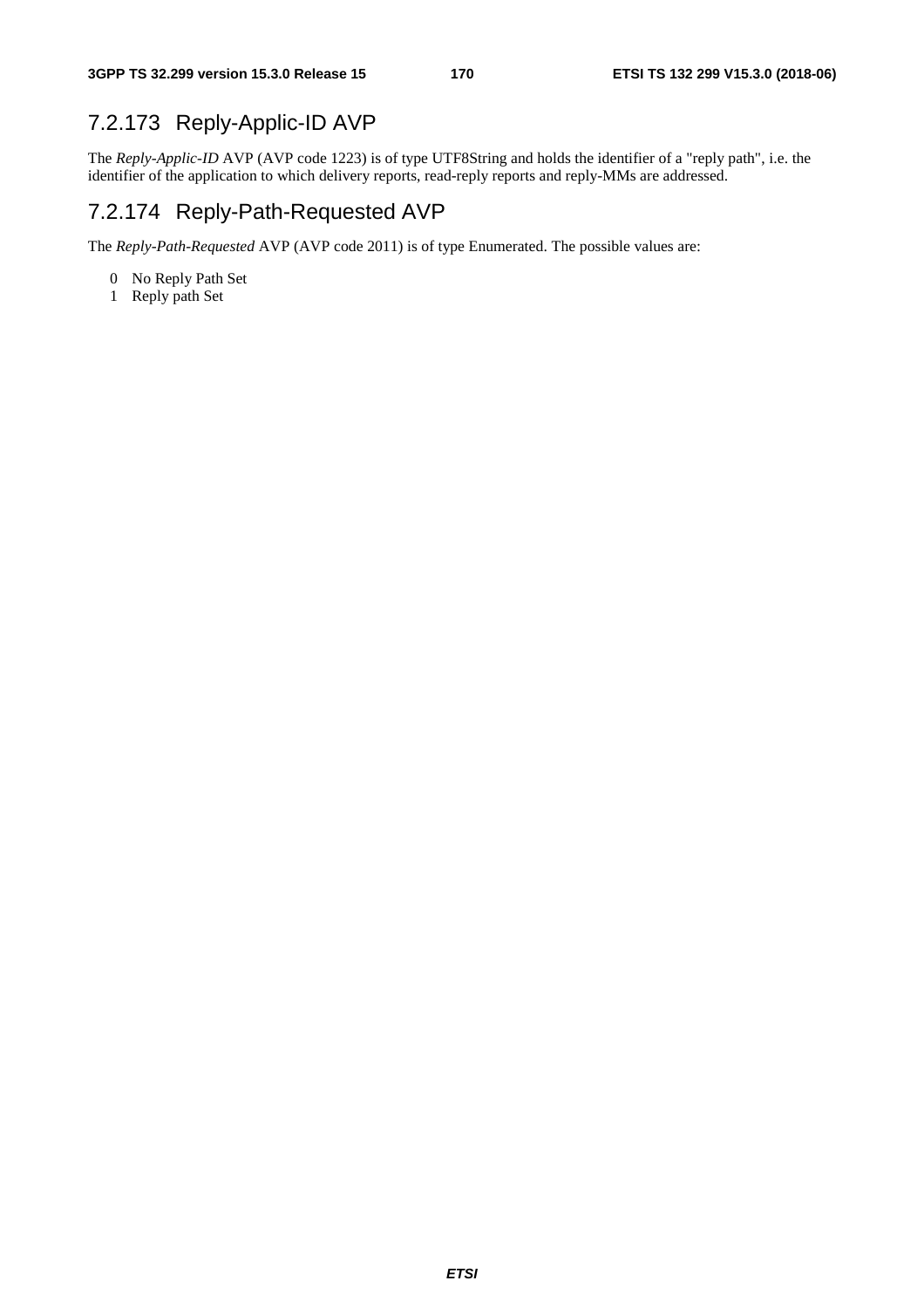### 7.2.175 Reporting-Reason AVP

The *Reporting-Reason* AVP (AVP code 872) is of type Enumerated and specifies the reason for usage reporting for one or more types of quota for a particular category. It can occur directly in the Multiple-Services-Credit-Control AVP, or in the Used-Service-Units AVP within a CCR command reporting credit usage. It shall not be used at command level. It shall always and shall only be sent when usage is being reported. The following values are defined for the Reporting-Reason AVP:

#### 0 THRESHOLD

This value is used to indicate that the reason for usage reporting of the particular quota type indicated in the Used-Service-Units AVP where it appears is that the threshold has been reached.

1 QHT

This value is used to indicate that the reason for usage reporting of all quota types of the Multiple-Service-Credit-Control AVP where its appears is that the quota holding time specified in a previous CCA command has been hit (i.e. the quota has been unused for that period of time).

#### 2 FINAL

This value is used to indicate that the reason for usage reporting of all quota types of the Multiple-Service-Credit-Control AVP where its appears is that a service termination has happened, e.g. PDP context, IP CAN bearer termination or service data flow termination.

#### 3 QUOTA\_EXHAUSTED

This value is used to indicate that the reason for usage reporting of the particular quota type indicated in the Used-Service-Units AVP where it appears is that the quota has been exhausted.

#### 4 VALIDITY\_TIME

This value is used to indicate that the reason for usage reporting of all quota types of the Multiple-Service-Credit-Control AVP where its appears is that the credit authorization lifetime provided in the Validity-Time AVP has expired.

#### 5 OTHER\_QUOTA\_TYPE

This value is used to indicate that the reason for usage reporting of the particular quota type indicated in the Used-Service-Units AVP where it appears is that, for a multi-dimensional quota, one reached a trigger condition and the other quota is being reported.

#### 6 RATING\_CONDITION\_CHANGE

This value is used to indicate that the reason for usage reporting of all quota types of the Multiple-Service-Credit-Control AVP where its appears is that a change has happened in some of the rating conditions that were previously armed (through the Trigger AVP, e.g. QoS, Radio Access Technology,…). The specific conditions that have changed are indicated in an associated Trigger AVP.

#### 7 FORCED\_REAUTHORISATION

This value is used to indicate that the reason for usage reporting of all quota types of the Multiple-Service-Credit-Control AVP where its appears is that it is there has been a Server initiated re-authorization procedure, i.e. receipt of RAR command

#### 8 POOL\_EXHAUSTED

This value is used to indicate that the reason for usage reporting of the particular quota type indicated in the Used-Service-Units AVP where it appears is that granted units are still available in the pool but are not sufficient for a rating group using the pool.

#### 9 UNUSED\_QUOTA\_TIMER

This value is used to indicate that the reason for usage reporting of all quota types of the Multiple-Service-Credit-Control AVP where its appears is that the unused quota timer has expired.

The values QHT, FINAL, VALIDITY\_TIME, FORCED\_REAUTHORISATION, RATING\_CONDITION\_CHANGE, UNUSED\_QUOTA\_TIMER apply for all quota types and are used directly in the Multiple-Services-Credit-Control AVP, whereas the values THRESHOLD, QUOTA\_EXHAUSTED and OTHER\_QUOTA\_TYPE apply to one particular quota type and shall occur only in the Used-Service-Units AVP. The value POOL\_EXHAUSTED apply to all quota types using the credit pool and occurs in the Used-Service-Units AVP. It may optionally occur in the Multiple-Services-Credit-Control AVP if all quota types use the same pool.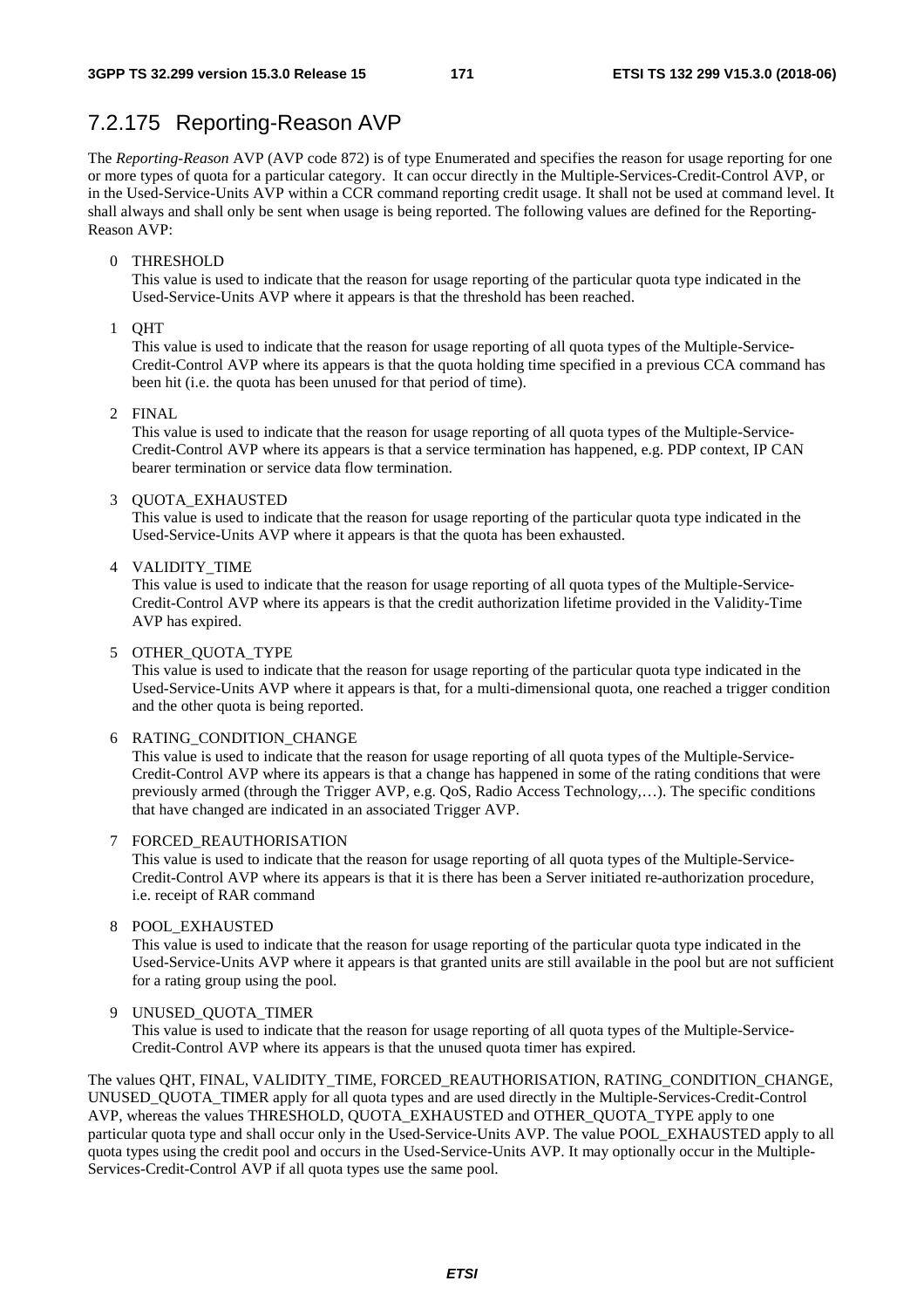When the value RATING CONDITION CHANGE is used, the Trigger AVP shall also be included to indicate the specific events which caused the re-authorization request.

# 7.2.176 Requested-Party-Address AVP

The *Requested-Party-Address* AVP (AVP code 1251) is of type UTF8 String. It holds the address (SIP URI, Tel URI or URN) of the party to whom the call was originaly addressed.

For IMS charging, it holds the address of the party (Public User ID or Public Service ID) to whom the SIP transaction was originally posted. The Requested--Party-Address AVP shall be populated with the SIP URI, Tel URI or URN contained in the Request-URI of the incoming request. This AVP is only present if different from the Called-Party-Address AVP.

For VCS charging, it holds the address (URN is not applicable) which identifies the party to which a voice call is destined before processing by the Proxy Function. It is converted from the circuit-switched Called Party BCD Number as per TS 29.163 [234] for the Request-URI header. This is included only for a mobile originating call.

### 7.2.176A Requested-PLMN-Identifier AVP

The *Requested-PLMN-Identifier* AVP (AVP code 3436) is of type UTF8String and contains PLMN identifier of the user who is targeted in proximity request.

# 7.2.176B Requestor-PLMN-Identifier AVP

The *Requestor-PLMN-Identifier* AVP (AVP code 3437) is of type UTF8String and contains PLMN identifier of the user who initiate proximity request.

## 7.2.177 Role-Of-Node AVP

The *Role-Of-Node* AVP (AVP code 829) is of type Enumerated and specifies whether the IMS (except the MRFC) or VCS node is serving the calling, called, or forwarding party. The identifier can be one of the following:

- 0 ORIGINATING\_ROLE The node is applying an originating role, serving the calling party.
- 1 TERMINATING\_ROLE The node is applying a terminating role, serving the called party.
- 2 FORWARDING\_ROLE

The node is applying a originating role, serving the forwarding party.

## 7.2.177aA Role-Of-ProSe-Function AVP

The *Role-Of-ProSe-Function* AVP (AVP code 3438) is of type Enumerated and indicates ProSe Function resides in which PLMN. The AVP may take the values as follows:

- 0 HPLMN
- 1 VPLMN
- 2 Local PLMN

## 7.2.177A Route-Header-Received AVP

The *Route-Header-Received* AVP (AVP code 3403) is of type UTF8String and includes the information in the topmost route header in a received initial SIP INVITE or non-session related SIP MESSAGE request.

## 7.2.177B Route-Header-Transmitted AVP

The *Route-Header-Transmitted* AVP (AVP code 3404) is of type UTF8String and includes the information in the route header representing the destination in a transmitted initial SIP INVITE or non-session related SIP MESSAGE request.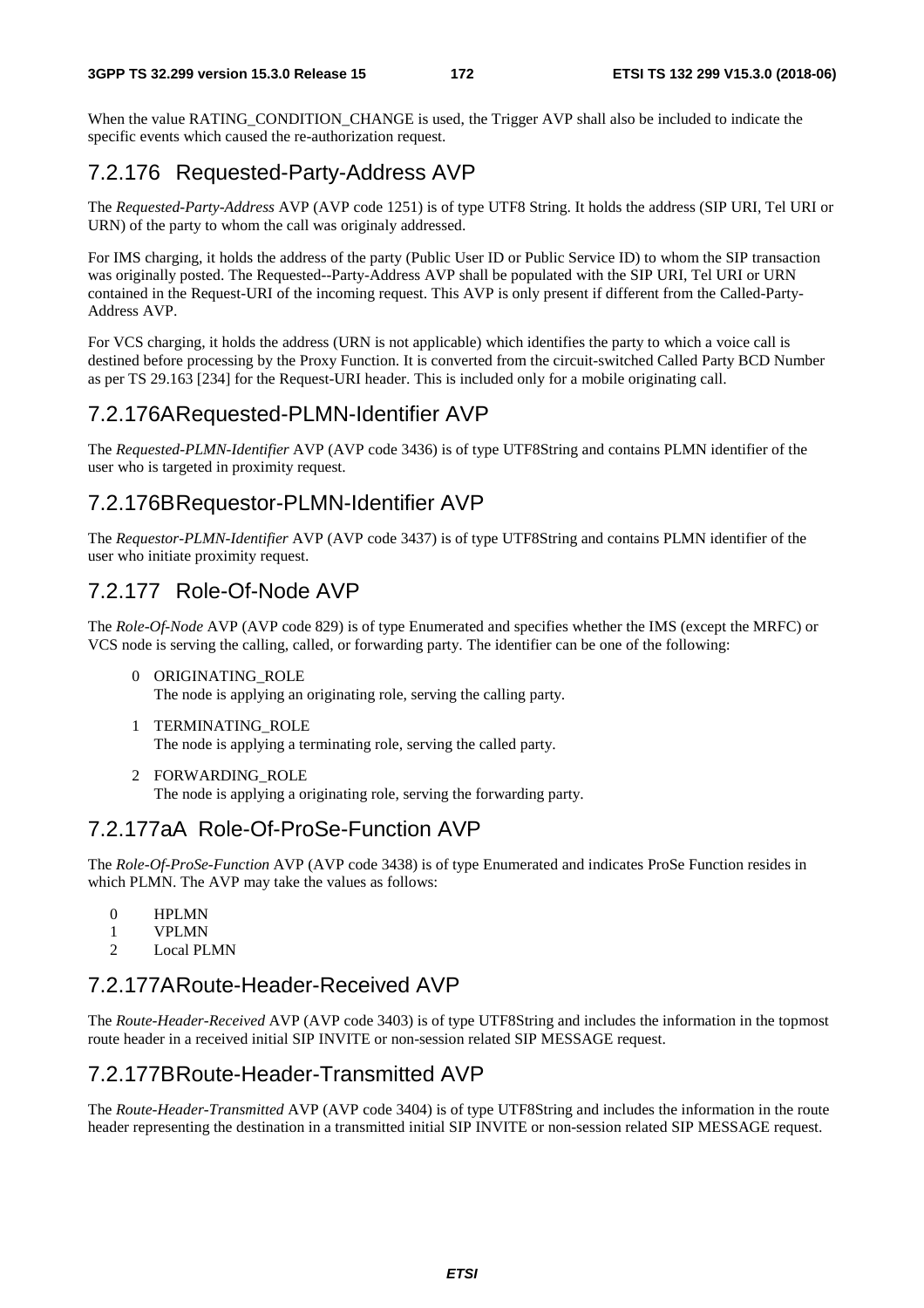## 7.2.178 Scale-Factor AVP

The *Scale-Factor* AVP (AVP code 2059) is of type Grouped and holds simple multiplication factor in the same format as Unit-Value.

It has the following ABNF grammar:

Scale-Factor :: = < AVP Header: 2059 >

{ Value-Digits } [ Exponent ]

#### 7.2.178aA SCEF-Address AVP

The *SCEF-Address* AVP (AVP code 1317) is of type Address and holds the IP-address of the SCEF.

#### 7.2.178A SCS-Address AVP

The SCS-Address AVP (AVP code 3941) is of type Address and holds the IP-address of SCS/AS.

#### 7.2.178B SCS-AS-Address AVP

The *SCS-AS-Address* AVP (AVP code 3940) is of type Grouped and holds the Address of SCS/AS.

It has the following ABNF grammar:

 $SCS-AS-Address :: = < AVP$  Header: 3940>

[ SCS-Realm ] [ SCS-Address ]

### 7.2.178C SCS-Realm AVP

The *SCS-Realm* AVP (AVP code 3942) is of type DiameterIdentity and holds the Diameter Realm Identity of SCS/AS.

### 7.2.179 SDP-Answer-Timestamp AVP

The *SDP-Answer-Timestamp* AVP (AVP code 1275) is of type Time and holds the time in UTC format of the response to the SDP offer.

#### 7.2.180 SDP-Media-Component AVP

The *SDP-Media-Component* AVP (AVP code 843) is of type Grouped and contains information about media used for a IMS session.

It has the following ABNF grammar:

SDP-Media-Component ::= < AVP Header: 843 >

[ SDP-Media-Name ] \* [ SDP-Media-Description ] [ Local-GW-Inserted-Indication ] [ IP-Realm-Default-Indication ] [ Transcoder-Inserted-Indication ] [ Media-Initiator-Flag ] [ Media-Initiator-Party ] [ 3GPP-Charging-Id ] [ Access-Network-Charging-Identifier-Value ] [ SDP-Type ]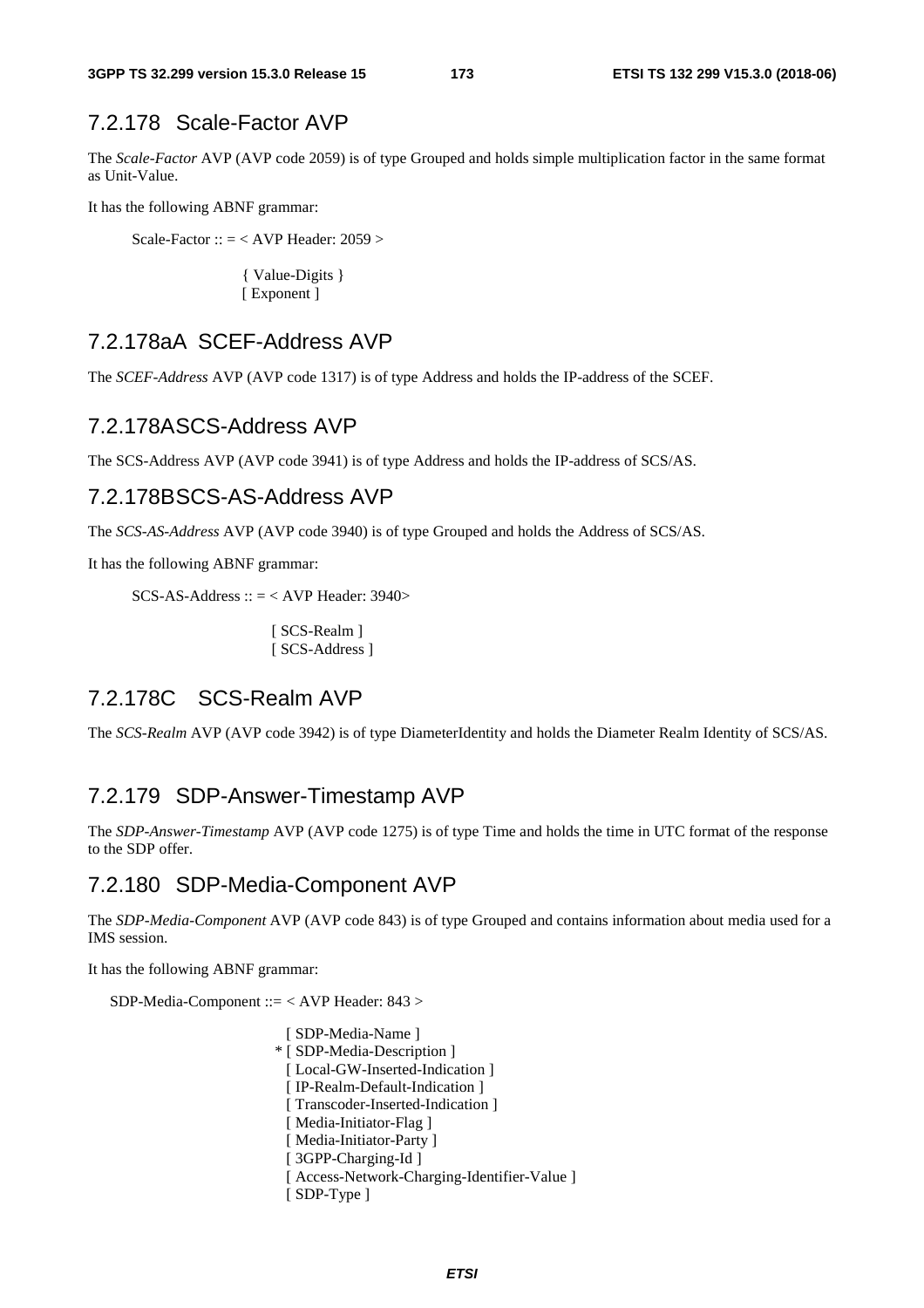NOTE: When populating the SDP-Media-Component, either the 3GPP-Charging-ID or the Access-Network-Charging-Identifier-Value should be present but not both. The 3GPP-Charging-ID is expected to be used for 3GPP defined IP-CANS (e.g. GPRS) while the Access-Network-Charging-Identifier-Value is used for non-3GPP defined IP-CANs.

Editor's Note: whether the Access-Network-Charging-Identifier-Value or the 3GPP-Charging-Id will be used of Charging Id in 5GC is ffs.

#### 7.2.181 SDP-Media-Description AVP

The *SDP-Media-Description* AVP (AVP code 845) is of type UTF8String and holds the content of SDP lines (i=, c=,  $b=$ ,  $k=$ ,  $a=$ , etc.) related to a media description, as described in RFC 4566 [406]. The attributes are specifying the media described in the SDP-Media-Name AVP.

#### 7.2.182 SDP-Media-Name AVP

The *SDP-Media-Name* AVP (AVP code 844) is of type UTF8String and holds the content of the SDP "m=" line in a media description, as described in RFC 4566 [406].

#### 7.2.183 SDP-Offer-Timestamp AVP

The *SDP-Offer-Timestamp* AVP (AVP code 1274) is of type Time and holds the time in UTC format of the SDP offer.

#### 7.2.184 SDP-Session-Description AVP

The *SDP-Session-Description* AVP (AVP code 842) is of type UTF8String and holds the content of the SDP line (i=,  $c=$ ,  $b=$ ,  $k=$ ,  $a=$ , etc.) in the session description, as described in RFC 4566 [406].

#### 7.2.185 SDP-TimeStamps AVP

The *SDP-TimeStamps* AVP (AVP code 1273) is of type Grouped and holds the time of the SDP offer and the SDP answer.

It has the following ABNF grammar:

```
SDP-TimeStamps :: = < AVP Header: 1273 >
```
 [ SDP-Offer-Timestamp ] [ SDP-Answer-Timestamp ]

#### 7.2.186 SDP-Type AVP

The *SDP-Type* AVP (AVP code 2036) is of type Enumerated and holds information if the SDP media component was of type SDP offer or SDP answer. The values are:

- 0 SDP Offer
- 1 SDP Answer

### 7.2.186A Session-Direction AVP

The *Session-Direction* AVP (AVP code 2707) is of type Enumerated and indicates whether the NNI is used for an inbound or outbound service request on the control plane in case of interconnection and roaming. It has the following values:

- 0 inbound
- 1 outbound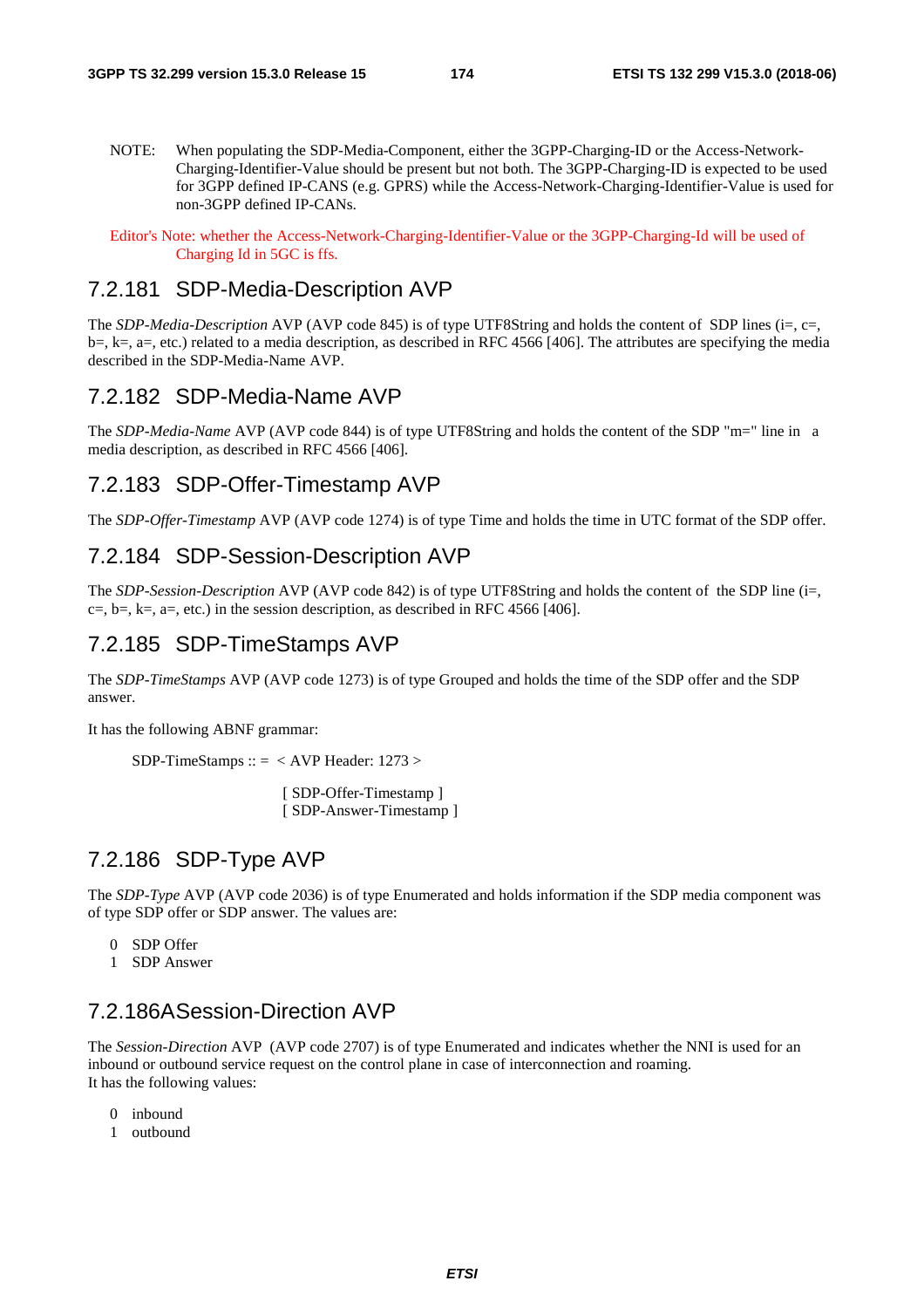### 7.2.187 Served-Party-IP-Address AVP

The *Served-Party-IP-Address* AVP (AVP code 848) is of type Address and holds the IP address of either the calling or called party, depending on whether the P-CSCF is in touch with the calling or the called party. This AVP is only provided by the P-CSCF.

#### 7.2.188 Void

#### 7.2.188A Secondary-RAT-Type AVP

The *Secondary-RAT-Type* AVP (AVP code 1304) is of type OctetString and Holds the value of Secondary RAT Type, as provided by the RAN. The field is provided by the RAN and transferred to the S-GW/P-GW in the RAN Traffic Volume element.

The following values are defined:

0 Reserved

1 5G NR

#### 7.2.189 Service-Data-Container AVP

The *Service-Data-Container* AVP (AVP code 2040) is of type Grouped. Its purpose is to allow the transmission of the container to be reported for Flow based Charging or application based charging. On encountering change on charging condition in Flow based Charging, this container identifies the volume count (separated for uplink and downlink), elapsed time or number of events, per service data flow identified per rating group or combination of the rating group and service id within an IP-CAN bearer. On encountering change on charging condition in application based Charging, this container identifies the volume count (separated for uplink and downlink), elapsed time or number of events, per rating group or combination of the rating group and service identifier within a TDF session.

It has the following ABNF grammar:

Service-Data-Container :: = < AVP Header: 2040>

 [ AF-Correlation-Information ] [ Charging-Rule-Base-Name ] [ Accounting-Input-Octets ] [ Accounting-Output-Octets ] [Local-Sequence-Number] [  $QoS$ -Information ] [ Rating-Group ] [ Change-Time ] [ Service-Identifier ] [ Service-Specific-Info ] [ ADC-Rule-Base-Name ] [ SGSN-Address ] [ Time-First-Usage ] [ Time-Last-Usage ] [ Time-Usage ] \*[ Change-Condition] [ 3GPP-User-Location-Info ] [ 3GPP2-BSID ] [ UWAN-User-Location-Info ] [ TWAN-User-Location-Info ] [ Sponsor-Identity ] [ Application-Service-Provider-Identity ] \* [ Presence-Reporting-Area-Information] [ Presence-Reporting-Area-Status ] [ User-CSG-Information ] [ 3GPP-RAT-Type ] [ Related-Change-Condition-Information ] [ Serving-PLMN-Rate-Control ] [ APN-Rate-Control ]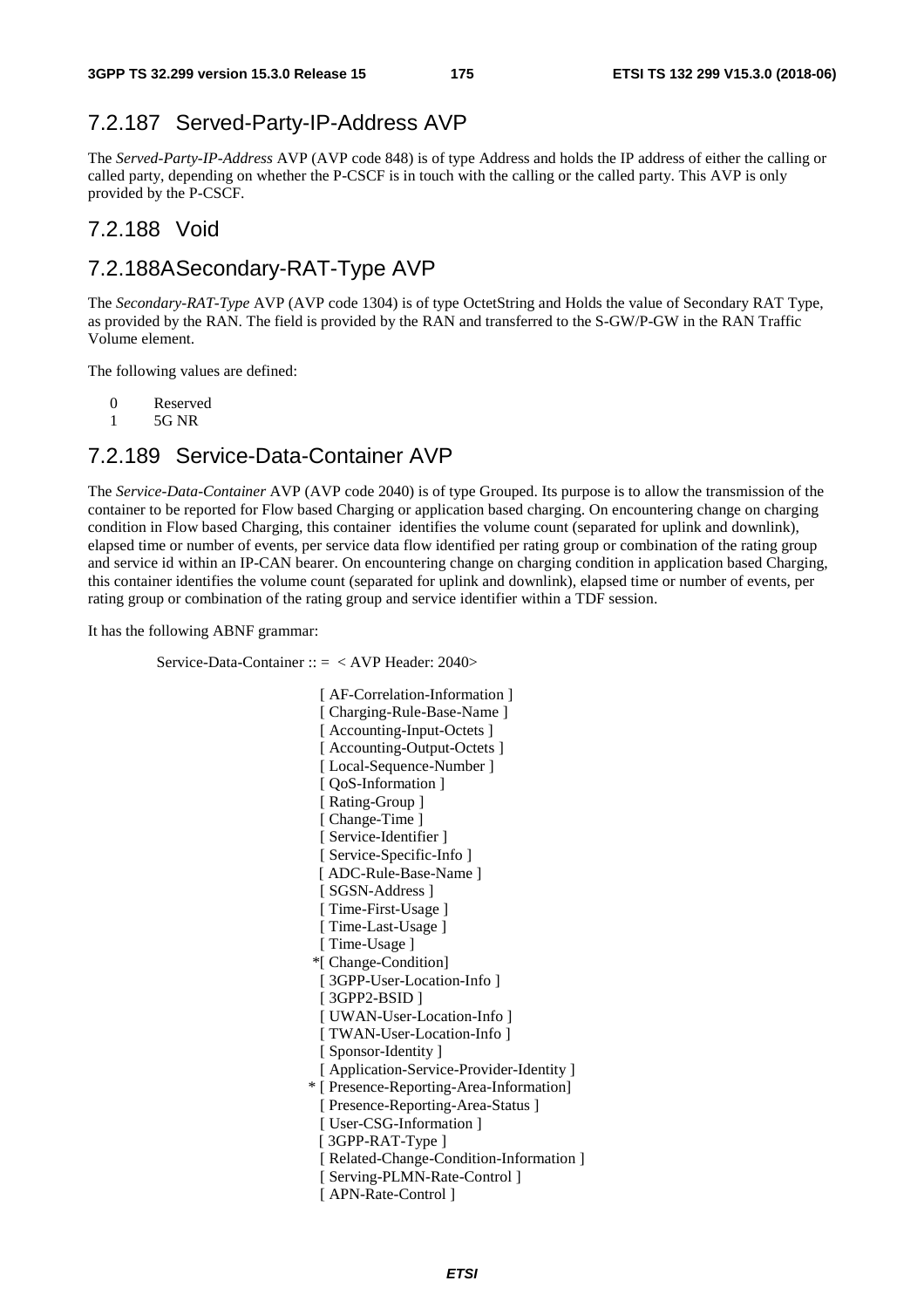[ 3GPP-PS-Data-Off-Status ] [Traffic-Steering-Policy-Identifier-DL] [Traffic-Steering-Policy-Identifier-UL]

### 7.2.190 Service-ID AVP

The *Service-ID* AVP (AVP code 855) is of type UTF8String and identifies the service the MRFC is hosting or AoC service. For conferences the conference ID is used as the value of this parameter.

#### 7.2.191 Service-Generic-Information AVP

The *Service-Generic-Information* AVP (AVP code 1256) is of type Grouped. Its purpose is to allow the transmission of service information elements used for all services.

The AVP is defined in OMA-DDS-Charging\_Data [223].

### 7.2.192 Service-Information AVP

The *Service-Information* AVP (AVP code 873) is of type Grouped. Its purpose is to allow the transmission of additional 3GPP service specific information elements which are not described in this document.

It has the following ABNF grammar:

```
Service-Information :: = < AVP Header: 873>
               * [ Subscription-Id ] 
                [ AoC-Information ]
                [ PS-Information ]
                [ IMS-Information ]
                [ MMS-Information ]
                [ LCS-Information ]
                [ PoC-Information ]
                [ MBMS-Information ]
                [ SMS-Information ]
                [ VCS-Information ]
                [ MMTel-Information ]
                [ ProSe-Information ]
                [ Service-Generic-Information ]
                [ IM-Information ]
                [ DCD-Information ]
                [ M2M-Information ]
                [ CPDT-Information ]
```
The format and the contents of the fields inside the Service-Information AVP are specified in the middle-tier documents which are applicable for the specific service. Note that the formats of the fields are service-specific, i.e. the format will be different for the various services.

The Subscription-Id AVP in Service-Information AVP is only used on the Rf interface.

Further fields may be included in the Service-Information AVP when new services are introduced.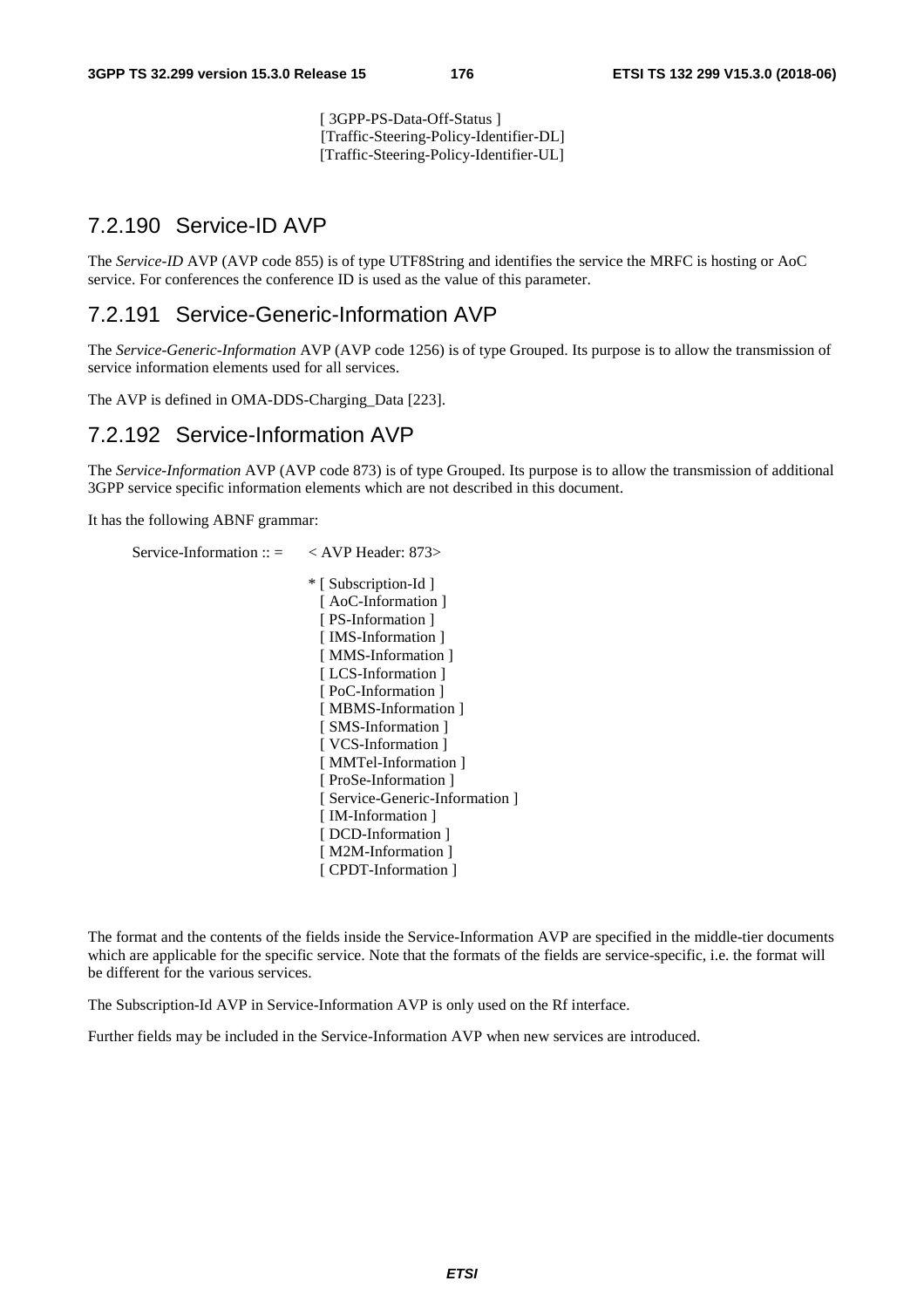#### 7.2.193 Service-Mode AVP

The *Service-Mode* AVP (AVP Code 2032) is of type Unsigned32 and provides the mode for CDIV, CB and ECT MMTel supplementary services. The following values are defined:

- 0 Communication Forwarding Unconditional (CFU)
- 1 Communication Forwarding Busy (CFB)
- 2 Communication Forwarding No Reply (CRNR)
- 3 Communication Forwarding on Not Logged-In (CFNL)
- 4 Communication Deflection (CD
- 5 Communication Forwarding on Subscriber Not Reachable (CFNRc)
- 6 Incoming Call Barring (ICB)
- 7 Outgoing Call Barring (OCB)
- 8 Anonymous Communication Rejection (ACR)
- 9 Blind Transfer
- 10 Consultative Transfer
- 11 Three-Party (3PTY)
- 12 Advice of Charge -S (AoC-S)
- 13 Advice of Charge -D (AoC-D)
- 14 Advice of Charge -E (AoC-E)

Values  $\geq 1024$  are reserved for specific Network/Manufacturer variants

#### 7.2.194 Service-Specific-Data AVP

The *Service-Specific-Data* AVP (AVP Code 863) is of type UTF8String and holds the value of the Service-Specific-Data.

#### 7.2.195 Service-Specific-Info AVP

The *Service-Specific-Info* AVP (AVP Code 1249) is of type Grouped and holds service specific data if and as provided by an Application Server, for IMS charging, a PCEF only for pre-defined PCC rules for PS domain charging, or a Proxy function for VCS charging.

It has the following ABNF grammar:

Service-Specific-Info ::= < AVP Header: 1249 >

 [ Service-Specific-Data ] [ Service-Specific-Type ]

#### 7.2.196 Service-Specific-Type AVP

The *Service-Specific-Type* AVP (AVP Code 1257) is of type Unsigned32 and holds the type of the Service-Specific-Data.

#### 7.2.197 Void

#### 7.2.197a Serving-Node-Identity

The *Serving-Node-Identity* AVP (AVP code 3929) is of type DiameterIdentity and holds the identity of the Serving Node (e.g. MME from the SCEF) that was used during a report.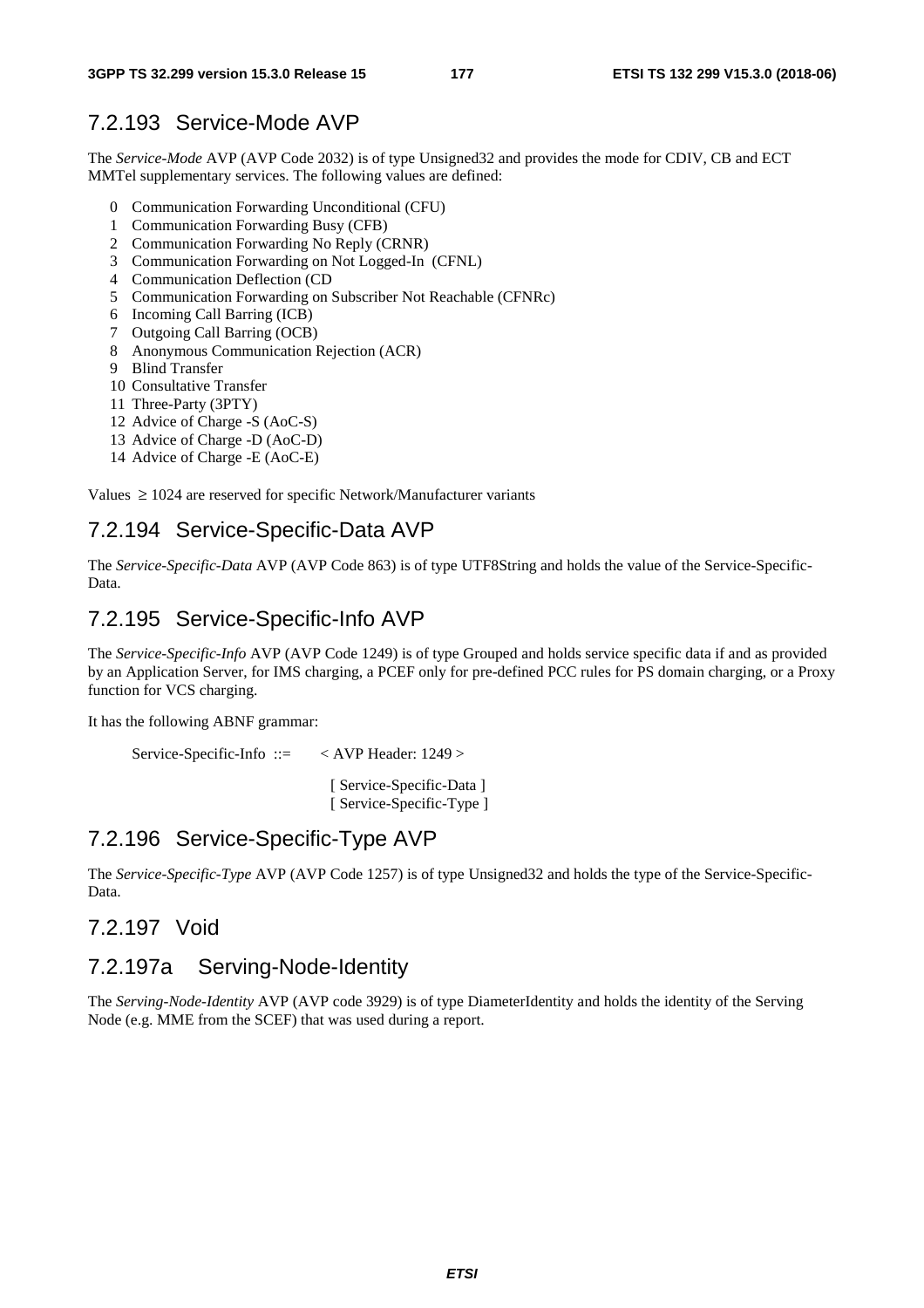# 7.2.198 Serving-Node-Type AVP

The *Serving-Node-Type* AVP (AVP Code 2047) is of type Enumerated and identifies the type of Serving Node. It may take the following values:

- 0 SGSN
- 1 PMIPSGW
- 2 GTPSGW
- 3 ePDG
- 4 hSGW
- 5 MME
- 6 TWAN

### 7.2.198A SGi-PtP-Tunnelling-Method AVP

The *SGi-PtP-Tunnelling-Method* AVP (AVP Code 3931) is of type Enumerated and indicates whether SGi PtP tunnelling method is based on UDP/IP or other methods for a non-IP PDN type PDN connection.The following values are defined:

- 0 UDP\_IP\_based
- 1 Others

## 7.2.199 SGSN-Address AVP

The *SGSN-Address* AVP (AVP code 1228) is of type Address and holds the IP-address of the SGSN/Serving Node (e.g. S-GW, AGW, ePDG, TWAG from the P-GW/TDF and S4-SGSN, MME from the S-GW) that was used during a report.

### 7.2.199A SGW-Address AVP

The *SGW-Address* AVP (AVP code 2067) is of type Address and holds the IP-address of the SGW Node.

## 7.2.200 SGW-Change AVP

The *SGW-Change* AVP (AVP Code 2065) is of type Enumerated, and indicates this is the first ACR[Start] due to an inter serving node change (change from SGW, ePDG, TWAG, HSGW). If this AVP is not present, this means this ACR[Start] is not due to an inter serving node change.

The following values are defined:

- 0 ACR\_Start\_NOT\_due\_to\_SGW\_Change
- 1 ACR Start due to SGW Change

### 7.2.201 SIP-Method AVP

The *SIP-Method* AVP (AVP code 824) is of type UTF8String and holds the name of the SIP Method (INVITE, UPDATE etc.) causing a accounting request to be sent to the CDF or CCR to be sent to the OCF.

### 7.2.202 SIP-Request-Timestamp AVP

The *SIP-Request-Timestamp* AVP (AVP code 834) is of type Time and holds the time in UTC format of the SIP request (e.g. Invite, Update).

### 7.2.203 SIP-Request-Timestamp-Fraction AVP

The *SIP-Request-Timestamp-Fraction* AVP (AVP code 2301) is of type Unsigned32 and holds the miliseconds fraction in relation to SIP-Request-Timestamp.

### 7.2.204 SIP-Response-Timestamp AVP

The *SIP-Response-Timestamp* AVP (AVP code 835) is of type Time and holds the time in UTC format of the response to the SIP request (e.g. 200 OK).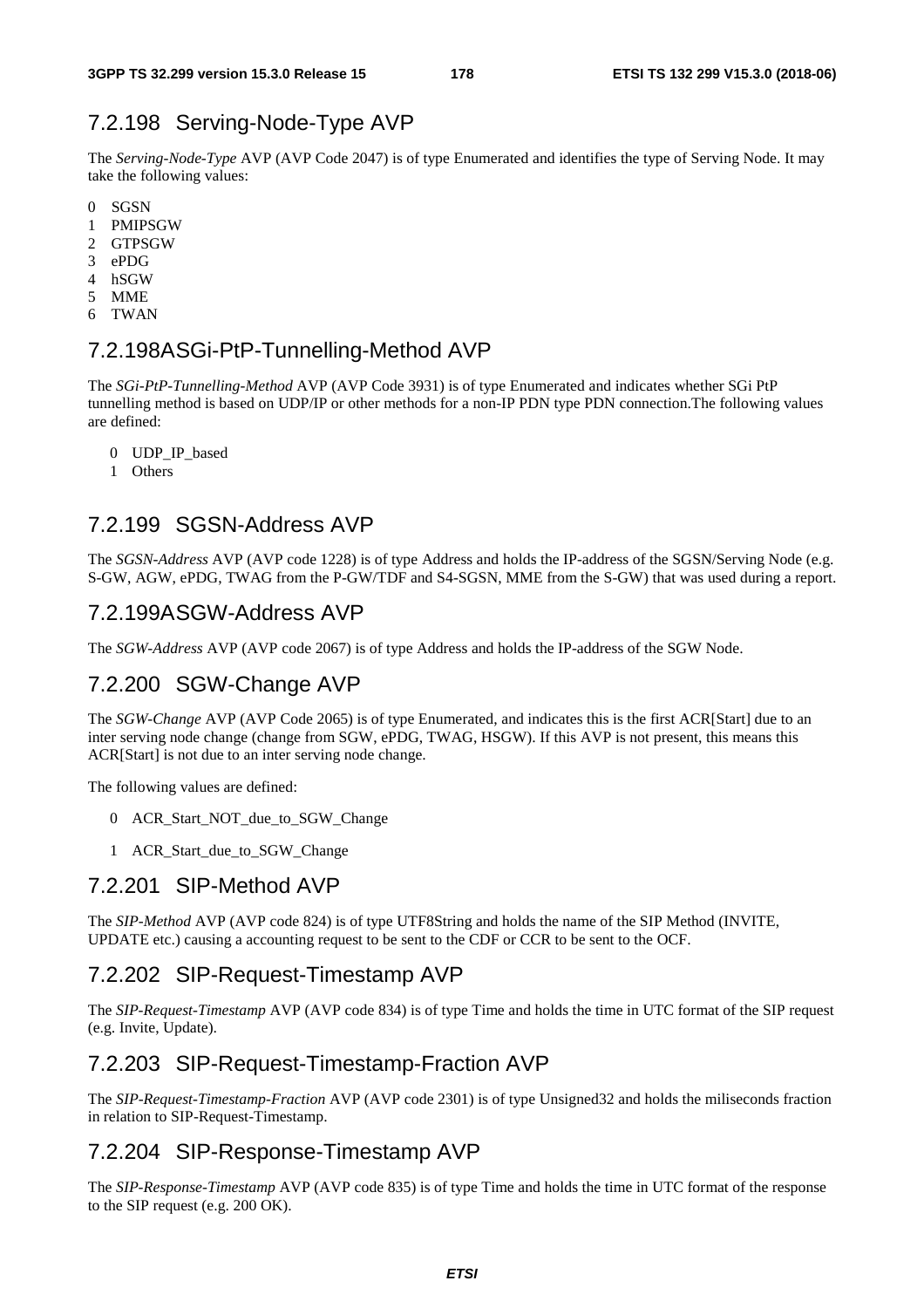#### 7.2.205 SIP-Response-Timestamp-Fraction AVP

The *SIP-Response-Timestamp-Fraction* AVP (AVP code 2302) is of type Unsigned32 and holds the miliseconds fraction in relation to SIP-Response-Timestamp.

#### 7.2.205A SM-Device-Trigger-Indicator AVP

The *SM-Device-Trigger-Indicator* AVP (AVP code 3407) is of type Enumerated, and indicates whether the Short Message is related to Device Trigger, and which action is requested by the Device trigger. If this AVP is not present, this means the Short Message is not related to Device Trigger:

- 0 Not DeviceTrigger
- 1 Device Trigger request
- 2 Device Trigger replace
- 3 Device Trigger recall

#### 7.2.205B SM-Device-Trigger-Information AVP

The *SM-Device-Trigger-Information* AVP (AVP code 3405) is of type Grouped and holds the specific device trigger details for the Short Message.

It has the following ABNF grammar:

SM-Device-Trigger-Information :: = < AVP Header: 3405>

[ MTC-IWF-Address ] [ Reference-Number ] [ Serving-Node ] [ Validity-Time ] [ Priority-Indication ] [ Application-Port-Identifier ]

### 7.2.206 SM-Discharge-Time AVP

The *SM-Discharge-Time* AVP (AVP code 2012) is of type Time. It indicates the time associated with the event being reported in the SM-Status AVP. It is only used in scenarios in which the delivery of the Delivery-Report (more properly the Status-Report) is being charged.

For example, if SM-Status has the value 0x00, then the SM-Discharge-Time indicates the time of the delivery of the original Short Message.

The SMS Node shall ensure the correct encoding of this, as the other AVPs using the type Time, since the SMS messages use different formats.

### 7.2.207 SM-Message-Type AVP

The *SM*-*Message-Type* AVP (AVP code 2007) is of type Enumerated and indicates the type of the message which caused the charging interaction. The values are given below:

- 0 SUBMISSION
- 1 DELIVERY\_REPORT
- 2. SM Service Request
- 3 T4 Device Trigger
- 4 SM Device Trigger
- 5 MO-SMS T4 submission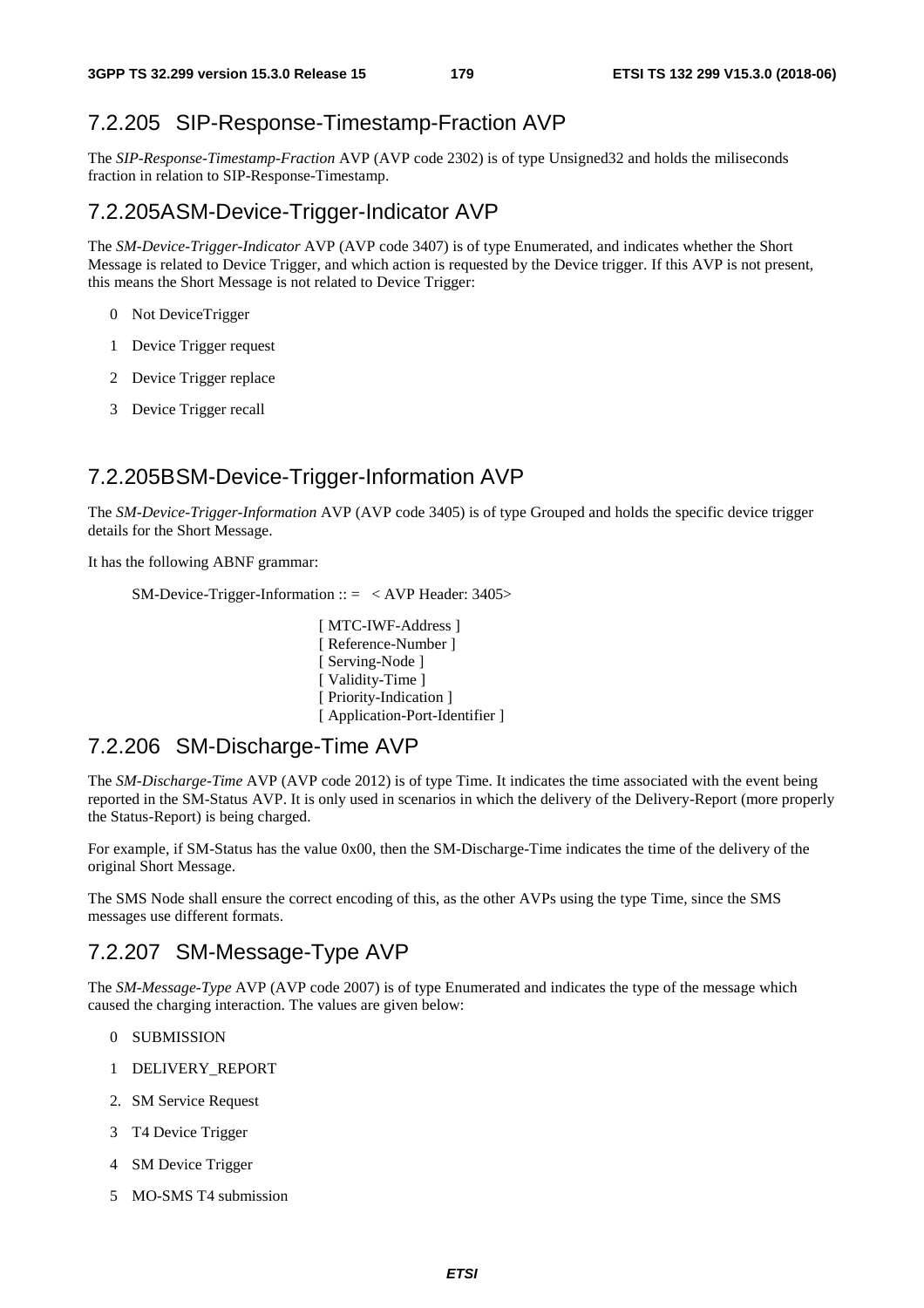## 7.2.208 SM-Protocol-Id AVP

The *SM-Protocol-ID* AVP (AVP code 2013) is of type OctetString and holds an indication of the protocol used for the SM.

## 7.2.208A SM-Sequence-Number AVP

The *SM-Sequence-Number* AVP (AVP code 3408) is of type Unsigned32 and includes the sequence number of the SM within the concatenated short message when applicable for SMS Offline Charging.

## 7.2.209 SM-Status AVP

The *SM-Status* AVP (AVP code 2014) is of type OctetString. The OctetString is of length 1 octet and contains status information about the delivery of an SM.

## 7.2.210 SM-User-Data-Header AVP

The *SM-User-Data-Header* AVP (AVP code 2015) is of type OctetString and contains any user data header extracted from the user data part of the SM. Encoding is as described in TS 23.040 [216]. Any padding bits are not considered part of the header and are omitted.

## 7.2.211 SMS-Information AVP

The *SMS-Information* AVP (AVP code 2000) is of type Grouped. Its purpose is to allow the transmission of additional SMS service specific information elements.

It has the following ABNF grammar:

SMS-Information ::  $=$  < AVP Header: 2000>

[ SMS-Node ] [ Client-Address ] [ Originator-SCCP-Address ] [ SMSC-Address ] [ Data-Coding-Scheme ] [ SM-Discharge-Time ] [ SM-Message-Type ] [ Originator-Interface ] [ SM-Protocol-ID ] [ Reply-Path-Requested ] [ SM-Status ] [ SM-User-Data-Header ] [ Number-Of-Messages-Sent ] [ SM-Sequence-Number ] \* [ Recipient-Info ] [ Originator-Received-Address ] [ SM-Service-Type ] [ SMS-Result ] [ SM-Device-Trigger-Indicator ] [ SM-Device-Trigger-Information ] [ MTC-IWF-Address ] [ Application-Port-Identifier ] [ External-Identifier ]

## 7.2.212 SMS-Node AVP

The *SMS-Node* AVP (AVP code 2016) is of type Enumerated and identifies the role which the SMS node performs in relation to the charging event. It takes the following values: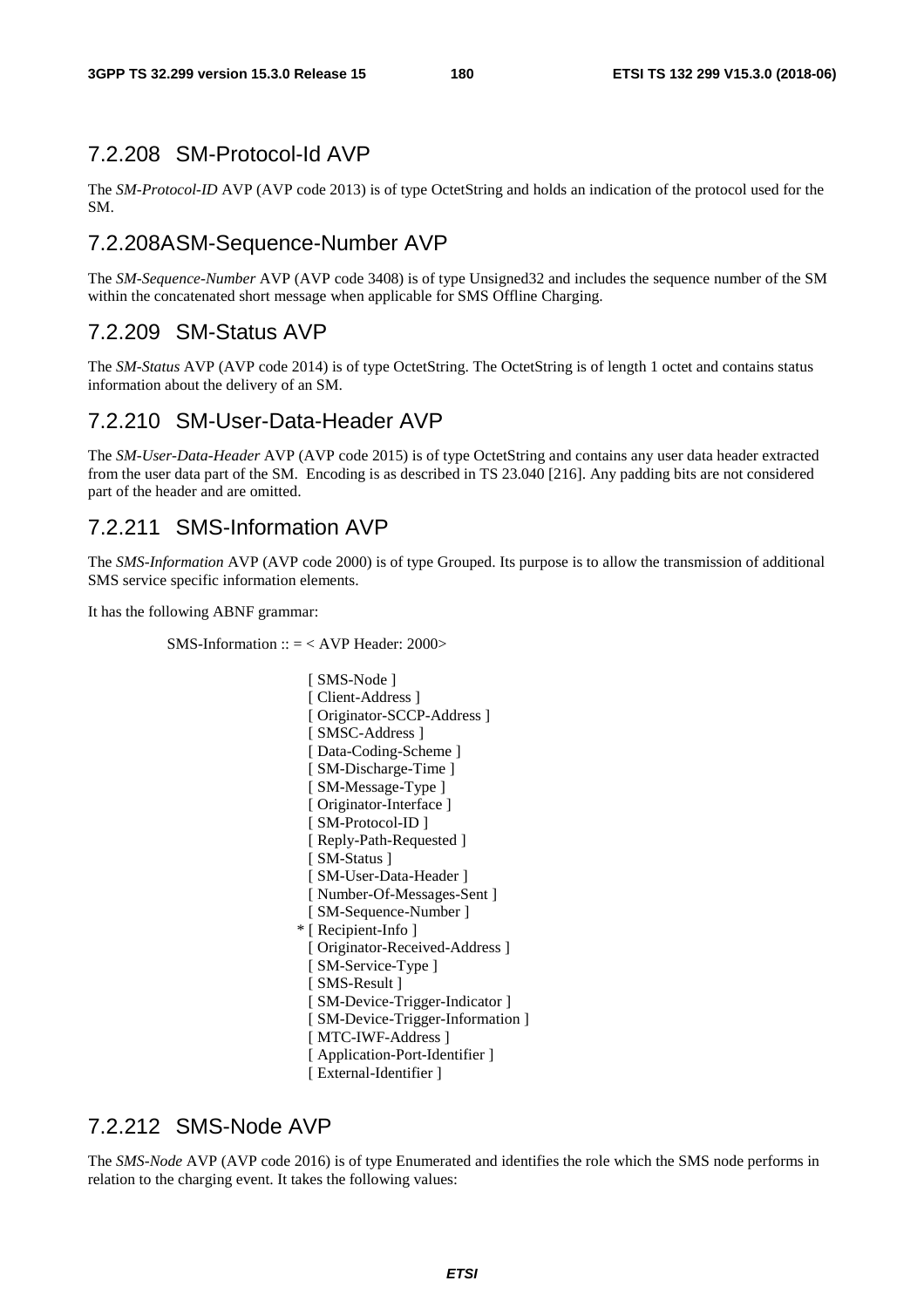- 0 SMS Router
- 1 IP-SM-GW
- 2 SMS Router and IP-SM-GW
- 3 SMS-SC

## 7.2.212A SMS-Result AVP

The *SMS-Result* AVP (AVP code 3409) is of type Unsigned32 and includes the result of an attempt for a Short Message transaction (submission or delivery).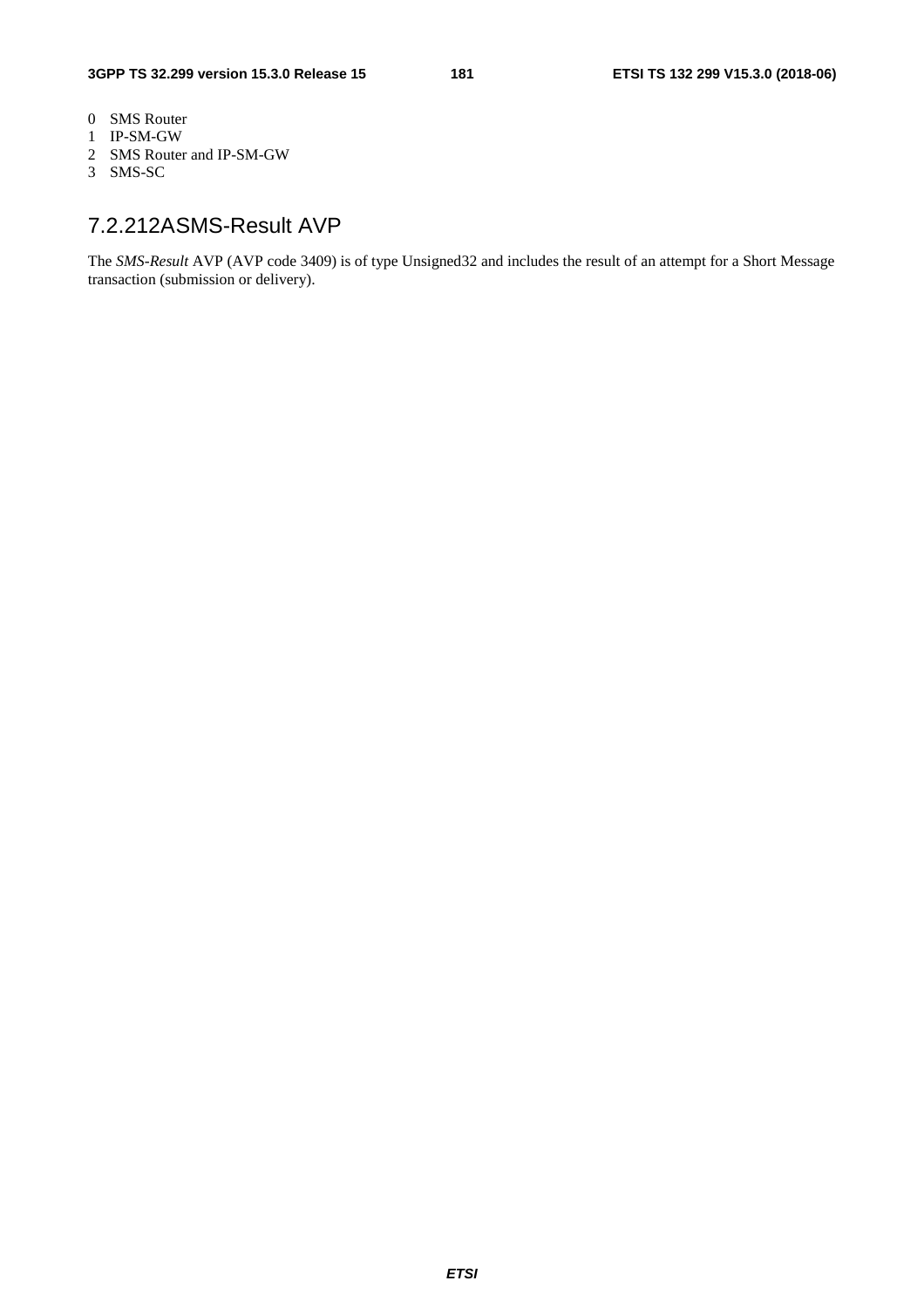## 7.2.213 SM-Service-Type AVP

The *SM-Service-Type* AVP (AVP code 2029) is of type Enumerated and indicates the type of SM service that caused the charging interaction. The values as defined in TS 22.142 [217] are given below:

- 0 VAS4SMS Short Message content processing
- 1 VAS4SMS Short Message forwarding
- 2 VAS4SMS Short Message Forwarding multiple subscriptions
- 3 VAS4SMS Short Message filtering
- 4 VAS4SMS Short Message receipt
- 5 VAS4SMS Short Message Network Storage
- 6 VAS4SMS Short Message to multiple destinations
- 7 VAS4SMS Short Message Virtual Private Network (VPN)
- 8 VAS4SMS Short Message Auto Reply
- 9 VAS4SMS Short Message Personal Signature
- 10 VAS4SMS Short Message Deferred Delivery
- 11 .. 99 Reserved for 3GPP defined SM services
- 100 .. 199 Vendor specific SM services

The SM-Service-Type AVP shall be present if the SM-Message-Type AVP has value 2, SM Service Request.

## 7.2.214 SMSC-Address AVP

The *SMSC-Address* AVP (AVP code 2017) is of type Address and carries the address of the SMSC, as contained in the SM.

### 7.2.214A Start-of-Charging AVP

The S*tart-of-Charging* AVP (AVP Code 3419) is of type Time and holds the time in UTC format which represents the time origin for charging and may be equivalent to the time call setup is initiated or the time the call is answered depending on configuration.

## 7.2.215 Start-Time AVP

The S*tart-Time* AVP (AVP Code 2041) is of type Time and holds the time in UTC format which represents the start of a user session at the S-GW/P-GW or the start of a voice call in the MSC.

### 7.2.215A Status-AS-Code AVP

The S*tatus-AS-Code* AVP (AVP Code 2702) is of type Enumerated and only present to specify abnormal response code, e.g, 4xx, 5xx or Timeout, etc for specific AS when it responds abnormally to S-CSCF. If AS responds SIP 200 OK, this AVP isn't present in Application-Server-Information AVP. The AVP may take the values as follows:

- $0 \qquad 4xx$
- 1 5xx;
- 2 Timeout

## 7.2.216 Stop-Time AVP

The S*top-Time* AVP (AVP Code 2042) is of type Time and holds the time in UTC format which represents the termination of a user session at the S-GW/P-GW or the termination of a voice call in the MSC.

### 7.2.217 Submission-Time AVP

The *Submission-Time* AVP (AVP code 1202) is of type Time and indicates the time at which the message was submitted.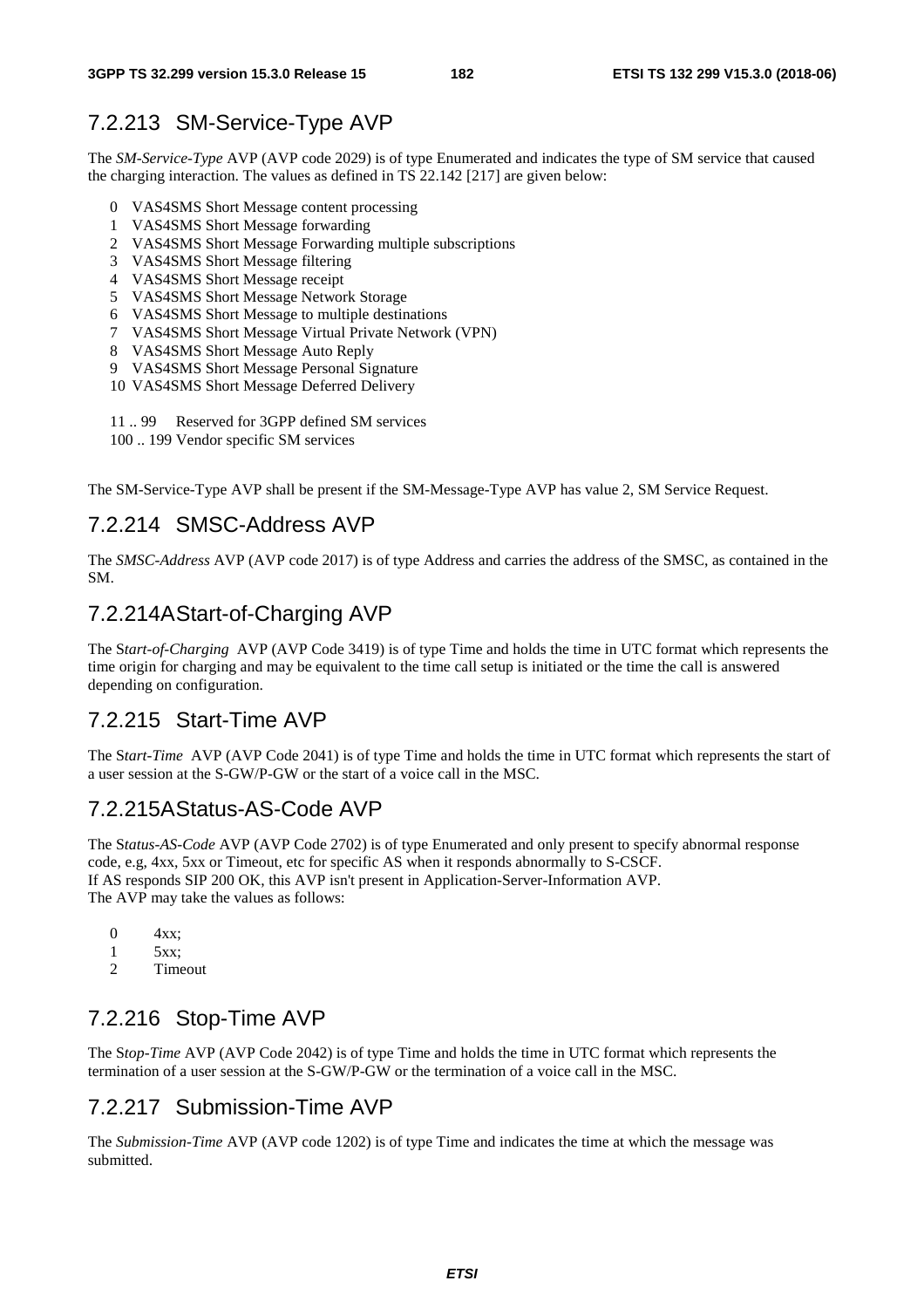## 7.2.218 Subscriber-Role AVP

The *Subscriber-Role* AVP (AVP code 2033) is of type Enumerated and indicates the role of the subscriber (originating party or terminating party) in MMTel supplementary services. The role can be one of the following:

- 0 Originating
- 1 Terminating

This AVP is not used.

## 7.2.219 Supplementary-Service AVP

The *Supplementary-Service* AVP (AVP code 2048) is of type Grouped and holds the specific supplementary service details for one MMTel supplementary service.

It has the following ABNF grammar:

```
Supplementary-Service :: = < AVP Header: 2048> 
                            [ MMTel-SService-Type ]
                            [ Service-Mode ]
                             [ Number-Of-Diversions ] 
                            [ Associated-Party-Address ] 
                            [ Service-ID ]
                            [ Change-Time ]
                            [ Number-Of-Participants ]
```
### 7.2.219A TAD-Identifier AVP

The *TAD-Identifier* AVP (AVP code 2717) is of type Enumerated and indicates the type of access network (CS or PS) through which the session shall be terminated. It can be one of the following values:

[ Participant-Action-Type ] [ CUG-Information ] [ AoC-Information ]

0 CS

1 PS

## 7.2.220 Talk-Burst-Exchange AVP

The *Talk-Burst-Exchange* AVP (AVP code 1255) is of type Grouped and holds the talk burst related charging data.

It has the following ABNF grammar:

Talk-Burst-Exchange  $\therefore$  = < AVP Header: 1255 >

{ PoC-Change-Time } [ Number-Of-Talk-Bursts ] [ Talk-Burst-Volume ] [ Talk-Burst-Time ] [ Number-Of-Received-Talk-Bursts ] [ Received-Talk-Burst-Volume ] [ Received-Talk-Burst-Time ] [ Number-Of-Participants ] [ PoC-Change-Condition ]

### 7.2.221 Talk-Burst-Time AVP

The *Talk-Burst-Time* AVP (AVP code 1286) is of type Unsigned32 and holds the duration in seconds of the sent talk bursts.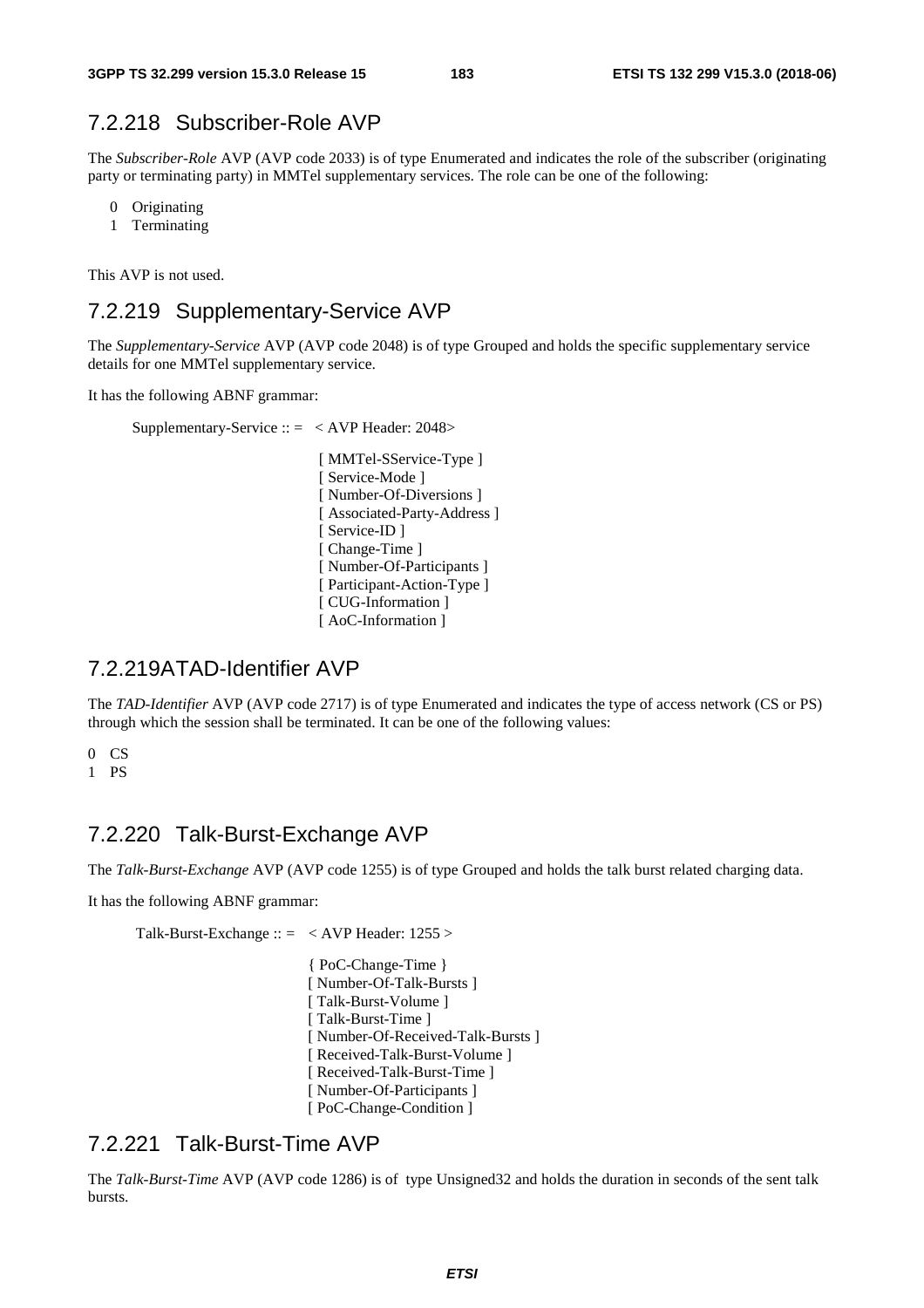## 7.2.222 Talk-Burst-Volume AVP

The *Talk-Burst-Volume* AVP (AVP code 1287) is of type Unsigned32 and holds the volume in bytes of the sent talk bursts.

## 7.2.222A Target-IP-Address AVP

The *Target-IP-Address* AVP (AVP code 4412) is of type Address and holds the IP address used as target address for performing ProSe Direct one-to-one Communication.

## 7.2.223 Tariff-Information AVP

The *Tariff-Information* AVP (AVP code 2060) is of type Grouped and holds a tariff definition either from the local provider or from 3rd party provider. It contains information about the operator and the ID of the service being provided, the current tariff and possible next tariff after tariff switch time. It may also chain to tariffs provided by intermediate operators in the chain.

It has the following ABNF grammar:

Tariff-Information ::  $=$  < AVP Header: 2060 >

 { Current-Tariff } [ Tariff-Time-Change ] [ Next-Tariff ]

## 7.2.224 Tariff-XML AVP

The *Tariff-XML* AVP (AVP code 2306) is of type UTF8String and holds the XML body describing the tariff/add-on charge information exchanged during the SIP transaction, as described in the TS 29.658 [222].

## 7.2.224A Teleservice AVP

The *Teleservice* AVP (AVP code 3413) is of type OctetString and holds the used teleservice for the voice call service.

## 7.2.225 Terminating-IOI AVP

The *Terminating-IOI* AVP (AVP code 840) is of type UTF8String (alphanumeric string) and holds the Inter Operator Identifier (IOI) for the terminating network as generated by the IMS Network Element which takes responsibility for populating this parameter in a SIP response as described in RFC 7315 [404] and TS 24.229 [202].

The Terminating IOI contains the following values:

Type 1 IOI

- IOI of the home network where the S-CSCF is located for SIP responses directed to
- the P-CSCF in the visited network when request was initiated by the served user
- IOI of the visited network where the TRF is located for SIP responses directed to
- the S-CSCF in the home network when request was initiated by the served user and "VPLMN routing" is applied in a Roaming Architecture for Voice over IMS with Local breakout.
- IOI of the visited network where the P-CSCF is located for SIP responses directed to the S-CSCF in the home network when request was terminated at the served user.

Type 2 IOI

- IOI of the home network of the terminating end user where the S-CSCF is located in case a session is initiated toward the IMS. In case of redirection by the S-CSCF, Terminating-IOI AVP indicates the terminating party's network operator to which the session is redirected.
- IOI of the terminating network where the MGCF is located in case a session is initiated from the IMS toward the PSTN.

Type 3 IOI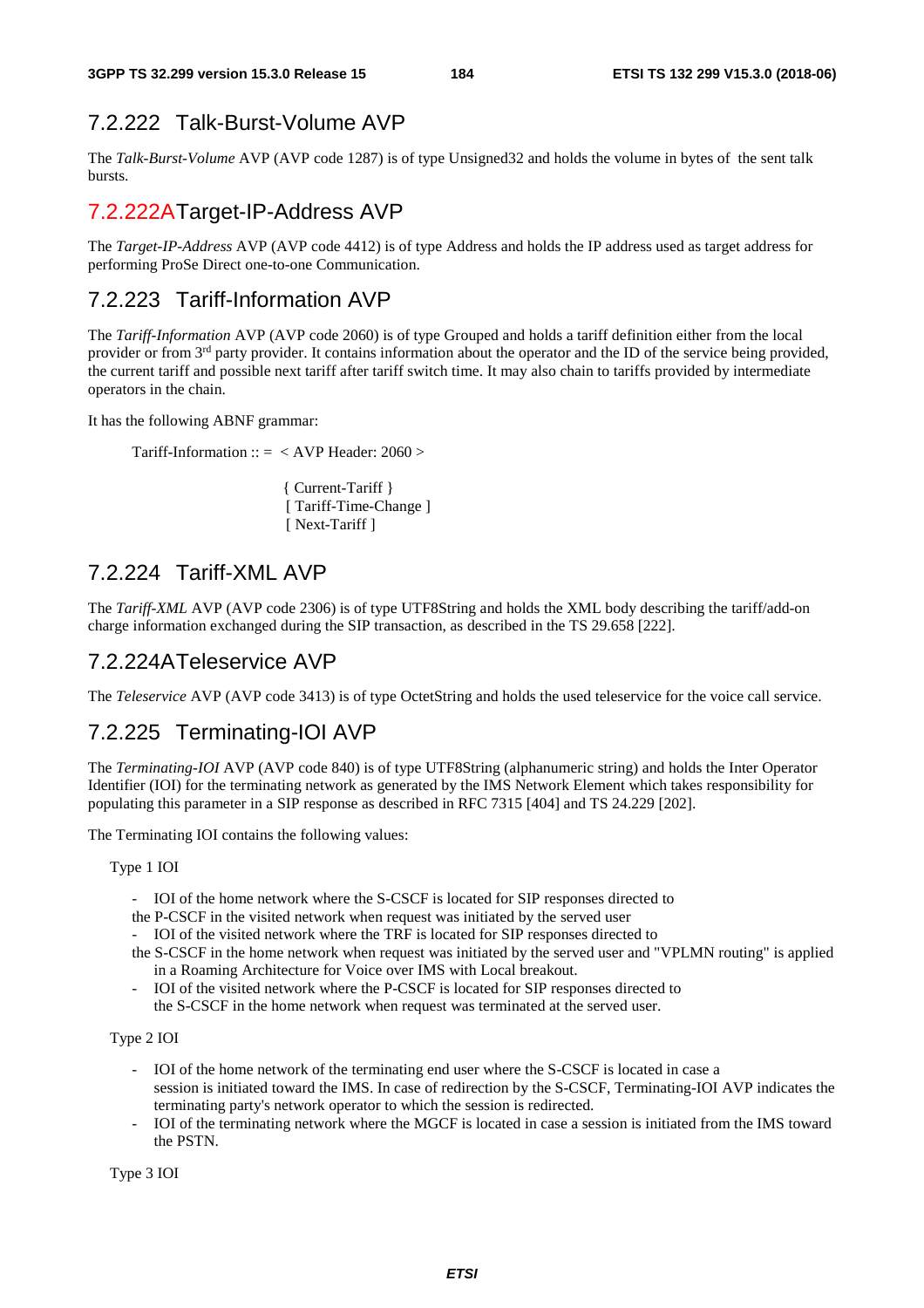- IOI of the service provider network (originating side or terminating side) where the AS (proxy, terminating UA or redirect server or B2BUA) is located when receiving a SIP request as described in TS 24.229 [202].
- IOI of the home network operator contacted by an AS when an AS (originating UA or B2BUA) initiates a SIP request as described in TS 24.229 [202].

For further details on the Type 1, Type 2 and Type 3 IOIs, please refer to TS 32.240 [1].

## 7.2.225A Time-First-Reception AVP

The *Time-First-Reception* AVP (AVP code 3456) is of type Time and holds the time in UTC format for the first IP packet received.

## 7.2.225B Time-First-Transmission AVP

The *Time-First-Transmission* AVP (AVP code 3467) is of type Time and holds the time in UTC format for the first IP packet transmitted.

## 7.2.226 Time-First-Usage AVP

The *Time-First-Usage* AVP (AVP code 2043) is of type Time and holds the time in UTC format for the first IP packet to be transmitted and mapped to the current service data container.

## 7.2.226A Time-Indicator AVP

The *Time-Indicator* AVP (AVP code 3911) is of type Unsigned32 and instructs the announcement to be connected at the specified time before granted quota is exhausted, which ranges from zero to a value smaller than the granted quota. A value of zero means at the time quota is exhausted. Absence of this field indicates that the announcement is to be played before the IMS session is allowed to continue.

### 7.2.227 Time-Last-Usage AVP

The *Time-Last-Usage* AVP (AVP code 2044) is of type Time and holds the time in UTC format for the last IP packet to be transmitted and mapped to the current service data container.

### 7.2.228 Time-Quota-Mechanism

The *Time-Quota-Mechanism* AVP (AVP code 1270) is of type Grouped.

It has the following syntax:

Time-Quota-Mechanism ::= < AVP Header: 1270>

```
{ Time-Quota-Type } 
{ Base-Time-Interval }
```
The OCS may include this AVP in a Multiple-Services-Credit-Control AVP, when granting time quota.

## 7.2.229 Time-Quota-Threshold AVP

The *Time-Quota-Threshold* AVP (AVP code 868) is of type Unsigned32 and contains a threshold value in seconds. This AVP may be included within the Multiple-Services-Credit-Control AVP when this AVP also contains a Granted-Service-Units AVP containing a CC-Time AVP (i.e. when the granted quota is a time quota).

If received, the Credit-Control client shall seek re-authorization from the server for the quota when the quota contents fall below the supplied threshold. The client shall allow service to continue whilst the re-authorization is progress, until the time at which the original quota would have been consumed.

## 7.2.230 Time-Quota-Type AVP

The *Time-Quota-Type* AVP (AVP code 1271) is of type Enumerated. It is used to indicate which time quota consumption mechanism shall be used for the associated Rating Group. It has the following values: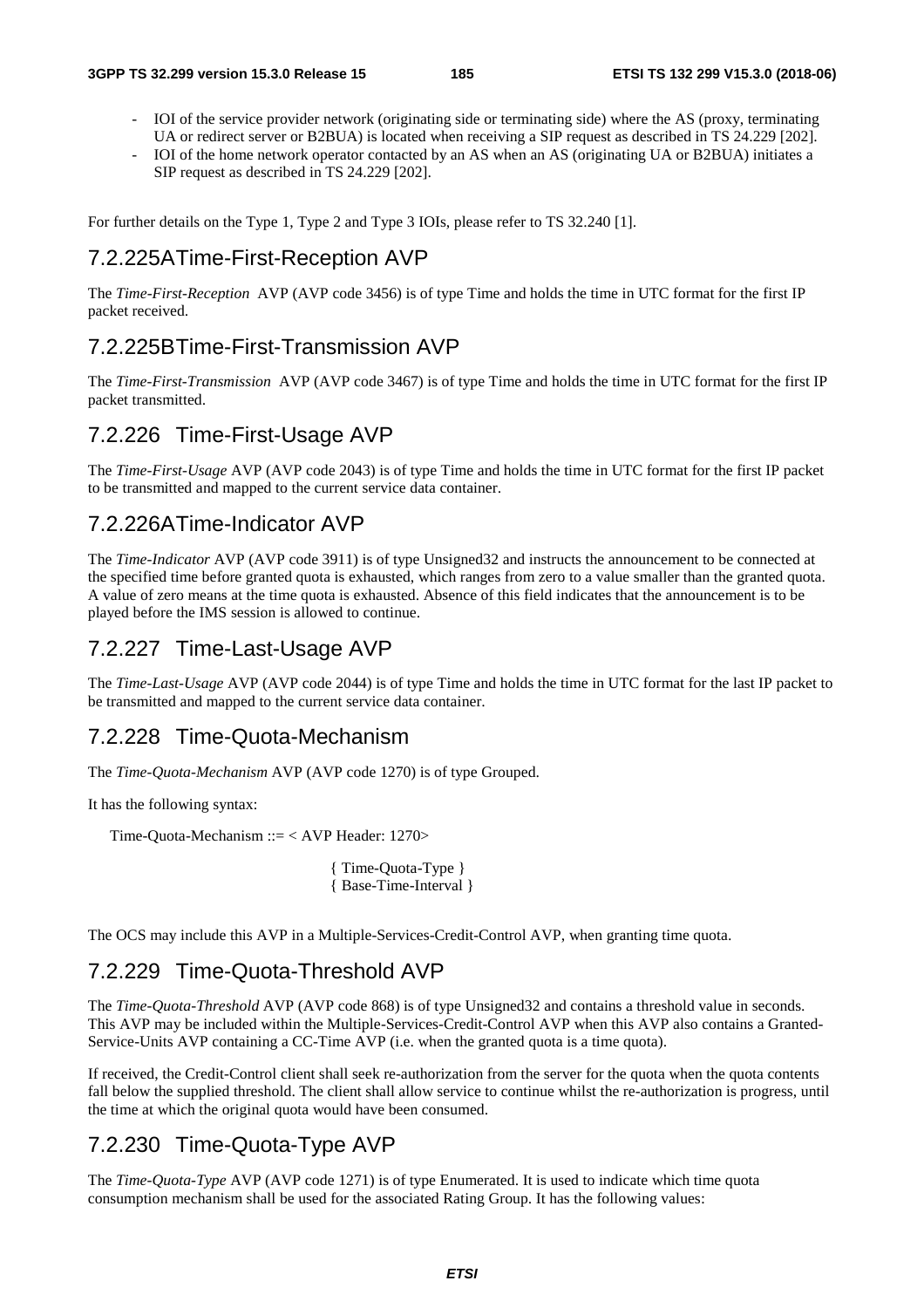- 0 DISCRETE\_TIME\_PERIOD
- 1 CONTINUOUS\_TIME\_PERIOD

### 7.2.231 Time-Stamps AVP

The *Time-Stamps* AVP (AVP code 833) is of type Grouped and holds the time stamp of the SIP REQUEST and the time stamp of the response to the SIP REQUEST.

It has the following ABNF grammar:

Time-Stamps ::=  $<$  AVP Header: 833  $>$ 

[ SIP-Request-Timestamp ] [ SIP-Response-Timestamp ] [ SIP-Request-Timestamp-Fraction ] [ SIP-Response-Timestamp-Fraction ]

## 7.2.232 Time-Usage AVP

The *Time-Usage* AVP (AVP code 2045) is of type Unsigned32 and holds the effective used time within the service data container reporting interval.

### 7.2.232A TLTRI AVP

The *TLTRI* AVP (AVP code 1318) is of type Unsigned32, and holds the identifies the T8 Long Term Transaction Reference ID is which refers to long term transaction (e.g. NIDD Configuration, Group Message Request, Monitoring Event configuration) between the SCEF and the SCS/AS when using T8 interface.

### 7.2.233 Traffic-Data-Volumes AVP

The *Traffic-Data-Volumes* AVP (AVP code 2046) is of type Grouped. Its purpose is to allow the transmission of the IP-CAN bearer container, on encountering change on charging condition for this IP-CAN bearer.This container reports the volume count (separated for uplink and downlink). The 3GPP-Charging-Id AVP for the IP-CAN bearer is included when charging per IP-CAN session is active.

It has the following ABNF grammar:

Traffic-Data-Volumes  $\therefore$   $\leq$   $\angle$  AVP Header: 2046>

[  $OoS$ -Information ] [ Accounting-Input-Octets ] [ Accounting-Output-Octets ] [ Change-condition ] [ Change-Time ] [ 3GPP-User-Location-Info ] [ UWAN-User-Location-Info ] [ 3GPP-Charging-Id ] [ Presence-Reporting-Area-Status ] [ User-CSG-Information ] [ 3GPP-RAT-Type ] [ Access-Availability-Change-Reason ] [ Related-Change-Condition-Information ] [ Diagnostics ] [ Enhanced-Diagnostics ] [ CP-CIoT-EPS-Optimisation-Indicator ] [ Serving-PLMN-Rate-Control ]

## 7.2.233A Transcoder-Inserted-Indication AVP

The *Transcoder-Inserted*-*Indication* AVP (AVP code 2605) is of type Enumerated and indicates if a transcoder is inserted or not for the SDP media component. The following values are defined: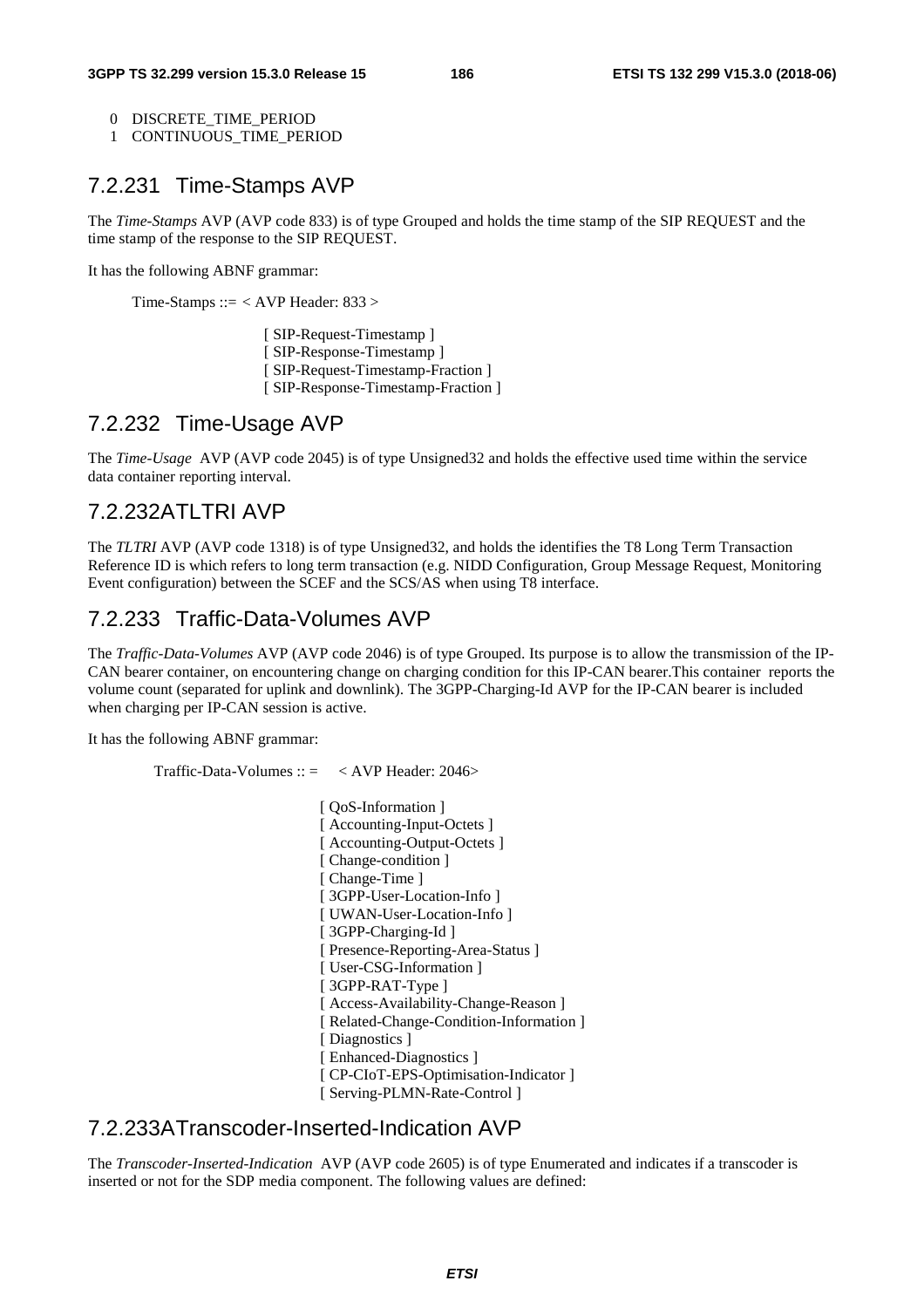- 0 Transcoder Not Inserted
- 1 Transcoder Inserted

## 7.2.233B Transit-IOI-List AVP

The *Transit-IOI-List* AVP (AVP code 2701) is of type UTF8String and holds the Inter Operator Identifiers (IOI) for the transit networks as generated by the IMS Network Elements which take responsibility for populating this parameter in a SIP request and response as described in RFC 7315 [404] and TS 24.229 [202]. Multiple occurrences of this AVP shall be in chronological order, i.e. the value in the SIP request is listed first. If only a value for the SIP response is available, the Transit-IOI-List for the SIP request shall be included with the value "unknown".

## 7.2.233C Transmitter-Info AVP

The *Transmitter-Info* AVP (AVP code 3468) is of type Grouped and provides information on a transmitter detected for direct communication. Each transmitter is identified by a source IP address and ProSe UE ID.

It has the following ABNF grammar:

Transmitter-Info ::  $=$  < AVP Header: 3468>

[ ProSe-Source-IP-Address ] [ ProSe-UE-ID ]

## 7.2.234 Token-Text AVP

The *Token-Text* AVP (AVP code 1215) is of type UTF8String and contains extension information for the Message-Class AVP.

## 7.2.235 Trigger AVP

The *Trigger* AVP (AVP code 1264) is of type Grouped and holds the trigger types. The presence of the Trigger AVP without any Trigger-Type AVP in a CCA allows OCS to disable all the triggers. The presence of the Trigger AVP in the CCR identifies the event(s) triggering the CCR.

It has the following ABNF grammar:

Trigger :: = < AVP Header:  $1264 >$ 

\* [ Trigger-Type ]

## 7.2.236 Trigger-Type AVP

The *Trigger-Type* AVP (AVP code 870) is of type Enumerated and indicates a single re-authorization event type.

When included in the CCA command, the Trigger-Type AVP indicates the events that shall cause the Credit-Control client to re-authorize the associated quota. The client shall not re-authorize the quota when events which are not included in the Trigger AVP occur.

When included in the CCR command indicates the specific event which caused the re-authorization request of the Reporting-Reason with value RATING\_CONDITION\_CHANGE associated.

It has the following values:

#### 1 CHANGE\_IN\_SGSN\_IP\_ADDRESS

This value is used to indicate that a change in the SGSN IP address shall cause the Credit-Control client to ask for a re-authorization of the associated quota.

2 CHANGE\_IN\_QOS

This value is used to indicate that a change in the end user negotiated QoS shall cause the Credit-Control client to ask for a re-authorization of the associated quota.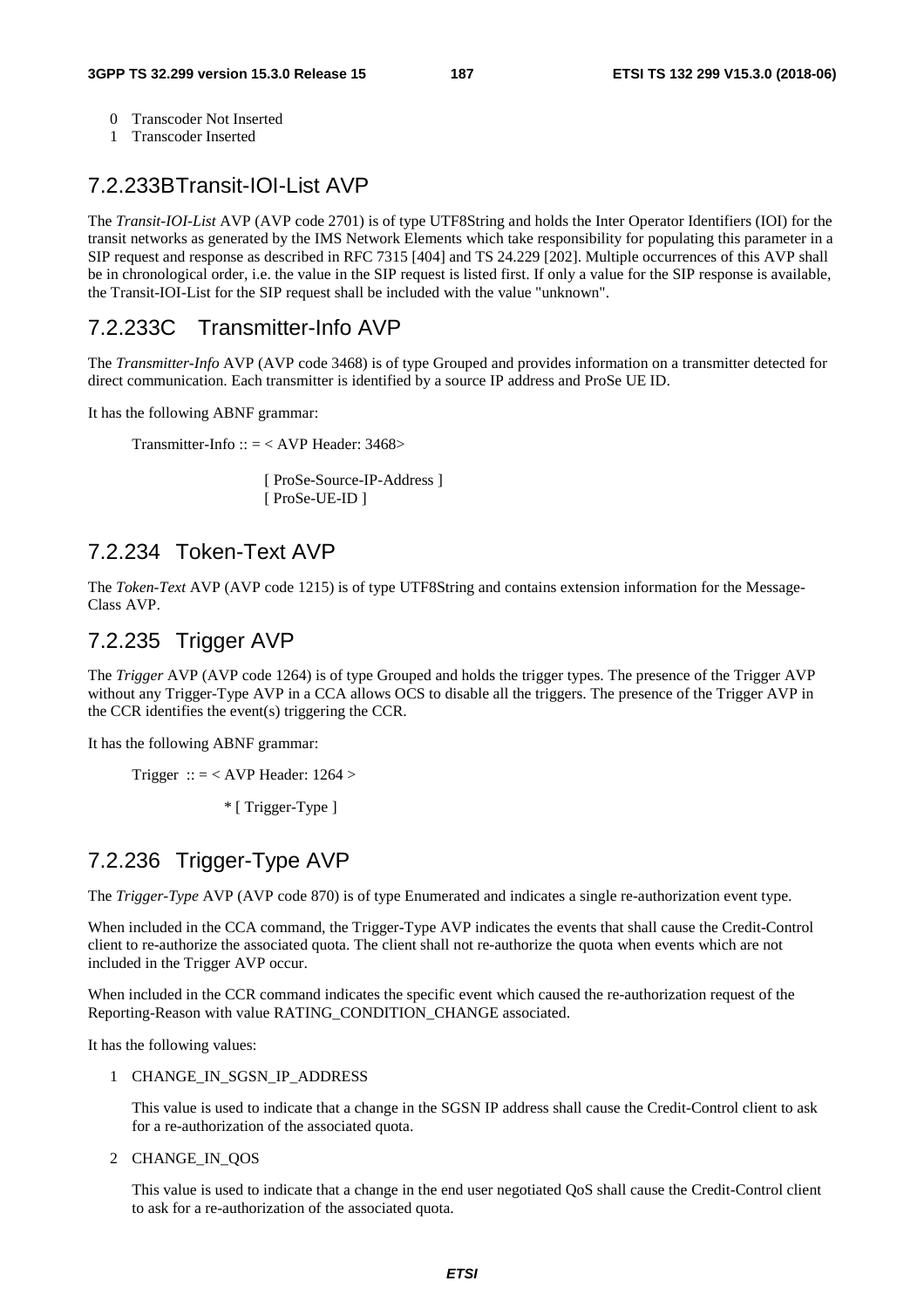NOTE 1: This should not be used in conjunction with enumerated values 10 to 23.

#### 3 CHANGE\_IN\_LOCATION

This value is used to indicate that a change in the end user location shall cause the Credit-Control client to ask for a re-authorization of the associated quota.

NOTE 2: This should not be used in conjunction with enumerated values 30 to 36.

4 CHANGE\_IN\_RAT

This value is used to indicate that a change in the radio access technology shall cause the Credit-Control client to ask for a re-authorization of the associated quota.

5 CHANGE\_IN\_UE\_TIMEZONE

This value is used to indicate that a change in the TimeZone where the end user is located shall cause the Credit-Control client to ask for a re-authorization of the associated quota.

10 CHANGEINQOS\_TRAFFIC\_CLASS

This value is used to indicate that a change in the end user negotiated traffic class shall cause the Credit-Control client to ask for a re-authorization of the associated quota.

11 CHANGEINQOS\_RELIABILITY\_CLASS

This value is used to indicate that a change in the end user negotiated reliability class shall cause the Credit-Control client to ask for a re-authorization of the associated quota.

12 CHANGEINQOS\_DELAY\_CLASS

This value is used to indicate that a change in the end user negotiated delay class shall cause the Credit-Control client to ask for a re-authorization of the associated quota.

- 13 CHANGEINQOS\_PEAK\_THROUGHPUT This value is used to indicate that a change in the end user negotiated peak throughput shall cause the Credit-Control client to ask for a re-authorization of the associated quota.
- 14 CHANGEINQOS\_PRECEDENCE\_CLASS

This value is used to indicate that a change in the end user negotiated precedence class shall cause the Credit-Control client to ask for a re-authorization of the associated quota.

15 CHANGEINQOS\_MEAN\_THROUGHPUT

This value is used to indicate that a change in the end user negotiated mean throughput shall cause the Credit-Control client to ask for a re-authorization of the associated quota.

16 CHANGEINQOS\_MAXIMUM\_BIT\_RATE\_FOR\_UPLINK

This value is used to indicate that a change in the end user negotiated uplink maximum bit rate shall cause the Credit-Control client to ask for a re-authorization of the associated quota.

#### 17 CHANGEINQOS\_MAXIMUM\_BIT\_RATE\_FOR\_DOWNLINK

This value is used to indicate that a change in the end user negotiated downlink maximum bit rate shall cause the Credit-Control client to ask for a re-authorization of the associated quota.

18 CHANGEINQOS\_RESIDUAL\_BER

This value is used to indicate that a change in the end user negotiated residual BER shall cause the Credit-Control client to ask for a re-authorization of the associated quota.

19 CHANGEINQOS\_SDU\_ERROR\_RATIO

This value is used to indicate that a change in the end user negotiated SDU error ratio shall cause the Credit-Control client to ask for a re-authorization of the associated quota.

20 CHANGEINQOS\_TRANSFER\_DELAY

This value is used to indicate that a change in the end user negotiated transfer delay shall cause the Credit-Control client to ask for a re-authorization of the associated quota.

#### 21 CHANGEINQOS\_TRAFFIC\_HANDLING\_PRIORITY

This value is used to indicate that a change in the end user negotiated traffic handling priority shall cause the Credit-Control client to ask for a re-authorization of the associated quota.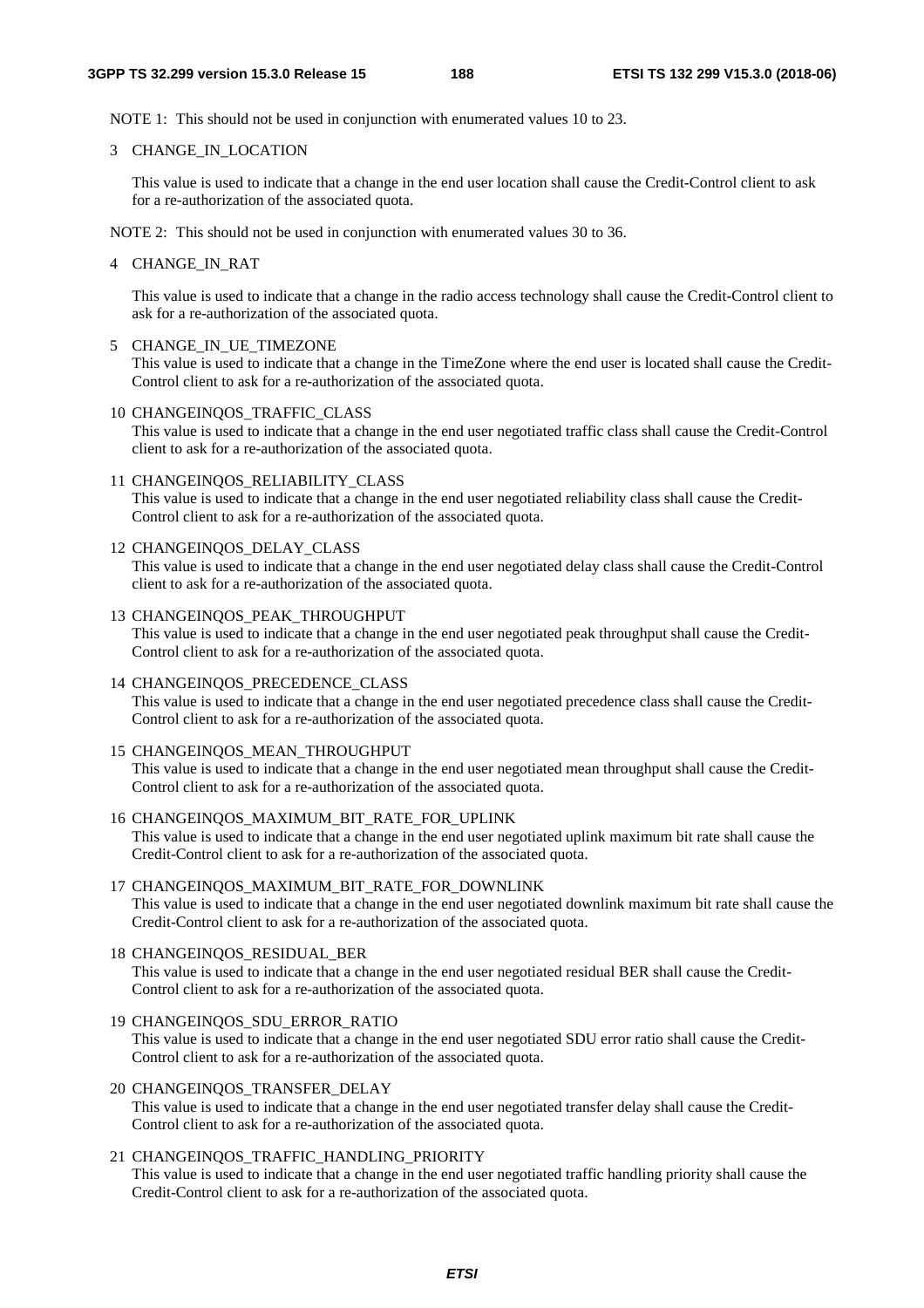22 CHANGEINQOS\_GUARANTEED\_BIT\_RATE\_FOR\_UPLINK

This value is used to indicate that a change in the end user negotiated uplink guaranteed bit rate shall cause the Credit-Control client to ask for a re-authorization of the associated quota.

#### 23 CHANGEINQOS\_GUARANTEED\_BIT\_RATE\_FOR\_DOWNLINK

This value is used to indicate that a change in the end user negotiated downlink guaranteed bit rate shall cause the Credit-Control client to ask for a re-authorization of the associated quota.

#### 24 CHANGEINQOS\_APN\_AGGREGATE\_MAXIMUM\_BIT\_RATE

This value is used to indicate that a change in the APN aggregate maximum bit rate for the IP-CAN session shall cause the Credit-Control client to ask for a re-authorization of the associated quota. This value is only applicable when charging per IP-CAN session is active.

30 CHANGEINLOCATION\_MCC

This value is used to indicate that a change in the MCC of the serving network shall cause the Credit-Control client to ask for a re-authorization of the associated quota.

31 CHANGEINLOCATION\_MNC

This value is used to indicate that a change in the MNC of the serving network shall cause the Credit-Control client to ask for a re-authorization of the associated quota.

#### 32 CHANGEINLOCATION\_RAC

This value is used to indicate that a change in the RAC where the end user is located shall cause the Credit-Control client to ask for a re-authorization of the associated quota.

33 CHANGEINLOCATION\_LAC

This value is used to indicate that a change in the LAC where the end user is located shall cause the Credit-Control client to ask for a re-authorization of the associated quota.

34 CHANGEINLOCATION\_CellId

This value is used to indicate that a change in the Cell Identity where the end user is located shall cause the Credit-Control client to ask for a re-authorization of the associated quota.

35 CHANGEINLOCATION\_TAC

This value is used to indicate that a change in the TAC where the end user is located shall cause the Credit-Control client to ask for a re-authorization of the associated quota.

36 CHANGEINLOCATION\_ECGI

This value is used to indicate that a change in the ECGI where the end user is located shall cause the Credit-Control client to ask for a re-authorization of the associated quota.

40 CHANGE\_IN\_MEDIA\_COMPOSITION This value is used to indicate that a change in the media composition (as identified within SDP) for an existing SIP session shall cause the Credit-Control client to ask for a re-authorization of the associated quota.

50 CHANGE\_IN\_PARTICIPANTS\_NMB This value is used specifically for multi participating session to indicate that a change in the number of active participants within a session shall cause the Credit-Control client to ask for a re-authorization of the associated quota.

51 CHANGE IN THRSHLD OF PARTICIPANTS NMB

This value is used specifically to indicate that a change in the threshold of participants number within a session shall cause the Credit-Control client to ask for a re-authorization of the associated quota.

- NOTE 3: The threshold and the granularity of threshold are operator configurable. This should not be used in conjunction with value 50.
- 52 CHANGE\_IN\_USER\_PARTICIPATING\_TYPE This value is used specifically to indicate that a change in the user participating type within a session shall cause the Credit-Control client to ask for a re-authorization of the associated quota.
- 60 CHANGE\_IN\_SERVICE\_CONDITION

This value is used to indicate that a change in rating conditions associated with a service occurs. The description of the conditions causing a change are service specific and may be documented in middle-tier specifications or may be configurable.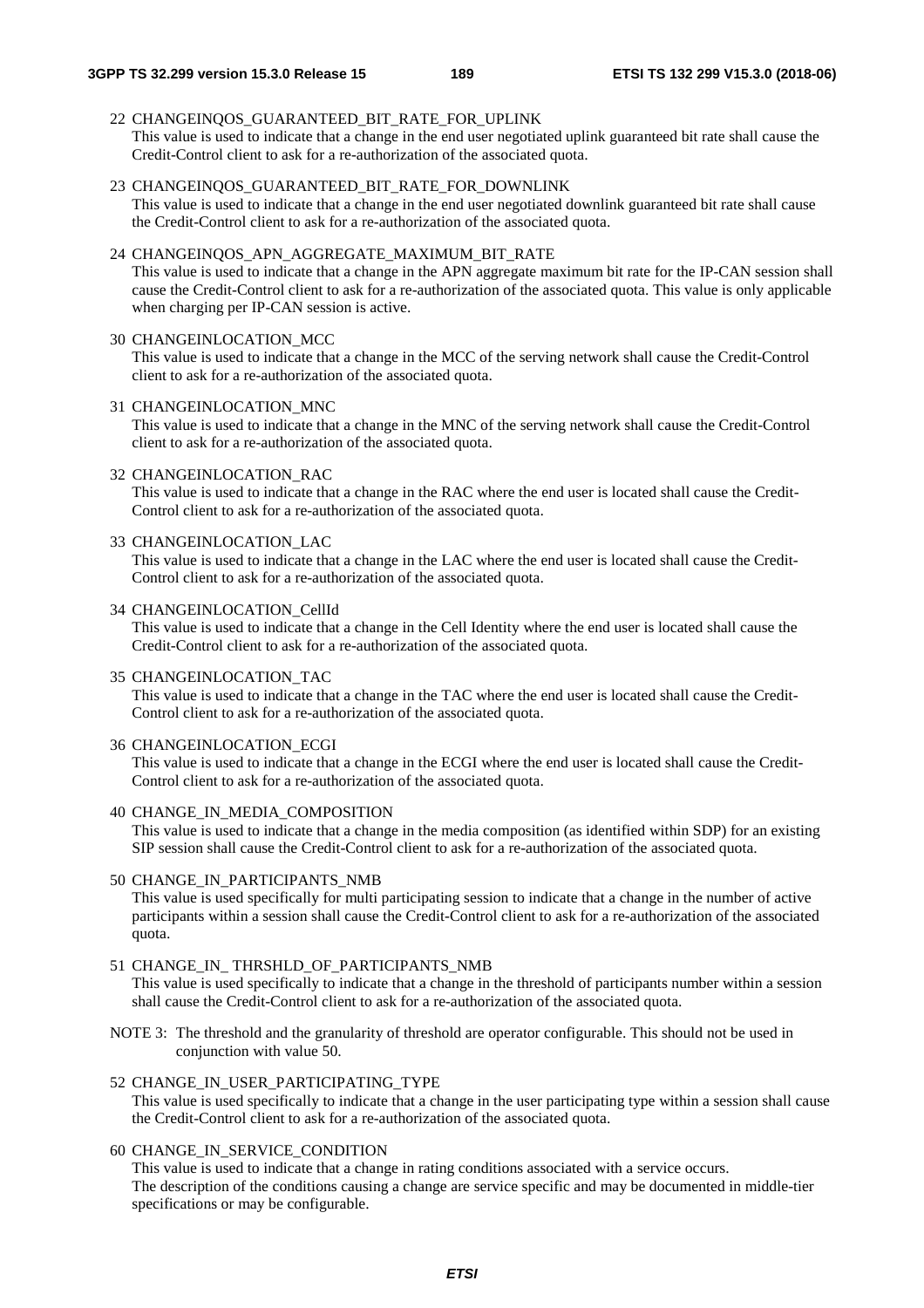#### 61 CHANGE\_IN\_SERVING\_NODE

This value is used to indicate that a change in serving node shall cause the Credit-Control client to ask for a reauthorization of the associated quota.

#### 62 CHANGE\_IN\_ACCESS\_FOR\_A\_SERVICE\_DATA\_FLOW

This value is used to indicate that a change in access for a service data flow shall cause the Credit-Control client to ask for a re-authorization of the associated quota. This value is only applicable when charging per IP-CAN session is active for a multi-access PDN connection.

#### 70 CHANGE\_IN\_USER\_CSG\_INFORMATION

This value is used to indicate a request of reporting the event that the user enters/leaves a CSG cell. When used in a CCR, at entry to a CSG cell, the User-CSG-Information AVP shall be provided with the event report. When used in a CCR without any User-CSG-Information AVP, it indicates the user leaves the CSG cell.

#### 71 CHANGE\_IN\_HYBRID\_SUBSCRIBED\_USER\_CSG\_INFORMATION

This value is used to indicate a request of reporting the event that the user enters/leaves a hybrid cell that the user subscribes to. When used in a CCR, at entry to a hybrid cell where the user is a member, the User-CSG-Information AVP shall be provided with the event report. When used in a CCR without any User-CSG-Information AVP, it indicates the user leaves the hybrid cell he was a member of.

#### 72 CHANGE\_IN\_HYBRID\_UNSUBSCRIBED\_USER\_CSG\_INFORMATION

This value is used to indicate a request of reporting the event that the user enters/leaves a hybrid cell that the user does not subscribe to. When used in a CCR, at entry to a hybrid cell where the user is not a member, the User-CSG-Information AVP shall be provided with the event report. When used in a CCR without any User-CSG-Information AVP, it indicates the user leaves the hybrid cell he was not a member of.

#### 73 CHANGE\_OF\_UE\_PRESENCE\_IN\_PRESENCE\_REPORTING\_AREA

This value is used to indicate a request of reporting the event that the user enters/leaves the area(s) as indicated in the Presence-Reporting-Area-Information AVP. This includes reporting the initial status at the time the request is initiated. When used in a CCR, the Presence-Reporting-Area-Identifier AVP and Presence-Reporting-Area-Status AVP shall be provided in the Presence-Reporting-Area-Information AVP with the event report. For the UE-dedicated presence area, the Presence-Reporting-Area-Elements-List AVP shall be provided in the Presence-Reporting-Area-Information AVP. When used in a CCA with a list of PRA(s) , the new list of PRA(s) shall supersede the previous provided list. In case this trigger is not included in Trigger-Type AVP, it indicates all PRAs are unsubscribed.74 CHANGE\_IN\_SERVING\_PLMN\_RATE\_CONTROL This value is used to indicate that a change in the Serving PLMN Rate Control shall cause the Credit-Control client to ask for a re-authorization of the associated quota.

#### 75 CHANGE\_IN\_APN\_RATE\_CONTROL

This value is used to indicate that a change in the APN Rate Control shall cause the Credit-Control client to ask for a re-authorization of the associated quota.

#### 76 CHANGE\_IN\_3GPP\_PS\_DATA\_OFF

 This value is used to indicate that a change in the 3GPP\_PS\_DATA\_OFF shall cause the Credit-Control client to ask for a re-authorization of the associated quota.

### 7.2.237 Trunk-Group-ID AVP

The *Trunk-Group-ID* AVP (AVP code 851) is of type Grouped and identifies the incoming and outgoing PSTN legs.

It has the following ABNF grammar:

Trunk-Group-ID ::  $=$  <AVP Header: 851>

[ Incoming-Trunk-Group-ID ] [ Outgoing-Trunk-Group-ID ]

## 7.2.237aA TTRI AVP

The *TTRI* AVP (AVP code 1319) is of type Unsigned32 and holds T8 Transaction Reference ID which refers to transactions (e.g. Set Chargeable Party Request followed by Set Chargeable Party Response, NIDD Submit, etc.) between the SCEF and the SCS/AS when using T8 interface.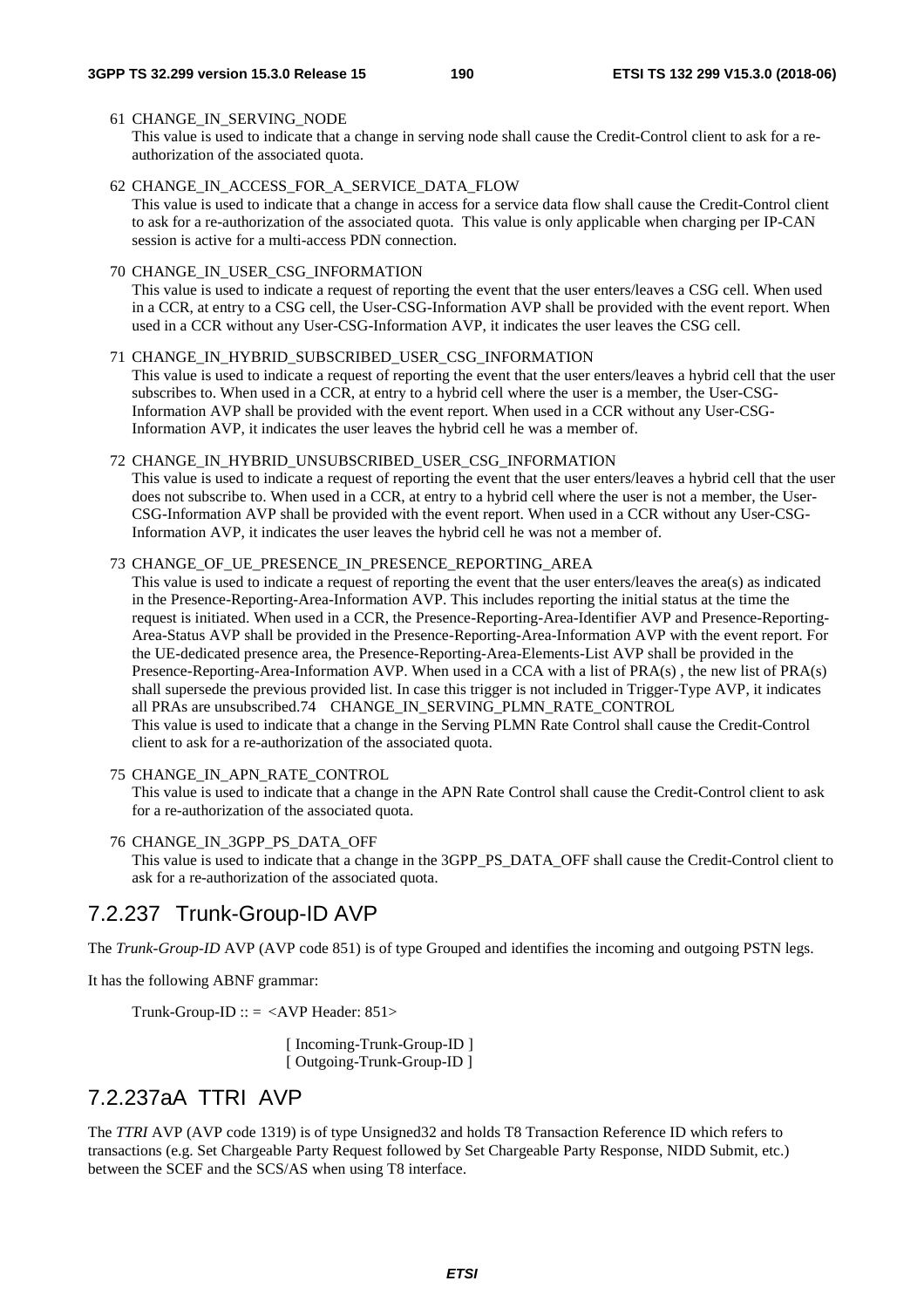## 7.2.237A Void

## 7.2.237B Void

## 7.2.237Ba TWAG-Address AVP

The *TWAG-Address* AVP (AVP code 3903) is of type Address and holds the IP-address of the TWAG Node.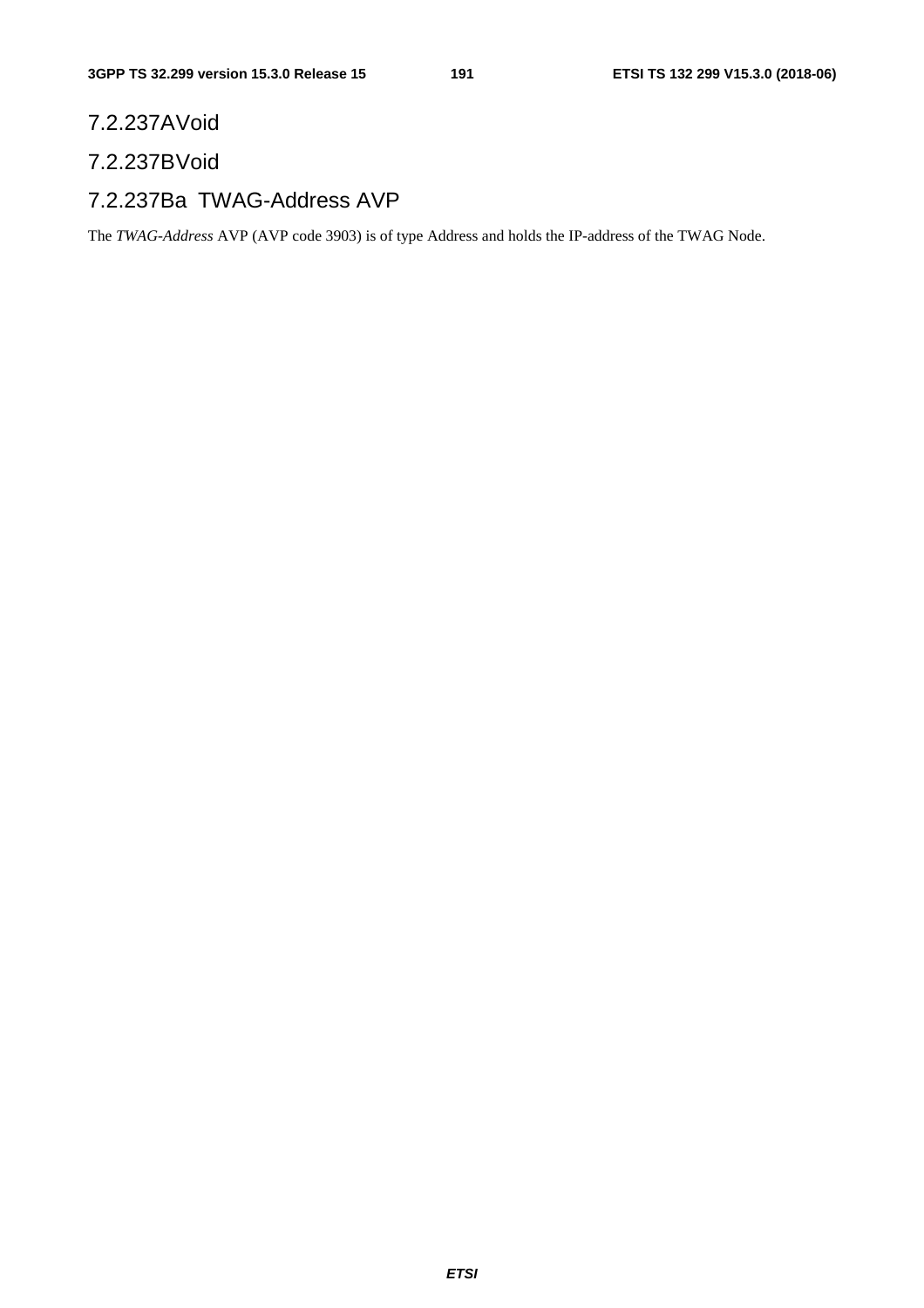## 7.2.237C TWAN-User-Location-Info AVP

The *TWAN-User-Location-Info* AVP (AVP code 2714) is of type Grouped and contains the UE location in a Trusted WLAN Access Network (TWAN) as TWAN Identifier defined in TS 29.274 [226] .

It has the following ABNF grammar:

TWAN-User-Location-Info ::  $=$  < AVP Header: 2714>

{ SSID } [ BSSID ] [ Civic-Address-Information ] [ WLAN-Operator-Id ] [ Logical-Access-ID ]

## 7.2.238 Type-Number AVP

The *Type-Number* AVP (AVP code1204) is of type Enumerated and identifies the well-known media types. The values are taken from OMNA WSP Content Type Numbers [210].

## 7.2.238A UNI-PDU-CP-Only-Flag AVP

The *UNI-PDU-CP-Only-Flag* AVP (AVP code 3932) is of type Enumerated, and indicates whether this PDN connection is applied with "Control Plane Only flag", i.e. using only S11-U from S-GW when Control Plane CIoT EPS Optimization is enabled. If this AVP is not present, this means both user plane and control plane can be used in UNI for PDU transfer, i.e. S1-U and S11-U respectively from S-GW, when Control Plane CIoT EPS Optimization is enabled. The following values are defined:

- 0 UNI-PDU-both-UP-CP
- 1 UNI-PDU-CP-Only

## 7.2.239 Unit-Cost AVP

The *Unit-Cost* AVP (AVP code 2061) is of type Grouped and holds monetary value. It has the same format of *Unit-Value* AVP.

It has the following ABNF grammar:

Unit-Cost ::  $=$  < AVP Header: 2061 >

 { Value-Digits } [ Exponent ]

## 7.2.240 Unit-Quota-Threshold AVP

The *Unit-Quota-Threshold* AVP (AVP code 1226) is of type Unsigned32 and contains a threshold value in service specific units. This AVP may be included within the Multiple-Services-Credit-Control AVP when this AVP also contains a Granted-Service-Units AVP containing CC-Service-Specific-Units AVP (i.e. when the granted quota is service specific) or within Rate-Element AVP..

If received in the context of Multiple-Service-Credit-Control AVP, the Credit-Control client shall seek re-authorization from the server for the quota when the quota contents fall below the supplied threshold. The client shall allow service to continue whilst the re-authorization is in progress, up to the volume indicated in the original quota.

In the context of the Rating-Element AVP it denotes the durability of a Rating Element within a Tariff. I.e. if the service consumed Unit-Quota-Threshold number of Unit-Types, the next Rating element becomes in effect.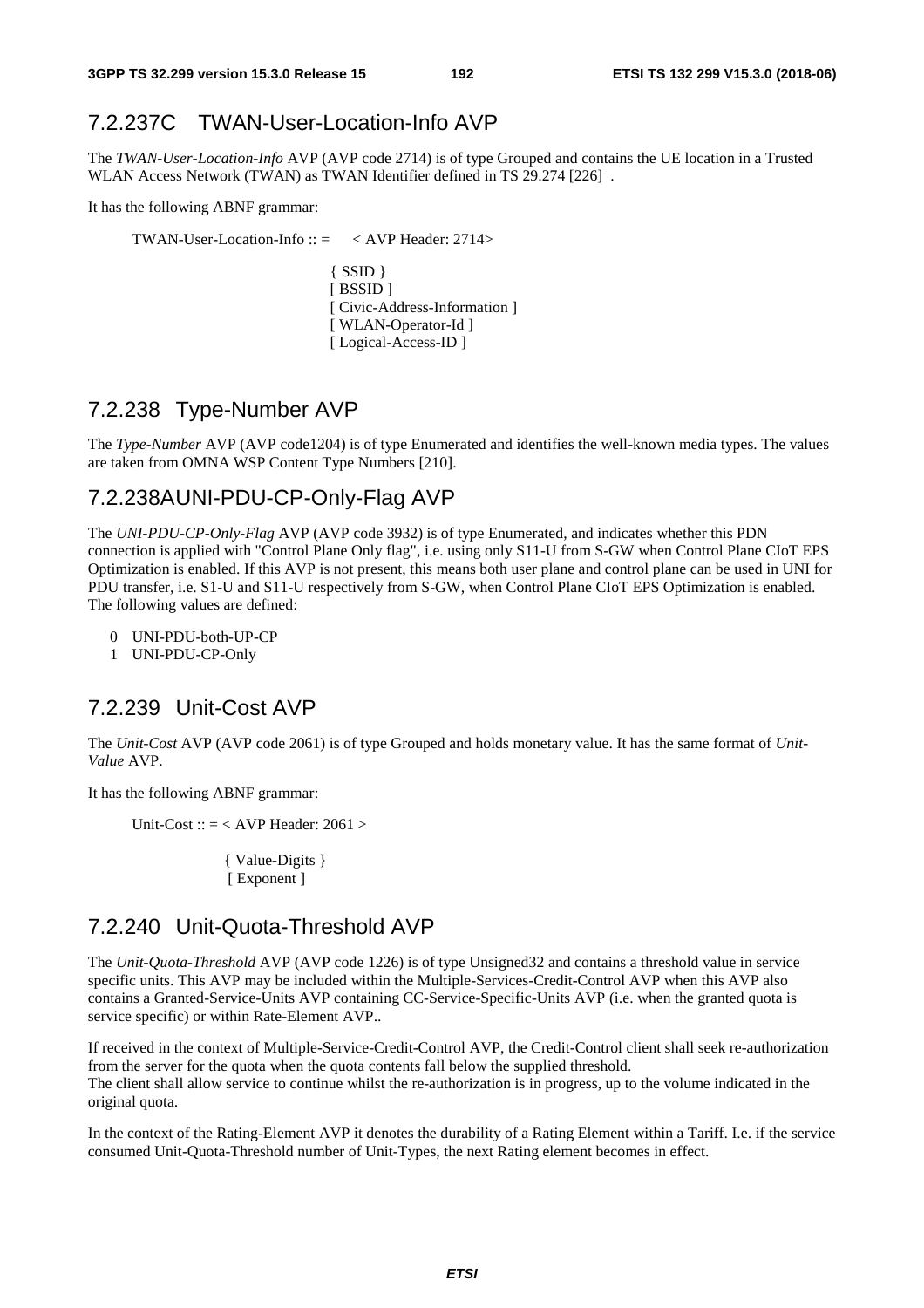## 7.2.240a Unused-Quota-Timer AVP

The *Unused-Quota-Timer* AVP (AVP code 4407) is of type Unsigned32 and contains a threshold time in seconds for the time period without any quota granted or any quota being consumed for any rating group belonging to the Gy session.

## 7.2.240A User-CSG-Information AVP

The *User-CSG-Information* AVP (AVP code 2319) is of type Grouped and holds the user "Closed Subscriber Group" information associated to CSG cell access: it comprises CSG ID within the PLMN, access mode and indication on CSG membership for the user when hybrid access applies, as defined in TS 29.060 [225] for GPRS case, and in TS 29.274 [226] for EPC case.

It has the following ABNF grammar:

User-CSG-Information :: = < AVP Header: 2319>

 $\{CSG-Hd\}$  { CSG-Access-Mode } [ CSG-Membership-Indication ]

### 7.2.240B Usage-Information-Report-Sequence-Number AVP

The *Usage-Information-Report-Sequence-Number* AVP (AVP code 3439) is of type Integer32 and indicates the sequence number of usage information report, which is used to generate the container.

## 7.2.241 User-Participating-Type AVP

The *User-Participating-Type* AVP(AVP code 1279) is of type Enumerated. It is a subfield of Participants-Group AVP to indicate the user participating type when participating in the PoC session. The AVP may take the values as follows:

- 0 Normal
- 1 NW PoC Box
- 2 UE PoC Box

## 7.2.242 User-Session-Id AVP

The *User-Session-Id* AVP (AVP code 830) is of type UTF8String and holds the session identifier. For a SIP session the *User-Session-Id* contains the SIP Call ID, as defined in RFC 3261 [405]. When the AS acts as B2BUA, the incoming Session-ID leg is covered.

## 7.2.242aaA UWAN-User-Location-Info AVP

The *UWAN-User-Location-Info* AVP (AVP code 3918) is of type Grouped and contains the UE location in an Unrusted Wireless Access Network (UWAN). The UWAN User Location Information shall include the UE local IP address and optionally UDP source port number (if NAT is detected) or TCP source port number. It may also include WLAN Location Information as TWAN Identifier defined in TS 29.274 [226] .

It has the following ABNF grammar:

UWAN-User-Location-Info  $\therefore$   $\leq$   $\lt$  AVP Header: 3918>

{ UE-Local-IP-Address } [ UDP-Source-Port ] [ SSID ] [ BSSID ] [ TCP-Source-Port ] [ Civic-Address-Information ] [ WLAN-Operator-Id ] [ Logical-Access-ID ]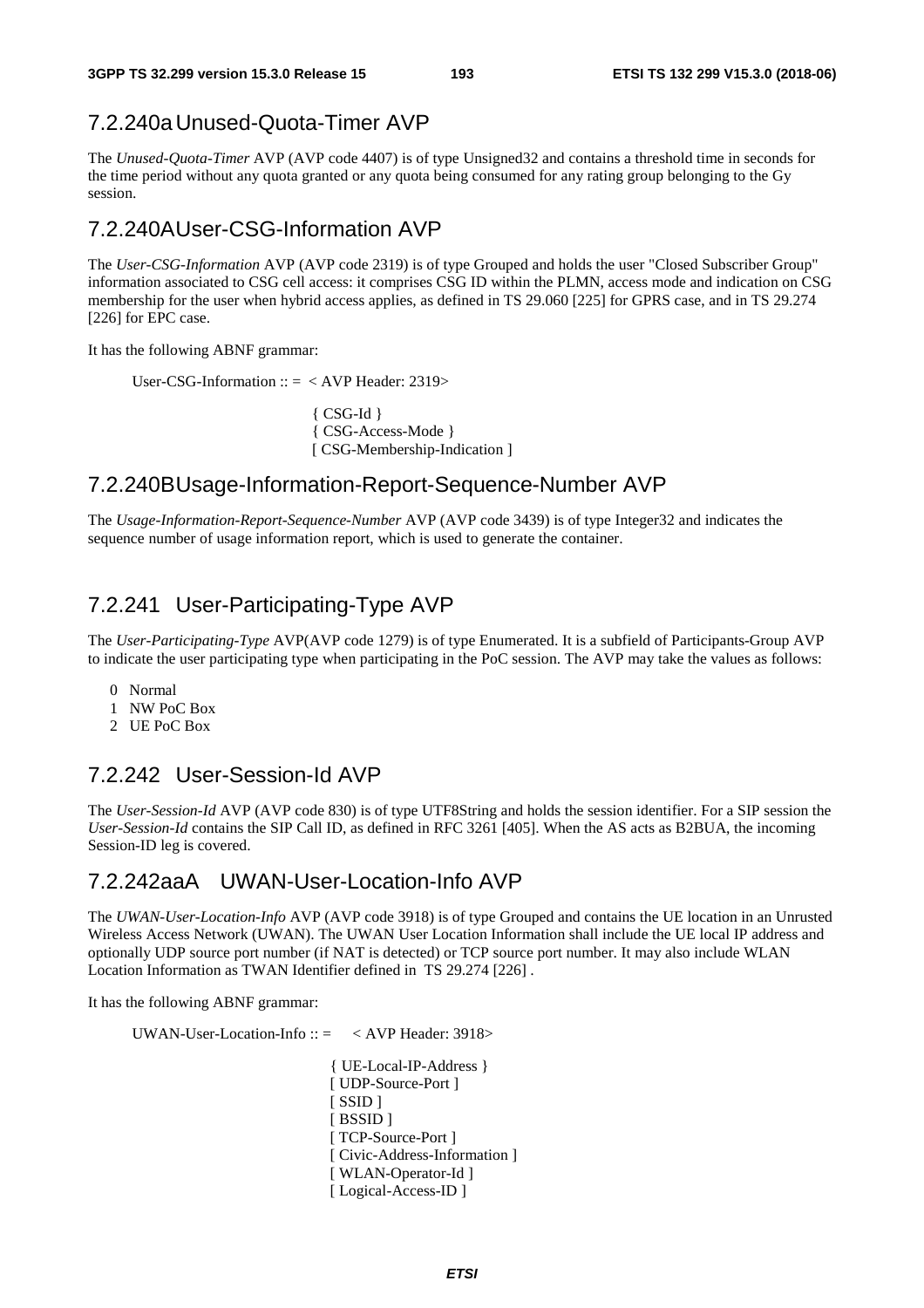## 7.2.242aA Variable-Part AVP

The *Variable-Part* AVP (AVP code 3907) is of type Grouped and specifies the order, type, and value of a variable to be played back within the announcement.

It has the following ABNF grammar:

Variable-Part ::  $=$  < AVP Header: 3907 >

[ Variable-Part-Order ] { Variable-Part-Type } { Variable-Part-Value }

## 7.2.242aB Variable-Part-Order AVP

The *Variable-Part-Order* AVP (AVP code 3908) is of type Unsigned32. It contains the order of the variable part within the announcement to be played back.

## 7.2.242aC Variable-Part-Type AVP

The *Variable-Part-Type* AVP (AVP Code 3909) is of type Unsigned32 and holds the type of the variable part.

The following values are defined:

|               | Integer                             |
|---------------|-------------------------------------|
|               | Number                              |
| 2             | Time                                |
| $\mathcal{R}$ | Date                                |
|               | Currency                            |
| 5-127         | Reserved for future standardization |
| 128-255       | Reserved for operator-defined types |

## 7.2.242aD Variable-Part-Value AVP

The *Variable-Part-Value* AVP (AVP Code 3910) is of type UTF8String and holds the value of the variable part. Table 7.2.242aD.1 describes the content of the Variable-Part-Value AVP for each of the standardized values of the Variable-Part-Type AVP.

| Type     | Value                                                    |
|----------|----------------------------------------------------------|
| Integer  | String of digits, which shall be announced as a single   |
|          | number, up to 10 digits.                                 |
| Number   | String of digits, which shall be announced as individual |
|          | digits, up to 24 digits.                                 |
| Time     | A string of digits in the form HHMM.                     |
| Date     | A string of digits in the form of YYYYMMDD.              |
| Currency | A string of digits in the form of AAAAAABB, where        |
|          | AAAAAA is the integral part and BB is the decimal part.  |

**Table 7.2.242aD.1: Variable-Part-Value AVP Contents** 

## 7.2.242A VCS-Information AVP

The *VCS-Information* AVP (AVP code 3410) is of type Grouped. Its purpose is to allow the transmission of additional VCS service specific information elements.

It has the following ABNF grammar:

VCS-Information ::  $=$  < AVP Header: 3410>

[ Bearer-Capability ] [ Network-Call-Reference-Number ]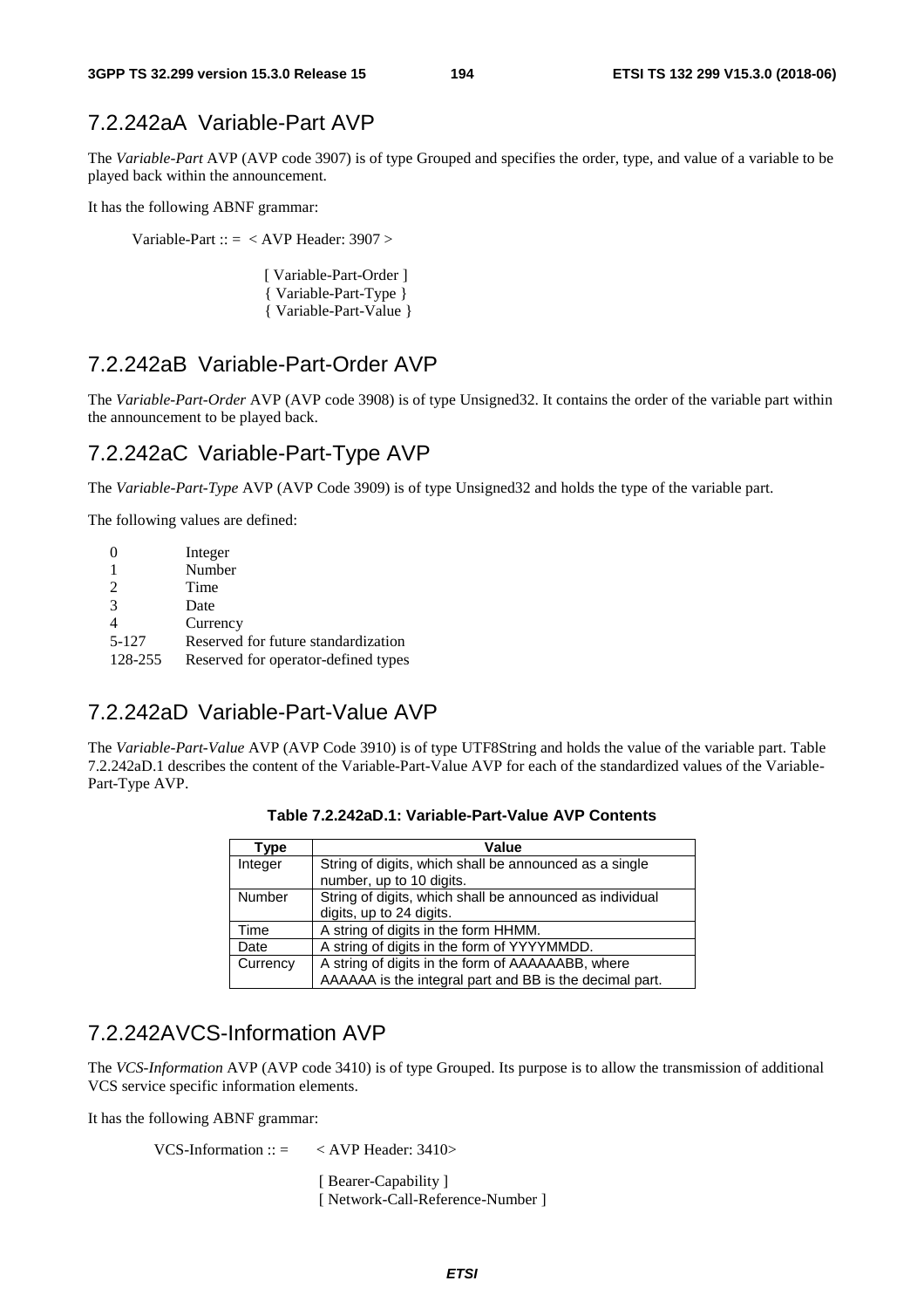[ MSC-Address ] [ Basic-Service-Code ] [ ISUP-Location-Number ] [ VLR-Number ] [ Forwarding-Pending ] [ ISUP-Cause ] [ Start-Time ] [ Start-of-Charging ] [ Stop-Time ] [ PS-Free-Format-Data ]

## 7.2.242B VLR-Number AVP

The *VLR-Number* AVP (AVP code 3420) is type OctetString and identifies the international E.164 address of the VLR serving the user. It is encoded as a TBCD-string. See TS 29.002 [232] for encoding of TBCD-strings. This AVP does not include leading indicators for the nature of address and the numbering plan; it contains only the TBCD-encoded digits of the address.

## 7.2.243 Volume-Quota-Threshold AVP

The *Volume-Quota-Threshold* AVP (AVP code 869) is of type Unsigned32 and contains a threshold value in octets. This AVP may be included within the Multiple-Services-Credit-Control AVP when this AVP also contains a Granted-Service-Units AVP containing a CC-Total-Octets AVP, CC-Input-Octets AVP or CC-Output-Octets AVP (i.e. when the granted quota is a volume quota).

If received, the Credit-Control client shall seek re-authorization from the server for the quota when the quota contents fall below the supplied threshold. The client shall allow service to continue whilst the re-authorization is progress, up to the volume indicated in the original quota.

7.2.244 Void

- 7.2.245 Void
- 7.2.246 Void
- 7.2.247 Void
- 7.2.248 Void

7.2.249 Void

### 7.2.250 Void

### 7.2.251 WLAN-Operator-Id AVP

The *WLAN-Operator-Id* AVP (AVP code 1306) is of type Grouped and holds the identity of the trusted or untrusted WLAN Operator.

WLAN-Operator-Id  $:: = <$  AVP Header: 1306>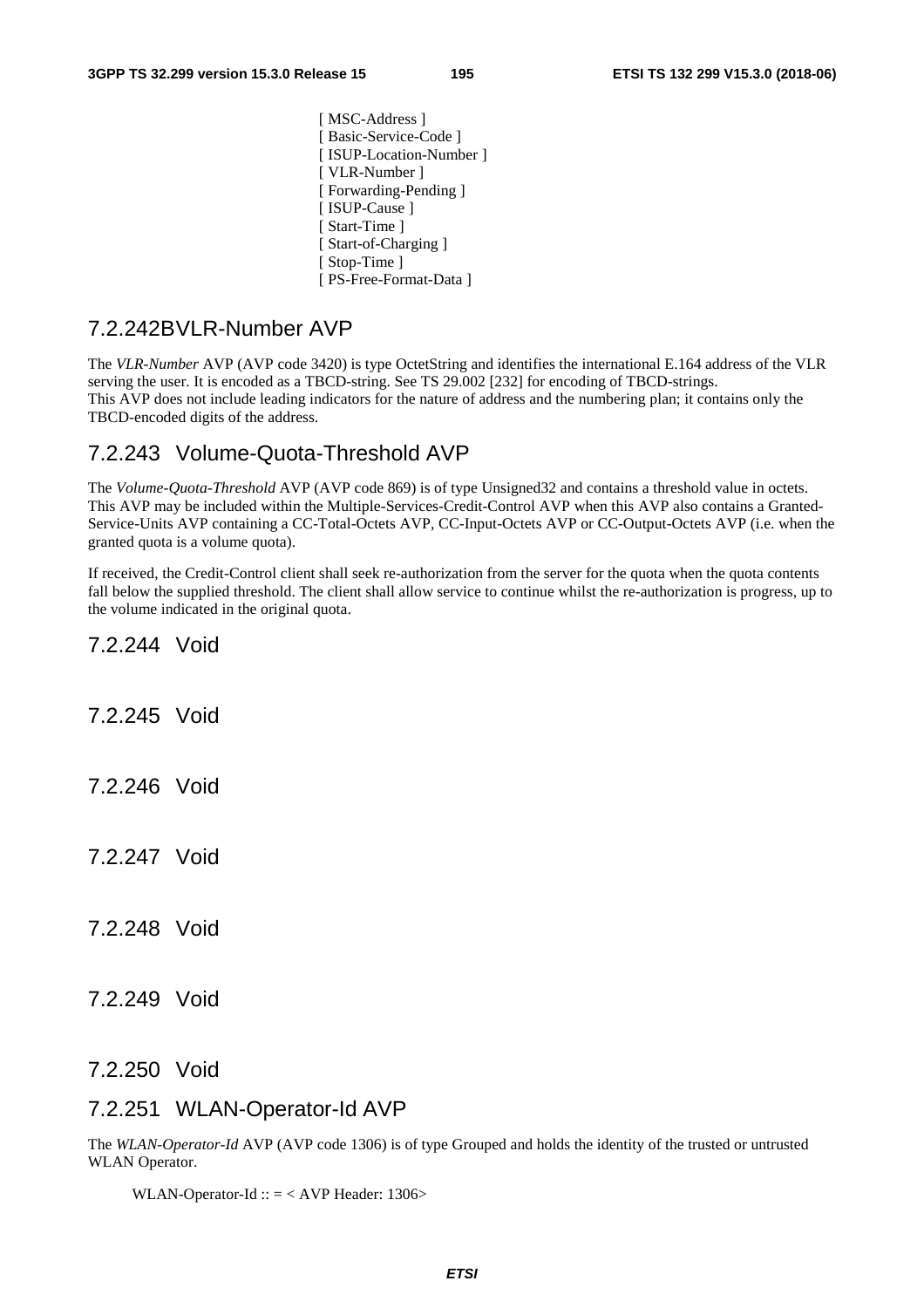[ WLAN-PLMN-Id ] [ WLAN-Operator-Name ]

## 7.2.252 WLAN-Operator-Name AVP

The *WLAN-Operator-Name* AVP (AVP code 1307) is of type UTF8String and holds the Name of the trusted or untrusted WLAN Operator, as specified in subclause 19. 8 of 3GPP TS 23.003 [224].

## 7.2.253 WLAN-PLMN-Id AVP

The *WLAN-PLMN-Id* AVP (AVP code 1308) is of type UTF8String and holds the PLMN Identity of the trusted or untrusted WLAN Operator.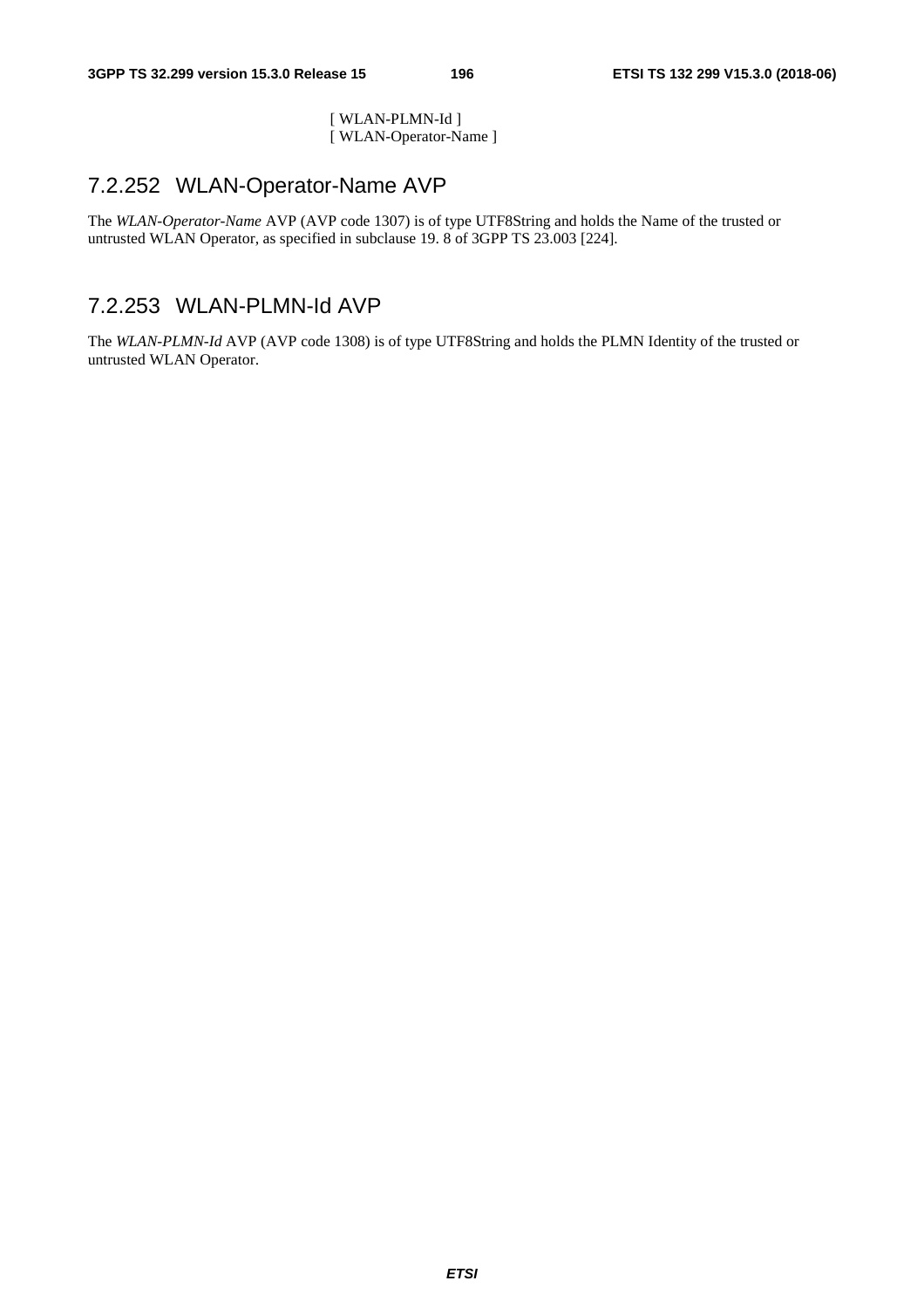## 7.3 3GPP2 specific AVPs

For the purpose of offline and online charging, the use of the AVPs defined for 3GPP2 Access is provided in table 7.3.1, and the specification including the detailed definition and description, is referred to.

These AVPs shall be used together with value 5535 (3GPP2) as Vendor-Id.

**Table 7.3.1: 3GPP2 specific AVPs** 

| <b>AVP Name</b> | AVP  |     | Used in | Reference                |   |       |  |
|-----------------|------|-----|---------|--------------------------|---|-------|--|
|                 | Code | ACR | ACA     | <b>CCA</b><br><b>CCR</b> |   |       |  |
| 3GPP2-BSID      | 9010 |     | -       |                          | - | 「つ151 |  |

## 7.4 ETSI specific AVPs

For the purpose of offline and online charging, the use of the AVPs defined for Fixed Broadband Access is provided in table 7.4.1, and the specification including the detailed definition and description, is referred to.

These AVPs shall be used together with value 13019 (ETSI) as Vendor-Id.

NOTE: The Fixed-User-Location-Info AVP is a fixed access specific AVP defined by 3GPP and listed in Table 7.2.0.1. The Fixed-User-Location-Info AVP uses the Vendor-Id specified in clause 7.2.0.

#### **Table 7.4.1: ETSI specific AVPs**

| <b>AVP Name</b>    | <b>AVP</b> |     | Used in                  | Reference  |                          |       |
|--------------------|------------|-----|--------------------------|------------|--------------------------|-------|
|                    | Code       | ACR | ACA                      | <b>CCR</b> | <b>CCA</b>               |       |
| Logical-Access-ID  | 302        |     | $\overline{\phantom{a}}$ |            | $\overline{\phantom{0}}$ | [300] |
| Physical-Access-ID | 313        |     | $\overline{\phantom{0}}$ |            | -                        | ו3001 |

## 7.5 oneM2M specific AVPs

For the purpose of offline and online charging, the use of the AVPs defined by oneM2M in oneM2M TS-0004[301] is provided in table 7.5.1, and the specification including the detailed definition and description, is referred to.

These AVPs shall be used together with value 45687 (oneM2M) as Vendor-Id.

#### **Table 7.5.1: oneM2M specific AVPs**

| <b>AVP Name</b> | <b>AVP</b> |     | Used in | Reference  |            |       |
|-----------------|------------|-----|---------|------------|------------|-------|
|                 | Code       | ACR | ACA     | <b>CCR</b> | <b>CCA</b> |       |
| M2M-Information | 1011       |     | -       | ۰          | -          | [301] |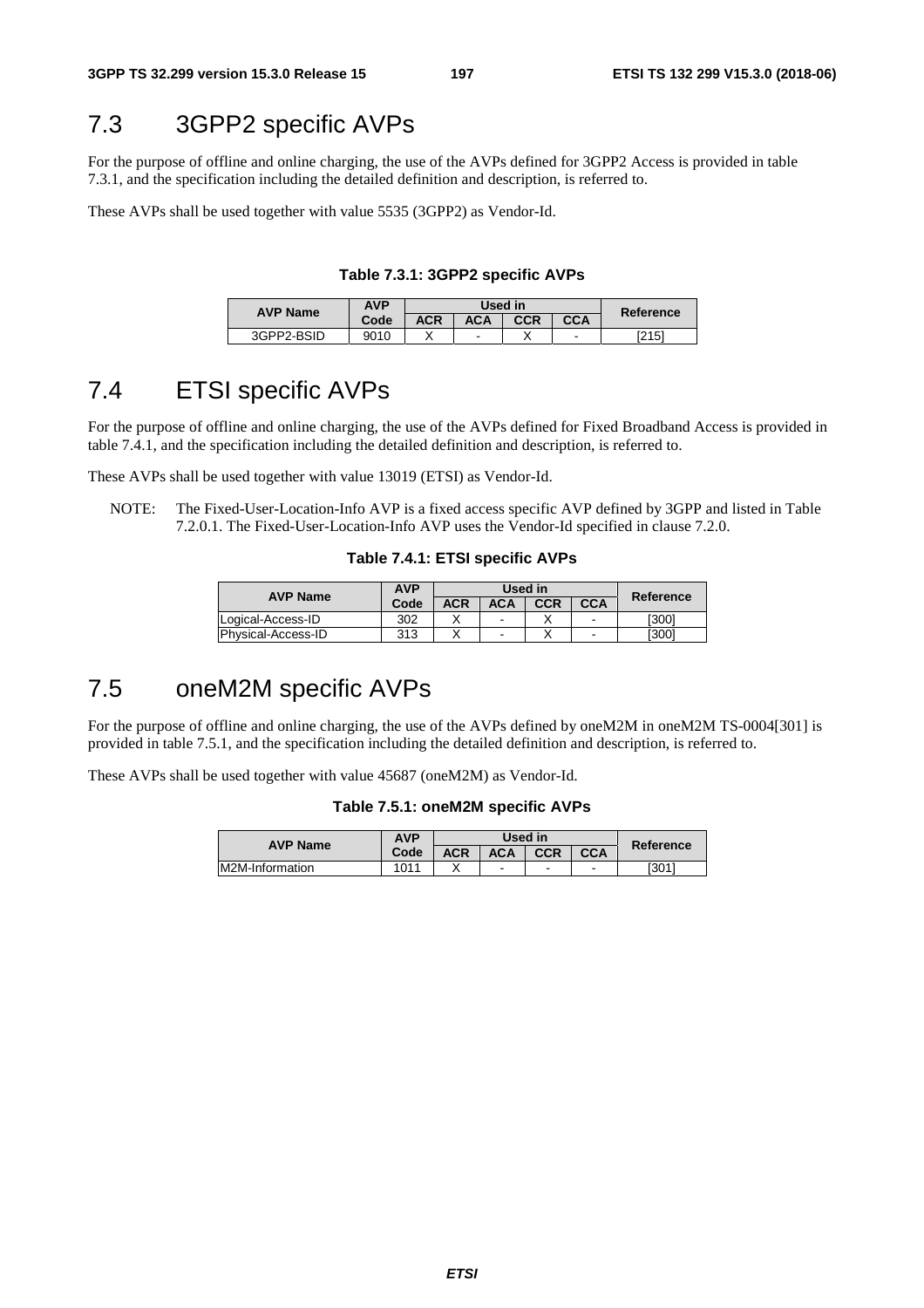## Annex A (informative): Bibliography

#### **a The 3GPP charging specifications**

- 3GPP TS 32.250: "Telecommunication management; Charging management; Circuit Switched (CS) domain charging".
- 3GPP TS 32.251: "Telecommunication management; Charging management; Packet Switched (PS) domain charging".
- 3GPP TS 32.260: "Telecommunication management; Charging management; IP Multimedia Subsystem (IMS) charging".
- 3GPP TS 32.270: "Telecommunication management; Charging management; Multimedia Messaging Service (MMS) charging".
- 3GPP TS 32.271: "Telecommunication management; Charging management; Location Services (LCS) charging".
- 3GPP TS 32.272: "Telecommunication management; Charging management; Push-to-talk over Cellular (PoC) charging".
- 3GPP TS 32.273: "Telecommunication management; Charging management; Multimedia Broadcast and Multicast Service (MBMS) charging".
- 3GPP TS 32.274: "Telecommunication management; Charging management; Short Message Service (SMS) charging".
- 3GPP TS 32.275: "Telecommunication management; Charging management; MultiMedia Telephony (MMTel) charging".
- 3GPP TS 32.276: "Telecommunication management; Charging management; Voice Call Service Charging".
- 3GPP TS 32.277: "Telecommunication management; Charging management; Proximity-based Services (ProSe) Charging".
- 3GPP TS 32.280: "Telecommunication management; Charging management; Advice of Charge (AoC) service".
- 3GPP TS 32.298: "Telecommunication management; Charging management; Charging Data Record (CDR) encoding rules description".
- 3GPP TS 32.297: "Telecommunication management; Charging management; Charging Data Record (CDR) file format and transfer".
- 3GPP TS 32.296: "Telecommunication management; Charging management; Online Charging System (OCS) applications and interfaces".
- 3GPP TS 32.295: "Telecommunication management; Charging management; Charging Data Record (CDR) transfer".
- 3GPP TS 32.293: "Telecommunication management; Charging management; Proxy Function".

#### **b Common 3GPP specifications**

- 3GPP TS 33.201: "Access domain security".
- **c other Domain and Service specific 3GPP / ETSI specifications**
- **d Relevant ITU Recommendations**

-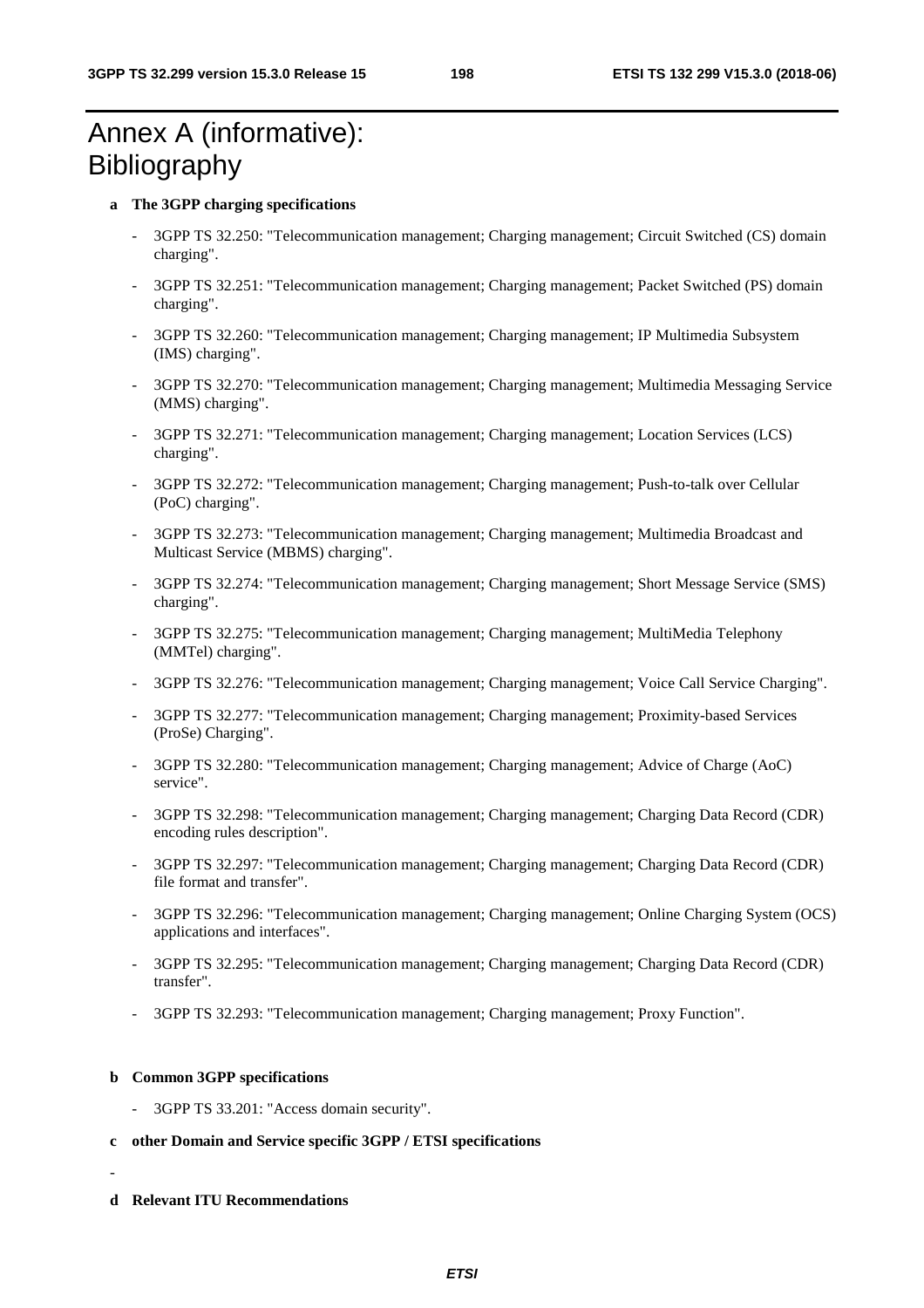-

### **e Relevant IETF RFCs**

- IETF RFC 959 (1985): "File Transfer Protocol".
- IETF RFC 1350 (1992): "TFTP Protocol".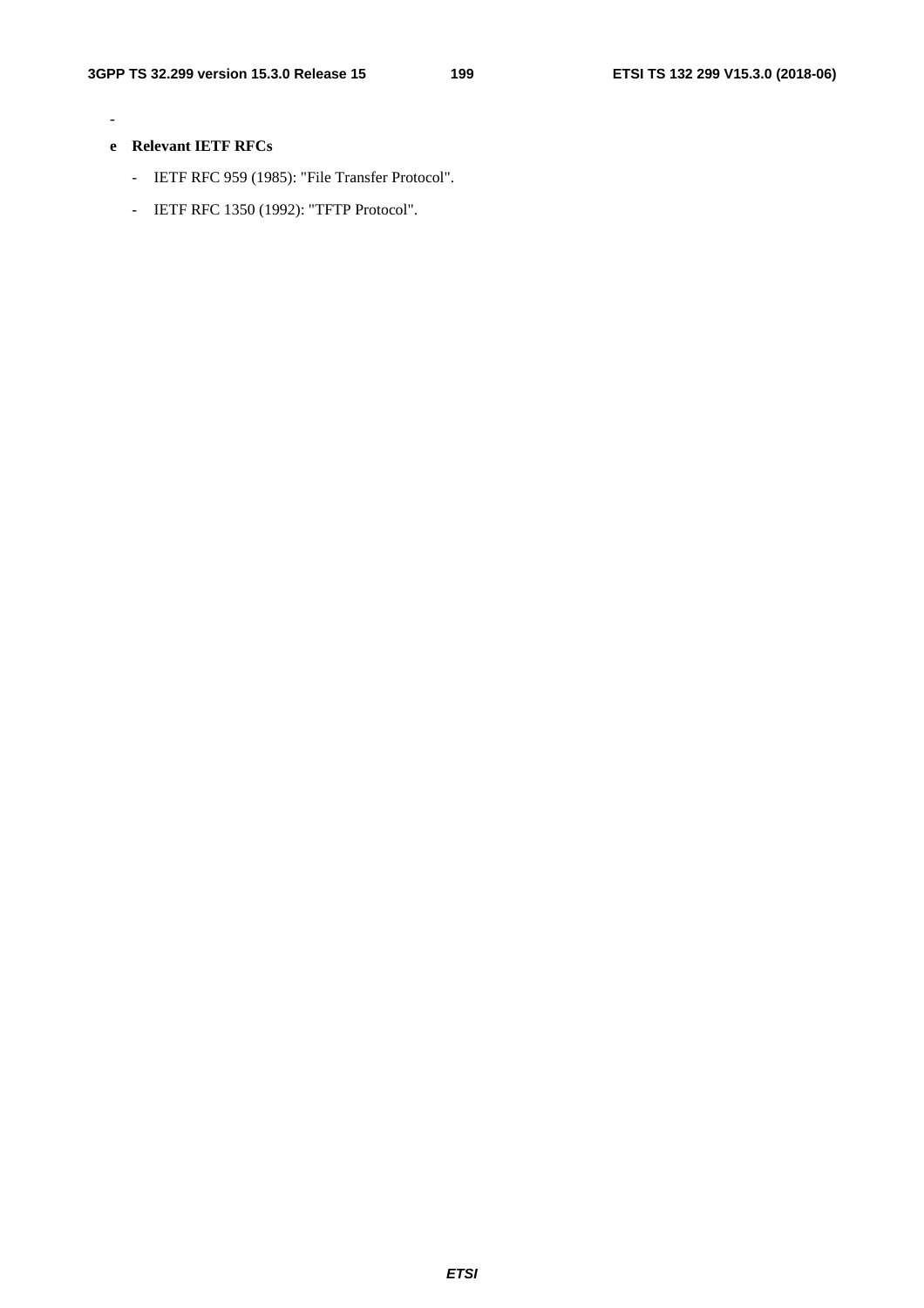## Annex B (normative): 3GPP Charging Diameter Overload Control

## B.1 General

The Diameter Base Protocol, IETF RFC 6733 [401], uses the Protocol Error "DIAMETER\_TOO\_BUSY", in the Result\_Code AVP of the answer to a related request, as a mean for overload control. This is further enhanced using generic DOIC (Diameter Overload Indication Conveyance) mechanism specified in IETF RFC 7683 [403], which makes it possible for a server to indicate overload situations to the clients before the server starts rejecting requests due to overload and thus prevents retransmission of the requests.

This clause specifies the DOIC (Diameter Overload Indication Conveyance) mechanism for Diameter charging applications.

*ETSI*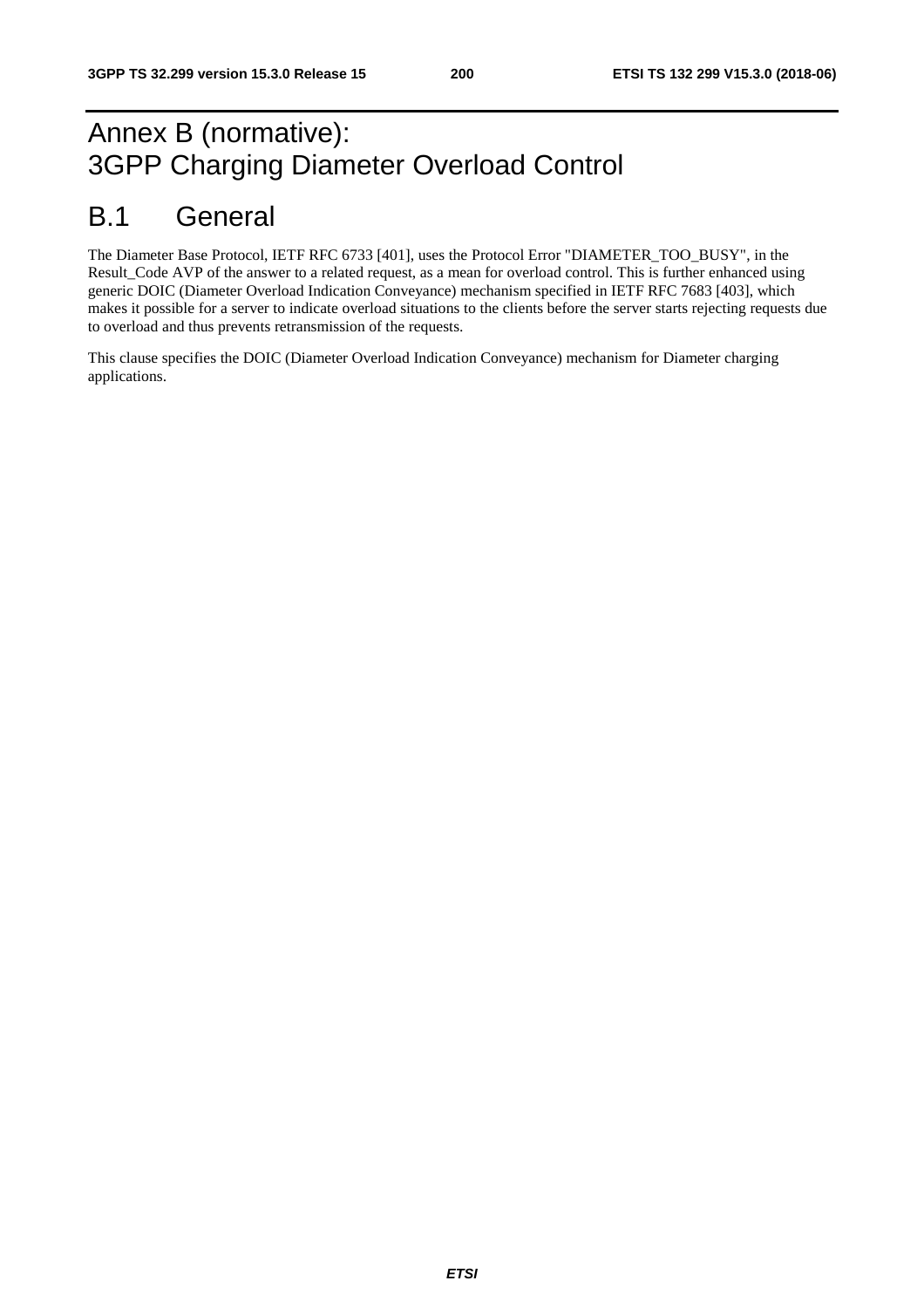Annex C (informative): Change history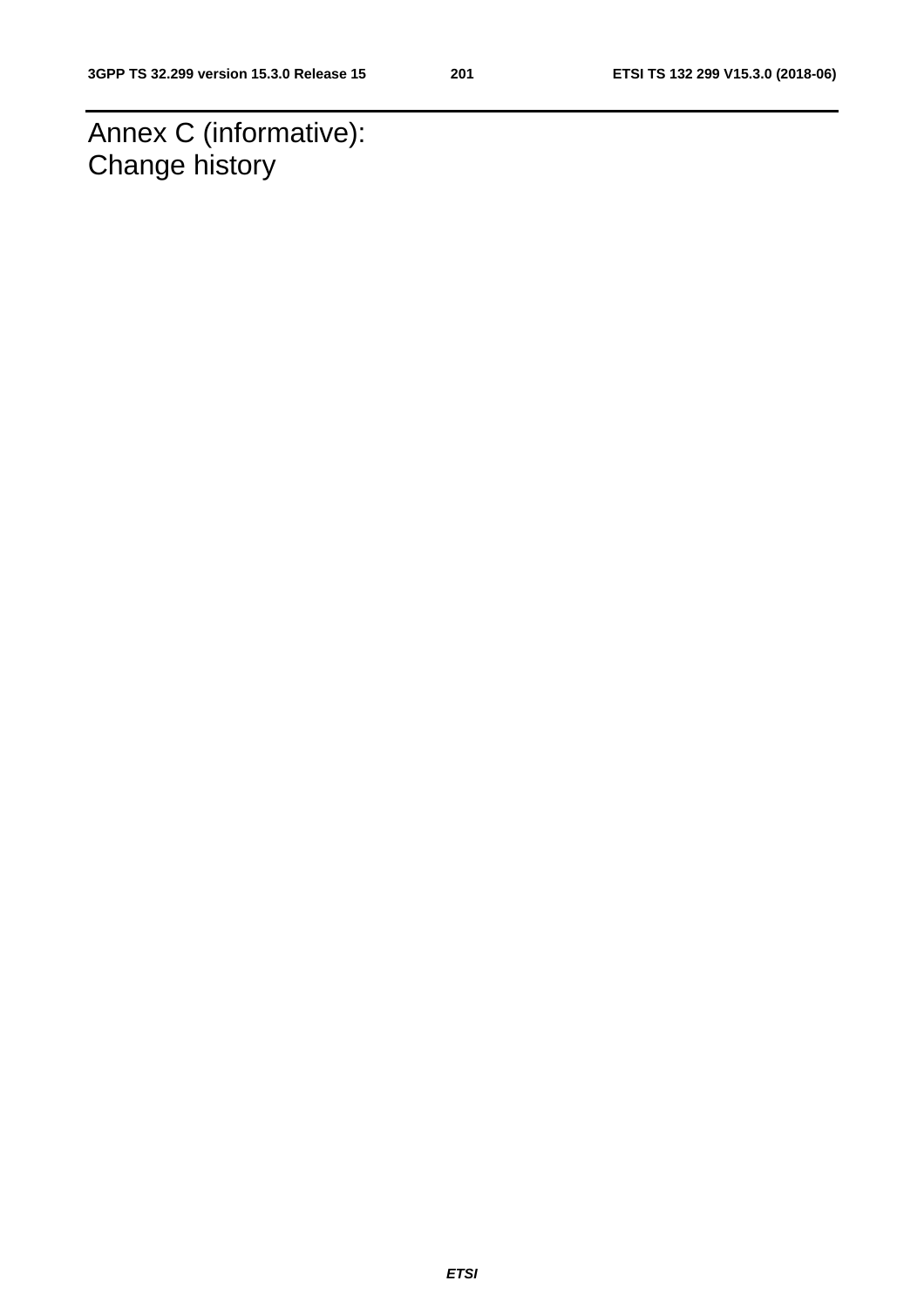|             | <b>Change history</b> |                                                          |              |                          |                                                                                                 |                |                |                |  |  |  |  |
|-------------|-----------------------|----------------------------------------------------------|--------------|--------------------------|-------------------------------------------------------------------------------------------------|----------------|----------------|----------------|--|--|--|--|
| <b>Date</b> | <b>TSG</b>            | <b>TSG Doc.</b>                                          | <b>CR</b>    | Re                       | Subject/Comment                                                                                 |                | Cat   Old      | <b>New</b>     |  |  |  |  |
| Dec<br>2007 |                       | SP-38 SP-070745                                          | 0202         | Щ,                       | Add new AVP codes to satisfy OMA charging requirements                                          | $\overline{C}$ | 8.0.0          | 8.1.0          |  |  |  |  |
| Dec<br>2007 |                       | SP-38 SP-070745                                          | $0203$ $-$   |                          | Add new values to PoC-User-Role-info-Units AVP - Align with OMA<br>PoC charging requirements    | C              | 8.0.0          | 8.1.0          |  |  |  |  |
| Dec<br>2007 |                       | SP-38 SP-070745                                          | 0204         | $\mathbb{Z}^2$           | Add general description to PoC-Group-Name                                                       | B              | 8.0.0          | 8.1.0          |  |  |  |  |
| Dec<br>2007 |                       | SP-38 SP-070925                                          | $0205$   1   |                          | Introduce Diameter details for SMS charging                                                     | B              | 8.0.0          | 8.1.0          |  |  |  |  |
|             |                       | Mar 2008 SP-39 SP-080059                                 | $0206$ --    |                          | Add IBCF to Node-Functionality AVP list of NEs                                                  | B              | 8.1.0          | 8.2.0          |  |  |  |  |
|             |                       | Mar 2008 SP-39 SP-080074                                 | 0207         | $\overline{\phantom{a}}$ | Usage of CC-Correlation-Id in online charging - Align with IETF RFC<br>4006                     | $\overline{C}$ | 8.1.0          | 8.2.0          |  |  |  |  |
|             |                       | Mar 2008 SP-39 SP-080074                                 | $0208$ $-$   |                          | Align Number-Of-Messages-Sent AVP in Diameter Binding for SMS<br>charging with new R8 TS 32.274 | IС             | 8.1.0          | 8.2.0          |  |  |  |  |
|             |                       | Mar 2008 SP-39 SP-080074                                 | 0209         | $\overline{\phantom{a}}$ | Corrections on Diameter AVP for SMS Charging                                                    | F              | 8.1.0          | 8.2.0          |  |  |  |  |
|             |                       | Mar 2008 SP-39 SP-080074                                 | $0210$ --    |                          | Add on Number Portability and Carrier Select routing information                                | B              | 8.1.0          | 8.2.0          |  |  |  |  |
|             |                       | Jun 2008 SP-40 SP-080330                                 | 0211         | цú.                      | Correction on SCCP-Address AVPs                                                                 | F              | 8.2.0          | 8.3.0          |  |  |  |  |
|             |                       | Jun 2008   SP-40   SP-080330                             | 0212         | $\overline{\phantom{a}}$ | Add PoC-Event-Type AVP into PoC-Information                                                     | B              | 8.2.0          | 8.3.0          |  |  |  |  |
|             |                       | Jun 2008 SP-40 SP-080330                                 | $0213$ --    |                          | Correction to PoC-Controlling-Address AVP and PoC-Group-Name<br><b>AVP</b>                      | F              | 8.2.0          | 8.3.0          |  |  |  |  |
| Sep<br>2008 |                       | SP-41 SP-080466                                          | $0214$ --    |                          | Correction of inconsistencies in Offline Charging and Online<br>Charging messages               | F              | 8.3.0          | 8.4.0          |  |  |  |  |
| Sep<br>2008 |                       | SP-41 SP-080330                                          | $0215 -$     |                          | Correction on AVP codes - Alignment with TS 29.230                                              | F              | 8.3.0          | 8.4.0          |  |  |  |  |
| Sep<br>2008 |                       | SP-41 SP-080330                                          | $0216$ --    |                          | Multiple SMS destination - Alignment with TS 23.040                                             | C              | 8.3.0          | 8.4.0          |  |  |  |  |
| Dec<br>2008 |                       | SP-42 SP-080706                                          | $0218 -$     |                          | Completion on message tables                                                                    | F              | 8.4.0          | 8.5.0          |  |  |  |  |
| Dec<br>2008 |                       | SP-42 SP-080707                                          | 0219         |                          | Service Context Id for MMTEL                                                                    | B              | 8.4.0          | 8.5.0          |  |  |  |  |
| Dec<br>2008 |                       | SP-42 SP-080706                                          | $0220$ -     |                          | Correction on AVP code allocation                                                               | F              | 8.4.0          | 8.5.0          |  |  |  |  |
| Dec<br>2008 |                       | SP-42 SP-080706                                          | $0221$ -     |                          | Clarification on AVP descriptions for EPC Charging                                              | F              | 8.4.0          | 8.5.0          |  |  |  |  |
| Dec<br>2008 |                       | SP-42 SP-080706                                          | 0222         | $\blacksquare$           | Add SMS-SC as SMS node type                                                                     | B              | 8.4.0          | 8.5.0          |  |  |  |  |
| Dec<br>2008 |                       | SP-42 SP-080706                                          | $0223$ -     |                          | Additional Address Info for SMS charging                                                        | B              | 8.4.0          | 8.5.0          |  |  |  |  |
| Dec<br>2008 |                       | SP-42 SP-080706                                          | 0224         |                          | Add charging of SMS services to 32.299                                                          | B              | 8.4.0          | 8.5.0          |  |  |  |  |
| Dec<br>2008 |                       | SP-42 SP-080707                                          | 0225         | $\blacksquare$           | TS 32.299 AVPs Introduction for MMTel charging                                                  | B              | 8.4.0          | 8.5.0          |  |  |  |  |
| Dec<br>2008 |                       | SP-42 SP-080706                                          | $0226$ -     |                          | Correction on References Section                                                                | F              | 8.4.0          | 8.5.0          |  |  |  |  |
| Dec<br>2008 |                       | SP-42 SP-080706                                          | $0227$ -     |                          | Addition of SDP offer and answer and clarification on media initiator B                         |                | 8.4.0          | 8.5.0          |  |  |  |  |
| Dec<br>2008 |                       | SP-42 SP-080706                                          | $0228 -$     |                          | Additional non-3GPP access information                                                          | F              | 8.4.0          | 8.5.0          |  |  |  |  |
| Dec<br>2008 |                       | SP-42 SP-080706                                          | 0229         |                          | Add a new value to Trigger-Type AVP                                                             | В              | 8.4.0          | 8.5.0          |  |  |  |  |
| Dec<br>2008 |                       | SP-42 SP-080852                                          | $0217$ -     |                          | TS 32.299 AVPs for offline charging - Rf interface from S-GW and<br>P-GW                        | В              | 8.4.0          | 8.5.0          |  |  |  |  |
|             |                       | Mar 2009 SP-43 SP-090206                                 | 0232         |                          | TS 32.299 MMTel information AVP alignment with 32.275 definition                                | B              | 8.5.0          | 8.6.0          |  |  |  |  |
|             |                       | Mar 2009 SP-43 SP-090206                                 | 0235         |                          | Add CONF charging specific parameters                                                           | $\overline{B}$ | 8.5.0          | 8.6.0          |  |  |  |  |
|             |                       | Mar 2009 SP-43 SP-090203                                 | 0230         | $\mathbf{1}$             | Correction on 'Subscription Id' category used for EPS offline<br>Charging                       | $\overline{c}$ | 8.5.0          | 8.6.0          |  |  |  |  |
|             |                       | Mar 2009 SP-43 SP-090203                                 | 0231         |                          | Service-Type and Service-Mode in Supplementary-service AVP :<br>format change                   | F              | 8.5.0          | 8.6.0          |  |  |  |  |
|             |                       | Mar 2009 SP-43 SP-090206                                 | 0232         |                          | SMS AVP structure alignment                                                                     | В              | 8.5.0          | 8.6.0          |  |  |  |  |
|             |                       | Mar 2009 SP-43 SP-090045                                 | 0234         |                          | Add Serving-Node-Type AVP to PS-Information in 32.299                                           | B              | 8.5.0          | 8.6.0          |  |  |  |  |
|             |                       | Mar 2009 SP-43 SP-090206                                 | 0235         |                          | AoC Support in Ro                                                                               | B              | 8.5.0          | 8.6.0          |  |  |  |  |
|             |                       | Mar 2009 SP-43 SP-090045                                 | 0236         |                          | EPS Offline Charging - Complete PS-information AVP description                                  | B              | 8.5.0          | 8.6.0          |  |  |  |  |
|             |                       | Mar 2009 SP-43 SP-090203                                 | $0237$ -     |                          | Multiple subscription-id in service-information for EPS offline<br>Charging                     | B              | 8.5.0          | 8.6.0          |  |  |  |  |
|             |                       | Mar 2009 SP-43 SP-090206                                 | $0238$ -     |                          | Missing information in PS information AVP for SGW/PGW CDRs in<br>EPS offline charging           | B              | 8.5.0          | 8.6.0          |  |  |  |  |
|             |                       | Jun 2009   SP-44   SP-090432                             | 0243         |                          | Correction of Recipient-Info AVP                                                                | F              | 8.6.0          | 8.7.0          |  |  |  |  |
|             |                       | Jun 2009   SP-44   SP-090432                             | 0244         |                          | AVP code allocation for DCD Charging                                                            | F              | 8.6.0          | 8.7.0          |  |  |  |  |
|             |                       | Jun 2009   SP-44   SP-090432<br>Jun 2009 SP-44 SP-090432 | 0245         |                          | Rel-8 CR 32.299 alignment with RFC 4006<br>Rel-8 CR 32.299 clarification of ICID                | F<br>F         | 8.6.0<br>8.6.0 | 8.7.0          |  |  |  |  |
|             |                       | Jun 2009 SP-44 SP-090432                                 | 0246<br>0247 | $\mathbf{r}$             | Remove generic "Non 3GPP specific information" parameter                                        | F              | 8.6.0          | 8.7.0<br>8.7.0 |  |  |  |  |
|             |                       |                                                          |              |                          |                                                                                                 |                |                |                |  |  |  |  |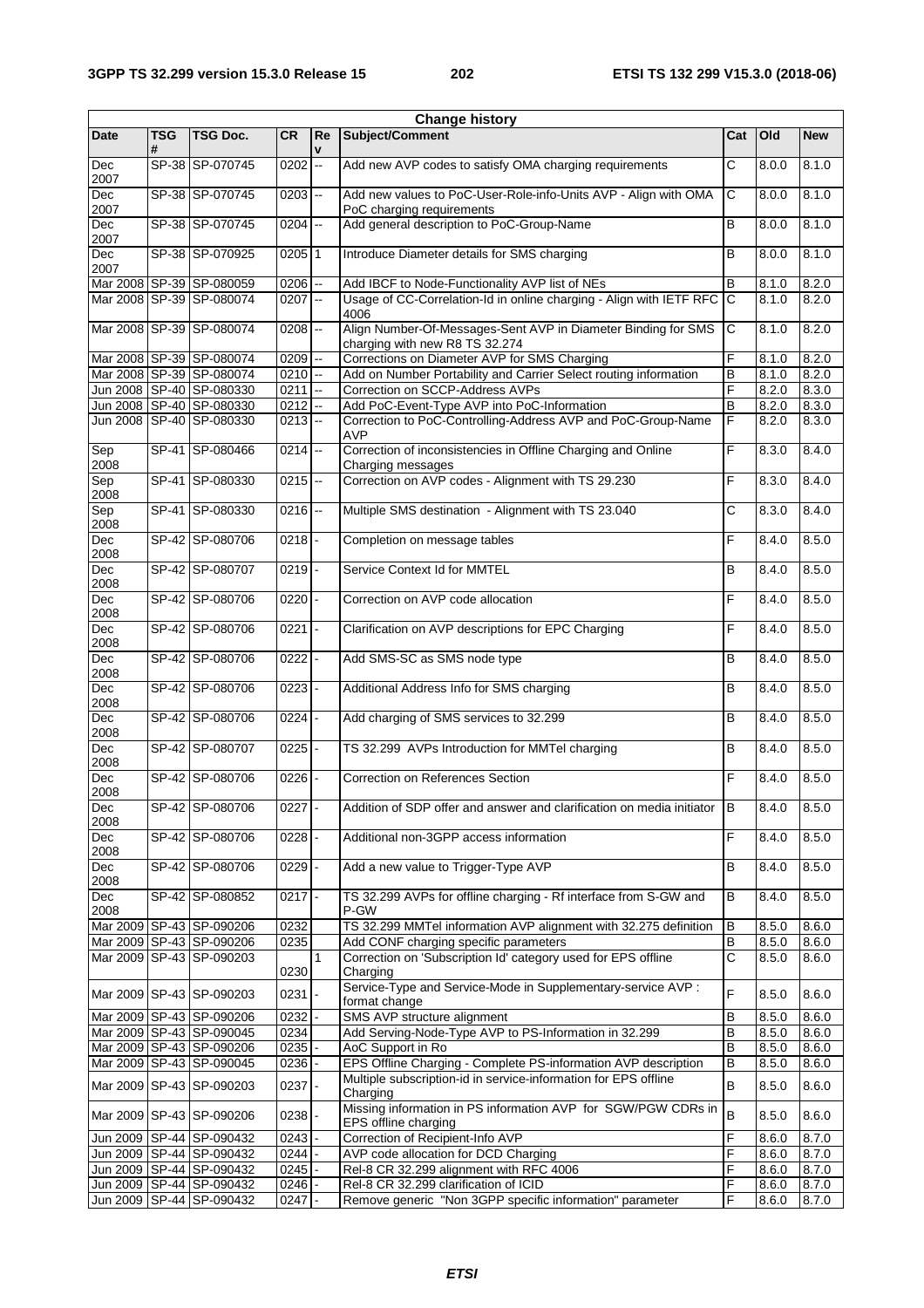|                |              | Jun 2009 SP-44 SP-090432     | 0248     |                | Correction on PDP context usage                                                                         | F              | 8.6.0 | 8.7.0 |
|----------------|--------------|------------------------------|----------|----------------|---------------------------------------------------------------------------------------------------------|----------------|-------|-------|
|                |              | Jun 2009 SP-44 SP-090432     | 0249     |                | Correction on AoC-Information AVP                                                                       | F              | 8.6.0 | 8.7.0 |
|                |              | Jun 2009 SP-44 SP-090432     | 0252     |                | Correction on Refund Information                                                                        | F              | 8.6.0 | 8.7.0 |
|                |              | Jun 2009   SP-44   SP-090432 | 0253     |                | LCS-information AVP not complete                                                                        | F              | 8.6.0 | 8.7.0 |
|                |              |                              |          |                |                                                                                                         |                |       |       |
|                |              | Jun 2009 SP-44 SP-090432     | 0254     |                | PS-information AVP description alignment with 32.251 definition                                         | F              | 8.6.0 | 8.7.0 |
|                |              | Jun 2009   SP-44   SP-090432 | 0257     |                | Correction on EPC Charging                                                                              | F              | 8.6.0 | 8.7.0 |
|                |              | Jun 2009 SP-44 SP-090294     | 0251     |                | Add MMTel supplementary services FA, CCBS&CCNR, MCID, CAT<br>for MMTel Charging                         | $\overline{B}$ | 8.7.0 | 9.0.0 |
|                |              | Jun 2009   SP-44   SP-090292 | 0255     |                | Rel-9 CR 32.299 addition of online charging flag                                                        | B              | 8.7.0 | 9.0.0 |
| Jun 2009       |              | SP-44 SP-090292              | 0256     |                | Rel-9 CR 32.299 correction of timestamp granularity                                                     | $\overline{B}$ | 8.7.0 | 9.0.0 |
| Sep<br>2009    |              | SP-45 SP-090536              | 0258     |                | Correction on AVP definitions                                                                           | Α              | 9.0.0 | 9.1.0 |
| Sep<br>2009    |              | SP-45 SP-090536              | 0260     |                | Correction on MMS-Information AVP                                                                       | Α              | 9.0.0 | 9.1.0 |
| Sep<br>2009    |              | SP-45 SP-090536              | 0262     |                | Rel-9 CR 32.299 correction and alignment with TS 32.280                                                 | Α              | 9.0.0 | 9.1.0 |
| Sep<br>2009    |              | SP-45 SP-090536              | 0264     |                | Error in Number-Portability-Routing-Information AVP definition                                          | Α              | 9.0.0 | 9.1.0 |
| Sep            |              | SP-45 SP-090538              |          |                |                                                                                                         | B              |       | 9.1.0 |
| 2009<br>Sep    |              | SP-45 SP-090538              | 0265     |                | Add "Closed User Group (CUG)" for MMTel Charging                                                        |                | 9.0.0 | 9.1.0 |
| 2009<br>Sep    |              |                              | 0266     |                | Add 3PTY MMTel supplementary service charging<br>R9 CR 32299 add MBMS GW address below MBMS information | B              | 9.0.0 |       |
| 2009<br>Sep    |              | SP-45 SP-090541              | 0267     | $\blacksquare$ | AVP                                                                                                     | B              | 9.0.0 | 9.1.0 |
| 2009           |              | SP-45 SP-090538              | 0268     |                | New AVPs for RTTI support in IMS offline charging                                                       | B              | 9.0.0 | 9.1.0 |
| Sep<br>2009    |              | SP-45 SP-090536              | 0271     |                | Correction on Content Type - Alignment with OMA definition                                              | Α              | 9.0.0 | 9.1.0 |
| Sep<br>2009    |              | SP-45 SP-090537              | 0272     |                | Correction of time stamp diameter types                                                                 | F              | 9.0.0 | 9.1.0 |
| Sep<br>2009    |              | SP-45 SP-090536              | 0274     |                | Correction of Accounting Input/Output Octets handling                                                   | Α              | 9.0.0 | 9.1.0 |
| Sep<br>2009    |              | SP-45 SP-090537              | 0275     |                | Emergency bearer service consideration for charging                                                     | B              | 9.0.0 | 9.1.0 |
| Sep<br>2009    |              | SP-45 SP-090536              | 0277     |                | Addition of IP multicast delivery indicator below MBMS information<br><b>AVP</b>                        | Α              | 9.0.0 | 9.1.0 |
| Dec<br>2009    | SP-46        | SP-090720                    | 0279     |                | Alignment of Address-Type AVP with 32.274                                                               | Α              | 9.1.0 | 9.2.0 |
| Dec<br>2009    | SP-46        | SP-090720                    | 0281     |                | Alignment with TS 32.251 for "Volume Limit" and "Time Limit" in<br>Change-Condition AVP                 | A              | 9.1.0 | 9.2.0 |
| Dec<br>2009    | SP-46        | SP-090720                    | 0283     |                | Multiple Change-Condition AVP for simultaneous Condition changes   A                                    |                | 9.1.0 | 9.2.0 |
| Dec<br>2009    | SP-46        | SP-090721                    | 0284     |                | Editorial clean-up                                                                                      | D              | 9.1.0 | 9.2.0 |
| Dec<br>2009    | <b>SP-46</b> | SP-090722                    | 0285     |                | MMTel related AVP applicable for Online Charging                                                        | B              | 9.1.0 | 9.2.0 |
| Dec<br>2009    | SP-46        | SP-090720                    | 0287     |                | Correction on priority session treatment                                                                | A              | 9.1.0 | 9.2.0 |
| Dec            |              |                              |          |                | Alignment with TS 32.251 for "User location Change" Condition in                                        |                |       |       |
| 2009           | SP-46        | SP-090720                    | 0289     |                | Change-Condition AVP                                                                                    | Α              | 9.1.0 | 9.2.0 |
| Dec<br>2009    | SP-46        | SP-090720                    | 0291     |                | Alignment between Change-Condition AVP value with ASN1<br>ServiceConditionChange value "serviceStop"    | Α              | 9.1.0 | 9.2.0 |
| Dec<br>2009    | SP-46        | SP-090721                    | 0292     | $\blacksquare$ | AVP for Account Expiration Information from OCS to IMS<br><b>Application Servers</b>                    | B              | 9.1.0 | 9.2.0 |
| Dec<br>2009    | <b>SP-46</b> | SP-090721                    | 0293     |                | Aligning AoC- Information AVP with RTTI and subscription<br>information                                 | C              | 9.1.0 | 9.2.0 |
| Dec<br>2009    | SP-46        | SP-090720                    | 0295     |                | Correction of Number Portability and Carrier Select information<br><b>AVPs</b>                          | Α              | 9.1.0 | 9.2.0 |
| Dec<br>2009    | SP-46        | SP-090721                    | 0296     |                | Add CSG parameters for CSG based online and offline charging                                            | В              | 9.1.0 | 9.2.0 |
| Mar 2010 SP-47 |              | SP-100041                    | 0297     |                | Correction on AVP code definitions                                                                      | F              | 9.2.0 | 9.3.0 |
|                |              | Mar 2010   SP-47   SP-100040 | $0299$ - |                | Correction of Role-of-Node AVP                                                                          | A              | 9.2.0 | 9.3.0 |
| Mar 2010 SP-47 |              |                              |          |                | Alignment with TS 32.251 for "Charging Characteristics Selection                                        |                |       | 9.3.0 |
|                |              | SP-100040                    | 0301     |                | Mode" parameter                                                                                         | Α              | 9.2.0 |       |
|                |              | Mar 2010 SP-47 SP-100041     | 0302     |                | Add CSG parameters for CSG based online and offline charging                                            | F              | 9.2.0 | 9.3.0 |
|                |              | Mar 2010 SP-47 SP-100044     | 0303     |                | MMTel related AVP applicable for Online Charging                                                        | F              | 9.2.0 | 9.3.0 |
|                |              | Mar 2010   SP-47   SP-100040 | 0305     |                | Correction for offline Charging from PGW - 3GPP2 User location                                          | Α              | 9.2.0 | 9.3.0 |
|                |              | Mar 2010 SP-47 SP-100041     | 0306     |                | Remove unused Service-Condition-Change AVP                                                              | F              | 9.2.0 | 9.3.0 |
|                |              | Mar 2010 SP-47 SP-100041     | 0307     |                | Correction on SDP handling in IMS Charging                                                              | F              | 9.2.0 | 9.3.0 |
| Mar 2010 SP-47 |              | SP-100044                    | 0308     |                | Add "Personal Network management" MMTel supplementary<br>service charging description                   | B              | 9.2.0 | 9.3.0 |
| Mar 2010 SP-47 |              | SP-100044                    | $0309 -$ |                | Add "Customized Ringing Signal (CRS)" MMTel supplementary<br>service charging description               | B              | 9.2.0 | 9.3.0 |
|                |              |                              |          |                |                                                                                                         |                |       |       |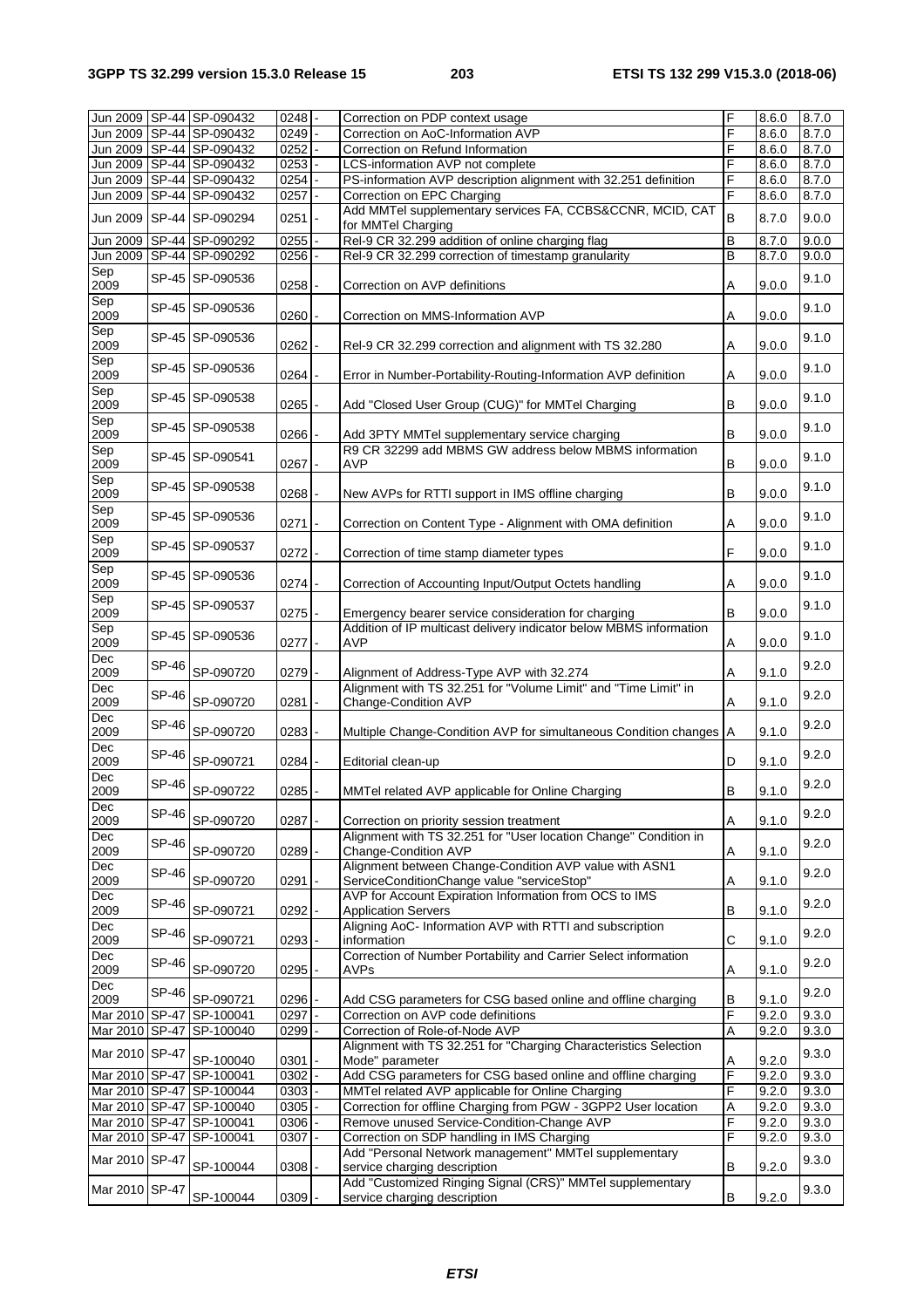|                |         | Jun 2010 SP-48 SP-100265     | $0312 -$ |                     | Correction on AVP definitions                                                                                                  | Α                       | 9.3.0  | 9.4.0         |
|----------------|---------|------------------------------|----------|---------------------|--------------------------------------------------------------------------------------------------------------------------------|-------------------------|--------|---------------|
|                |         | Oct 2010 SP-49 SP-100496     | 0314     |                     | Correction for Dual IP addresses associated to one PDN connection                                                              | $\overline{A}$          | 9.4.0  | 9.5.0         |
|                |         |                              |          |                     | Correction on Charging-Rule-Based-Name AVP - Alignment with TS                                                                 | $\overline{A}$          |        |               |
|                |         | Oct 2010   SP-49   SP-100495 | 0317     |                     | 23.203                                                                                                                         |                         | 9.4.0  | 9.5.0         |
|                |         | Oct 2010   SP-49   SP-100496 | 0319     |                     | Correction on Event Charging with Reservation                                                                                  | Α                       | 9.4.0  | 9.5.0         |
|                |         | Oct 2010 SP-49 SP-100497     | 0320     | $\bar{\phantom{a}}$ | Correction of Reason-Code AVP                                                                                                  | F                       | 9.4.0  | 9.5.0         |
| Dec            |         | SP-50 SP-100756              |          |                     |                                                                                                                                | Α                       |        | 9.6.0         |
| 2010           |         |                              | 0328     |                     | Correction of Inter-Operator-Identifier AVP - Align with TS 32.260                                                             |                         | 9.5.0  |               |
| Dec            |         | SP-50 SP-100757              |          |                     |                                                                                                                                | F                       |        | 9.6.0         |
| 2010           |         |                              | 0322     |                     | Correction of Trigger-Type AVP                                                                                                 |                         | 9.5.0  |               |
| Dec            |         | SP-50 SP-100758              |          |                     |                                                                                                                                | F                       |        | 9.6.0         |
| 2010           |         |                              | 0324 2   |                     | Add missing LCS-Format-Indicator AVP value for "SIP_URL"                                                                       |                         | 9.5.0  |               |
| Dec<br>2010    |         | SP-50 SP-100759              | 0325 2   |                     |                                                                                                                                | F                       | 9.6.0  | 10.0.0        |
|                |         |                              |          |                     | Replace the Authorized-QoS AVP name with Authorised-QoS AVP<br>Add E.164 harmonized address format to the current E.212 in MMS |                         |        |               |
| Mar 2010 SP-51 |         | SP-110109                    | 0329 1   |                     | Charging                                                                                                                       | С                       | 10.0.0 | 10.1.0        |
| Mar 2010 SP-51 |         | SP-110105                    | 0330 3   |                     | Adding CDR fields needed for Machine Type Communication                                                                        | $\overline{\mathsf{B}}$ | 10.0.0 | 10.1.0        |
|                |         |                              |          |                     | Add missing enumeration value for E-CSCF network element in                                                                    |                         |        |               |
| Mar 2010 SP-51 |         | SP-110108                    | 0332 2   |                     | Node-Functionality AVP - Align with 32.298                                                                                     | Α                       | 10.0.0 | 10.1.0        |
|                |         | Mar 2010 SP-51 SP-110108     | 0336 1   |                     | Add internal structure and encoding for the Location-Estimate AVP                                                              | A                       |        | 10.0.0 10.1.0 |
|                |         | Mar 2010 SP-51 SP-110109     | 0340 2   |                     | Correction to charging scenarios                                                                                               | D                       |        | 10.0.0 10.1.0 |
|                |         | Mar 2010 SP-51 SP-110108     | 0344     | $\mathbf{1}$        | Correction of CSG trigger handling - Alignment with TS 29.212                                                                  | Α                       | 10.0.0 | 10.1.0        |
|                |         |                              |          |                     | Addition of IARI in IMS charging information, alignment with TS                                                                |                         |        |               |
| Mar 2010 SP-51 |         | SP-110109                    | 0345 1   |                     | 22.115 and TS 23.228                                                                                                           | В                       | 10.0.0 | 10.1.0        |
| Mar 2010 SP-51 |         | SP-110109                    | $0347$ 1 |                     | R10 32299 Correction on AVP Subscriber-role                                                                                    | F                       | 10.0.0 | 10.1.0        |
|                |         |                              |          |                     | Add 'Advice Of Charge (AoC)' MMTel supplementary service                                                                       |                         |        |               |
| Mar 2010 SP-51 |         | SP-110112                    | 0349     |                     | Charging description - Align with 32.275                                                                                       | В                       | 10.0.0 | 10.1.0        |
| May            | SP-52   |                              |          |                     |                                                                                                                                |                         |        | 10.2.0        |
| 2011           |         | SP-110281                    | 0352     | 1                   | Correction to Re-authorization Request Message                                                                                 | F                       | 10.1.0 |               |
| May            | SP-52   |                              |          |                     | Correction of RAT-Type AVP, alignment with TS 29.212, Gx                                                                       |                         |        | 10.2.0        |
| 2011           |         | SP-110281                    | 0356 1   |                     | interface                                                                                                                      | F                       | 10.1.0 |               |
| May            | SP-52   |                              |          |                     |                                                                                                                                |                         |        | 10.2.0        |
| 2011           |         | SP-110404                    | 0359 1   |                     | Correction on essential supported fields in EPC Online Charging                                                                | Α                       | 10.1.0 |               |
| May            | SP-52   |                              |          |                     |                                                                                                                                |                         |        | 10.2.0        |
| 2011           |         | SP-110404                    | 0362     | 1                   | Correction on Rf interface for missing information in SGW CDR                                                                  | Α                       | 10.1.0 |               |
| May            | SP-52   |                              |          |                     |                                                                                                                                | В                       |        | 10.2.0        |
| 2011<br>May    |         | SP-110294                    | 0363 1   |                     | AVPs enhancement for OMR Charging introduction                                                                                 |                         | 10.1.0 |               |
| 2011           | SP-52   | SP-110280                    | 0365     | 1                   | Correction in SCC AS CDR for IMS service continuity                                                                            | Α                       | 10.1.0 | 10.2.0        |
| May            |         |                              |          |                     | Correction on IMS Application Reference Identifier (IARI) in IMS                                                               |                         |        |               |
| 2011           | SP-52   | SP-110281                    | 0366     | $\mathbf 1$         | Charging                                                                                                                       | F                       | 10.1.0 | 10.2.0        |
| May            |         |                              |          |                     |                                                                                                                                |                         |        |               |
| 2011           | SP-52   | SP-110317                    | 0350 1   |                     | Rc Context Definition for Diameter Usage                                                                                       | В                       | 10.2.0 | 11.0.0        |
| Sep            |         |                              |          |                     |                                                                                                                                |                         |        |               |
| 2011           | SP-53   | SP-110528                    | 0370     |                     | Correction on PDN connection identifier for Charging                                                                           | A                       | 11.0.0 | 11.1.0        |
| Sep            | $SP-53$ |                              |          |                     | Correction for dynamic address flags associated to PDN connection                                                              |                         |        | 11.1.0        |
| 2011           |         | SP-110528                    | $0375 -$ |                     | of PDP/PDN type IPv4v6                                                                                                         | Α                       | 11.0.0 |               |
| Sep            | SP-53   |                              |          |                     |                                                                                                                                |                         |        | 11.1.0        |
| 2011           |         | SP-110530                    | 0377     |                     | Correction of RAT Type, alignment with TS 29.061                                                                               | A                       | 11.0.0 |               |
| Sep            | SP-53   |                              |          |                     |                                                                                                                                |                         |        | 11.1.0        |
| 2011           |         | SP-110528                    | 0381     | 1                   | Correction on AVP definition - Align with IETF RFC 3588                                                                        | Α                       | 11.0.0 |               |
| Sep            | SP-53   |                              |          |                     | Addition of Sponsored Data Connectivity charging - Align with TS                                                               |                         |        | 11.1.0        |
| 2011           |         | SP-110541                    | 0393 1   |                     | 23.203<br>Correction of Dynamic Address Flag usage for IPv4v6 PDN                                                              | B                       | 11.0.0 |               |
| Dec<br>2011    | SP-54   | SP-110708                    | 0420 2   |                     | Connection in PS Information AVP                                                                                               | Α                       | 11.1.0 | 11.2.0        |
| Dec            |         |                              |          |                     |                                                                                                                                |                         |        |               |
| 2011           | SP-54   | SP-110711                    | 0412 1   |                     | Correction of IPv6 PDP/PDN prefix                                                                                              | Α                       | 11.1.0 | 11.2.0        |
| Dec            |         |                              |          |                     | Correction of IETF specified AVP usage in 3GPP charging                                                                        |                         |        |               |
| 2011           | SP-54   | SP-110711                    | 0416     |                     | applications                                                                                                                   | Α                       | 11.1.0 | 11.2.0        |
| Dec            |         |                              |          |                     |                                                                                                                                |                         |        |               |
| 2011           | SP-54   | SP-110712                    | 0394 2   |                     | Add Transit IOI to IMS Offline Charging                                                                                        | В                       |        | 11.1.0 11.2.0 |
|                |         | Mar 2012 SP-55 SP-120048     | 0422 1   |                     | Add missing Trigger-Type value to address change of UE Timezone                                                                | A                       | 11.2.0 | 11.3.0        |
|                |         |                              |          |                     | alignment with TS 29.212                                                                                                       |                         |        |               |
|                |         | Mar 2012 SP-55 SP-120049     | $0425$ 1 |                     | Add Status in AVP "Application-Server-Information                                                                              | В                       |        | 11.2.0 11.3.0 |
| June-          |         | SP-56 SP-120362              | 0428 1   |                     | Correction of Serving Node Type, alignment with 29.274                                                                         | F                       |        | 11.3.0 11.4.0 |
| 2012           |         |                              |          |                     |                                                                                                                                |                         |        |               |
| June-          |         | SP-56 SP-120359              | 0430 1   |                     | Correction of AVP usage, alignment with RFC 4006                                                                               | Α                       | 11.3.0 | 11.4.0        |
| 2012           |         |                              |          |                     |                                                                                                                                |                         |        |               |
| June-          |         | SP-56 SP-120361              | 0433 1   |                     | Correction on AVP definition                                                                                                   | Α                       |        | 11.3.0 11.4.0 |
| 2012           |         |                              |          |                     |                                                                                                                                |                         |        |               |
| June-          |         | SP-56 SP-120362              | 0434 1   |                     | Correction of Multiple Service Credit-Control use                                                                              | F                       | 11.3.0 | 11.4.0        |
| 2012<br>June-  |         | SP-56 SP-120359              | 0440 1   |                     | Correction of diameter AVP usages, alignment with RFC 4006                                                                     | Α                       | 11.3.0 | 11.4.0        |
| 2012           |         |                              |          |                     |                                                                                                                                |                         |        |               |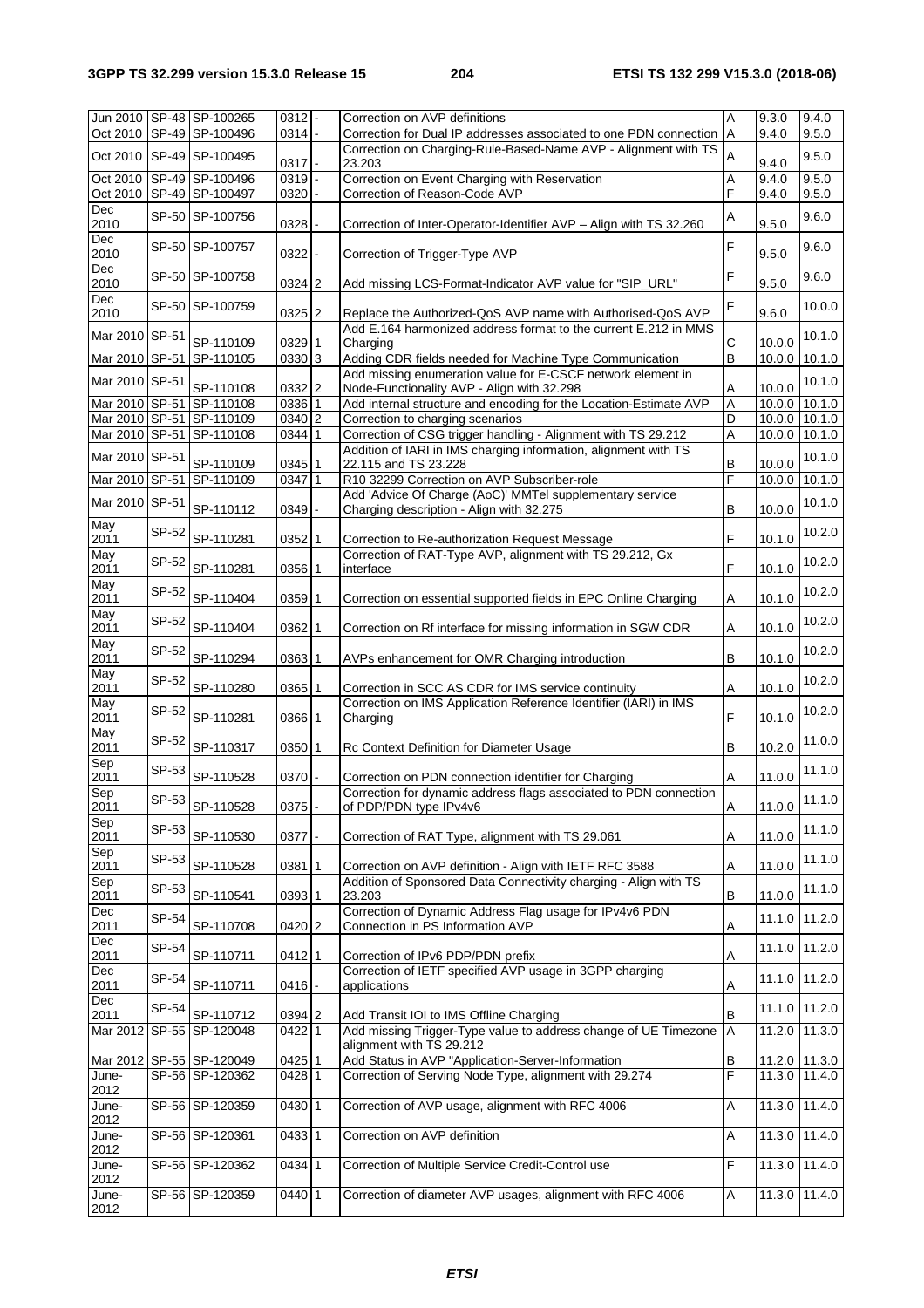| June-<br>2012 |       | SP-56 SP-120360          | 0447 1   |           | Correction on SGW and PGW Address reporting, alignment with<br>29.212 | A                     | 11.3.0 11.4.0 |               |
|---------------|-------|--------------------------|----------|-----------|-----------------------------------------------------------------------|-----------------------|---------------|---------------|
| June-         |       | SP-56 SP-120374          | 0448 2   |           | Enhancing IMS charging for RAVEL                                      | B                     | 11.3.0        | 11.4.0        |
| 2012          |       |                          |          |           |                                                                       |                       |               |               |
| June-         |       | SP-56 SP-120362          | 0449 1   |           | Correction of Termination Action procedure                            | F                     | 11.3.0        | 11.4.0        |
| 2012          |       |                          |          |           |                                                                       |                       |               |               |
| June-         |       | SP-56 SP-120397          | 0450 1   |           | Add charging parameters for NetLoc                                    | B                     | 11.3.0        | 11.4.0        |
| 2012          |       |                          |          |           |                                                                       |                       |               |               |
| June-         |       | SP-56 SP-120361          | $0452$ - |           | Correction on PDP-Address-Prefix-Length                               | A                     | 11.3.0        | 11.4.0        |
| 2012          |       |                          |          |           |                                                                       |                       |               |               |
| Sep-          |       | SP-57 SP-120646          | 0456 1   |           | Rename Service-type AVP                                               | A                     | 11.4.0 11.5.0 |               |
| 2012          |       |                          |          |           |                                                                       |                       |               |               |
| Sep-          |       | SP-57 SP-120561          | 0460     |           | Remove Authorised-Qos from P-CSCF CDR                                 | A                     | 11.4.0        | 11.5.0        |
| 2012          |       |                          |          |           |                                                                       |                       |               |               |
| Sep-          |       | SP-57 SP-120566          | 0461 1   |           | Correction on the AVP name                                            | F                     | 11.4.0        | 11.5.0        |
| 2012          |       |                          |          |           |                                                                       |                       |               |               |
| Sep-          |       | SP-57 SP-120566          | 0462 1   |           | Supplementation for Reporting-Reason AVP                              | $\overline{c}$        | 11.4.0        | 11.5.0        |
| 2012          |       |                          |          |           |                                                                       |                       |               |               |
| Sep-          |       | SP-57 SP-120564          | $0465$ 1 |           | Correction of AoC-Information AVP usage                               | A                     | 11.4.0        | 11.5.0        |
| 2012          |       |                          |          |           |                                                                       |                       |               |               |
| Sep-          |       | SP-57 SP-120562          | 0467 1   |           | Correction of Called-Party-Address AVP                                | A                     | 11.4.0 11.5.0 |               |
| 2012          |       |                          |          |           |                                                                       |                       |               |               |
| Sep-          |       | SP-57 SP-120566          | 0469 1   |           | Correction of calling party handling                                  | $\overline{\text{c}}$ | 11.4.0        | 11.5.0        |
| 2012          |       |                          |          |           |                                                                       |                       |               |               |
| Sep-          |       | SP-57 SP-120646          | 0472 2   |           | Correction on AoC service support                                     | A                     | 11.4.0        | 11.5.0        |
| 2012          |       |                          |          |           |                                                                       |                       |               |               |
| Sep-          |       | SP-57 SP-120627          | 0473 1   |           | Reference list correction to align with the corrected TS 29.212 title | F                     | 11.4.0        | 11.5.0        |
| 2012          |       | SP-58 SP-120789          | 0474 1   |           | Correction on the figure description of Centralized Unit              | F                     | 11.5.0        | 11.6.0        |
| Dec-<br>2012  |       |                          |          |           | Determination and Centralized Rating                                  |                       |               |               |
| Dec-          |       | SP-58 SP-120789          | 0476 1   |           | Clarification of Type 1 and Type 2 IOI Usage for IMS Roaming          | F                     | 11.5.0        | 11.6.0        |
| 2012          |       |                          |          |           |                                                                       |                       |               |               |
| Dec-          |       | SP-58 SP-120785          | 0479 2   |           | Emergency Indicator introduction in P-CSCF CDR                        | Α                     | 11.5.0        | 11.6.0        |
| 2012          |       |                          |          |           |                                                                       |                       |               |               |
| Dec-          |       | SP-58 SP-120801          | 0481     |           | Correction on NNI-Information AVP                                     | F                     | 11.5.0        | 11.6.0        |
| 2012          |       |                          |          |           |                                                                       |                       |               |               |
| Dec-          |       | SP-58 SP-120792          | 0482 1   |           | Introduction AVPs description for SMS over MME Charging               | B                     | 11.5.0        | 11.6.0        |
| 2012          |       |                          |          |           |                                                                       |                       |               |               |
| Dec-          |       | SP-58 SP-120793          | 0483 1   |           | Offline Charging description for ATCF                                 | B                     | 11.5.0        | 11.6.0        |
| 2012          |       |                          |          |           |                                                                       |                       |               |               |
| Dec-          |       | SP-58 SP-120789          | $0484 -$ |           | Correction on charging for IMS transit functions                      | F                     | 11.5.0 11.6.0 |               |
| 2012          |       |                          |          |           |                                                                       |                       |               |               |
|               |       | SP-130062                | 0488 1   |           | Clarification of Type 1 IOI Usage and Multiple Sets of Inter Operator | ΤF                    |               |               |
|               |       |                          |          |           | Identifiers for IMS Roaming                                           |                       |               |               |
| Mar-          |       | SP-130054                | 0491     | $\vert$ 1 | Related ICID Corrections for SRVCC Charging Correlation               | F                     |               | 11.6.0 11.7.0 |
| 2013          |       | SP-59 SP-130050          | 0495 1   |           | Re-introduce Authorized-Qos AVP specified as unused                   | A                     |               |               |
|               |       | SP-130054                | 0496     |           | Correction of LCS-Client-Type AVP definition                          | F                     |               |               |
|               |       | SP-130053                | 0485 1   |           | Correction on Trigger-Type AVP                                        | F                     |               | 11.7.0 12.0.0 |
|               |       |                          | 0489 1   |           | Correction of Minimum Service-Context-Id AVP Content                  | F                     |               |               |
|               |       | SP-130270                | 0502 1   |           | Addition of IMS Visited Network Identifier                            | Α                     |               |               |
|               |       | SP-130270                | 0506     |           | Correction on AVP definitions                                         | Α                     |               |               |
|               |       | SP-130271                | 0517 1   |           | Adjustment on IMEI - alignment to TS 29.274                           | F                     |               |               |
|               |       | Jun-2013 SP-60 SP-130303 | $0528 -$ |           | Correction of User-Equipment-Info-Value : encoding                    | Α                     | 12.0.0 12.1.0 |               |
|               |       | SP-130270                | 053011   |           | Introduction of Charging for access to Trusted WLAN Access            | Α                     |               |               |
|               |       |                          |          |           | Network in EPC - over S2a                                             |                       |               |               |
|               |       | SP-130271                | 0531 1   |           | Add Reason Header AVP                                                 | B                     |               |               |
|               |       | SP-130443                | $0532$ - |           | Missing value for ATCF in Node-Functionality AVP                      | F                     |               | 12.1.0 12.2.0 |
|               |       | SP-130435                | 0533 1   |           | Correction on on data accounting                                      | F                     |               |               |
| Sep-          | SP-61 | SP-130443                | 0537     |           | Missing value for ATCF in Node-Functionality AVP                      | A                     |               |               |
| 2013          |       | SP-130435                | $0539$ - |           | Additional Access Network Information Field                           | B                     |               |               |
|               |       | SP-130435                | 0540     |           | Align RAR/RAA description with other messages description and         | $\overline{F}$        |               |               |
|               |       |                          |          |           | Correction on proxy-info AVP in RAA                                   |                       |               |               |
| Dec           |       | SP-62 SP-130677          | 0550 2   |           | Correction for use of Destination-Host AVP in ACR                     | Α                     | 12.2.0 12.3.0 |               |
| 2013          |       | SP-130620                | 0551 1   |           | AVP enhancement for application based charging                        | B                     |               |               |
|               |       | SP-130619                | 0552 2   |           | Addition of Instance Id for IMS Charging                              | B                     |               |               |
|               |       | SP-130618                | 0554     |           | Correction for User Location Info Time                                | Α                     |               |               |
|               |       | SP-130671                | 0559     |           | Correction on inconsistencies for MMTel Charging                      | A                     |               |               |
|               |       | SP-130620                | 0560 1   |           | AVP definition for application based charging                         | B                     |               |               |
|               |       | SP-130627                | 0565 1   |           | Correction for Route Header for IMS Interconnection Charging          | A                     |               |               |
|               |       | SP-130618                | 0567     |           | Correction on Application-Server-Information AVP                      | Α                     |               |               |
| Mar-          |       | SP-63 SP-140154          | 0569 2   |           | Addition of Fixed User Subscription Identifier                        | $\overline{B}$        | 12.3.0 12.4.0 |               |
| 2014          |       | SP-140033                | 0575 1   |           | Correction of data type for Time-Usage and applicability of Service-  | $\overline{A}$        |               |               |
|               |       |                          |          |           | Specific-Info and AF-Charging-Identifier                              |                       |               |               |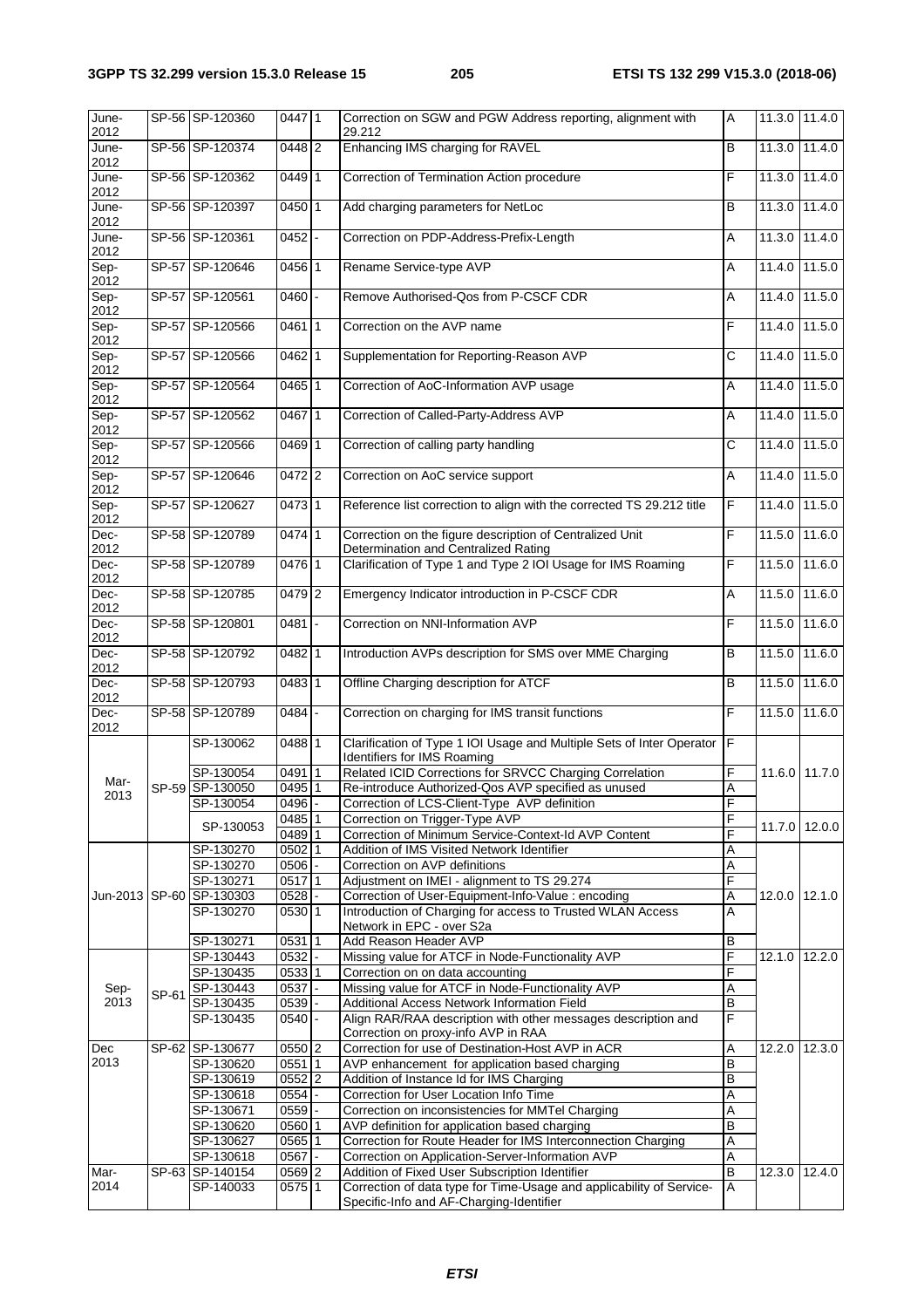|          |       | SP-140045                    | 0576 1   |              | Introduction of information for SMS offline Charging                 | B              |               |               |
|----------|-------|------------------------------|----------|--------------|----------------------------------------------------------------------|----------------|---------------|---------------|
|          |       | SP-140033                    | 0581     |              | Correction for S-GW change in Change-Condition AVP                   | Α              |               |               |
|          |       | Jun-2014   SP-64   SP-140336 | 0582 1   |              | Remove clause 6.3 Editor's Notes                                     | F              | 12.4.0        | 12.5.0        |
|          |       | SP-140337                    | 0583 1   |              | To add AVP definitions and clarifications for application based      | в              |               |               |
|          |       |                              |          |              | charging to align with TS 32.251                                     |                |               |               |
|          |       | SP-140341                    | $0584 -$ |              | Introduce Access Line Identifier in PS-Information for Convergent    | B              |               |               |
|          |       |                              |          |              | Fixed-Mobile scenario                                                |                |               |               |
|          |       | SP-140336                    | 0585 1   |              | Introduce Core Network Operator selection origin for Shared          | B              |               |               |
|          |       |                              |          |              |                                                                      |                |               |               |
|          |       |                              |          |              | <b>Networks</b>                                                      |                |               |               |
|          |       | SP-140342                    | 0586 2   |              | Introduction of charging information for Voice Call Service (VCS)    | B              |               |               |
|          |       | SP-140339                    | $0587$ 1 |              | Introduction of charging information for CHIPS - align with TS       | B              |               |               |
|          |       |                              |          |              | 32.251                                                               |                |               |               |
|          |       | SP-140335                    | 0589     |              | Renaming of TWAN-SSID and TWAN-BSSID AVPs                            | A              |               |               |
|          |       | SP-140346                    | 0591 1   |              | Correction for TADS indication AVP                                   | F              |               |               |
|          |       | SP-140343                    | 0595 1   |              | Correction to support multiple Transit IOI Lists in IMS Charging     | Α              |               |               |
| Jul-2014 |       |                              |          |              | Rapporteur/MCC: General editorial changes and clean-up.              |                |               | 12.5.0 12.5.1 |
|          |       | SP-140565                    | 0596 1   |              | Introduction of Presence Reporting Areas for Charging                | в              |               |               |
|          |       |                              |          |              |                                                                      |                |               |               |
|          |       | SP-140561                    | 0601     | $\mathbf{1}$ | Removal of CDIVN service                                             | Α              |               |               |
|          |       | SP-140564                    | 0602 1   |              | Corrections for alignment between charging specifications            | F              |               |               |
| Sep-     | SP-65 | SP-140563                    | 0603 1   |              | Complete ePDG offline charging description                           | В              | 12.5.1 12.6.0 |               |
| 2014     |       |                              |          |              | Corrections to include missing fixed user location information for   |                |               |               |
|          |       | SP-140567                    | $0604 -$ |              | <b>NSWO</b>                                                          |                |               |               |
|          |       | SP-140569                    | 0608 1   |              | Correction to define missing AVP for MBMS offline charging           | Α              |               |               |
|          |       | SP-140563                    | 0609 2   |              | Removal of I-WLAN solution                                           | A              |               |               |
| Dec-     | SP-66 |                              |          |              | Correction on User CSG Information in containers description for     | A              | 12.6.0        | 12.7.0        |
| 2014     |       | SP-140802                    | 0614     |              | EPC offline Charging                                                 |                |               |               |
|          |       |                              |          |              |                                                                      | F              |               |               |
|          |       |                              |          |              | Correction on Inter Node Change in SGW and ePDG offline              |                |               |               |
|          |       | SP-140804                    | 0615 1   |              | charging                                                             |                |               |               |
|          |       | SP-140807                    | 0616 1   |              | Clarification of serving node for TDF                                | F              |               |               |
|          |       | SP-140803                    | $0618$ - |              | Correction to Status-Code AVP                                        | Α              |               |               |
|          |       | Mar 2015 SP-67 SP-150070     | 0625 1   |              | Correction on IETF references                                        | A              | 12.7.0        | 12.8.0        |
|          |       | SP-150066                    | 0627     |              | Correction for charging based on MBMS Data Transfer Time             | A              |               |               |
|          |       | SP-150065                    | 0630 1   |              | Inconsistency correction of subscriber role                          | Α              |               |               |
|          |       | SP-150069                    | 0631 1   |              | Introducing new AVPs for ProSe charging                              | B              |               |               |
|          |       | SP-150062                    | 0620     |              | Introduction of reason header in IMS online charging                 | в              | 12.8.0 13.0.0 |               |
|          |       |                              |          |              |                                                                      |                |               |               |
|          |       | Jun 2015   SP-68   SP-150326 | 0632 1   |              | Correction on 3GPP specific Diameter AVP definitions                 | D              | 13.0.0 13.1.0 |               |
|          |       | SP-150328                    | 0634 1   |              | Correction on charging information for Voice Call Service (VCS)      | Α              |               |               |
|          |       |                              | 0636     |              | Correction on Service-Information AVP for ProSe Charging             | A              |               |               |
|          |       | SP-150332                    | 0638 1   |              | Alignment of Direct Communications CDR with PC3ch protocol           | $\overline{A}$ |               |               |
|          |       | SP-150325                    | 0640     |              | Clarify Cause-code for IMS successful transaction                    | Α              |               |               |
|          |       | SP-150331                    | $0642$ 1 |              | Correction TDF as Node Functionality                                 | Α              |               |               |
|          |       | SP-150318                    | 0643 1   |              | Introduction of multiple Release causes in EPC Charging              | B              |               |               |
|          |       | SP-150321                    | 0649     |              | Correction for dynamic address flags associated to PDN connection    | $\overline{A}$ |               |               |
|          |       |                              |          |              |                                                                      |                |               |               |
|          |       | SP-150323                    | 0653     |              | Correction of RAT Type - alignment with TS 29.061                    | Α              |               |               |
|          |       | SP-150326                    | 0655 1   |              | Correction for ProSe Charging                                        | D              |               |               |
|          |       | SP-150326                    | 0656 1   |              | Support for M2M-Information in the Service-Information AVP           | $\overline{B}$ |               |               |
|          |       | SP-150321                    | 0657     |              | Harmonisation of clauses for vendor specific AVP                     | D              |               |               |
| Sep      |       | SP-69 SP-150425              | $0658$ - |              | Specification of code point for M2M-Information AVP                  | F              |               | 13.1.0 13.2.0 |
| 2015     |       | SP-150428                    | 0659 1   |              | Parameter details on enhancements for IMS Service Continuity         | B              |               |               |
|          |       |                              |          |              | Correction on AVP for concatenated short messages in SMS Offline     | I A            |               |               |
|          |       | SP-150426                    | 06611    |              | Charging                                                             |                |               |               |
|          |       | SP-150423                    | 0665 1   |              | Correction on Subscriber-Role AVP specified as unused                | Α              |               |               |
|          |       | SP-150422                    | 0668     |              | Correction on reference of User-Location-Info-Time AVP               | Α              |               |               |
|          |       |                              |          |              |                                                                      |                |               |               |
|          |       | SP-150424                    | 0670 1   |              | Correction on AVP definitions                                        |                |               |               |
|          |       | SP-150425                    | 0671     |              | Correction on Radio-Resources-Indicator AVP                          | F              |               |               |
|          |       | SP-150427                    | 0673     |              | Correction of ABNF for ISUP-Cause AVP                                | Α              |               |               |
|          |       | SP-150422                    | 0676 1   |              | Update of Reference RFC7315                                          | Α              |               |               |
|          |       | SP-150424                    | 0678 1   |              | Correction on mapping between Information Elements and AVPs          | Α              |               |               |
|          |       | SP-150425                    | 0679 1   |              | Re-use ISUP-Cause AVP for IMS-PSTN Interworking                      | В              |               |               |
| Dec      | SP-70 |                              |          |              | Correction for Access-Network-Information AVP due to update to       | A              | 13.2.0        | 13.3.0        |
| 2015     |       | SP-150696                    | 0682     |              | RFC 7315                                                             |                |               |               |
|          |       | SP-150704                    | $0685 -$ |              | Correction on interoperator identifier for IMS Roaming               | $\overline{A}$ |               |               |
|          |       | SP-150695                    | 0691 1   |              | Correction for when User leaves a CSG                                | Α              |               |               |
|          |       |                              |          |              |                                                                      |                |               |               |
|          |       | SP-150703                    | 0692 1   |              | Introduction of TWAG offline charging - charging information         | B              |               |               |
|          |       | SP-150705                    | 0698     |              | Correction on Tariff Information                                     | A              |               |               |
|          |       | SP-150701                    | 0699     |              | Introduction of ULI TZ Changes in IMS offline and online charging    | B              |               |               |
|          |       | SP-150816                    | 0700 1   |              | Definition of AVPs for Announcement service                          | B              |               |               |
|          |       |                              |          |              | Charging support for Terminating Identification Presentation feature | B              |               |               |
|          |       | SP-150698                    | 0702 1   |              | changes in terminating identity                                      |                |               |               |
|          |       |                              |          |              | Introduction of NBIFOM Support and NBIFOM Mode information for       | B              |               |               |
|          |       | SP-150706                    | 0703 1   |              | PS charging                                                          |                |               |               |
|          |       |                              |          |              |                                                                      |                |               |               |
|          |       | SP-150693                    | 0704 1   |              | Clarification of charging entity location limitation                 | B              |               |               |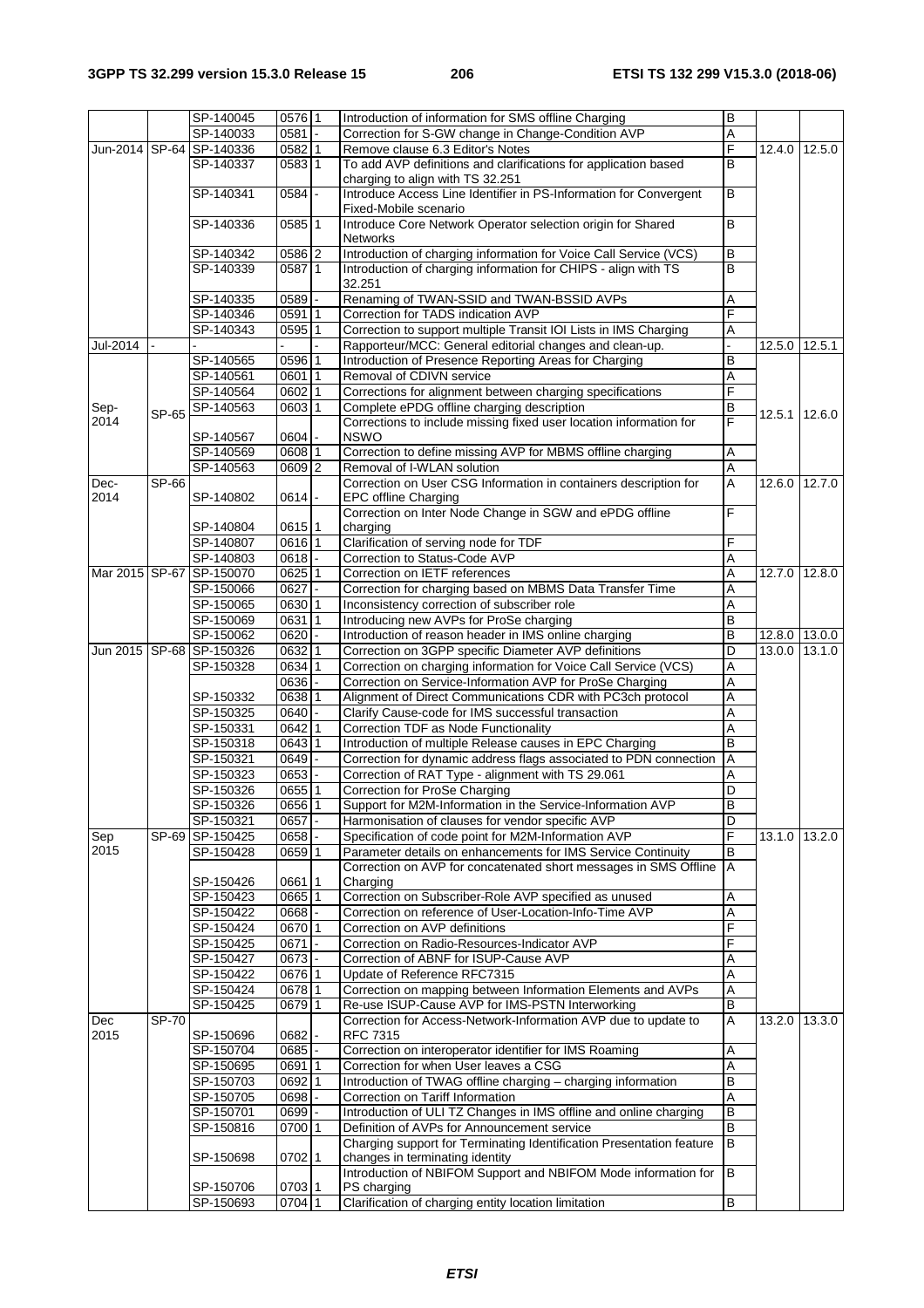|  |                           | 070711   | Correction on CS Location Information in SIP AS CDR                | в   |               |               |
|--|---------------------------|----------|--------------------------------------------------------------------|-----|---------------|---------------|
|  | SP-150698                 | 071111   | Cell information received with untrusted WLAN access information   | IB. |               |               |
|  | Mar 2016 SP-71 SP-160040  | $0712$ 1 | Charging Id assignment for NBIFOM                                  | в   |               | 13.3.0 13.4.0 |
|  | Mar 2016 SP-71 SP-160039  | $0713 -$ | Correction for Variable-Part-Type AVP values                       |     |               | 13.3.0 13.4.0 |
|  | Mar 2016 ISP-71 SP-160034 | $0714$ - | Correction for UE identification associated with inter-UE transfer |     | 13.3.0 13.4.0 |               |
|  | Mar 2016 SP-71 SP-160040  | 071511   | Correction for Access Availability Change Reason                   |     | 13.3.0 13.4.0 |               |
|  | Mar 2016 SP-71 SP-160037  | 07161    | ULI for untrusted wireless access network correction               |     | 13.3.0 13.4.0 |               |
|  | Mar 2016 SP-71 SP-160035  | 07181    | Introducing new AVPs for MONTE charging                            | в   |               | 13.3.0 13.4.0 |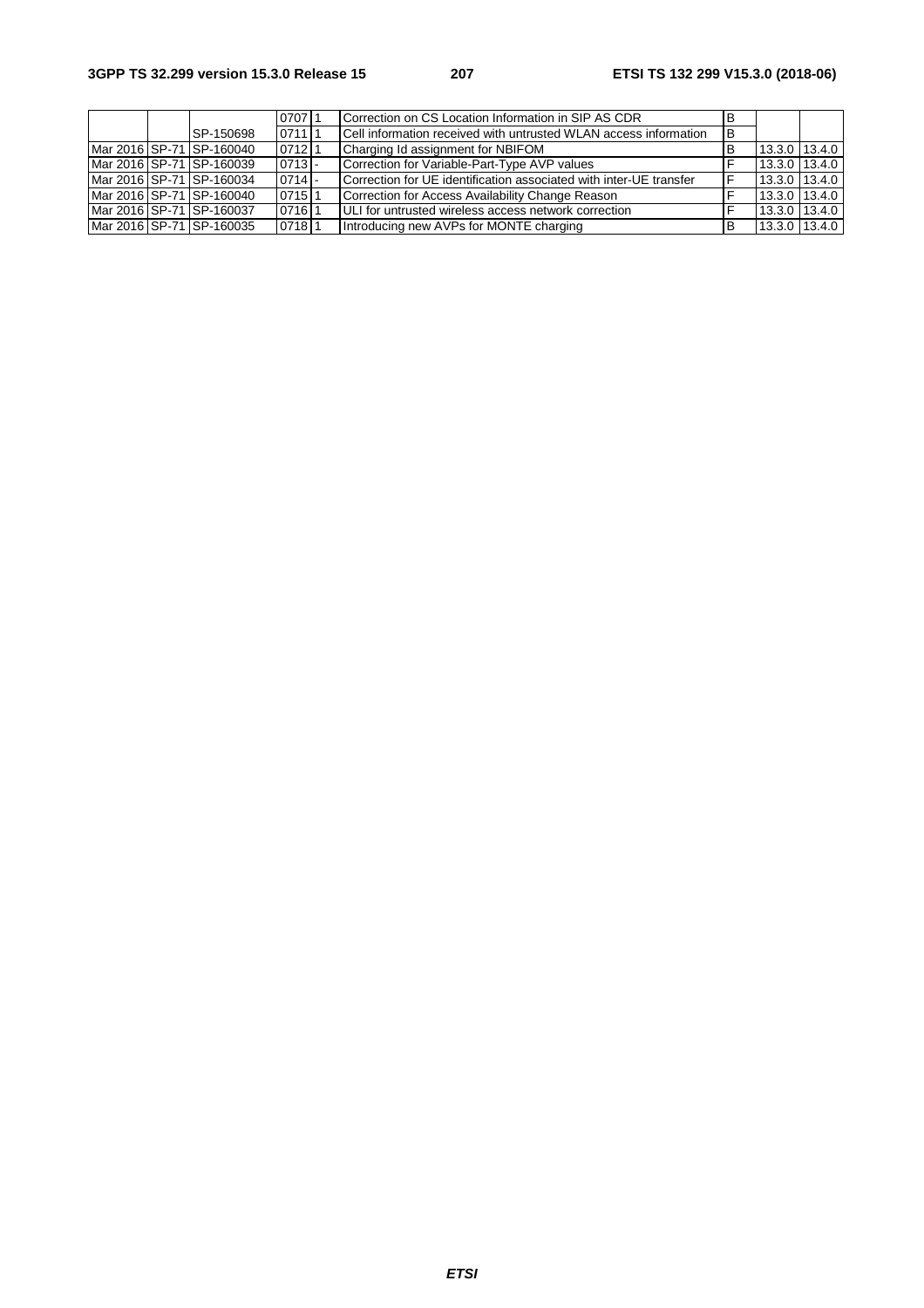| <b>Change history</b> |                |                        |              |                   |                |                                                                                                              |                  |  |  |  |  |
|-----------------------|----------------|------------------------|--------------|-------------------|----------------|--------------------------------------------------------------------------------------------------------------|------------------|--|--|--|--|
| <b>Date</b>           | <b>Meeting</b> | <b>TDoc</b>            | <b>CR</b>    | Rev               | Cat            | Subject/Comment                                                                                              | <b>New</b>       |  |  |  |  |
|                       |                |                        |              |                   |                |                                                                                                              | version          |  |  |  |  |
| 2016-06               | SA#72          | SP-160416              | 0719         | $\mathbf{1}$      | F              | Correction of cell information received with untrusted WLAN<br>access information - alignment with TS 24.229 | 13.5.0           |  |  |  |  |
| 2016-06               | SA#72          | SP-160416              | 0720         | $\blacksquare$    | F              | Correction to align AVP code for UWAN-User-Location-Info in                                                  | 13.5.0           |  |  |  |  |
|                       |                |                        |              |                   |                | ABNF with table                                                                                              |                  |  |  |  |  |
| 2016-06               | SA#72          | SP-160412              | 0721         | 1                 | F              | Correction for the AVP codes for MONTE charging                                                              | 13.5.0           |  |  |  |  |
| 2016-06               | SA#72          | SP-160420              | 0724         |                   | В              | Completion of access change of service data flow for NBIFOM                                                  | 13.5.0           |  |  |  |  |
| 2016-06               | SA#72          | SP-160420              | 0725         | 1                 | B              | Completion of change of charging condition for NBIFOM                                                        | 13.5.0           |  |  |  |  |
| 2016-06               | SA#72          | SP-160411              | 0726         | 3                 | B              | Introduce CP data transfer Rf offline charging                                                               | 13.5.0           |  |  |  |  |
| 2016-06               | SA#72          | SP-160411              | 0734         | $\mathbf{1}$      | $\sf B$        | Introduce non-IP PDN and CP CloT opt in Rf offline charging                                                  | 13.5.0           |  |  |  |  |
| 2016-06               | SA#72          | SP-160417              | 0732         | $\mathbf{1}$      | F              | Correction on the AoC-Information AVP and Terminal-Information                                               | 14.0.0           |  |  |  |  |
| 2016-09               | SA#73          | SP-160623              | 0736         | 1                 | B              | AVP<br>Complement of Charging per IP-CAN Session                                                             | 14.1.0           |  |  |  |  |
| 2016-09               | SA#73          | SP-160621              | 0739         | $\mathbf{1}$      | F              | Introduction of allocated AVPs code ranges - alignement                                                      | 14.1.0           |  |  |  |  |
|                       |                |                        |              |                   |                | with 29.230                                                                                                  |                  |  |  |  |  |
| 2016-09               | SA#73          | SP-160621              | 0740         | 1                 | Α              | Correction of trigger conditions description for NIDD submission                                             | 14.1.0           |  |  |  |  |
| $2016 - 09$           | SA#73          | SP-160621              | 0741         | $\mathbf{1}$      | A              | Correction on AVP Code for Serving PLMN Rate Control -                                                       | 14.1.0           |  |  |  |  |
|                       |                |                        |              |                   |                | alignement with 29.230                                                                                       |                  |  |  |  |  |
| 2016-09               | SA#73          | SP-160621              | 0742         | 1                 | Α              | Correction on APN Rate Control - Alignment with TS 23.401                                                    | 14.1.0           |  |  |  |  |
| 2016-09               | SA#73          | SP-160621              | 0745         |                   | A              | Correction on Control Plane CloT EPS Optimisation Indicator in                                               | 14.1.0           |  |  |  |  |
|                       |                |                        |              |                   |                | PGW - alignement with 23.401                                                                                 |                  |  |  |  |  |
| 2016-09               | SA#73          | SP-160621              | 0746         |                   | A              | Correction on "MO exception data" RRC establishment cause in                                                 | 14.1.0           |  |  |  |  |
|                       |                |                        |              |                   |                | offline charging - alignement with TS 23.401                                                                 |                  |  |  |  |  |
| 2016-12               | SA#74          | SP-160845              | 0752         | $\mathbf{1}$      | A              | Correction on Requested Party Address for Emergency IMS<br>session                                           | 14.2.0           |  |  |  |  |
| 2016-12               | SA#74          | SP-160851              | 0754         |                   | Α              | Correction on duplicate values for Change-Condition                                                          | 14.2.0           |  |  |  |  |
| 2016-12               | SA#74          | SP-160847              | 0755         | $\mathbf{1}$      | F              | Correction on Access Network Info change with the time in offline                                            | 14.2.0           |  |  |  |  |
| 2016-12               | SA#74          | SP-160847              | 0756         | $\mathbf{1}$      | F              | Correction on Role-Of-node for AS serving the forwarding party                                               | 14.2.0           |  |  |  |  |
| 2016-12               | SA#74          | SP-160847              | 0757         | 1                 | F              | Correction of Number-Portability-Routing-Information                                                         | 14.2.0           |  |  |  |  |
| 2016-12               | SA#74          | SP-160847              | 0758         | 1                 | F              | Correction of Called-Party-Address and Requested-Party-Address                                               | 14.2.0           |  |  |  |  |
| 2016-12               | SA#74          | SP-160847              | 0759         | $\mathbf{1}$      | F              | Correction of Change-Time to include Access Transfer Time                                                    | 14.2.0           |  |  |  |  |
| 2017-03               | SA#75          | SP-170144              | 0760         | 1                 | B              | Charging enhancement for 3GPP PS Data off                                                                    | 14.3.0           |  |  |  |  |
| 2017-03               | SA#75          | SP-170133              | 0761         | 1                 | B              | Addition of the fields for ProSe Charging                                                                    | 14.3.0           |  |  |  |  |
| 2017-03               | SA#75          | SP-170129              | 0762         | $\mathbf{1}$      | B              | Addition of multiple PRAs support for AULC                                                                   | 14.3.0           |  |  |  |  |
| $2017 - 03$           | SA#75          | SP-170137              | 0764         | 1                 | Α              | Correction on the APN Rate Control and SCS/AS Address AVP                                                    | 14.3.0           |  |  |  |  |
| 2017-03               | SA#75          | SP-170136              | 0770         | $\mathbf{1}$      | Α              | Correction removal of Redirect-Address-Type from CCR                                                         | 14.3.0           |  |  |  |  |
| 2017-03               | SA#75          | SP-170138              | 0771         | 1                 | В              | Replace reference to RFC 3588 by RFC 6733                                                                    | 14.3.0           |  |  |  |  |
| 2017-03<br>2017-03    | SA#75<br>SA#75 | SP-170138<br>SP-170138 | 0772<br>0773 | 1<br>$\mathbf{1}$ | B<br>B         | Introduce clause for Diameter transport security<br>New Command CCF in RFC 6733                              | 14.3.0<br>14.3.0 |  |  |  |  |
| 2017-03               | SA#75          | SP-170138              | 0774         |                   | B              | Remove "encr" and 'P' flag description in AVPs tables                                                        | 14.3.0           |  |  |  |  |
| 2017-03               | SA#75          | SP-170134              | 0775         |                   | B              | Adding Reporting-Reason for Unused Quota timer                                                               | 14.3.0           |  |  |  |  |
| 2017-06               | SA#76          | SP-170498              | 0776         | 1                 | B              | Implement IMS visited network identifier for S8HR                                                            | 14.4.0           |  |  |  |  |
| 2017-06               | SA#76          | SP-170497              | 0777         | 1                 | F              | Correction on the description of AVPs                                                                        | 14.4.0           |  |  |  |  |
| 2017-06               | SA#76          | SP-170495              | 0780         |                   | $\overline{B}$ | Adding of Unused-Quota-Timer to CCA                                                                          | 14.4.0           |  |  |  |  |
| 2017-06               | SA#76          | SP-170503              | 0782         |                   | Α              | Correction of ISUP Cause naming                                                                              | 14.4.0           |  |  |  |  |
| 2017-06               | SA#76          | SP-170500              | 0783         |                   | В              | Introduce T4 Device Trigger charging                                                                         | 14.4.0           |  |  |  |  |
| 2017-06               | SA#76          | SP-170500              | 0784         |                   | B              | Introduce MSISDN-less SMS MO via T4 charging                                                                 | 14.4.0           |  |  |  |  |
| 2017-06               | SA#76          | SP-170514              | 0785         | $\mathbf{1}$      | F              | Correction of IMEI and IMEISV definition                                                                     | 14.4.0           |  |  |  |  |
| 2017-06               | SA#76          | SP-170497              | 0786         | 1                 | В              | Addition of the AVPs for ProSe Discovery and Communication                                                   | 14.4.0           |  |  |  |  |
| 2017-06               | SA#76          | SP-170506              | 0787         |                   | B              | Introduction of FE Identifier List AVP                                                                       | 14.4.0           |  |  |  |  |
| 2017-09               | <b>SA#77</b>   | SP-170653<br>SP-170650 | 0788<br>0789 | 1                 | F              | Clarification on Envelope reporting                                                                          | 14.5.0<br>15.0.0 |  |  |  |  |
| 2017-09               | SA#77          | SP-171005              | 0792         | 1                 | В<br>A         | Charging enhancement for eFMSS<br>Correction where RAN-NAS-Release-Cause is defined as a                     |                  |  |  |  |  |
| 2018-01               | SA#78          |                        |              |                   |                | squence                                                                                                      | 15.1.0           |  |  |  |  |
| 2018-01               | SA#78          | SP-170965              | 0793         |                   | С              | PoC-Server-Role AVP extension for OMA CPM Charging                                                           | 15.1.0           |  |  |  |  |
| 2018-01               | SA#78          | SP-170966              | 0794         | 1                 | B              | EPC QoS update to support NR as a secondary RAT                                                              | 15.1.0           |  |  |  |  |
| 2018-03               | SA#79          | SP-180068              | 0796         | $\mathbf{1}$      | B              | Add Diameter AVP for charging of WLAN-based ProSe direct                                                     | 15.2.0           |  |  |  |  |
|                       |                |                        |              |                   |                | discovery                                                                                                    |                  |  |  |  |  |
| 2018-03               | SA#79          | SP-180062              | 0798         | 1                 | B              | Support for secondary RAT reporting from RAN                                                                 | 15.2.0           |  |  |  |  |
| 2018-06               | SA#80          | SP-180430              | 0799         | $\mathbf 2$       | B              | Introduce the NAPS API Charging                                                                              | 15.3.0           |  |  |  |  |
| 2018-06               | SA#80          | SP-180427              | 0800         | 1                 | B              | Enhance location information in trusted and untrusted WLAN                                                   | 15.3.0           |  |  |  |  |
| 2018-06               | SA#80          | SP-180429              | 0801         |                   | F              | Correction Access-Network-Info-Change only applicable for Rf                                                 | 15.3.0           |  |  |  |  |
| 2018-06               | SA#80          | SP-180432              | 0803         | 1                 | B              | Adding General information for Diameter Overload Control                                                     | 15.3.0           |  |  |  |  |
| 2018-06<br>2018-06    | SA#80<br>SA#80 | SP-180426<br>SP-180428 | 0804<br>0805 | 1                 | B<br>В         | Introduce IMS over 5GS<br>Introduce Supported Feature mechanism                                              | 15.3.0<br>15.3.0 |  |  |  |  |
| 2018-06               | SA#80          | SP-180428              | 0806         | 1<br>$\mathbf{1}$ | В              | Introduce Supported Feature mechanism AVPs                                                                   | 15.3.0           |  |  |  |  |
| 2018-06               | SA#80          | SP-180428              | 0807         |                   | В              | Introduce Supported Features for PS and ProSe                                                                | 15.3.0           |  |  |  |  |
| 2018-06               | SA#80          | SP-180427              | 0808         |                   | B              | Enhance UE location description for IMS charging when over                                                   | 15.3.0           |  |  |  |  |
|                       |                |                        |              |                   |                | WLAN                                                                                                         |                  |  |  |  |  |